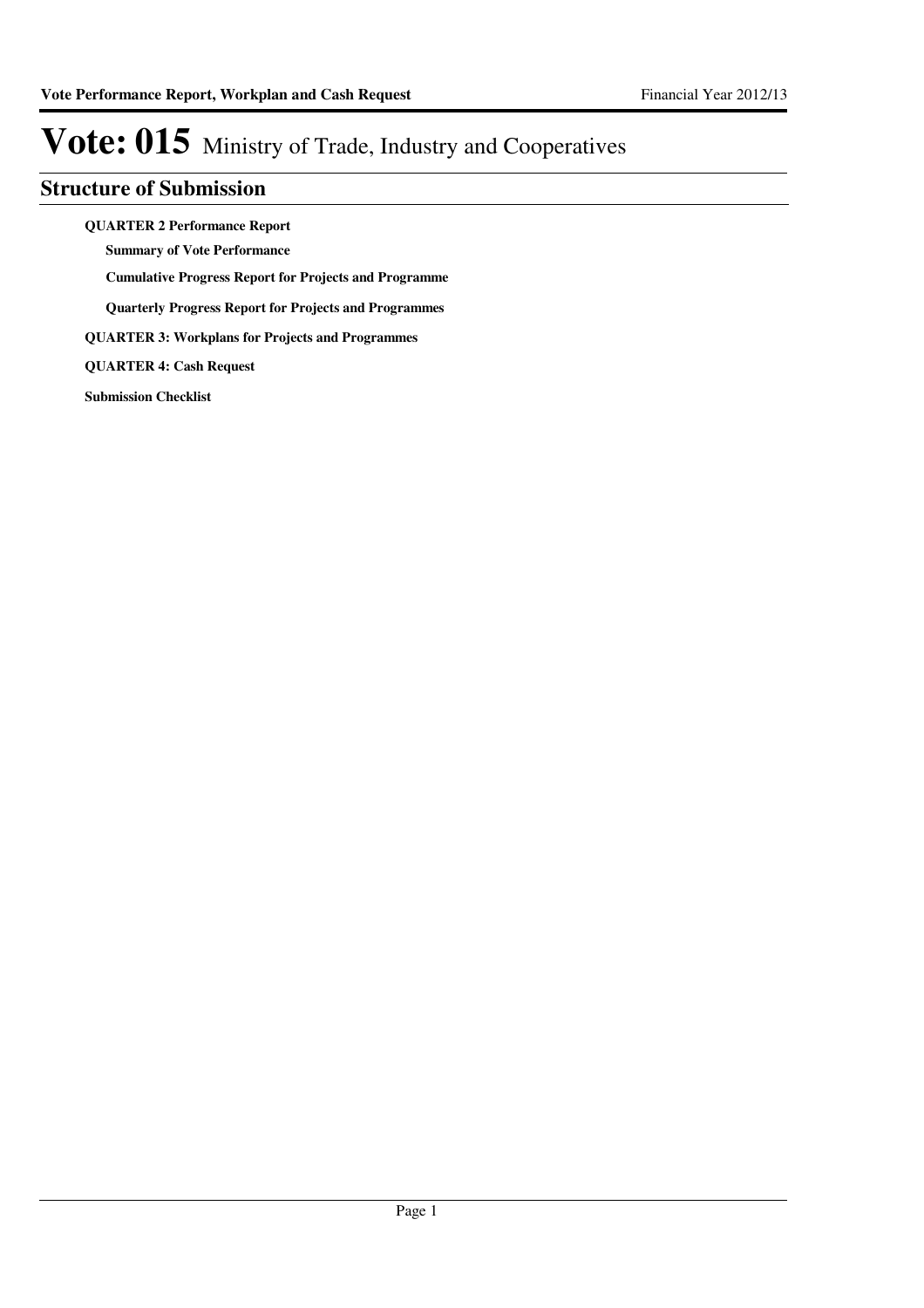### **HALF-YEAR: Highlights of Vote Performance**

### *V1: Summary of Issues in Budget Execution*

*This section provides an overview of Vote expenditure* 

**(i) Snapshot of Vote Releases and Expenditures**

Table V1.1 below summarises cumulative releases and expenditures by the end of the quarter:

#### **Table V1.1: Overview of Vote Expenditures (UShs Billion)**

| (i)                   | <i>Excluding Arrears, Taxes</i> | Approved<br><b>Budget</b> | <b>Released</b><br>by End | <b>Spent by</b><br><b>End Dec</b> | % Budget<br><b>Released</b> | <b>Spent</b> | % Budget % Releases<br><b>Spent</b> |
|-----------------------|---------------------------------|---------------------------|---------------------------|-----------------------------------|-----------------------------|--------------|-------------------------------------|
|                       | Wage                            | 1.253                     | 0.494                     | 0.414                             | 39.5%                       | 33.0%        | 83.7%                               |
| Recurrent             | Non Wage                        | 4.129                     | 4.711                     | 4.672                             | 114.1\%                     | $113.1\%$    | 99.2%                               |
|                       | GoU                             | 23.984                    | 20.066                    | 19.732                            | 83.7%                       | 82.3%        | 98.3%                               |
| Development           | Donor $*$                       | 6.885                     | 0.899                     | 0.899                             | $13.1\%$                    | $13.1\%$     | $100.0\%$                           |
|                       | <b>GoU</b> Total                | 29.367                    | 25,272                    | 24.817                            | $86.1\%$                    | $84.5\%$     | $98.2\%$                            |
|                       | <b>Total GoU+Donor (MTEF)</b>   | 36.251                    | 26.170                    | 25.716                            | $72.2\%$                    | 70.9%        | $98.3\%$                            |
| ( <i>ii</i> ) Arrears | Arrears                         | 0.000                     | 0.000                     | 0.000                             | N/A                         | N/A          | N/A                                 |
| and Taxes             | $Taxes**$                       | 0.729                     | 0.000                     | 0.000                             | $0.0\%$                     | $0.0\%$      | N/A                                 |
|                       | <b>Total Budget</b>             | 36.980                    | 26.170                    | 25.716                            | 70.8%                       | $69.5\%$     | 98.3%                               |

The table below shows cumulative releases and expenditures to the Vote by Vote Function :

### **Table V1.2: Releases and Expenditure by Vote Function\***

| <b>Billion Uganda Shillings</b>                  | Approved<br><b>Budget</b> | <b>Released</b> | <b>Spent</b> | % Budget<br>Released | % Budget<br><i>Spent</i> | $\%$<br>Releases<br>Spent |
|--------------------------------------------------|---------------------------|-----------------|--------------|----------------------|--------------------------|---------------------------|
| VF:0601 Industrial and Technological Development | 23.66                     | 19.54           | 19.46        | 82.6%                | 82.2%                    | 99.6%                     |
| VF:0602 Cooperative Development                  | 0.95                      | 0.45            | 0.41         | $47.5\%$             | $43.5\%$                 | 91.6%                     |
| VF:0604 Trade Development                        | 9.74                      | 5.09            | 4.79         | 52.2%                | $49.1\%$                 | 94.1%                     |
| VF:0649 Policy, Planning and Support Services    | 1.89                      | 1.09            | 1.05         | 57.4%                | 55.6%                    | 96.9%                     |
| <b>Total For Vote</b>                            | 36.25                     | 26.17           | 25.72        | $72.2\%$             | $70.9\%$                 | 98.3%                     |

*\* Excluding Taxes and Arrears*

### **(ii) Matters to note in budget execution**

This Quarter has seen the Ministry host the COMESA Heads of State Summit and Policy Organs meeting at Common Wealth Resort in Munyonyo in collaboration with other key stakeholders across Government in November 2012. Alongside the hosting of the Summit and meetings, funds were also drawn to clear Uganda's International membership obligations towards the COMESA, which were in arrears, to be in position to join the COMESA FTA. This major event caused the Ministry to draw a supplementary release against its original budget, and this has therefore greatly affected the Ministry cashflows across the Quarters of this Financial Year.

In this same Quarter, funds for the Kalangala Infrastructure Services project were consolidated under the Ministry's Vote and passed on to the Uganda Development Corporation to acquire Ordinary Shares in the Kalangala Infrastructure Services Co. Ltd as part of Government's stake in the Public Private Partnership. This too has largely distorted the Ministry's cashflows across the Quarters of this Financial Year.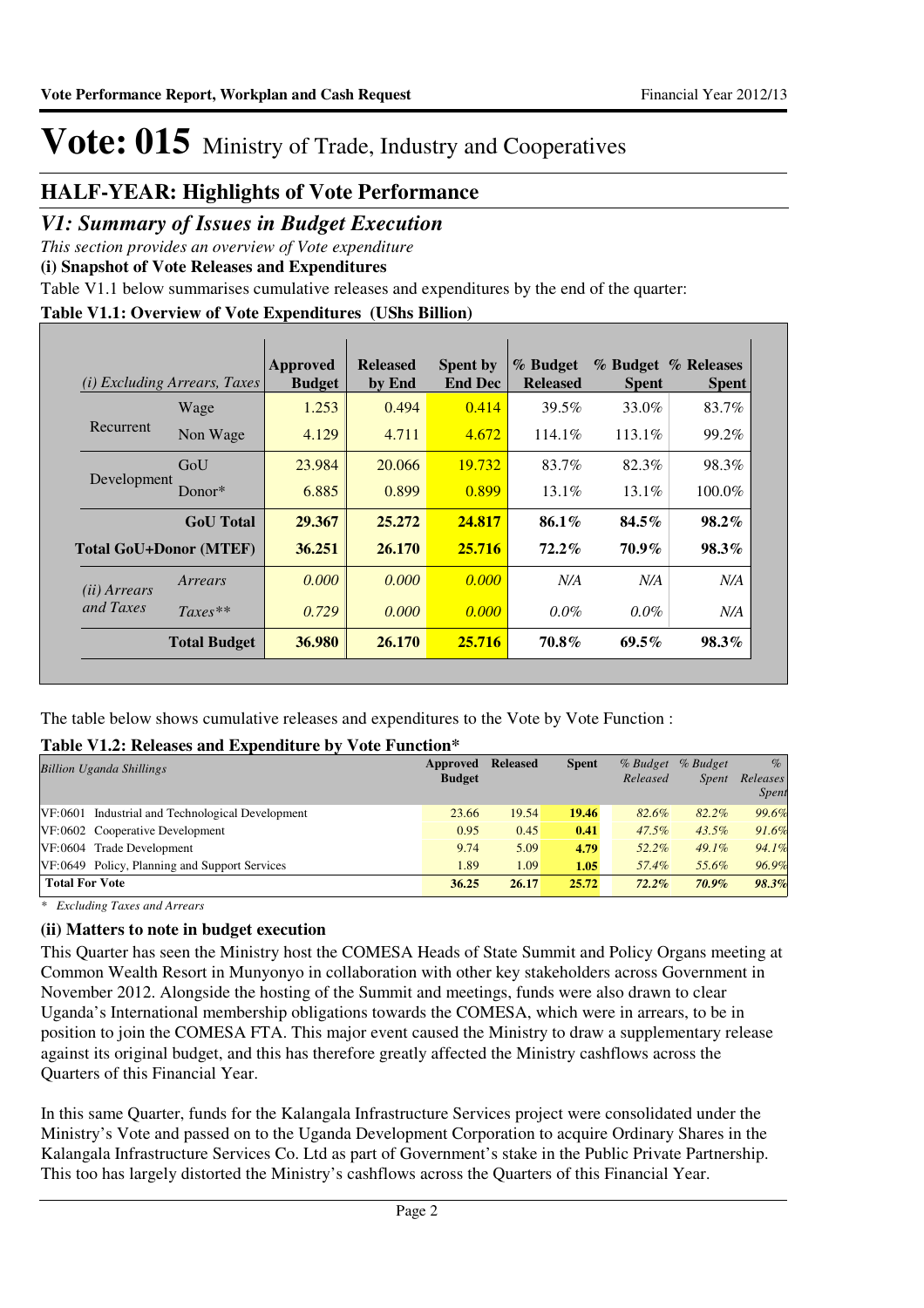### **HALF-YEAR: Highlights of Vote Performance**

That aside, the insufficient releases against the budget and the recent budget cuts across some MDAs made in the name of securing more funds for the Health Sector Budget have greatly affected budget execution at the Ministry and its affiliated agencies.

Performance targets that were already set against the respective indicators at the beginning of the Financial Year may not be met because they were aligned to the expected resources before the budget cuts came in.

#### **Table V1.3: High Unspent Balances and Over-Expenditure in the Domestic Budget (Ushs Bn)**

| (i) Major unpsent balances                                       |
|------------------------------------------------------------------|
|                                                                  |
| (ii) Expenditures in excess of the original approved budget      |
|                                                                  |
| <b>Programs and Projects</b>                                     |
| $VF:0604$ Trade Development                                      |
| <b>1.87Bn Shs</b> Programme/Project: 07<br><b>External Trade</b> |
| Reason:                                                          |
| <b>Excluding Taxes and Arrears</b><br>∣∗                         |
| <b>V2: Performance Highlights</b>                                |

*This section provides highlights of output performance, focusing on key outputs and actions impelemented to improve section performance.*

#### **Table V2.1: Key Vote Output Indicators and Expenditures\***

| Vote, Vote Function<br>Key Output | <b>Approved Budget and</b><br><b>Planned outputs</b>           | <b>Cumulative Expenditure</b><br>and Performance | <b>Status and Reasons for</b><br>any Variation from Plans |  |  |  |  |  |
|-----------------------------------|----------------------------------------------------------------|--------------------------------------------------|-----------------------------------------------------------|--|--|--|--|--|
|                                   | Vote Function: 0601 Industrial and Technological Development   |                                                  |                                                           |  |  |  |  |  |
| <b>Output: 060101</b>             | <b>Industrial Policies, Strategies and monitoring services</b> |                                                  |                                                           |  |  |  |  |  |
|                                   |                                                                |                                                  |                                                           |  |  |  |  |  |
|                                   |                                                                |                                                  |                                                           |  |  |  |  |  |
|                                   |                                                                |                                                  |                                                           |  |  |  |  |  |
|                                   |                                                                |                                                  |                                                           |  |  |  |  |  |
|                                   |                                                                |                                                  |                                                           |  |  |  |  |  |
|                                   |                                                                |                                                  |                                                           |  |  |  |  |  |
|                                   |                                                                |                                                  |                                                           |  |  |  |  |  |
|                                   |                                                                |                                                  |                                                           |  |  |  |  |  |
|                                   |                                                                |                                                  |                                                           |  |  |  |  |  |
|                                   |                                                                |                                                  |                                                           |  |  |  |  |  |
|                                   |                                                                |                                                  |                                                           |  |  |  |  |  |
|                                   |                                                                |                                                  |                                                           |  |  |  |  |  |
|                                   |                                                                |                                                  |                                                           |  |  |  |  |  |
|                                   |                                                                |                                                  |                                                           |  |  |  |  |  |
|                                   |                                                                |                                                  |                                                           |  |  |  |  |  |
|                                   |                                                                |                                                  |                                                           |  |  |  |  |  |
|                                   |                                                                |                                                  |                                                           |  |  |  |  |  |
|                                   |                                                                |                                                  |                                                           |  |  |  |  |  |
|                                   |                                                                |                                                  |                                                           |  |  |  |  |  |
|                                   |                                                                |                                                  |                                                           |  |  |  |  |  |
|                                   |                                                                |                                                  |                                                           |  |  |  |  |  |
|                                   |                                                                |                                                  |                                                           |  |  |  |  |  |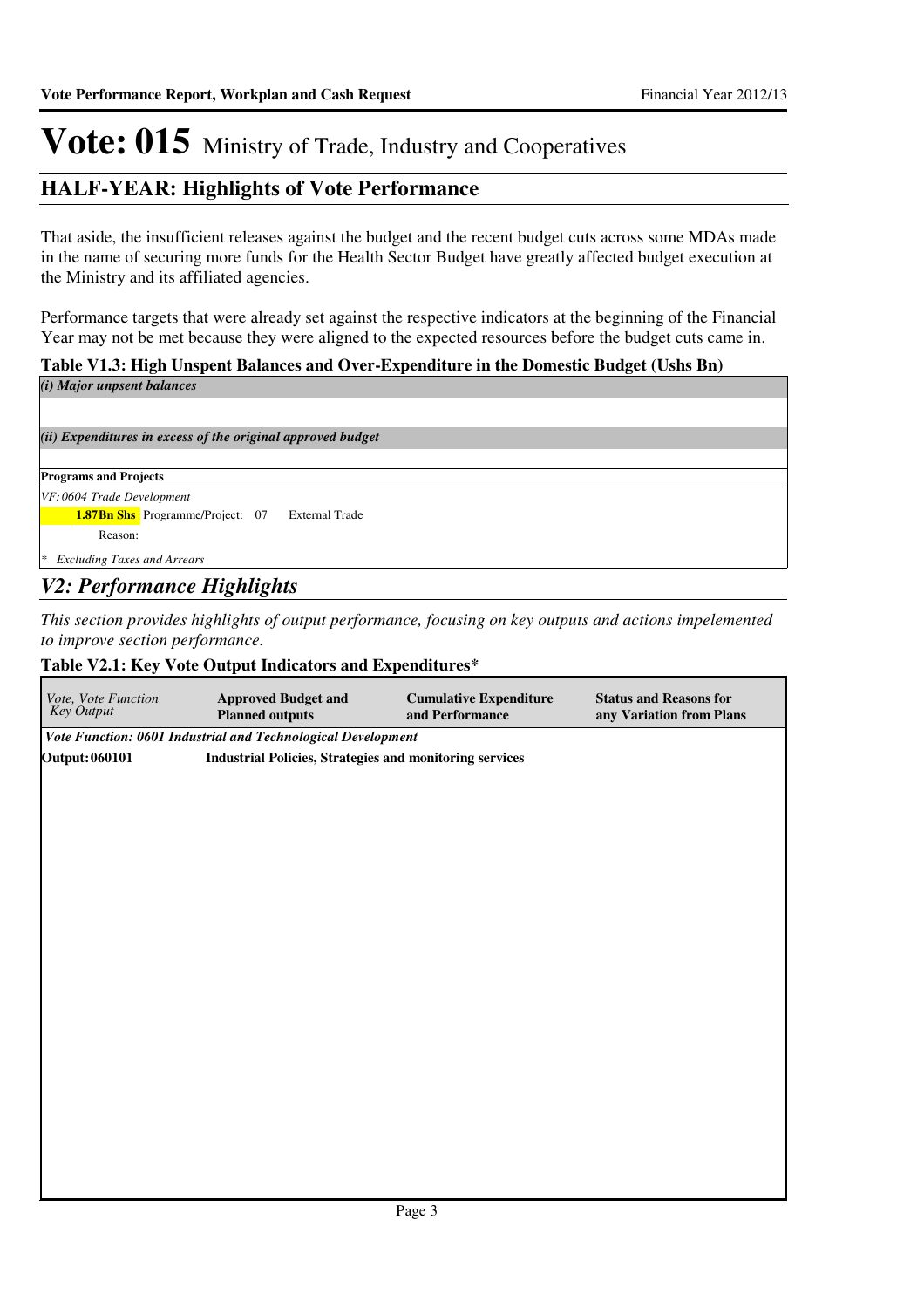$\overline{\mathbf{r}}$ 

# Vote: 015 Ministry of Trade, Industry and Cooperatives

| Vote, Vote Function         | <b>Approved Budget and</b>                                                                                                                                                                                                                                                                                                                                                                  | <b>Cumulative Expenditure</b>                                                                                                                                                                                                                                                                                                                                                                                                                                                                                                                                                                                                                                                                                                                                                                                                                                                                                                                                                                                                                                                                                                                                                                                                                                                                                                                                                                                                                                                                                                                                                                     | <b>Status and Reasons for</b>                      |
|-----------------------------|---------------------------------------------------------------------------------------------------------------------------------------------------------------------------------------------------------------------------------------------------------------------------------------------------------------------------------------------------------------------------------------------|---------------------------------------------------------------------------------------------------------------------------------------------------------------------------------------------------------------------------------------------------------------------------------------------------------------------------------------------------------------------------------------------------------------------------------------------------------------------------------------------------------------------------------------------------------------------------------------------------------------------------------------------------------------------------------------------------------------------------------------------------------------------------------------------------------------------------------------------------------------------------------------------------------------------------------------------------------------------------------------------------------------------------------------------------------------------------------------------------------------------------------------------------------------------------------------------------------------------------------------------------------------------------------------------------------------------------------------------------------------------------------------------------------------------------------------------------------------------------------------------------------------------------------------------------------------------------------------------------|----------------------------------------------------|
| <b>Key Output</b>           | <b>Planned outputs</b>                                                                                                                                                                                                                                                                                                                                                                      | and Performance                                                                                                                                                                                                                                                                                                                                                                                                                                                                                                                                                                                                                                                                                                                                                                                                                                                                                                                                                                                                                                                                                                                                                                                                                                                                                                                                                                                                                                                                                                                                                                                   | any Variation from Plans                           |
| Description of Performance: | 1st draft amendments of<br>industrial Licensing Act; Sector<br>Specific strategies and<br>interventions to address<br>emerging industry challenges;<br>Draft National Strategy for<br>Enterprise startup & incubation<br>services; Improved<br>implementation of Presidential<br>industrial devt initiatives;<br>Promotion of Pan-African devt<br>of common STI policies $&$<br>programmes; | <b>UNBS</b> Amendment Bill at<br>Parliamentary Committee stage;<br>Cabinet information paper on<br>manufacture of fertilizers from<br>vermiculite and phosphate in<br>Tororo; Uganda Development<br>Corporation Act Principles re-<br>submitted to Cabinet;<br>Preliminary consultations<br>ongoing on Industrial Licensing<br>Act Amendment, Bottled Water<br>Policy, Iron and Steel Policy,<br>Industrial Metrology Bill, and<br>Legal Metrology Bill;<br>Stakeholder consultations<br>ongoing on Accreditation<br>Policy; MAAIF taking lead.<br>Pending stakeholder<br>consultations on Zero draft of<br>Leather, Hides and Skins<br>Policy; 1 stakeholders' meeting<br>held on the National Grain and<br>Cereals<br>Policy;<br><b>Technical Guidance Visit</b><br>conducted to Kakira Sugar<br>Works;<br>Monitoring visits made to<br>Gayaza Electronic Works<br>Ltd(GETS) and<br>Industrial Steel Masters Ltd;<br>A Cabinet Memo on the<br>Governing Board for the<br>Uganda Industrial<br>Research Institute prepared and<br>Board members nominated;<br><b>Industry Sector Review Meeting</b><br>and MSME conference<br>held in the boardroom and<br>subsector challenges captured in<br>a report;<br>MAAIF currently responsible<br>for the submitting the National<br>Hides and Skins Policy to<br>Cabinet;<br>The draft National<br><b>Accreditation Policy was</b><br>submitted to Cabinet and awaits<br>a Cabinet number;<br>Bottled water Stakeholders met<br>and matters arising from the<br>bottled water industry situation<br>analysis concept note registered<br>for attention; | Funds insufficient to cover all<br>planned outputs |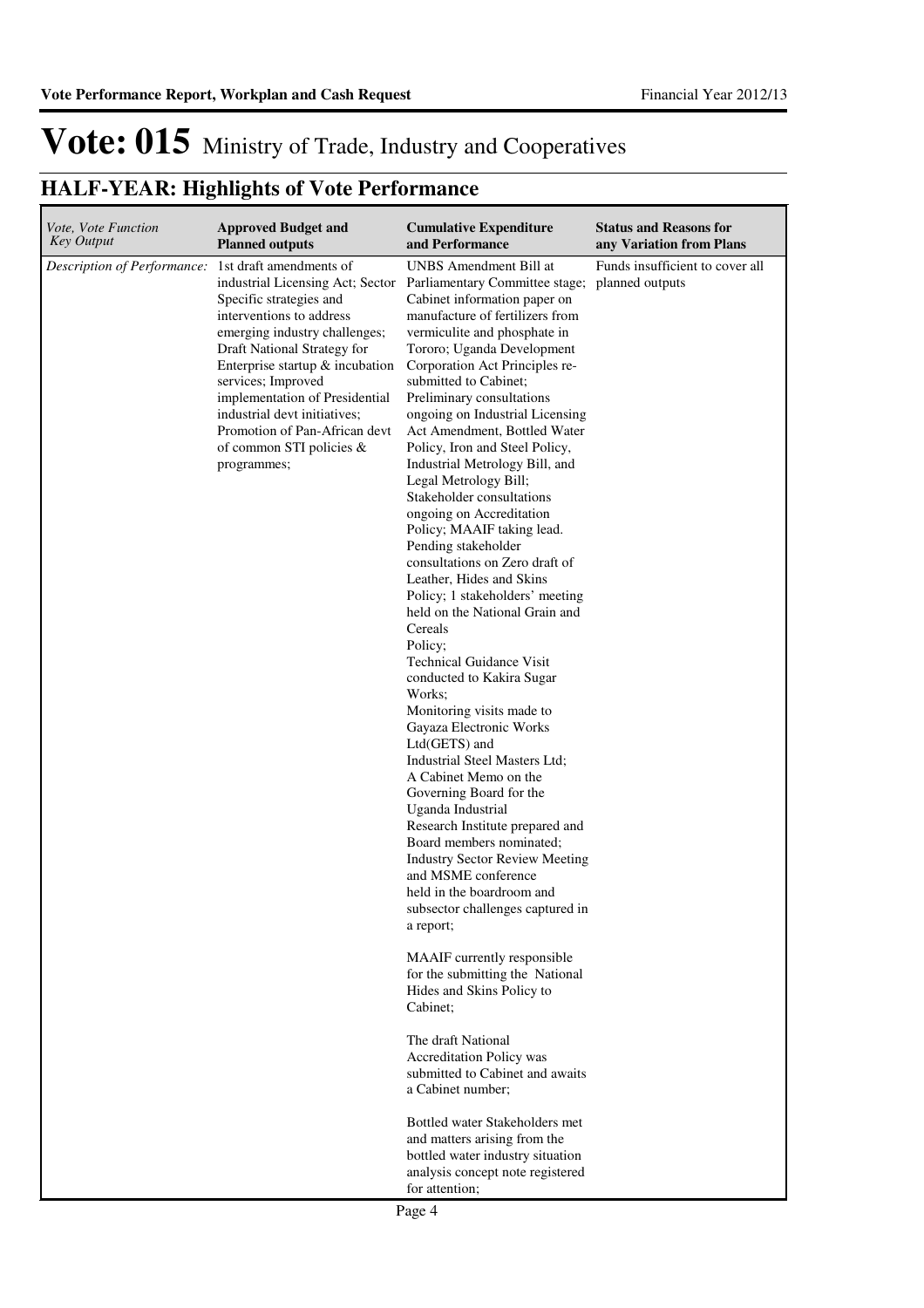| Vote, Vote Function<br><b>Key Output</b>                | <b>Approved Budget and</b><br><b>Planned outputs</b>                                                                                                                                                                                                                                               |       | <b>Cumulative Expenditure</b><br>and Performance                                                                                                                                                                                                                                                                                                                                                                                                                                                                                                                                                                                                                  |       | <b>Status and Reasons for</b><br>any Variation from Plans |       |
|---------------------------------------------------------|----------------------------------------------------------------------------------------------------------------------------------------------------------------------------------------------------------------------------------------------------------------------------------------------------|-------|-------------------------------------------------------------------------------------------------------------------------------------------------------------------------------------------------------------------------------------------------------------------------------------------------------------------------------------------------------------------------------------------------------------------------------------------------------------------------------------------------------------------------------------------------------------------------------------------------------------------------------------------------------------------|-------|-----------------------------------------------------------|-------|
|                                                         |                                                                                                                                                                                                                                                                                                    |       | The meeting was held and a<br>concept note on the iron and<br>steel industry was developed;                                                                                                                                                                                                                                                                                                                                                                                                                                                                                                                                                                       |       |                                                           |       |
|                                                         |                                                                                                                                                                                                                                                                                                    |       | 1 Meeting held and minutes<br>produced on the draft National<br>Strategy for<br>Enterprise start-up and<br>incubation<br>services;                                                                                                                                                                                                                                                                                                                                                                                                                                                                                                                                |       |                                                           |       |
|                                                         |                                                                                                                                                                                                                                                                                                    |       | 4 Industries in Lira,<br>Nakasongola, Luwero visited<br>and advised. 9 Industries in<br>Jinja, Busia and Mayuge visited<br>and reports produced;                                                                                                                                                                                                                                                                                                                                                                                                                                                                                                                  |       |                                                           |       |
| Performance Indicators:                                 |                                                                                                                                                                                                                                                                                                    |       |                                                                                                                                                                                                                                                                                                                                                                                                                                                                                                                                                                                                                                                                   |       |                                                           |       |
| No. of industrial inspections<br>carried out            |                                                                                                                                                                                                                                                                                                    | 20    | 16                                                                                                                                                                                                                                                                                                                                                                                                                                                                                                                                                                                                                                                                |       |                                                           |       |
| % of issues addressed from<br>previous sector review    |                                                                                                                                                                                                                                                                                                    | 70    | 15                                                                                                                                                                                                                                                                                                                                                                                                                                                                                                                                                                                                                                                                |       |                                                           |       |
| <b>Output Cost:</b>                                     | UShs Bn:                                                                                                                                                                                                                                                                                           | 0.324 | UShs Bn:                                                                                                                                                                                                                                                                                                                                                                                                                                                                                                                                                                                                                                                          | 0.112 | % Budget Spent:                                           | 34.7% |
| <b>Output: 060102</b>                                   | <b>Capacity Building for Jua Kali and Private Sector</b>                                                                                                                                                                                                                                           |       |                                                                                                                                                                                                                                                                                                                                                                                                                                                                                                                                                                                                                                                                   |       |                                                           |       |
| Description of Performance: Action Plan to 13th EAC Jua | exhibition skills of 35 informal<br>sector manufacturers for<br>business competitiveness;<br>Innovative, new and<br>competitive products &<br>technologies in the Jua-kali<br>sector; 2 officers trained in<br>textile<br>technology; 50 participants<br>trained in business management<br>skills; |       | An MoU signed between<br>Kali Exhibition 2012; Enhanced MoTIC and Makerere<br>University Clusters Program to<br>offer technical and business<br>training to clusters;<br>Twenty (20) artisans being<br>trained at the TCFC in Leather<br>technology;<br>Sixty (60) people trained on<br>standards for operation of<br>accreditation and certification<br>bodies and Lead auditor training<br>for laboratory assessment based<br>on ISO/IEC 17025; 2<br>organizing committee meetings<br>held in preparation for the 13th<br>EAC Jua kali Exhibition;<br>41 local artisans mobilized to<br>participate in the EAC Jua kali<br>Exhibition in Bujumbura,<br>Burundi; |       | Insufficient funds to cover all<br>planned outputs        |       |
| Performance Indicators:                                 |                                                                                                                                                                                                                                                                                                    |       |                                                                                                                                                                                                                                                                                                                                                                                                                                                                                                                                                                                                                                                                   |       |                                                           |       |
| No. of staff trained in target<br>industrial skills     |                                                                                                                                                                                                                                                                                                    | 2     | 2                                                                                                                                                                                                                                                                                                                                                                                                                                                                                                                                                                                                                                                                 |       |                                                           |       |
| No. of beneficiaries trained<br>under OVOP              |                                                                                                                                                                                                                                                                                                    | 35    | $\mathbf{0}$                                                                                                                                                                                                                                                                                                                                                                                                                                                                                                                                                                                                                                                      |       |                                                           |       |
| No. of Ugandan artisans<br>participating in exhibitions |                                                                                                                                                                                                                                                                                                    | 200   | 41                                                                                                                                                                                                                                                                                                                                                                                                                                                                                                                                                                                                                                                                |       |                                                           |       |
| Output Cost:                                            | UShs Bn:                                                                                                                                                                                                                                                                                           | 0.098 | UShs Bn:                                                                                                                                                                                                                                                                                                                                                                                                                                                                                                                                                                                                                                                          | 0.038 | % Budget Spent:                                           | 39.2% |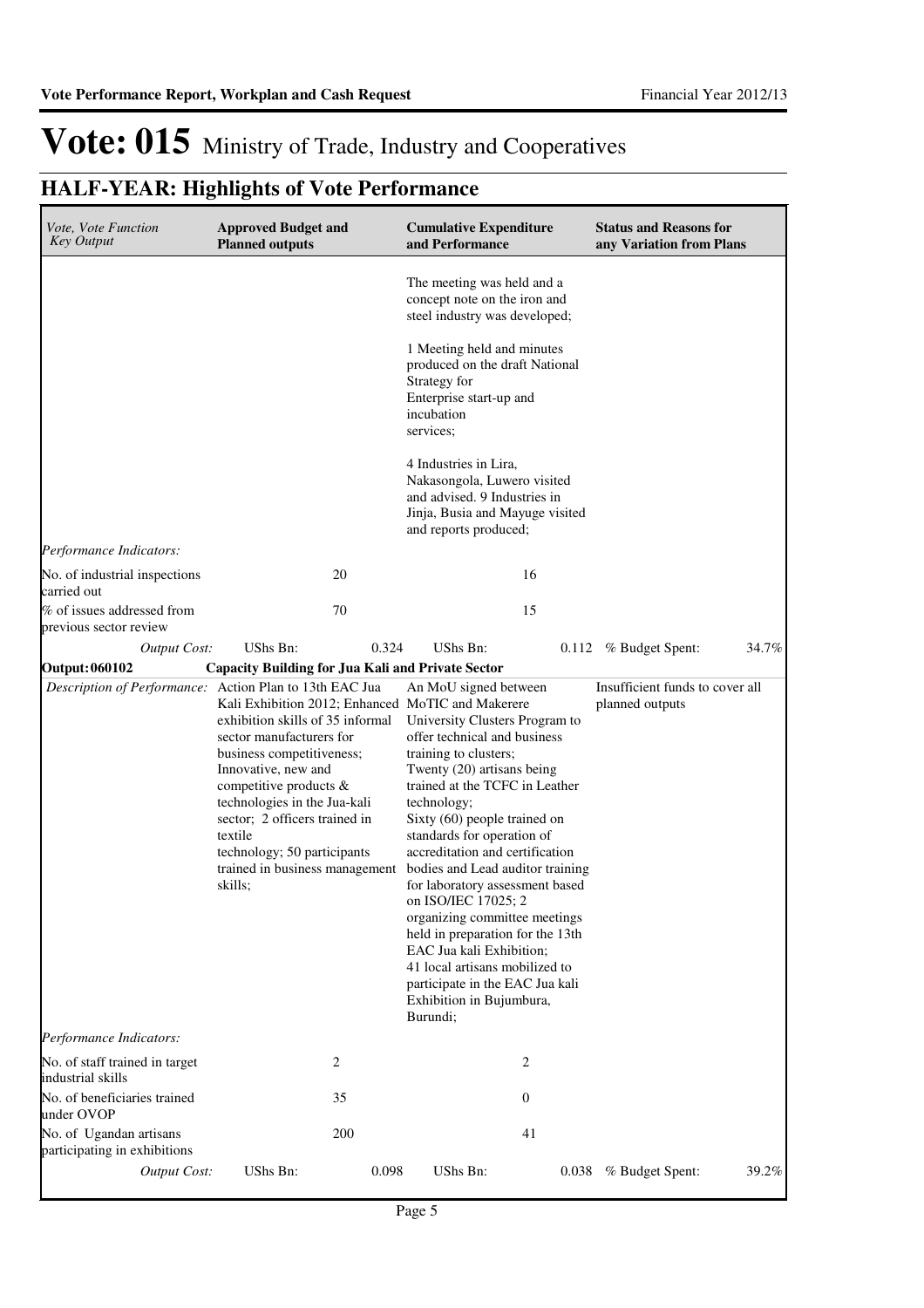| Vote, Vote Function<br>Key Output                                                            | <b>Approved Budget and</b><br><b>Planned outputs</b>                                                                                                                                                                                | <b>Cumulative Expenditure</b><br>and Performance                                                                                                                                                                                                                                                                                  | <b>Status and Reasons for</b><br>any Variation from Plans          |
|----------------------------------------------------------------------------------------------|-------------------------------------------------------------------------------------------------------------------------------------------------------------------------------------------------------------------------------------|-----------------------------------------------------------------------------------------------------------------------------------------------------------------------------------------------------------------------------------------------------------------------------------------------------------------------------------|--------------------------------------------------------------------|
| <b>Output: 060103</b>                                                                        | <b>Industrial Information Services</b>                                                                                                                                                                                              |                                                                                                                                                                                                                                                                                                                                   |                                                                    |
|                                                                                              | Description of Performance: set up the Industrial database;<br>Participate in UIPE and ERB<br>seminars and study<br>tours;Commemorate the Africa<br>Industrialisation Day, hold<br>symposium, product and<br>technology exhibition; | <b>Industrial Database software</b><br>development completed;<br>Database Populated with Data<br>from 500 establishments<br>obtained by the Industrial<br>Survey;<br>Two Senior officers trained in<br>WTO Negotiations Simulation<br>Skills course, and Low Carbon<br>industries and Climate Change<br>for Developing Countries; | Funds insufficient to cover all<br>planned outputs for the Quarter |
| Performance Indicators:                                                                      |                                                                                                                                                                                                                                     |                                                                                                                                                                                                                                                                                                                                   |                                                                    |
| No. of studies undertaken for<br>industrial development                                      | 2                                                                                                                                                                                                                                   | $\mathbf{1}$                                                                                                                                                                                                                                                                                                                      |                                                                    |
| % progress in establishment<br>of industrial database                                        | 50                                                                                                                                                                                                                                  | 100                                                                                                                                                                                                                                                                                                                               |                                                                    |
| Africa Idustrialisation Day<br>commemorated alongside<br>symposium and product<br>exhibition | Yes                                                                                                                                                                                                                                 | N <sub>o</sub>                                                                                                                                                                                                                                                                                                                    |                                                                    |
| <b>Output Cost:</b>                                                                          | UShs Bn:                                                                                                                                                                                                                            | 0.097<br>UShs Bn:<br>0.013                                                                                                                                                                                                                                                                                                        | % Budget Spent:<br>13.5%                                           |
| <b>Output: 060104</b>                                                                        | Promotion of Value Addition and Cluster Development                                                                                                                                                                                 |                                                                                                                                                                                                                                                                                                                                   |                                                                    |
|                                                                                              |                                                                                                                                                                                                                                     |                                                                                                                                                                                                                                                                                                                                   |                                                                    |
|                                                                                              |                                                                                                                                                                                                                                     |                                                                                                                                                                                                                                                                                                                                   |                                                                    |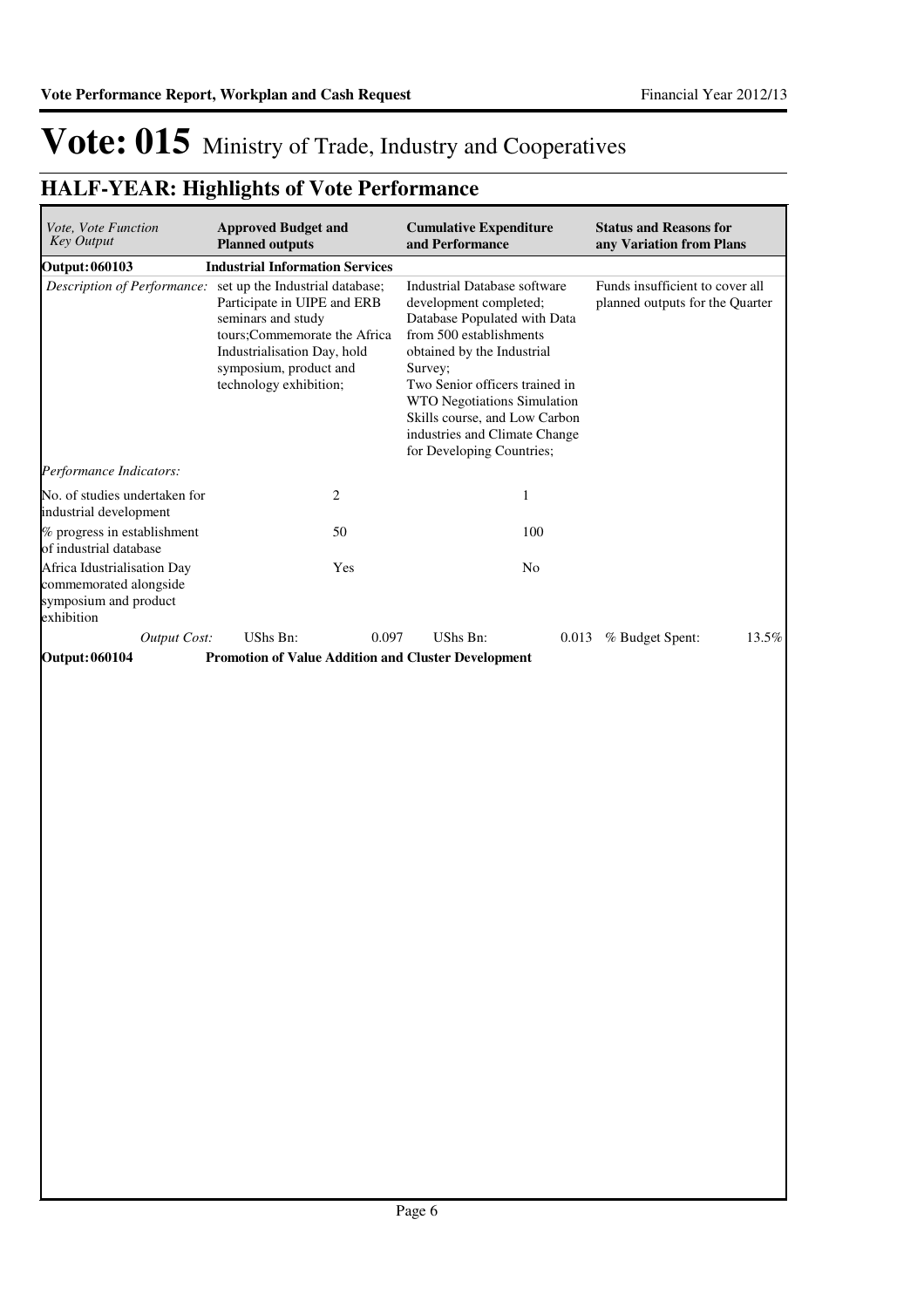| Vote, Vote Function<br><b>Key Output</b>                                | <b>Approved Budget and</b><br><b>Planned outputs</b>                                                                                                                                                      |       | <b>Cumulative Expenditure</b><br>and Performance                                                                                                                                                                                                                                                                                                                                                                                                                                                                                                                                                                                                                                                                                                                                                                                                                                                                                                                                                                                                                                     |                  | <b>Status and Reasons for</b><br>any Variation from Plans                                                                                                                                                                                                                                                                                                                                                                              |       |
|-------------------------------------------------------------------------|-----------------------------------------------------------------------------------------------------------------------------------------------------------------------------------------------------------|-------|--------------------------------------------------------------------------------------------------------------------------------------------------------------------------------------------------------------------------------------------------------------------------------------------------------------------------------------------------------------------------------------------------------------------------------------------------------------------------------------------------------------------------------------------------------------------------------------------------------------------------------------------------------------------------------------------------------------------------------------------------------------------------------------------------------------------------------------------------------------------------------------------------------------------------------------------------------------------------------------------------------------------------------------------------------------------------------------|------------------|----------------------------------------------------------------------------------------------------------------------------------------------------------------------------------------------------------------------------------------------------------------------------------------------------------------------------------------------------------------------------------------------------------------------------------------|-------|
| Description of Performance:                                             | Basic and simplified knowledge<br>on value addition<br>disemminated;6 enterprises<br>facilitated for virtual business<br>incubation; 6 cooperatives<br>facilitated to process & package<br>their produce; |       | A Proposal for support to the<br>training of the Leather Sector<br>Focal Point in the department<br>prepared and submitted to the<br>TRACE II project in the<br>Ministry;<br>A Draft proposal for Support to<br>Cluster Development Prepared;<br>Stakeholders meeting held on<br>Scrap trade and Uganda Scrap<br>Metal Committee formed to<br>regulate the trade; Business,<br>Policy and Technical skills<br>Training in Textiles conducted<br>in conjunction with TEXDA<br>and COMESA secretariat;<br>64 trainees graduated after<br>training;<br>A Senior Engineer in the<br>department participated in the<br>EAC familiarization tour to<br>Tunisia on the Industrial<br>Upgrading and<br>Modernization Programme;<br>An Industrial Officer<br>Participated in the 2 Negotiation<br>Meetings between government<br>and the Management of Sango<br>Bay Estates to clear the estate<br>encumbrances for reinvestment;<br>The Department hosted the<br>Meeting of Uganda Leather<br>Allied Industries Association to<br>resolve the administrative<br>wrangles in the association; |                  | > Funds insufficient to cover all<br>planned outputs for the Quarter;<br>> The two proposals prepared<br>were unplanned activities that<br>required primarily desk work;<br>> The EAC familiarization tour<br>to Tunisia was facilitated by<br>UNIDO;<br>> No funds were spent for the<br>negotiation meetings with the<br>Management of Sango Bay<br>Estates and the meeting with<br>Uganda Leather Allied<br>Industries Association; |       |
| Performance Indicators:                                                 |                                                                                                                                                                                                           |       |                                                                                                                                                                                                                                                                                                                                                                                                                                                                                                                                                                                                                                                                                                                                                                                                                                                                                                                                                                                                                                                                                      |                  |                                                                                                                                                                                                                                                                                                                                                                                                                                        |       |
| No. ofenterprises facilitated<br>through Virtual Business<br>Incubation | 5                                                                                                                                                                                                         |       |                                                                                                                                                                                                                                                                                                                                                                                                                                                                                                                                                                                                                                                                                                                                                                                                                                                                                                                                                                                                                                                                                      | $\boldsymbol{0}$ |                                                                                                                                                                                                                                                                                                                                                                                                                                        |       |
| No. of groups facilitated to<br>process and package products            | 6                                                                                                                                                                                                         |       |                                                                                                                                                                                                                                                                                                                                                                                                                                                                                                                                                                                                                                                                                                                                                                                                                                                                                                                                                                                                                                                                                      | $\boldsymbol{0}$ |                                                                                                                                                                                                                                                                                                                                                                                                                                        |       |
| <b>Output Cost:</b>                                                     | UShs Bn:                                                                                                                                                                                                  | 0.220 | UShs Bn:                                                                                                                                                                                                                                                                                                                                                                                                                                                                                                                                                                                                                                                                                                                                                                                                                                                                                                                                                                                                                                                                             |                  | 0.072 % Budget Spent:                                                                                                                                                                                                                                                                                                                                                                                                                  | 32.9% |
| <b>Output: 060151</b>                                                   | <b>Management Training and Advisory Services (MTAC)</b>                                                                                                                                                   |       |                                                                                                                                                                                                                                                                                                                                                                                                                                                                                                                                                                                                                                                                                                                                                                                                                                                                                                                                                                                                                                                                                      |                  |                                                                                                                                                                                                                                                                                                                                                                                                                                        |       |
| Description of Performance: Participants trained in                     | various courses;<br>Entrepreneurs trained; New<br>business startups;                                                                                                                                      |       |                                                                                                                                                                                                                                                                                                                                                                                                                                                                                                                                                                                                                                                                                                                                                                                                                                                                                                                                                                                                                                                                                      |                  | Wage subvention sent to MTAC Funds insufficient to cover all<br>planned outputs for the Quarter                                                                                                                                                                                                                                                                                                                                        |       |
| <b>Output Cost:</b>                                                     | UShs Bn:                                                                                                                                                                                                  | 0.058 | UShs Bn:                                                                                                                                                                                                                                                                                                                                                                                                                                                                                                                                                                                                                                                                                                                                                                                                                                                                                                                                                                                                                                                                             | 0.032            | % Budget Spent:                                                                                                                                                                                                                                                                                                                                                                                                                        | 55.7% |
| <b>Vote Function Cost</b>                                               | <b>UShs Bn:</b>                                                                                                                                                                                           |       | 23.663 UShs Bn:                                                                                                                                                                                                                                                                                                                                                                                                                                                                                                                                                                                                                                                                                                                                                                                                                                                                                                                                                                                                                                                                      |                  | 19.463 % Budget Spent:                                                                                                                                                                                                                                                                                                                                                                                                                 | 82.2% |
| Vote Function: 0602 Cooperative Development                             |                                                                                                                                                                                                           |       |                                                                                                                                                                                                                                                                                                                                                                                                                                                                                                                                                                                                                                                                                                                                                                                                                                                                                                                                                                                                                                                                                      |                  |                                                                                                                                                                                                                                                                                                                                                                                                                                        |       |
| <b>Output: 060201</b>                                                   | Cooperative policies, strategies and monitoring services                                                                                                                                                  |       |                                                                                                                                                                                                                                                                                                                                                                                                                                                                                                                                                                                                                                                                                                                                                                                                                                                                                                                                                                                                                                                                                      |                  |                                                                                                                                                                                                                                                                                                                                                                                                                                        |       |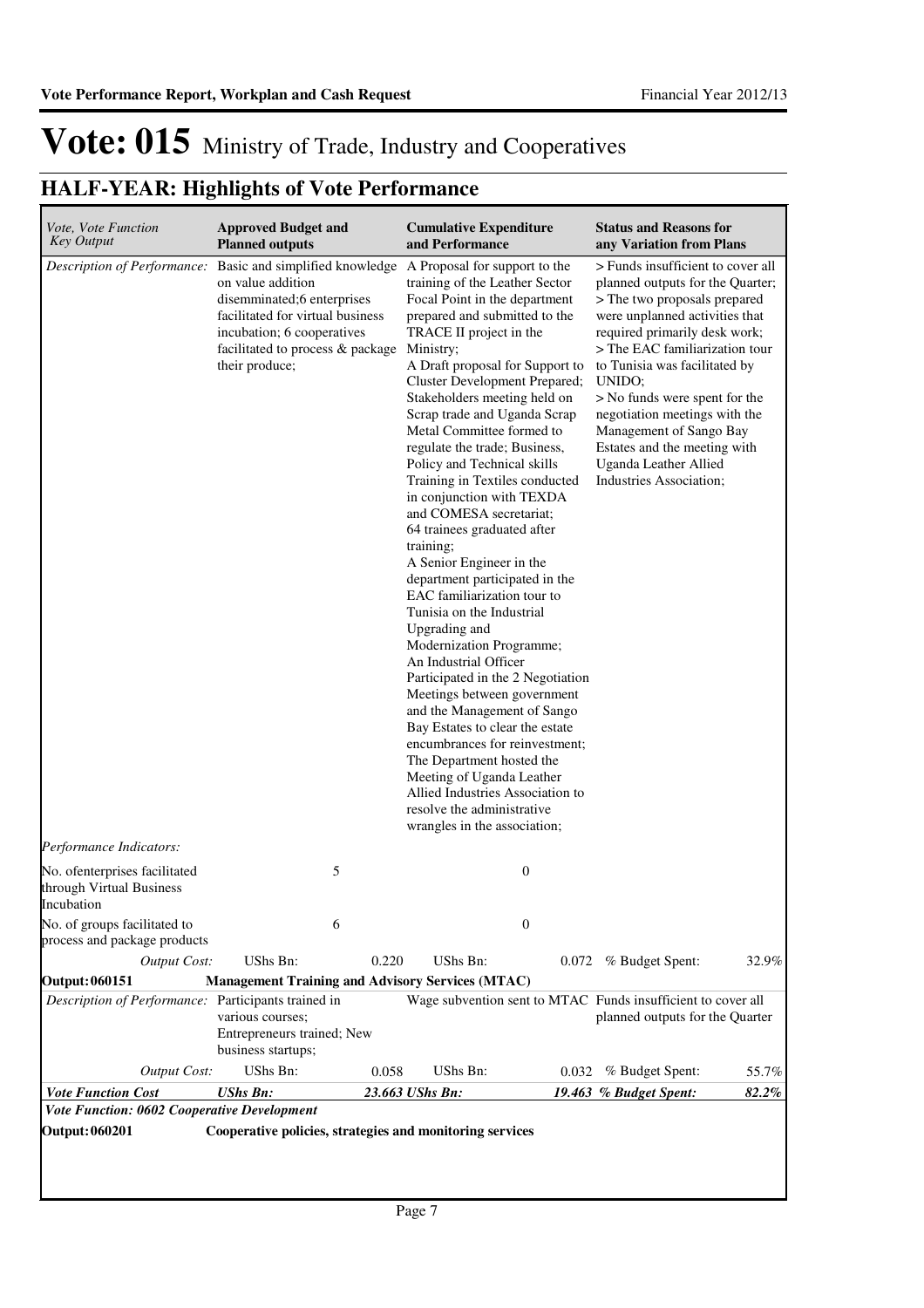| <i>Vote, Vote Function</i><br><b>Key Output</b>      | <b>Approved Budget and</b><br><b>Planned outputs</b>                             | <b>Cumulative Expenditure</b><br>and Performance                                                                                                                                                                                                                                                                                             | <b>Status and Reasons for</b><br>any Variation from Plans |
|------------------------------------------------------|----------------------------------------------------------------------------------|----------------------------------------------------------------------------------------------------------------------------------------------------------------------------------------------------------------------------------------------------------------------------------------------------------------------------------------------|-----------------------------------------------------------|
| Description of Performance:                          | <b>Amended Cooperative Societies</b><br>Act; Amended Cooperative<br>Regulations; | The Principles for amendment<br>of the Cooperative Societies Act planned outputs in the Quarter<br>were re-submitted to Cabinet;<br>Cooperatives subsector review<br>conference held and<br>recommendations and<br>challenges noted for<br>presentation at the 3rd Annual<br>Trade, Industry and<br>Cooperatives Sector Review<br>Conference | Insufficient funds to cover all                           |
| Performance Indicators:                              |                                                                                  |                                                                                                                                                                                                                                                                                                                                              |                                                           |
| No. of cooperatives<br>supervised                    | 4                                                                                |                                                                                                                                                                                                                                                                                                                                              |                                                           |
| % of issues addressed from<br>previous sector review | 70                                                                               | 10                                                                                                                                                                                                                                                                                                                                           |                                                           |
| <b>Output Cost:</b>                                  | UShs Bn:<br>0.195                                                                | UShs Bn:<br>0.059                                                                                                                                                                                                                                                                                                                            | 30.4%<br>% Budget Spent:                                  |
| <b>Output: 060202</b>                                | <b>Cooperatives Establishment and Management</b>                                 |                                                                                                                                                                                                                                                                                                                                              |                                                           |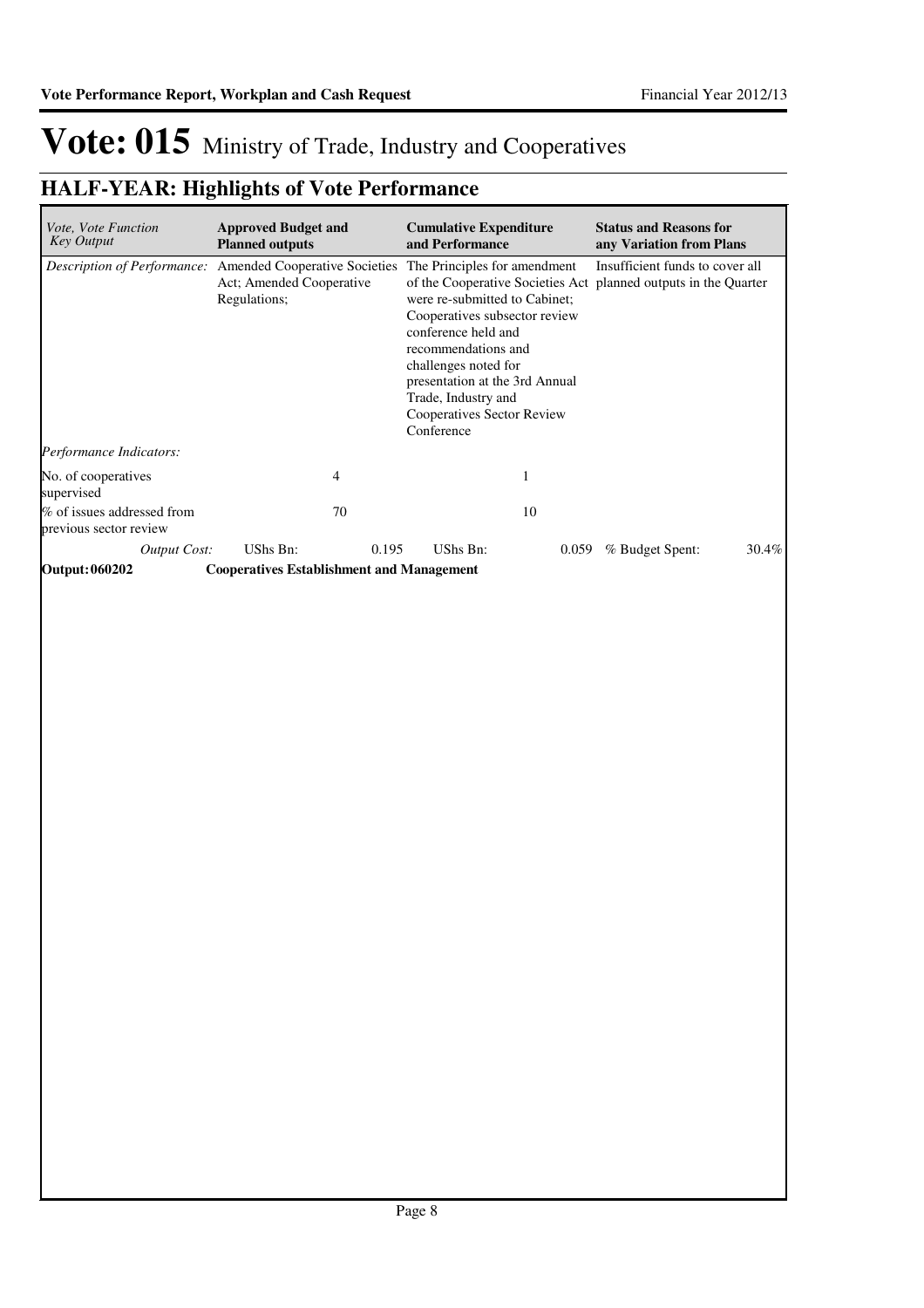| Description of Performance:<br>meetings;          | 30 cooperatives supervised; 12<br>audits, 12 inspections, 4<br>investigations; A functional<br>CODAS; Participation in<br><b>International Cooperatives</b> | 1 on-site supervision<br>undertaken (Kasawo<br>Namuganga);<br>1 audit undertaken (Busia Town<br>Council);<br>2 investigations undertaken<br>(Kisindi Farming Cooperative);<br>1 meeting attended in Ethiopia;<br>1 International Cooperatives<br>day held and celebrate in<br>Kabwoohe; Ministry Officials<br>attended the Lango Cooperative<br><b>Union Annual</b><br>General Meeting and they<br>offered technical guidance;<br>Ministry officials also attended<br>the Busoga Growers<br>Cooperative Union Bboard<br>meeting and offered technical<br>guidance to the members;<br>19 cooperatives were inspected<br>in the districts of Kamapala,<br>Mpigi, Mbale, Bududa, Kibuku,<br>Gulu, Nebbi, Kyegeggwa, Jinja,<br>Kyenjojo and Lukaya town<br>council;<br>Collected data from 102<br>SACCO <sub>s</sub> in the Acholi sub<br>region i.e. districts of Kitgum,<br>Oyam, Gulu and Amuru;<br>Conducted direct audits of 2 Co-<br>operatives i.e. Kasawo | Insufficient funds to cover all<br>planned outputs in the Quarter |       |
|---------------------------------------------------|-------------------------------------------------------------------------------------------------------------------------------------------------------------|---------------------------------------------------------------------------------------------------------------------------------------------------------------------------------------------------------------------------------------------------------------------------------------------------------------------------------------------------------------------------------------------------------------------------------------------------------------------------------------------------------------------------------------------------------------------------------------------------------------------------------------------------------------------------------------------------------------------------------------------------------------------------------------------------------------------------------------------------------------------------------------------------------------------------------------------------------------|-------------------------------------------------------------------|-------|
| Performance Indicators:                           |                                                                                                                                                             | Namuganga Cooperative<br>Savings and Credit Society Ltd,<br>and Uganda Cooperative<br>Transport Union Ltd;                                                                                                                                                                                                                                                                                                                                                                                                                                                                                                                                                                                                                                                                                                                                                                                                                                                    |                                                                   |       |
| No. of cooperatives<br>registered and captured in | 1000                                                                                                                                                        | 100                                                                                                                                                                                                                                                                                                                                                                                                                                                                                                                                                                                                                                                                                                                                                                                                                                                                                                                                                           |                                                                   |       |
| the Cooperatives Data<br>Analysis System (CODAS)  |                                                                                                                                                             |                                                                                                                                                                                                                                                                                                                                                                                                                                                                                                                                                                                                                                                                                                                                                                                                                                                                                                                                                               |                                                                   |       |
| No. of cooperatives audited                       | 12                                                                                                                                                          | $\mathbf{1}$                                                                                                                                                                                                                                                                                                                                                                                                                                                                                                                                                                                                                                                                                                                                                                                                                                                                                                                                                  |                                                                   |       |
| No. of cooperatives<br>registered                 |                                                                                                                                                             | 100                                                                                                                                                                                                                                                                                                                                                                                                                                                                                                                                                                                                                                                                                                                                                                                                                                                                                                                                                           |                                                                   |       |
| Output Cost:                                      | UShs Bn:<br>0.141                                                                                                                                           | UShs Bn:<br>0.083                                                                                                                                                                                                                                                                                                                                                                                                                                                                                                                                                                                                                                                                                                                                                                                                                                                                                                                                             | % Budget Spent:                                                   | 59.0% |
| <b>Output: 060203</b>                             |                                                                                                                                                             | <b>Cooperatives Skill Development and Awareness Creation</b>                                                                                                                                                                                                                                                                                                                                                                                                                                                                                                                                                                                                                                                                                                                                                                                                                                                                                                  |                                                                   |       |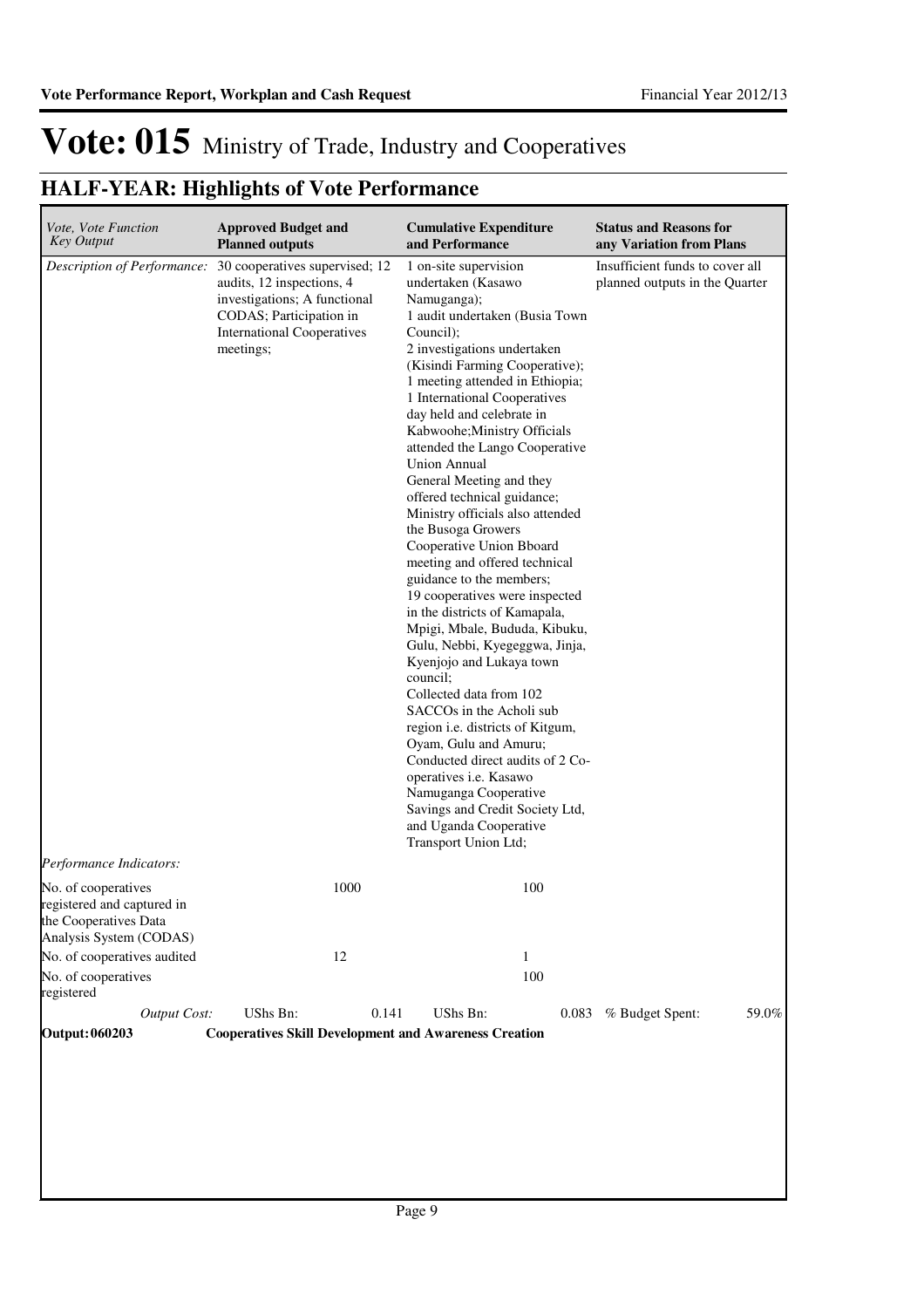### **HALF-YEAR: Highlights of Vote Performance**

| Vote, Vote Function<br><b>Key Output</b>                  | <b>Approved Budget and</b><br><b>Planned outputs</b>                                                                                                                                                                                                                                                                       |       | <b>Cumulative Expenditure</b><br>and Performance                                                                                                                                                                                                                                  |                | <b>Status and Reasons for</b><br>any Variation from Plans                                                                                               |       |
|-----------------------------------------------------------|----------------------------------------------------------------------------------------------------------------------------------------------------------------------------------------------------------------------------------------------------------------------------------------------------------------------------|-------|-----------------------------------------------------------------------------------------------------------------------------------------------------------------------------------------------------------------------------------------------------------------------------------|----------------|---------------------------------------------------------------------------------------------------------------------------------------------------------|-------|
| Description of Performance:                               | <b>Strengthened Public Awareness</b><br>on benefits of joining<br>Cooperatives; Training of<br>warehouse keepers and other<br>technical people in WRS<br>management; Inspection and<br>supervision of warehouses;<br>10 Cooperative Unions<br>prepared to host Information<br>centres for accessing market<br>information; |       | workshops in WRS and<br>Cooperatives formation, Bulk<br>marketing and value addition<br>(cotton toll-ginning) for West<br>and East Acholi Cooperative<br>Unions, where a total of 388<br>members were sensitized and<br>introduced to the warehouse<br>facility in Gulu (Layibi); |                | Support to UCE; 2 Sensitisation Insufficient funds to cover all<br>planned outputs in the Quarter                                                       |       |
| Performance Indicators:                                   |                                                                                                                                                                                                                                                                                                                            |       |                                                                                                                                                                                                                                                                                   |                |                                                                                                                                                         |       |
| No. of cooperators trained in<br>WRS                      |                                                                                                                                                                                                                                                                                                                            | 200   |                                                                                                                                                                                                                                                                                   | 388            |                                                                                                                                                         |       |
| No. of cooperators equipped<br>with enterprise skills     |                                                                                                                                                                                                                                                                                                                            | 5     |                                                                                                                                                                                                                                                                                   |                |                                                                                                                                                         |       |
| <b>International Cooperatives</b><br>day prepared         |                                                                                                                                                                                                                                                                                                                            | Yes   |                                                                                                                                                                                                                                                                                   | Yes            |                                                                                                                                                         |       |
| <b>Output Cost:</b>                                       | UShs Bn:                                                                                                                                                                                                                                                                                                                   | 0.111 | <b>UShs Bn:</b>                                                                                                                                                                                                                                                                   | 0.045          | % Budget Spent:                                                                                                                                         | 40.5% |
| <b>Output: 060281</b>                                     | <b>Cooperatives Infrastructure Development</b>                                                                                                                                                                                                                                                                             |       |                                                                                                                                                                                                                                                                                   |                |                                                                                                                                                         |       |
| Description of Performance: Preparing Architectural plans | and BOQs; BOQs for<br>refurbishment; Procurement of<br>Land for warehouses;                                                                                                                                                                                                                                                |       | 3 feeder warehouses visited in<br>Kiryandongo & Mubende<br>districts                                                                                                                                                                                                              |                | Refurbishments on feeder<br>warehouses were not carried out<br>due to lack of funds to prepare<br>BOQs and then carry out<br>subsequent refurbishments. |       |
| Performance Indicators:                                   |                                                                                                                                                                                                                                                                                                                            |       |                                                                                                                                                                                                                                                                                   |                |                                                                                                                                                         |       |
| No. of Storage facilities<br>refurbished                  |                                                                                                                                                                                                                                                                                                                            | 5     |                                                                                                                                                                                                                                                                                   | $\mathbf{0}$   |                                                                                                                                                         |       |
| No. of Storage facilities<br>established                  |                                                                                                                                                                                                                                                                                                                            | 3     |                                                                                                                                                                                                                                                                                   | $\overline{0}$ |                                                                                                                                                         |       |
| % completion of storage<br>facilities under construction  |                                                                                                                                                                                                                                                                                                                            |       |                                                                                                                                                                                                                                                                                   | $\overline{0}$ |                                                                                                                                                         |       |
| <b>Output Cost:</b>                                       | UShs Bn:                                                                                                                                                                                                                                                                                                                   | 0.155 | <b>UShs Bn:</b>                                                                                                                                                                                                                                                                   | 0.071          | % Budget Spent:                                                                                                                                         | 45.8% |
| <b>Vote Function Cost</b>                                 | <b>UShs Bn:</b>                                                                                                                                                                                                                                                                                                            |       | 0.951 UShs Bn:                                                                                                                                                                                                                                                                    |                | 0.414 % Budget Spent:                                                                                                                                   | 43.5% |
| <b>Vote Function: 0604 Trade Development</b>              |                                                                                                                                                                                                                                                                                                                            |       |                                                                                                                                                                                                                                                                                   |                |                                                                                                                                                         |       |

**Output: 060401 Trade Policies, Strategies and Monitoring Services**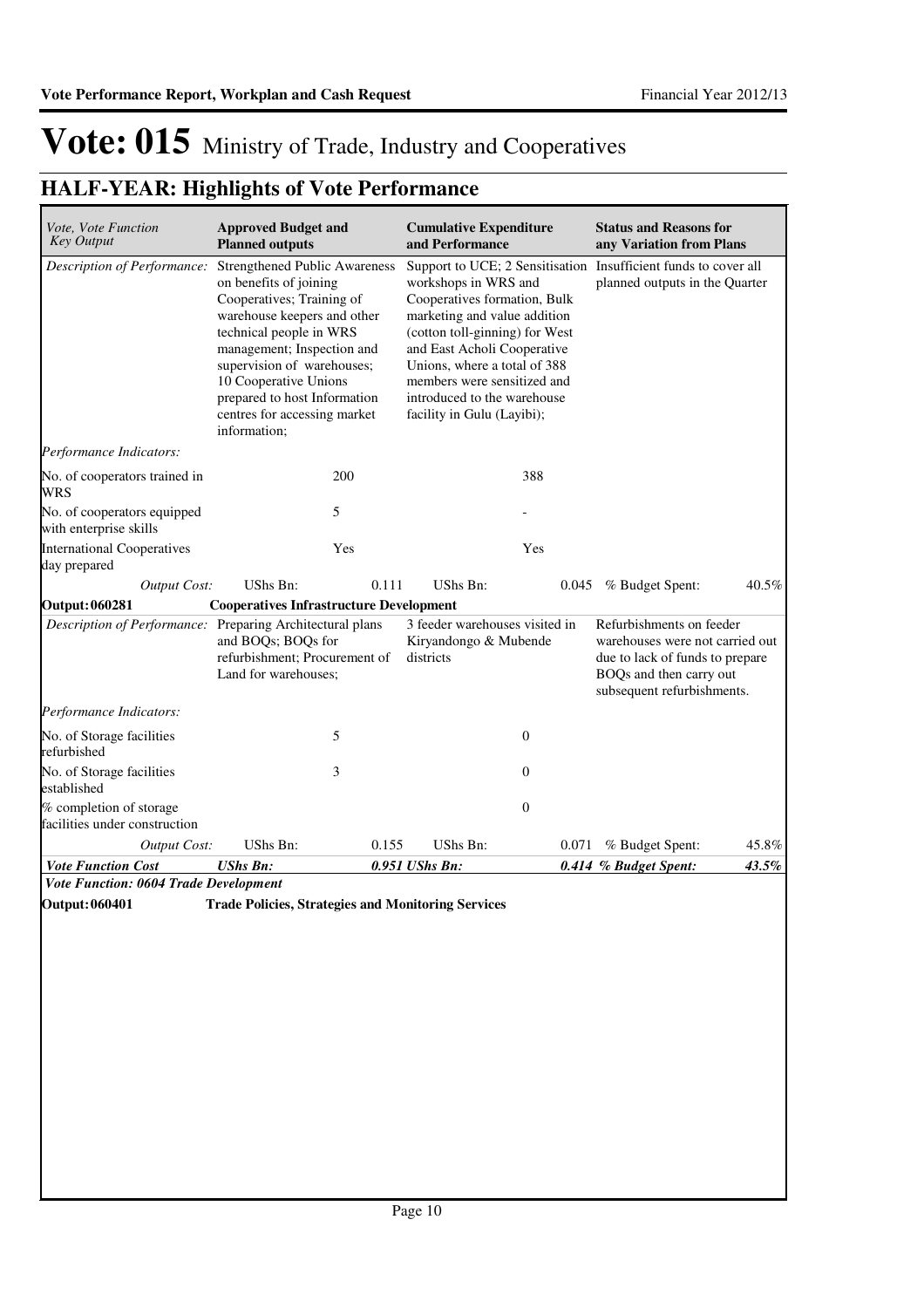| <b>Planned outputs</b> |                                                 |                                                                                                                                                                                                                                                                                                                                    |       | <b>Status and Reasons for</b><br>any Variation from Plans                                                                                                                                                                                                                                                                                                                                                                                                                                                                                                                                                                                                                                                                                                                                                      |                                                                                          |
|------------------------|-------------------------------------------------|------------------------------------------------------------------------------------------------------------------------------------------------------------------------------------------------------------------------------------------------------------------------------------------------------------------------------------|-------|----------------------------------------------------------------------------------------------------------------------------------------------------------------------------------------------------------------------------------------------------------------------------------------------------------------------------------------------------------------------------------------------------------------------------------------------------------------------------------------------------------------------------------------------------------------------------------------------------------------------------------------------------------------------------------------------------------------------------------------------------------------------------------------------------------------|------------------------------------------------------------------------------------------|
| undertake M&E          |                                                 | consultations;                                                                                                                                                                                                                                                                                                                     |       | planned outputs in the Quarter;                                                                                                                                                                                                                                                                                                                                                                                                                                                                                                                                                                                                                                                                                                                                                                                |                                                                                          |
|                        |                                                 |                                                                                                                                                                                                                                                                                                                                    |       |                                                                                                                                                                                                                                                                                                                                                                                                                                                                                                                                                                                                                                                                                                                                                                                                                |                                                                                          |
|                        |                                                 |                                                                                                                                                                                                                                                                                                                                    |       |                                                                                                                                                                                                                                                                                                                                                                                                                                                                                                                                                                                                                                                                                                                                                                                                                |                                                                                          |
|                        | 50                                              |                                                                                                                                                                                                                                                                                                                                    | 25    |                                                                                                                                                                                                                                                                                                                                                                                                                                                                                                                                                                                                                                                                                                                                                                                                                |                                                                                          |
| UShs Bn:               |                                                 | UShs Bn:                                                                                                                                                                                                                                                                                                                           |       |                                                                                                                                                                                                                                                                                                                                                                                                                                                                                                                                                                                                                                                                                                                                                                                                                | 186.2%                                                                                   |
|                        | <b>Output Cost:</b><br><b>Trade Negotiation</b> | <b>Approved Budget and</b><br>Description of Performance: Develop the Sale of Goods and<br>Services Bill, Trade Licensing<br>Bill, the Competition and<br>Consumer Protection Policy &<br>Act, Intellectual Property Rights<br>Policy, Trade in Services Policy<br>, Hire Purchases Regulations,<br>Enguli and Liquor Act and<br>6 | 1.710 | <b>Cumulative Expenditure</b><br>and Performance<br>UNBS Amendment Bill at<br>Parliamentary Committee stage;<br><b>Trade Licensing Amendment</b><br>Bill approved by Cabinet;<br>National Quality and Standards<br>Policy approved and<br>Implementation plan drafted;<br>Sale of Goods and Supply of<br>Services Policy drafting<br>Instructions issued to 1st<br>Parliamentary Council;<br>Competition and Consumer<br>Protection Policy Principles<br>re-drafted; Study commissioned<br>to inform policy formulation<br>process for Intellectual Property<br>Rights Policy; Sanitary and<br>Phyto-Sanitary Policy Draft<br>ready for Cabinet; Buy Uganda<br>Build Uganda (BUBU) Policy<br>pending stakeholder<br>consultations on Zero draft;<br>Diagnostic Trade Integration<br>Study draft ready for<br>4 | Anti-Counterfeit Goods Bill and Insufficient funds to cover all<br>3.184 % Budget Spent: |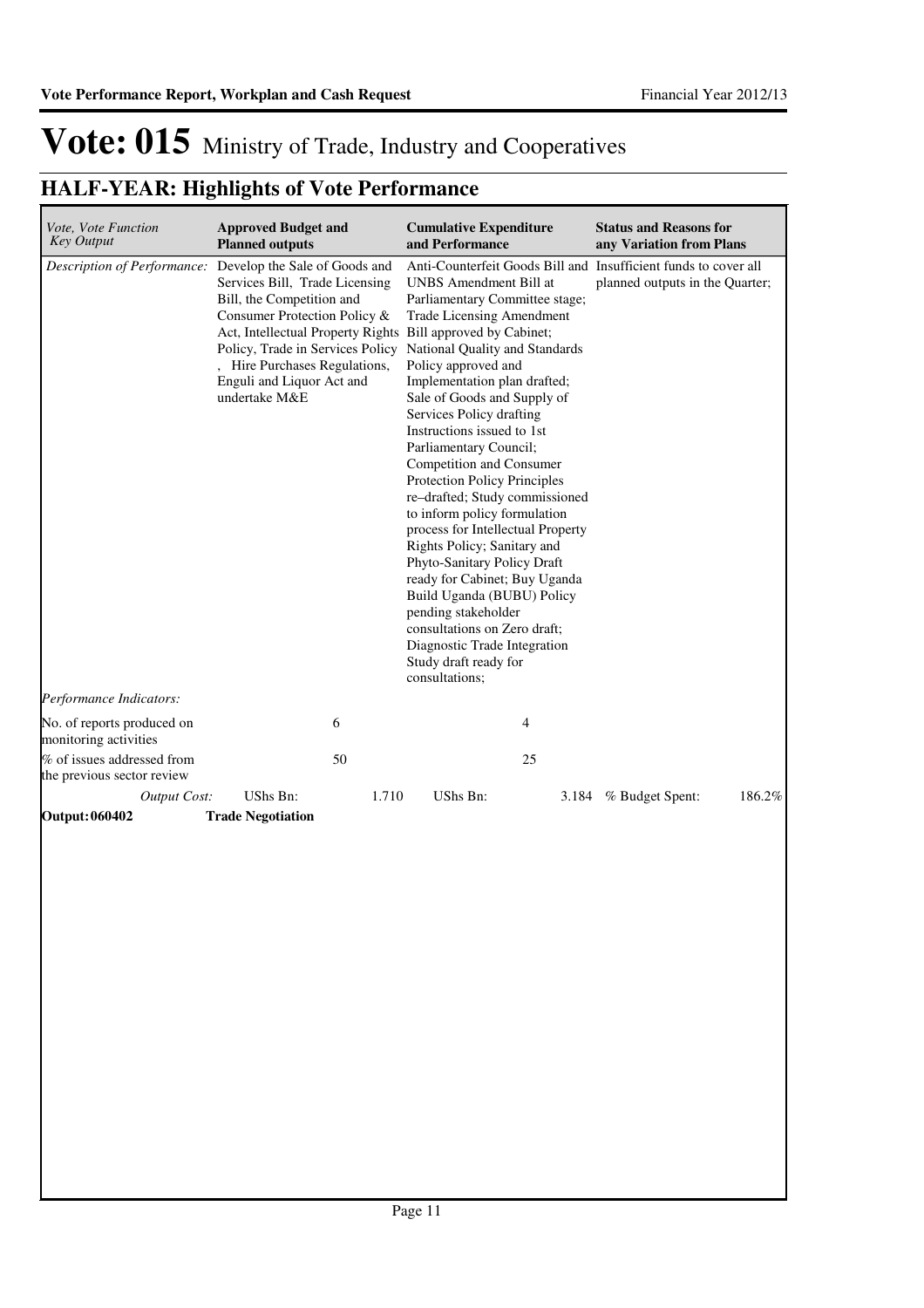| <i>Vote, Vote Function</i><br>Key Output                  | <b>Approved Budget and</b><br><b>Planned outputs</b>                                                                                                                                                                                                                                                                                                                                                                                                                                                                                                             | <b>Cumulative Expenditure</b><br>and Performance                                                                                                                                                                                                                                                                                                                                                                                                                                                                                                                                                                                                                                                                                                                                                                                                                                                                                                                                                                                                                                                                                                                                                         | <b>Status and Reasons for</b><br>any Variation from Plans          |
|-----------------------------------------------------------|------------------------------------------------------------------------------------------------------------------------------------------------------------------------------------------------------------------------------------------------------------------------------------------------------------------------------------------------------------------------------------------------------------------------------------------------------------------------------------------------------------------------------------------------------------------|----------------------------------------------------------------------------------------------------------------------------------------------------------------------------------------------------------------------------------------------------------------------------------------------------------------------------------------------------------------------------------------------------------------------------------------------------------------------------------------------------------------------------------------------------------------------------------------------------------------------------------------------------------------------------------------------------------------------------------------------------------------------------------------------------------------------------------------------------------------------------------------------------------------------------------------------------------------------------------------------------------------------------------------------------------------------------------------------------------------------------------------------------------------------------------------------------------|--------------------------------------------------------------------|
| Description of Performance: Capacity built within the     | National Trade Negotiation<br>Team (NTNT);<br>Consensus on Trade negotiating<br>positions achieved;<br>Uganda position taken care of at and COMESA Summit<br>the regional and international<br>meetings;<br>Effective positioning of<br>Uganda's products;<br>Increase market access for<br>Ugandan goods and services<br>through product<br>value chain;<br>Concept Note on the<br>Establishment of the Export<br>Development Center and<br>EPZs;<br>Private Sector competitiveness<br>increased;<br>Increased market access for<br>Ugandan goods and services; | Preparations were done for the<br>hosting of the COMESA Policy<br>Organs and COMESA Summit<br>Meetings;<br>The COMESA Policy Organs<br>Meetings were held;<br>Uganda acceded to the<br>COMESA FTA;<br>Participated in the 7th<br>Ministerial Meeting of the<br>COMESA Fund where the<br>Regional Integration<br><b>Implementation Programme</b><br>(RIIP) was approved with<br>comments to be incorporated;<br>A COMESA Country Report<br>was produced;<br><b>COMESA Policy Organs</b><br>Reports with recommendations<br>and resolutions were produced;<br>Participated in the Ministerial<br>EAC-USA Trade and<br>Investment Partnership meeting<br>where a Letter of Intent on<br>commercial dialogue as a<br>component of the TIP was<br>drafted, modalities for<br>negotiations under the<br>partnership were developed;<br>Participated in the Joint<br>Permanent Commission (JPC)<br>Meeting between Uganda and<br>South Sudan where a a JPC<br>Cooperation Agreement was<br>signed and an Activity<br>Implementation Plan for the<br>MoUs on removal of NTBs,<br>Trade and Investment<br>opportunities and<br>Cooperation on Capacity<br>Building between the two<br>countries was<br>developed; | Insufficient funds to cover all<br>planned outputs in the Quarter; |
| Performance Indicators:                                   |                                                                                                                                                                                                                                                                                                                                                                                                                                                                                                                                                                  |                                                                                                                                                                                                                                                                                                                                                                                                                                                                                                                                                                                                                                                                                                                                                                                                                                                                                                                                                                                                                                                                                                                                                                                                          |                                                                    |
| No. of consultations with<br>stakeholders on negotiations | 6                                                                                                                                                                                                                                                                                                                                                                                                                                                                                                                                                                | 3                                                                                                                                                                                                                                                                                                                                                                                                                                                                                                                                                                                                                                                                                                                                                                                                                                                                                                                                                                                                                                                                                                                                                                                                        |                                                                    |
| No. of negotiations engaged<br>ın                         | 5                                                                                                                                                                                                                                                                                                                                                                                                                                                                                                                                                                | 1                                                                                                                                                                                                                                                                                                                                                                                                                                                                                                                                                                                                                                                                                                                                                                                                                                                                                                                                                                                                                                                                                                                                                                                                        |                                                                    |
| No. of negotiations<br>concluded                          | 1                                                                                                                                                                                                                                                                                                                                                                                                                                                                                                                                                                | $\boldsymbol{0}$                                                                                                                                                                                                                                                                                                                                                                                                                                                                                                                                                                                                                                                                                                                                                                                                                                                                                                                                                                                                                                                                                                                                                                                         |                                                                    |
| <b>Output Cost:</b>                                       | UShs Bn:<br>1.016                                                                                                                                                                                                                                                                                                                                                                                                                                                                                                                                                | UShs Bn:                                                                                                                                                                                                                                                                                                                                                                                                                                                                                                                                                                                                                                                                                                                                                                                                                                                                                                                                                                                                                                                                                                                                                                                                 | 8.8%<br>0.090 % Budget Spent:                                      |
| <b>Output: 060403</b>                                     | <b>Capacity building for Trade Facilitating Institutions</b>                                                                                                                                                                                                                                                                                                                                                                                                                                                                                                     |                                                                                                                                                                                                                                                                                                                                                                                                                                                                                                                                                                                                                                                                                                                                                                                                                                                                                                                                                                                                                                                                                                                                                                                                          |                                                                    |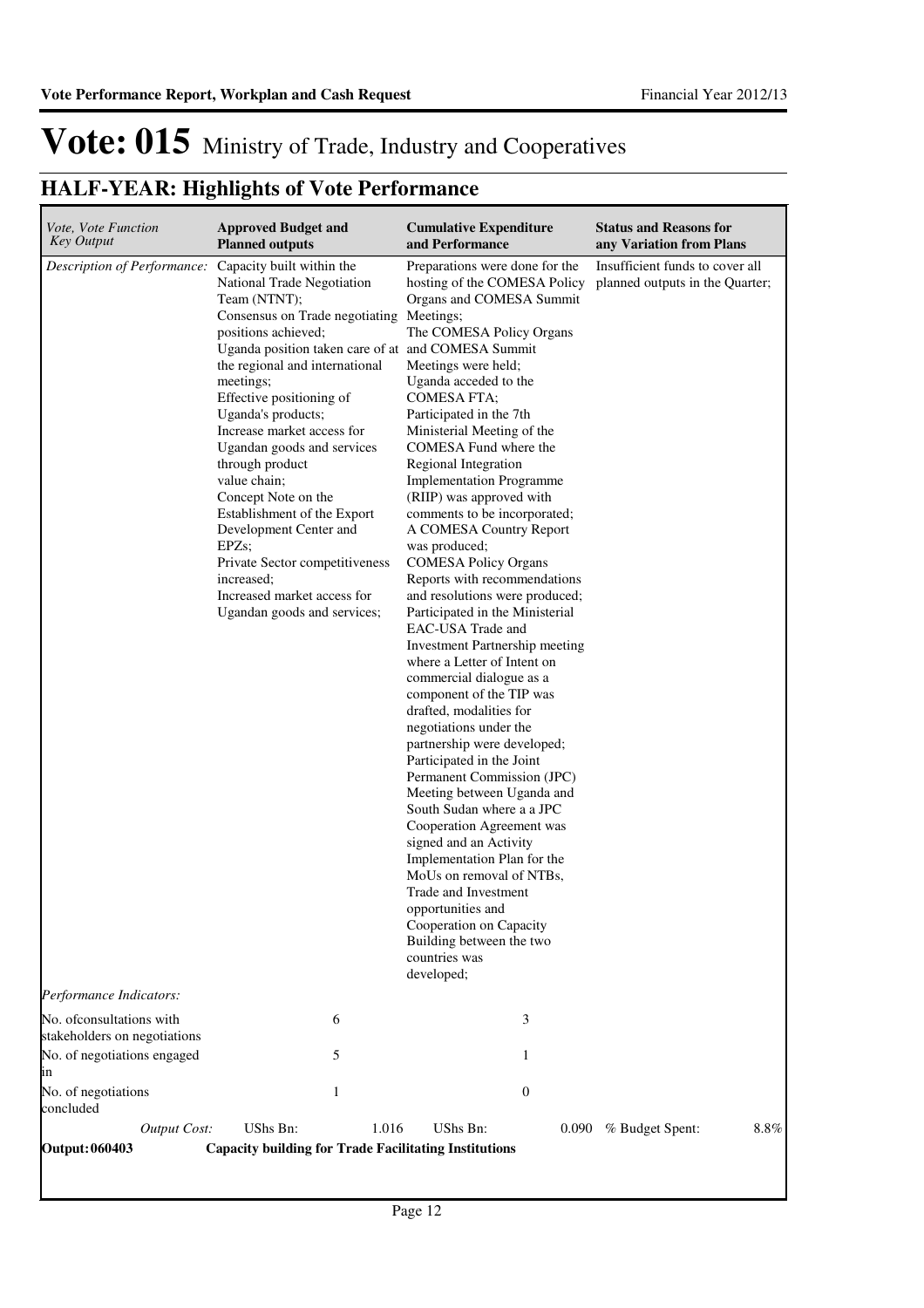### **HALF-YEAR: Highlights of Vote Performance**

| Vote, Vote Function<br><b>Key Output</b>      | <b>Approved Budget and</b><br><b>Planned outputs</b>                                                                                                                  | <b>Cumulative Expenditure</b><br>and Performance                                                                                                                                                                                                                                                                                                                                                                                                                                                                                                                                                                                                                                                                                                                                                                                                                                                                                                                                                                                                                                                                                                                                                                                                                                                                                                                                                                                                                                                                                                                                                                                 | <b>Status and Reasons for</b><br>any Variation from Plans          |
|-----------------------------------------------|-----------------------------------------------------------------------------------------------------------------------------------------------------------------------|----------------------------------------------------------------------------------------------------------------------------------------------------------------------------------------------------------------------------------------------------------------------------------------------------------------------------------------------------------------------------------------------------------------------------------------------------------------------------------------------------------------------------------------------------------------------------------------------------------------------------------------------------------------------------------------------------------------------------------------------------------------------------------------------------------------------------------------------------------------------------------------------------------------------------------------------------------------------------------------------------------------------------------------------------------------------------------------------------------------------------------------------------------------------------------------------------------------------------------------------------------------------------------------------------------------------------------------------------------------------------------------------------------------------------------------------------------------------------------------------------------------------------------------------------------------------------------------------------------------------------------|--------------------------------------------------------------------|
| Performance Indicators:                       | Description of Performance: Enhanced capacity for Private<br>Sector and other MDAS;<br>Training of SMEs in Good<br>Manufacturing Practices and<br>Hygiene undertaken; | Procured motorcycles,<br>workstations (a desk, computer<br>and its accessories) for each<br>of the five Pilot districts;<br>Supported Ministry's capacity<br>building efforts by continuing to<br>sponsor Post Graduate training<br>of the four MTIC officers in<br>International Trade Policy and<br>Law; and also sponsored an<br>official to attend specialized<br>training in Mastering Trade<br>Policy;<br>Held training sessions for 125<br>District Officials from 25<br>districts on integrating trade<br>into the District Development<br>Planning process;<br>with this all districts in the<br>country have been trained as<br>envisaged in the National Trade<br>Sector Development Plan<br>(NTSDP);<br><b>Facilitated SMEs Development</b><br>by by setting up and facilitating<br>an MSMEs Desk at .UNBS.<br>The Desk has a Standards<br>Officer - MSME and a<br>Standards Officer –<br>Mechanical/Industrial<br>Engineering for UNBS. The<br>officers were sponsored for<br>training programmes in Small<br>and Medium Enterprises<br>(SMEs) Development, and they<br>are spearheading the training in<br>support of SMEs to start the<br>process of attaining product<br>certification;<br><b>Trained District Local Council</b><br>officials from three of the five<br>pilot districts (Adjumani, Jinja<br>and Mbarara) on the ordinances<br>and byelaw making process to<br>enable them pass trade<br>facilitating bye-laws and<br>ordinances in their areas of<br>jurisdiction;<br>Continued to build capacity of<br>the NTNT by sponsoring a<br>member for training on Trade<br>and Investment negotiations; | Insufficient funds to cover all<br>planned outputs in the Quarter; |
| No. of Private Sector<br>stakeholders trained | 180                                                                                                                                                                   | 20                                                                                                                                                                                                                                                                                                                                                                                                                                                                                                                                                                                                                                                                                                                                                                                                                                                                                                                                                                                                                                                                                                                                                                                                                                                                                                                                                                                                                                                                                                                                                                                                                               |                                                                    |

Page 13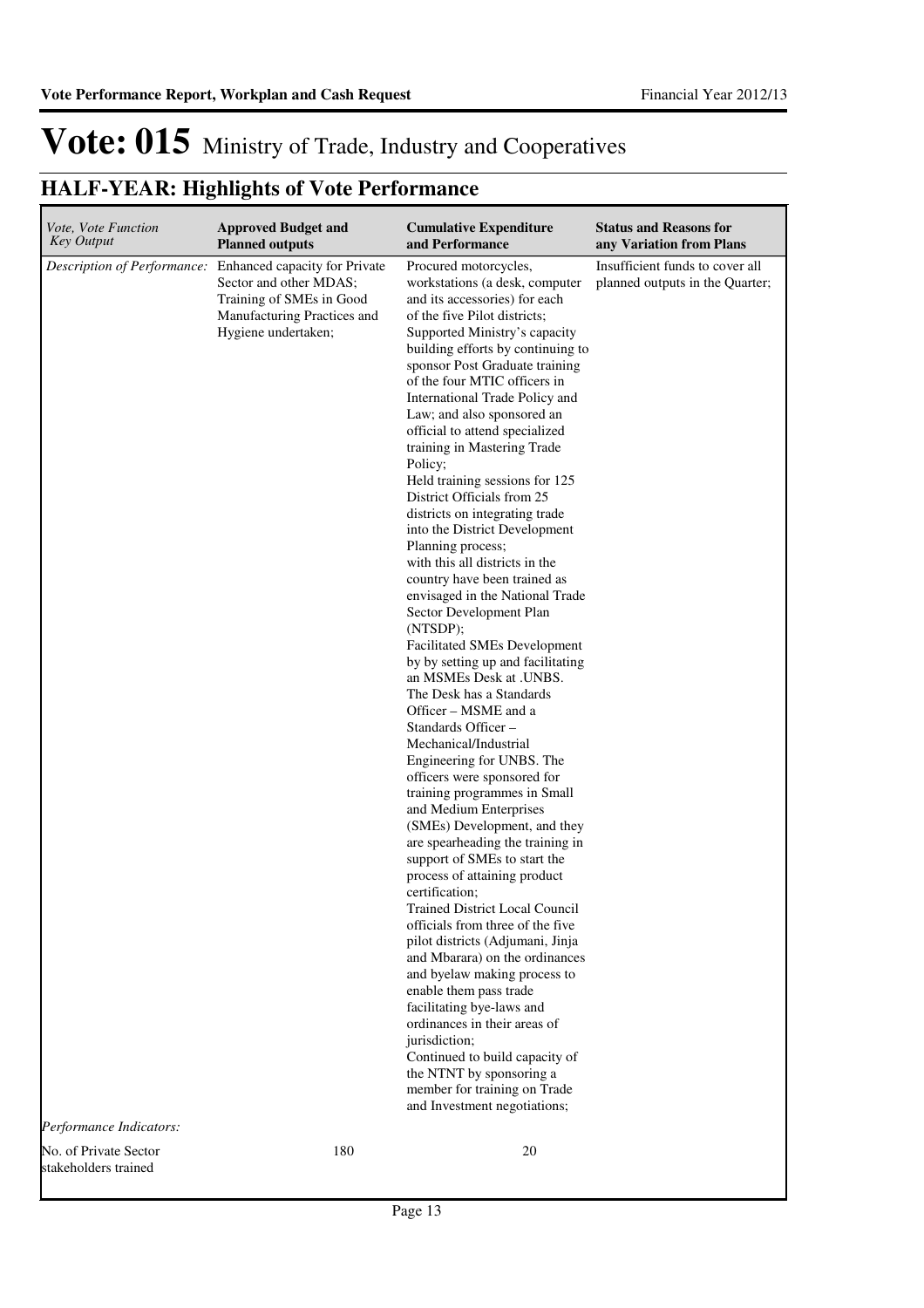| Vote, Vote Function<br><b>Key Output</b>                           | <b>Approved Budget and</b><br><b>Planned outputs</b>                                                                                                                                                              |              | <b>Cumulative Expenditure</b><br>and Performance                                                                                                                                                                                                                                                                                                                                                                                                                                                                                                                                                                                                                                                                                                                                                                                                                                                                                                                                                                                                                                                                                                                                          |       | <b>Status and Reasons for</b><br>any Variation from Plans          |         |
|--------------------------------------------------------------------|-------------------------------------------------------------------------------------------------------------------------------------------------------------------------------------------------------------------|--------------|-------------------------------------------------------------------------------------------------------------------------------------------------------------------------------------------------------------------------------------------------------------------------------------------------------------------------------------------------------------------------------------------------------------------------------------------------------------------------------------------------------------------------------------------------------------------------------------------------------------------------------------------------------------------------------------------------------------------------------------------------------------------------------------------------------------------------------------------------------------------------------------------------------------------------------------------------------------------------------------------------------------------------------------------------------------------------------------------------------------------------------------------------------------------------------------------|-------|--------------------------------------------------------------------|---------|
| No. of District Commercial<br>Officers and LG officials<br>trained |                                                                                                                                                                                                                   |              |                                                                                                                                                                                                                                                                                                                                                                                                                                                                                                                                                                                                                                                                                                                                                                                                                                                                                                                                                                                                                                                                                                                                                                                           | 125   |                                                                    |         |
| <b>Output Cost:</b>                                                | UShs Bn:                                                                                                                                                                                                          | 1.926        | <b>UShs Bn:</b>                                                                                                                                                                                                                                                                                                                                                                                                                                                                                                                                                                                                                                                                                                                                                                                                                                                                                                                                                                                                                                                                                                                                                                           | 0.023 | % Budget Spent:                                                    | $1.2\%$ |
| <b>Output: 060404</b>                                              | <b>Trade Information and Product Market Research</b>                                                                                                                                                              |              |                                                                                                                                                                                                                                                                                                                                                                                                                                                                                                                                                                                                                                                                                                                                                                                                                                                                                                                                                                                                                                                                                                                                                                                           |       |                                                                    |         |
| Description of Performance: Sensitised members of the              | Private Sector on Trade policy<br>issues;<br>Study on preferences offered by<br>the People's Republic of China;<br>A research report on 3 non-<br>traditional products for<br>domestic consumption and<br>export; |              | Carried out policy/research<br>study to identify areas for<br>support in the Trade Sector<br>under the Eleventh European<br>Development Fund (EDF<br>11);<br>Engaged a short term<br>consultancy on preparation of a<br>framework for implementation<br>and monitoring of EPA<br>implementation in Uganda to<br>inform the Trade Negotiation<br>process;<br>SPS messages for dissemination<br>were finalised, printed and<br>distributed;<br>Carried out a policy/research<br>study to identify priority trade<br>facilitation issues to boost<br>Uganda's Regional Trade;<br>A National Study to inform<br>Uganda on Market Access and<br>Rules of Origin aspects in the<br>COMESA-EAC-SADC<br>Tripartite Free Trade Area<br>(FTA) Negotiations;<br>Placed newspaper supplements<br>on topical issues of the<br>Programme and the Ministry.<br>The Programme placed inserts<br>on Inserts on Revival and<br>Formation of Cooperatives,<br>developed and ran a supplement<br>on the EAC Common Market,<br>as well as press releases on<br>Accession to the COMESA<br>FTA and Registration of<br>Foreign Petty Traders;<br>SPS messages for dissemination<br>were printed and distributed; |       | Insufficient funds to cover all<br>planned outputs in the Quarter; |         |
| Performance Indicators:                                            |                                                                                                                                                                                                                   |              |                                                                                                                                                                                                                                                                                                                                                                                                                                                                                                                                                                                                                                                                                                                                                                                                                                                                                                                                                                                                                                                                                                                                                                                           |       |                                                                    |         |
| No. of Publications<br>developed from studies<br>undertaken        |                                                                                                                                                                                                                   | 2            |                                                                                                                                                                                                                                                                                                                                                                                                                                                                                                                                                                                                                                                                                                                                                                                                                                                                                                                                                                                                                                                                                                                                                                                           | 3     |                                                                    |         |
| No. of product value chain<br>studies undertaken                   |                                                                                                                                                                                                                   | $\mathbf{1}$ | 1                                                                                                                                                                                                                                                                                                                                                                                                                                                                                                                                                                                                                                                                                                                                                                                                                                                                                                                                                                                                                                                                                                                                                                                         |       |                                                                    |         |
| Output Cost:                                                       | UShs Bn:                                                                                                                                                                                                          | 1.118        | UShs Bn:                                                                                                                                                                                                                                                                                                                                                                                                                                                                                                                                                                                                                                                                                                                                                                                                                                                                                                                                                                                                                                                                                                                                                                                  | 0.023 | % Budget Spent:                                                    | 2.0%    |
| Output: 060405                                                     |                                                                                                                                                                                                                   |              | Economic Intergration and Market Access (Bilateral, Regional and Multilateral)                                                                                                                                                                                                                                                                                                                                                                                                                                                                                                                                                                                                                                                                                                                                                                                                                                                                                                                                                                                                                                                                                                            |       |                                                                    |         |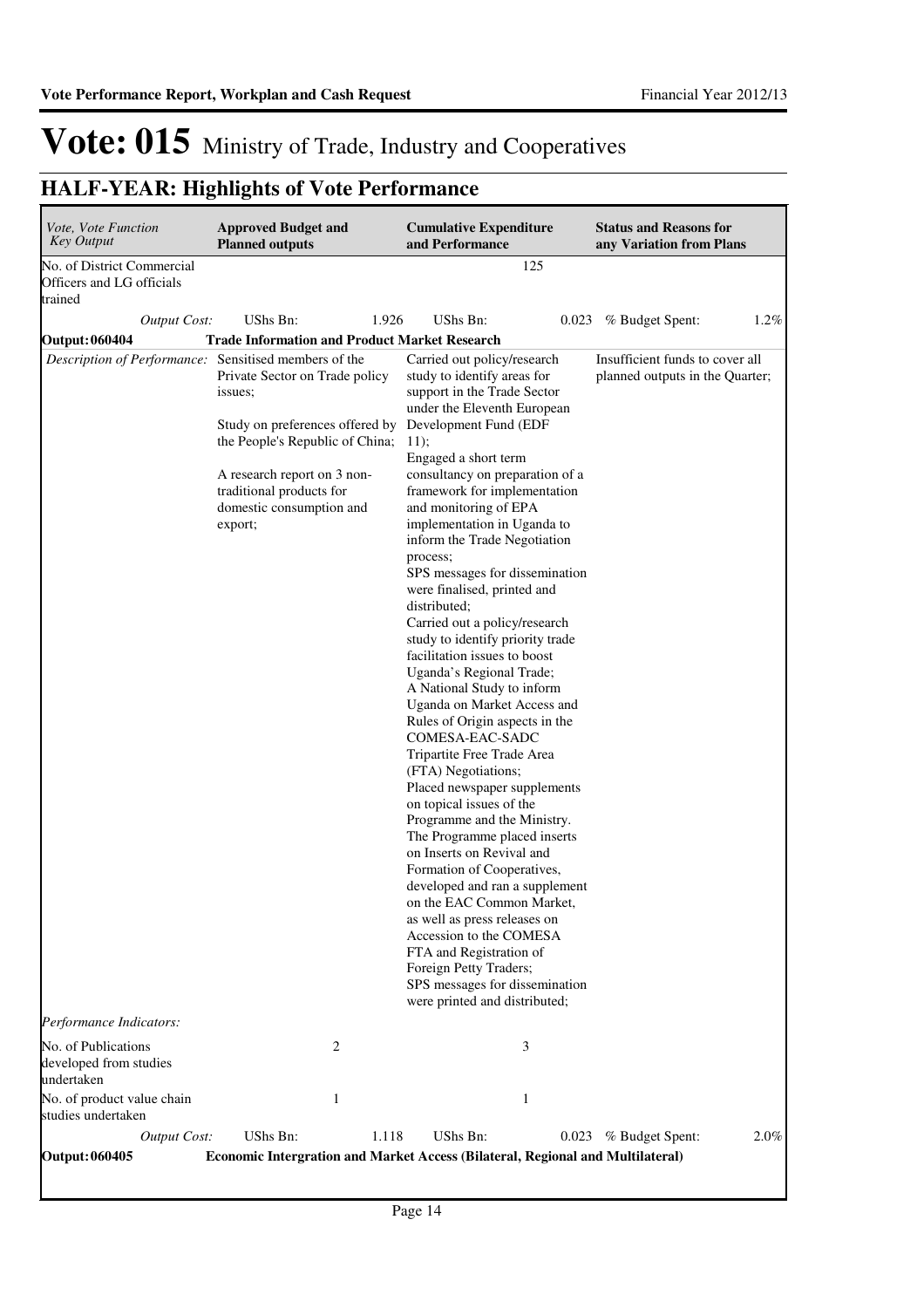| <i>Vote, Vote Function</i><br><b>Key Output</b>         | <b>Approved Budget and</b><br><b>Planned outputs</b>                                                                                                                                      | <b>Cumulative Expenditure</b><br>and Performance                                                                                                                                                                                                                                                                                                                                                                                                                                                                                                                                                                                                                      | <b>Status and Reasons for</b><br>any Variation from Plans          |  |  |
|---------------------------------------------------------|-------------------------------------------------------------------------------------------------------------------------------------------------------------------------------------------|-----------------------------------------------------------------------------------------------------------------------------------------------------------------------------------------------------------------------------------------------------------------------------------------------------------------------------------------------------------------------------------------------------------------------------------------------------------------------------------------------------------------------------------------------------------------------------------------------------------------------------------------------------------------------|--------------------------------------------------------------------|--|--|
| Description of Performance: Promotion of Private Sector | Competitiveness; Trade Policy<br>implemented at District through<br>Commercial Inspectorate<br>Services; Products and services<br>promoted for the regional and<br>international markets. | Facilitated activities of the<br><b>National NTB Monitoring</b><br>Committee to identify and<br>remove existing NTBs, by, inter<br>alia, facilitating activities to<br>assess NTBs at the boarder<br>points of Busia and Malaba;<br>Held Radio Talk Shows and<br>spot adverts during the Trade<br>Facilitation Expo co-organized<br>with PSFU and disseminated<br>trade related information;<br>Facilitated and co-organized the<br>annual International Trade<br>Facilitation Expo 2012 co-<br>organized with Private Sector<br>Foundation Uganda;<br>Facilitated the Ministry and its<br>Agencies to participate in the<br>20th Uganda International<br>Trade Fair; | Insufficient funds to cover all<br>planned outputs in the Quarter; |  |  |
| Performance Indicators:                                 |                                                                                                                                                                                           |                                                                                                                                                                                                                                                                                                                                                                                                                                                                                                                                                                                                                                                                       |                                                                    |  |  |
| No. of traders exposed to<br>new market opportunities   | $\mathbf{2}$                                                                                                                                                                              | 2                                                                                                                                                                                                                                                                                                                                                                                                                                                                                                                                                                                                                                                                     |                                                                    |  |  |
| No. of Non-Tariff Barriers<br>reduced or cleared        | $10\,$                                                                                                                                                                                    | 10                                                                                                                                                                                                                                                                                                                                                                                                                                                                                                                                                                                                                                                                    |                                                                    |  |  |
| Output Cost:                                            | UShs Bn:<br>1.697                                                                                                                                                                         | UShs Bn:<br>0.167                                                                                                                                                                                                                                                                                                                                                                                                                                                                                                                                                                                                                                                     | 9.8%<br>% Budget Spent:                                            |  |  |
| Output: 060451                                          | <b>Access to Market (UEPB)</b>                                                                                                                                                            |                                                                                                                                                                                                                                                                                                                                                                                                                                                                                                                                                                                                                                                                       |                                                                    |  |  |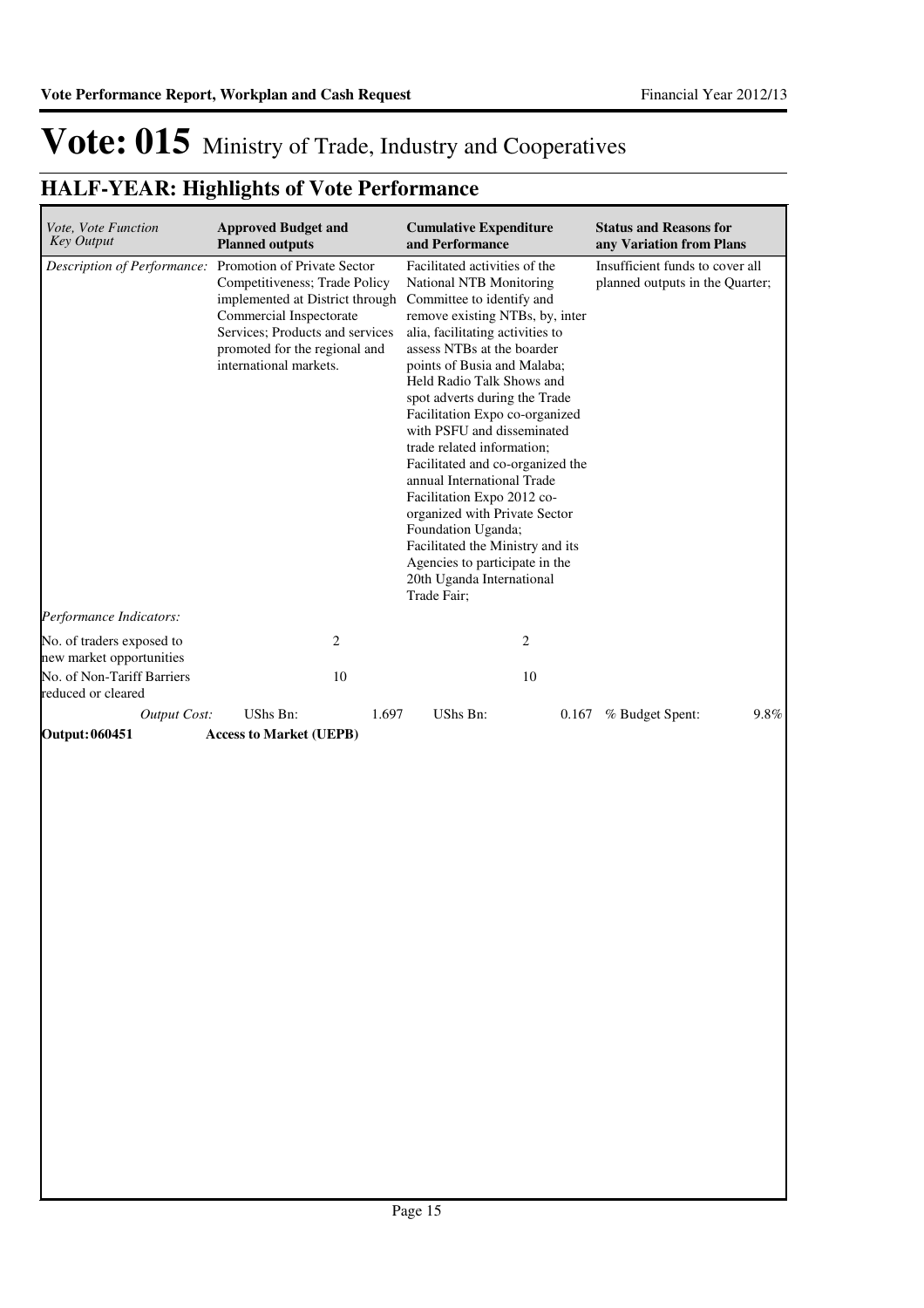### **HALF-YEAR: Highlights of Vote Performance**

| Vote, Vote Function<br>Key Output                                                                              | <b>Approved Budget and</b><br><b>Planned outputs</b>                                                                                                                                                                                                                                                                                                                                                    | <b>Cumulative Expenditure</b><br>and Performance                                                                                                                                                                                                                                                                                                                                                                                                                                                                                                                                                                                                                                                                                                                                                                                                                                                                                                                                                                                                                                                                           | <b>Status and Reasons for</b><br>any Variation from Plans            |
|----------------------------------------------------------------------------------------------------------------|---------------------------------------------------------------------------------------------------------------------------------------------------------------------------------------------------------------------------------------------------------------------------------------------------------------------------------------------------------------------------------------------------------|----------------------------------------------------------------------------------------------------------------------------------------------------------------------------------------------------------------------------------------------------------------------------------------------------------------------------------------------------------------------------------------------------------------------------------------------------------------------------------------------------------------------------------------------------------------------------------------------------------------------------------------------------------------------------------------------------------------------------------------------------------------------------------------------------------------------------------------------------------------------------------------------------------------------------------------------------------------------------------------------------------------------------------------------------------------------------------------------------------------------------|----------------------------------------------------------------------|
| Description of Performance:                                                                                    | Ugandan foreign missions<br>equipped with marketing<br>materials; 500 informal traders<br>integrated into the formal cross<br>border trade sector;<br>150 MSMEs trained in product<br>specific packaging;<br>15 business opportunities<br>identified and disseminated to<br>MSMEs per quarter;<br>Update online regional market<br>information portal - RISE<br>(Export market information<br>services) | UEPB:<br>Prepared Ugandan exporters to<br>participate in the Rwanda - 30th<br>November to 8th December<br>2012;<br>Participated in COMESA<br>Business Forum hosted in<br>November 19th-24th co-hosted<br>by COMESA Business Council<br>in partnership with PSFU;<br>Facilitated a market linkage<br>meeting between 25 Ugandan<br>fruit and vegetable exporters<br>and Mr. Jonathan Pim of<br>Glenevin Ltd, an importing<br>horticultural company based in<br>Ireland with supply chain;<br>Undertook Client relationship<br>management with 472 exporters<br>on the Exporters Database;<br>The International Trade Centre<br>(ITC) Geneva bestowed upon<br>UEPB the Global TPO Award<br>as best TPO in the LDC<br>Category;<br>1500 consignments from<br>different companies accessed<br>perferential tariff treatment with<br>assistance to comply with the<br>Rules of Origin stipulated under<br>the six different trade regimes to<br>which Uganda is signatory;<br>Phase II of Informal Cross<br>Border Trade project in<br>progress across the ICBT border<br>posts of Busia, Bibia, Mutukula<br>and Kabale-Katuna; | Insufficient funds to cover all<br>planned outputs in the Quarter;   |
| Performance Indicators:                                                                                        |                                                                                                                                                                                                                                                                                                                                                                                                         |                                                                                                                                                                                                                                                                                                                                                                                                                                                                                                                                                                                                                                                                                                                                                                                                                                                                                                                                                                                                                                                                                                                            |                                                                      |
| No. of new markets accessed<br>No. of companies and<br>sectors participating in Trade<br>fairs and exhibitions | 2<br>50                                                                                                                                                                                                                                                                                                                                                                                                 | $\boldsymbol{0}$<br>3                                                                                                                                                                                                                                                                                                                                                                                                                                                                                                                                                                                                                                                                                                                                                                                                                                                                                                                                                                                                                                                                                                      |                                                                      |
| No. of businesses linked to<br>markets through<br>matchmaking                                                  | 60                                                                                                                                                                                                                                                                                                                                                                                                      | 20                                                                                                                                                                                                                                                                                                                                                                                                                                                                                                                                                                                                                                                                                                                                                                                                                                                                                                                                                                                                                                                                                                                         |                                                                      |
| <b>Output Cost:</b>                                                                                            | <b>UShs Bn:</b><br>1.218                                                                                                                                                                                                                                                                                                                                                                                | UShs Bn:<br>0.385                                                                                                                                                                                                                                                                                                                                                                                                                                                                                                                                                                                                                                                                                                                                                                                                                                                                                                                                                                                                                                                                                                          | 31.6%<br>% Budget Spent:                                             |
| <b>Vote Function Cost</b>                                                                                      | <b>UShs Bn:</b>                                                                                                                                                                                                                                                                                                                                                                                         | 9.743 UShs Bn:                                                                                                                                                                                                                                                                                                                                                                                                                                                                                                                                                                                                                                                                                                                                                                                                                                                                                                                                                                                                                                                                                                             | 49.1%<br>4.786 % Budget Spent:                                       |
|                                                                                                                | Vote Function: 0649 Policy, Planning and Support Services                                                                                                                                                                                                                                                                                                                                               |                                                                                                                                                                                                                                                                                                                                                                                                                                                                                                                                                                                                                                                                                                                                                                                                                                                                                                                                                                                                                                                                                                                            |                                                                      |
| <b>Vote Function Cost</b><br><b>Cost of Vote Services:</b>                                                     | <b>UShs Bn:</b><br>UShs Bn:                                                                                                                                                                                                                                                                                                                                                                             | 1.894 UShs Bn:<br>36.251 UShs Bn:                                                                                                                                                                                                                                                                                                                                                                                                                                                                                                                                                                                                                                                                                                                                                                                                                                                                                                                                                                                                                                                                                          | 55.6%<br>1.053 % Budget Spent:<br>$70.9\%$<br>25.716 % Budget Spent: |

*\* Excluding Taxes and Arrears*

The Ministry's budget performance has been affected the recent large draws on the approved Annual Budget to finance the supplementary request to facilitate the hosting of the 16th COMESA Heads of State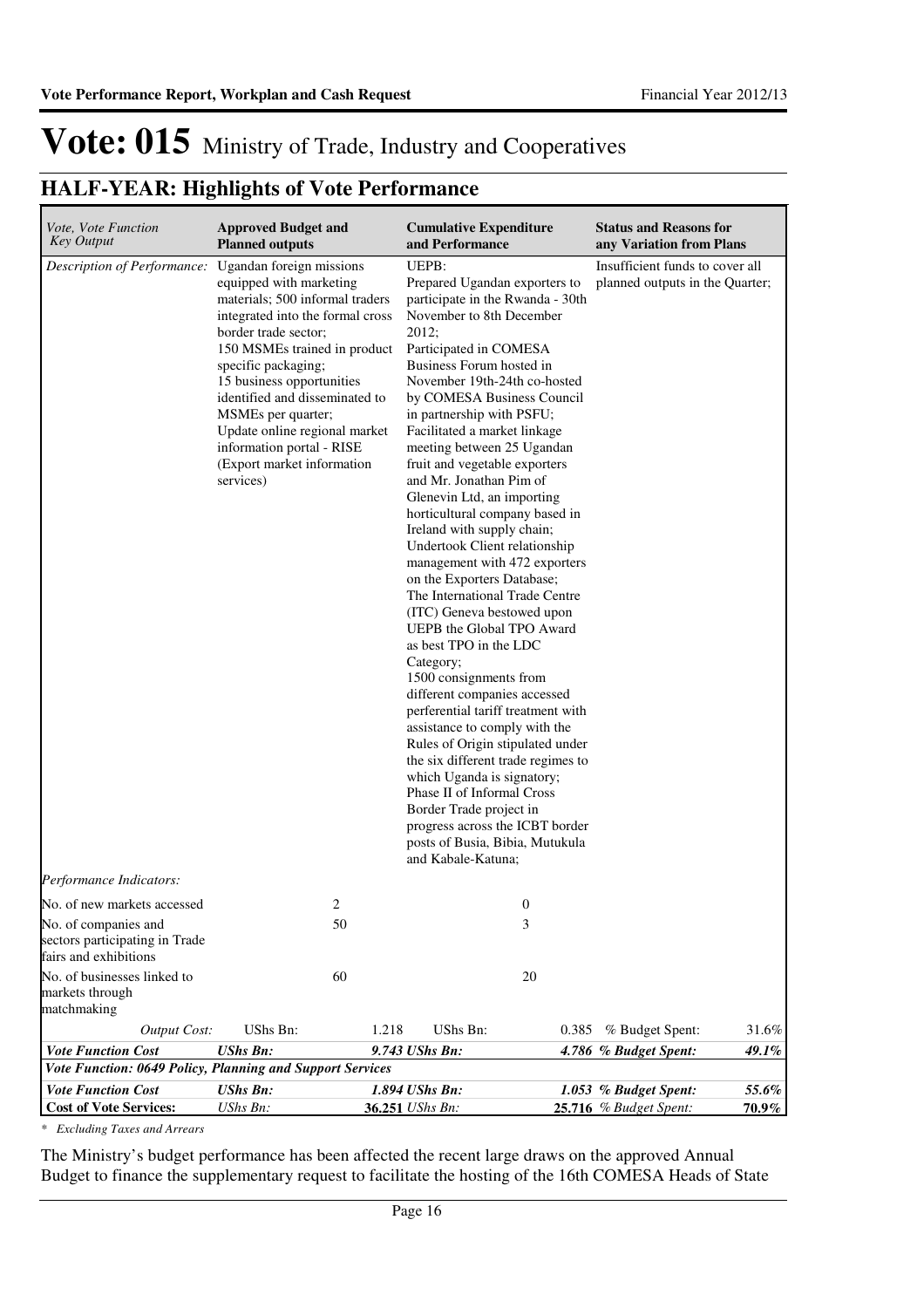### **HALF-YEAR: Highlights of Vote Performance**

Summit and Policy Organs meetings in November 2012 at Common Wealth Resort Munyonyo.

Budget performance was also affected by the consolidation and subvention of funds for the acquisition of ordinary shares in Kalangala Infrastructure Services Co. Ltd to the Uganda Development Corporation. Therefore, a large percentage of funds has so far been disbursed against the Ministry's approved budget for Financial Year 2012/13.

Performance targets that were already set against the respective indicators at the beginning of the Financial Year may not be met because they were aligned to the expected resources before the budget cuts came in.

#### **Table V2.2: Implementing Actions to Improve Vote Performance**

integrate input supply credit and savings, value addition, marketing and distribution

for consumption

| <b>Planned Actions:</b>                                                                                                                                                                          | <b>Actual Actions:</b>                                                                                                                                                                                                                                                                                                                                                                                                                                                                                                  | <b>Reasons for Variation</b>                                                                                                     |
|--------------------------------------------------------------------------------------------------------------------------------------------------------------------------------------------------|-------------------------------------------------------------------------------------------------------------------------------------------------------------------------------------------------------------------------------------------------------------------------------------------------------------------------------------------------------------------------------------------------------------------------------------------------------------------------------------------------------------------------|----------------------------------------------------------------------------------------------------------------------------------|
| Vote: 015 Ministry of Trade, Industry and Cooperatives                                                                                                                                           |                                                                                                                                                                                                                                                                                                                                                                                                                                                                                                                         |                                                                                                                                  |
| Vote Function: 06 01 Industrial and Technological Development                                                                                                                                    |                                                                                                                                                                                                                                                                                                                                                                                                                                                                                                                         |                                                                                                                                  |
| Create an MSMEs Directorate in the<br>Ministry to handle and coordinate all the<br>MSMEs issues, promote value addition<br>and technology transfer, promotion of<br>quality and use of standards | <b>Cabinet Paper on the Creation and</b><br><b>Establishment of the MSMEs</b><br>Directorate in the Ministry of Trade,<br><b>Industry and Cooperatives submitted</b><br>and presented before Cabinet by the<br><b>Ministry of Public Service</b>                                                                                                                                                                                                                                                                        | Certificate of Clearance still being sought<br>from the Ministry of Finance, Planning<br>and Economic Development for a go ahead |
| Incorporate the Annual Sector Review<br>recommendations, promote the use of<br>standards through the implementation of<br>the Accreditation Policy and the Sanitary<br>and Phyto-Sanitary Policy | A Cabinet Memo on the Governing<br><b>Board for the Uganda Industrial</b><br><b>Research Institute prepared and Board</b><br>members nominated; Industrial and<br><b>Technology sub-sector and MSMEs</b><br>subsector Review Meetings held and<br>subsector challenges captured in a<br>Report; Progress in implementation of<br>the Sector Review recommendations;                                                                                                                                                     | Most of the actions are restrained by<br>resource constraints within the Ministry's<br>budget ceiling                            |
| Continue to build capacities of the Private<br>Sector, facilitate the Private Sector to<br>participate in trade shows and exhibitions                                                            | 2 organizing committee meetings held in<br>preparation for the 13th EAC Jua kali<br><b>Exhibition;</b><br>41 local artisans mobilized to<br>participate in the EAC Jua kali<br>Exhibition in Bujumbura, Burundi;<br><b>Business, Policy and Technical skills</b><br><b>Training in Textiles conducted</b><br>in conjunction with TEXDA and<br><b>COMESA</b> secretariat;<br>64 trainees graduated after training;<br>A senior Engineer in the department<br>participated in the EAC familiarization<br>tour to Tunisia; | Actions still being restrained by resource<br>constraints within the Ministry's budget<br>ceiling                                |
| Vote: 015 Ministry of Trade, Industry and Cooperatives                                                                                                                                           |                                                                                                                                                                                                                                                                                                                                                                                                                                                                                                                         |                                                                                                                                  |
| Vote Function: 06 02 Cooperative Development                                                                                                                                                     |                                                                                                                                                                                                                                                                                                                                                                                                                                                                                                                         |                                                                                                                                  |
| Sensitise the Cooperative Societies to                                                                                                                                                           | Support sent to UCE to management                                                                                                                                                                                                                                                                                                                                                                                                                                                                                       | Sufficient funding is key to the                                                                                                 |

**and promote the Warehouse Receipt** 

**System**

achievement of all planned actions.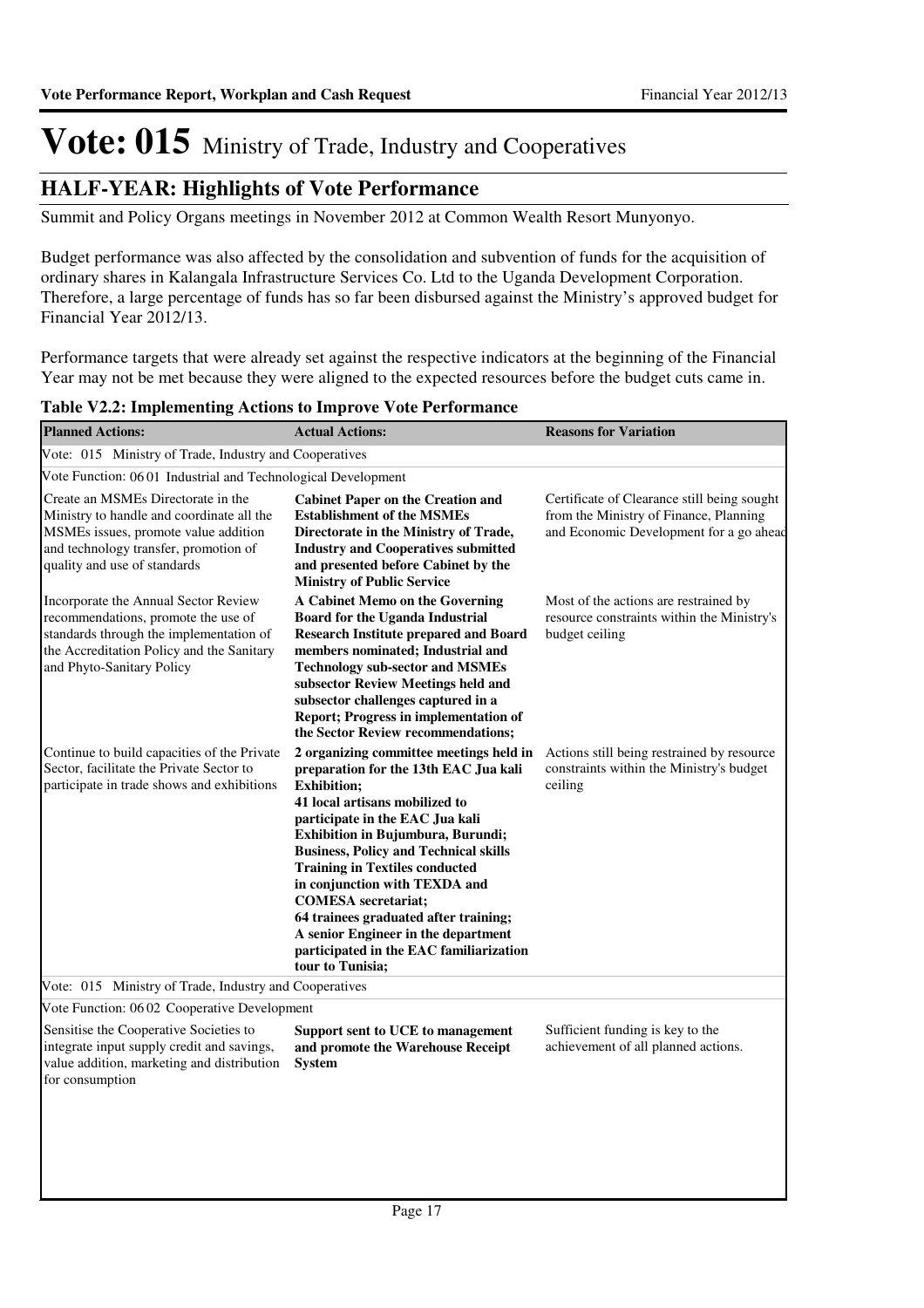| <b>Planned Actions:</b>                                                                                                                                                                                                                                                                 | <b>Actual Actions:</b>                                                                                                                                                                                                                                                                                                                                                                                                                                                                                                                                                                                                          | <b>Reasons for Variation</b>                                            |
|-----------------------------------------------------------------------------------------------------------------------------------------------------------------------------------------------------------------------------------------------------------------------------------------|---------------------------------------------------------------------------------------------------------------------------------------------------------------------------------------------------------------------------------------------------------------------------------------------------------------------------------------------------------------------------------------------------------------------------------------------------------------------------------------------------------------------------------------------------------------------------------------------------------------------------------|-------------------------------------------------------------------------|
| Sensitize the cooperatives members on<br>how to be in charge of their Cooperative<br>Societies; Cooperatives to diversify,<br>promote value addition among the<br>producer cooperatives and diversify into<br>the formation of energy and housing<br>cooperatives                       | <b>Conducted meetings for SACCO</b><br>leaders, Management staff, and<br>other stakeholders e.g. Field Extension<br><b>Workers (FEWs) of UCSCU</b><br>and MSCL to build their capacities in<br><b>SACCO</b> business management<br>and supervision;<br>These meetings also facilitated the<br>establishment of Committees in<br>the respective districts which would<br>continue to hold the SACCO<br>forum in the districts of Isingiro,<br>Kasese, Kayunga, and Tororo;<br>The Ministry undertook mentoring in<br>cooperative business management of<br>Dairy Cooperative Societies in Kamuli,<br>Kayunga, Kiboga and Wakiso; | Sufficient funding is key to the<br>achievement of all planned actions. |
| Prioritise the revival of the dormant<br>cooperatives, strengthen the weak ones,<br>and mobilise and support the formation<br>other specialised types of cooperatives;<br>Promote good governance in Cooperative<br>societies and Unions;                                               | Paper on Area-based Cooperative<br><b>Enterprises prepared</b>                                                                                                                                                                                                                                                                                                                                                                                                                                                                                                                                                                  | Sufficient funding is key to the<br>achievement of all planned actions. |
| Vote Function: 06 04 Trade Development                                                                                                                                                                                                                                                  |                                                                                                                                                                                                                                                                                                                                                                                                                                                                                                                                                                                                                                 |                                                                         |
| Fast-track the formulation and review of<br>Commercial Laws such as Market Act,<br>Shop Hours Act, the Competition and<br>Consumer Protection Policy, Anti-<br>Counterfeit Goods Bill, Trade Licensing<br>Regulations, SPS Policy, Standards Policy<br>etc                              | The National Standards and Quality<br>Policy passed by Cabinet in May was<br>successfully launched by the Rt. Hon.<br>Prime Minister Amama Mbabazi at the<br>3rd Annual Trade, Industry and<br><b>Cooperatives Sector Review Conference</b><br>at Hotel Africana on 27th September<br>2012; The NSQP Implementation Plan<br>is currently ready for stakeholder<br>consultations; Other Commercial Laws<br>and Policies are still under review;                                                                                                                                                                                  | Funding constraints to undertake a<br>comprehensive review.             |
| Operationalise the NTB monitoring<br>mechanisim, and reduce or partially<br>eliminate NTBs through Bilateral<br>Negotiations                                                                                                                                                            | <b>National NTB Monitoring and</b><br><b>Elimination Strategy currently</b><br>operational and in coordination with<br>various stakeholders in Government<br>and the Private Sector to reduce the<br>NTBs affecting Uganda's traders, with<br>support from TradeMark East Africa<br>Ltd. Some NTBs have been handled.                                                                                                                                                                                                                                                                                                           | None                                                                    |
| Participation in Trade Missions, Comm.<br>Attaches, Regular Meetings of the Non<br><b>Tariff Barrier Monitoring Committee</b><br>(NMC), Training of MSMEs in Good<br>Manufacturing Practices, Strengthened<br>Market opportunities and trade relations<br>with our major trade partners | <b>EPATAPSS</b> facilitated an officer to the<br>UN Mission and WTO in Geneva;<br><b>Meetings of the Non-Tariff Barrier</b><br><b>Monitoring Committee (NMC)</b><br>currently being facilitated by<br><b>TradeMark East Africa; The Ministry</b><br>through QUISP and EPATAPSS is<br>currently engaging the Private Sector<br>SMEs on capacity building initiatives in<br><b>Good Manufacturing Practices; 6th</b><br><b>National Trade Sector Review</b><br><b>Conference successfully held at Hotel</b><br><b>Imperial Royale;</b>                                                                                            | None                                                                    |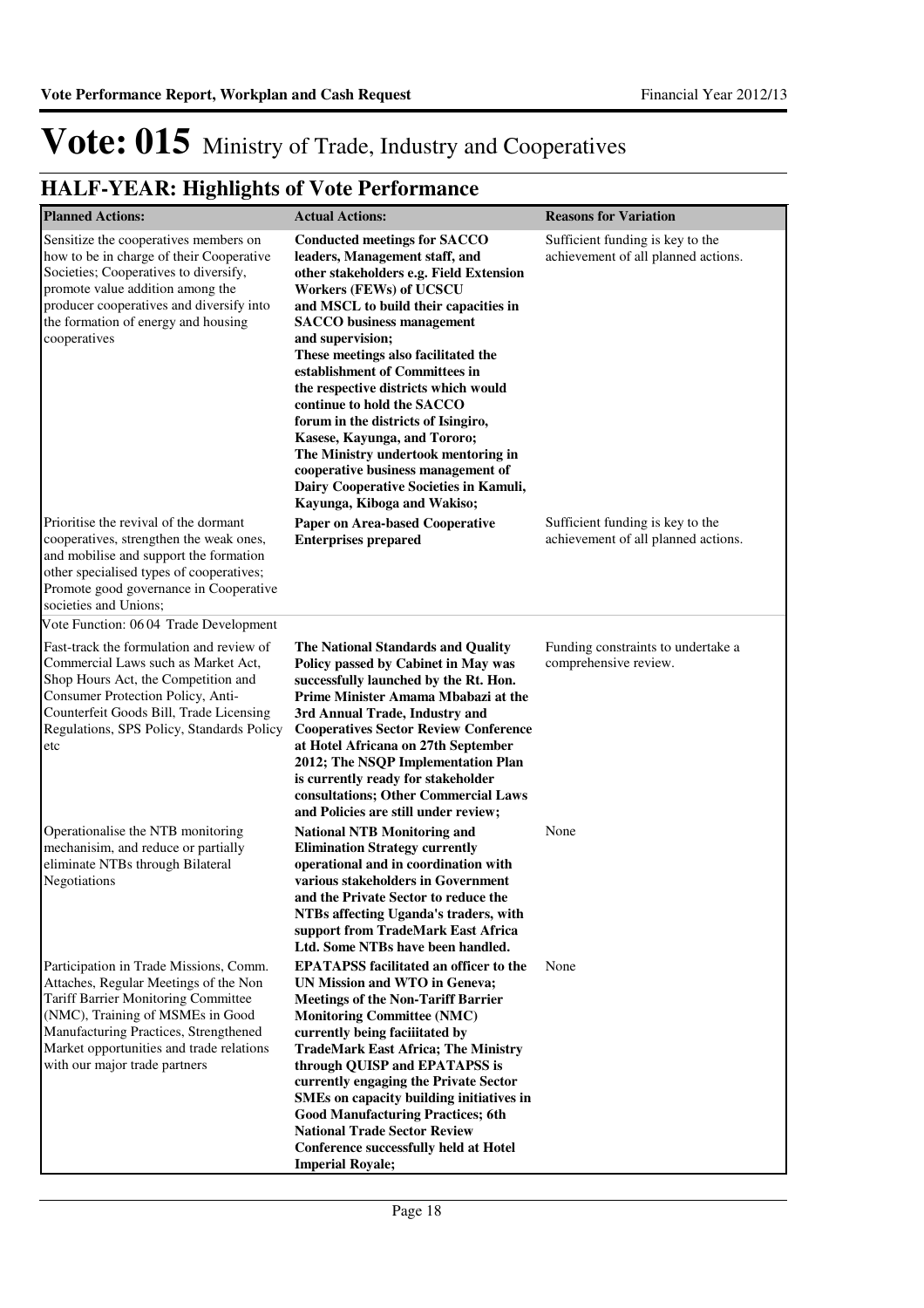### **HALF-YEAR: Highlights of Vote Performance**

### *V3: Details of Releases and Expenditure*

*This section provides a comprehensive summary of the outputs delivered by the Vote and further details of Vote expenditures by Vote Function and Expenditure Item.*

### **Table V3.1: GoU Releases and Expenditure by Output\***

| <b>Billion Uganda Shillings</b>                                      | <b>Approved</b><br><b>Budget</b> | Released | Spent | $%$ $GoU$<br><b>Budget</b><br>Released | $%$ $GoU$<br><b>Budget</b><br><i>Spent</i> | $%$ $GoU$<br>Releases<br>Spen |
|----------------------------------------------------------------------|----------------------------------|----------|-------|----------------------------------------|--------------------------------------------|-------------------------------|
| VF:0601 Industrial and Technological Development                     | 23.66                            | 19.54    | 19.46 | 82.6%                                  | 82.2%                                      | 99.6%                         |
| Class: Outputs Provided                                              | 0.74                             | 0.33     | 0.24  | 44.8%                                  | 32.0%                                      | 71.4%                         |
| 060101 Industrial policies, plans and monitoring services            | 0.32                             | 0.16     | 0.11  | 48.2%                                  | 34.7%                                      | 71.9%                         |
| 060102 Training and Exposure of Jua Kali                             | 0.10                             | 0.04     | 0.04  | 37.6%                                  | 39.2%                                      | 104.4%                        |
| 060103 Skilled Human Capacity for Industrial Development             | 0.10                             | 0.04     | 0.01  | 37.0%                                  | 13.5%                                      | 36.4%                         |
| 060104 Support to Value Addition                                     | 0.22                             | 0.10     | 0.07  | 46.4%                                  | 32.9%                                      | 70.8%                         |
| Class: Outputs Funded                                                | 1.24                             | 0.40     | 0.41  | 31.9%                                  | 33.0%                                      | 103.3%                        |
| 060151 Management Training and Advisory Services (MTAC)              | 0.06                             | 0.03     | 0.03  | 47.1%                                  | 55.7%                                      | 118.2%                        |
| 060152 Commercial and Economic Infrastructure Development (UDC)      | 1.18                             | 0.37     | 0.38  | 31.2%                                  | 31.9%                                      | 102.2%                        |
| Class: Capital Purchases                                             | 21.69                            | 18.82    | 18.82 | 86.8%                                  | 86.8%                                      | 100.0%                        |
| 060175 Purchase of Motor Vehicles and Other Transport Equipment      | 0.00                             | 0.00     | 0.00  | 0.0%                                   | 0.0%                                       | N/A                           |
| 060176 Purchase of Office and ICT Equipment, including Software      | 0.00                             | 0.00     | 0.00  | 0.0%                                   | 0.0%                                       | N/A                           |
| 060177 Purchase of Specialised Machinery & Equipment                 | 0.00                             | 0.00     | 0.00  | 0.0%                                   | 0.0%                                       | N/A                           |
| 060179 Acquisition of Other Capital Assets                           | 16.56                            | 16.56    | 16.56 | 100.0%                                 | 100.0%                                     | 100.0%                        |
| 060180 Construction of Common Industrial Facilities                  | 5.13                             | 2.26     | 2.26  | 44.1%                                  | 44.1%                                      | 100.0%                        |
| VF:0602 Cooperative Development                                      | 0.95                             | 0.45     | 0.41  | 47.5%                                  | 43.5%                                      | $91.6\%$                      |
| Class: Outputs Provided                                              | 0.45                             | 0.20     | 0.19  | 44.7%                                  | 42.0%                                      | 93.9%                         |
| 060201 Cooperative policies, strategies and monitoring services      | 0.19                             | 0.06     | 0.06  | 30.0%                                  | 30.4%                                      | 101.6%                        |
| 060202 Support to Cooperatives Establishment and Management          | 0.14                             | 0.09     | 0.08  | 61.2%                                  | 59.0%                                      | 96.4%                         |
| 060203 Support to Commodity Marketing                                | 0.11                             | 0.05     | 0.04  | 49.5%                                  | 40.5%                                      | 81.8%                         |
| Class: Outputs Funded                                                | 0.35                             | 0.16     | 0.16  | 45.4%                                  | 44.6%                                      | 98.2%                         |
| 060251 Regulation of Warehouse Receipt System (UCE)                  | 0.35                             | 0.16     | 0.16  | 45.4%                                  | 44.6%                                      | 98.2%                         |
| Class: Capital Purchases                                             | 0.15                             | 0.09     | 0.07  | 60.7%                                  | 45.8%                                      | 75.4%                         |
| 060275 Purchase of Motor Vehicles and Other Transport Equipment      | 0.00                             | 0.00     | 0.00  | 0.0%                                   | 0.0%                                       | N/A                           |
| 060281 Construction and Rehabilitation of Cooperative Produce stores | 0.15                             | 0.09     | 0.07  | 60.7%                                  | 45.8%                                      | 75.4%                         |
| VF:0604 Trade Development                                            | 2.86                             | 4.19     | 3.89  | 146.5%                                 | 136.0%                                     | 92.8%                         |
| Class: Outputs Provided                                              | 1.49                             | 3.73     | 3.49  | 250.5%                                 | 234.1%                                     | 93.4%                         |
| 060401 Policies, strategies and monitoring services                  | 0.57                             | 3.30     | 3.18  | 582.5%                                 | 562.5%                                     | 96.6%                         |
| 060402 Support for Trade Negotiation                                 | 0.13                             | 0.09     | 0.09  | 66.7%                                  | 67.1%                                      | 100.5%                        |
| 060403 Support to Capacity building for Staff and other MDAs         | 0.07                             | 0.04     | 0.02  | 53.8%                                  | 34.5%                                      | 64.1%                         |
| 060404 Product Research and Development                              | 0.10                             | 0.03     | 0.02  | 25.8%                                  | 23.0%                                      | 89.3%                         |
| 060405 Trade Promotion                                               | 0.63                             | 0.28     | 0.17  | 45.4%                                  | 26.7%                                      | 58.9%                         |
| Class: Outputs Funded                                                | 1.22                             | 0.39     | 0.39  | 31.6%                                  | 31.6%                                      | 100.0%                        |
| 060451 Access to Market                                              | 1.22                             | 0.39     | 0.39  | 31.6%                                  | 31.6%                                      | 100.0%                        |
| Class: Capital Purchases                                             | 0.15                             | 0.07     | 0.02  | 48.1%                                  | 10.6%                                      | 22.1%                         |
| 060481 Trade Infrastructure Development                              | 0.15                             | 0.07     | 0.02  | 48.1%                                  | 10.6%                                      | 22.1%                         |
| VF:0649 Policy, Planning and Support Services                        | 1.89                             | 1.09     | 1.05  | 57.4%                                  | 55.6%                                      | 96.9%                         |
| Class: Outputs Provided                                              | 1.71                             | 0.95     | 0.99  | 55.7%                                  | 57.9%                                      | 103.9%                        |
| 064901 Policy, consultation, planning and monitoring services        | 0.53                             | 0.30     | 0.31  | 56.9%                                  | 58.0%                                      | 101.9%                        |
| 064902 Ministry Support Services (Finance and Administration)        | 0.68                             | 0.40     | 0.43  | 59.6%                                  | 63.7%                                      | 106.9%                        |
| 064903 Ministerial and Top Management Services                       | 0.34                             | 0.19     | 0.19  | 54.8%                                  | 56.7%                                      | 103.4%                        |
| 064907 Human Resource Management Services                            | 0.13                             | 0.06     | 0.06  | 45.5%                                  | 44.7%                                      | 98.3%                         |
| 064908 Research, Information and Statistical Services                | 0.04                             | 0.01     | 0.01  | 16.7%                                  | 13.9%                                      | 83.3%                         |
| Class: Outputs Funded                                                | 0.00                             | 0.00     | 0.00  | 33.3%                                  | 0.0%                                       | 0.0%                          |
| 064951 Contributions and Memberships to International Organisations  | 0.00                             | 0.00     | 0.00  | 33.3%                                  | $0.0\%$                                    | 0.0%                          |
| Class: Capital Purchases                                             | 0.18                             | 0.13     | 0.06  | 72.9%                                  | 33.6%                                      | 46.1%                         |
| 064975 Purchase of Motor Vehicles and Other Transport Equipment      | $0.00\,$                         | 0.00     | 0.00  | $0.0\%$                                | $0.0\%$                                    | N/A                           |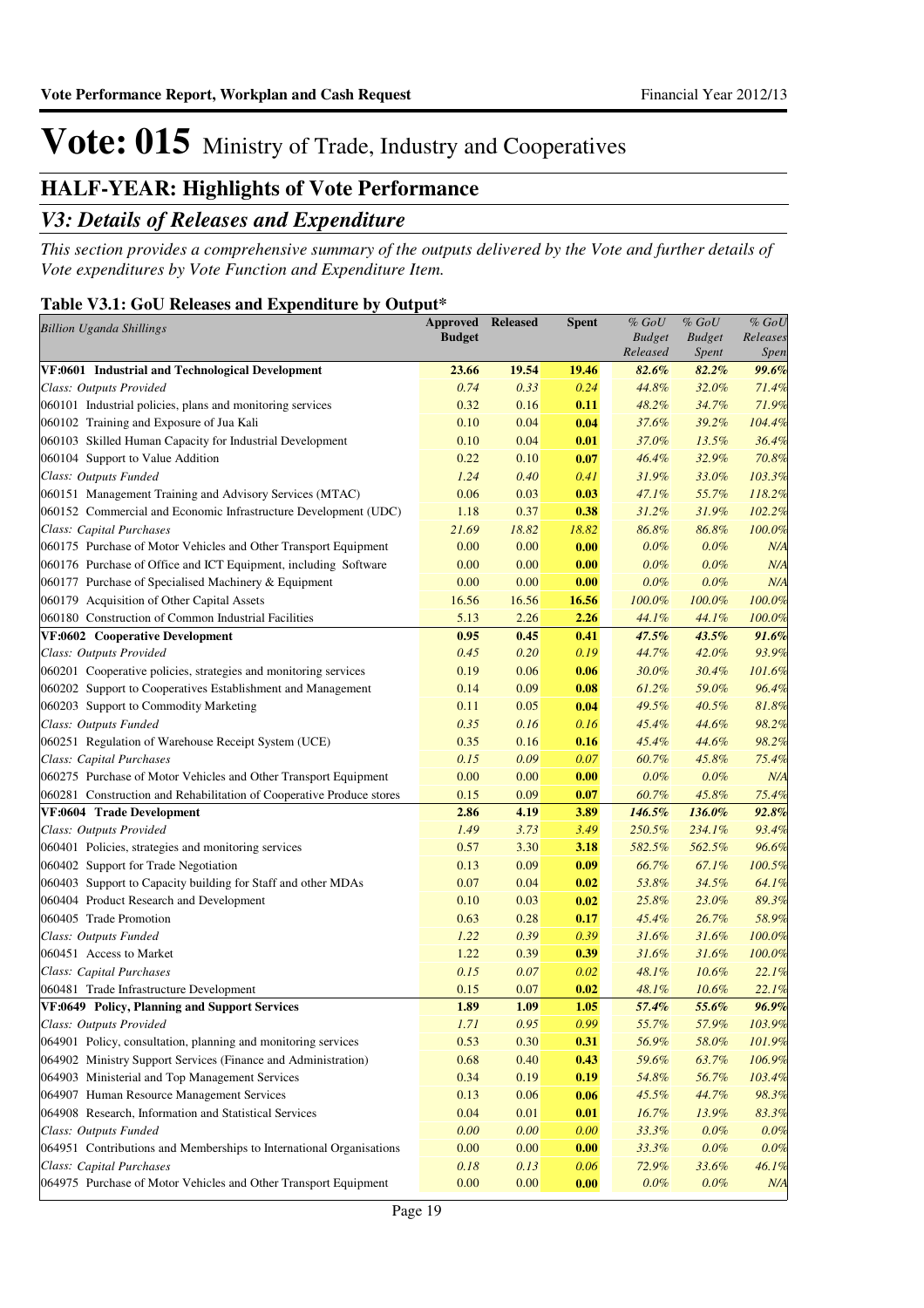### **HALF-YEAR: Highlights of Vote Performance**

| 064976 Purchase of Office and ICT Equipment, including Software  | 0.14  | 0.10  | 0.05  | 69.9% | $35.9\%$ | 51.4% |
|------------------------------------------------------------------|-------|-------|-------|-------|----------|-------|
| 064978 Purchase of Office and Residential Furniture and Fittings | 0.04  | 0.04  | 0.01  | 82.6% | $26.2\%$ | 31.7% |
| <b>Total For Vote</b>                                            | 29.37 | 25.27 | 24.82 | 86.1% | 84.5%    | 98.2% |

*\* Excluding Taxes and Arrears*

#### **Table V3.2: 2012/13 GoU Expenditure by Item**

| <b>Billion Uganda Shillings</b> |                                                            | Approved<br><b>Budget</b> | <b>Releases</b> | <b>Expend-</b><br>iture | % Budged<br><b>Released</b> | % Budget<br><b>Spent</b> | %Releases<br><b>Spent</b> |
|---------------------------------|------------------------------------------------------------|---------------------------|-----------------|-------------------------|-----------------------------|--------------------------|---------------------------|
|                                 | <b>Output Class: Outputs Provided</b>                      | 4.39                      | 5.22            | 4.90                    | 118.9%                      | 111.7%                   | 94.0%                     |
|                                 | 211101 General Staff Salaries                              | 1.25                      | 0.49            | 0.41                    | 39.5%                       | 33.0%                    | 83.7%                     |
|                                 | 211102 Contract Staff Salaries (Incl. Casuals, Temporary)  | 0.02                      | 0.01            | 0.01                    | 47.8%                       | 47.8%                    | 100.0%                    |
| 211103 Allowances               |                                                            | 0.35                      | 0.19            | 0.20                    | 52.3%                       | 55.3%                    | 105.6%                    |
|                                 | 213001 Medical Expenses(To Employees)                      | 0.02                      | 0.01            | 0.01                    | 47.8%                       | 47.4%                    | 99.2%                     |
|                                 | 213002 Incapacity, death benefits and funeral expenses     | 0.02                      | 0.01            | 0.01                    | 47.8%                       | 47.2%                    | 98.9%                     |
|                                 | 221001 Advertising and Public Relations                    | 0.09                      | 0.04            | 0.04                    | 46.1%                       | 42.5%                    | 92.1%                     |
|                                 | 221002 Workshops and Seminars                              | 0.33                      | 3.17            | 3.05                    | 968.0%                      | 930.0%                   | 96.1%                     |
| 221003 Staff Training           |                                                            | 0.14                      | 0.08            | 0.08                    | 55.6%                       | 57.2%                    | 103.0%                    |
|                                 | 221004 Recruitment Expenses                                | 0.00                      | 0.00            | 0.00                    | 56.1%                       | 56.1%                    | 99.9%                     |
|                                 | 221005 Hire of Venue (chairs, projector etc)               | 0.09                      | 0.04            | 0.03                    | 43.5%                       | 35.5%                    | 81.5%                     |
|                                 | 221007 Books, Periodicals and Newspapers                   | 0.04                      | 0.02            | 0.02                    | 50.1%                       | 47.0%                    | 93.8%                     |
|                                 | 221008 Computer Supplies and IT Services                   | 0.02                      | 0.00            | 0.00                    | 20.8%                       | 17.8%                    | 85.7%                     |
|                                 | 221009 Welfare and Entertainment                           | 0.10                      | 0.05            | 0.05                    | 53.2%                       | 48.0%                    | 90.1%                     |
|                                 | 221011 Printing, Stationery, Photocopying and Binding      | 0.25                      | 0.14            | 0.14                    | 54.5%                       | 57.4%                    | 105.3%                    |
|                                 | 221012 Small Office Equipment                              | 0.01                      | 0.00            | 0.00                    | 50.3%                       | 43.7%                    | 87.0%                     |
|                                 | 221016 IFMS Recurrent Costs                                | 0.01                      | 0.00            | 0.00                    | 47.7%                       | 47.7%                    | 100.0%                    |
| 221017 Subscriptions            |                                                            | 0.04                      | 0.02            | 0.01                    | 66.1%                       | 36.8%                    | 55.7%                     |
|                                 | 222001 Telecommunications                                  | 0.08                      | 0.04            | 0.04                    | 52.1%                       | 45.0%                    | 86.2%                     |
|                                 | 222002 Postage and Courier                                 | 0.03                      | 0.01            | 0.01                    | 47.7%                       | 42.6%                    | 89.4%                     |
|                                 | 222003 Information and Communications Technology           | 0.00                      | 0.00            | 0.00                    | 5.6%                        | $0.0\%$                  | $0.0\%$                   |
|                                 | 223001 Property Expenses                                   | 0.00                      | 0.00            | 0.00                    | 33.3%                       | $0.0\%$                  | 0.0%                      |
| 223002 Rates                    |                                                            | 0.00                      | 0.00            | 0.00                    | 33.3%                       | $0.0\%$                  | $0.0\%$                   |
|                                 | 223003 Rent - Produced Assets to private entities          | 0.00                      | 0.00            | 0.00                    | $0.0\%$                     | $0.0\%$                  | N/A                       |
|                                 | 223004 Guard and Security services                         | 0.09                      | 0.05            | 0.05                    | 56.7%                       | 56.2%                    | 99.1%                     |
| 223005 Electricity              |                                                            | 0.04                      | 0.01            | 0.01                    | 38.5%                       | 33.3%                    | 86.6%                     |
| 223006 Water                    |                                                            | 0.02                      | 0.01            | 0.01                    | 38.5%                       | 38.5%                    | 100.0%                    |
|                                 | 223007 Other Utilities- (fuel, gas, f                      | 0.00                      | 0.00            | 0.00                    | $0.0\%$                     | $0.0\%$                  | N/A                       |
|                                 | 223901 Rent (Produced Assets) to other govt. Units         | 0.15                      | 0.09            | 0.00                    | 61.5%                       | 3.3%                     | 5.3%                      |
|                                 | 224002 General Supply of Goods and Services                | 0.03                      | 0.01            | 0.01                    | 50.3%                       | 52.7%                    | 104.8%                    |
|                                 | 225001 Consultancy Services- Short-term                    | 0.03                      | 0.02            | 0.01                    | 48.6%                       | 41.1%                    | 84.6%                     |
| 226001 Insurances               |                                                            | 0.00                      | 0.00            | 0.00                    | 16.7%                       | $0.0\%$                  | 0.0%                      |
| 226002 Licenses                 |                                                            | 0.00                      | 0.00            | 0.00                    | 26.6%                       | $0.0\%$                  | 0.0%                      |
| 227001 Travel Inland            |                                                            | 0.36                      | 0.22            | 0.21                    | 59.1%                       | 58.2%                    | 98.5%                     |
| 227002 Travel Abroad            |                                                            | 0.19                      | 0.10            | 0.10                    | 52.9%                       | 51.1%                    | 96.5%                     |
|                                 | 227003 Carriage, Haulage, Freight and Transport Hire       | 0.00                      | 0.00            | 0.00                    | 10.1%                       | $0.0\%$                  | $0.0\%$                   |
|                                 | 227004 Fuel, Lubricants and Oils                           | 0.38                      | 0.23            | 0.25                    | 60.1%                       | 64.4%                    | 107.1%                    |
|                                 | 228001 Maintenance - Civil                                 | 0.01                      | 0.01            | 0.01                    | 50.3%                       | 48.7%                    | 96.9%                     |
|                                 | 228002 Maintenance - Vehicles                              | 0.15                      | 0.11            | 0.09                    | 70.3%                       | 60.4%                    | 85.9%                     |
|                                 | 228003 Maintenance Machinery, Equipment and Furniture      | 0.03                      | 0.01            | 0.01                    | 48.3%                       | 41.1%                    | 85.2%                     |
|                                 | 228004 Maintenance Other                                   | 0.00                      | 0.00            | 0.00                    | 6.3%                        | $0.0\%$                  | $0.0\%$                   |
|                                 | 273102 Incapacity, death benefits and and funeral expenses | 0.00                      | 0.00            | 0.00                    | $0.0\%$                     | $0.0\%$                  | N/A                       |
|                                 | 282103 Scholarships and related costs                      | 0.02                      | 0.01            | 0.02                    | 47.8%                       | 64.0%                    | 133.9%                    |
|                                 | <b>Output Class: Outputs Funded</b>                        | 2.80                      | 0.94            | 0.95                    | 33.5%                       | 33.8%                    | 101.1%                    |
|                                 | 262201 Contributions to International Organisations (Capit | 0.00                      | 0.00            | 0.00                    | 33.3%                       | $0.0\%$                  | $0.0\%$                   |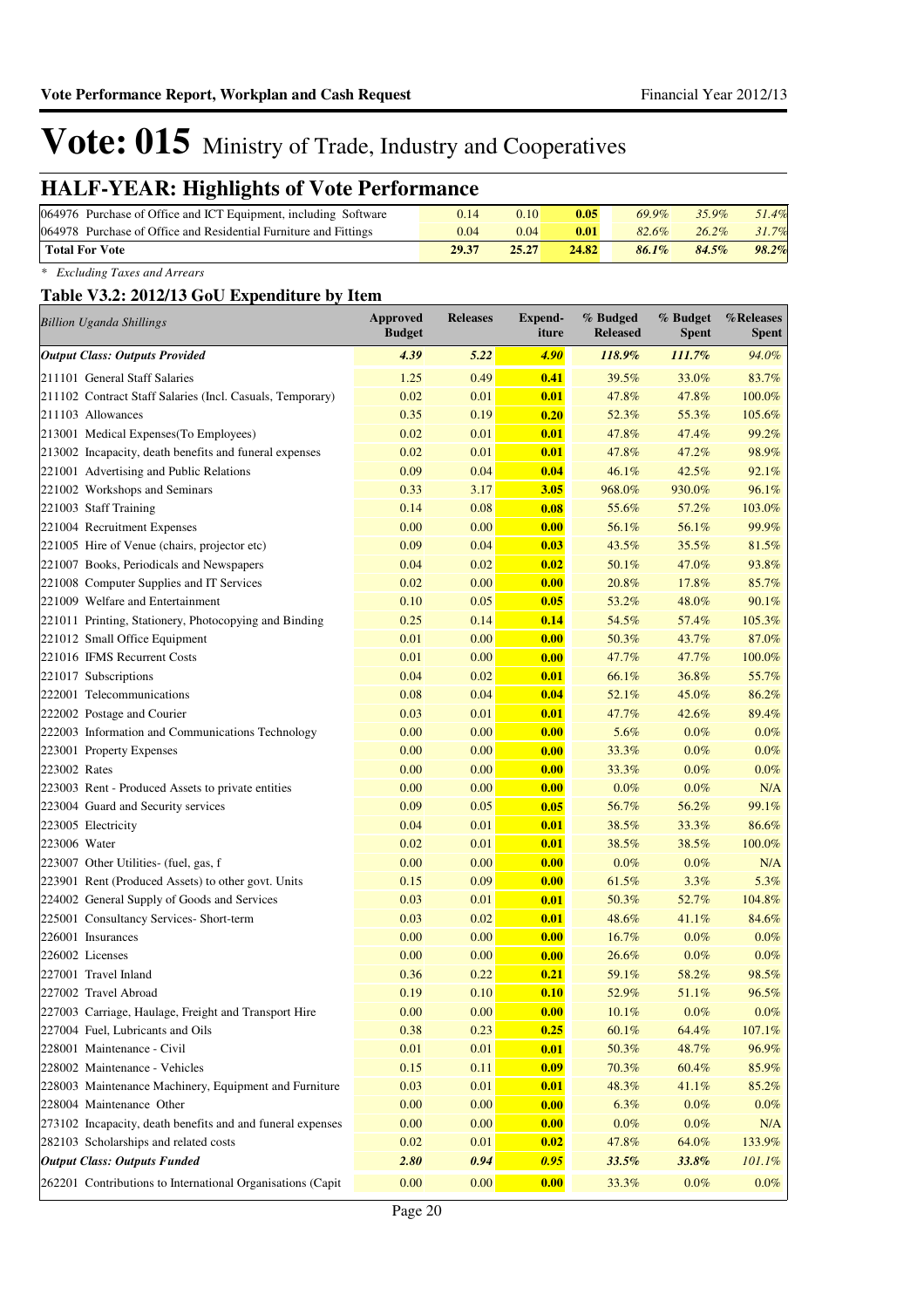### **HALF-YEAR: Highlights of Vote Performance**

| <b>Billion Uganda Shillings</b>                          | Approved<br><b>Budget</b> | <b>Releases</b> | <b>Expend-</b><br>iture | % Budged<br><b>Released</b> | % Budget<br><b>Spent</b> | %Releases<br><b>Spent</b> |
|----------------------------------------------------------|---------------------------|-----------------|-------------------------|-----------------------------|--------------------------|---------------------------|
| 263322 Conditional transfers to Contr                    | 0.00                      | 0.00            | 0.00                    | $0.0\%$                     | $0.0\%$                  | N/A                       |
| 263323 Regional Workshops                                | 0.00                      | 0.00            | 0.00                    | $0.0\%$                     | $0.0\%$                  | N/A                       |
| 264101 Contributions to Autonomous Inst.                 | 0.70                      | 0.28            | 0.28                    | 39.8%                       | 40.5%                    | 101.9%                    |
| 264102 Contributions to Autonomous Inst. Wage Subventio  | 2.11                      | 0.66            | 0.67                    | 31.4%                       | 31.6%                    | 100.8%                    |
| <b>Output Class: Capital Purchases</b>                   | 22.90                     | 19.12           | 18.97                   | 83.5%                       | 82.8%                    | 99.2%                     |
| 231001 Non-Residential Buildings                         | 0.09                      | 0.06            | 0.04                    | 61.6%                       | 47.2%                    | 76.6%                     |
| 231003 Roads and Bridges                                 | 0.00                      | 0.00            | 0.00                    | $0.0\%$                     | $0.0\%$                  | N/A                       |
| 231004 Transport Equipment                               | 0.00                      | 0.00            | 0.00                    | 0.0%                        | 0.0%                     | N/A                       |
| 231005 Machinery and Equipment                           | 0.14                      | 0.10            | 0.05                    | 69.9%                       | 35.9%                    | 51.4%                     |
| 231006 Furniture and Fixtures                            | 0.04                      | 0.04            | 0.01                    | 82.6%                       | 26.2%                    | 31.7%                     |
| 231007 Other Structures                                  | 3.12                      | 1.21            | 1.21                    | 38.7%                       | 38.7%                    | 100.0%                    |
| 281501 Environmental Impact Assessments for Capital Wor  | 0.11                      | 0.06            | 0.04                    | 50.6%                       | 39.1%                    | 77.2%                     |
| 281502 Feasibility Studies for capital works             | 0.03                      | 0.01            | 0.01                    | 55.0%                       | 55.0%                    | 100.0%                    |
| 281503 Engineering and Design Studies and Plans for Capi | 0.53                      | 0.21            | 0.16                    | 39.7%                       | 30.7%                    | 77.5%                     |
| 281504 Monitoring, Supervision and Appraisal of Capital  | 1.43                      | 0.82            | 0.81                    | 57.3%                       | 56.9%                    | 99.3%                     |
| 311101 Land                                              | 0.12                      | 0.06            | 0.06                    | 50.3%                       | 50.3%                    | 100.0%                    |
| 312206 Gross Tax                                         | 0.73                      | 0.00            | 0.00                    | 0.0%                        | $0.0\%$                  | N/A                       |
| 312302 Intangible Fixed Assets                           | 16.56                     | 16.56           | 16.56                   | 100.0%                      | 100.0%                   | 100.0%                    |
| <b>Grand Total:</b>                                      | 30.10                     | 25,27           | 24.82                   | 84.0%                       | 82.5%                    | 98.2%                     |
| <b>Total Excluding Taxes and Arrears:</b>                | 29.37                     | 25.27           | 24.82                   | 86.1%                       | 84.5%                    | 98.2%                     |

### **Table V3.3: GoU Releases and Expenditure by Project and Programme\***

|      | <b>Billion Uganda Shillings</b>                                             | <b>Approved Released</b><br><b>Budget</b> |       | <b>Spent</b> | $%$ $GoU$<br><b>Budget</b><br>Released | $%$ GoU<br><b>Budget</b><br><i>Spent</i> | $%$ $GoU$<br>Releases<br>Spent |
|------|-----------------------------------------------------------------------------|-------------------------------------------|-------|--------------|----------------------------------------|------------------------------------------|--------------------------------|
|      | VF:0601 Industrial and Technological Development                            | 23.66                                     | 19.54 | 19.46        | 82.6%                                  | 82.2%                                    | 99.6%                          |
|      | <b>Recurrent Programmes</b>                                                 |                                           |       |              |                                        |                                          |                                |
| 12   | <b>Industry and Technology</b>                                              | 1.73                                      | 0.60  | 0.56         | 34.7%                                  | 32.6%                                    | 93.8%                          |
|      | <b>Development Projects</b>                                                 |                                           |       |              |                                        |                                          |                                |
| 1111 | Soroti Fruit Factory                                                        | 4.98                                      | 2.19  | 2.19         | 44.0%                                  | 44.0%                                    | 100.0%                         |
| 1128 | Value Addition-Luwero                                                       | 0.14                                      | 0.06  | 0.06         | 44.8%                                  | 44.8%                                    | 100.0%                         |
| 1164 | One Village One Product Programme                                           | 0.24                                      | 0.12  | 0.08         | 51.1%                                  | 32.7%                                    | 64.1%                          |
| 1240 | Kalangala Infrastructure Services Project                                   | 16.56                                     | 16.56 | 16.56        | 100.0%                                 | 100.0%                                   | 100.0%                         |
|      | VF:0602 Cooperative Development                                             | 0.95                                      | 0.45  | 0.41         | 47.5%                                  | 43.5%                                    | 91.6%                          |
|      | <b>Recurrent Programmes</b>                                                 |                                           |       |              |                                        |                                          |                                |
| 13   | Cooperatives Development                                                    | 0.34                                      | 0.14  | 0.14         | 41.3%                                  | 41.7%                                    | 101.1%                         |
|      | <b>Development Projects</b>                                                 |                                           |       |              |                                        |                                          |                                |
| 0250 | Intervention in Strategic Exports                                           | 0.00                                      | 0.00  | 0.00         | N/A                                    | N/A                                      | N/A                            |
| 1203 | Support to Warehouse Receipt System                                         | 0.61                                      | 0.31  | 0.27         | 51.1%                                  | 44.5%                                    | 87.2%                          |
|      | VF:0604 Trade Development                                                   | 2.86                                      | 4.19  | 3.89         | 146.5%                                 | 136.0%                                   | 92.8%                          |
|      | <b>Recurrent Programmes</b>                                                 |                                           |       |              |                                        |                                          |                                |
| 07   | <b>External Trade</b>                                                       | 1.65                                      | 3.63  | 3.52         | 220.0%                                 | 213.5%                                   | 97.0%                          |
| 08   | <b>Internal Trade</b>                                                       | 0.29                                      | 0.12  | 0.13         | 42.4%                                  | 43.6%                                    | 102.9%                         |
| 16   | Directorate of Trade, Industry and Cooperatives                             | 0.06                                      | 0.02  | 0.02         | 33.8%                                  | 31.9%                                    | 94.3%                          |
|      | Development Projects                                                        |                                           |       |              |                                        |                                          |                                |
| 0251 | <b>JITAP</b>                                                                | 0.00                                      | 0.00  | 0.00         | N/A                                    | N/A                                      | N/A                            |
| 0255 | Support to AGOA Development                                                 | 0.48                                      | 0.22  | 0.12         | 46.1%                                  | 24.4%                                    | 52.9%                          |
| 1161 | <b>EPATAPSS</b>                                                             | 0.00                                      | 0.00  | 0.00         | N/A                                    | N/A                                      | N/A                            |
| 1162 | Quality Infrastructure and Standards Programme                              | 0.15                                      | 0.07  | 0.04         | 50.9%                                  | 30.5%                                    | 60.0%                          |
| 1202 | Enhancement of Market Access and Promotion of Value-Added<br><b>Exports</b> | 0.23                                      | 0.12  | 0.06         | 51.1%                                  | 24.5%                                    | 48.1%                          |
| 1245 | Second Trade Capacity Enhancement Project                                   | 0.00                                      | 0.00  | 0.00         | 0.0%                                   | 0.0%                                     | N/A                            |
| 1246 | District Commercial Services Support Project                                | 0.00                                      | 0.00  | 0.00         | 0.0%                                   | 0.0%                                     | N/A                            |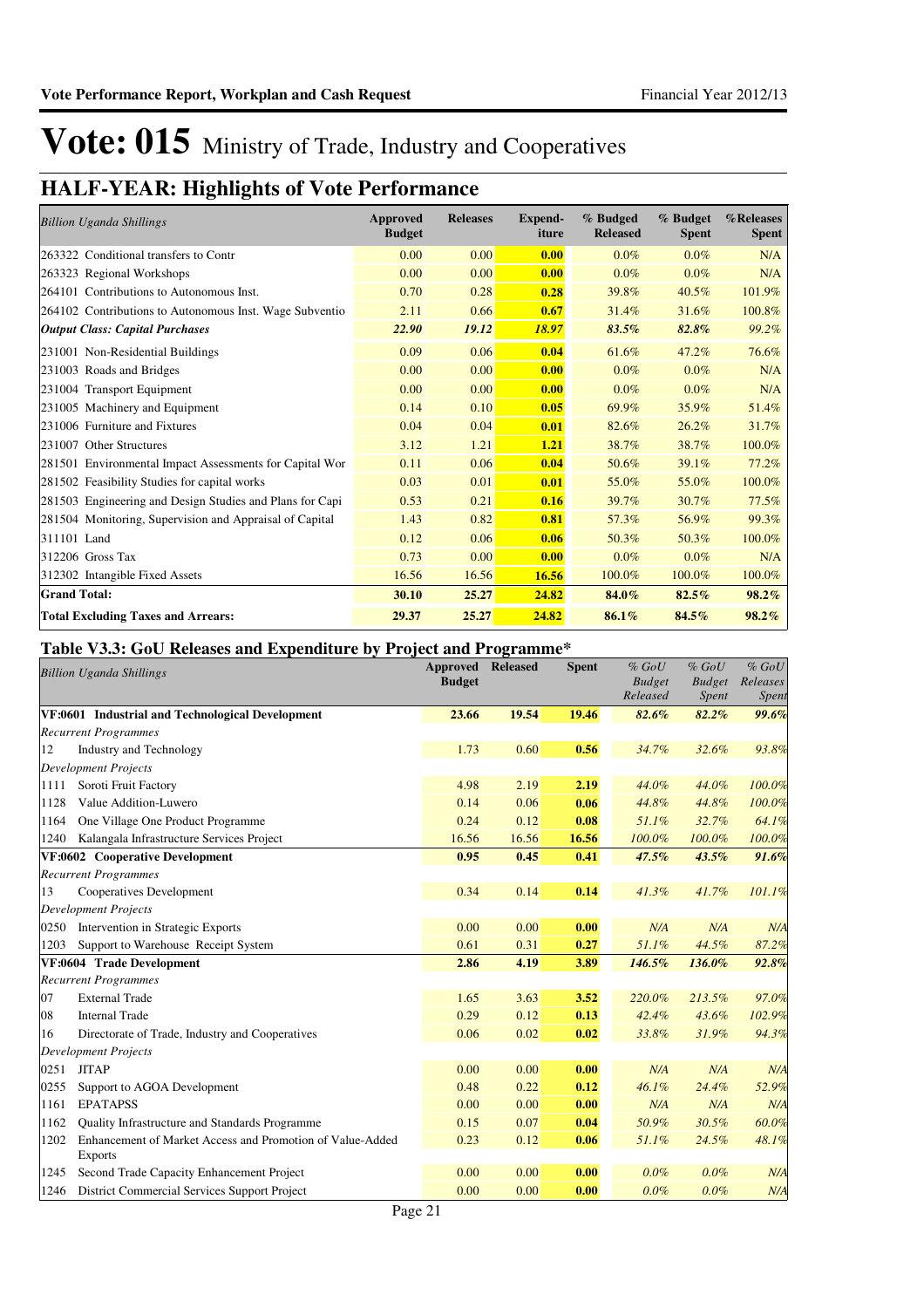### **HALF-YEAR: Highlights of Vote Performance**

| ິ<br>.                                               |       |       |       |          |       |        |
|------------------------------------------------------|-------|-------|-------|----------|-------|--------|
| <b>VF:0649 Policy, Planning and Support Services</b> | 1.89  | 1.09  | 1.05  | 57.4%    | 55.6% | 96.9%  |
| <b>Recurrent Programmes</b>                          |       |       |       |          |       |        |
| 01<br>HOs and Administration                         | 1.28  | 0.68  | 0.70  | 53.0%    | 54.6% | 103.1% |
| 15<br>Internal Audit                                 | 0.03  | 0.01  | 0.01  | $37.1\%$ | 35.0% | 94.3%  |
| Development Projects                                 |       |       |       |          |       |        |
| 0248<br>Government Purchases and Taxes               | 0.58  | 0.40  | 0.34  | 68.0%    | 58.7% | 86.3%  |
| <b>Total For Vote</b>                                | 29.37 | 25.27 | 24.82 | 86.1%    | 84.5% | 98.2%  |
|                                                      |       |       |       |          |       |        |

*\* Excluding Taxes and Arrears*

#### **Table V3.4: Donor Releases and Expenditure by Project and Programme\***

| Billion Uganda Shillings                                      | Approved      | <b>Released</b> | <b>Spent</b> | $%$ GoU       | $%$ GoU       | $%$ GoU      |
|---------------------------------------------------------------|---------------|-----------------|--------------|---------------|---------------|--------------|
|                                                               | <b>Budget</b> |                 |              | <b>Budget</b> | <b>Budget</b> | Releases     |
|                                                               |               |                 |              | Released      | <i>Spent</i>  | <i>Spent</i> |
| VF:0604 Trade Development                                     | 6.88          | 0.90            | 0.90         | $13.1\%$      | $13.1\%$      | $100.0\%$    |
| Development Projects                                          |               |                 |              |               |               |              |
| <b>EPATAPSS</b><br>1161                                       | 2.89          | 0.90            | 0.90         | $31.1\%$      | $31.1\%$      | 100.0%       |
| <b>Ouality Infrastructure and Standards Programme</b><br>1162 | 2.95          | 0.00            | 0.00         | $0.0\%$       | $0.0\%$       | N/A          |
| Second Trade Capacity Enhancement Project<br>1245             | 0.65          | 0.00            | 0.00         | $0.0\%$       | $0.0\%$       | N/A          |
| District Commercial Services Support Project<br>1246          | 0.40          | 0.00            | 0.00         | $0.0\%$       | $0.0\%$       | N/A          |
| <b>Total For Vote</b>                                         | 6.88          | 0.90            | 0.90         | $13.1\%$      | $13.1\%$      | 100.0%       |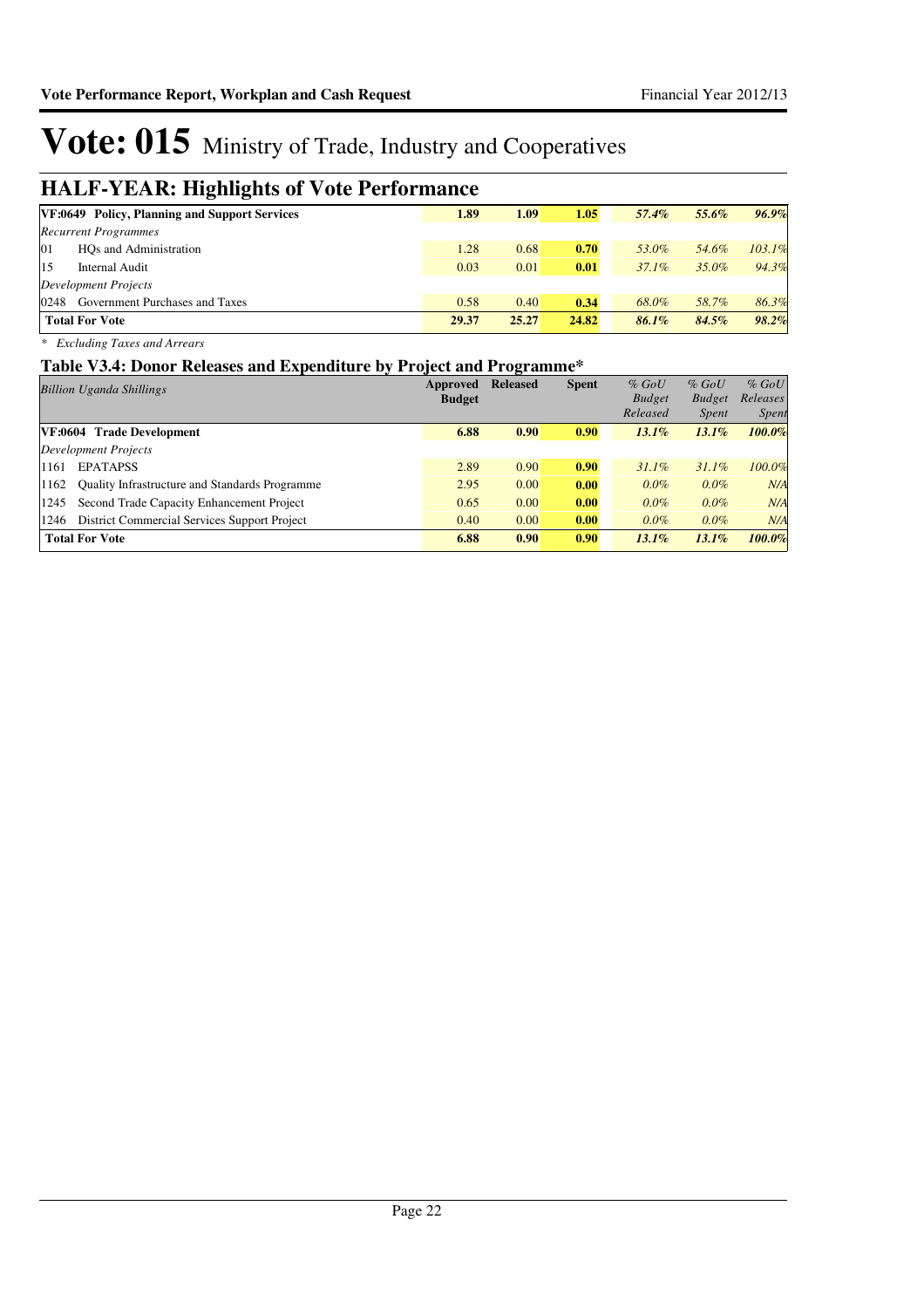### **QUARTER 2: Cumulative Outputs and Expenditure by End of Quarter**

| Annual Planned Outputs and Cumulative Outputs Achieved by End of<br>Quarter (Quantity and Location)                                                                                                                                                      | Cumulative Expenditures made by the End of the Quarter to<br><b>Deliver Cumulative Outputs</b> | <b>UShs Thousand</b> |
|----------------------------------------------------------------------------------------------------------------------------------------------------------------------------------------------------------------------------------------------------------|------------------------------------------------------------------------------------------------|----------------------|
| Vote Function: 0601 Industrial and Technological Development                                                                                                                                                                                             |                                                                                                |                      |
| <b>Recurrent Programmes</b>                                                                                                                                                                                                                              |                                                                                                |                      |
| Programme 12 Industry and Technology<br><b>Outputs Funded</b>                                                                                                                                                                                            |                                                                                                |                      |
| Output:<br>06 01 51 Management Training and Advisory Services (MTAC)                                                                                                                                                                                     |                                                                                                |                      |
|                                                                                                                                                                                                                                                          |                                                                                                |                      |
| <b>Annual Planned Outputs:</b>                                                                                                                                                                                                                           | <b>Item</b><br>264102 Contributions to Autonomous Inst. Wage                                   | Spent<br>32,402      |
| 1. Wage subvention to MTAC;                                                                                                                                                                                                                              | Subventions                                                                                    |                      |
| 2. Training of Students and Entreprenuers;                                                                                                                                                                                                               |                                                                                                |                      |
| Cumulatie Outputs Achieved by the end of the Quarter:                                                                                                                                                                                                    |                                                                                                |                      |
| 1. Wage subvention sent to MTAC;                                                                                                                                                                                                                         |                                                                                                |                      |
| 2. Students and Entrepreneurs trained in enterprise management<br>skills;                                                                                                                                                                                |                                                                                                |                      |
| <b>Reasons for Variation in performance</b>                                                                                                                                                                                                              |                                                                                                |                      |
| None                                                                                                                                                                                                                                                     | Total                                                                                          | 32,402               |
|                                                                                                                                                                                                                                                          | <b>Wage Recurrent</b>                                                                          | 0                    |
|                                                                                                                                                                                                                                                          | <b>Non Wage Recurrent</b>                                                                      | 32,402               |
|                                                                                                                                                                                                                                                          | <b>NTR</b>                                                                                     | 0                    |
| 06 01 52 Commercial and Economic Infrastructure Development (UDC)<br>Output:                                                                                                                                                                             |                                                                                                |                      |
|                                                                                                                                                                                                                                                          | <b>Item</b>                                                                                    | <b>Spent</b>         |
| <b>Annual Planned Outputs:</b><br>Subvention to Uganda Development Corporation (UDC):                                                                                                                                                                    | 264101 Contributions to Autonomous Inst.<br>264102 Contributions to Autonomous Inst. Wage      | 128,966<br>246,840   |
| 1. Staff salaries, NSSF, Gratuity and allowances paid;                                                                                                                                                                                                   | Subventions                                                                                    |                      |
| 2. Staff welfare enhanced;                                                                                                                                                                                                                               |                                                                                                |                      |
|                                                                                                                                                                                                                                                          |                                                                                                |                      |
| 3. Public relations enhanced;                                                                                                                                                                                                                            |                                                                                                |                      |
| 4. Operation support services provided (rent, electricity,<br>telecommunications, general supply of goods and services, maintenance<br>of vehicles, machinery, equipment, furniture, fuel, oils & lubricants,<br>annual maintenance of the photocopier); |                                                                                                |                      |
| 5. Internet service and domain name subscription;                                                                                                                                                                                                        |                                                                                                |                      |
| 6. Furniture procured;                                                                                                                                                                                                                                   |                                                                                                |                      |
| 7. Public relations enhanced;                                                                                                                                                                                                                            |                                                                                                |                      |
| 8. Staff pay rolls prepared;                                                                                                                                                                                                                             |                                                                                                |                      |
| 9. UDC assets register updated;                                                                                                                                                                                                                          |                                                                                                |                      |
| 10. Quarterly and annual financial reports produced;                                                                                                                                                                                                     |                                                                                                |                      |
| 11. Monitoring reports produced for the unfunded projects;                                                                                                                                                                                               |                                                                                                |                      |
| 12. Viable projects identified and managed;                                                                                                                                                                                                              |                                                                                                |                      |
| 13. Business reviews and due diligency reports produced;                                                                                                                                                                                                 |                                                                                                |                      |
| 14. Consultancy on the strategic direction of UDC in terms of strategic                                                                                                                                                                                  |                                                                                                |                      |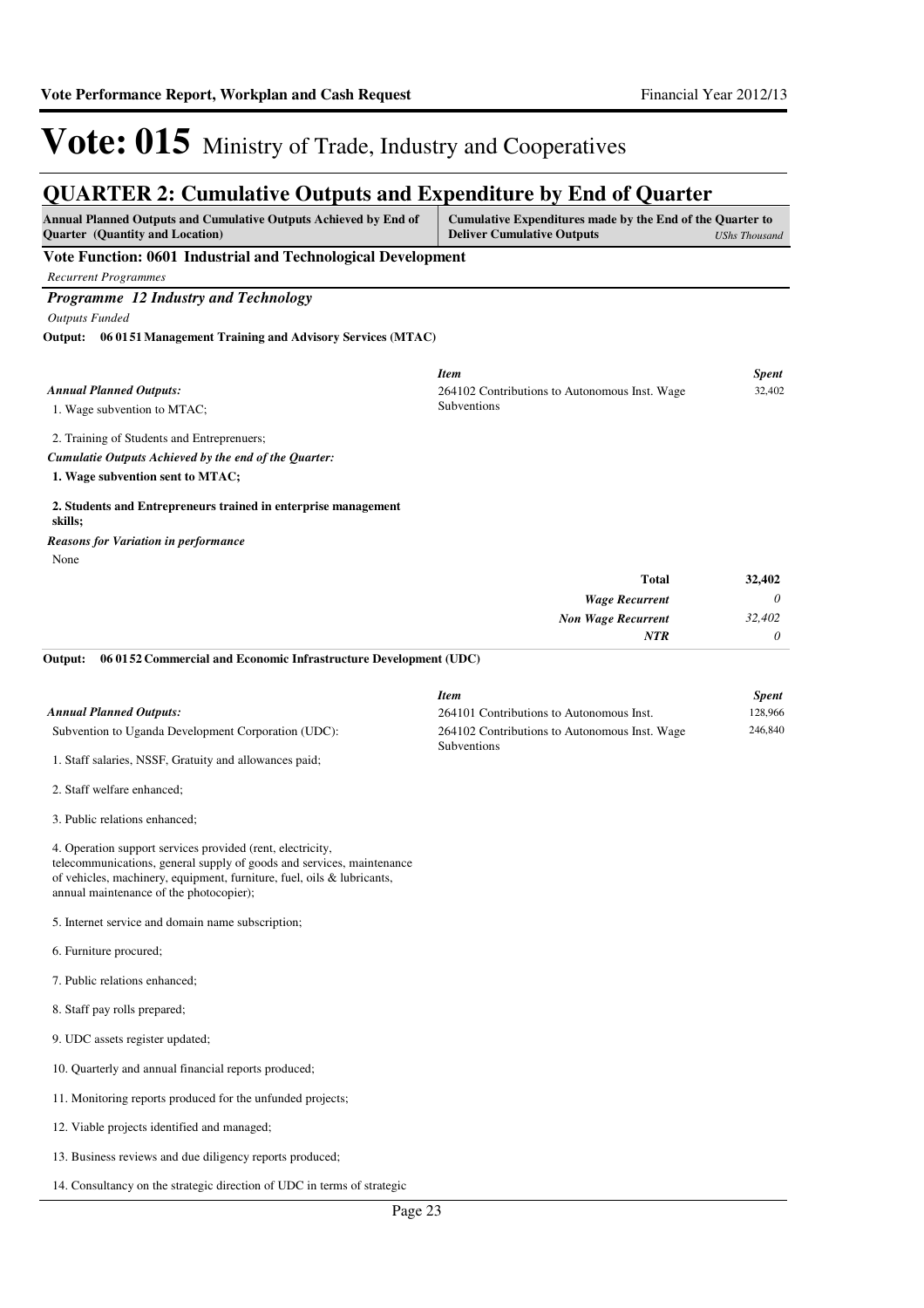### **QUARTER 2: Cumulative Outputs and Expenditure by End of Quarter**

| <b>Annual Planned Outputs and Cumulative Outputs Achieved by End of</b><br><b>Ouarter</b> (Quantity and Location)                                    | Cumulative Expenditures made by the End of the Quarter to<br><b>Deliver Cumulative Outputs</b> | UShs Thousand |
|------------------------------------------------------------------------------------------------------------------------------------------------------|------------------------------------------------------------------------------------------------|---------------|
| Vote Function: 0601 Industrial and Technological Development                                                                                         |                                                                                                |               |
| <b>Recurrent Programmes</b>                                                                                                                          |                                                                                                |               |
| <b>Programme</b> 12 Industry and Technology<br>projects;<br>15. Consultancy on the concept of the establishment of silos and<br>warehouses;          |                                                                                                |               |
| Cumulatie Outputs Achieved by the end of the Ouarter:<br>Monitoring reports produced for lake Katwe;<br><b>Quarterly financial reports produced;</b> |                                                                                                |               |

#### **Staff salaries and allowances paid;**

#### *Reasons for Variation in performance*

Rent, PAYE and NSSF for 3months, 6 months and 4 months respectively were not paid due to lack of funds.

| 375,806<br><b>Total</b> |                           |
|-------------------------|---------------------------|
| 0                       | <b>Wage Recurrent</b>     |
| 375,806                 | <b>Non Wage Recurrent</b> |
| <b>NTR</b><br>0         |                           |

*Outputs Provided*

#### **06 0101 Industrial policies, plans and monitoring services Output:**

|                                                                                                                  | <b>Item</b>                                   | <b>Spent</b> |
|------------------------------------------------------------------------------------------------------------------|-----------------------------------------------|--------------|
| <b>Annual Planned Outputs:</b>                                                                                   | 211101 General Staff Salaries                 | 12,140       |
| 1. Sector specific strategies and interventions to address emerging                                              | 211103 Allowances                             | 3,024        |
| industry challenges sought through Annual Industrial Sector Review;                                              | 221002 Workshops and Seminars                 | 6,700        |
| 2. Draft National Strategy for Enterprise start-up and incubation services;                                      | 221005 Hire of Venue (chairs, projector etc)  | 1,277        |
|                                                                                                                  | 221011 Printing, Stationery, Photocopying and | 14,047       |
| 3. Improved implementation of Presidential industrial development                                                | Binding                                       |              |
| initiatives interventions in industry, environmental compliance and                                              | 227001 Travel Inland                          | 27,768       |
| reduced pollution;                                                                                               | 227002 Travel Abroad                          | 9,554        |
|                                                                                                                  | 227004 Fuel, Lubricants and Oils              | 19,546       |
| 4. Promotion of Pan-African development of Common Science,<br>Technology and Innovation policies and programmes; | 228002 Maintenance - Vehicles                 | 1,481        |
| 5. Promotion of green industry in transition to a green economy;                                                 |                                               |              |
| 6. Promote accelerated and sustainable industrial development;                                                   |                                               |              |
| 7. Action Plan to 13th EAC Jua-Kali Exhibition 2012;                                                             |                                               |              |
| 8. Regional Accreditation Implementation Review and Action Agenda;                                               |                                               |              |
| 9. Policies and regional MSME strategies' formulation;                                                           |                                               |              |
|                                                                                                                  |                                               |              |

(Comment: Outputs Pending more resource allocation from the envelope) *Cumulatie Outputs Achieved by the end of the Quarter:*

**1.1. Industrial and Technology sub-sector and MSMEs subsector Review Meetings held and subsector challenges captured in a Report;**

**3.1. A draft National Strategy produced;**

10. Amended Industrial Licensing Act;

**6.1. The draft National Hides, Skins and Leather Policy completed**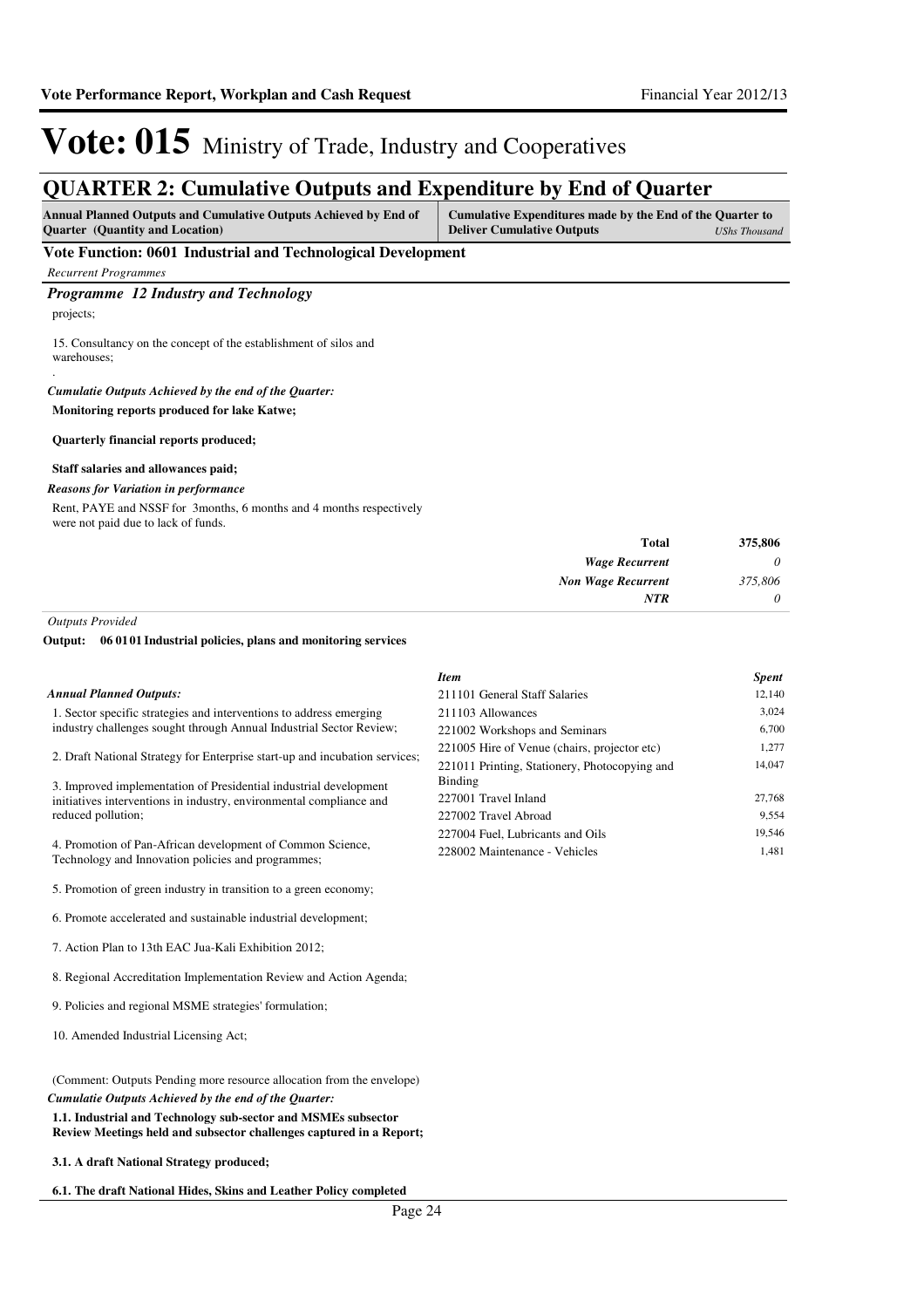| <b>QUARTER 2: Cumulative Outputs and Expenditure by End of Quarter</b>                                                                                                                                                                                                                                                                                                                                                                                           |                                                                                                                        |
|------------------------------------------------------------------------------------------------------------------------------------------------------------------------------------------------------------------------------------------------------------------------------------------------------------------------------------------------------------------------------------------------------------------------------------------------------------------|------------------------------------------------------------------------------------------------------------------------|
| <b>Annual Planned Outputs and Cumulative Outputs Achieved by End of</b><br><b>Quarter</b> (Quantity and Location)                                                                                                                                                                                                                                                                                                                                                | Cumulative Expenditures made by the End of the Quarter to<br><b>Deliver Cumulative Outputs</b><br><b>UShs Thousand</b> |
| Vote Function: 0601 Industrial and Technological Development                                                                                                                                                                                                                                                                                                                                                                                                     |                                                                                                                        |
| <b>Recurrent Programmes</b>                                                                                                                                                                                                                                                                                                                                                                                                                                      |                                                                                                                        |
| <b>Programme 12 Industry and Technology</b>                                                                                                                                                                                                                                                                                                                                                                                                                      |                                                                                                                        |
| and handed over to MAAIF to draft Cabinet Memo submitting it to<br>Cabinet;                                                                                                                                                                                                                                                                                                                                                                                      |                                                                                                                        |
| 6.2. The draft National Accreditation Policy was submitted to<br><b>Cabinet for a Cabinet number;</b>                                                                                                                                                                                                                                                                                                                                                            |                                                                                                                        |
| 6.3. Bottled Water stakeholders met and a Bottled water Industry<br>Situational Analysis Concept Note was prepared with the matters<br>arising for attention;                                                                                                                                                                                                                                                                                                    |                                                                                                                        |
| 6.4. A meeting of stakeholders in the Iron and Steel industry held and<br>a Concept Note developed;                                                                                                                                                                                                                                                                                                                                                              |                                                                                                                        |
| 6.5. One Core Team meeting to create awareness campaign on<br><b>Industrial Property Law convened;</b>                                                                                                                                                                                                                                                                                                                                                           |                                                                                                                        |
| 6.6. Four (4) Industries in Lira, Nakasongola, Luwero visited and<br>advised. 9 Industries in Jinja, Busia and Mayuge visited and reports<br>produced;                                                                                                                                                                                                                                                                                                           |                                                                                                                        |
| 10.1. Key areas for amendment of the Industrial Licensing Act are<br>ready;                                                                                                                                                                                                                                                                                                                                                                                      |                                                                                                                        |
| 1 stakeholders' meeting held on the National Grain and Cereals<br>Policy;                                                                                                                                                                                                                                                                                                                                                                                        |                                                                                                                        |
| Technical Guidance Visit conducted to Kakira Sugar Works;                                                                                                                                                                                                                                                                                                                                                                                                        |                                                                                                                        |
| Monitoring visits made to Gayaza Electronic Works Ltd(GETS) and<br><b>Industrial Steel Masters Ltd;</b>                                                                                                                                                                                                                                                                                                                                                          |                                                                                                                        |
| A Cabinet Memo on the Governing Board for the Uganda Industrial<br>Research Institute prepared and Board members nominated;                                                                                                                                                                                                                                                                                                                                      |                                                                                                                        |
| A report on the review of the ban on production of plastic materials<br>(kaveera) prepared after a joint tour to 4 plastics industries by<br>officers from the Department and MPs from the Parliamentary<br><b>Committees of Natural Resources and Tourism, Trade and Industry.</b><br>The industries visited include; Luuka Plastics Ltd, Pipeline Design<br>and Foam Industries Ltd, Omega Plastics Industries Ltd and Nile<br><b>Plastics Industries Ltd;</b> |                                                                                                                        |
| Office space and equipment for the National Accreditation Focal<br>Point acquired;                                                                                                                                                                                                                                                                                                                                                                               |                                                                                                                        |
| Final Draft of the National Accreditation Bill prepared;                                                                                                                                                                                                                                                                                                                                                                                                         |                                                                                                                        |
| A draft Proposal with a 3 year workplan for the National<br>Accreditation System prepared and ready for submission to MoFPED<br>and National EIF Focal Point;                                                                                                                                                                                                                                                                                                    |                                                                                                                        |
| Participated in MTAC Board meeting and monthly Board meetings<br>of BTVET to provide technical and policy direction;                                                                                                                                                                                                                                                                                                                                             |                                                                                                                        |
| <b>Reasons for Variation in performance</b>                                                                                                                                                                                                                                                                                                                                                                                                                      |                                                                                                                        |
| Visits to GETS and Industrial Steel Masters Ltd were made after                                                                                                                                                                                                                                                                                                                                                                                                  |                                                                                                                        |
| invitation from the Companies as they were unplanned activities;                                                                                                                                                                                                                                                                                                                                                                                                 | <b>Total</b><br>95,604                                                                                                 |
| Page 25                                                                                                                                                                                                                                                                                                                                                                                                                                                          |                                                                                                                        |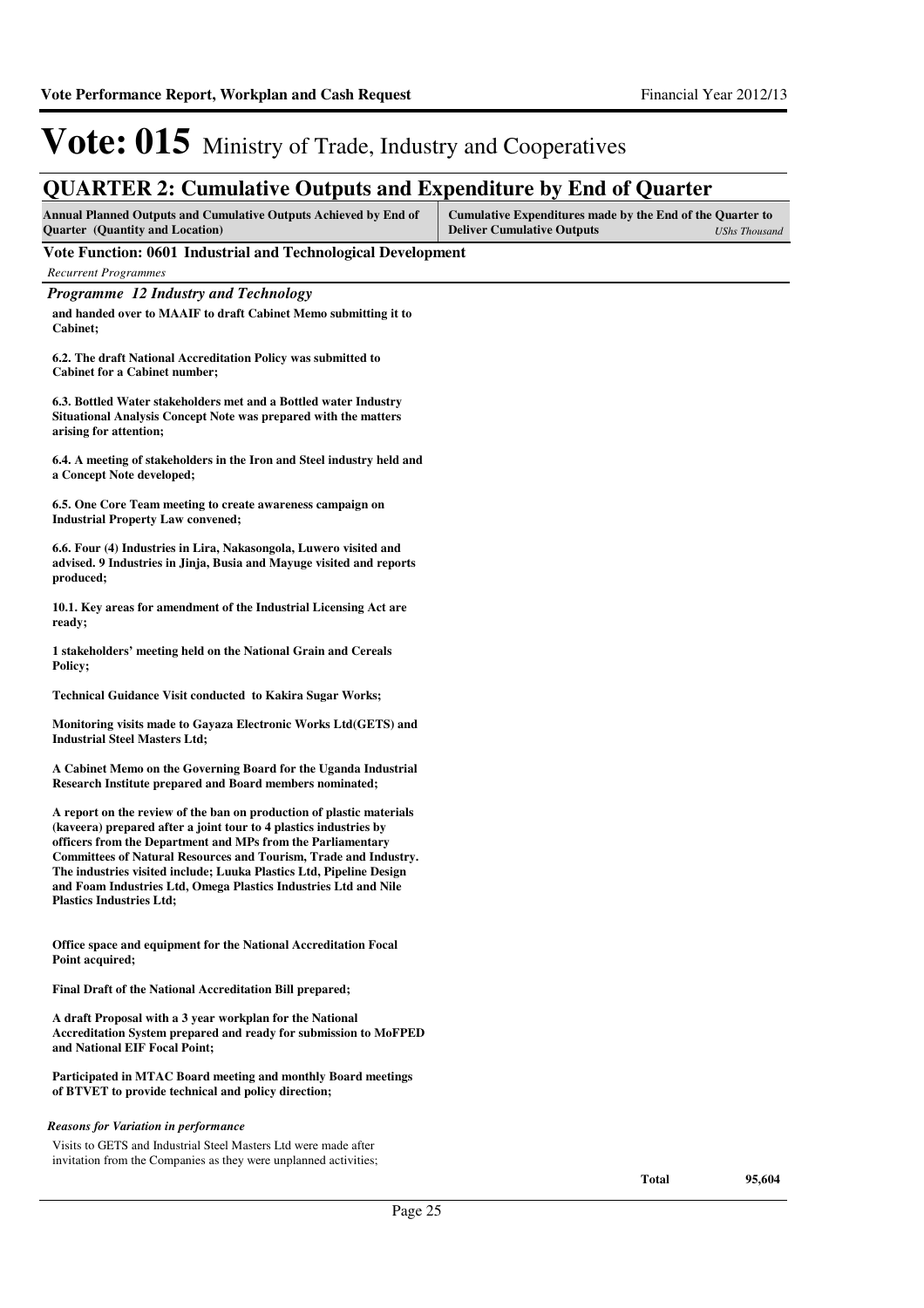380

*Item Spent* 211101 General Staff Salaries 5,365 221001 Advertising and Public Relations 2,603 221002 Workshops and Seminars 5,266 221005 Hire of Venue (chairs, projector etc) 167

222002 Postage and Courier 6,679 224002 General Supply of Goods and Services 0 227001 Travel Inland 7,027 227002 Travel Abroad 8,946 227004 Fuel, Lubricants and Oils 1,941

221011 Printing, Stationery, Photocopying and

# Vote: 015 Ministry of Trade, Industry and Cooperatives

### **QUARTER 2: Cumulative Outputs and Expenditure by End of Quarter**

| <b>Annual Planned Outputs and Cumulative Outputs Achieved by End of</b> | Cumulative Expenditures made by the End of the Quarter to |               |
|-------------------------------------------------------------------------|-----------------------------------------------------------|---------------|
| <b>Ouarter</b> (Quantity and Location)                                  | <b>Deliver Cumulative Outputs</b>                         | UShs Thousand |
|                                                                         |                                                           |               |

#### **Vote Function: 0601 Industrial and Technological Development**

*Recurrent Programmes*

*Programme 12 Industry and Technology*

| Output: | 06 01 02 Training and Exposure of Jua Kali |                           |        |
|---------|--------------------------------------------|---------------------------|--------|
|         |                                            | NTR                       | 0      |
|         |                                            | <b>Non Wage Recurrent</b> | 83,463 |
|         |                                            | Wage Recurrent            | 12.140 |

Binding

| <b>Annual Planned Outputs:</b> |  |
|--------------------------------|--|
|--------------------------------|--|

1. Enhance exhibition skills of 35 informal sector manufacturers for business competitiveness;

2. Innovative, new and competitive products and technologies in the Jua Kali sector;

3. Skills training in metal fabrication, foods and beverages, textiles, garments and wood crafts;

4. Competence in internal audit, system documentation and accreditation assessment;

(Comment: Outputs Pending more resource allocation from the envelope) *Cumulatie Outputs Achieved by the end of the Quarter:*

**1. An MoU signed between MoTIC and Makerere University Clusters Program to offer technical and business training to clusters;**

**3. Twenty (20) artisans being trained at the TCFC in Leather technology;**

**4. Sixty (60) people trained on standards for operation of accreditation and certification bodies and Lead auditor training for laboratory assessment based on ISO/IEC 17025;**

**2 organizing committee meetings held in preparation for the 13th EAC Jua kali Exhibition;** 

**41 local artisans mobilized to participate in the EAC Jua kali Exhibition in Bujumbura, Burundi;**

None *Reasons for Variation in performance*

| 38,442   | Total                     |
|----------|---------------------------|
| 5,365    | <b>Wage Recurrent</b>     |
| 33,076   | <b>Non Wage Recurrent</b> |
| $\theta$ | <b>NTR</b>                |
|          |                           |

#### **06 0103 Skilled Human Capacity for Industrial Development Output:**

|                                                                            | <b>Item</b>                   | <b>Spent</b> |
|----------------------------------------------------------------------------|-------------------------------|--------------|
| Annual Planned Outputs:                                                    | 211101 General Staff Salaries | 1.127        |
| 1. Accessible Industrial database and information system;                  | 221017 Subscriptions          | 1.242        |
| 2. Interactions towards strategies for sustainable industrial development, | 227002 Travel Abroad          | 10.509       |

evaluation of results, achievements and future challenges;

3. Professional development in Engineering society ethics;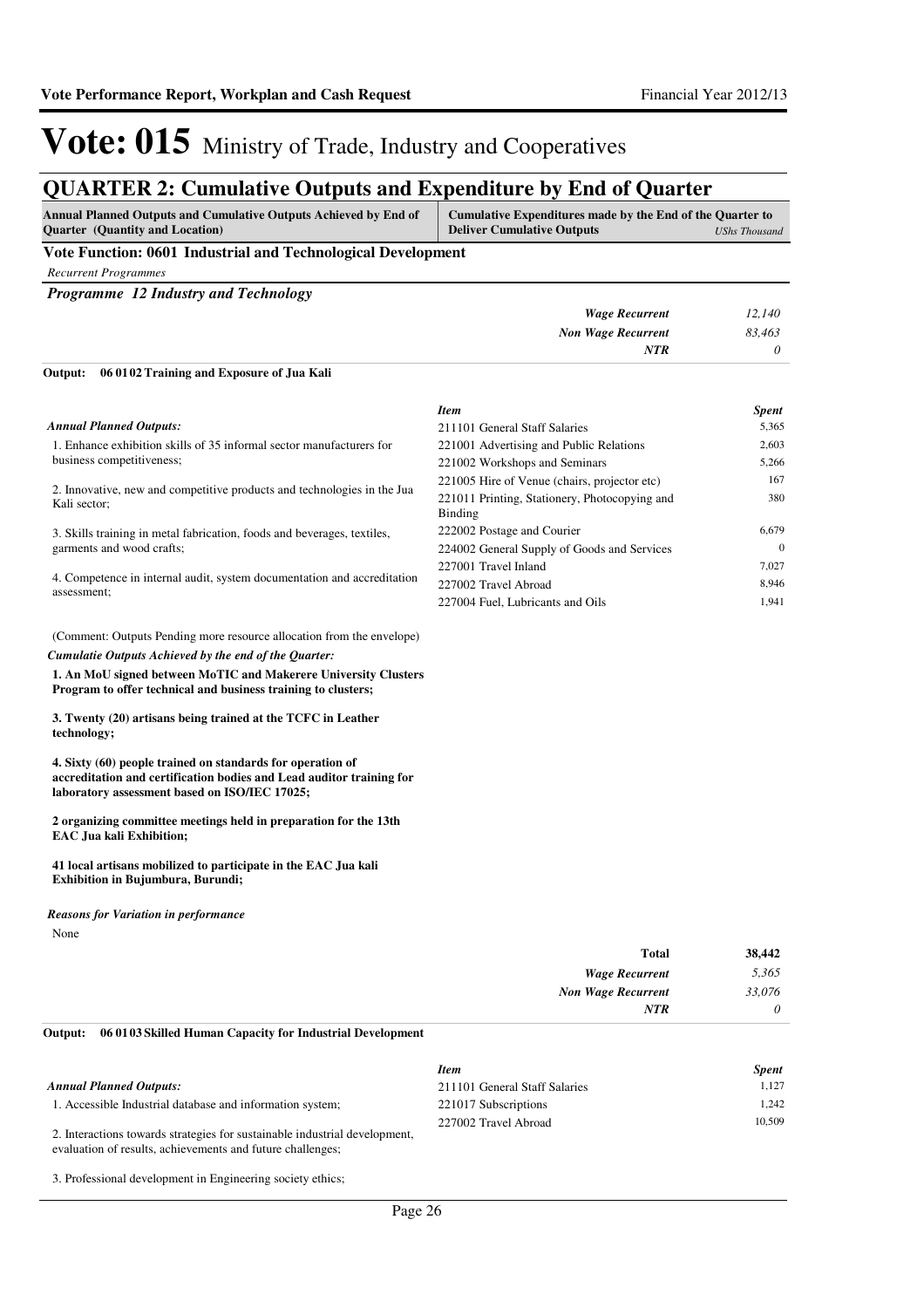### **QUARTER 2: Cumulative Outputs and Expenditure by End of Quarter**

| <b>Annual Planned Outputs and Cumulative Outputs Achieved by End of</b> | Cumulative Expenditures made by the End of the Quarter to |               |
|-------------------------------------------------------------------------|-----------------------------------------------------------|---------------|
| <b>Ouarter</b> (Quantity and Location)                                  | <b>Deliver Cumulative Outputs</b>                         | UShs Thousand |

#### **Vote Function: 0601 Industrial and Technological Development**

*Recurrent Programmes*

*Programme 12 Industry and Technology*

(Comment: Outputs Pending more resource allocation from the envelope) *Cumulatie Outputs Achieved by the end of the Quarter:*

**1. The Industrial database and information system is ready and information is currently being uploaded for use;**

**2. Two Senior officers trained in WTO Negotiations Simulation Skills course, and Low Carbon industries and Climate Change for Developing Countries;**

**Industrial Database software development completed;** 

**Database Populated with Data from 500 establishments obtained by the Industrial Survey;**

**Africa Industrialisation Day commemorated with a Newspaper Supplement;**

**Annual Subscription fees for 5 members of Staff paid to the Uganda Institute of Professional Engineers (UIPE) and 2 members subscribed to the Engineers Registration Board (ERB);**

**An Industrial Officer participated in a training programme on Industrial Policy in Africa, hosted by the University of Johannesburg. Focus on increased awareness of industrial policy for economic diversification and poverty reduction;**

#### *Reasons for Variation in performance*

The Database design process was facilitated by the QUISP project in the Ministry.

The commemoration of the Africa Industrialisation Day was overtaken by the COMESA Summit and Policy Organs meeting which was held around the same time in November 2012.

| 13,103                                |
|---------------------------------------|
| 1,127                                 |
| 11,977<br><b>Non Wage Recurrent</b>   |
| $\theta$                              |
| <b>Total</b><br><b>Wage Recurrent</b> |

#### **06 0104 Support to Value Addition Output:**

|                                                                                                                                                                  | <b>Item</b>                                              | <b>Spent</b> |
|------------------------------------------------------------------------------------------------------------------------------------------------------------------|----------------------------------------------------------|--------------|
| <b>Annual Planned Outputs:</b>                                                                                                                                   | 211101 General Staff Salaries                            | 4,221        |
| 1. Basic and simplified knowledge on Value Addition disseminated to the                                                                                          | 211103 Allowances                                        | 60           |
| benefit of the rural farmer;                                                                                                                                     | 221009 Welfare and Entertainment                         | 509          |
| 2. Improved technologies and Management Practices adopted;                                                                                                       | 221011 Printing, Stationery, Photocopying and<br>Binding | 955          |
| 3. Awareness on Uganda's Textile Training Center and textile products;                                                                                           | 222001 Telecommunications                                | 382          |
|                                                                                                                                                                  | 227001 Travel Inland                                     | 1,624        |
|                                                                                                                                                                  | 227004 Fuel, Lubricants and Oils                         | 949          |
| (Comment: Outputs Pending more resource allocation from the envelope)                                                                                            | 228002 Maintenance - Vehicles                            | 475          |
| Cumulatie Outputs Achieved by the end of the Ouarter:                                                                                                            |                                                          |              |
| A Proposal for support to the training of the Leather Sector Focal<br>Point in the department prepared and submitted to the TRACE II<br>project in the Ministry; |                                                          |              |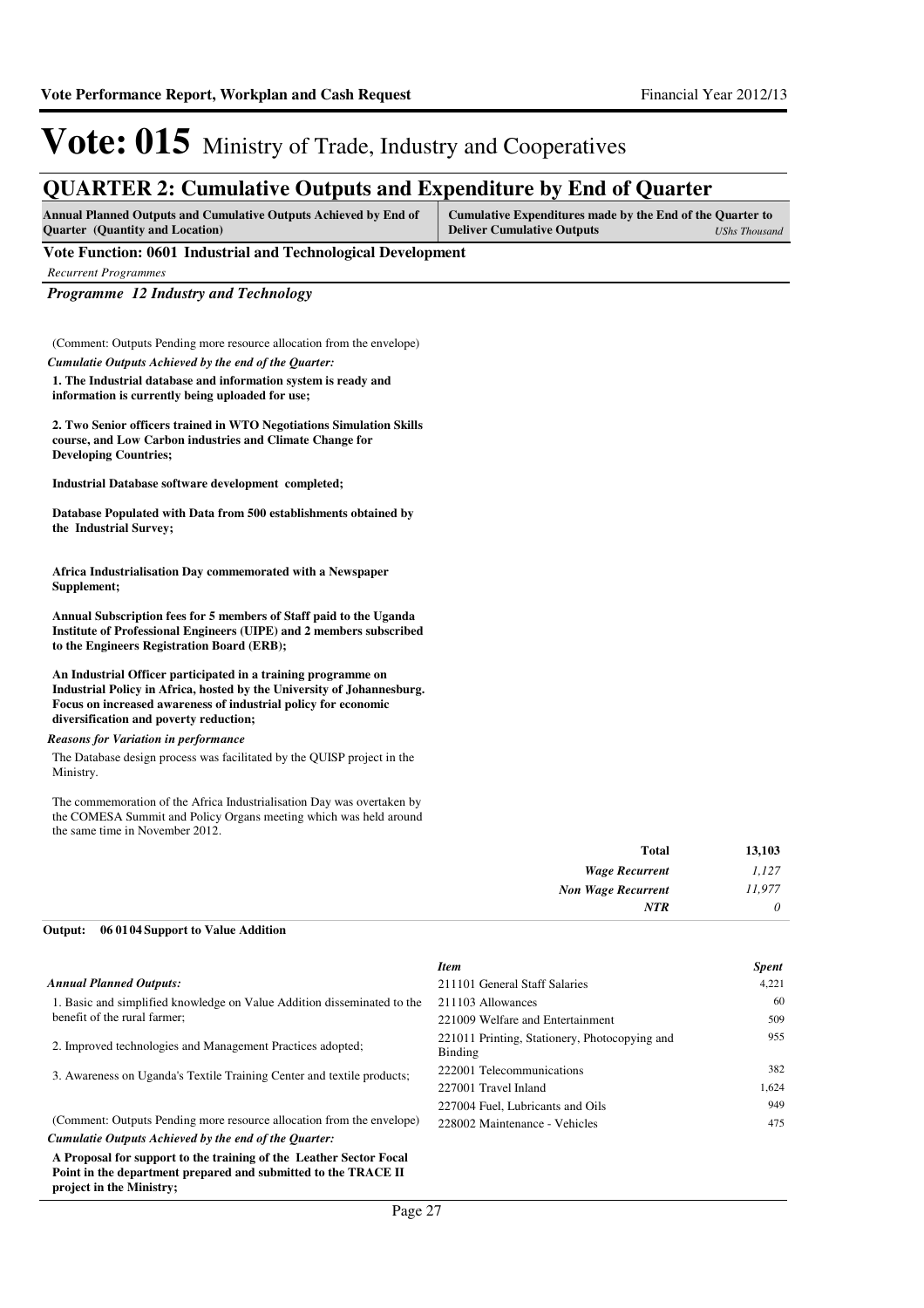| Annual Planned Outputs and Cumulative Outputs Achieved by End of<br>Quarter (Quantity and Location)                                                                                  | Cumulative Expenditures made by the End of the Quarter to<br><b>Deliver Cumulative Outputs</b> | <b>UShs Thousand</b> |
|--------------------------------------------------------------------------------------------------------------------------------------------------------------------------------------|------------------------------------------------------------------------------------------------|----------------------|
| Vote Function: 0601 Industrial and Technological Development                                                                                                                         |                                                                                                |                      |
| <b>Recurrent Programmes</b>                                                                                                                                                          |                                                                                                |                      |
| Programme 12 Industry and Technology                                                                                                                                                 |                                                                                                |                      |
| A Draft proposal for Support to Cluster Development Prepared;                                                                                                                        |                                                                                                |                      |
| Stakeholders meeting held on Scrap trade and Uganda Scrap Metal<br>Committee formed to regulate the trade;                                                                           |                                                                                                |                      |
| Business, Policy and Technical skills Training in Textiles conducted<br>in conjunction with TEXDA and COMESA secretariat;                                                            |                                                                                                |                      |
| 64 trainees graduated after training;                                                                                                                                                |                                                                                                |                      |
| A senior Engineer in the department participated in the EAC<br>familiarization tour to Tunisia on the Industrial Upgrading and<br><b>Modernization Programme;</b>                    |                                                                                                |                      |
| An Industrial Officer Participated in the 2 Negotiation Meetings<br>between government and the Management of Sango Bay Estates to<br>clear the estate encumbrances for reinvestment; |                                                                                                |                      |
| The Department hosted the Meeting of Uganda Leather Allied<br>Industries Association to resolve the administrative wrangles in the<br>association;                                   |                                                                                                |                      |
| <b>Reasons for Variation in performance</b>                                                                                                                                          |                                                                                                |                      |
| The two proposals prepared were unplanned activities that required<br>primarily desk work;                                                                                           |                                                                                                |                      |
| The EAC familiarization tour to Tunisia was facilitated by UNIDO;                                                                                                                    |                                                                                                |                      |
| No funds were spent for the negotiation meetings with the Management of<br>Sango Bay Estates and the meeting with Uganda Leather Allied Industries<br>Association;                   |                                                                                                |                      |
|                                                                                                                                                                                      | <b>Total</b>                                                                                   | 9,175                |
|                                                                                                                                                                                      | <b>Wage Recurrent</b>                                                                          | 4,221                |
|                                                                                                                                                                                      | <b>Non Wage Recurrent</b>                                                                      | 4,954                |
|                                                                                                                                                                                      | <b>NTR</b>                                                                                     | 0                    |

*Development Projects*

*Project 1111 Soroti Fruit Factory Capital Purchases*

**06 0177 Purchase of Specialised Machinery & Equipment Output:**

*Annual Planned Outputs:*

**None** *Cumulatie Outputs Achieved by the end of the Quarter:* None *Reasons for Variation in performance*

| 0 | <b>Total</b>                                                                                                                                                   |
|---|----------------------------------------------------------------------------------------------------------------------------------------------------------------|
|   | <b>GoU</b> Development                                                                                                                                         |
|   | <b>Donor Development</b>                                                                                                                                       |
|   | NTR                                                                                                                                                            |
|   | $\alpha$ , $\alpha$ , $\alpha$ , $\alpha$ , $\alpha$<br>$\mathbf{v}$ , $\mathbf{v}$ , $\mathbf{v}$ , $\mathbf{v}$ , $\mathbf{v}$ , $\mathbf{v}$ , $\mathbf{v}$ |

**Output: 06 0180 Construction of Common Industrial Facilities**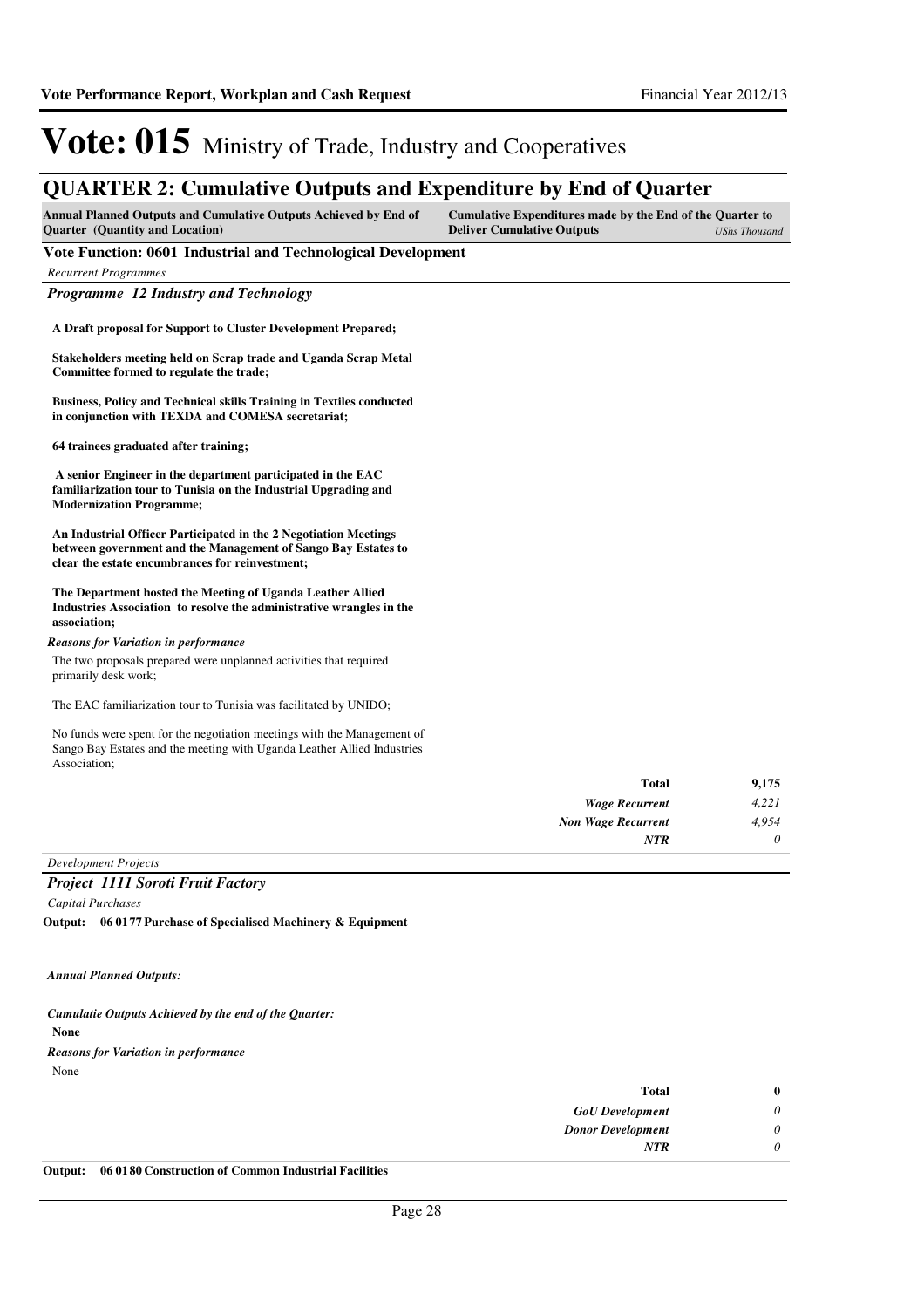### **QUARTER 2: Cumulative Outputs and Expenditure by End of Quarter**

| отичных по санташите одераля ана наренации о му ниа от стан ест<br><b>Annual Planned Outputs and Cumulative Outputs Achieved by End of</b>                        | <b>Cumulative Expenditures made by the End of the Quarter to</b>                                                        |                      |
|-------------------------------------------------------------------------------------------------------------------------------------------------------------------|-------------------------------------------------------------------------------------------------------------------------|----------------------|
| <b>Quarter</b> (Quantity and Location)                                                                                                                            | <b>Deliver Cumulative Outputs</b>                                                                                       | <b>UShs Thousand</b> |
| Vote Function: 0601 Industrial and Technological Development                                                                                                      |                                                                                                                         |                      |
| <b>Development Projects</b><br>Project 1111 Soroti Fruit Factory                                                                                                  |                                                                                                                         |                      |
|                                                                                                                                                                   | <b>Item</b>                                                                                                             | <b>Spent</b>         |
| <b>Annual Planned Outputs:</b>                                                                                                                                    | 231007 Other Structures                                                                                                 | 1,205,970            |
| 1. Consultant to undertake an Environmental Impact Assessment (EIA) for<br>the dumping site procured;                                                             | 281501 Environmental Impact Assessments for<br>Capital Works                                                            | 40,267               |
| 2. Consultant procured to undertake designs and BOQs for the planned<br>civil works and project infrastructure;                                                   | 281503 Engineering and Design Studies and Plans<br>for Capital Works<br>281504 Monitoring, Supervision and Appraisal of | 106,033<br>779,404   |
| 3. Designs and BOQs produced for the project civil works and<br>infrastructure development;                                                                       | Capital Works<br>311101 Land                                                                                            | 62,413               |
| 4. Environmental Impact Assessment (EIA) report produced for the<br>dumping site;                                                                                 |                                                                                                                         |                      |
| 5. Project site serviced with water;                                                                                                                              |                                                                                                                         |                      |
| 6. Project site serviced with electricity;                                                                                                                        |                                                                                                                         |                      |
| 7. Land for waste disposal acquired in Soroti;                                                                                                                    |                                                                                                                         |                      |
| 8. Land title for the factory acquired;                                                                                                                           |                                                                                                                         |                      |
| 9. Land title for the dumping site acquired;                                                                                                                      |                                                                                                                         |                      |
| 10. Road civil works contractor procured;                                                                                                                         |                                                                                                                         |                      |
| 11. Construction of the fruit processing facility commenced;                                                                                                      |                                                                                                                         |                      |
| 12. Farmers reconstituted as productive units in the value addition process<br>chain;                                                                             |                                                                                                                         |                      |
| 13. Project progress reports produced;                                                                                                                            |                                                                                                                         |                      |
| 14. Plant personnel recruited;                                                                                                                                    |                                                                                                                         |                      |
| 15. Ground breaking for the project undertaken;                                                                                                                   |                                                                                                                         |                      |
| 16. Project Taskforce meetings held;                                                                                                                              |                                                                                                                         |                      |
| 17. Dumping site fenced;                                                                                                                                          |                                                                                                                         |                      |
| 18. Security provided to the construction materials and equipment at the<br>project site;                                                                         |                                                                                                                         |                      |
| Cumulatie Outputs Achieved by the end of the Quarter:<br>A bid notice for provision of a water tank was published in the local<br>newspapers;                     |                                                                                                                         |                      |
| project ImplementationTaskforce meetings held;                                                                                                                    |                                                                                                                         |                      |
| Mobilized and trained 408 fruit farmers in Bukedea, and 758 from<br>Kumi (Kumi sub county, Kumi Town Council and Ongiino);                                        |                                                                                                                         |                      |
| Water supply extended to the project site;                                                                                                                        |                                                                                                                         |                      |
| All the power poles were erected at the project site;                                                                                                             |                                                                                                                         |                      |
| <b>UEDCL</b> engaged the Government Chief Value to evaluate the<br>property that is to be damaged during the construction of a power<br>line to the project site; |                                                                                                                         |                      |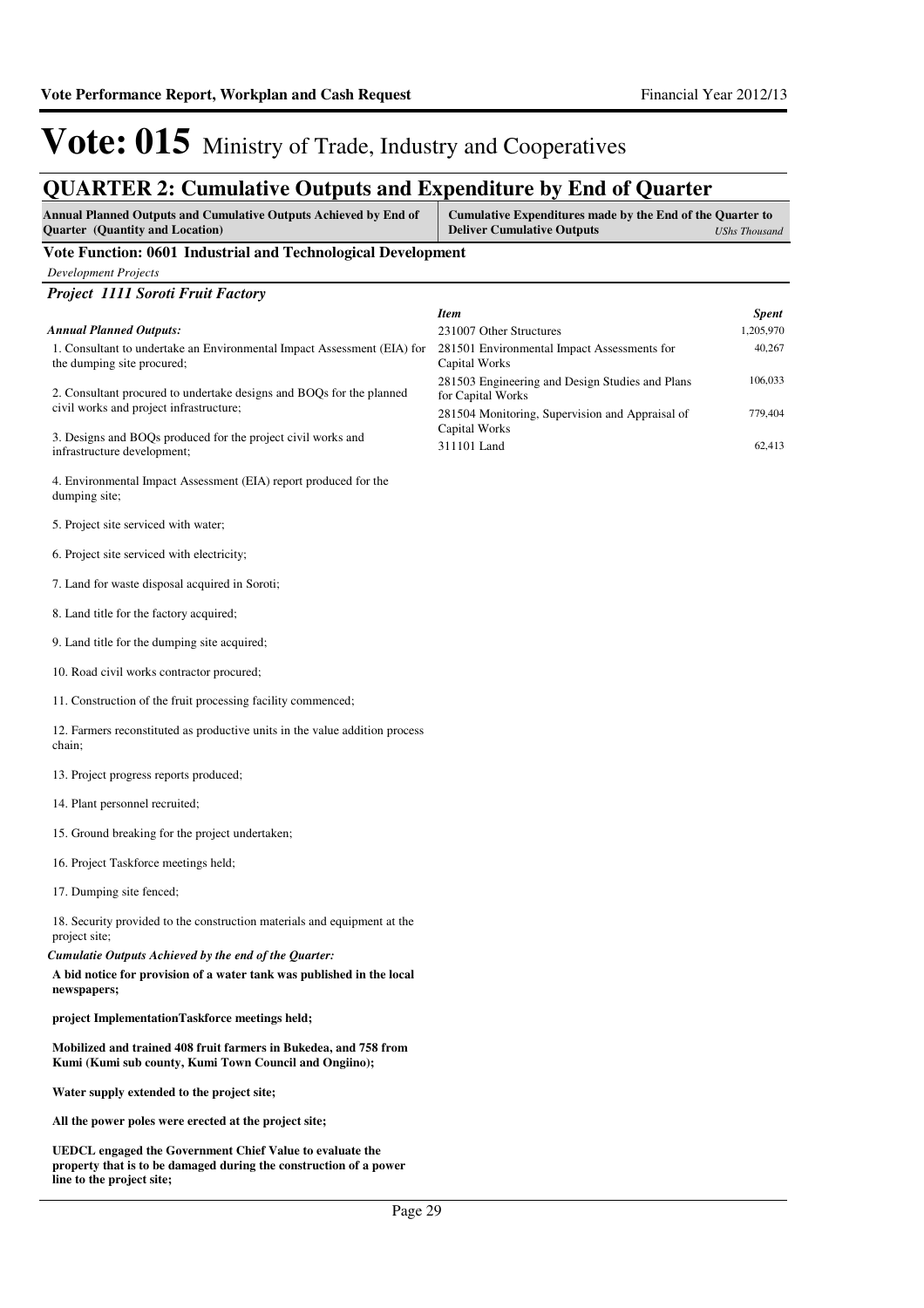### **QUARTER 2: Cumulative Outputs and Expenditure by End of Quarter**

| Annual Planned Outputs and Cumulative Outputs Achieved by End of<br><b>Quarter</b> (Quantity and Location)                                                                               | Cumulative Expenditures made by the End of the Quarter to<br><b>Deliver Cumulative Outputs</b> | <b>UShs Thousand</b> |
|------------------------------------------------------------------------------------------------------------------------------------------------------------------------------------------|------------------------------------------------------------------------------------------------|----------------------|
| Vote Function: 0601 Industrial and Technological Development                                                                                                                             |                                                                                                |                      |
| <b>Development Projects</b>                                                                                                                                                              |                                                                                                |                      |
| <b>Project 1111 Soroti Fruit Factory</b>                                                                                                                                                 |                                                                                                |                      |
| Expression of interest from potential bidders to provide land for<br>waste disposal was obtained by UDC;                                                                                 |                                                                                                |                      |
| Lease Agreement for the project land signed between UDC & UIA<br>and deed plans secured;                                                                                                 |                                                                                                |                      |
| <b>Reasons for Variation in performance</b>                                                                                                                                              |                                                                                                |                      |
| Valuation process for settlement of way leaves is on-going; UIA is<br>processing the land title for the project site and by end of 3rd quarter the<br>land title will be availed to UDC. |                                                                                                |                      |
|                                                                                                                                                                                          | <b>Total</b>                                                                                   | 2,194,087            |
|                                                                                                                                                                                          | <b>GoU</b> Development                                                                         | 2,194,087            |
|                                                                                                                                                                                          | <b>Donor Development</b><br><b>NTR</b>                                                         | 0<br>0               |
| Project 1128 Value Addition-Luwero                                                                                                                                                       |                                                                                                |                      |
| Capital Purchases                                                                                                                                                                        |                                                                                                |                      |
| Output: 06 0177 Purchase of Specialised Machinery & Equipment                                                                                                                            |                                                                                                |                      |
|                                                                                                                                                                                          |                                                                                                |                      |
| <b>Annual Planned Outputs:</b>                                                                                                                                                           |                                                                                                |                      |
| Cumulatie Outputs Achieved by the end of the Quarter:<br><b>None</b>                                                                                                                     |                                                                                                |                      |
| <b>Reasons for Variation in performance</b><br>None                                                                                                                                      |                                                                                                |                      |
|                                                                                                                                                                                          | <b>Total</b>                                                                                   | $\bf{0}$             |
|                                                                                                                                                                                          | <b>GoU</b> Development                                                                         | 0                    |
|                                                                                                                                                                                          | <b>Donor Development</b>                                                                       | 0                    |
|                                                                                                                                                                                          | <b>NTR</b>                                                                                     | $\theta$             |
| 06 01 80 Construction of Common Industrial Facilities<br>Output:                                                                                                                         |                                                                                                |                      |
|                                                                                                                                                                                          | <b>Item</b>                                                                                    | <b>Spent</b>         |
| <b>Annual Planned Outputs:</b><br>1. Consultants procured for the feasibility and EIA for the project;                                                                                   | 281503 Engineering and Design Studies and Plans<br>for Capital Works                           | 49,833               |
| 2. Feasibility Study report produced;                                                                                                                                                    | 281504 Monitoring, Supervision and Appraisal of<br>Capital Works                               | 14,541               |
| 3. EIA report produced;                                                                                                                                                                  |                                                                                                |                      |
| 4. Project land acquired;                                                                                                                                                                |                                                                                                |                      |
| 5. Fruit farmers mobilized into cooperatives;                                                                                                                                            |                                                                                                |                      |
| 6. Project progress reports produced;                                                                                                                                                    |                                                                                                |                      |
| 7. Project meetings held;                                                                                                                                                                |                                                                                                |                      |

(Comment: Outputs Pending more resource allocation from the envelope)

*Cumulatie Outputs Achieved by the end of the Quarter:*

**A bid notice for provision of consultancy services for a feasibility study was published in the local newspapers;**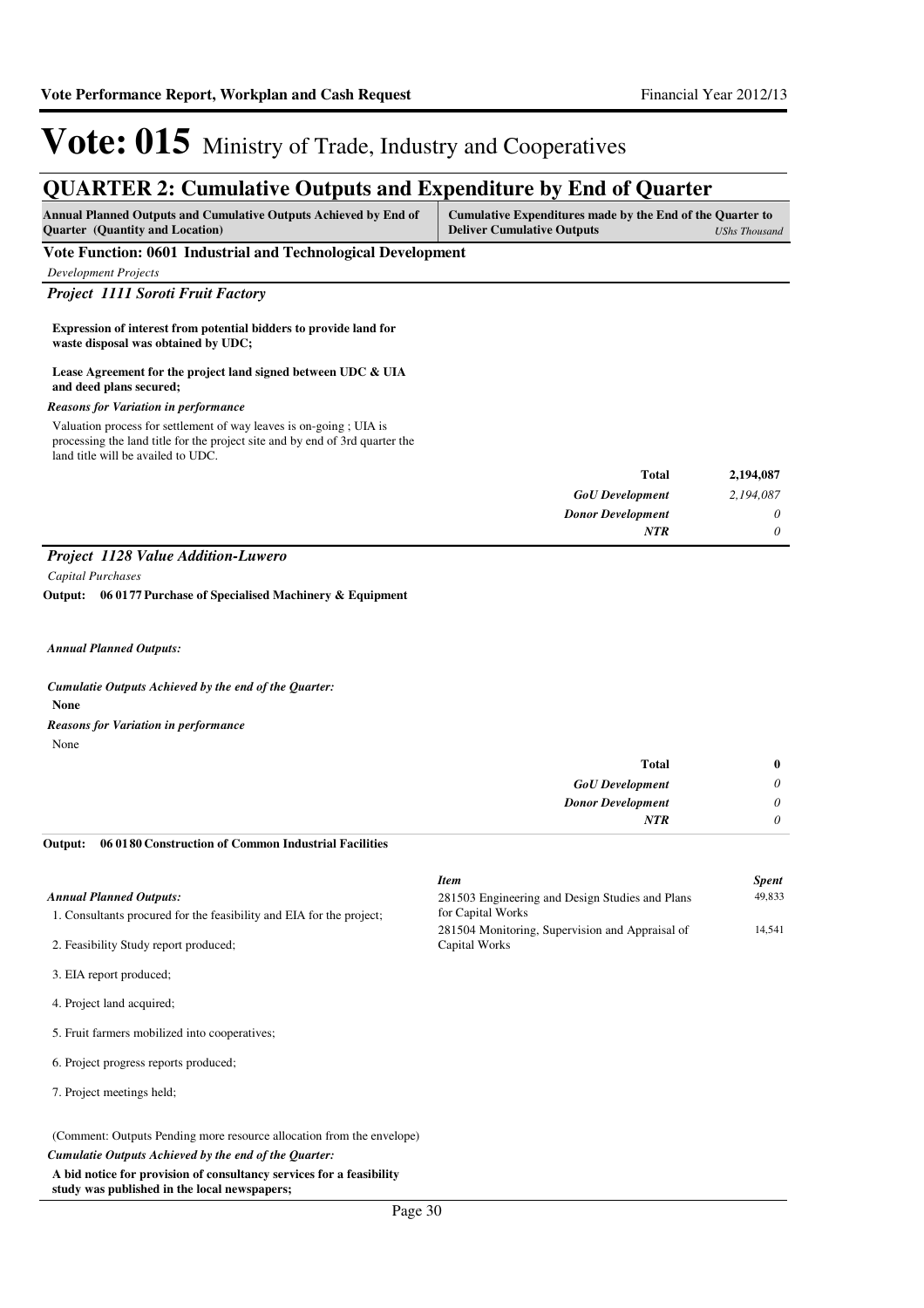### **QUARTER 2: Cumulative Outputs and Expenditure by End of Quarter**

| <b>Annual Planned Outputs and Cumulative Outputs Achieved by End of</b> | Cumulative Expenditures made by the End of the Quarter to |                      |
|-------------------------------------------------------------------------|-----------------------------------------------------------|----------------------|
| <b>Ouarter</b> (Quantity and Location)                                  | <b>Deliver Cumulative Outputs</b>                         | <b>UShs Thousand</b> |
|                                                                         |                                                           |                      |

#### **Vote Function: 0601 Industrial and Technological Development**

*Development Projects*

#### *Project 1128 Value Addition-Luwero*

#### **Project meetings held;**

#### *Reasons for Variation in performance*

The procurement process is on going for a consultant to carry out a feasibility study for the project.

| 64,374   | Total                    |
|----------|--------------------------|
| 64,374   | <b>GoU</b> Development   |
| 0        | <b>Donor Development</b> |
| $\theta$ | <b>NTR</b>               |
|          |                          |

### *Project 1164 One Village One Product Programme*

*Capital Purchases*

**06 0175 Purchase of Motor Vehicles and Other Transport Equipment Output:**

#### *Annual Planned Outputs:*

1. Five Motor Vehicles procured;

(Comment: Output pending more resource allocation from the envelope) **None** *Cumulatie Outputs Achieved by the end of the Quarter:* No funds released *Reasons for Variation in performance*

| $\bf{0}$ | Total                    |
|----------|--------------------------|
| 0        | <b>GoU</b> Development   |
|          | <b>Donor Development</b> |
|          | <b>NTR</b>               |
|          |                          |

#### **06 0176 Purchase of Office and ICT Equipment, including Software Output:**

#### *Annual Planned Outputs:*

1. Computers and computer accessories procured;

2. Office telecommunication system and gadgets procured;

(Comment: Outputs pending more resource allocation from the envelope)

#### *Cumulatie Outputs Achieved by the end of the Quarter:*

**None**

No funds released *Reasons for Variation in performance*

| $\bf{0}$ | Total                    |
|----------|--------------------------|
| $\theta$ | <b>GoU</b> Development   |
| 0        | <b>Donor Development</b> |
| 0        | <b>NTR</b>               |
|          |                          |

**Output: 06 0177 Purchase of Specialised Machinery & Equipment**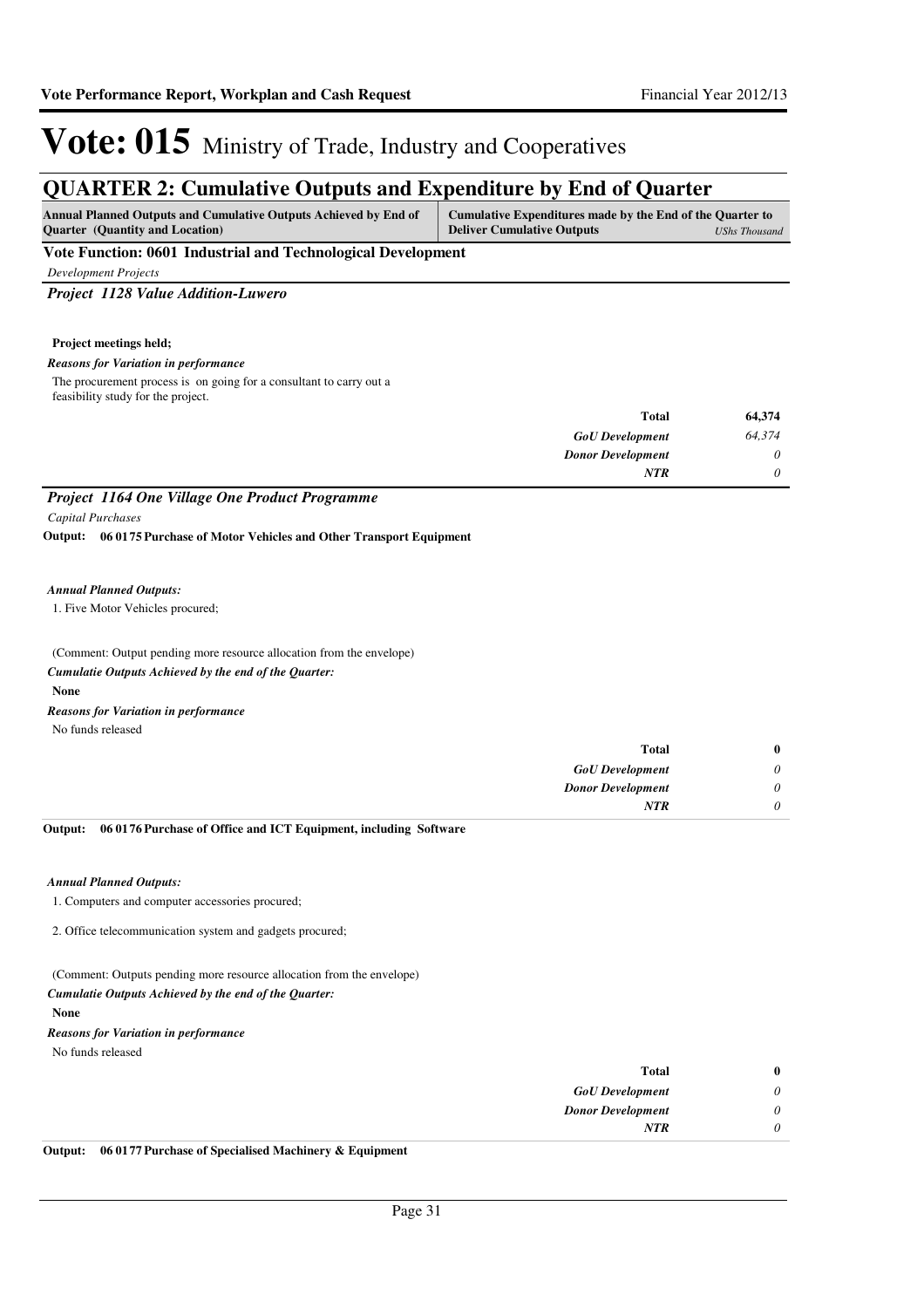### **QUARTER 2: Cumulative Outputs and Expenditure by End of Quarter**

| <b>Annual Planned Outputs and Cumulative Outputs Achieved by End of</b> | Cumulative Expenditures made by the End of the Quarter to |               |
|-------------------------------------------------------------------------|-----------------------------------------------------------|---------------|
| <b>Ouarter</b> (Quantity and Location)                                  | <b>Deliver Cumulative Outputs</b>                         | UShs Thousand |
| Vote Function: 0601 Industrial and Technological Development            |                                                           |               |

*Development Projects*

#### *Project 1164 One Village One Product Programme*

#### *Annual Planned Outputs:*

1. Procurement of Value Addition equipment to support and boost MSMEs Growth;

(Comment: Output pending more resource allocation from the envelope)

#### *Cumulatie Outputs Achieved by the end of the Quarter:*

#### **None**

*Reasons for Variation in performance*

Funds not released

| $\bf{0}$ | Total                    |
|----------|--------------------------|
| $\theta$ | <b>GoU</b> Development   |
| $\theta$ | <b>Donor Development</b> |
| 0        | <b>NTR</b>               |
|          |                          |

**06 0180 Construction of Common Industrial Facilities Output:**

#### *Annual Planned Outputs:*

1. Common industrial facilities for cooperative enterprises set up;

(Comment: Output pending more resource allocation from the envelope)

#### *Cumulatie Outputs Achieved by the end of the Quarter:*

**None**

#### *Reasons for Variation in performance*

No funds released

| $\bf{0}$ | <b>Total</b>             |
|----------|--------------------------|
| 0        | <b>GoU</b> Development   |
| 0        | <b>Donor Development</b> |
| 0        | <b>NTR</b>               |
|          |                          |

*Outputs Provided*

**06 0101 Industrial policies, plans and monitoring services Output:**

|                                                                                                                                | <b>Item</b>                   | <b>Spent</b> |
|--------------------------------------------------------------------------------------------------------------------------------|-------------------------------|--------------|
| <b>Annual Planned Outputs:</b>                                                                                                 | 221002 Workshops and Seminars | 2,534        |
| 1. OVOP concept awareness created in 12 districts and potential<br>cooperatives/groups identified;                             |                               |              |
| 2. Priority Needs of Operational Cooperatives /groups identified;                                                              |                               |              |
| 3. Four quarterly OVOP activities monitoring reports;                                                                          |                               |              |
| (Comment: Outputs Pending more resource allocation from the envelope)<br>Cumulatie Outputs Achieved by the end of the Ouarter: |                               |              |
|                                                                                                                                |                               |              |
| <b>None</b>                                                                                                                    |                               |              |

#### *Reasons for Variation in performance*

Workplan was not yet approved according to recommendations from the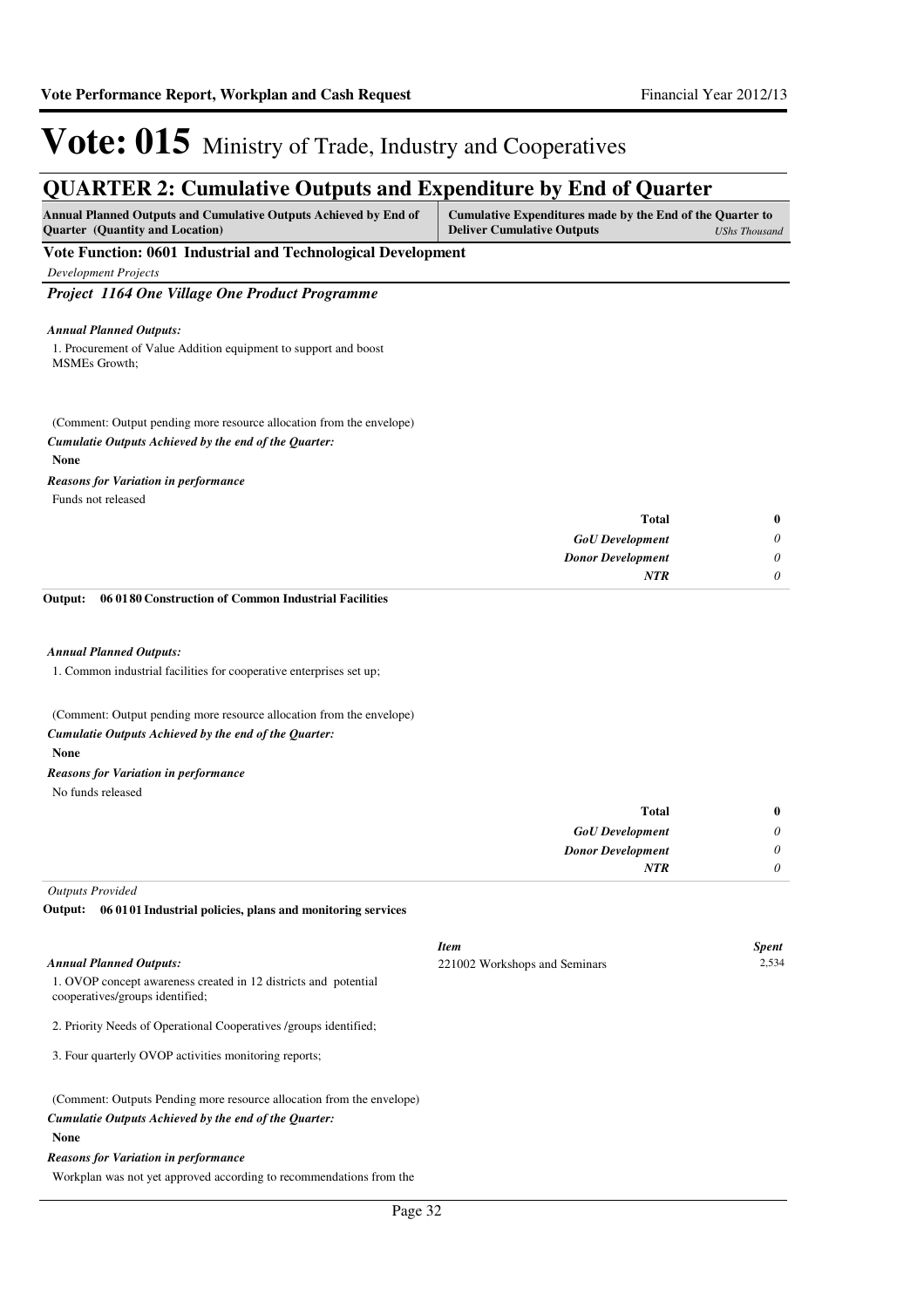### **QUARTER 2: Cumulative Outputs and Expenditure by End of Quarter**

| <b>Annual Planned Outputs and Cumulative Outputs Achieved by End of</b> | Cumulative Expenditures made by the End of the Quarter to |               |
|-------------------------------------------------------------------------|-----------------------------------------------------------|---------------|
| <b>Ouarter</b> (Quantity and Location)                                  | <b>Deliver Cumulative Outputs</b>                         | UShs Thousand |

**Vote Function: 0601 Industrial and Technological Development**

*Development Projects*

#### *Project 1164 One Village One Product Programme*

Mid-Term Programme Review

| <b>Total</b>             | 16,806   |
|--------------------------|----------|
| <b>GoU</b> Development   | 16,806   |
| <b>Donor Development</b> | $\theta$ |
| <b>NTR</b>               |          |

**06 0102 Training and Exposure of Jua Kali Output:**

#### *Annual Planned Outputs:*

1. Support to MSMEs establishment and growth to enable them take the leading role of value addition for Industrial Development

(Comment: Output Pending more resource allocation from the envelope)

#### *Cumulatie Outputs Achieved by the end of the Quarter:*

#### **None**

No funds released *Reasons for Variation in performance*

| $\bf{0}$ | <b>Total</b>             |
|----------|--------------------------|
| $\theta$ | <b>GoU</b> Development   |
| $\theta$ | <b>Donor Development</b> |
|          | NTR                      |
|          |                          |

#### **06 0104 Support to Value Addition Output:**

|                                                               | Item                                         | Spent  |
|---------------------------------------------------------------|----------------------------------------------|--------|
| <b>Annual Planned Outputs:</b>                                | 221002 Workshops and Seminars                | 40.114 |
| 1. Twelve cooperatives facilitated to develop business plans; | 221005 Hire of Venue (chairs, projector etc) | 000.   |

2. Four groups facilitated to exhibit their products;

3. OVOP activities publicised;

4. Six Cooperatives/ groups facilitated to process and package their produce;

(Comment: Outputs pending more resource allocation from the envelope) *Cumulatie Outputs Achieved by the end of the Quarter:*

#### **Exhibitions done for SMEs**

#### *Reasons for Variation in performance*

Workplan was not yet approved according to recommendations from the Mid-Term Programme Review

| 63,261   | <b>Total</b>             |
|----------|--------------------------|
| 63,261   | <b>GoU</b> Development   |
| $\theta$ | <b>Donor Development</b> |
| $\theta$ | <b>NTR</b>               |
|          |                          |

*Project 1240 Kalangala Infrastructure Services Project*

*Capital Purchases*

**Output: 06 0179 Acquisition of Other Capital Assets**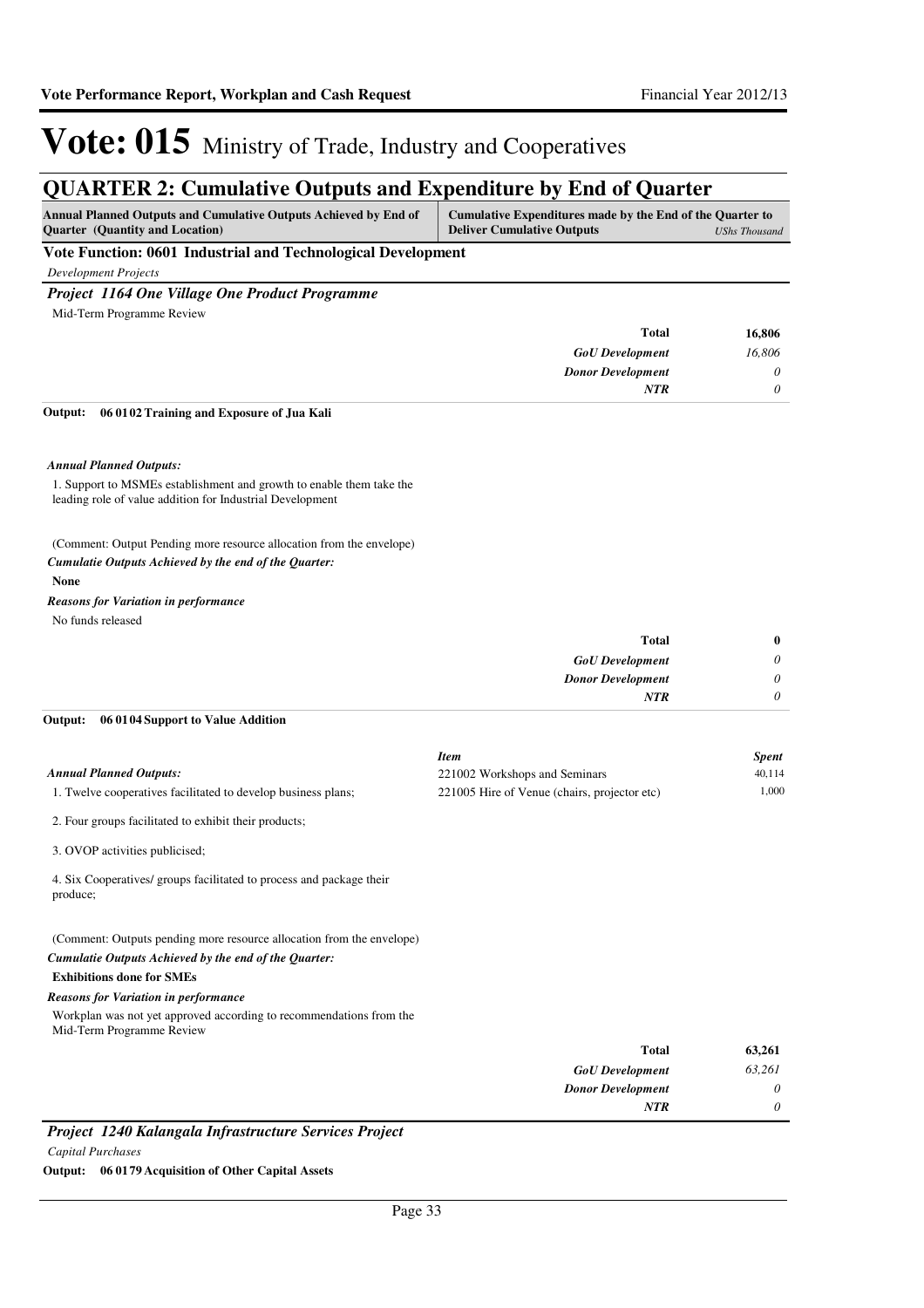**Annual Planned Outputs and Cumulative Outputs Achieved by End of** 

 $\overline{a}$ 

**Cumulative Expenditures made by the End of the Quarter to** 

# Vote: 015 Ministry of Trade, Industry and Cooperatives

### **QUARTER 2: Cumulative Outputs and Expenditure by End of Quarter**

| <b>Quarter</b> (Quantity and Location)                                                           | <b>Deliver Cumulative Outputs</b>                        | <b>UShs Thousand</b> |
|--------------------------------------------------------------------------------------------------|----------------------------------------------------------|----------------------|
| Vote Function: 0601 Industrial and Technological Development                                     |                                                          |                      |
| <b>Development Projects</b>                                                                      |                                                          |                      |
| Project 1240 Kalangala Infrastructure Services Project                                           |                                                          |                      |
|                                                                                                  | <b>Item</b>                                              | <b>Spent</b>         |
| <b>Annual Planned Outputs:</b>                                                                   | 312302 Intangible Fixed Assets                           | 16,559,892           |
| 1. Ordinary Shares acquired in Kalangala Infrastructure Services;                                |                                                          |                      |
| 2. Project Progress reports produced;                                                            |                                                          |                      |
| 3. Project review and progress meetings held;                                                    |                                                          |                      |
| Cumulatie Outputs Achieved by the end of the Quarter:                                            |                                                          |                      |
| Acquired 98.2% ordinary shares in KIS;                                                           |                                                          |                      |
| Project progress reports produced;                                                               |                                                          |                      |
|                                                                                                  |                                                          |                      |
| Project review and progress meetings held;<br><b>Reasons for Variation in performance</b>        |                                                          |                      |
| Funds released for output have remained short by UShs. 302 million                               |                                                          |                      |
| which is still expected to acquire the full allotment of Ordinary Shares for                     |                                                          |                      |
| GoU.                                                                                             | <b>Total</b>                                             | 16,559,892           |
|                                                                                                  | <b>GoU</b> Development                                   | 16,559,892           |
|                                                                                                  | <b>Donor Development</b>                                 | 0                    |
|                                                                                                  | <b>NTR</b>                                               | 0                    |
| <b>Vote Function: 0602 Cooperative Development</b>                                               |                                                          |                      |
| <b>Recurrent Programmes</b>                                                                      |                                                          |                      |
| <b>Programme 13 Cooperatives Development</b>                                                     |                                                          |                      |
| <b>Outputs Provided</b>                                                                          |                                                          |                      |
| Output:<br>06 02 01 Cooperative policies, strategies and monitoring services                     |                                                          |                      |
|                                                                                                  | <b>Item</b>                                              | <b>Spent</b>         |
| <b>Annual Planned Outputs:</b>                                                                   | 211101 General Staff Salaries                            | 17,301               |
| Amended Cooperative Societies Act;                                                               | 211103 Allowances                                        | 2,576                |
|                                                                                                  | 221002 Workshops and Seminars                            | 17,515               |
| Amended Cooperative Regulations;                                                                 | 221005 Hire of Venue (chairs, projector etc)             | 5,310                |
| Cumulatie Outputs Achieved by the end of the Quarter:                                            | 227001 Travel Inland                                     | 2,680                |
| 1.1. The Principles for amendment of the Cooperative Societies Act<br>were submitted to Cabinet; | 227004 Fuel, Lubricants and Oils                         | 157                  |
| <b>Reasons for Variation in performance</b>                                                      |                                                          |                      |
| None                                                                                             |                                                          |                      |
|                                                                                                  | <b>Total</b>                                             | 47,672               |
|                                                                                                  | <b>Wage Recurrent</b>                                    | 17,301               |
|                                                                                                  | <b>Non Wage Recurrent</b>                                | 30,371               |
|                                                                                                  | <b>NTR</b>                                               | 0                    |
| Output:<br>06 02 02 Support to Cooperatives Establishment and Management                         |                                                          |                      |
|                                                                                                  | <b>Item</b>                                              | <b>Spent</b>         |
| <b>Annual Planned Outputs:</b>                                                                   | 211101 General Staff Salaries                            | 34,644               |
| 30 Cooperatives Societies supervised;                                                            | 211103 Allowances                                        | 11,292               |
| 12 audits undertaken on Cooperatives;                                                            | 221002 Workshops and Seminars                            | 240                  |
|                                                                                                  | 221011 Printing, Stationery, Photocopying and<br>Binding | 4,100                |
| 12 inspections undertaken;                                                                       | 222001 Telecommunications                                | 2,551                |
|                                                                                                  |                                                          |                      |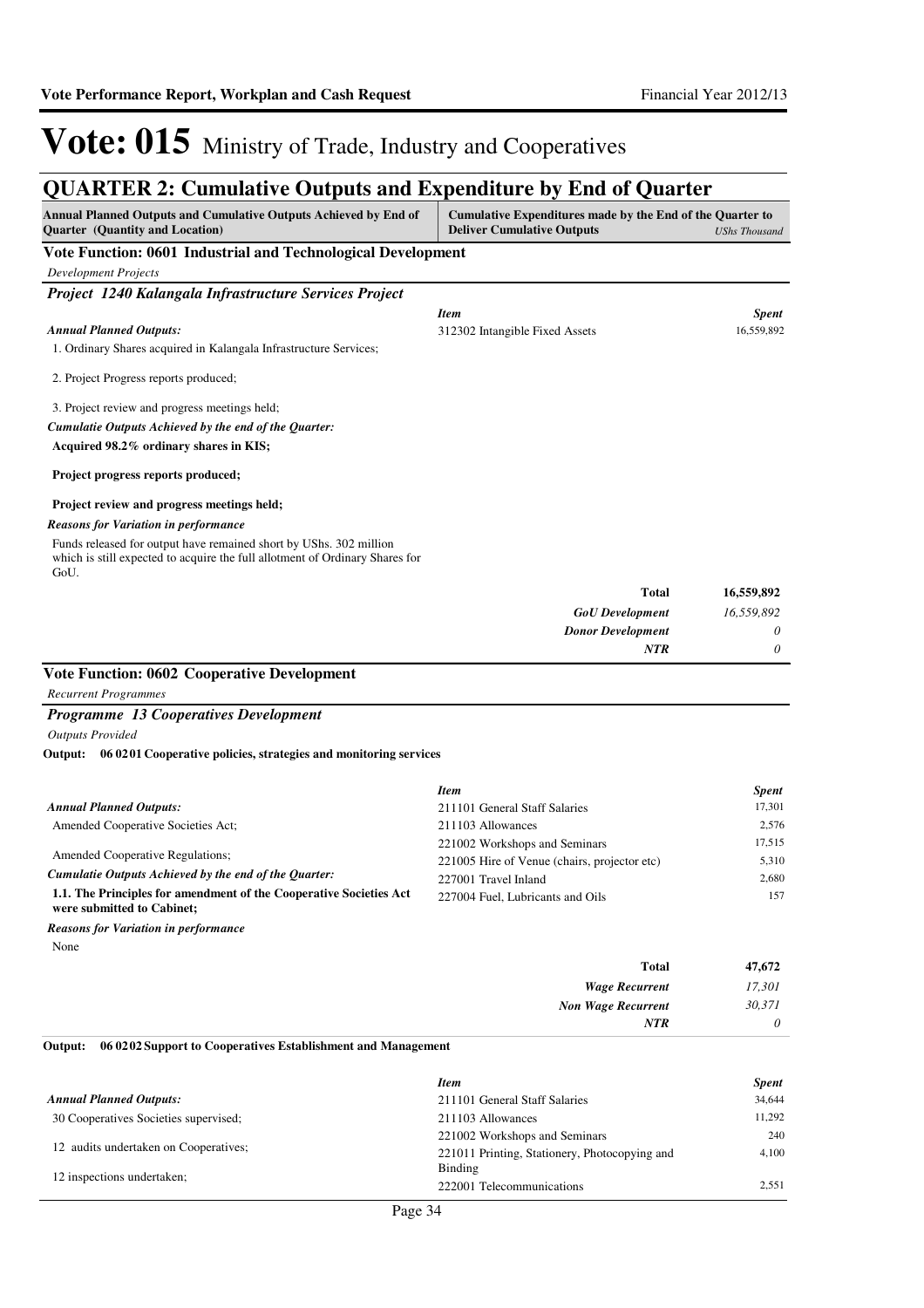### **QUARTER 2: Cumulative Outputs and Expenditure by End of Quarter**

| <b>Annual Planned Outputs and Cumulative Outputs Achieved by End of</b><br>Quarter (Quantity and Location)                                                                             | Cumulative Expenditures made by the End of the Quarter to<br><b>Deliver Cumulative Outputs</b> | <b>UShs Thousand</b> |
|----------------------------------------------------------------------------------------------------------------------------------------------------------------------------------------|------------------------------------------------------------------------------------------------|----------------------|
| <b>Vote Function: 0602 Cooperative Development</b>                                                                                                                                     |                                                                                                |                      |
| <b>Recurrent Programmes</b>                                                                                                                                                            |                                                                                                |                      |
| Programme 13 Cooperatives Development                                                                                                                                                  |                                                                                                |                      |
| 4 investigations undertaken;                                                                                                                                                           | 227001 Travel Inland<br>227002 Travel Abroad                                                   | 4,045<br>4,788       |
| A functional Cooperative Data Analysis System (CODAS);                                                                                                                                 | 227004 Fuel, Lubricants and Oils                                                               | 6,944                |
| Cooperatives Department Staff trained;                                                                                                                                                 |                                                                                                |                      |
| International meetings attended;                                                                                                                                                       |                                                                                                |                      |
| (Comment: Outputs Pending more resource allocation from the envelope)<br>Cumulatie Outputs Achieved by the end of the Quarter:<br>1 on-site supervision undertaken (Kasawo Namuganga); |                                                                                                |                      |
| 1 audit undertaken (Busia Town Council);                                                                                                                                               |                                                                                                |                      |
| 2 investigations undertaken (Kisindi Farming Cooperative);                                                                                                                             |                                                                                                |                      |
| 1 meeting attended in Ethiopia;                                                                                                                                                        |                                                                                                |                      |
| 1 International Cooperatives day held and celebrate in Kabwoohe;                                                                                                                       |                                                                                                |                      |
| <b>Inspection of the Masaka Coffee Farmers Cooperative Union in</b><br>Masaka Districta was conducted;                                                                                 |                                                                                                |                      |
| Ministry Officials attended the Lango Cooperative Union Annual<br>General Meeting and they offered technical guidance;                                                                 |                                                                                                |                      |
| Ministry officials also attended the Busoga Growers Cooperative<br>Union Bboard meeting and offered technical guidance to the<br>members;                                              |                                                                                                |                      |
| 19 cooperatives were inspected in the districts of Kamapala, Mpigi,<br>Mbale, Bududa, Kibuku, Gulu, Nebbi, Kyegeggwa, Jinja, Kyenjojo<br>and Lukaya town council;                      |                                                                                                |                      |
| Collected data from 102 SACCOs in the Acholi sub region i.e.<br>districts of Kitgum, Oyam, Gulu and Amuru;                                                                             |                                                                                                |                      |
| Conducted direct audits of 2 Co-operatives i.e. Kasawo Namuganga<br>Cooperative Savings and Credit Society Ltd, and Uganda<br><b>Cooperative Transport Union Ltd;</b>                  |                                                                                                |                      |
| <b>Reasons for Variation in performance</b>                                                                                                                                            |                                                                                                |                      |
| The Outputs 4 - 6 achieved in Quarter 2 were a results of off-budget<br>activities that were supported by the Rural Financial Services Project;                                        |                                                                                                |                      |
|                                                                                                                                                                                        | <b>Total</b>                                                                                   | 70,604               |
|                                                                                                                                                                                        | <b>Wage Recurrent</b>                                                                          | 34,644               |
|                                                                                                                                                                                        | <b>Non Wage Recurrent</b>                                                                      | 35,960               |
|                                                                                                                                                                                        | <b>NTR</b>                                                                                     | 0                    |

**Output: 06 0203 Support to Commodity Marketing**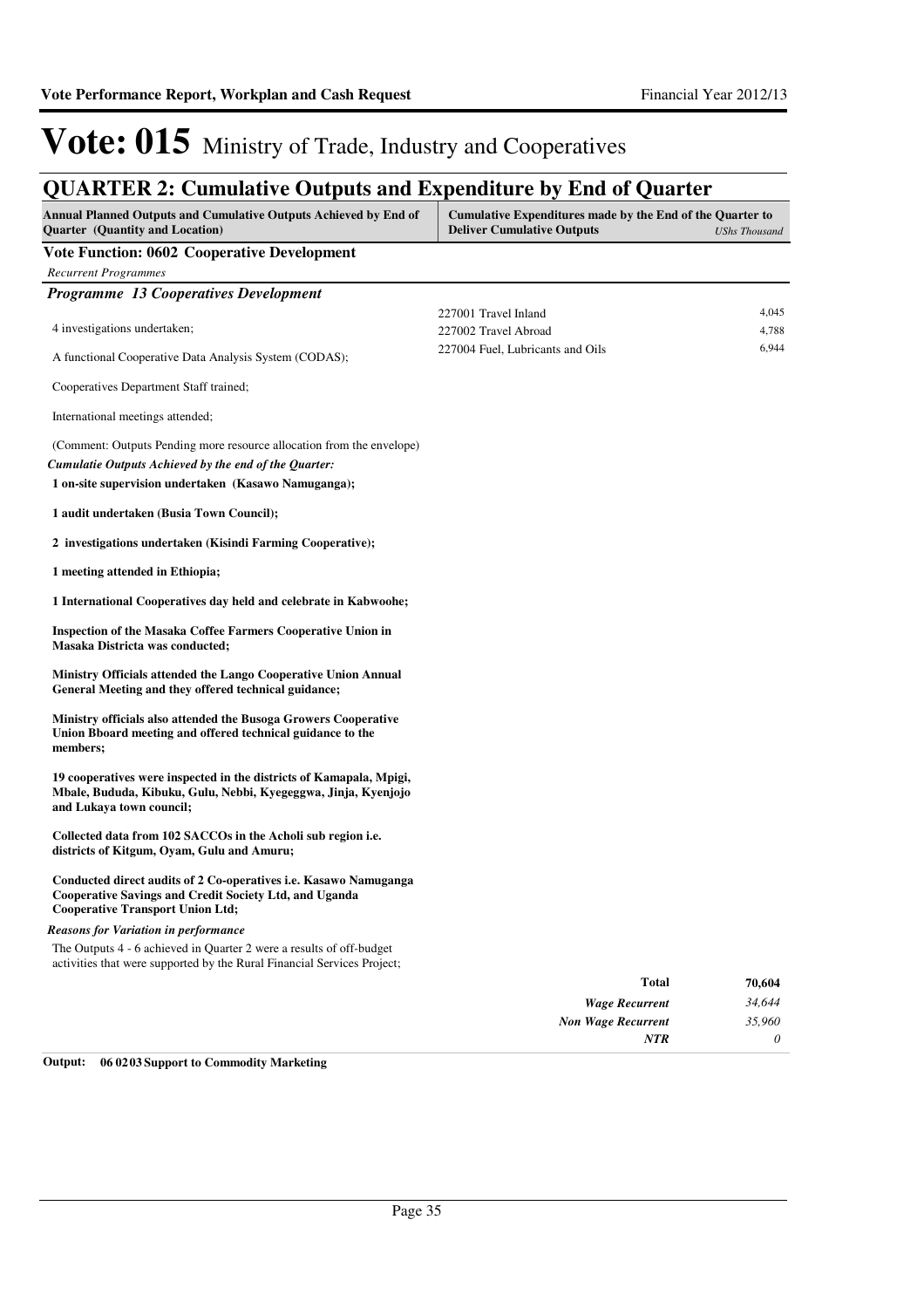### **QUARTER 2: Cumulative Outputs and Expenditure by End of Quarter**

| Annual Planned Outputs and Cumulative Outputs Achieved by End of<br><b>Ouarter</b> (Quantity and Location) | Cumulative Expenditures made by the End of the Quarter to<br><b>Deliver Cumulative Outputs</b> | UShs Thousand |
|------------------------------------------------------------------------------------------------------------|------------------------------------------------------------------------------------------------|---------------|
| <b>Vote Function: 0602 Cooperative Development</b>                                                         |                                                                                                |               |

*Programme 13 Cooperatives Development* Strengthened Public Awareness on Cause for Cooperatives; (Comment: Output Pending more resource allocation from the envelope) **1. Conducted meetings for SACCO leaders, Management staff, and other stakeholders e.g. Field Extension Workers (FEWs) of UCSCU and MSCL to build their capacities in SACCO business management and supervision; 2. These meetings also facilitated the establishment of Committees in the respective districts which would continue to hold the SACCO forum in the districts of Isingiro, Kasese, Kayunga, and Tororo; 3. The Ministry undertook mentoring in cooperative business management of Dairy Cooperative Societies in Kamuli, Kayunga, Kiboga and Wakiso;** *Cumulatie Outputs Achieved by the end of the Quarter: Annual Planned Outputs:* The Outputs achieved were results from off-budget activities that were supported by the Rural Financial Services Project, Private Sector Foundation (Uganda) and the East African Dairy Development Project; *Reasons for Variation in performance Item Spent* 211101 General Staff Salaries 1,817 221001 Advertising and Public Relations 7,668 221002 Workshops and Seminars 3,200 221005 Hire of Venue (chairs, projector etc) 2,740 221011 Printing, Stationery, Photocopying and Binding 2,627 222001 Telecommunications 296 227001 Travel Inland 1,700 227004 Fuel, Lubricants and Oils 1,985

| 24,232 | <b>Total</b>              |  |
|--------|---------------------------|--|
| 1,817  | <b>Wage Recurrent</b>     |  |
| 22,415 | <b>Non Wage Recurrent</b> |  |
|        | <b>NTR</b>                |  |
|        |                           |  |

*Development Projects*

*Recurrent Programmes*

#### *Project 1203 Support to Warehouse Receipt System*

*Capital Purchases*

**06 0272 Government Buildings and Administrative Infrastructure Output:**

*Annual Planned Outputs:*

**None** *Cumulatie Outputs Achieved by the end of the Quarter:* None *Reasons for Variation in performance*

| $\bf{0}$ | <b>Total</b>             |
|----------|--------------------------|
| 0        | <b>GoU</b> Development   |
| 0        | <b>Donor Development</b> |
| 0        | <b>NTR</b>               |
|          |                          |

**Output: 06 0275 Purchase of Motor Vehicles and Other Transport Equipment**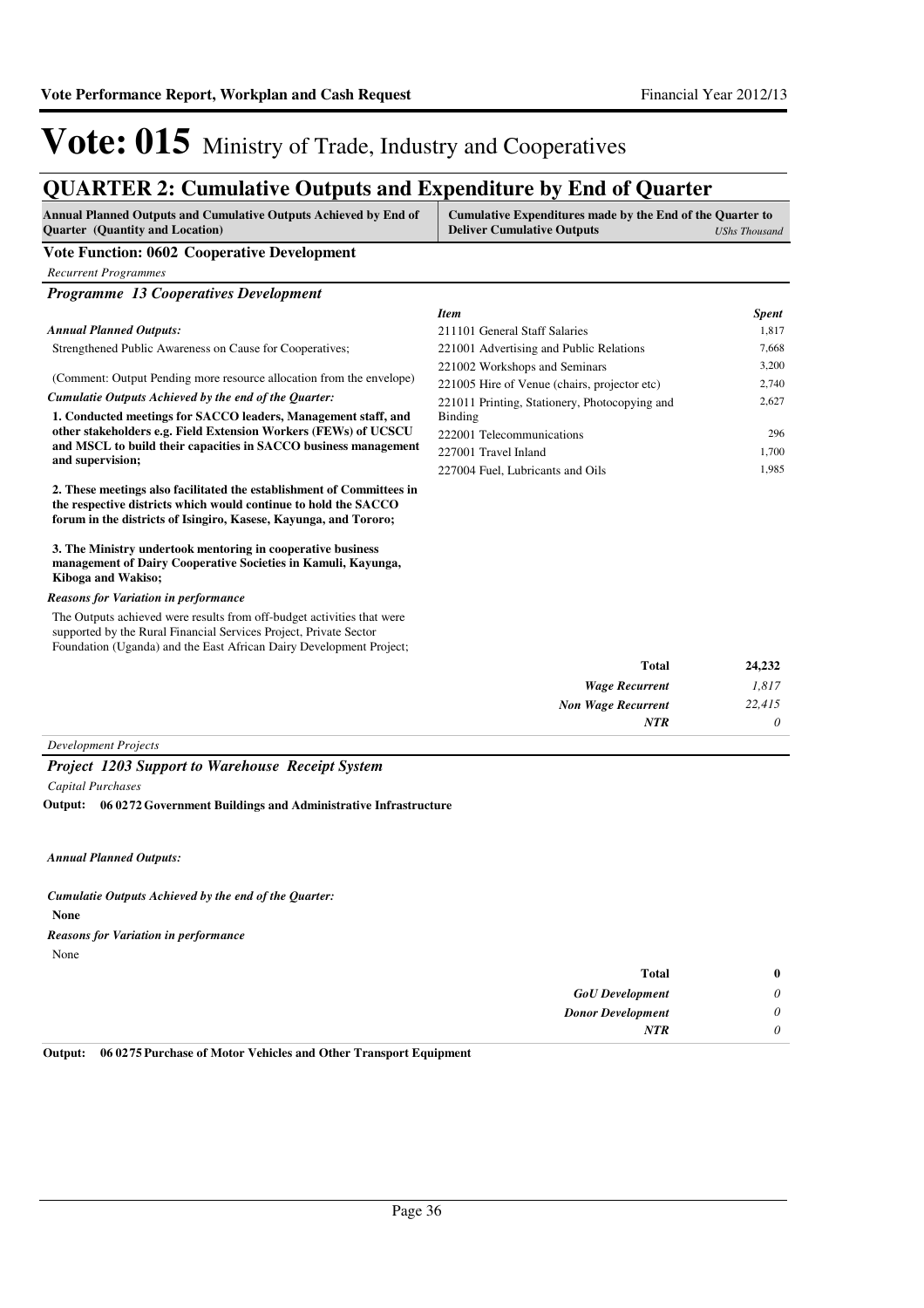## **QUARTER 2: Cumulative Outputs and Expenditure by End of Quarter**

| <b>Annual Planned Outputs and Cumulative Outputs Achieved by End of</b> | Cumulative Expenditures made by the End of the Quarter to |               |
|-------------------------------------------------------------------------|-----------------------------------------------------------|---------------|
| <b>Ouarter</b> (Quantity and Location)                                  | <b>Deliver Cumulative Outputs</b>                         | UShs Thousand |

### **Vote Function: 0602 Cooperative Development**

*Development Projects*

*Project 1203 Support to Warehouse Receipt System*

#### *Annual Planned Outputs:*

1. One Station wagon procured;

#### *Cumulatie Outputs Achieved by the end of the Quarter:*

**None**

#### *Reasons for Variation in performance*

No funds released during quarter

| <b>Total</b>             | $\bf{0}$ |
|--------------------------|----------|
| <b>GoU</b> Development   | 0        |
| <b>Donor Development</b> |          |
| NTR                      |          |

**06 0281 Construction and Rehabilitation of Cooperative Produce stores Output:**

|                                                                                                                                                | <b>Item</b>                                                      | <b>Spent</b> |
|------------------------------------------------------------------------------------------------------------------------------------------------|------------------------------------------------------------------|--------------|
| <b>Annual Planned Outputs:</b>                                                                                                                 | 231001 Non-Residential Buildings                                 | 44,567       |
| 1. Two silos/warehouses constructed by June 2013 (Mityana and                                                                                  | 281502 Feasibility Studies for capital works                     | 13,750       |
| Kyenjojo);                                                                                                                                     | 281503 Engineering and Design Studies and Plans                  | 7,323        |
| 2. Four Cooperative feeder stores refurbished and handed over;                                                                                 | for Capital Works                                                |              |
|                                                                                                                                                | 281504 Monitoring, Supervision and Appraisal of<br>Capital Works | 5,100        |
| (Comment: Outputs pending more resource allocation from the envelope)                                                                          |                                                                  |              |
| Cumulatie Outputs Achieved by the end of the Quarter:                                                                                          |                                                                  |              |
| 3 feeder warehouses visited in Kiryandongo & Mubende districts                                                                                 |                                                                  |              |
| <b>Reasons for Variation in performance</b>                                                                                                    |                                                                  |              |
| Refurbishments on feeder warehouses were not carried out due to lack of<br>funds to prepare BOQs and then carry out subsequent refurbishments. |                                                                  |              |
|                                                                                                                                                | <b>Total</b>                                                     | 70,740       |
|                                                                                                                                                | <b>GoU</b> Development                                           | 70,740       |

*Donor Development*

*NTR*

*0 0*

*Outputs Funded*

**06 0251 Regulation of Warehouse Receipt System (UCE) Output:**

| <b>Item</b>                                                  | <b>Spent</b> |
|--------------------------------------------------------------|--------------|
| 264101 Contributions to Autonomous Inst.                     | 61,825       |
| 264102 Contributions to Autonomous Inst. Wage<br>Subventions | 94,113       |
|                                                              |              |
|                                                              |              |
|                                                              |              |
|                                                              |              |
|                                                              |              |
| <b>Total</b>                                                 | 155,938      |
| <b>GoU</b> Development                                       | 155,938      |
| <b>Donor Development</b>                                     | 0            |
| <b>NTR</b>                                                   | 0            |
|                                                              |              |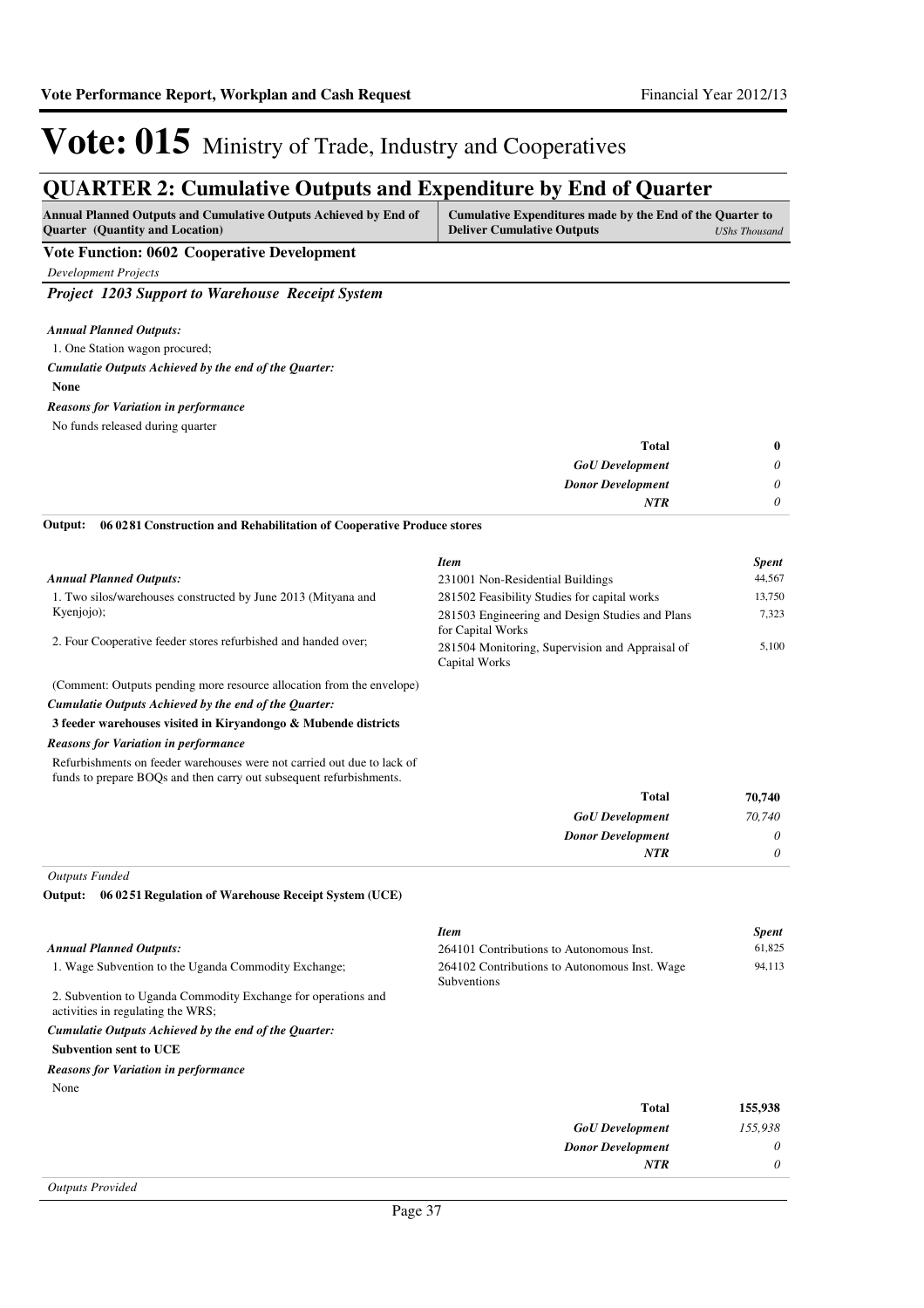## **QUARTER 2: Cumulative Outputs and Expenditure by End of Quarter**

| Annual Planned Outputs and Cumulative Outputs Achieved by End of<br><b>Quarter</b> (Quantity and Location)                                        | Cumulative Expenditures made by the End of the Quarter to<br><b>Deliver Cumulative Outputs</b> | <b>UShs Thousand</b> |
|---------------------------------------------------------------------------------------------------------------------------------------------------|------------------------------------------------------------------------------------------------|----------------------|
| Vote Function: 0602 Cooperative Development                                                                                                       |                                                                                                |                      |
| Development Projects                                                                                                                              |                                                                                                |                      |
| <b>Project 1203 Support to Warehouse Receipt System</b>                                                                                           |                                                                                                |                      |
| Output: 06 0201 Cooperative policies, strategies and monitoring services                                                                          |                                                                                                |                      |
|                                                                                                                                                   | <b>Item</b>                                                                                    | <b>Spent</b>         |
| <b>Annual Planned Outputs:</b>                                                                                                                    | 211103 Allowances                                                                              | 1,530                |
| 1. Members sensitized about the National Cooperative Policy;                                                                                      | 221002 Workshops and Seminars                                                                  | 1,950                |
| 2. SWRS Project Monitored and Evaluated;                                                                                                          | 221011 Printing, Stationery, Photocopying and<br>Binding                                       | 1,020                |
| 3. Ten Warehouses inspected and supervised;                                                                                                       | 227001 Travel Inland                                                                           | 3,061                |
|                                                                                                                                                   | 227004 Fuel, Lubricants and Oils                                                               | 4,034                |
| (Comment: Outputs pending more resource allocation from the envelope)                                                                             |                                                                                                |                      |
| Cumulatie Outputs Achieved by the end of the Quarter:                                                                                             |                                                                                                |                      |
| Exchange visit postponed to next quarter due to unavailability of<br>funds;                                                                       |                                                                                                |                      |
| Launch of warehouse in Tororo yet to be carried out, pending<br>completion of some civil works on the sites;                                      |                                                                                                |                      |
| <b>Reasons for Variation in performance</b>                                                                                                       |                                                                                                |                      |
| No funds released for outputs.                                                                                                                    |                                                                                                |                      |
|                                                                                                                                                   | <b>Total</b>                                                                                   | 11,595               |
|                                                                                                                                                   | <b>GoU</b> Development                                                                         | 11.595               |
|                                                                                                                                                   | <b>Donor Development</b>                                                                       | 0                    |
|                                                                                                                                                   | <b>NTR</b>                                                                                     | 0                    |
| Output:<br>06 02 02 Support to Cooperatives Establishment and Management                                                                          |                                                                                                |                      |
|                                                                                                                                                   | <b>Item</b>                                                                                    | <b>Spent</b>         |
| <b>Annual Planned Outputs:</b>                                                                                                                    | 221002 Workshops and Seminars                                                                  | 9,576                |
| Sensitization and training of 21,400 Stakeholders in Warehouse Receipt<br>System usage, cooperative business management, entrepreneurship skills; | 221005 Hire of Venue (chairs, projector etc)                                                   | 1,300                |
| 5,350 stakeholders sensitised on Warehouse Receipt System;                                                                                        |                                                                                                |                      |
| Depositors trained on how to use the Warehouse Receipt System;                                                                                    |                                                                                                |                      |

(Comment: Outputs Pending more resource allocation from the envelope)

#### *Cumulatie Outputs Achieved by the end of the Quarter:*

**2 Sensitisation workshops in WRS and Cooperatives formation, Bulk marketing and value addition(cotton toll-ginning) for West and East Acholi Cooperative Unions, where a total of 388 members were**  sensitized and introduced to the warehouse facility in Gulu (Layibi);

#### *Reasons for Variation in performance*

Funds not released for outputs

| 12,476   | <b>Total</b>             |
|----------|--------------------------|
| 12,476   | <b>GoU</b> Development   |
| $\theta$ | <b>Donor Development</b> |
| $\theta$ | <b>NTR</b>               |
|          |                          |

**Output: 06 0203 Support to Commodity Marketing**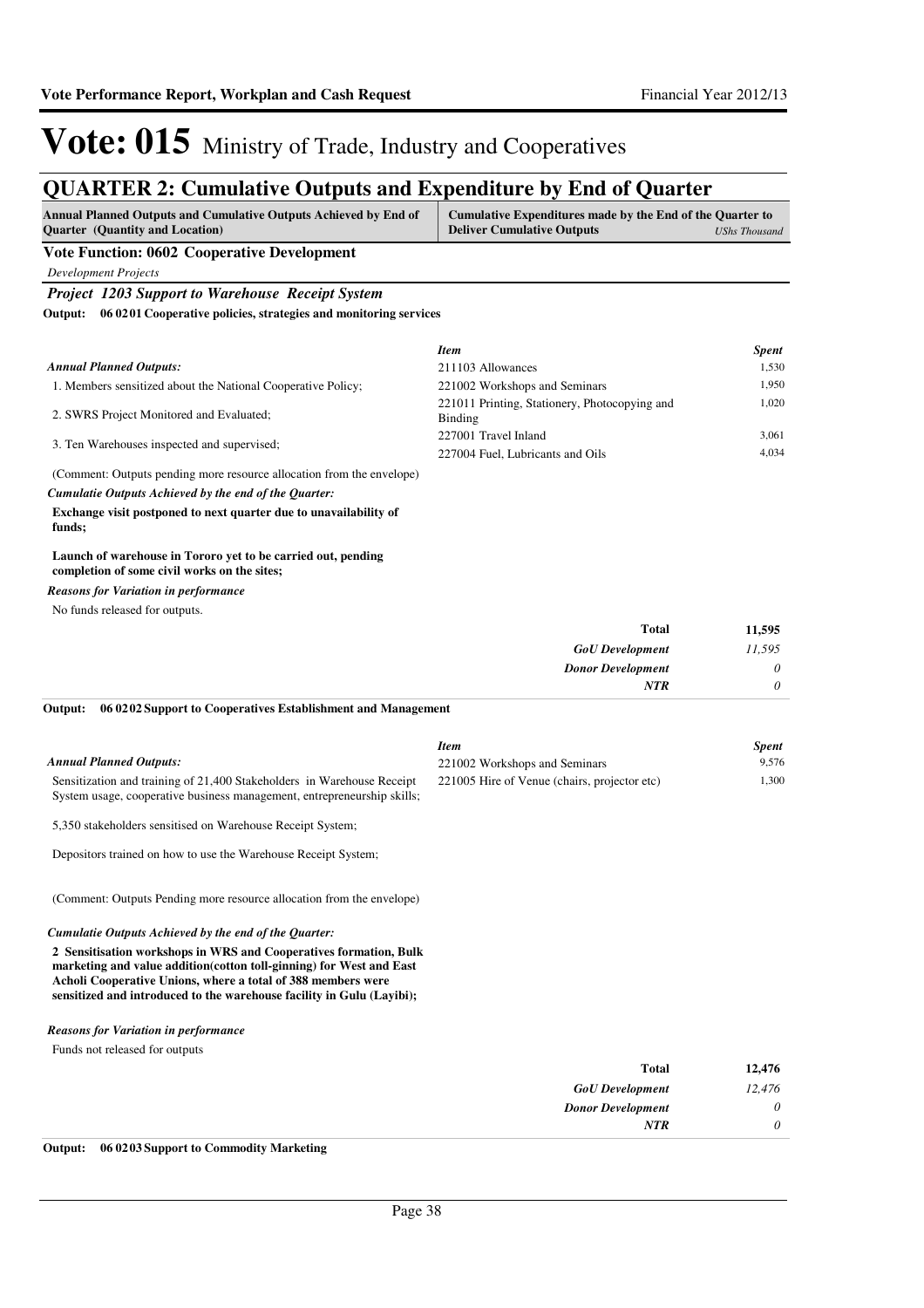## **QUARTER 2: Cumulative Outputs and Expenditure by End of Quarter**

| QUARTER 2: Cumulative Outputs and Expenditure by End of Quarter<br>Annual Planned Outputs and Cumulative Outputs Achieved by End of<br>Quarter (Quantity and Location) | Cumulative Expenditures made by the End of the Quarter to<br><b>Deliver Cumulative Outputs</b> | <b>UShs Thousand</b>   |
|------------------------------------------------------------------------------------------------------------------------------------------------------------------------|------------------------------------------------------------------------------------------------|------------------------|
| <b>Vote Function: 0602 Cooperative Development</b>                                                                                                                     |                                                                                                |                        |
| <b>Development Projects</b>                                                                                                                                            |                                                                                                |                        |
| <b>Project 1203 Support to Warehouse Receipt System</b>                                                                                                                |                                                                                                |                        |
|                                                                                                                                                                        | <b>Item</b>                                                                                    | <b>Spent</b>           |
| <b>Annual Planned Outputs:</b>                                                                                                                                         | 221002 Workshops and Seminars                                                                  | 2,485                  |
| Supervision, M&E & Regulatory activities;                                                                                                                              | 221017 Subscriptions                                                                           | 9,700<br>5,425         |
| Advertisement & Publicity;                                                                                                                                             | 227001 Travel Inland<br>227004 Fuel, Lubricants and Oils                                       | 2,930                  |
| Hosting e-WRS system;                                                                                                                                                  |                                                                                                |                        |
| (Comment: Outputs Pending more resource allocation from the envelope)                                                                                                  |                                                                                                |                        |
| Cumulatie Outputs Achieved by the end of the Quarter:                                                                                                                  |                                                                                                |                        |
| <b>Support sent to Uganda Commodity Exchange</b>                                                                                                                       |                                                                                                |                        |
| <b>Reasons for Variation in performance</b>                                                                                                                            |                                                                                                |                        |
| Funds not released for outputs                                                                                                                                         |                                                                                                |                        |
|                                                                                                                                                                        | <b>Total</b><br><b>GoU</b> Development                                                         | 20,540<br>20,540       |
|                                                                                                                                                                        | <b>Donor Development</b>                                                                       | 0                      |
|                                                                                                                                                                        | <b>NTR</b>                                                                                     | 0                      |
| <b>Vote Function: 0604 Trade Development</b>                                                                                                                           |                                                                                                |                        |
| <b>Recurrent Programmes</b>                                                                                                                                            |                                                                                                |                        |
| Programme 07 External Trade                                                                                                                                            |                                                                                                |                        |
| <b>Outputs Funded</b>                                                                                                                                                  |                                                                                                |                        |
| Output: 06 0451 Access to Market                                                                                                                                       |                                                                                                |                        |
|                                                                                                                                                                        |                                                                                                |                        |
| <b>Annual Planned Outputs:</b>                                                                                                                                         | <b>Item</b><br>264101 Contributions to Autonomous Inst.                                        | <b>Spent</b><br>91,476 |
| Uganda Export Promotion Board (UEPB):                                                                                                                                  | 264102 Contributions to Autonomous Inst. Wage                                                  | 293,549                |
| 1. Wages paid to UEPB staff;                                                                                                                                           | Subventions                                                                                    |                        |
| 2. Utilities and running costs of UEPB paid;                                                                                                                           |                                                                                                |                        |
| 3. Ugandan foreign missions equipped with marketing materials;                                                                                                         |                                                                                                |                        |
|                                                                                                                                                                        |                                                                                                |                        |
| 4. Five hundred informal traders integrated into the frmal cross border<br>trade sector;                                                                               |                                                                                                |                        |
| 5. One hundred fifty MSMEs trained in product specific packaging;                                                                                                      |                                                                                                |                        |
| 6. Fifteen business opportunities identified and disseminated to MSMEs<br>per quarter;                                                                                 |                                                                                                |                        |
| 7. Update online regional market information portal - RISE (Export<br>market information services)                                                                     |                                                                                                |                        |
| (Comment: Outputs pending more resource allocation from the resource<br>envelope)                                                                                      |                                                                                                |                        |
| Cumulatie Outputs Achieved by the end of the Quarter:                                                                                                                  |                                                                                                |                        |
| UEPB:<br>Prepared Ugandan exporters to participate in the Rwanda - 30th<br>November to 8th December 2012;                                                              |                                                                                                |                        |
| Participated in COMESA Business Forum hosted in November 19th-                                                                                                         |                                                                                                |                        |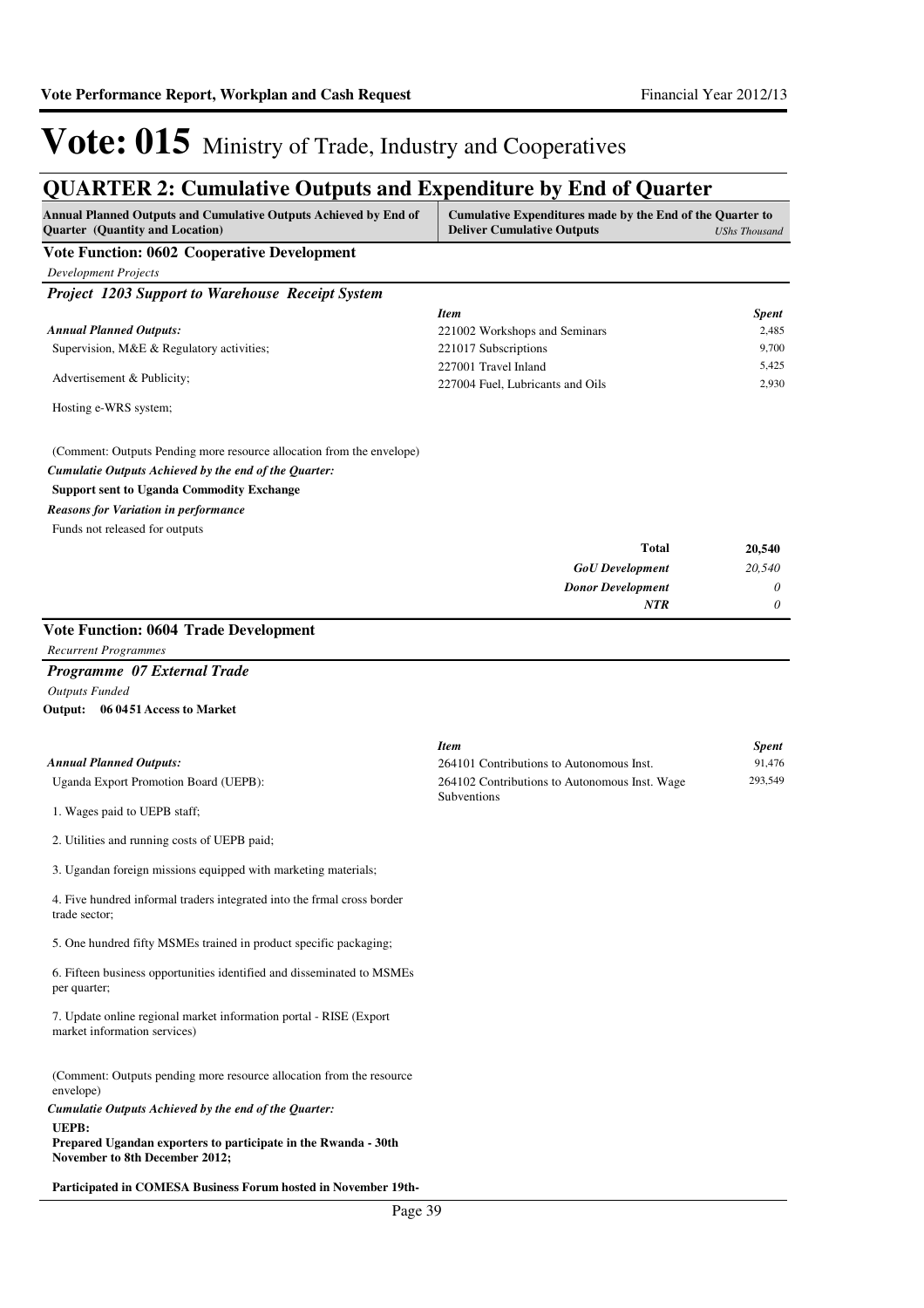## **QUARTER 2: Cumulative Outputs and Expenditure by End of Quarter**

| <b>Annual Planned Outputs and Cumulative Outputs Achieved by End of</b> | Cumulative Expenditures made by the End of the Quarter to |               |
|-------------------------------------------------------------------------|-----------------------------------------------------------|---------------|
| <b>Quarter</b> (Quantity and Location)                                  | <b>Deliver Cumulative Outputs</b>                         | UShs Thousand |

### **Vote Function: 0604 Trade Development**

*Recurrent Programmes*

### *Programme 07 External Trade*

**24th co-hosted by COMESA Business Council in partnership with PSFU;**

**Facilitated a market linkage meeting between 25 Ugandan fruit and vegetable exporters and Mr. Jonathan Pim of Glenevin Ltd, an importing horticultural company based in Ireland with supply chain;**

**Undertook Client relationship management with 472 exporters on the Exporters Database;**

**The International Trade Centre (ITC) Geneva bestowed upon UEPB the Global TPO Award as best TPO in the LDC Category;**

**1500 consignments from different companies accessed perferential tariff treatment with assistance to comply with the Rules of Origin stipulated under the six different trade regimes to which Uganda is signatory;**

**Phase II of Informal Cross Border Trade project in progress across the ICBT border posts of Busia, Bibia, Mutukula and Kabale-Katuna;**

#### *Reasons for Variation in performance*

Insufficient funds released and UEPB still struggling with NSSF and PAYE arrears

| 385,025 |
|---------|
| 0       |
| 385,025 |
| 0       |
|         |

*Outputs Provided*

#### **06 0401 Policies, strategies and monitoring services Output:**

|                                                                   | <b>Item</b>                                   | <b>Spent</b> |
|-------------------------------------------------------------------|-----------------------------------------------|--------------|
| <b>Annual Planned Outputs:</b>                                    | 211101 General Staff Salaries                 | 62,500       |
| 1. Finalisation and Operationalisation of the Competition Policy; | 211103 Allowances                             | 6,865        |
| 2. Implementation of the Competition Policy;                      | 221001 Advertising and Public Relations       | 5,693        |
|                                                                   | 221002 Workshops and Seminars                 | 2,900,497    |
| 3. Development of Principles for the Competition Act;             | 221007 Books, Periodicals and Newspapers      | 4,353        |
|                                                                   | 221009 Welfare and Entertainment              | 4,000        |
| 4. Development of the Competition Act:                            | 221011 Printing, Stationery, Photocopying and | 32,564       |
|                                                                   | Binding                                       |              |
| 5. Operationalisation of the Standards Policy;                    | 222001 Telecommunications                     | 955          |
| 6. Finalisation of the National SPS Policy;                       | 227001 Travel Inland                          | 6,017        |
|                                                                   | 227002 Travel Abroad                          | 3,500        |
| 7. Finalisation of Intellectual Property Rights Policy;           | 227004 Fuel, Lubricants and Oils              | 5,588        |
|                                                                   | 228002 Maintenance - Vehicles                 | 2,700        |
| 8. Development of Trade in Services Policy;                       |                                               |              |

9. Implemetation of the Export Growth Agenda;

10. Development of an EAC integration response strategy;

(Comment: Outputs Pending more resource allocation from the envelope)

*Cumulatie Outputs Achieved by the end of the Quarter:*

**The Department together with the Internal Trade Department**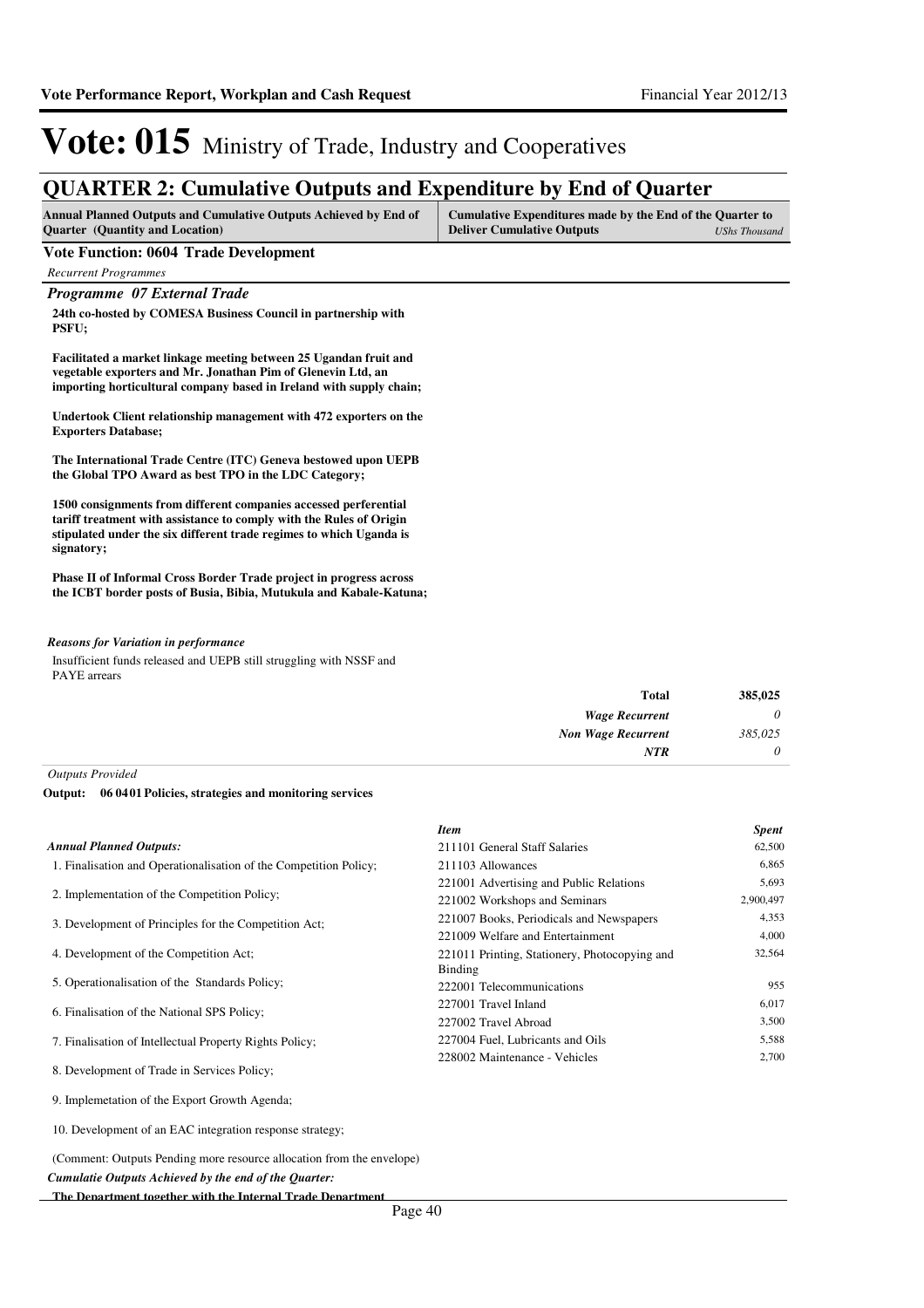## **QUARTER 2: Cumulative Outputs and Expenditure by End of Quarter**

| <b>Annual Planned Outputs and Cumulative Outputs Achieved by End of</b> | Cumulative Expenditures made by the End of the Quarter to |               |
|-------------------------------------------------------------------------|-----------------------------------------------------------|---------------|
| <b>Ouarter</b> (Quantity and Location)                                  | <b>Deliver Cumulative Outputs</b>                         | UShs Thousand |

#### **Vote Function: 0604 Trade Development**

*Recurrent Programmes*

## *Programme 07 External Trade*

**organised and held the 6th National Trade Sector Review Conference under the theme: Revitalizing Domestic Trade to Harness Regional Integration;** 

**Issues were raised and captured concerning the implementation and effectiveness of trade policies;**

**Participated in the WTO Trade Policy Review Conference where an Assessment of Uganda's compliance to WTO Rules and Agreements was done;**

None *Reasons for Variation in performance*

| <b>Total</b>              | 3,040,103 |
|---------------------------|-----------|
| <b>Wage Recurrent</b>     | 62,500    |
| <b>Non Wage Recurrent</b> | 2,977,603 |
| NTR                       | $\theta$  |

#### **06 0402 Support for Trade Negotiation Output:**

|                                                                      | <b>Item</b>                                              | <b>Spent</b> |
|----------------------------------------------------------------------|----------------------------------------------------------|--------------|
| <b>Annual Planned Outputs:</b>                                       | 211101 General Staff Salaries                            | 62,500       |
| 1. Capacity built within the National Trade Negotiation Team (NTNT); | 211103 Allowances                                        | 2.386        |
|                                                                      | 221003 Staff Training                                    | 15,684       |
| 2. Consensus on Trade negotiating positions achieved;                | 221005 Hire of Venue (chairs, projector etc)             | 3.085        |
| 3. Uganda's position taken care of at the regional and International | 221009 Welfare and Entertainment                         | 1.416        |
| meetings:                                                            | 221011 Printing, Stationery, Photocopying and<br>Binding | 2.700        |
| 4. Effective positioning of Uganda's products;                       | 222001 Telecommunications                                | 478          |
| 5. Increase market access for Ugandan goods and services through     | 227004 Fuel, Lubricants and Oils                         | 1,101        |

6. Concept Note on the Establishment of the Export Development Center and EPZs;

7. Private Sector competitiveness increased;

product value chain;

8. Increased market access for Ugandan goods and services;

**None** *Cumulatie Outputs Achieved by the end of the Quarter:*

#### *Reasons for Variation in performance*

No funds released for planned outputs

| <b>Total</b>              | 89,629   |
|---------------------------|----------|
| <b>Wage Recurrent</b>     | 62,500   |
| <b>Non Wage Recurrent</b> | 27,129   |
| <b>NTR</b>                | $\theta$ |

**Output: 06 0404 Product Research and Development**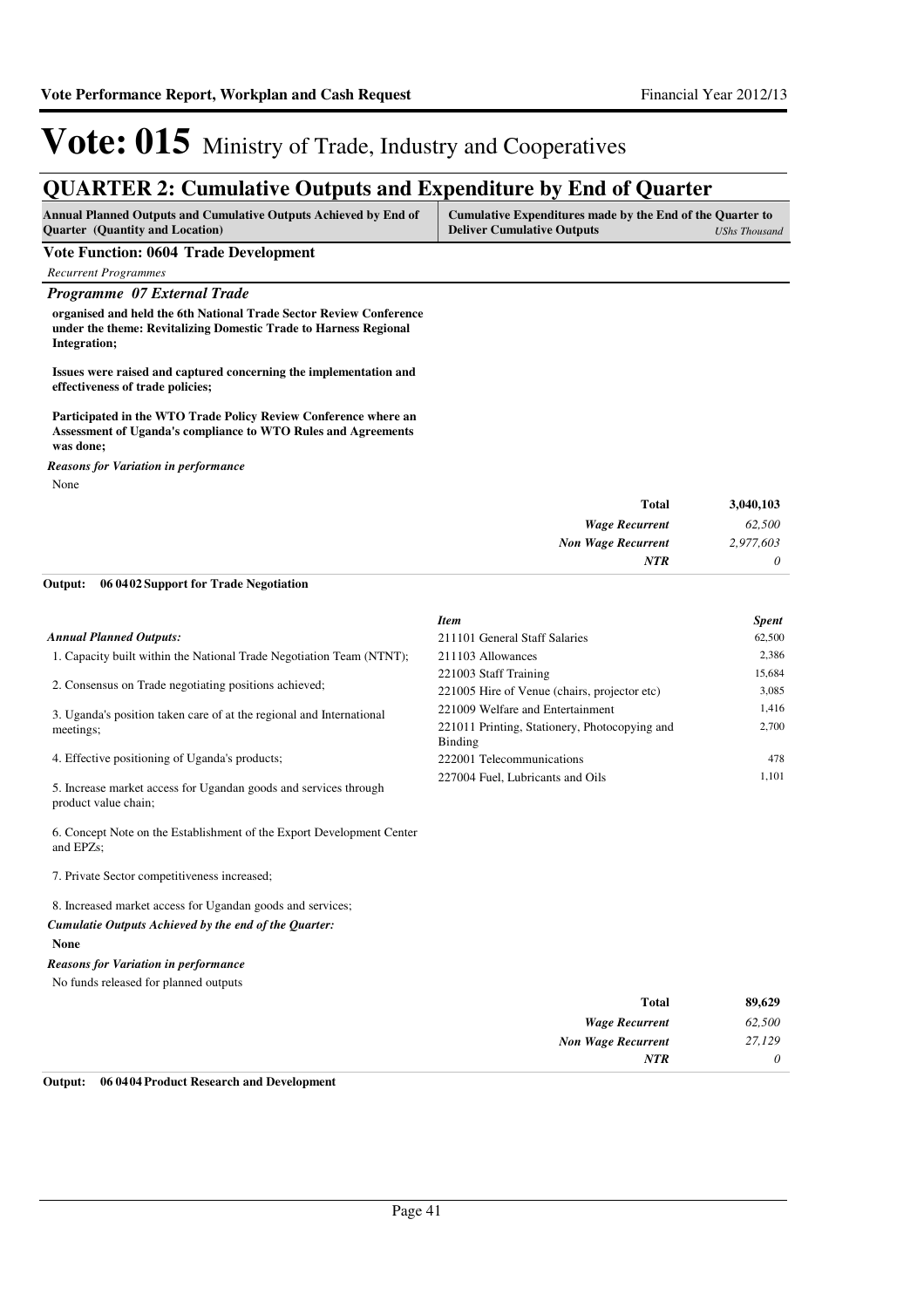## **QUARTER 2: Cumulative Outputs and Expenditure by End of Quarter**

| Annual Planned Outputs and Cumulative Outputs Achieved by End of<br><b>Quarter</b> (Quantity and Location)                                                                                                                                                                                                                                      | Cumulative Expenditures made by the End of the Quarter to<br><b>Deliver Cumulative Outputs</b> | <b>UShs Thousand</b>  |
|-------------------------------------------------------------------------------------------------------------------------------------------------------------------------------------------------------------------------------------------------------------------------------------------------------------------------------------------------|------------------------------------------------------------------------------------------------|-----------------------|
| <b>Vote Function: 0604 Trade Development</b>                                                                                                                                                                                                                                                                                                    |                                                                                                |                       |
| <b>Recurrent Programmes</b>                                                                                                                                                                                                                                                                                                                     |                                                                                                |                       |
| Programme 07 External Trade                                                                                                                                                                                                                                                                                                                     |                                                                                                |                       |
|                                                                                                                                                                                                                                                                                                                                                 | <b>Item</b>                                                                                    | <b>Spent</b>          |
| <b>Annual Planned Outputs:</b>                                                                                                                                                                                                                                                                                                                  | 211101 General Staff Salaries                                                                  | 5,748                 |
| 1. Members of the Private Sector sensitised on Trade Policy issues;                                                                                                                                                                                                                                                                             |                                                                                                |                       |
| Cumulatie Outputs Achieved by the end of the Quarter:<br>None                                                                                                                                                                                                                                                                                   |                                                                                                |                       |
| <b>Reasons for Variation in performance</b>                                                                                                                                                                                                                                                                                                     |                                                                                                |                       |
| None                                                                                                                                                                                                                                                                                                                                            |                                                                                                |                       |
|                                                                                                                                                                                                                                                                                                                                                 | <b>Total</b>                                                                                   | 5,748                 |
|                                                                                                                                                                                                                                                                                                                                                 | <b>Wage Recurrent</b>                                                                          | 5,748                 |
|                                                                                                                                                                                                                                                                                                                                                 | <b>Non Wage Recurrent</b>                                                                      | 0                     |
|                                                                                                                                                                                                                                                                                                                                                 | <b>NTR</b>                                                                                     | 0                     |
| 06 04 05 Trade Promotion<br>Output:                                                                                                                                                                                                                                                                                                             |                                                                                                |                       |
|                                                                                                                                                                                                                                                                                                                                                 |                                                                                                |                       |
| <b>Annual Planned Outputs:</b>                                                                                                                                                                                                                                                                                                                  | <b>Item</b><br>211101 General Staff Salaries                                                   | <b>Spent</b><br>3,296 |
| 1. Posting of Commercial Attaches to South Sudan, DR Congo, Geneva,                                                                                                                                                                                                                                                                             |                                                                                                |                       |
| Brussels & Beijing;                                                                                                                                                                                                                                                                                                                             |                                                                                                |                       |
| 2. The COMESA Summit organised in Kampala;                                                                                                                                                                                                                                                                                                      |                                                                                                |                       |
| (Comments: Outputs pending more resource allocation from the envelope)                                                                                                                                                                                                                                                                          |                                                                                                |                       |
| Cumulatie Outputs Achieved by the end of the Quarter:                                                                                                                                                                                                                                                                                           |                                                                                                |                       |
| Preparations were done for the hosting of the COMESA Policy<br><b>Organs and COMESA Summit Meetings;</b>                                                                                                                                                                                                                                        |                                                                                                |                       |
| The COMESA Policy Organs and COMESA Summit Meetings were<br>held;                                                                                                                                                                                                                                                                               |                                                                                                |                       |
| Uganda acceded to the COMESA FTA;                                                                                                                                                                                                                                                                                                               |                                                                                                |                       |
| Participated in the 7th Ministerial Meeting of the COMESA Fund<br>where the Regional Integration Implementation Programme (RIIP)<br>was approved with comments to be incorporated;                                                                                                                                                              |                                                                                                |                       |
| A COMESA Country Report was produced;                                                                                                                                                                                                                                                                                                           |                                                                                                |                       |
| <b>COMESA Policy Organs Reports with recommendations and</b><br>resolutions were produced;                                                                                                                                                                                                                                                      |                                                                                                |                       |
| Participated in the Ministerial EAC-USA Trade and Investment<br>Partnership meeting where a Letter of Intent on commercial dialogue<br>as a component of the TIP was drafted, modalities for negotiations<br>under the partnership were developed;                                                                                              |                                                                                                |                       |
| Participated in the Joint Permanent Commission (JPC) Meeting<br>between Uganda and South Sudan where a a JPC Cooperation<br>Agreement was signed and an Activity Implementation Plan for the<br>MoUs on removal of NTBs, Trade and Investment opportunities and<br>Cooperation on Capacity Building between the two countries was<br>developed; |                                                                                                |                       |
| <b>Reasons for Variation in performance</b>                                                                                                                                                                                                                                                                                                     |                                                                                                |                       |

Page 42

None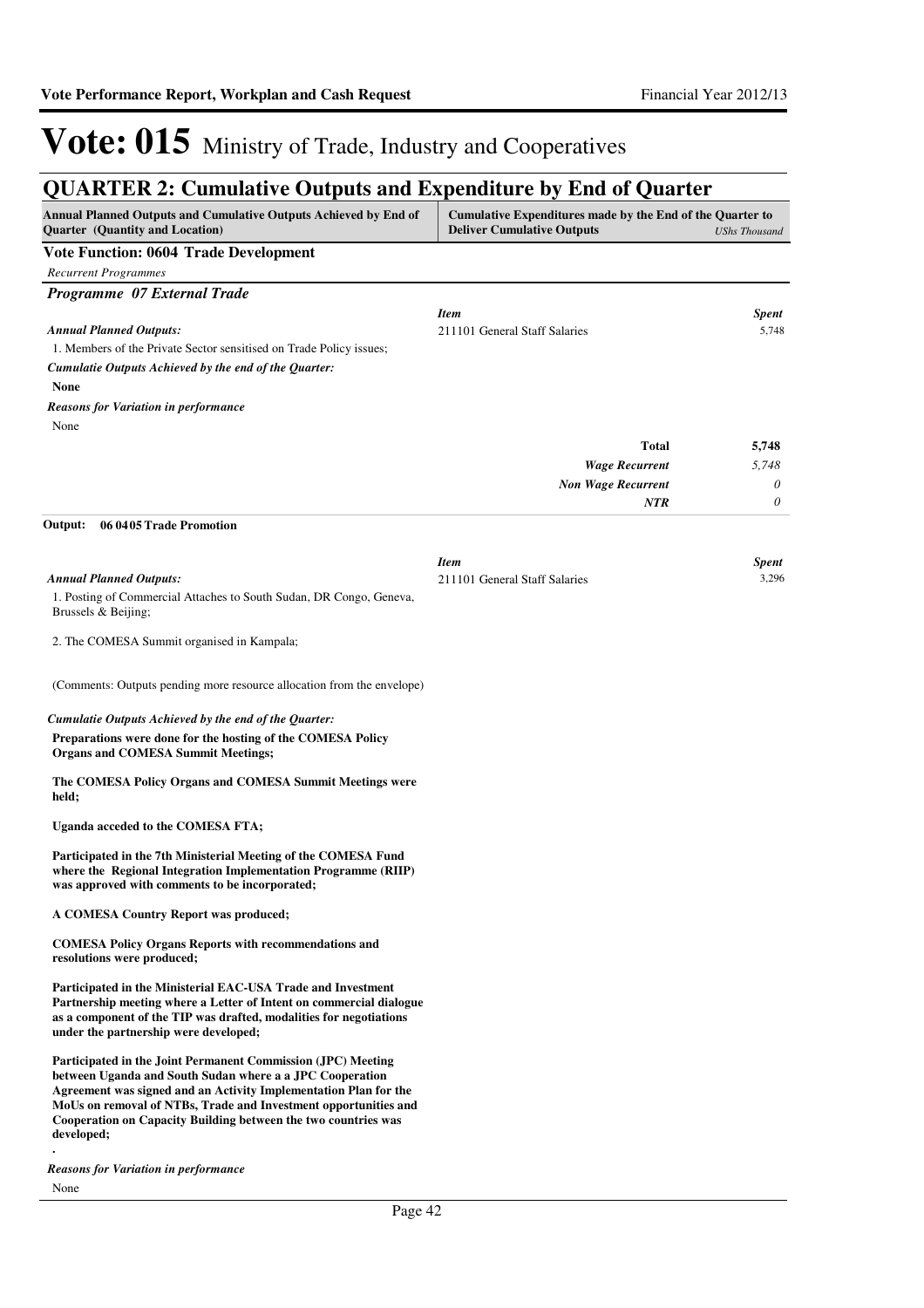# **QUARTER 2: Cumulative Outputs and Expenditure by End of Quarter**

| <b>Annual Planned Outputs and Cumulative Outputs Achieved by End of</b> | Cumulative Expenditures made by the End of the Quarter to |
|-------------------------------------------------------------------------|-----------------------------------------------------------|
| <b>Ouarter</b> (Quantity and Location)                                  | <b>Deliver Cumulative Outputs</b><br>UShs Thousand        |
| ---                                                                     |                                                           |

### **Vote Function: 0604 Trade Development**

*Recurrent Programmes*

*Programme 07 External Trade*

| <b>Total</b>              | 3,297    |
|---------------------------|----------|
| <b>Wage Recurrent</b>     | 3,296    |
| <b>Non Wage Recurrent</b> |          |
| <b>NTR</b>                | $\theta$ |
|                           |          |

### *Programme 08 Internal Trade*

*Outputs Provided*

**06 0401 Policies, strategies and monitoring services Output:**

|                                                                                    | <b>Item</b>                                   | <b>Spent</b> |
|------------------------------------------------------------------------------------|-----------------------------------------------|--------------|
| <b>Annual Planned Outputs:</b>                                                     | 211101 General Staff Salaries                 | 5,845        |
| 1. Draft Sale of Goods and Supply of Services Bill submitted to                    | 211103 Allowances                             | 1,470        |
| Parliament;                                                                        | 221002 Workshops and Seminars                 | 5,743        |
| 2. Competition and Consumer Protection Policy submitted to Cabinet;                | 221005 Hire of Venue (chairs, projector etc)  | 1,510        |
|                                                                                    | 221011 Printing, Stationery, Photocopying and | 20,591       |
| 3. Draft Intellectual Property Policy submitted to Cabinet;                        | Binding                                       |              |
|                                                                                    | 222001 Telecommunications                     | 2,627        |
| 4. Draft Trade Licensing Amendment Bill submitted to Parliament;                   | 227001 Travel Inland                          | 10,869       |
| 5. Travelling Wholesalers and Hawkers Application forms and licenses<br>developed: | 227004 Fuel, Lubricants and Oils              | 955          |
| 6. Districts sensitized on the new Trade Licensing Statutory Instruments;          |                                               |              |

7. Draft Hire Purchases Regulations;

8. Enguli and Liquor Act reviewed and implemented;

9. Monitoring and supervision reports on implementation and enforcement of commercial laws policies, plans and programmes;

#### *Cumulatie Outputs Achieved by the end of the Quarter:*

**Draft Anti Counterfeit Goods Bill submitted to Parliament for 1st Reading;**

**1 day Stakeholder consultative meeting organised to harmonize their input in Trade Licensing Amendment Bill 2012;**

### **Trade Licensing Amendment Bill printed and submitted to Cabinet;**

*Reasons for Variation in performance*

Funds insufficient for other planned outputs

| 49,611   | <b>Total</b>              |
|----------|---------------------------|
| 5,845    | <b>Wage Recurrent</b>     |
| 43,765   | <b>Non Wage Recurrent</b> |
| $\theta$ | <b>NTR</b>                |
|          |                           |

**Output: 06 0403 Support to Capacity building for Staff and other MDAs**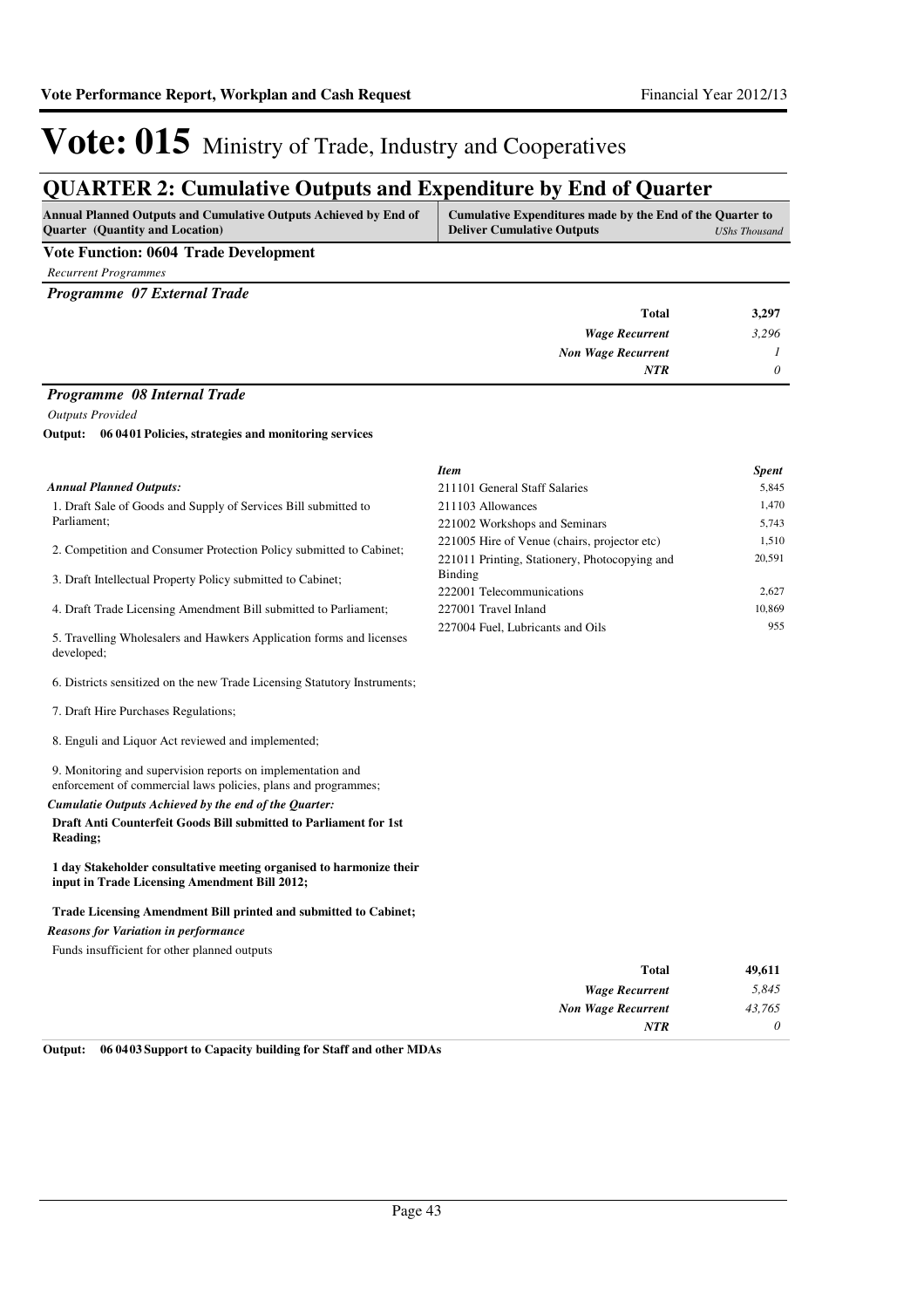# **QUARTER 2: Cumulative Outputs and Expenditure by End of Quarter**

| QUANTEN 2: Cumulative Outputs and Expenditure by Eild of Quarter<br>Annual Planned Outputs and Cumulative Outputs Achieved by End of<br>Quarter (Quantity and Location)                                                          | Cumulative Expenditures made by the End of the Quarter to<br><b>Deliver Cumulative Outputs</b> | <b>UShs Thousand</b>  |
|----------------------------------------------------------------------------------------------------------------------------------------------------------------------------------------------------------------------------------|------------------------------------------------------------------------------------------------|-----------------------|
| <b>Vote Function: 0604 Trade Development</b>                                                                                                                                                                                     |                                                                                                |                       |
| <b>Recurrent Programmes</b>                                                                                                                                                                                                      |                                                                                                |                       |
| Programme 08 Internal Trade                                                                                                                                                                                                      |                                                                                                |                       |
|                                                                                                                                                                                                                                  | <b>Item</b>                                                                                    | <b>Spent</b>          |
| <b>Annual Planned Outputs:</b>                                                                                                                                                                                                   | 211101 General Staff Salaries                                                                  | 1,389                 |
| 1. Skills and competencies of Internal Trade Dept staff enhanced                                                                                                                                                                 | 221003 Staff Training                                                                          | 2,855                 |
| Cumulatie Outputs Achieved by the end of the Quarter:<br><b>None</b>                                                                                                                                                             |                                                                                                |                       |
| <b>Reasons for Variation in performance</b>                                                                                                                                                                                      |                                                                                                |                       |
| Funds insufficient                                                                                                                                                                                                               |                                                                                                |                       |
|                                                                                                                                                                                                                                  | <b>Total</b>                                                                                   | 4,244                 |
|                                                                                                                                                                                                                                  | <b>Wage Recurrent</b>                                                                          | 1,389                 |
|                                                                                                                                                                                                                                  | <b>Non Wage Recurrent</b>                                                                      | 2,855                 |
|                                                                                                                                                                                                                                  | <b>NTR</b>                                                                                     | 0                     |
| Output:<br>06 04 04 Product Research and Development                                                                                                                                                                             |                                                                                                |                       |
|                                                                                                                                                                                                                                  | <b>Item</b>                                                                                    | Spent                 |
| <b>Annual Planned Outputs:</b>                                                                                                                                                                                                   | 211101 General Staff Salaries                                                                  | 4,167                 |
| 1. Value Chain Development for the Enguli and Liquor Act review and                                                                                                                                                              | 221002 Workshops and Seminars                                                                  | 2,648                 |
| implementation;                                                                                                                                                                                                                  | 221005 Hire of Venue (chairs, projector etc)                                                   | 130                   |
| 2. Guidelines on the implementation of the Enguli and Liquor Act;                                                                                                                                                                | 221011 Printing, Stationery, Photocopying and<br><b>Binding</b>                                | 320                   |
| 3. A Research report on 3 Non-Traditional products for domestic<br>consumption and export;                                                                                                                                       | 227001 Travel Inland                                                                           | 5,154                 |
| (Comment: Outputs Pending more resource allocation from the envelope)<br>Cumulatie Outputs Achieved by the end of the Quarter:<br>Data collected on the entire Leather value chain from Hides and<br>Skins to finished products; |                                                                                                |                       |
| <b>Reasons for Variation in performance</b>                                                                                                                                                                                      |                                                                                                |                       |
| None                                                                                                                                                                                                                             |                                                                                                |                       |
|                                                                                                                                                                                                                                  | <b>Total</b>                                                                                   | 13,046                |
|                                                                                                                                                                                                                                  | <b>Wage Recurrent</b>                                                                          | 4,167                 |
|                                                                                                                                                                                                                                  | <b>Non Wage Recurrent</b>                                                                      | 8,879                 |
|                                                                                                                                                                                                                                  | <b>NTR</b>                                                                                     | $\boldsymbol{\theta}$ |
| 06 04 05 Trade Promotion<br>Output:                                                                                                                                                                                              |                                                                                                |                       |
|                                                                                                                                                                                                                                  | <b>Item</b>                                                                                    | <b>Spent</b>          |
| <b>Annual Planned Outputs:</b>                                                                                                                                                                                                   | 211101 General Staff Salaries                                                                  | 28,333                |
| 1. Performance Monitoring and evaluation reports on utilisation of the                                                                                                                                                           | 211103 Allowances                                                                              | 4,902                 |
| Conditional Grants;                                                                                                                                                                                                              | 221002 Workshops and Seminars                                                                  | 2,244                 |
| 2. Stakeholders in 5 regions identified and sensitized on the need for                                                                                                                                                           | 221005 Hire of Venue (chairs, projector etc)                                                   | 1,427                 |
| strategic promotions and exhibitions;                                                                                                                                                                                            | 221011 Printing, Stationery, Photocopying and<br><b>Binding</b>                                | 1,278                 |
| 3. Increased shelf space for local products;                                                                                                                                                                                     | 227001 Travel Inland                                                                           | 2,560                 |
| 4. Effective publicity and popularity of the Buy-Uganda-Build-Uganda<br>strategy;                                                                                                                                                | 227004 Fuel, Lubricants and Oils<br>282103 Scholarships and related costs                      | 1,720<br>15,785       |
| 5. Enhanced Public Private Partnerships to promote Private Sector<br>competitiveness;                                                                                                                                            |                                                                                                |                       |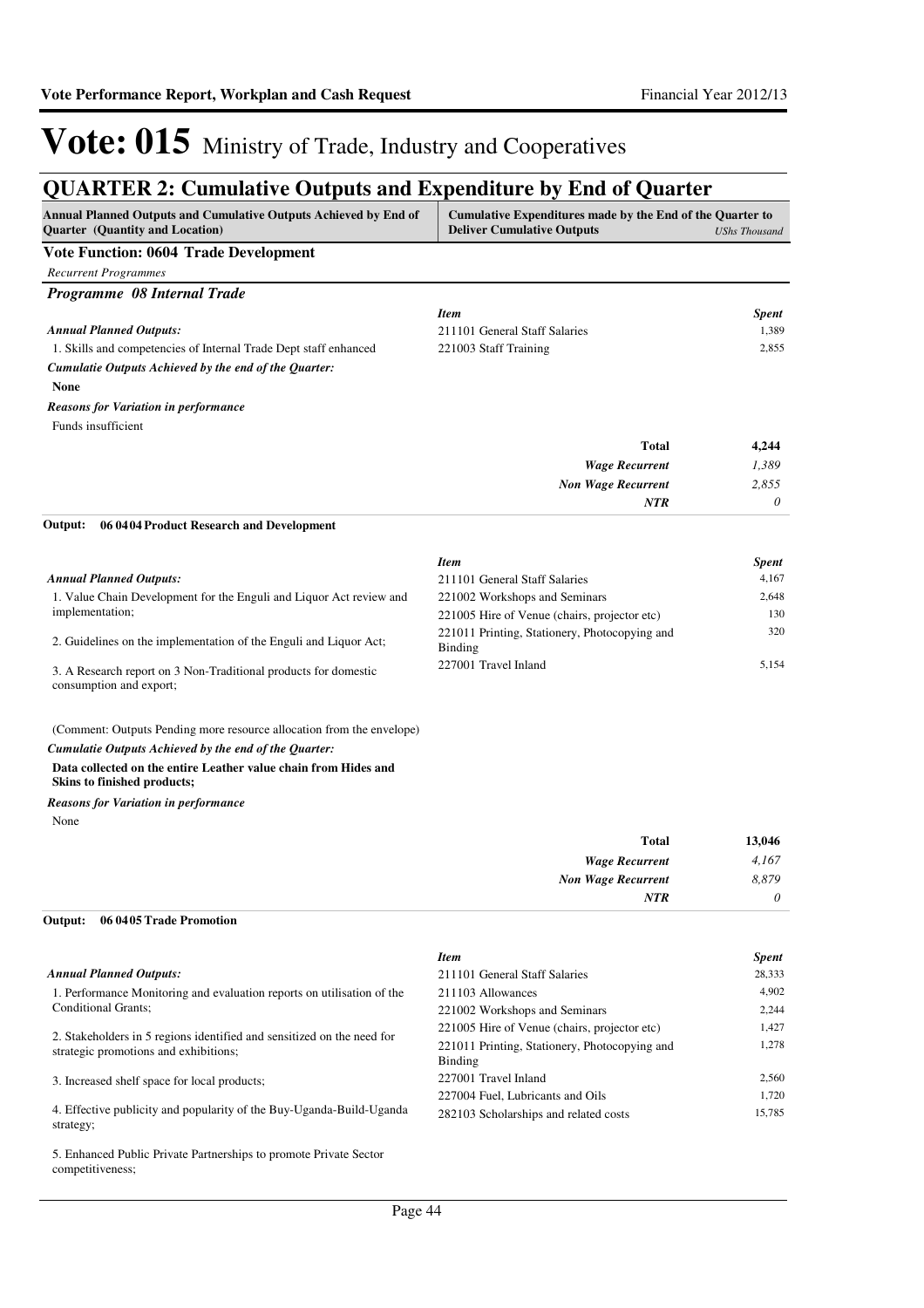## **QUARTER 2: Cumulative Outputs and Expenditure by End of Quarter**

| <b>Annual Planned Outputs and Cumulative Outputs Achieved by End of</b> | Cumulative Expenditures made by the End of the Quarter to |               |
|-------------------------------------------------------------------------|-----------------------------------------------------------|---------------|
| <b>Ouarter</b> (Quantity and Location)                                  | <b>Deliver Cumulative Outputs</b>                         | UShs Thousand |

#### **Vote Function: 0604 Trade Development**

*Recurrent Programmes*

### *Programme 08 Internal Trade*

6. Non-Tariff Barriers Monitored and effects of Trade Resitricting measures notified;

7. NTB National Monitoring Committee Meeting Reports;

8. Implementation of the EAC Common Market;

9. Draft Trade Remedies legislations and procedures;

10. Disadvantaged groups (particularly women) empowered with a view to enabling them participate in trade;

11. Improved and market acceptable Gum Arabic harvesting skills for the harvesters;

#### (Comment: Outputs Pending more resource allocation from the envelope)

#### **Supermarket surveillance data collected from SuperMarket Survey on 10 big supermarkets in Kampala;** *Cumulatie Outputs Achieved by the end of the Quarter:*

**All public weigh bridges in the Country verified and complaints by traders compiled;**

**2 Quarterly NTB National Monitoring Committee meeting was facilitated and held;**

**Validation of the Report on Trade Remedies prepared by a Consultant was undertaken at a workshop held in Jinja;**

Funds insufficient for all planned outputs *Reasons for Variation in performance*

| <b>Total</b>              | 59,349   |
|---------------------------|----------|
| <b>Wage Recurrent</b>     | 28,333   |
| <b>Non Wage Recurrent</b> | 31,016   |
| <b>NTR</b>                | $\theta$ |

### *Programme 16 Directorate of Trade, Industry and Cooperatives*

*Outputs Provided*

**06 0401 Policies, strategies and monitoring services Output:**

|                                                                                                                     | <b>Item</b>                                   | <b>Spent</b> |
|---------------------------------------------------------------------------------------------------------------------|-----------------------------------------------|--------------|
| <b>Annual Planned Outputs:</b>                                                                                      | 211101 General Staff Salaries                 | 3,639        |
| Coordinated policies, workplans, strategies                                                                         | 221009 Welfare and Entertainment              | 860          |
| Cumulatie Outputs Achieved by the end of the Ouarter:                                                               | 221011 Printing, Stationery, Photocopying and | 1,146        |
| Coordinated development and implementation of policies, workplans,                                                  | Binding                                       |              |
| strategies;                                                                                                         | 222001 Telecommunications                     | 744          |
| Coordinated development and implementation of the Ministry's<br>policies, programmes, and projects;                 | 227001 Travel Inland                          | 5,302        |
|                                                                                                                     | 227002 Travel Abroad                          | 3.926        |
|                                                                                                                     | 227004 Fuel. Lubricants and Oils              | 3.009        |
| The 16th COMESA Summit hosted successfully in Kampala;                                                              |                                               |              |
| <b>Provident Contract Contract Contract Contract Contract Contract Contract Contract Contract Contract Contract</b> |                                               |              |

None *Reasons for Variation in performance*

| 18,627 | Total                 |                |            | ________ |
|--------|-----------------------|----------------|------------|----------|
| 3,639  | <b>Wage Recurrent</b> |                |            |          |
|        |                       | $\overline{A}$ | $\sqrt{ }$ |          |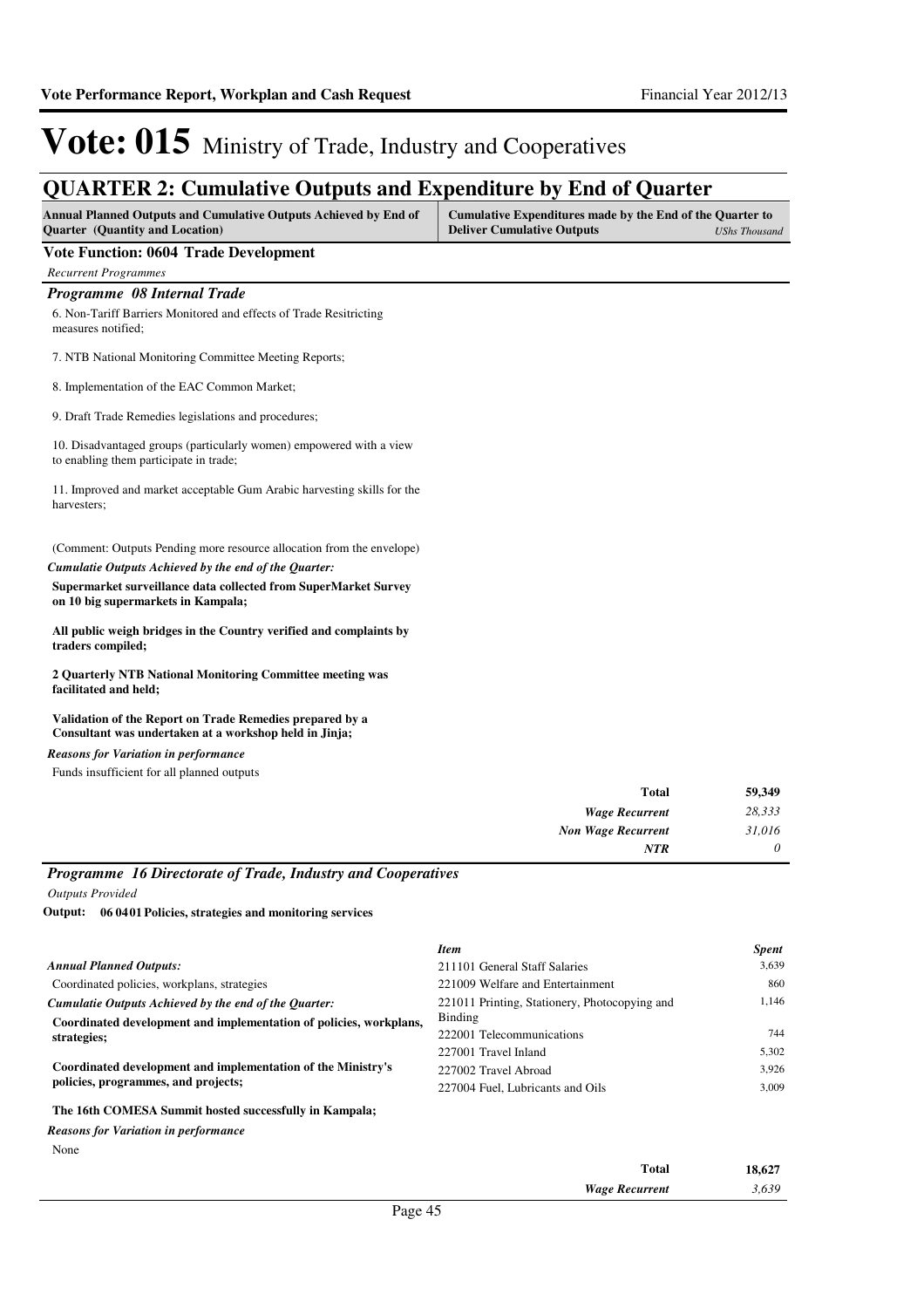## **QUARTER 2: Cumulative Outputs and Expenditure by End of Quarter**

| Annual Planned Outputs and Cumulative Outputs Achieved by End of<br><b>Quarter</b> (Quantity and Location) | Cumulative Expenditures made by the End of the Quarter to<br><b>Deliver Cumulative Outputs</b> | UShs Thousand |
|------------------------------------------------------------------------------------------------------------|------------------------------------------------------------------------------------------------|---------------|
| <b>Vote Function: 0604 Trade Development</b>                                                               |                                                                                                |               |
| <b>Recurrent Programmes</b>                                                                                |                                                                                                |               |
| Programme 16 Directorate of Trade, Industry and Cooperatives                                               |                                                                                                |               |
|                                                                                                            | <b>Non Wage Recurrent</b>                                                                      | 14.988        |
|                                                                                                            | NTR                                                                                            |               |

### *Development Projects Project 0255 Support to AGOA Development*

*Outputs Provided*

#### **06 0401 Policies, strategies and monitoring services Output:**

|                                                                                                                                                            | <b>Item</b>                                                     | <b>Spent</b> |
|------------------------------------------------------------------------------------------------------------------------------------------------------------|-----------------------------------------------------------------|--------------|
| <b>Annual Planned Outputs:</b>                                                                                                                             | 211103 Allowances                                               | 813          |
| 1. AGOA Strategy developed including Marketing strategy in                                                                                                 | 221001 Advertising and Public Relations                         | 1.890        |
| collaboration with stakeholders                                                                                                                            | 221002 Workshops and Seminars                                   | 5.701        |
| (Comment: Pending more resource allocation from the envelope)                                                                                              | 221011 Printing, Stationery, Photocopying and<br><b>Binding</b> | 1.517        |
|                                                                                                                                                            | 225001 Consultancy Services- Short-term                         | 5.357        |
| Cumulatie Outputs Achieved by the end of the Ouarter:<br>Follow up visits to the Ammend programmees and local communities<br>in Gulu, Northern Uganda and; | 227001 Travel Inland                                            | 1.560        |

**Monitoring visits to Nyanza Textile Industry in Jinja, SENKO designs in Munyonyo, the crafts company wrap-papu on Masaka road;**

#### **Monitoring reports produced;**

None *Reasons for Variation in performance*

| <b>Total</b> |                          | 16,837   |
|--------------|--------------------------|----------|
|              | <b>GoU</b> Development   | 16,837   |
|              | <b>Donor Development</b> | $\theta$ |
| <b>NTR</b>   |                          | $\theta$ |

#### **06 0404 Product Research and Development Output:**

|                                                                                                                                                                                                                                        | <b>Item</b>                              | <b>Spent</b> |
|----------------------------------------------------------------------------------------------------------------------------------------------------------------------------------------------------------------------------------------|------------------------------------------|--------------|
| <b>Annual Planned Outputs:</b>                                                                                                                                                                                                         | 221002 Workshops and Seminars            | 979          |
| 1. Research & Development for improving range and quality AGOA<br>products for export in collaboration with UIRI, Makerere University<br>(Faculties of Engineering and Agriculture) and the Economic Policy<br><b>Research Centre:</b> | 221007 Books, Periodicals and Newspapers | 2.978        |
| (Comment: Pending more resource allocation from the envelope)                                                                                                                                                                          |                                          |              |
| Cumulatie Outputs Achieved by the end of the Quarter:                                                                                                                                                                                  |                                          |              |
| Market Research report on the most exported local products to the<br>AGOA market produced (the most exported are Coffee, Cocoa,<br>sesame seeds, flowers, cotton, vanilla minerals like Cobalt, Gold);                                 |                                          |              |
| <b>Reasons for Variation in performance</b>                                                                                                                                                                                            |                                          |              |

None

| 3,957    | <b>Total</b>             |
|----------|--------------------------|
| 3,957    | <b>GoU</b> Development   |
| $\theta$ | <b>Donor Development</b> |
| $\theta$ | <b>NTR</b>               |
|          |                          |

#### **Output: 06 0405 Trade Promotion**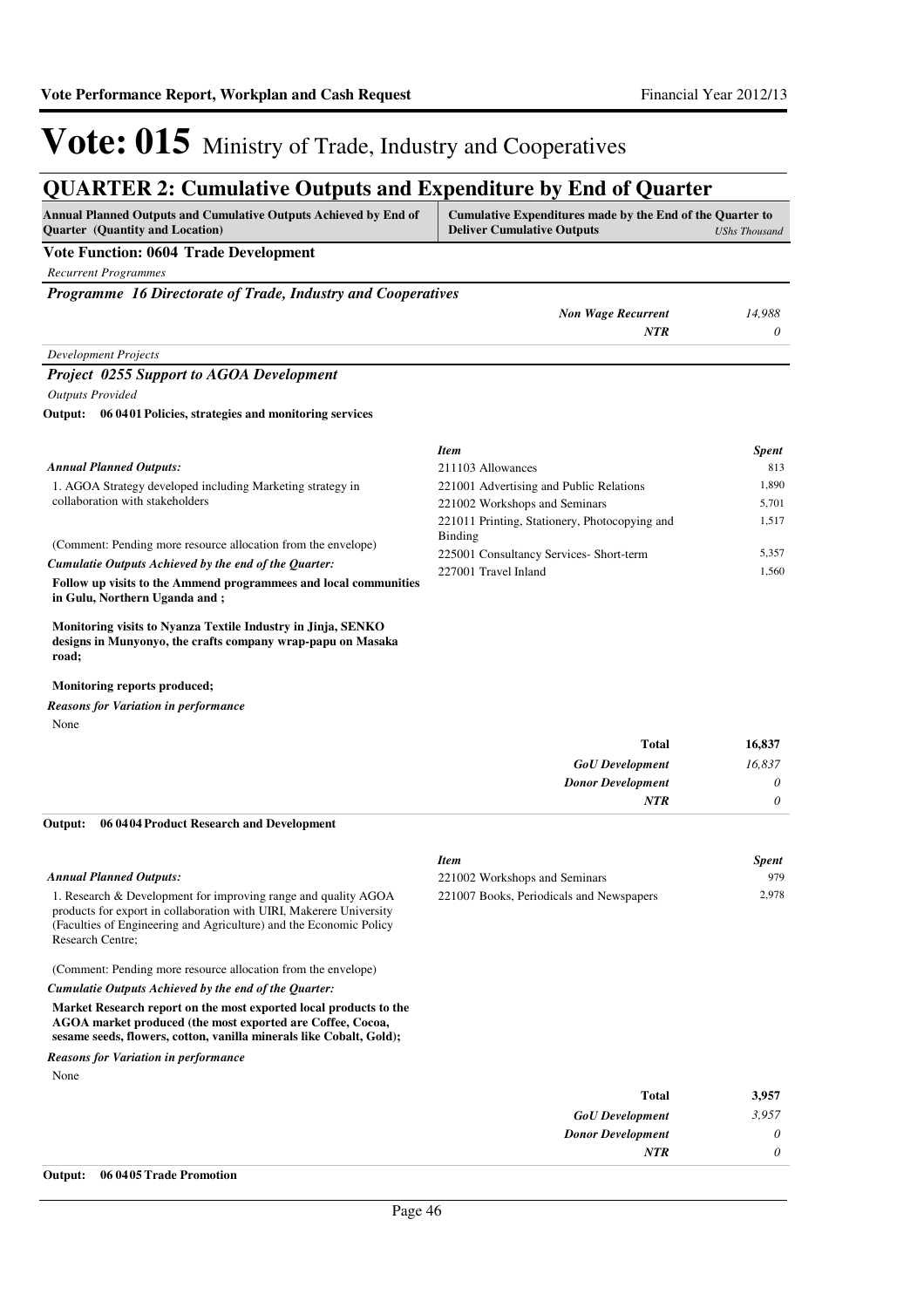## **QUARTER 2: Cumulative Outputs and Expenditure by End of Quarter**

| <b>Annual Planned Outputs and Cumulative Outputs Achieved by End of</b> | Cumulative Expenditures made by the End of the Quarter to |               |
|-------------------------------------------------------------------------|-----------------------------------------------------------|---------------|
| <b>Quarter</b> (Quantity and Location)                                  | <b>Deliver Cumulative Outputs</b>                         | UShs Thousand |

### **Vote Function: 0604 Trade Development**

*Development Projects*

*Project 0255 Support to AGOA Development*

#### *Annual Planned Outputs:*

1. Market links for Honey, sesame seeds, sesame paste, handcrafts, dried fruits, cotton yarn, aloe syrup, gum-arabic, flowers, coffee, shea butter, minerals, dried spices promoted for export to the AGOA market in districts of Arua, Kitgum, Moroto, Amudat, Nakapiripirit, Kotido, Bushenyi, Kisoro, Kabale, Mbarara, Masaka, Kampala, Kabarole, Masindi, Hoima, Soroti, Mbale, Kasese, Lira, Apac, Soroti, Wakiso, Mpigi, Jinja, Kapchorwa;

- 2. Annual Subscription to the African Tourism Association (ATA);
- 3. AGOA Uganda Website publicized extensively;

4. AGOA Uganda products marketed through Social Networking websites;

5. AGOA Uganda products marketed on International News Media;

6. Correspondence with US Mission on AGOA Product marketing;

- 7. AGOA Uganda represented at AGOA forums;
- 8. AGOA Uganda Products represented at 3 US Trade Fairs;

9. Production, processing, quality and packaging of Honey, Sesame seeds, shea butter, handicrafts, fruits, coffee, vanilla, cotton and spices encouraged for eventual export to AGOA markets in collaboration with UIRI, NAADS, MAAIF, MoWT;

10. Investment in AGOA products by attracting potential investors in collaboration with UIA and UDC;

11. Educating, sensitizing & informing public, private sectors and other stakeholders on AGOA products, strategies and market trends;

12. Coordination of Presidential Initiatives for the AGOA market

(Comment: Pending more resource allocation from the envelope)

## *Cumulatie Outputs Achieved by the end of the Quarter:*

**Attended the EAC - USA partnership agreements preparatory meetings in Arusha, Tanzania;** 

**Provided technical support to the Hon. MTIC at the signing of the Agreement between EAC and USA partnership agreements in Nairobi aimed at addressing the issues of quality produce and transport challenges;** 

**Organised and held a stakeholders (e.g. Ammend Group Ltd, Local Communities) meeting in Gulu to promote the production of local leather products like bags that are exported to the US market;** 

**The AGOA Secretariat supported the launch of AWEP (African Women Entrepreneurs Programme - Chapter) which is programme that supports women engaged in production of goods for export to the USA under the AGOA market;**

**The Secretariat hosted the USA Trade representative for Africa and** 

| Item                                          | <b>Spent</b> |
|-----------------------------------------------|--------------|
| 211103 Allowances                             | 12,316       |
| 221001 Advertising and Public Relations       | 8,306        |
| 221002 Workshops and Seminars                 | 5,526        |
| 221005 Hire of Venue (chairs, projector etc)  | 8,222        |
| 221008 Computer Supplies and IT Services      | 2,550        |
| 221009 Welfare and Entertainment              | 1,700        |
| 221011 Printing, Stationery, Photocopying and | 4,730        |
| Binding                                       |              |
| 221017 Subscriptions                          | 2,203        |
| 222001 Telecommunications                     | 529          |
| 227001 Travel Inland                          | 6,285        |
| 227002 Travel Abroad                          | 31,925       |
| 227004 Fuel, Lubricants and Oils              | 10,618       |
| 228002 Maintenance - Vehicles                 | 1,411        |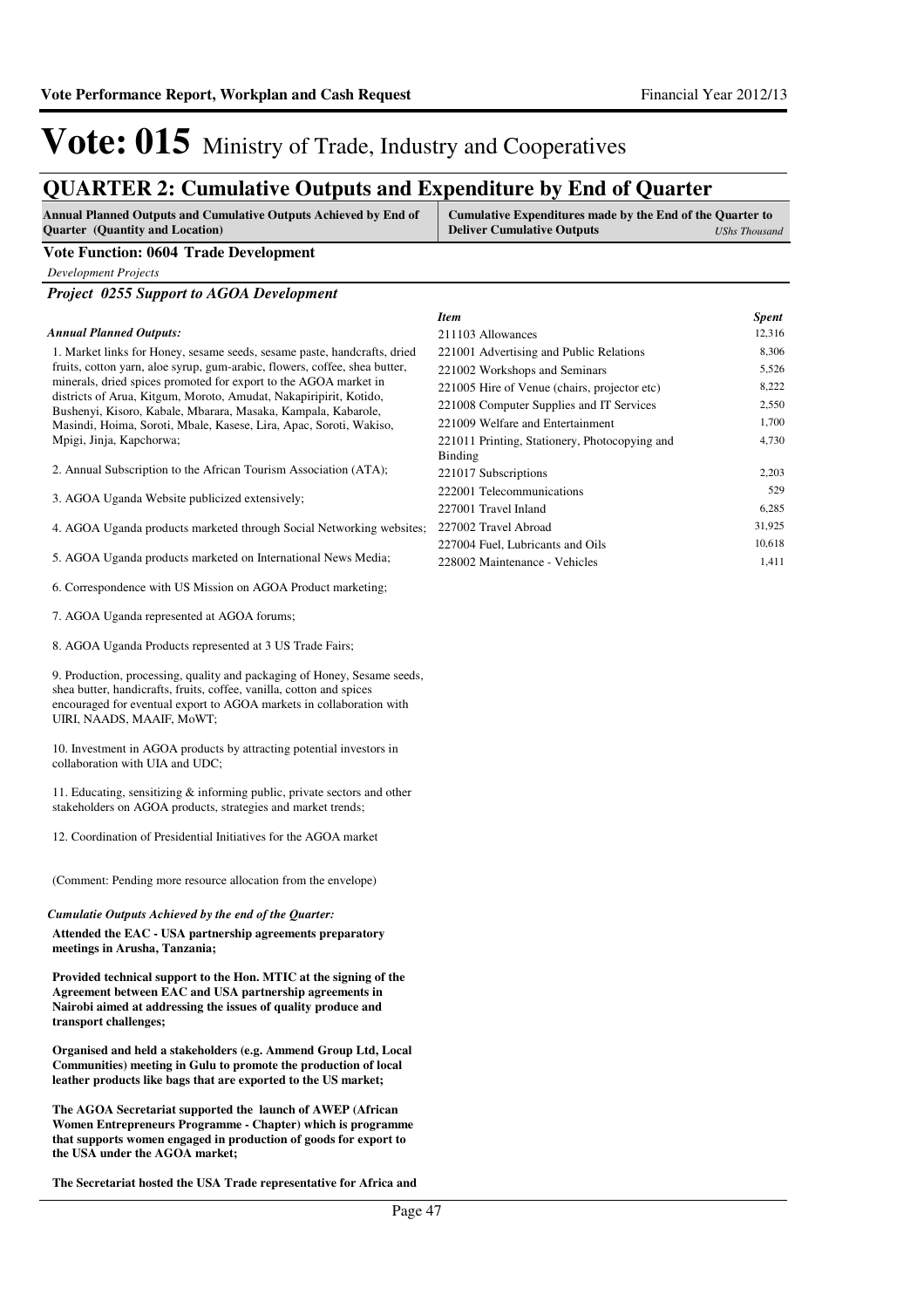# **QUARTER 2: Cumulative Outputs and Expenditure by End of Quarter**

| <b>Annual Planned Outputs and Cumulative Outputs Achieved by End of</b> | Cumulative Expenditures made by the End of the Quarter to |               |
|-------------------------------------------------------------------------|-----------------------------------------------------------|---------------|
| <b>Ouarter</b> (Quantity and Location)                                  | <b>Deliver Cumulative Outputs</b>                         | UShs Thousand |

#### **Vote Function: 0604 Trade Development**

*Development Projects*

*Project 0255 Support to AGOA Development*

**the American Ambassador;** 

**Held a mini-trade show at the Secretariat Headoffice where 6 exhibitors showcased hand crafts that was also attended by the USA Trade representative for Africa and the American Ambassador;**

*Reasons for Variation in performance*

None

| Total                    | 96,583 |
|--------------------------|--------|
| <b>GoU</b> Development   | 96,583 |
| <b>Donor Development</b> | 0      |
| <b>NTR</b>               | 0      |

### *Project 1161 EPATAPSS*

*Outputs Provided*

**06 0401 Policies, strategies and monitoring services Output:**

|                                                                                                                                                                            | <b>Item</b>                                 | <b>Spent</b> |
|----------------------------------------------------------------------------------------------------------------------------------------------------------------------------|---------------------------------------------|--------------|
| <b>Annual Planned Outputs:</b>                                                                                                                                             | 224002 General Supply of Goods and Services | 898,632      |
| 1. Budget preparation support;                                                                                                                                             |                                             |              |
| 2. Training districts on integrating trade development into the district<br>development planning process;                                                                  |                                             |              |
| 3. Institutional collaboration strengthening through support to trade and<br>productive sectors (Creation of an inter-sectoral working group);                             |                                             |              |
| 4. Bolster supervisory capacity of MTTI in relation to DCOs;                                                                                                               |                                             |              |
| 5. Studies to identify areas and aspects for reform;                                                                                                                       |                                             |              |
| 6. Consultation with the Parliamentary Committee on Trade, Industry and<br>Cooperatives, and other selected Committees;                                                    |                                             |              |
| 7. Support to the 5 pilot districts to pass trade facilitating bye-laws;                                                                                                   |                                             |              |
| 8. Facilitation of (preparatory) meetings of the National Trade<br>Negotiations Team (NTNT);                                                                               |                                             |              |
| 9. Facilitation of NTNT-Inter Institutional Trade Committee (IITC)<br>consultation meetings;                                                                               |                                             |              |
| 10. Capacity building for the NTNT and trade and producer associations<br>(to improve the quality of their participation in the consultation and<br>negotiations process); |                                             |              |
| 11. Review current export and import procedures, streamline them and<br>design mechanisms for coordination of regulatory agencies, and<br>implement the mechanism;         |                                             |              |
| 12. Support to the designing and popularization of (market access)<br>response strategies;                                                                                 |                                             |              |
| 13. NTNT engagement in trade negotiations sessions;                                                                                                                        |                                             |              |
| Cumulatie Outputs Achieved by the end of the Quarter:                                                                                                                      |                                             |              |
| Popularized the National Trade Policy and the National Trade Sector                                                                                                        |                                             |              |
| Development Plan. The Programme printed 1500 copies of the                                                                                                                 |                                             |              |

**Development Plan. The Programme printed 1500 copies of the National Trade Policy and 1400 copies of the National Trade Sector**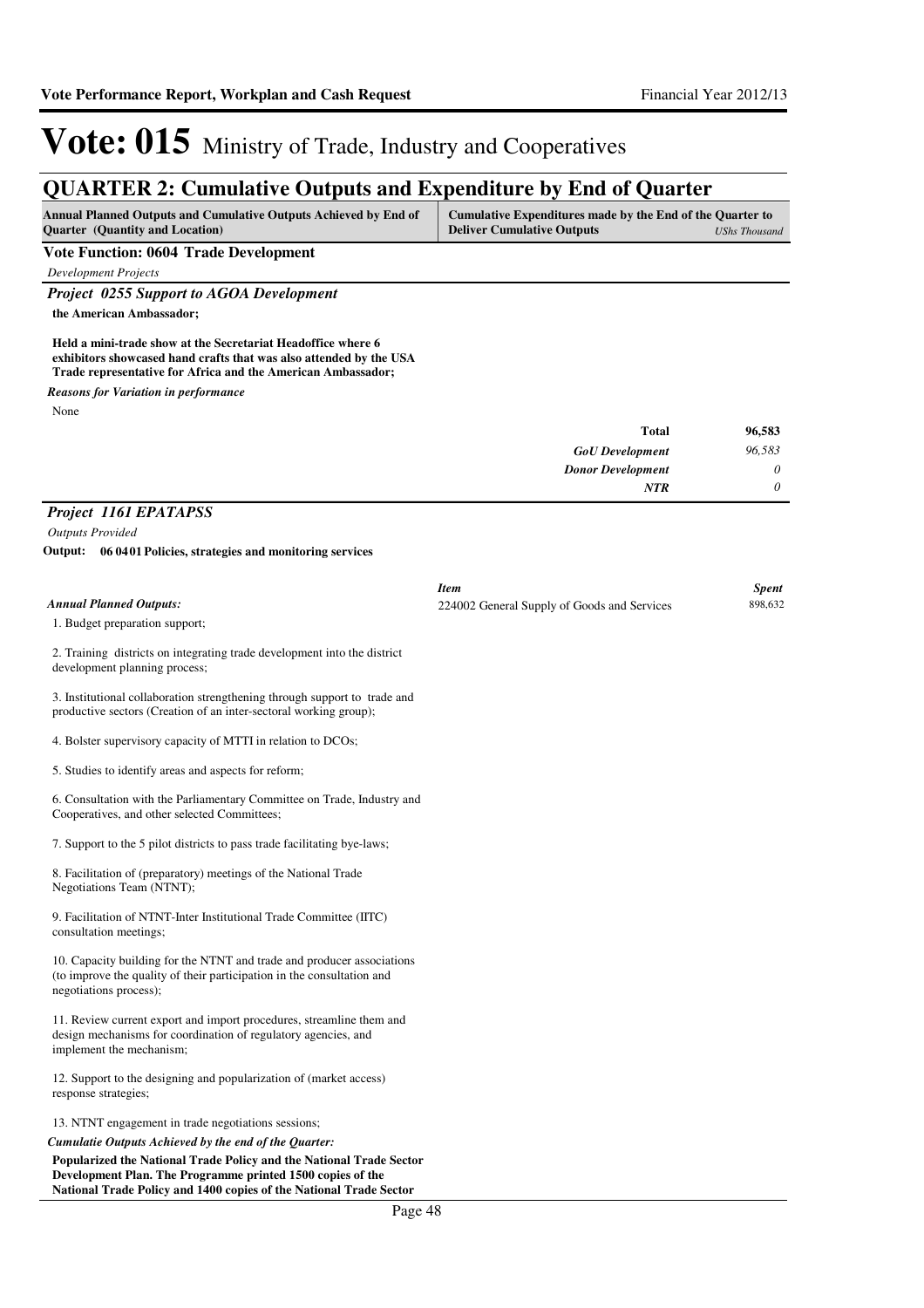## **QUARTER 2: Cumulative Outputs and Expenditure by End of Quarter**

| <b>Annual Planned Outputs and Cumulative Outputs Achieved by End of</b> | Cumulative Expenditures made by the End of the Quarter to |               |
|-------------------------------------------------------------------------|-----------------------------------------------------------|---------------|
| <b>Ouarter</b> (Quantity and Location)                                  | <b>Deliver Cumulative Outputs</b>                         | UShs Thousand |

#### **Vote Function: 0604 Trade Development**

*Development Projects*

*Project 1161 EPATAPSS* **Development Plan. Copies of both documents were distributed at workshops, meetings and through mailing the documents to stakeholders;**

**The EPA TAPSS Programme supported the 6th National Trade Sector Review Conference under the theme "Revitalizing Domestic Trade to Harness Regional Integration";**

**Funded the Joint Trade, Industry and Cooperatives Sector Review Conference under the theme "Enhancing Uganda's Benefits from Regional Integration through Micro, Small and Medium Enterprises Development, and Cooperatives";**

**Facilitated the review of several trade facilitating laws to identify areas for improvement. Some of the laws/policies reviewed/drafted include the Competition and Consumer Protection Bill, and the Sale of Goods and Supply of Services Bill; and the Regulations under the ecommerce laws and NITA-U Act;**

#### *Reasons for Variation in performance*

This programme is 100% funded by the European Union.

| 898,632 |
|---------|
|         |
| 898,632 |
|         |
|         |

#### **06 0402 Support for Trade Negotiation Output:**

#### *Annual Planned Outputs:*

1. Facilitation of trade negotiation teams and processes;

#### 2. Trade facilitation/Producing trade-related information and making it accessible to users;

#### *Cumulatie Outputs Achieved by the end of the Quarter:*

**Facilitated Ministry Officials to participate in the Non Tariff Barriers (NTBs) Bilateral Meeting with Rwanda and in the EAC Anti-Counterfeit Bill Review;**

**Facilitated members of the National Trade Negotiations Team to attend the EAC-EU/EPA Negotiations, EAC negotiations, COMESA, EAC/COMESA/SADC Tripartite Free Trade Area, WTO negotiations as well as Bilateral negotiations;**

**Ensured the continued involvement and ownership of the negotiations process by stakeholders and thus continually supported the MTIC to consult with stakeholders by facilitating consultative preparatory meetings on trade negotiations aspects such as the EAC, COMESA, WTO, EPAs and several bilaterals;**

**Supported Members of the National Trade Negotiations Team by providing Resource Centre materials;**

**Facilitated members of the National Trade Negotiations Team to attend the EAC-EU/EPA Negotiations, EAC negotiations, COMESA, EAC/COMESA/SADC Tripartite Free Trade Area, WTO negotiations as well as Bilateral negotiations;**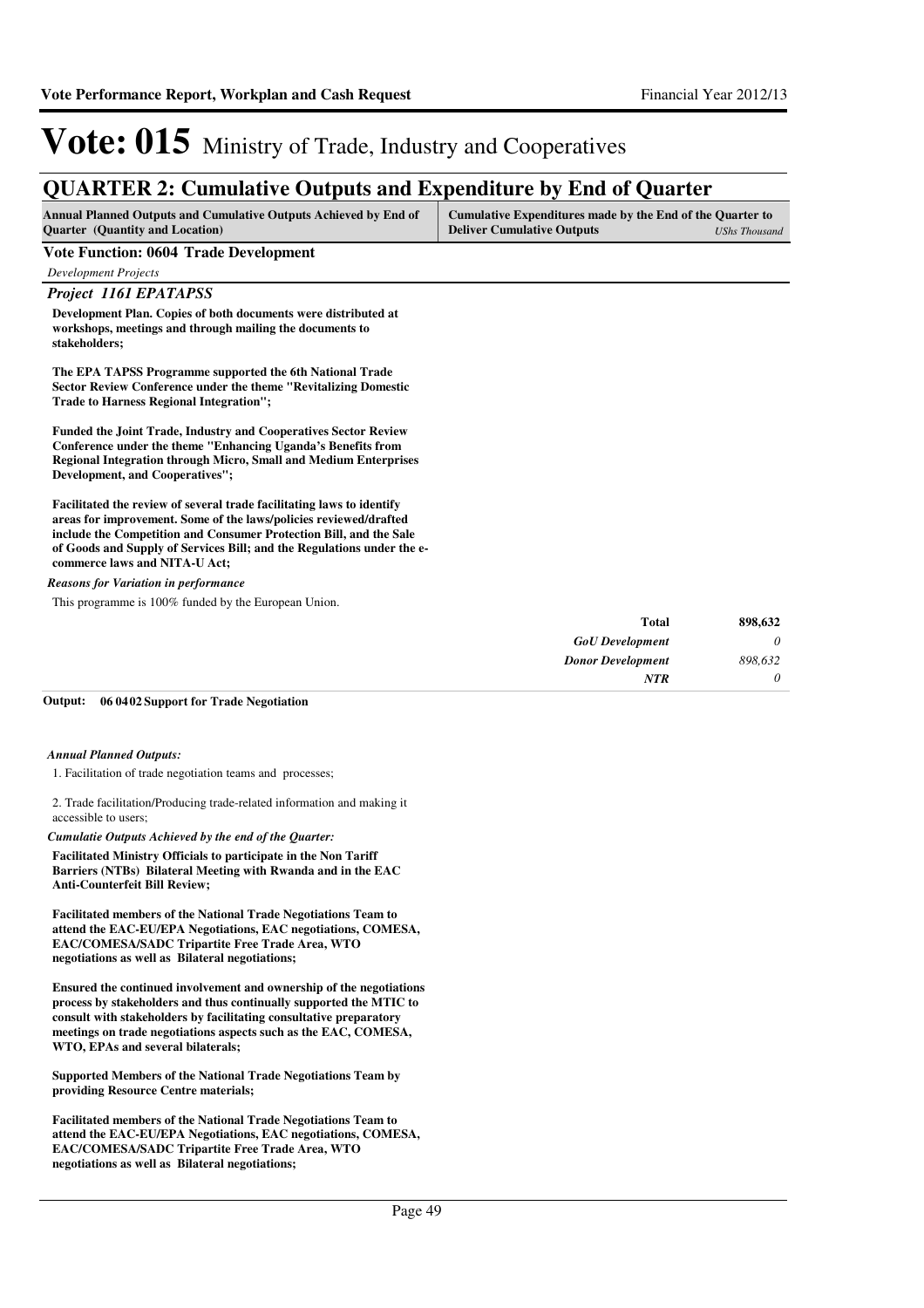## **QUARTER 2: Cumulative Outputs and Expenditure by End of Quarter**

| Annual Planned Outputs and Cumulative Outputs Achieved by End of | Cumulative Expenditures made by the End of the Quarter to |  |
|------------------------------------------------------------------|-----------------------------------------------------------|--|
| <b>Quarter</b> (Quantity and Location)                           | <b>Deliver Cumulative Outputs</b><br>UShs Thousand        |  |

#### **Vote Function: 0604 Trade Development**

*Development Projects*

### *Project 1161 EPATAPSS*

**Ensured the continued involvement and ownership of the negotiations process by stakeholders and thus continually supported the MTIC to consult with stakeholders by facilitating debriefing sessions and consultations with the Uganda Manufacturing Association (UMA) stakeholders;**

#### **Funded attachment of one official to the Uganda Mission in to the United Nations and World Trade Organisation (Geneva);**

#### *Reasons for Variation in performance*

This programme is 100% funded by the European Union.

| $\bf{0}$ | <b>Total</b>             |
|----------|--------------------------|
| $\theta$ | <b>GoU</b> Development   |
| $\theta$ | <b>Donor Development</b> |
| $\theta$ | <b>NTR</b>               |
|          |                          |

**06 0403 Support to Capacity building for Staff and other MDAs Output:**

#### *Annual Planned Outputs:*

1. Institutional Strengthening of MoTIC;

2. Strengthening linkages between production and trade/domestic trade development

#### *Cumulatie Outputs Achieved by the end of the Quarter:*

**The Programme supported the Department of External Trade and the Department of Internal Trade to carry out respective roles as outlined in the National Trade Sector Development Plan by contributing office logistics and consumables;**

**Procured workstations (a desk, computer and its accessories) for each of the five Pilot districts;**

**Supported Ministry's capacity building efforts by continuing to sponsor Post Graduate training of the four MTIC officers in International Trade Policy and Law; and also sponsored an official to attend specialized training in Mastering Trade Policy;**

**Held training sessions for 125 District Officials from 25 districts on integrating trade into the District Development Planning process; with this all districts in the country have been trained as envisaged in the National Trade Sector Development Plan (NTSDP);**

**Facilitated SMEs Development by by setting up and facilitating an MSMEs Desk at .UNBS. The Desk has a Standards Officer – MSME and a Standards Officer – Mechanical/Industrial Engineering for UNBS. The officers were sponsored for training programmes in Small and Medium Enterprises (SMEs) Development, and they are spearheading the training in support of SMEs to start the process of attaining product certification;**

**Procured motorcycles for each of the five Pilot districts;**

**Trained District Local Council officials from three of the five pilot districts (Adjumani, Jinja and Mbarara) on the ordinances and byelaw making process to enable them pass trade facilitating bye-laws and ordinances in their areas of jurisdiction;**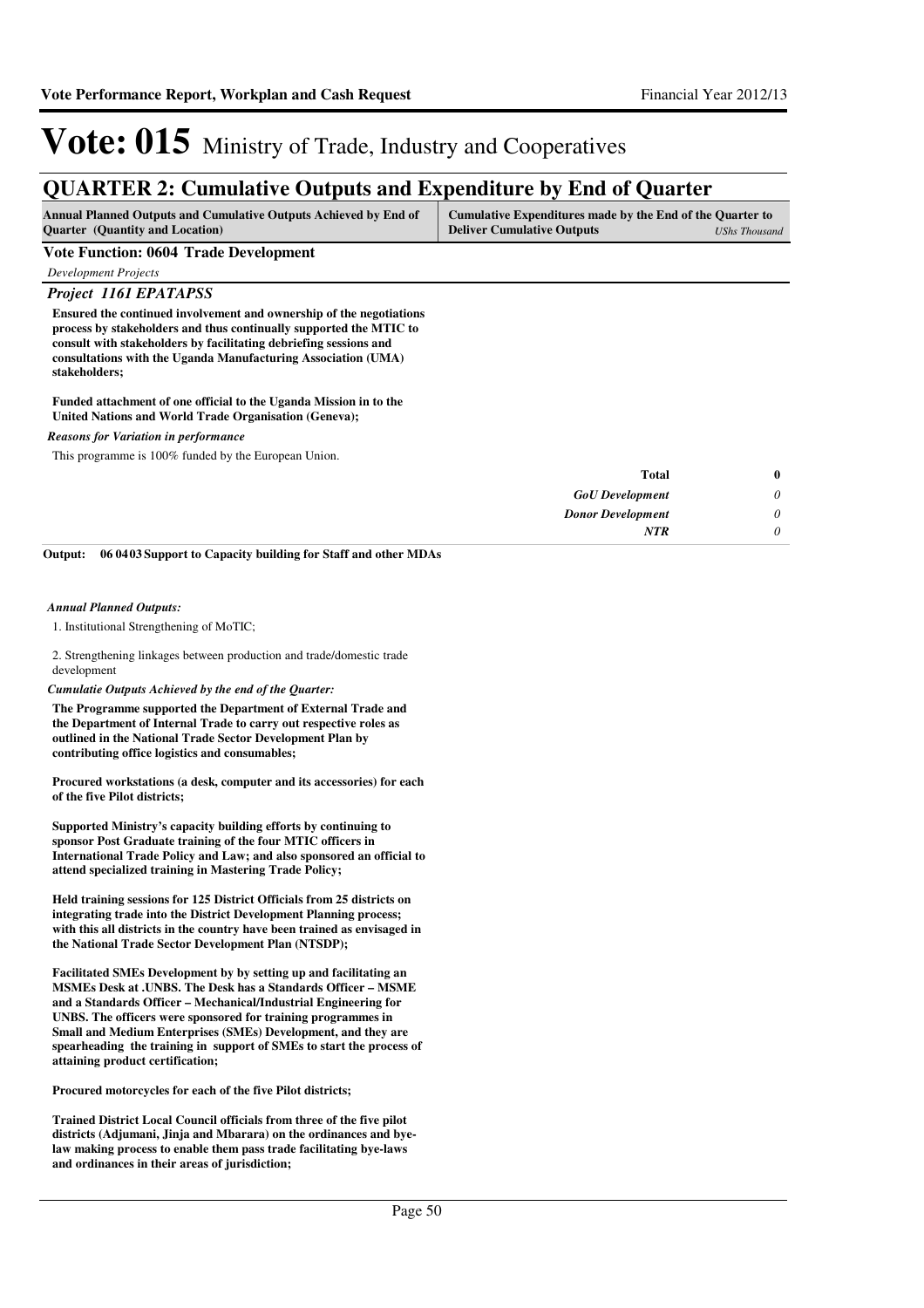## **QUARTER 2: Cumulative Outputs and Expenditure by End of Quarter**

| <b>Annual Planned Outputs and Cumulative Outputs Achieved by End of</b> | Cumulative Expenditures made by the End of the Quarter to |               |
|-------------------------------------------------------------------------|-----------------------------------------------------------|---------------|
| <b>Quarter</b> (Quantity and Location)                                  | <b>Deliver Cumulative Outputs</b>                         | UShs Thousand |

#### **Vote Function: 0604 Trade Development**

*Development Projects*

### *Project 1161 EPATAPSS*

**Continued to build capacity of the NTNT by sponsoring a member for training on Trade and Investment negotiations;**

**The Programme is providing follow-up technical assistance to enable the trained MSMEs to have their products certified by UNBS;**

**Provided Reference Standards, Spares and related consumables for the UNBS**

#### *Reasons for Variation in performance*

This programme is 100% funded by the European Union.

| $\bf{0}$ | Total                    |
|----------|--------------------------|
| 0        | <b>GoU</b> Development   |
| $\theta$ | <b>Donor Development</b> |
|          | <b>NTR</b>               |
|          |                          |

**06 0404 Product Research and Development Output:**

#### *Annual Planned Outputs:*

1. Trade studies undertaken;

*Cumulatie Outputs Achieved by the end of the Quarter:*

**Carried out policy/research study to identify areas for support in the Trade Sector under the Eleventh European Development Fund (EDF 11);** 

**Engaged a short term consultancy on preparation of a framework for implementation and monitoring of EPA implementation in Uganda to inform the Trade Negotiation process;**

**SPS messages for dissemination were finalised, printed and distributed;**

**Carried out a policy/research study to identify priority trade facilitation issues to boost Uganda's Regional Trade;**

**A National Study to inform Uganda on Market Access and Rules of Origin aspects in the COMESA-EAC-SADC Tripartite Free Trade Area (FTA) Negotiations;**

**Placed newspaper supplements on topical issues of the Programme and the Ministry. The Programme placed inserts on Inserts on Revival and Formation of Cooperatives, developed and ran a supplement on the EAC Common Market, as well as press releases on Accession to the COMESA FTA and Registration of Foreign Petty Traders;**

#### **SPS messages for dissemination were printed and distributed;**

*Reasons for Variation in performance*

This programme is 100% funded by the European Union.

| $\bf{0}$ | <b>Total</b>             |
|----------|--------------------------|
| 0        | <b>GoU</b> Development   |
| 0        | <b>Donor Development</b> |
| 0        | <b>NTR</b>               |
|          |                          |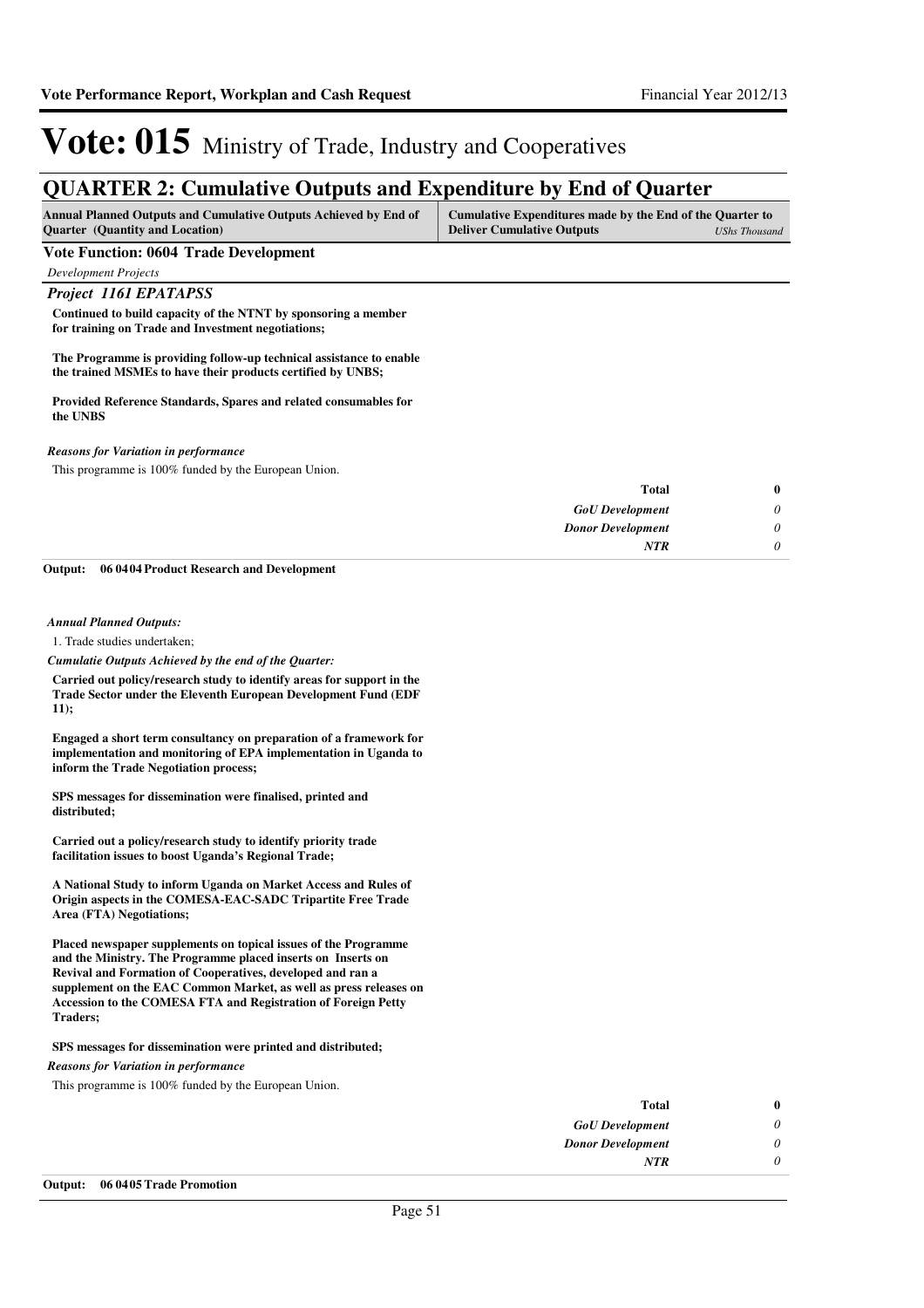## **QUARTER 2: Cumulative Outputs and Expenditure by End of Quarter**

| <b>Annual Planned Outputs and Cumulative Outputs Achieved by End of</b> | Cumulative Expenditures made by the End of the Quarter to |               |
|-------------------------------------------------------------------------|-----------------------------------------------------------|---------------|
| <b>Ouarter</b> (Quantity and Location)                                  | <b>Deliver Cumulative Outputs</b>                         | UShs Thousand |

#### **Vote Function: 0604 Trade Development**

*Development Projects*

*Project 1161 EPATAPSS*

*Annual Planned Outputs:*

1. Strengthening the standards and trade related environment;

*Cumulatie Outputs Achieved by the end of the Quarter:*

**Facilitated activities of the National NTB Monitoring Committee to identify and remove existing NTBs, by, inter alia, facilitating activities to assess NTBs at the boarder points of Busia and Malaba;**

**Held Radio Talk Shows and spot adverts during the Trade Facilitation Expo co-organized with PSFU and disseminated trade related information;**

**Facilitated and co-organized the annual International Trade Facilitation Expo 2012 co-organized with Private Sector Foundation Uganda;**

**Facilitated the Ministry and its Agencies to participate in the 20th Uganda International Trade Fair;**

*Reasons for Variation in performance*

This programme is 100% funded by the European Union.

| $\bf{0}$ | Total                    |
|----------|--------------------------|
| 0        | <b>GoU</b> Development   |
| 0        | <b>Donor Development</b> |
| 0        | <b>NTR</b>               |

*Project 1162 Quality Infrastructure and Standards Programme Capital Purchases*

**06 0475 Purchase of Motor Vehicles and Other Transport Equipment Output:**

#### *Annual Planned Outputs:*

1. Purchase of Motor vehicles for Improved service delivery

#### *Cumulatie Outputs Achieved by the end of the Quarter:*

**1. One Motor Vehicle procured;**

*Reasons for Variation in performance*

This programme is largely Donor funded by the Govt of Sweden through SIDA and TradeMark EA.

| $\bf{0}$                  | <b>Total</b>             |
|---------------------------|--------------------------|
| $\boldsymbol{\mathsf{U}}$ | <b>GoU</b> Development   |
| U                         | <b>Donor Development</b> |
| U                         | <b>NTR</b>               |

#### **06 0481 Trade Infrastructure Development Output:**

### *Annual Planned Outputs:*

1. UNBS Testing and Metrology abilities enhanced;

#### *Cumulatie Outputs Achieved by the end of the Quarter:*

#### **None**

#### *Reasons for Variation in performance*

This programme is largely Donor funded by the Govt of Sweden through SIDA and TradeMark EA.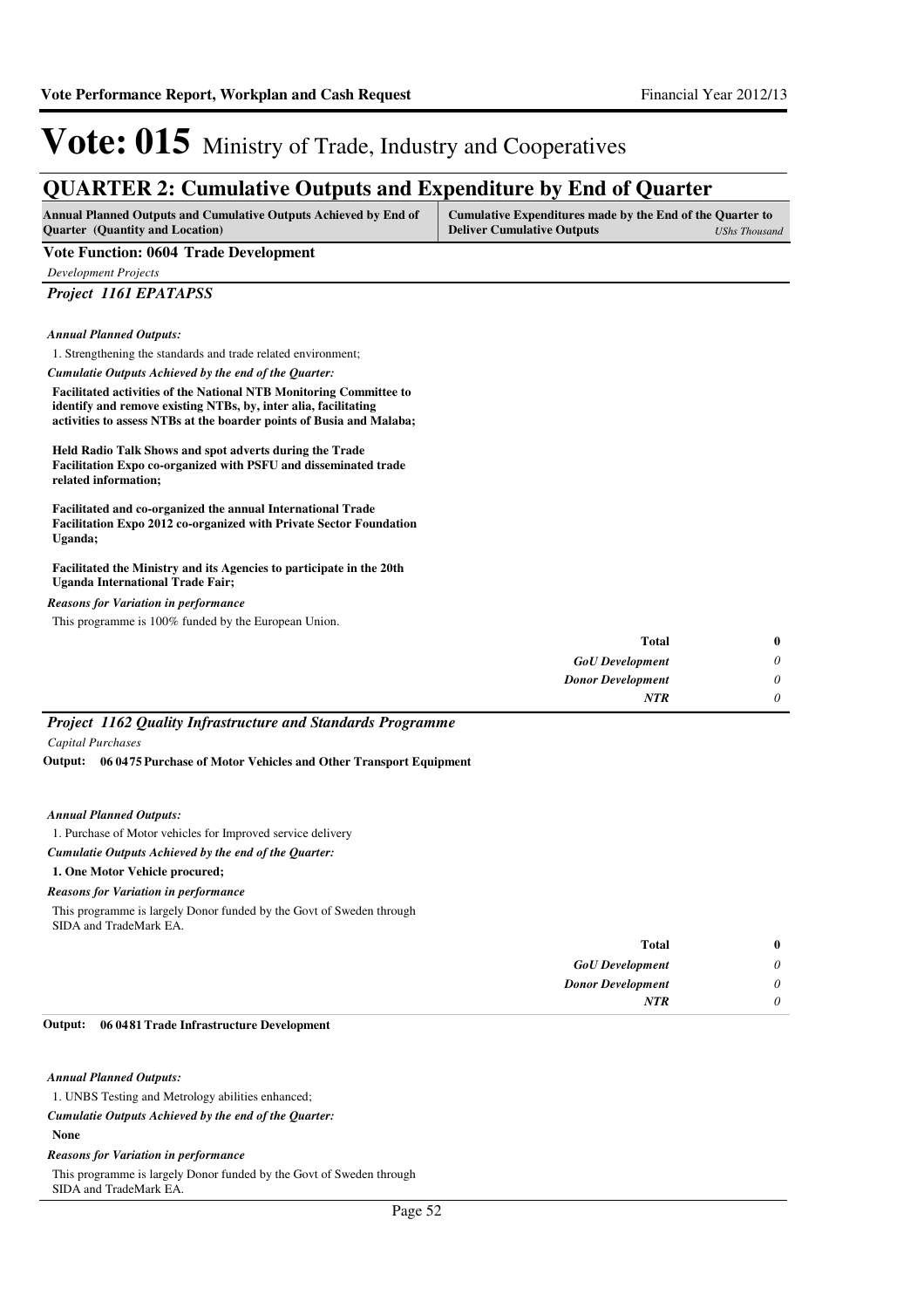## **QUARTER 2: Cumulative Outputs and Expenditure by End of Quarter**

| Cumulative Expenditures made by the End of the Quarter to |  |
|-----------------------------------------------------------|--|
| <b>Deliver Cumulative Outputs</b><br>UShs Thousand        |  |
|                                                           |  |

## **Vote Function: 0604 Trade Development**

*Development Projects*

*Project 1162 Quality Infrastructure and Standards Programme*

| $\bf{0}$ | Total                    |
|----------|--------------------------|
| 0        | <b>GoU</b> Development   |
|          | <b>Donor Development</b> |
|          | <b>NTR</b>               |
|          |                          |

*Outputs Provided*

disseminated to stakeholders;

#### **06 0401 Policies, strategies and monitoring services Output:**

|                                                                   | <b>Item</b>           | <b>Spent</b> |
|-------------------------------------------------------------------|-----------------------|--------------|
| Annual Planned Outputs:                                           | 211103 Allowances     | 5.460        |
| 1. SPS Policy and Standards Policy approved by Cabinet;           | 221003 Staff Training | 3.500        |
| 2. National Standards and Quality Infrastructure and SPS policies | 227001 Travel Inland  | 9.025        |

3. A comprehensively up to date legal and regulatory framework on SMCA infrastructure developed;

*Cumulatie Outputs Achieved by the end of the Quarter:*

**1.1. The approved National Standards and Quality Policy was officially launched by the Rt. Hon. Prime Minister Amama Mbabazi on 27th September 2012;**

**2.1. The approved NSQP dissemination is ongoing to the stakeholders;**

**2.2. Draft principles and bills on Accreditation and Metrology have been developed and scheduled to be subjected to wider stakeholder review in Qtr 2;**

**3.1. A final stakeholder consultative meeting was held on 31st July 2012 and related Cabinet Paper is scheduled to be discussed between MoTIC and OPM in Qtr 2, afterwhich it will be submitted to Cabinet for approval;**

**3.2. Facilitated the meeting of the 51st National CODEX Committee meeting that was held on the 15th August 2012;**

**3.3. Faciitated the 30th TBT/SPS Committee meeting that was held on the 6th September 2012;**

**Consultations as regards the finalization of the National Standards and Quality Policy Implementation Plan (NSQPIP) were completed and plans are underway to submit the draft NSQPIP to cabinet with the aid of a cabinet paper for possible approval;**

**During the QUISP Implementation Technical Committee meeting that was held in Entebbe (9th to 10th August 2012), it was resolved that the Ministry in collaboration with UNBS should engage the ABi Trust and the Ministry of Agriculture to ensure that the remaining steps concerned with the approval and operationalization of the draft Global GAP National Interpretation Guidelines are spearheaded by the latter two stakeholders. However the proposed meeting is yet to take place;**

#### *Reasons for Variation in performance*

This programme is largely Donor funded by the Govt of Sweden through SIDA and TradeMark EA.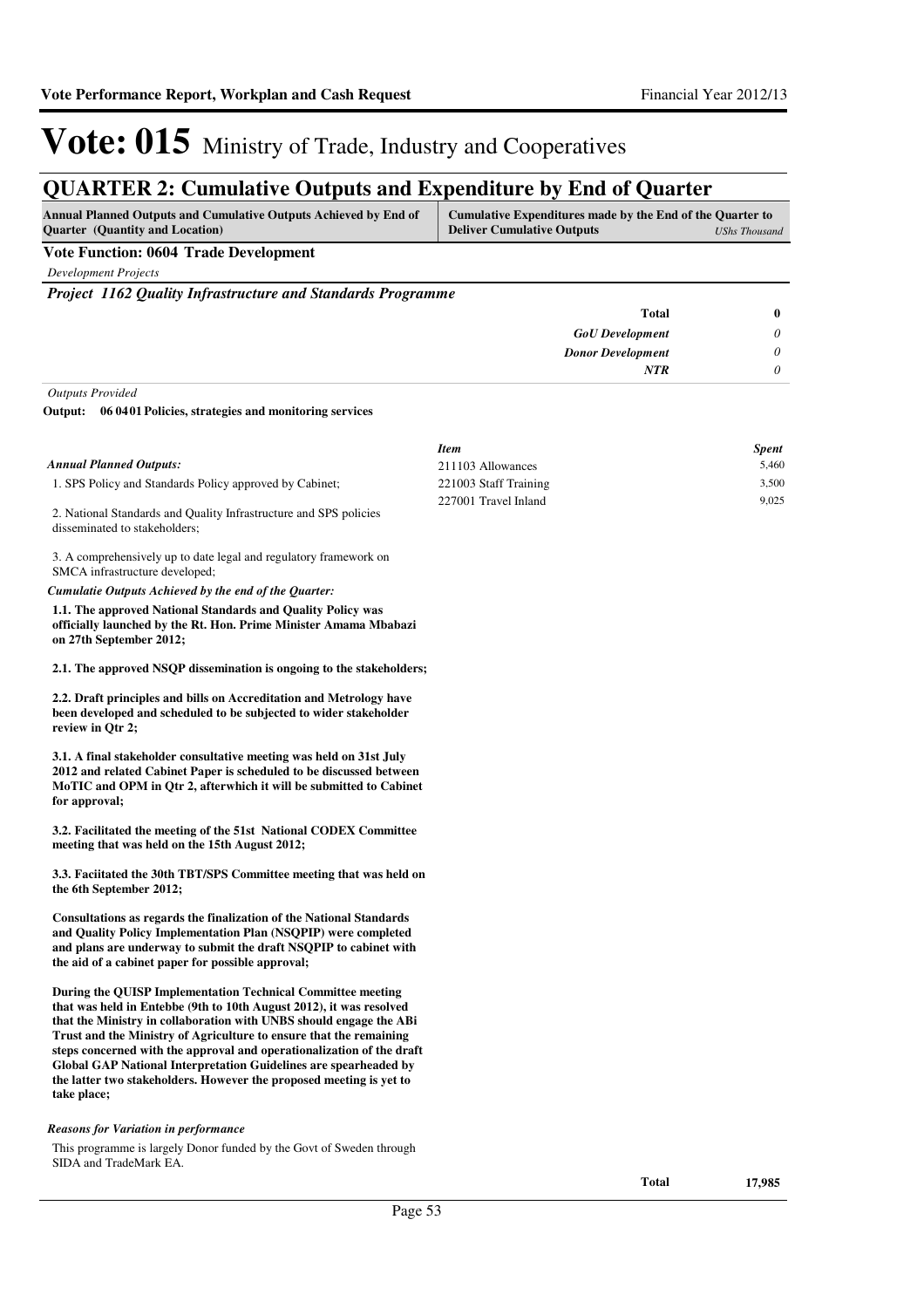## **QUARTER 2: Cumulative Outputs and Expenditure by End of Quarter**

| <b>Annual Planned Outputs and Cumulative Outputs Achieved by End of</b> | Cumulative Expenditures made by the End of the Quarter to |               |
|-------------------------------------------------------------------------|-----------------------------------------------------------|---------------|
| <b>Ouarter</b> (Quantity and Location)                                  | <b>Deliver Cumulative Outputs</b>                         | UShs Thousand |

### **Vote Function: 0604 Trade Development**

*Development Projects*

*Project 1162 Quality Infrastructure and Standards Programme*

| <b>GoU</b> Development   | 17,985                      |
|--------------------------|-----------------------------|
| <b>Donor Development</b> | $\boldsymbol{\mathsf{\nu}}$ |
| NTR                      |                             |

**06 0402 Support for Trade Negotiation Output:**

#### *Annual Planned Outputs:*

1. Facilitate Negotiations on Trade Quality and Standards issues;

*Cumulatie Outputs Achieved by the end of the Quarter:*

#### **1.1. Training was done on Negotiations on Trade Quality and Standards issues at Colline Hotel Mukuno in July 2012;**

#### *Reasons for Variation in performance*

This programme is largely Donor funded by the Govt of Sweden through SIDA and TradeMark EA.

| $\bf{0}$ | <b>Total</b>             |
|----------|--------------------------|
| 0        | <b>GoU</b> Development   |
| 0        | <b>Donor Development</b> |
| 0        | <b>NTR</b>               |

#### **06 0403 Support to Capacity building for Staff and other MDAs Output:**

|                                                                                                                                                                               | <b>Item</b>                                              | <b>Spent</b> |
|-------------------------------------------------------------------------------------------------------------------------------------------------------------------------------|----------------------------------------------------------|--------------|
| <b>Annual Planned Outputs:</b>                                                                                                                                                | 211103 Allowances                                        | 6,056        |
| 1. Twenty (20) service providers strengthened;                                                                                                                                | 221001 Advertising and Public Relations                  | 7,000        |
| 2. Forty (40) standards for most traded in products within EAC market<br>harmonised:                                                                                          | 221011 Printing, Stationery, Photocopying and<br>Binding | 5,450        |
| 3. GLOBAL GAP standards implemented;                                                                                                                                          |                                                          |              |
| 4. Operational National Accreditation Unit;                                                                                                                                   |                                                          |              |
| 5. Road map leading to establishment of a National Accreditation Body<br>developed;                                                                                           |                                                          |              |
| 6. UNBS technical labaratory abilities enhanced;                                                                                                                              |                                                          |              |
| Cumulatie Outputs Achieved by the end of the Quarter:                                                                                                                         |                                                          |              |
| 1.1. Organised training in ISO 17011 and ISO 17021 from 17th to<br>18th July 2012 where about 25 Service Providers (over 60<br>participants) benefitted;                      |                                                          |              |
| 5.1. Roadmap that will lead to the establishment and<br>operationalisation of the National Accrediation body was formed.<br>Related additional trainings scheduled for Qtr 2; |                                                          |              |
| 6.1. Finalised the Inventory of the lab equipment that will be required<br>by UNBS laboratories;                                                                              |                                                          |              |
| For the Development of a revised and consolidated legal framework<br>that addresses the current gaps in standards and quality of Ugandan<br>products and services:            |                                                          |              |
| a) Facilitated the technical expert on legal matters (Mr. Jeffrey                                                                                                             |                                                          |              |

**Atwiine) to draft two technical papers that proposed on how best to establish and effectively implement a legal and regulatory**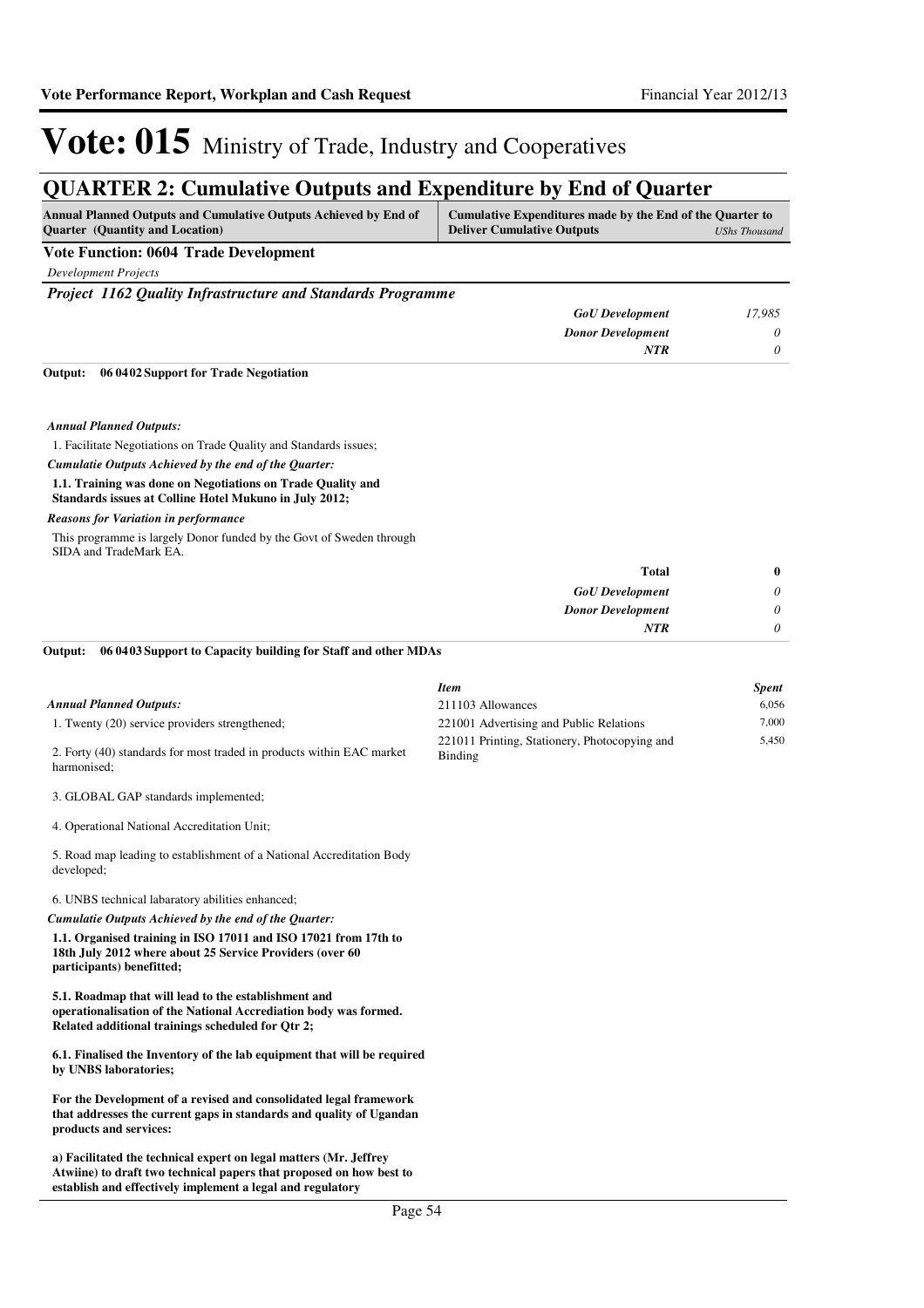## **QUARTER 2: Cumulative Outputs and Expenditure by End of Quarter**

| Annual Planned Outputs and Cumulative Outputs Achieved by End of | Cumulative Expenditures made by the End of the Quarter to |               |
|------------------------------------------------------------------|-----------------------------------------------------------|---------------|
| <b>Ouarter</b> (Quantity and Location)                           | <b>Deliver Cumulative Outputs</b>                         | UShs Thousand |

#### **Vote Function: 0604 Trade Development**

*Development Projects*

#### *Project 1162 Quality Infrastructure and Standards Programme*

**infrastructure for technical regulations. This would enable stakeholders within the Ugandan economy to effectively compete in global trade, promote the protection of consumers, public health and the environment. The draft versions of the same were presented to stakeholders during the 52nd National Codex Committee meeting that was held on the 30/10/2012. It is suffice to note that additional stakeholder input review comments are still being received;** 

**b) A multi sectoral taskforce comprising of personnel from the following stakeholder institutions; First Parliamentary Council, UNBS, Technical Assistance team and MTIC finalized the preliminary drafting of the principles and related bills starting with the Metrology and Accreditation Bills. The training matrix that would enhance the capacity of personnel from the mandated agencies to monitor and enforce SMCA technical regulations has been developed in collaboration with the TA and UNBS;**

**For enhanced capacity of mandated Ministries, Government Departments and agencies to monitor standards and compliance to technical regulations by Ugandan enterprises, and thereby enhance public safety and competitiveness of their goods and services in local, regional and international markets:**

a)Facilitated an additional stakeholder review of the draft national **industrial database that was held on the 17/10/2012. The objective of this meeting was to; enable all concerned stakeholders to review the draft report on the national industrial survey and provide any additional review inputs where applicable and also enable the consultant (Ethertech Ltd) to present the revised version of the prototype to the above mentioned stakeholders (DCOS from selected local governments included) and incorporate any additional review inputs arising where applicable. The meeting resolved that the database should immediately become operational with additional updates implemented along the way;**

**b)With assistance for the international Technical A ssistance Expert on accreditation, a three days (10th to 12th October 2102) training in ISO 17025 Lead assessors course was organized. The objective of this course was to preliminarily assess and identify personnel that have the capacity and skills to undertake more comprehensive future trainings so as to become assessors. Once certified these qualified personnel would in the future act as a pool of experts that would be called upon to assist the upcoming National Accreditation Body to assess the ability of conformity assessment bodies to conform to the guidelines as set by the ISO 17025 standard whenever the need arises. Participants were from both the public and private sector organizations. It is envisaged that coupled with additional trainings, the participants will in the future form part of a pool of experts that would be contracted by the National Accreditation Body once it becomes operational;**

#### *Reasons for Variation in performance*

This programme is largely Donor funded by the Govt of Sweden through SIDA and TradeMark EA.

| 18,506 | <b>Total</b>             |
|--------|--------------------------|
| 18,506 | <b>GoU</b> Development   |
| 0      | <b>Donor Development</b> |
| 0      | <b>NTR</b>               |
|        | .                        |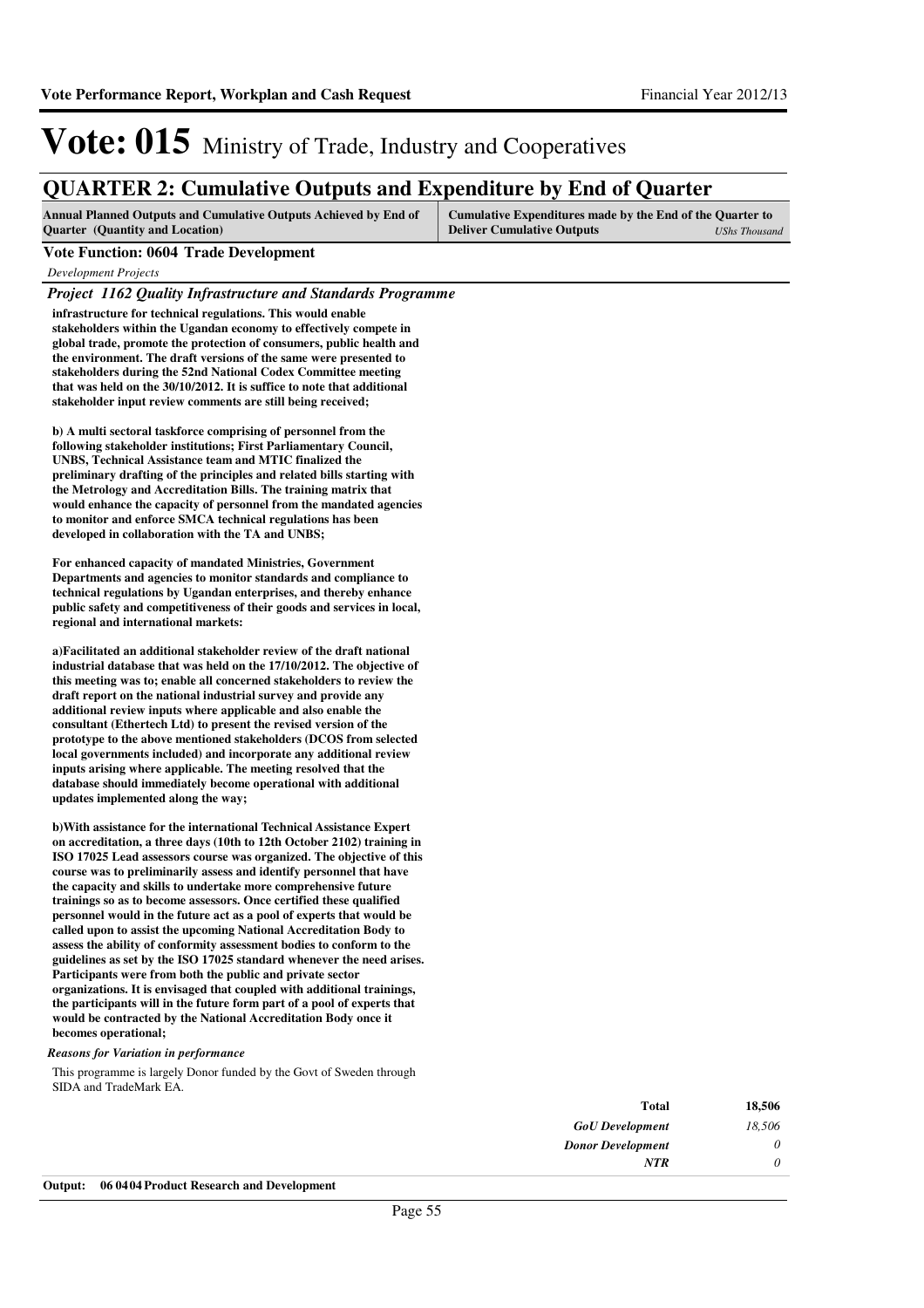## **QUARTER 2: Cumulative Outputs and Expenditure by End of Quarter**

| <b>Annual Planned Outputs and Cumulative Outputs Achieved by End of</b> | Cumulative Expenditures made by the End of the Quarter to |               |
|-------------------------------------------------------------------------|-----------------------------------------------------------|---------------|
| <b>Ouarter</b> (Quantity and Location)                                  | <b>Deliver Cumulative Outputs</b>                         | UShs Thousand |

#### **Vote Function: 0604 Trade Development**

*Development Projects*

*Project 1162 Quality Infrastructure and Standards Programme*

*Annual Planned Outputs:*

Product studies undertaken to enhance Quality interventions

*Cumulatie Outputs Achieved by the end of the Quarter:*

**For appreciation of the Public on the impact of SMCA on Trade Competitiveness and Public Safety in the Ugandan economy:**

**a) Dissemination of the SMCA communication strategy to various stakeholders is ongoing . There is a lot of feedback about the content of the strategy and the public is looks forward to the implementation of the activities there in;**

**b) Dissemination of the now approved National Standards and Quality Policy to identified stakeholders is ongoing. This dissemination is usually done alongside other QUISP facilitated component activities irrespective of which component activity is being implemented;**

**c) In liaison with UNBS, organized a regional training of media practitioners on how best the media fraternity could effectively disseminate and raise public interest in SMCA related articles and stories to the general public. This was the first of such trainings and it was held at Rwizi Arch Hotel in Mbarara to cover the western region of the country (3rd to 5th December 2012). Similar trainings in other regions of the country are scheduled to take place before the close of the financial year, availability of the required facilitation notwithstanding;**

#### *Reasons for Variation in performance*

This programme is largely Donor funded by the Govt of Sweden through SIDA and TradeMark EA.

| $\mathbf{0}$              | Total                    |
|---------------------------|--------------------------|
| 0                         | <b>GoU</b> Development   |
| 0                         | <b>Donor Development</b> |
| $\boldsymbol{\mathsf{U}}$ | <b>NTR</b>               |

#### **06 0405 Trade Promotion Output:**

#### *Annual Planned Outputs:*

1. Implement the standards strategy;

2. A coordination office for Standards established;

3. A communication strategy developed:

*Cumulatie Outputs Achieved by the end of the Quarter:*

**1.1. Draft implementation plan of the NSQP is scheduled to undergo a Nationwide Stakeholder review in Qtr 2;**

**2.1. Establishment of the Coordination Office is awaiting approval of the Cabinet Paper on the same;**

**3.1. A Communication strategy was developed and is currently being implemented;**

**For establishment of a coordination mechanism for the different Government Ministries, Departments and Agencies as well as other**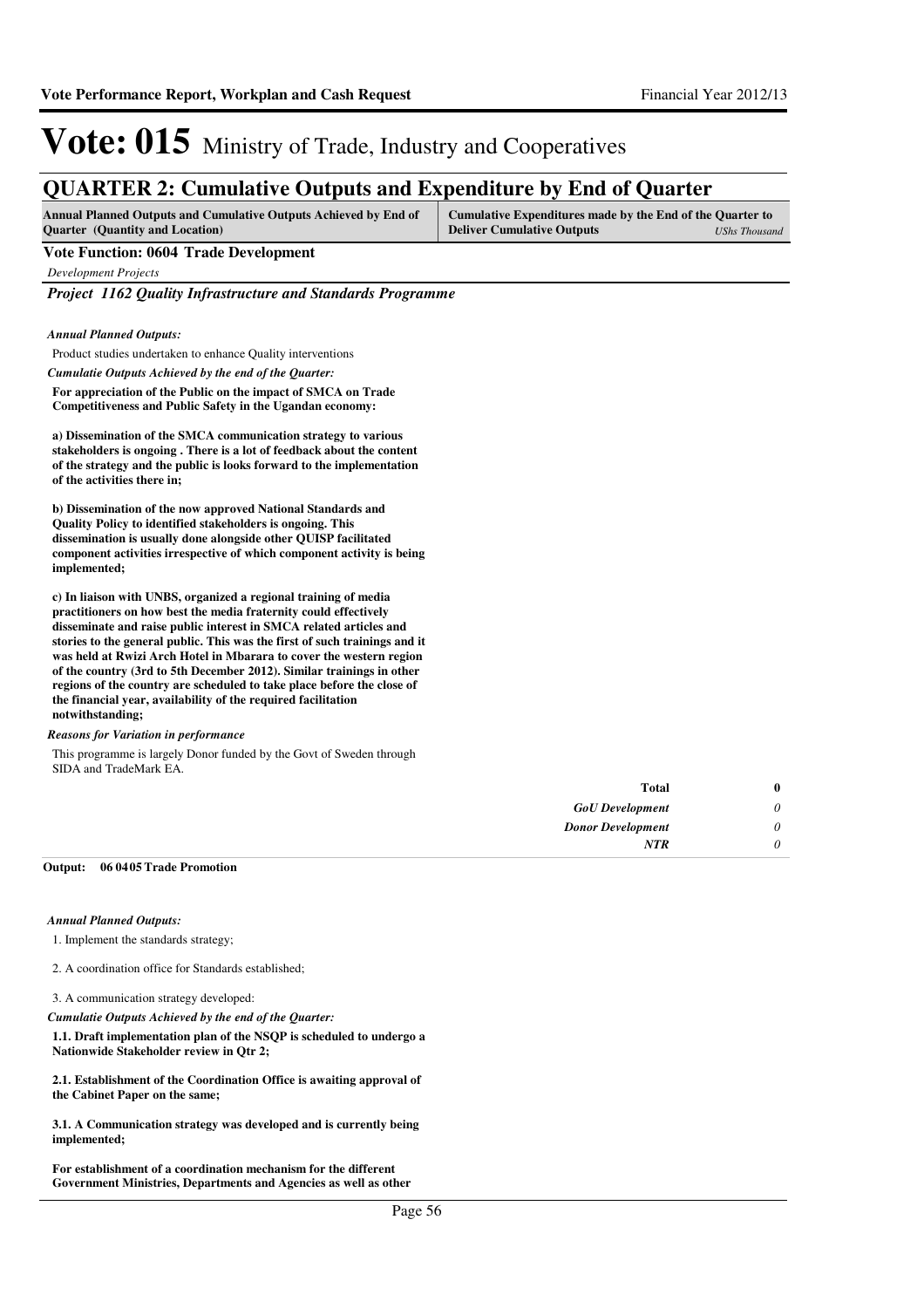## **QUARTER 2: Cumulative Outputs and Expenditure by End of Quarter**

| <b>Annual Planned Outputs and Cumulative Outputs Achieved by End of</b> | Cumulative Expenditures made by the End of the Quarter to |               |
|-------------------------------------------------------------------------|-----------------------------------------------------------|---------------|
| <b>Ouarter</b> (Quantity and Location)                                  | <b>Deliver Cumulative Outputs</b>                         | UShs Thousand |

#### **Vote Function: 0604 Trade Development**

*Development Projects*

*Project 1162 Quality Infrastructure and Standards Programme*

**stakeholders carrying out monitoring, regulation and enforcement of SMCA issues (formation of a standards forum):**

**a) Preparations by the Ministry in liaison with the Office of the Prime Minister to submit a cabinet paper that will among other issues propose on the format that will be used to institutionalize the SMCA coordination forum among different stakeholders are in advanced stages . This is in line with one of the recommendations of the final stakeholders' consultative meeting on the formation and operationalization of the SMCA coordination forum that was held at Serena hotel on the 31st July 2012;**

**b)** Facilitated the following SMCA related coordination meetings;

**- The 52nd National Codex Committee meeting that was held on the 30/10/2012 and hosted by the Ministry of Health. The objectives of this meeting was to among others prepare for 44th international Codex meeting that was scheduled to take place in Louisiana, USA (12th to the 16th November 2012). Stakeholder resolutions were that; delegates that had attended the USA mentorship programme (21st to 25th May 2012) should endeavor to present a report on their experience to other NCC members, the NCC secretariat should endeavor to forward a proposal requesting for QUISP to facilitate the localized codex mentorship programme, the NCC should plan to coincide their awareness strategies with those outlined under Component Five of the QUISP project so as to avoid duplication and harness synergies, the report on the 1st meeting of the EAC Codex forum should on top of the recommendations indicate the responsible stakeholders that would spearhead the implementation of all the agreed upon resolutions, Stakeholders that are able to fully finance their personnel are free to nominate delegates that would be part of the Ugandan delegation to the 44th session of the codex committee on food hygiene scheduled to be held from the 12th to 16th November 2012 in New Orleans, Louisiana, USA. Nevertheless, QUISP will facilitate two members of the NCC to attend the same conference (in this case members from UNBS and MTIC that sit on the National Codex Committee), Focal persons from MAAIF, MOH, and the NCC secretariat should be nominated to spearhead the collaboration of the now available EDES project support with Mr. Paul Sigombe (provided the MOU with Government is signed);**

**- Facilitated an extraordinary TBT/SPS meeting that was held on the 23/11/2012. The objective of this meeting was to review and provide inputs on the two technical papers that had been drafted by the TA expert on component 2 that were concerned with the ongoing SMCA legal review. The same meeting also provided review inputs on the draft Sustainable Model on Uganda's effective participation in international SMCA affiliated meetings;** 

**c) In collaboration with UNBS, facilitated a study tour for honorable members of the Parliamentary Committee on Tourism, Trade and Industry to undertake SMCA benchmarking tours (from the 26th upto 30th November 2012) that would enable them appreciate how other select economies (namely South Africa and Kenya) have adopted the WTO Code of Good Practice in the development and implementation of standards, conformity procedures and enforcement of technical regulations, are in advanced stages. It is envisaged that as a result of the tour, the Ministry's endeavors of reviewing Uganda's SMCA legislation will receive more appreciation and support from Parliament during its enactment and**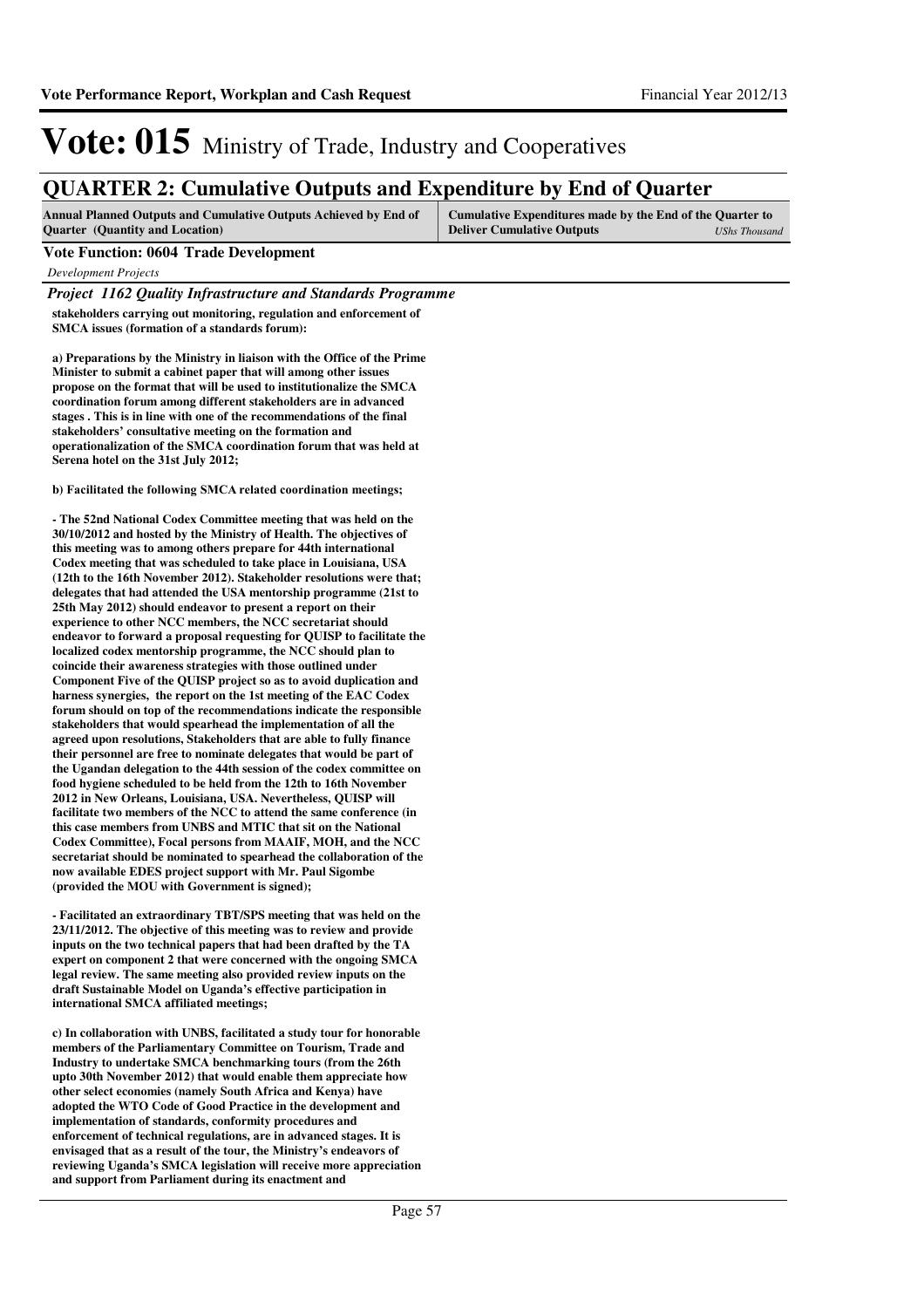*0*

*NTR*

# Vote: 015 Ministry of Trade, Industry and Cooperatives

## **QUARTER 2: Cumulative Outputs and Expenditure by End of Quarter**

| <b>Annual Planned Outputs and Cumulative Outputs Achieved by End of</b> | Cumulative Expenditures made by the End of the Quarter to |               |
|-------------------------------------------------------------------------|-----------------------------------------------------------|---------------|
| <b>Ouarter</b> (Quantity and Location)                                  | <b>Deliver Cumulative Outputs</b>                         | UShs Thousand |

### **Vote Function: 0604 Trade Development**

*Development Projects*

*Project 1162 Quality Infrastructure and Standards Programme*

### **implementation.**

#### *Reasons for Variation in performance*

This programme is largely Donor funded by the Govt of Sweden through SIDA and TradeMark EA.

| <b>Total</b>             | 7,905 |
|--------------------------|-------|
| <b>GoU</b> Development   | 7,905 |
| <b>Donor Development</b> | 0     |
| <b>NTR</b>               | 0     |

## *Project 1202 Enhancement of Market Access and Promotion of Value-Added Exports*

*Capital Purchases*

**06 0471 Acquisition of Land by Government Output:**

#### *Annual Planned Outputs:*

#### *Cumulatie Outputs Achieved by the end of the Quarter:*

**None**

None *Reasons for Variation in performance*

| Total                    | $\bf{0}$ |
|--------------------------|----------|
| <b>GoU</b> Development   | 0        |
| <b>Donor Development</b> | 0        |
| <b>NTR</b>               | 0        |
|                          |          |

#### **06 0481 Trade Infrastructure Development Output:**

|                                                                                                                                                                                                 | <b>Item</b>                                                      | <b>Spent</b> |
|-------------------------------------------------------------------------------------------------------------------------------------------------------------------------------------------------|------------------------------------------------------------------|--------------|
| <b>Annual Planned Outputs:</b><br>1. Situational assessment reports to inform the construction of border<br>markets at 8 sites (priority given to Amuru-Pibia) disseminated to<br>stakeholders: | 281504 Monitoring, Supervision and Appraisal of<br>Capital Works | 13,375       |
| (Comment: Outputs pending more resource allocation from the envelope)<br>Cumulatie Outputs Achieved by the end of the Ouarter:<br>Situation assessment reports made by consultant               |                                                                  |              |
| <b>Reasons for Variation in performance</b>                                                                                                                                                     |                                                                  |              |
| Insufficient funds                                                                                                                                                                              |                                                                  |              |
|                                                                                                                                                                                                 | <b>Total</b>                                                     | 16,075       |
|                                                                                                                                                                                                 | <b>GoU</b> Development                                           | 16.075       |
|                                                                                                                                                                                                 | <b>Donor Development</b>                                         | 0            |

*Outputs Provided*

**Output: 06 0401 Policies, strategies and monitoring services**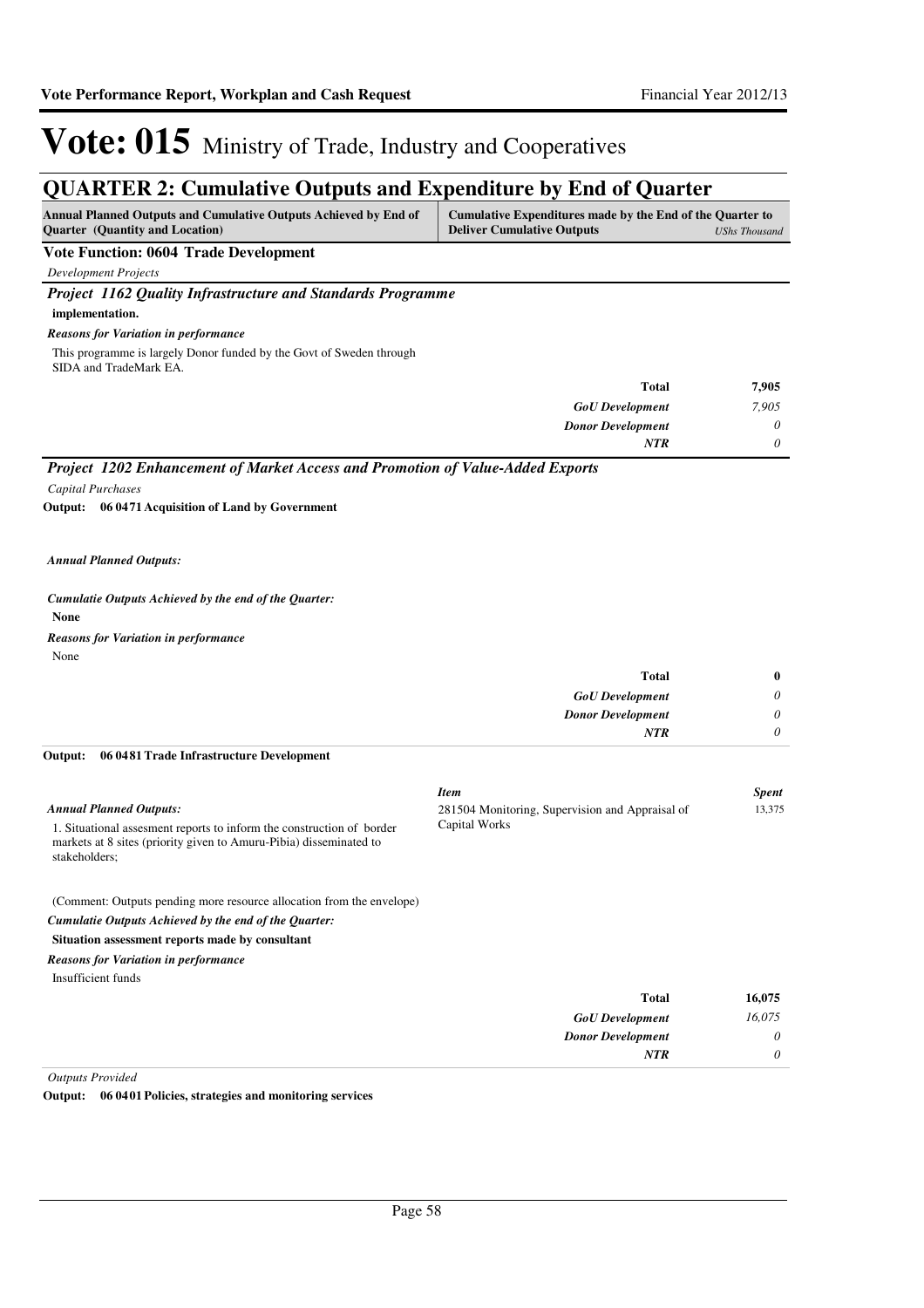# **QUARTER 2: Cumulative Outputs and Expenditure by End of Quarter**

| <b>Annual Planned Outputs and Cumulative Outputs Achieved by End of</b><br><b>Quarter</b> (Quantity and Location) | Cumulative Expenditures made by the End of the Quarter to<br><b>Deliver Cumulative Outputs</b><br>UShs Thousand |  |
|-------------------------------------------------------------------------------------------------------------------|-----------------------------------------------------------------------------------------------------------------|--|
| <b>Vote Function: 0604 Trade Development</b>                                                                      |                                                                                                                 |  |
| Development Projects                                                                                              |                                                                                                                 |  |
| <b>Project 1202 Enhancement of Market Access and Promotion of Value-Added Exports</b>                             |                                                                                                                 |  |
|                                                                                                                   | Svent<br>Item                                                                                                   |  |

|                                                                       |                                         | $_{\nu}$ $_{\nu}$ |
|-----------------------------------------------------------------------|-----------------------------------------|-------------------|
| <b>Annual Planned Outputs:</b>                                        | 211103 Allowances                       | 8,470             |
| 1. Effectively coordinated Project Activities and regular Preparatory | 221001 Advertising and Public Relations | 1,440             |
| Meetings held:                                                        | 221002 Workshops and Seminars           | 16,060            |
| Cumulatie Outputs Achieved by the end of the Quarter:                 | 227001 Travel Inland                    | 7.698             |
| Project site visits undertaken;                                       | 227004 Fuel, Lubricants and Oils        | 7,263             |
| <b>Reasons for Variation in performance</b>                           |                                         |                   |
| None                                                                  |                                         |                   |
|                                                                       | <b>Total</b>                            | 40,930            |
|                                                                       | <b>GoU</b> Development                  | 40,930            |
|                                                                       | <b>Donor Development</b>                | $\theta$          |
|                                                                       | <b>NTR</b>                              | $\theta$          |

### *Project 1245 Second Trade Capacity Enhancement Project*

*Outputs Provided*

**06 0401 Policies, strategies and monitoring services Output:**

#### *Annual Planned Outputs:*

1. Trade mainstreamed into National and Sector strategies;

#### 2. Coordinated delivery of Aid for Trade (AfT) and TRTA;

*Cumulatie Outputs Achieved by the end of the Quarter:*

### **Missing Data**

### *Reasons for Variation in performance*

None

| $\mathbf{0}$          | <b>Total</b>             |
|-----------------------|--------------------------|
| $\boldsymbol{\omega}$ | <b>GoU</b> Development   |
| $\boldsymbol{\omega}$ | <b>Donor Development</b> |
| υ                     | NTR                      |
|                       |                          |

#### **06 0403 Support to Capacity building for Staff and other MDAs Output:**

#### *Annual Planned Outputs:*

1. Institutional Capacity Built in National IF Secretariat;

2. Training and Sensitization of Stakeholders on Trade related issues (50 persons, 2 workshops);

#### *Cumulatie Outputs Achieved by the end of the Quarter:*

**Missing Data**

#### None *Reasons for Variation in performance*

| $\bf{0}$                    | <b>Total</b>             |
|-----------------------------|--------------------------|
| $\boldsymbol{\omega}$       | <b>GoU</b> Development   |
| $\theta$                    | <b>Donor Development</b> |
| $\boldsymbol{\mathsf{\nu}}$ | <b>NTR</b>               |
|                             |                          |

#### **Output: 06 0404 Product Research and Development**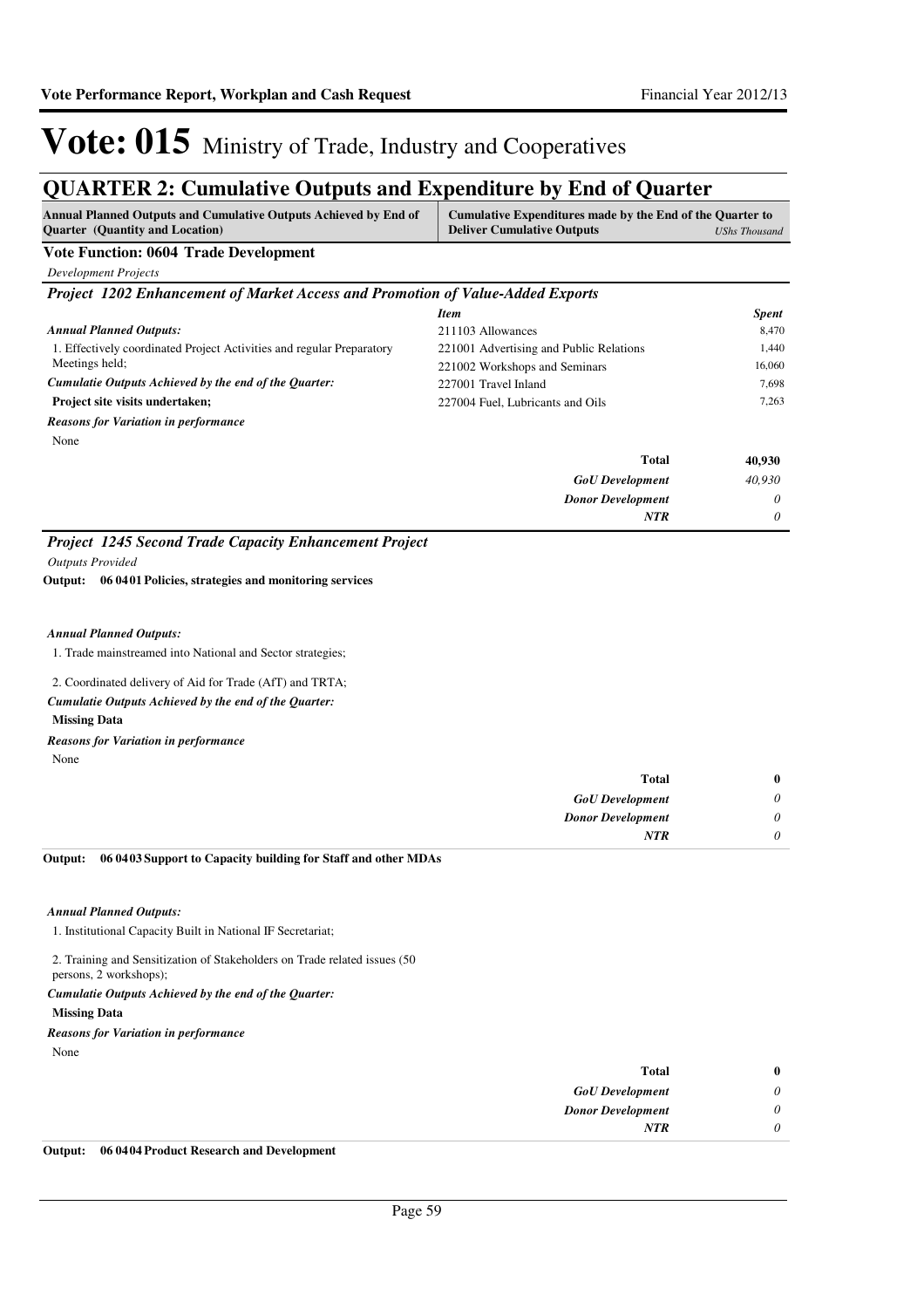## **QUARTER 2: Cumulative Outputs and Expenditure by End of Quarter**

| <b>Annual Planned Outputs and Cumulative Outputs Achieved by End of</b> | Cumulative Expenditures made by the End of the Quarter to |               |
|-------------------------------------------------------------------------|-----------------------------------------------------------|---------------|
| <b>Quarter</b> (Quantity and Location)                                  | <b>Deliver Cumulative Outputs</b>                         | UShs Thousand |

### **Vote Function: 0604 Trade Development**

*Development Projects*

*Project 1245 Second Trade Capacity Enhancement Project*

#### *Annual Planned Outputs:*

1. Stakeholder sensitization on EIF Programmes;

*Cumulatie Outputs Achieved by the end of the Quarter:*

#### **Missing Data**

*Reasons for Variation in performance*

None

| <b>Total</b>             |   |
|--------------------------|---|
| <b>GoU</b> Development   | 0 |
| <b>Donor Development</b> | 0 |
| <b>NTR</b>               | 0 |

### *Project 1246 District Commercial Services Support Project Capital Purchases*

**06 0475 Purchase of Motor Vehicles and Other Transport Equipment Output:**

#### *Annual Planned Outputs:*

1. Procurement of 51 Motorcycles (50 for DCOs and 1 for project operations support);

#### 2. Procurement of 2 Motor vehicles for project operations support;

*Cumulatie Outputs Achieved by the end of the Quarter:*

#### **None**

*Reasons for Variation in performance*

None

| $\mathbf{0}$ | <b>Total</b>             |
|--------------|--------------------------|
| 0            | <b>GoU</b> Development   |
| 0            | <b>Donor Development</b> |
| 0            | <b>NTR</b>               |
|              |                          |

#### **06 0476 Purchase of Office and ICT Equipment, including Software Output:**

#### *Annual Planned Outputs:*

1. Office Equipment procured for District Commercial Offices and Project Operations:

- 2. Procurement of 102 Computers;
- 3. Procurement of 28 laptops;
- 4. Procurement of 26 Photocopiers;
- 5. Procurement of 26 Printers;
- 6. Procurement of 26 Scanners;

7. Procurement of 26 Telephones;

*Cumulatie Outputs Achieved by the end of the Quarter:*

**Office and ICT Equipment procured and installed at Project Secretariat located at the Ministry of Trade, Industry and Coopertives Headquarters;**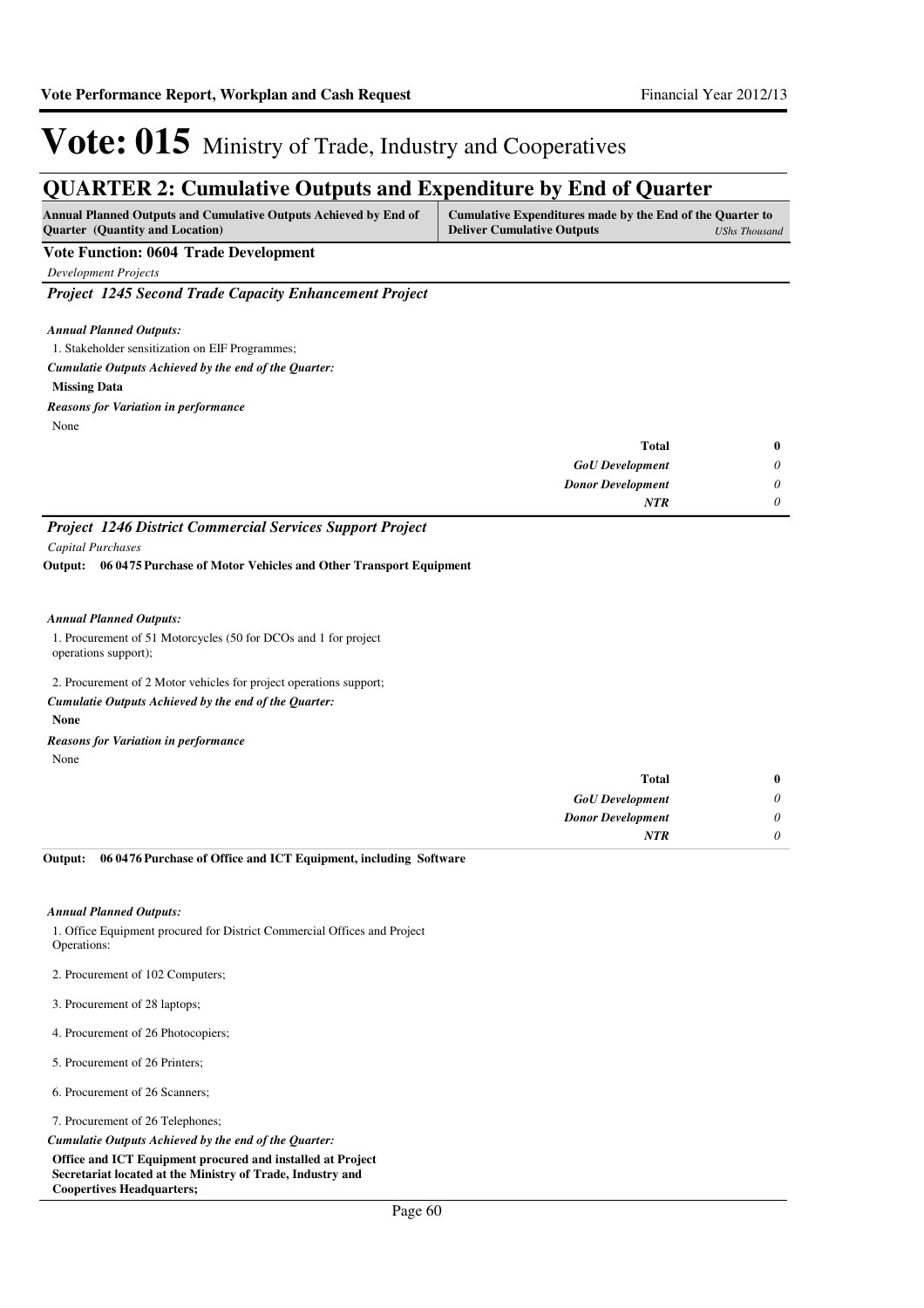## **QUARTER 2: Cumulative Outputs and Expenditure by End of Quarter**

| <b>Annual Planned Outputs and Cumulative Outputs Achieved by End of</b> | Cumulative Expenditures made by the End of the Quarter to |               |
|-------------------------------------------------------------------------|-----------------------------------------------------------|---------------|
| <b>Ouarter</b> (Quantity and Location)                                  | <b>Deliver Cumulative Outputs</b>                         | UShs Thousand |

### **Vote Function: 0604 Trade Development**

*Development Projects*

### *Project 1246 District Commercial Services Support Project*

*Reasons for Variation in performance*

None

| $\bf{0}$ | <b>Total</b>             |
|----------|--------------------------|
| 0        | <b>GoU</b> Development   |
| 0        | <b>Donor Development</b> |
| 0        | <b>NTR</b>               |

#### **06 0478 Purchase of Office and Residential Furniture and Fittings Output:**

*Annual Planned Outputs:*

Procurement of Furniture and Fittings for the District Commercial Offices;

### *Cumulatie Outputs Achieved by the end of the Quarter:*

**None**

## *Reasons for Variation in performance*

None

| $\bf{0}$ | Total                    |
|----------|--------------------------|
| 0        | <b>GoU</b> Development   |
| 0        | <b>Donor Development</b> |
| 0        | <b>NTR</b>               |
|          |                          |

*Outputs Provided*

#### **06 0401 Policies, strategies and monitoring services Output:**

#### *Annual Planned Outputs:*

1. Project administration;

2. DCO's facilitated to deliver commercial services;

3. Monitoring and Evaluation;

*Cumulatie Outputs Achieved by the end of the Quarter:*

**DICOSS Project officially launched on 24th September 2012;**

**Verification visits on the renovation works to target districts were conducted;** 

**Consultative/Guidance meetings with District Officials were also conducted;**

**A progress report was compiled after the exercise;**

*Reasons for Variation in performance*

None

| Total                    | $\bf{0}$ |
|--------------------------|----------|
| <b>GoU</b> Development   | 0        |
| <b>Donor Development</b> | $\theta$ |
| <b>NTR</b>               | $\theta$ |
|                          |          |

**Output: 06 0403 Support to Capacity building for Staff and other MDAs**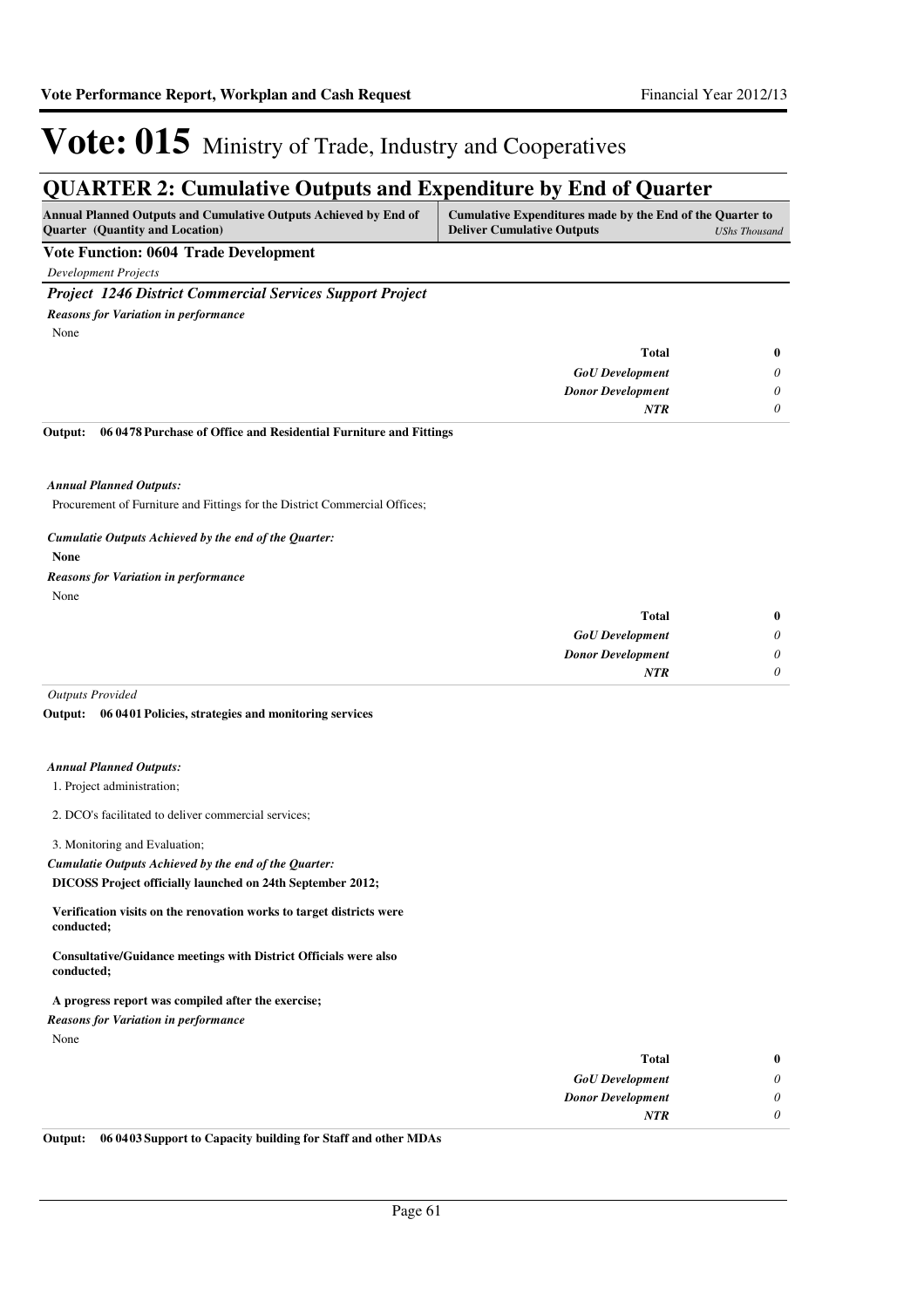## **QUARTER 2: Cumulative Outputs and Expenditure by End of Quarter**

| <b>Annual Planned Outputs and Cumulative Outputs Achieved by End of</b> | Cumulative Expenditures made by the End of the Quarter to |               |
|-------------------------------------------------------------------------|-----------------------------------------------------------|---------------|
| <b>Ouarter</b> (Quantity and Location)                                  | <b>Deliver Cumulative Outputs</b>                         | UShs Thousand |

### **Vote Function: 0604 Trade Development**

*Development Projects*

*Project 1246 District Commercial Services Support Project*

#### *Annual Planned Outputs:*

1. Targeted DCOs equipped and retooled;

*Cumulatie Outputs Achieved by the end of the Quarter:*

**Renovation works for District Commercial Offices completed in the districts of Apac, Soroti, Nakasongola, Iganga, Kaliro, Paliisa, Kapchorwa, Mukono, Moroto, Lira, Nebbi, Serere, Hoima, Kyenjojo, Mubende, Tororo, Kabale, Ntungamo, Isingiro, Masaka, Sembabule, Kotido, Pader, Nebbi;**

#### **Procurement process for the services of a Consultant to develop the DCO Training Needs Assessment commenced;**

*Reasons for Variation in performance*

None

| Total                    |
|--------------------------|
| <b>GoU</b> Development   |
| <b>Donor Development</b> |
| <b>NTR</b>               |
|                          |

### **Vote Function: 0649 Policy, Planning and Support Services**

### *Programme 01 HQs and Administration*

*Outputs Funded*

*Recurrent Programmes*

**06 4951 Contributions and Memberships to International Organisations Output:**

#### *Annual Planned Outputs:*

1. Contributions to International Organisations (WTO, COMESA, UNIDO, IBE and others);

(Comment: Outputs pending more resource allocation from the envelope)

### *Cumulatie Outputs Achieved by the end of the Quarter:*

#### **Membership Contribution paid to COMESA**

*Reasons for Variation in performance*

Insufficient funds released to cater for all obligations.

| $\bf{0}$ | <b>Total</b>              |
|----------|---------------------------|
| 0        | <b>Wage Recurrent</b>     |
| 0        | <b>Non Wage Recurrent</b> |
| 0        | <b>NTR</b>                |
|          |                           |

*Outputs Provided*

**06 4901 Policy, consultation, planning and monitoring services Output:**

|                                                                         | <b>Item</b>                                  | <b>Spent</b> |
|-------------------------------------------------------------------------|----------------------------------------------|--------------|
| <b>Annual Planned Outputs:</b>                                          | 211101 General Staff Salaries                | 69,968       |
| 1. Local Government Budget Consultative Process (LGBCP) Preparation;    | 211103 Allowances                            | 27.384       |
|                                                                         | 221001 Advertising and Public Relations      | 530          |
| 2. Sector Budget Framework Paper submitted by 15th February 2013;       | 221002 Workshops and Seminars                | 13.702       |
| 3. Ministerial Policy Statement prepared and submitted to Parliament by | 221003 Staff Training                        | 15.542       |
| 10th June $2013$ ;                                                      | 221005 Hire of Venue (chairs, projector etc) | 1.433        |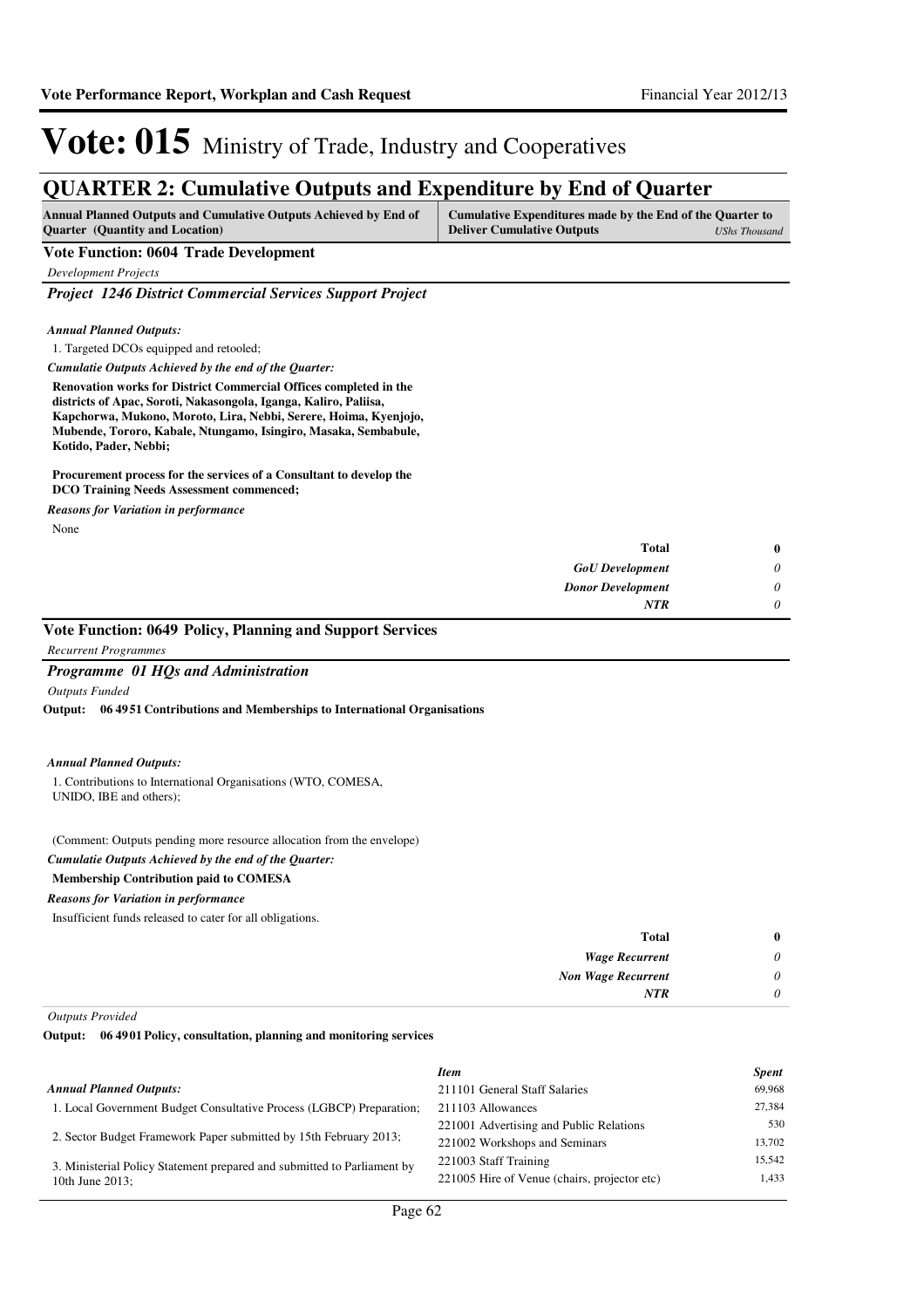## **QUARTER 2: Cumulative Outputs and Expenditure by End of Quarter**

| Annual Planned Outputs and Cumulative Outputs Achieved by End of<br><b>Quarter</b> (Quantity and Location)                                                                                                                                                                   | Cumulative Expenditures made by the End of the Quarter to<br><b>Deliver Cumulative Outputs</b> | <b>UShs Thousand</b> |
|------------------------------------------------------------------------------------------------------------------------------------------------------------------------------------------------------------------------------------------------------------------------------|------------------------------------------------------------------------------------------------|----------------------|
| Vote Function: 0649 Policy, Planning and Support Services                                                                                                                                                                                                                    |                                                                                                |                      |
| <b>Recurrent Programmes</b>                                                                                                                                                                                                                                                  |                                                                                                |                      |
| Programme 01 HQs and Administration                                                                                                                                                                                                                                          |                                                                                                |                      |
|                                                                                                                                                                                                                                                                              | 221009 Welfare and Entertainment                                                               | 8,109                |
| 4. Four Quarterly Progress Reports prepared and submitted to MoFPED<br>and OPM;                                                                                                                                                                                              | 221011 Printing, Stationery, Photocopying and<br><b>Binding</b>                                | 22,482               |
| 5. Annual Joint Sector Review Organised and report prepared;                                                                                                                                                                                                                 | 222001 Telecommunications                                                                      | 592                  |
|                                                                                                                                                                                                                                                                              | 227001 Travel Inland                                                                           | 35,518               |
| 6. Four Quarterly Monitoring and Evaluation Reports;                                                                                                                                                                                                                         | 227004 Fuel, Lubricants and Oils                                                               | 5,649                |
| 7. Four Sector Working Group Reviews meetings and Strategic Reports;                                                                                                                                                                                                         |                                                                                                |                      |
| Cumulatie Outputs Achieved by the end of the Quarter:                                                                                                                                                                                                                        |                                                                                                |                      |
| Monitoring and evaluation done, and reports prepared for Q1;                                                                                                                                                                                                                 |                                                                                                |                      |
| 3rd Annual Trade, Industry and Cooperatives Sector Review<br>Conference held at Hotel Africana on 27th September under the<br>theme "Enhancing Uganda's Benefits from Regional Integration<br>through Micro, Small and Medium Enterprises Development, and<br>Cooperatives"; |                                                                                                |                      |
| <b>Reasons for Variation in performance</b>                                                                                                                                                                                                                                  |                                                                                                |                      |
| No funds provided for other activities.                                                                                                                                                                                                                                      |                                                                                                |                      |
|                                                                                                                                                                                                                                                                              | <b>Total</b>                                                                                   | 202,176              |
|                                                                                                                                                                                                                                                                              | <b>Wage Recurrent</b>                                                                          | 69,968               |
|                                                                                                                                                                                                                                                                              | <b>Non Wage Recurrent</b>                                                                      | 132,208              |
|                                                                                                                                                                                                                                                                              | NTR                                                                                            | $\theta$             |

|                                                                       | <b>Item</b>                                                  | <b>Spent</b> |
|-----------------------------------------------------------------------|--------------------------------------------------------------|--------------|
| <b>Annual Planned Outputs:</b>                                        | 211101 General Staff Salaries                                | 68,235       |
| 1. Facilitated workforce;                                             | 211102 Contract Staff Salaries (Incl. Casuals,<br>Temporary) | 9.341        |
| 2. Competent staff deployed to deliver services;                      | 211103 Allowances                                            | 77,524       |
| 3. Well maintained physical assets;                                   | 221001 Advertising and Public Relations                      | 478          |
|                                                                       | 221007 Books, Periodicals and Newspapers                     | 7.643        |
| 4. Availed efficient information                                      | 221008 Computer Supplies and IT Services                     | 478          |
| communication technology;                                             | 221009 Welfare and Entertainment                             | 8,128        |
| 5. Conducive working                                                  | 221011 Printing, Stationery, Photocopying and<br>Binding     | 6.025        |
| environment:                                                          | 221016 IFMS Recurrent Costs                                  | 4.777        |
|                                                                       | 222001 Telecommunications                                    | 25,923       |
| (Comment: Outputs pending more resource allocation from the envelope) | 222002 Postage and Courier                                   | 4.200        |
| Cumulatie Outputs Achieved by the end of the Quarter:                 | 223004 Guard and Security services                           | 16.978       |
| 1. Facilitated workforce;                                             | 223006 Water                                                 | 6,929        |
|                                                                       | 223901 Rent (Produced Assets) to other govt. Units           | 4.777        |
| 2. Competent staff deployed to deliver services;                      | 227001 Travel Inland                                         | 41,490       |
| 3. Well maintained physical assets;                                   | 227002 Travel Abroad                                         | 12,835       |
|                                                                       | 227004 Fuel, Lubricants and Oils                             | 3,191        |
| 4. Availed efficient information<br>communication technology;         | 228003 Maintenance Machinery, Equipment and<br>Furniture     | 9,554        |

**5. Conducive working environment;**

**6. Final Accounts 2011/2012 submitted to Accountant General and**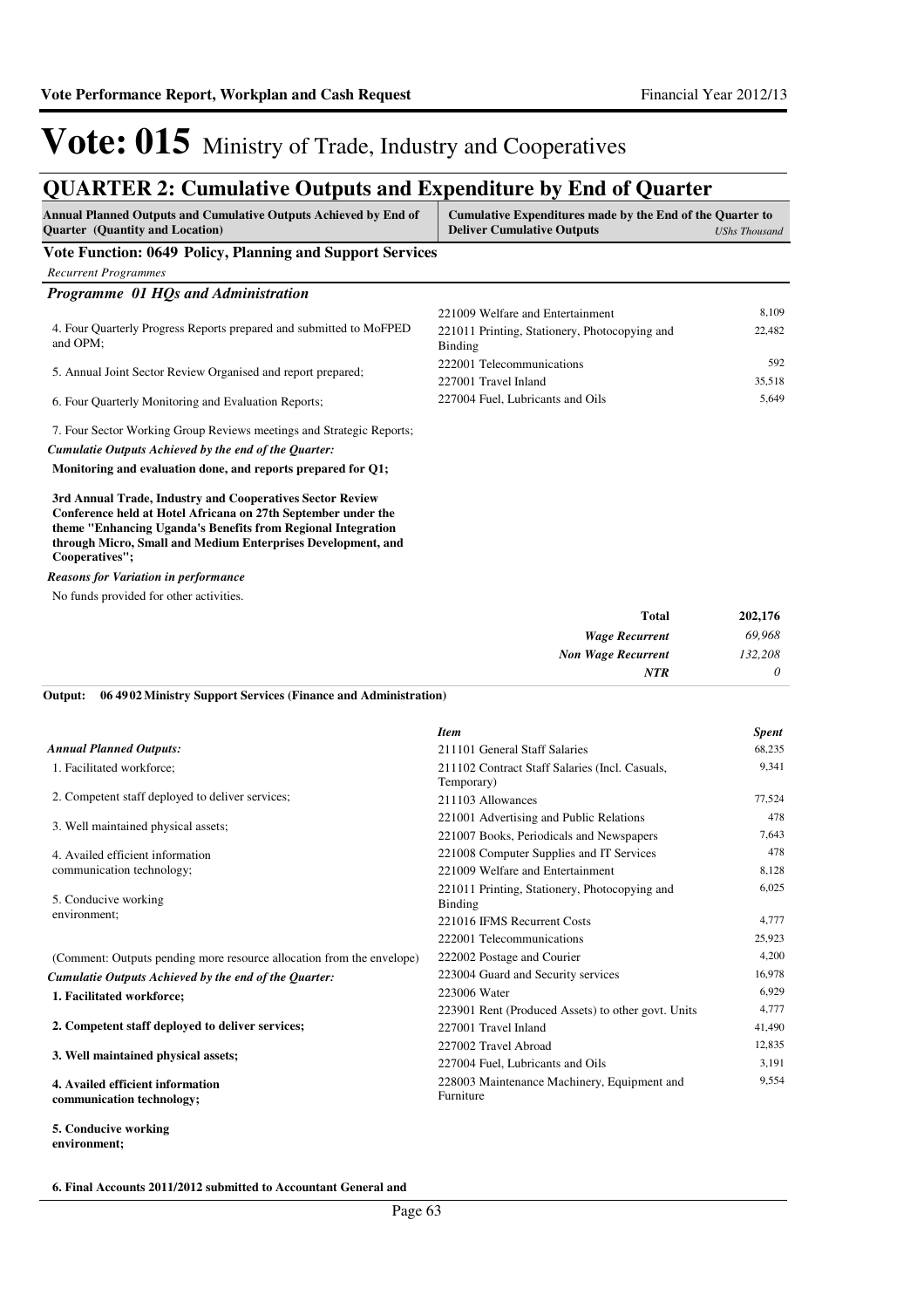## **QUARTER 2: Cumulative Outputs and Expenditure by End of Quarter**

| <b>Annual Planned Outputs and Cumulative Outputs Achieved by End of</b> | Cumulative Expenditures made by the End of the Quarter to |               |
|-------------------------------------------------------------------------|-----------------------------------------------------------|---------------|
| <b>Ouarter</b> (Quantity and Location)                                  | <b>Deliver Cumulative Outputs</b>                         | UShs Thousand |
| Vote Function: 0640 Delicy Dlanning and Support Services                |                                                           |               |

**Vote Function: 0649 Policy, Planning and Support Services**

*Recurrent Programmes*

### *Programme 01 HQs and Administration*

**Auditor General;**

**7. Funds disbursed respectively to beneficiaries;**

**8. Ledgers updated;**

**9. Draft Half Year 2012/2013 Financial Statements and reports prepared;**

#### **10. Annual board of survey report carried out and report submitted to Treasury;**

*Reasons for Variation in performance*

None

| 320,505 | Total                     |
|---------|---------------------------|
| 68,235  | <b>Wage Recurrent</b>     |
| 252,269 | <b>Non Wage Recurrent</b> |
| 0       | NTR                       |

#### **06 4903 Ministerial and Top Management Services Output:**

|                                                                                     | <b>Item</b>                                              | <b>Spent</b> |
|-------------------------------------------------------------------------------------|----------------------------------------------------------|--------------|
| <b>Annual Planned Outputs:</b>                                                      | 211101 General Staff Salaries                            | 9.965        |
| 1. Strategic policy guidance                                                        | 211103 Allowances                                        | 4.299        |
| provided:                                                                           | 213001 Medical Expenses (To Employees)                   | 5,732        |
| 2. Inland and                                                                       | 221009 Welfare and Entertainment                         | 14,710       |
| international meetings attended;                                                    | 221011 Printing, Stationery, Photocopying and<br>Binding | 3,722        |
| 3. Ministry events hosted;                                                          | 223004 Guard and Security services                       | 33,164       |
|                                                                                     | 227001 Travel Inland                                     | 9.940        |
| 4. Emoluments provided for Ministers;                                               | 227002 Travel Abroad                                     | 7,580        |
| Cumulatie Outputs Achieved by the end of the Ouarter:                               | 227004 Fuel, Lubricants and Oils                         | 14,364       |
| 1. Strategic policy guidance<br>provided through 6 monthly Top Management meetings; | 228002 Maintenance - Vehicles                            | 10.360       |

**2. Inland and international meetings attended;**

**3. Ministry events and meetings hosted;**

#### **4. Emoluments provided for Ministers;**

None *Reasons for Variation in performance*

| 113,836 | Total                     |
|---------|---------------------------|
| 9,965   | <b>Wage Recurrent</b>     |
| 103,871 | <b>Non Wage Recurrent</b> |
| 0       | <b>NTR</b>                |
|         |                           |

**Output: 06 4907 Human Resource Management Services**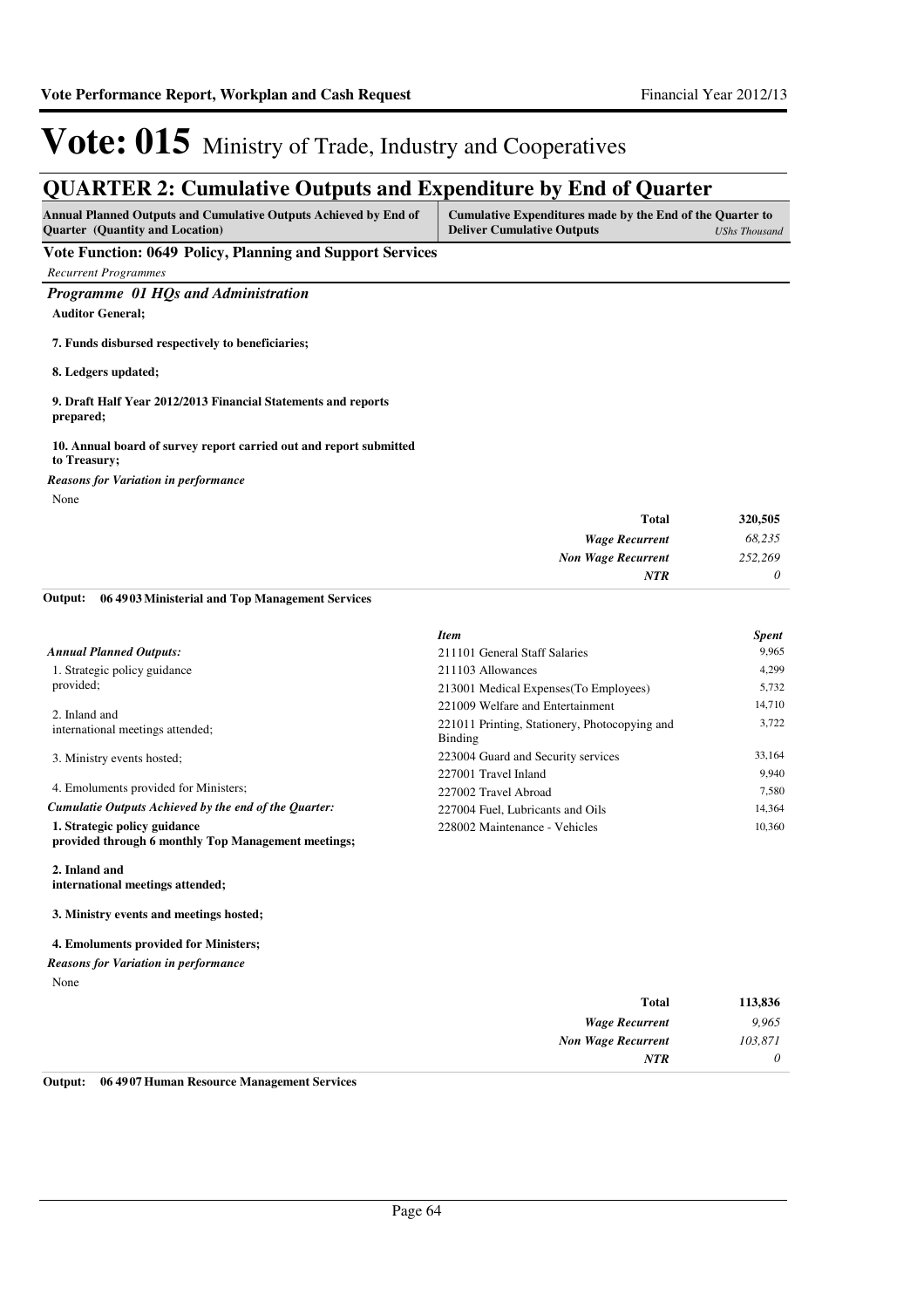## **QUARTER 2: Cumulative Outputs and Expenditure by End of Quarter**

| Annual Planned Outputs and Cumulative Outputs Achieved by End of<br>Quarter (Quantity and Location)                                                                                                             | Cumulative Expenditures made by the End of the Quarter to<br><b>Deliver Cumulative Outputs</b><br><b>UShs Thousand</b> |                       |
|-----------------------------------------------------------------------------------------------------------------------------------------------------------------------------------------------------------------|------------------------------------------------------------------------------------------------------------------------|-----------------------|
| Vote Function: 0649 Policy, Planning and Support Services                                                                                                                                                       |                                                                                                                        |                       |
| <b>Recurrent Programmes</b>                                                                                                                                                                                     |                                                                                                                        |                       |
| Programme 01 HQs and Administration                                                                                                                                                                             |                                                                                                                        |                       |
|                                                                                                                                                                                                                 | <b>Item</b>                                                                                                            | <b>Spent</b>          |
| <b>Annual Planned Outputs:</b>                                                                                                                                                                                  | 211101 General Staff Salaries                                                                                          | 4,167                 |
| 1. Staff sensitised on HIV/AIDS and other health issues;                                                                                                                                                        | 213001 Medical Expenses(To Employees)                                                                                  | 2,800                 |
| 2. Conducive working                                                                                                                                                                                            | 213002 Incapacity, death benefits and funeral<br>expenses                                                              | 8,500                 |
| environment and well coordinated workforce;                                                                                                                                                                     | 221003 Staff Training                                                                                                  | 38,647                |
| 3. Team spirit built and harnessed amongst staff;                                                                                                                                                               | 221004 Recruitment Expenses                                                                                            | 2,710                 |
| 4. Training of Staff;                                                                                                                                                                                           |                                                                                                                        |                       |
| 5. Staff availed with up to date identity cards;                                                                                                                                                                |                                                                                                                        |                       |
| 6. Payment of Medical expenses for employess;                                                                                                                                                                   |                                                                                                                        |                       |
| 7. Provision for Incapacity, Death Benefits & Funeral expenses for<br>employees and close relatives;                                                                                                            |                                                                                                                        |                       |
| 8. Staff records regulary kept up to date;                                                                                                                                                                      |                                                                                                                        |                       |
| Cumulatie Outputs Achieved by the end of the Quarter:                                                                                                                                                           |                                                                                                                        |                       |
| <b>Conducive working</b><br>environment and well coordinated workforce;                                                                                                                                         |                                                                                                                        |                       |
| Payment of Medical expenses for employess;                                                                                                                                                                      |                                                                                                                        |                       |
| Provision for Incapacity, Death Benefits & Funeral expenses for<br>employees and close relatives;                                                                                                               |                                                                                                                        |                       |
| Staff records regulary kept up to date;                                                                                                                                                                         |                                                                                                                        |                       |
| <b>Reasons for Variation in performance</b>                                                                                                                                                                     |                                                                                                                        |                       |
| Insufficient release of funds                                                                                                                                                                                   |                                                                                                                        |                       |
|                                                                                                                                                                                                                 | Total                                                                                                                  | 56,824                |
|                                                                                                                                                                                                                 | <b>Wage Recurrent</b>                                                                                                  | 4,167                 |
|                                                                                                                                                                                                                 | <b>Non Wage Recurrent</b>                                                                                              | 52,657                |
| 06 4908 Research, Information and Statistical Services<br>Output:                                                                                                                                               | NTR                                                                                                                    | 0                     |
| <b>Annual Planned Outputs:</b>                                                                                                                                                                                  | Item<br>211101 General Staff Salaries                                                                                  | <b>Spent</b><br>5,936 |
| 1. MoTIC Sector Statistical Abstract 2013 developed, published and<br>disseminated:                                                                                                                             |                                                                                                                        |                       |
| 2. A Survey Report on Sectoral Investment Opportunities for Micro Small<br>and Medium Scale Enterprises in selected Districts across the country;                                                               |                                                                                                                        |                       |
| (Comment: Outputs pending more resource allocation from the envelope)                                                                                                                                           |                                                                                                                        |                       |
| Cumulatie Outputs Achieved by the end of the Quarter:                                                                                                                                                           |                                                                                                                        |                       |
| None                                                                                                                                                                                                            |                                                                                                                        |                       |
| <b>Reasons for Variation in performance</b>                                                                                                                                                                     |                                                                                                                        |                       |
| No funds released for other activities. Statistical Activities at MoTIC<br>currently facilitated by UBOS, though funding is still grossly insufficient<br>for a comprehensive Statistical Abstract preparation. |                                                                                                                        |                       |
|                                                                                                                                                                                                                 |                                                                                                                        |                       |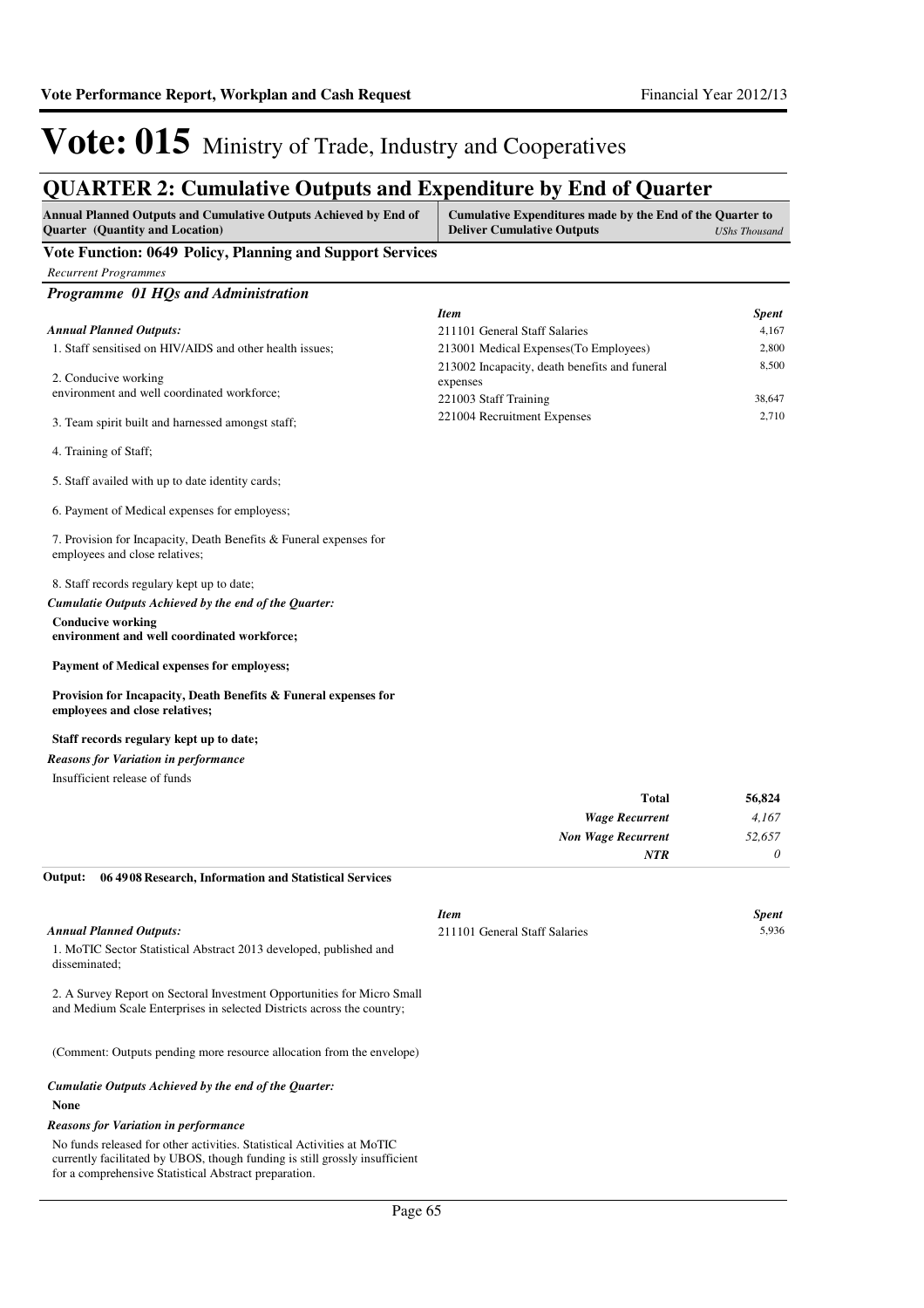*Item Spent*

# Vote: 015 Ministry of Trade, Industry and Cooperatives

## **QUARTER 2: Cumulative Outputs and Expenditure by End of Quarter**

| <b>Annual Planned Outputs and Cumulative Outputs Achieved by End of</b> | Cumulative Expenditures made by the End of the Quarter to |
|-------------------------------------------------------------------------|-----------------------------------------------------------|
| <b>Ouarter</b> (Quantity and Location)                                  | <b>Deliver Cumulative Outputs</b><br>UShs Thousand        |
| <b>TT</b> . <b>TT</b><br>$0.640 \times 10^{-10}$                        |                                                           |

### **Vote Function: 0649 Policy, Planning and Support Services**

*Recurrent Programmes*

*Programme 01 HQs and Administration*

| 5,936 | <b>Total</b>                                                 |
|-------|--------------------------------------------------------------|
| 5,936 | <b>Wage Recurrent</b>                                        |
|       | <b>Non Wage Recurrent</b>                                    |
| 0     | <b>NTR</b>                                                   |
|       | the property of the control of the control of the control of |

### *Programme 15 Internal Audit*

*Outputs Provided*

**06 4901 Policy, consultation, planning and monitoring services Output:**

| <b>Annual Planned Outputs:</b>                                                                                                                                                                                                                                                                                                                                                                                                                                                                                | 211101 General Staff Salaries                 | 1,420    |
|---------------------------------------------------------------------------------------------------------------------------------------------------------------------------------------------------------------------------------------------------------------------------------------------------------------------------------------------------------------------------------------------------------------------------------------------------------------------------------------------------------------|-----------------------------------------------|----------|
| Risk Profile report;                                                                                                                                                                                                                                                                                                                                                                                                                                                                                          | 211103 Allowances                             | 2,416    |
|                                                                                                                                                                                                                                                                                                                                                                                                                                                                                                               | 221009 Welfare and Entertainment              | 980      |
| Management letters on:                                                                                                                                                                                                                                                                                                                                                                                                                                                                                        | 221011 Printing, Stationery, Photocopying and | 1,460    |
| 1. The Accounting systems and preparation of Financial statements;                                                                                                                                                                                                                                                                                                                                                                                                                                            | <b>Binding</b>                                |          |
| 2. The financial and operational procedures and the effectiveness of<br>internal controls;                                                                                                                                                                                                                                                                                                                                                                                                                    | 222001 Telecommunications                     | 499      |
| 3. Procurement procedures;                                                                                                                                                                                                                                                                                                                                                                                                                                                                                    | 227001 Travel Inland                          | 1,800    |
| 4. Review of donor aided projects;                                                                                                                                                                                                                                                                                                                                                                                                                                                                            | 227004 Fuel, Lubricants and Oils              | 1,514    |
| 5. IFMS Audit; and                                                                                                                                                                                                                                                                                                                                                                                                                                                                                            |                                               |          |
| 6. The operational controls within the Ministry's Agencies and affiliated                                                                                                                                                                                                                                                                                                                                                                                                                                     |                                               |          |
| institutions in regard to internal controls, policy issues and overall                                                                                                                                                                                                                                                                                                                                                                                                                                        |                                               |          |
| operational procedures;                                                                                                                                                                                                                                                                                                                                                                                                                                                                                       |                                               |          |
| Payroll Audit Report;                                                                                                                                                                                                                                                                                                                                                                                                                                                                                         |                                               |          |
| <b>Assets Management Report;</b>                                                                                                                                                                                                                                                                                                                                                                                                                                                                              |                                               |          |
| Periodic reports on Domestic Arrears Verification;                                                                                                                                                                                                                                                                                                                                                                                                                                                            |                                               |          |
| Cumulatie Outputs Achieved by the end of the Quarter:                                                                                                                                                                                                                                                                                                                                                                                                                                                         |                                               |          |
| <b>Risk Profile report;</b>                                                                                                                                                                                                                                                                                                                                                                                                                                                                                   |                                               |          |
| <b>Management letters on:</b><br>1. The Accounting systems and preparation of Financial statements;<br>2. The financial and operational procedures and the effectiveness of<br>internal controls;<br>3. Procurement procedures;<br>4. Review of donor aided projects;<br>5. IFMS Audit; and<br>6. The operational controls within the Ministry's Agencies and<br>affiliated institutions in regard to internal controls, policy issues and<br>overall operational procedures;<br><b>Payroll Audit Report;</b> |                                               |          |
| <b>Assets Management Report;</b>                                                                                                                                                                                                                                                                                                                                                                                                                                                                              |                                               |          |
| <b>Periodic reports on Domestic Arrears Verification;</b>                                                                                                                                                                                                                                                                                                                                                                                                                                                     |                                               |          |
|                                                                                                                                                                                                                                                                                                                                                                                                                                                                                                               |                                               |          |
| <b>Reasons for Variation in performance</b><br>None                                                                                                                                                                                                                                                                                                                                                                                                                                                           |                                               |          |
|                                                                                                                                                                                                                                                                                                                                                                                                                                                                                                               | <b>Total</b>                                  | 10,390   |
|                                                                                                                                                                                                                                                                                                                                                                                                                                                                                                               | <b>Wage Recurrent</b>                         | 1,420    |
|                                                                                                                                                                                                                                                                                                                                                                                                                                                                                                               | <b>Non Wage Recurrent</b>                     | 8,969    |
|                                                                                                                                                                                                                                                                                                                                                                                                                                                                                                               | NTR                                           | $\theta$ |
|                                                                                                                                                                                                                                                                                                                                                                                                                                                                                                               |                                               |          |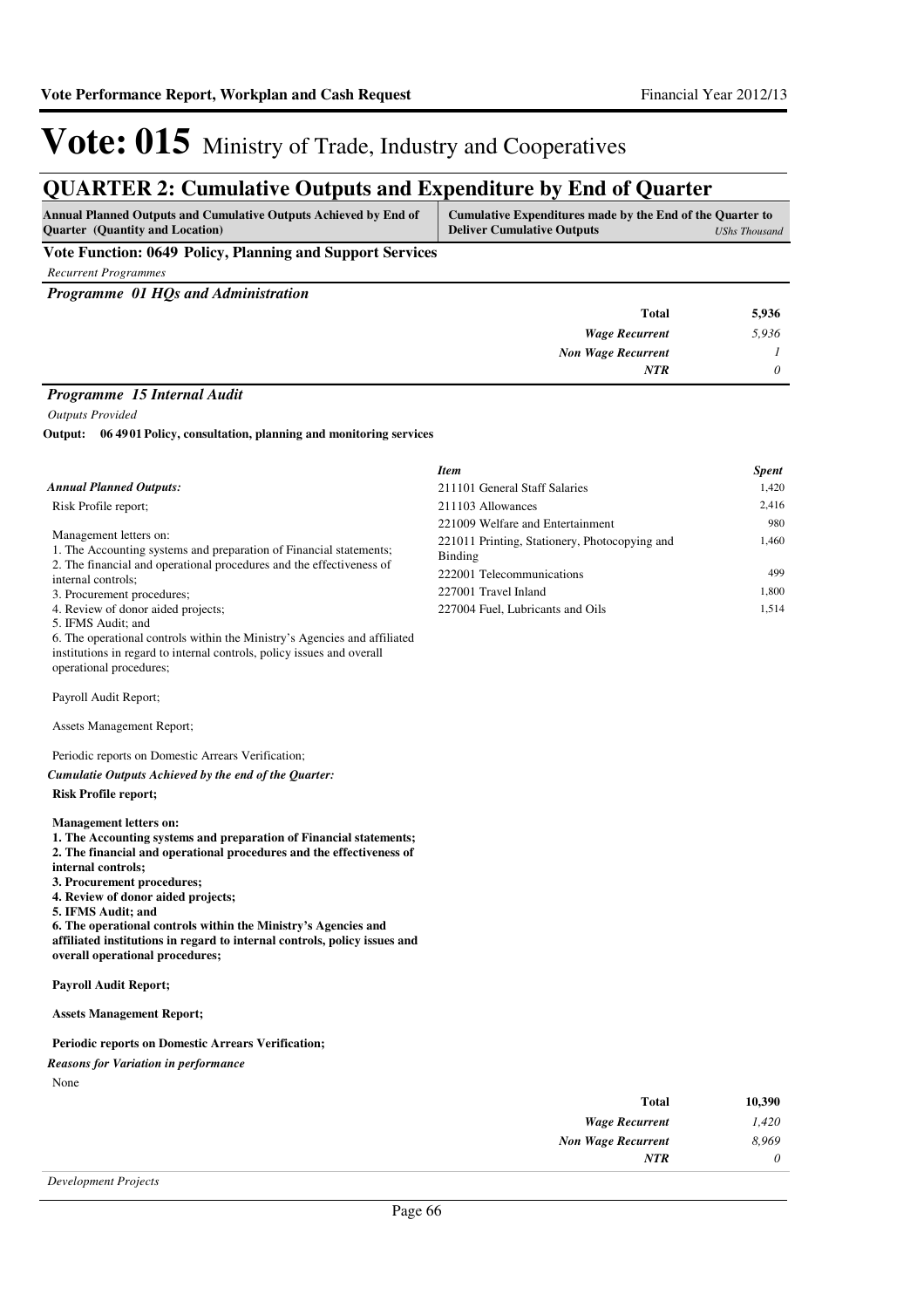*0 0*

*Donor Development*

*NTR*

# Vote: 015 Ministry of Trade, Industry and Cooperatives

## **QUA DTED 2: Cumulative Outputs and Evnanditure by End of Quarter**

| OUANTEN 2. Cumulative Outputs and Expenditure by Eini of Quarter                                           |                                                                                                |                      |
|------------------------------------------------------------------------------------------------------------|------------------------------------------------------------------------------------------------|----------------------|
| Annual Planned Outputs and Cumulative Outputs Achieved by End of<br><b>Quarter</b> (Quantity and Location) | Cumulative Expenditures made by the End of the Quarter to<br><b>Deliver Cumulative Outputs</b> | <b>UShs Thousand</b> |
| <b>Vote Function: 0649 Policy, Planning and Support Services</b>                                           |                                                                                                |                      |
| <b>Development Projects</b>                                                                                |                                                                                                |                      |
| <b>Project 0248 Government Purchases and Taxes</b>                                                         |                                                                                                |                      |
| Capital Purchases                                                                                          |                                                                                                |                      |
| Output: 06 4972 Government Buildings and Administrative Infrastructure                                     |                                                                                                |                      |
| <b>Annual Planned Outputs:</b>                                                                             |                                                                                                |                      |
| Cumulatie Outputs Achieved by the end of the Quarter:                                                      |                                                                                                |                      |
| <b>None</b>                                                                                                |                                                                                                |                      |
| <b>Reasons for Variation in performance</b>                                                                |                                                                                                |                      |
| Funds insufficient, but reallocated to cater for other critical planned<br>outputs of the project          |                                                                                                |                      |
|                                                                                                            | <b>Total</b>                                                                                   | 0                    |
|                                                                                                            | <b>GoU</b> Development                                                                         | 0                    |

**06 4975 Purchase of Motor Vehicles and Other Transport Equipment Output:**

#### *Annual Planned Outputs:*

2 Station wagons and 2 Pick up trucks procured to facilitate transport for the Ministers and Ministry operations;

(Comment: Outputs pending more resource allocation from the envelope)

#### *Cumulatie Outputs Achieved by the end of the Quarter:*

**None**

#### *Reasons for Variation in performance*

Funds insufficient to facilitate procurement of vehicles.

| <b>Total</b>             |          |
|--------------------------|----------|
| <b>GoU</b> Development   | $\theta$ |
| <b>Donor Development</b> | 0        |
| <b>NTR</b>               | $\theta$ |

#### **06 4976 Purchase of Office and ICT Equipment, including Software Output:**

|                                                                                                                                                                     | <b>Item</b>                    | <b>Spent</b> |
|---------------------------------------------------------------------------------------------------------------------------------------------------------------------|--------------------------------|--------------|
| <b>Annual Planned Outputs:</b>                                                                                                                                      | 231005 Machinery and Equipment | 49,610       |
| 1 Projector, 2 Network Photocopiers, 60 photocopier catridges, Antivirus,<br>Internet services for 12 months, 5 Desktop computers, 5 laptops, 10<br>UPSes procured; |                                |              |
| ICT hardware repaired;                                                                                                                                              |                                |              |
| Biometric System for Personel Mgt & Security;                                                                                                                       |                                |              |
| Cumulatie Outputs Achieved by the end of the Ouarter:                                                                                                               |                                |              |
| Internet services procured for 6 months;                                                                                                                            |                                |              |
| Antivirus system updated and well serviced;                                                                                                                         |                                |              |
| 20 photocopier catridges procured;                                                                                                                                  |                                |              |
| <b>Reasons for Variation in performance</b>                                                                                                                         |                                |              |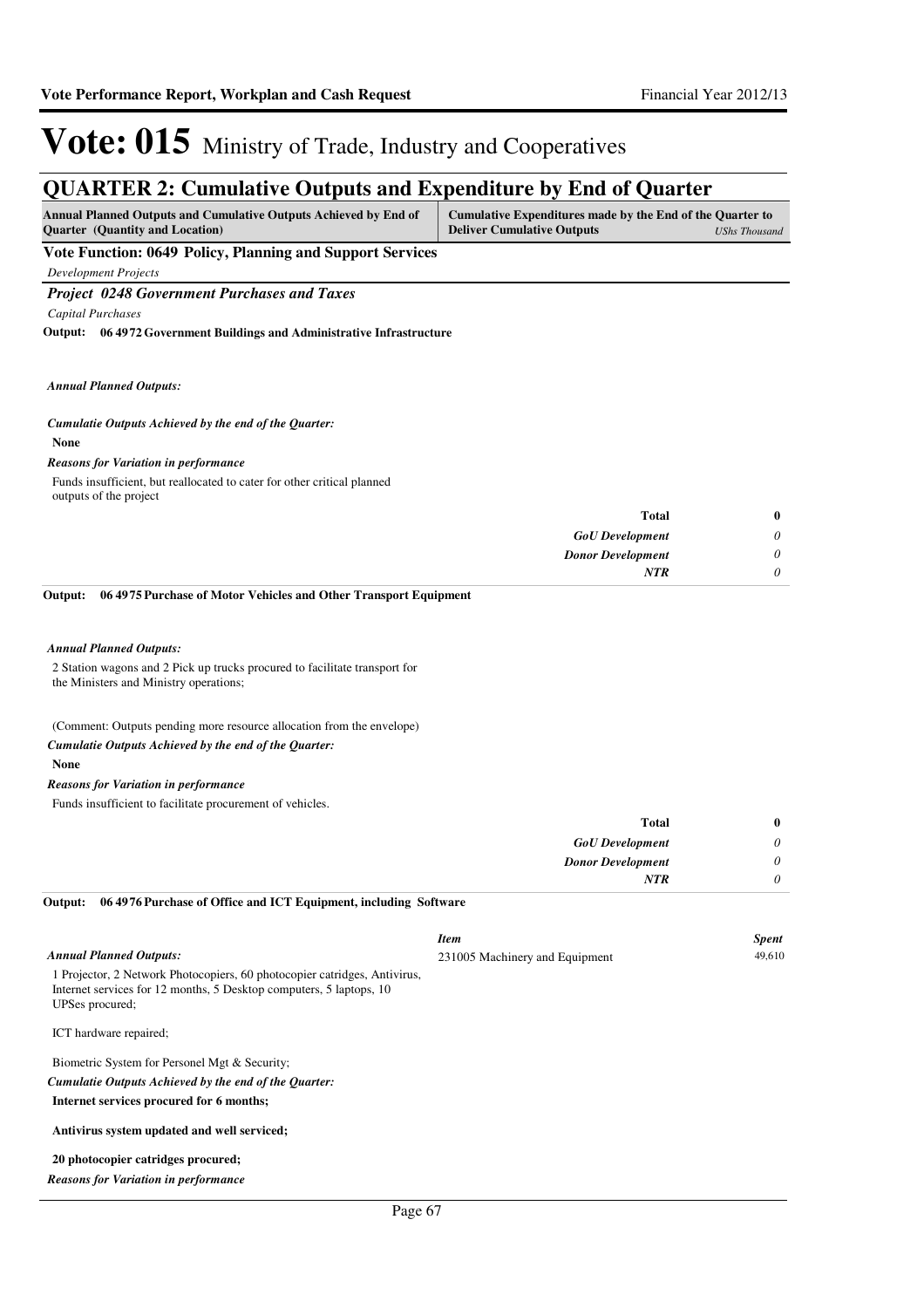## **QUA DTED 2: Cumulative Outputs and Evnanditure by End of Quarter**

| Annual Planned Outputs and Cumulative Outputs Achieved by End of<br>Quarter (Quantity and Location) | Cumulative Expenditures made by the End of the Quarter to<br><b>Deliver Cumulative Outputs</b> | <b>UShs Thousand</b> |
|-----------------------------------------------------------------------------------------------------|------------------------------------------------------------------------------------------------|----------------------|
| Vote Function: 0649 Policy, Planning and Support Services                                           |                                                                                                |                      |
| Development Projects                                                                                |                                                                                                |                      |
| <b>Project 0248 Government Purchases and Taxes</b>                                                  |                                                                                                |                      |
| Funds released insufficient                                                                         |                                                                                                |                      |
|                                                                                                     | <b>Total</b>                                                                                   | 49,610               |
|                                                                                                     | <b>GoU</b> Development                                                                         | 49,610               |
|                                                                                                     | <b>Donor Development</b>                                                                       | 0                    |
|                                                                                                     | <b>NTR</b>                                                                                     | $\theta$             |
| 06 4978 Purchase of Office and Residential Furniture and Fittings<br>Output:                        |                                                                                                |                      |
|                                                                                                     | <b>Item</b>                                                                                    | <b>Spent</b>         |
| <b>Annual Planned Outputs:</b>                                                                      | 231006 Furniture and Fixtures                                                                  | 11,350               |
| Furniture and Fittings procured for Offices;                                                        |                                                                                                |                      |
| Curtains and fittings for 10 offices;                                                               |                                                                                                |                      |
| 20 Desks;                                                                                           |                                                                                                |                      |
| 20 Desk Chairs;                                                                                     |                                                                                                |                      |
| 10 Visitors Chairs;                                                                                 |                                                                                                |                      |
| 8 Executive Chairs;                                                                                 |                                                                                                |                      |
| Cumulatie Outputs Achieved by the end of the Quarter:                                               |                                                                                                |                      |
| Office furniture and fittings procured;                                                             |                                                                                                |                      |
| <b>Reasons for Variation in performance</b>                                                         |                                                                                                |                      |
| Funds released insufficient to cater for all planned outputs                                        |                                                                                                |                      |
|                                                                                                     | <b>Total</b>                                                                                   | 11,350               |
|                                                                                                     | <b>GoU</b> Development                                                                         | 11,350               |
|                                                                                                     | <b>Donor Development</b>                                                                       | 0                    |
|                                                                                                     | <b>NTR</b>                                                                                     | $\theta$             |
| <b>Outputs Provided</b>                                                                             |                                                                                                |                      |
| 06 4901 Policy, consultation, planning and monitoring services<br>Output:                           |                                                                                                |                      |
|                                                                                                     | <b>Item</b>                                                                                    | Spent                |
| <b>Annual Planned Outputs:</b>                                                                      | 221002 Workshops and Seminars                                                                  | 300                  |
| 1. EAC and COMESA trade streamlining meetings prepared for and                                      | 221012 Small Office Equipment                                                                  | 2,080                |

| 1. EAC and CONIESA trade streamming meetings prepared for and | 221012 Stillard Office Equipment | 2.000  |
|---------------------------------------------------------------|----------------------------------|--------|
| attended:                                                     | 227001 Travel Inland             | 2.700  |
|                                                               | 227004 Fuel, Lubricants and Oils | 51.263 |
| 2. Strategic and Technical Support meetings facilitated;      | 228002 Maintenance - Vehicles    | 27.305 |
| 3. Strategic Monitoring of Ministry Programmes and Projects;  |                                  |        |

(Comment: Outputs pending more resource allocation from the envelope)

*Cumulatie Outputs Achieved by the end of the Quarter:*

#### **EAC and COMESA trade streamlines meetings prepared for and attended;**

**Strategic and Technical Support meetings facilitated;**

#### **Strategic Monitoring of Ministry Programmes and Projects**

#### *Reasons for Variation in performance*

Funds insufficient to cater for all planned outputs.

**Total 92,820**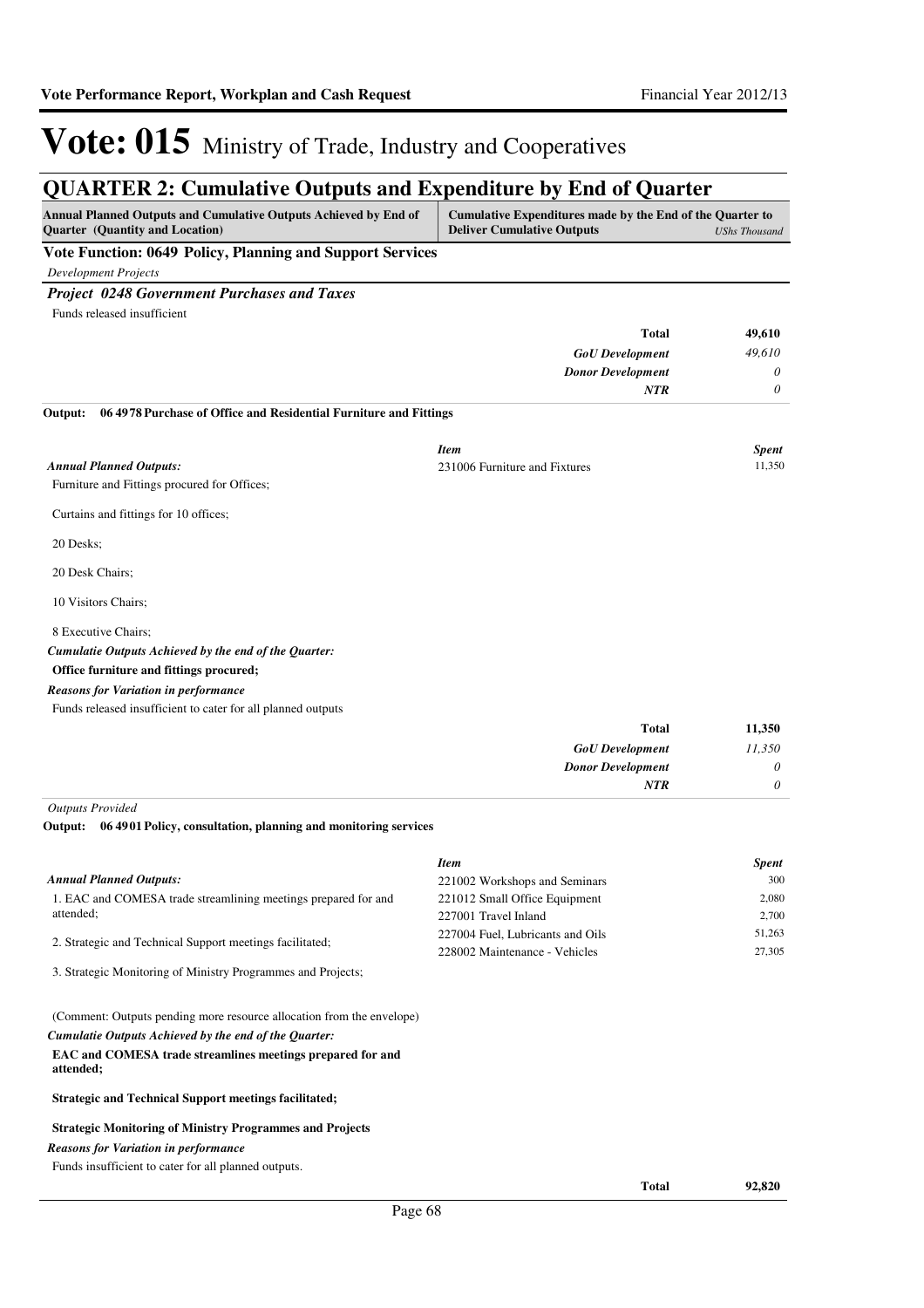## **QUARTER 2: Cumulative Outputs and Expenditure by End of Quarter**

| VUINTER 2. Camaiau ve Outputs and Expenditure by Eini of Quarter<br>Annual Planned Outputs and Cumulative Outputs Achieved by End of<br>Quarter (Quantity and Location) | Cumulative Expenditures made by the End of the Quarter to<br><b>Deliver Cumulative Outputs</b> | <b>UShs Thousand</b> |
|-------------------------------------------------------------------------------------------------------------------------------------------------------------------------|------------------------------------------------------------------------------------------------|----------------------|
| Vote Function: 0649 Policy, Planning and Support Services                                                                                                               |                                                                                                |                      |
| <b>Development Projects</b>                                                                                                                                             |                                                                                                |                      |
| <b>Project 0248 Government Purchases and Taxes</b>                                                                                                                      |                                                                                                |                      |
|                                                                                                                                                                         | <b>GoU</b> Development                                                                         | 92,820               |
|                                                                                                                                                                         | <b>Donor Development</b>                                                                       | 0                    |
|                                                                                                                                                                         | NTR                                                                                            | 0                    |
| 06 49 02 Ministry Support Services (Finance and Administration)<br>Output:                                                                                              |                                                                                                |                      |
|                                                                                                                                                                         | <b>Item</b>                                                                                    | <b>Spent</b>         |
| <b>Annual Planned Outputs:</b>                                                                                                                                          | 211103 Allowances                                                                              | 5,000                |
| 1. Administrative functions of the Ministry supported;                                                                                                                  | 221007 Books, Periodicals and Newspapers                                                       | 3,000                |
| 2. Procurement of Ministry's Official Outfits;                                                                                                                          | 221009 Welfare and Entertainment                                                               | 4,637                |
|                                                                                                                                                                         | 221012 Small Office Equipment                                                                  | 2,080                |
| 3. Ministry Public Relations facilitated;                                                                                                                               | 224002 General Supply of Goods and Services                                                    | 9,240                |
|                                                                                                                                                                         | 227001 Travel Inland                                                                           | 8,275                |
| (Comment: Outputs pending more resource allocation from the envelope)                                                                                                   | 227002 Travel Abroad                                                                           | 2,825                |
| Cumulatie Outputs Achieved by the end of the Quarter:                                                                                                                   | 227004 Fuel, Lubricants and Oils<br>228001 Maintenance - Civil                                 | 49,333<br>5,050      |
| Administrative functions of the Ministry supported;                                                                                                                     | 228002 Maintenance - Vehicles                                                                  | 19,144               |
| <b>Ministry Public Relations facilitated;</b><br><b>Reasons for Variation in performance</b><br>Funds insufficient                                                      |                                                                                                |                      |
|                                                                                                                                                                         | Total                                                                                          | 110,428              |
|                                                                                                                                                                         | <b>GoU</b> Development                                                                         | 110,428              |
|                                                                                                                                                                         | <b>Donor Development</b>                                                                       | 0                    |
|                                                                                                                                                                         | NTR                                                                                            | 0                    |
| 06 49 03 Ministerial and Top Management Services<br>Output:                                                                                                             |                                                                                                |                      |
|                                                                                                                                                                         | <b>Item</b>                                                                                    | <b>Spent</b>         |
| <b>Annual Planned Outputs:</b>                                                                                                                                          | 227004 Fuel, Lubricants and Oils                                                               | 50,803               |
| 1. Offices of the Ministers and Top Management's duties and functions<br>supported                                                                                      | 228002 Maintenance - Vehicles                                                                  | 28,089               |
| (Comment: Outputs pending more resource allocation from the envelope)                                                                                                   |                                                                                                |                      |
| Cumulatie Outputs Achieved by the end of the Quarter:                                                                                                                   |                                                                                                |                      |
| Offices of the Ministers and Top Management's duties and functions<br>supported                                                                                         |                                                                                                |                      |
| <b>Reasons for Variation in performance</b>                                                                                                                             |                                                                                                |                      |
| Funds insufficient                                                                                                                                                      |                                                                                                |                      |
|                                                                                                                                                                         | <b>Total</b>                                                                                   | 78,892               |
|                                                                                                                                                                         | <b>GoU</b> Development                                                                         | 78,892               |
|                                                                                                                                                                         | <b>Donor Development</b>                                                                       | 0                    |
|                                                                                                                                                                         | NTR                                                                                            | $\theta$             |
|                                                                                                                                                                         | <b>GRAND TOTAL</b>                                                                             | 25,715,602           |
|                                                                                                                                                                         | <b>Wage Recurrent</b>                                                                          | 413,723              |
|                                                                                                                                                                         | <b>Non Wage Recurrent</b>                                                                      | 4,671,661            |

Page 69

*GoU Development Donor Development* *19,731,586 898,632*

*NTR 0*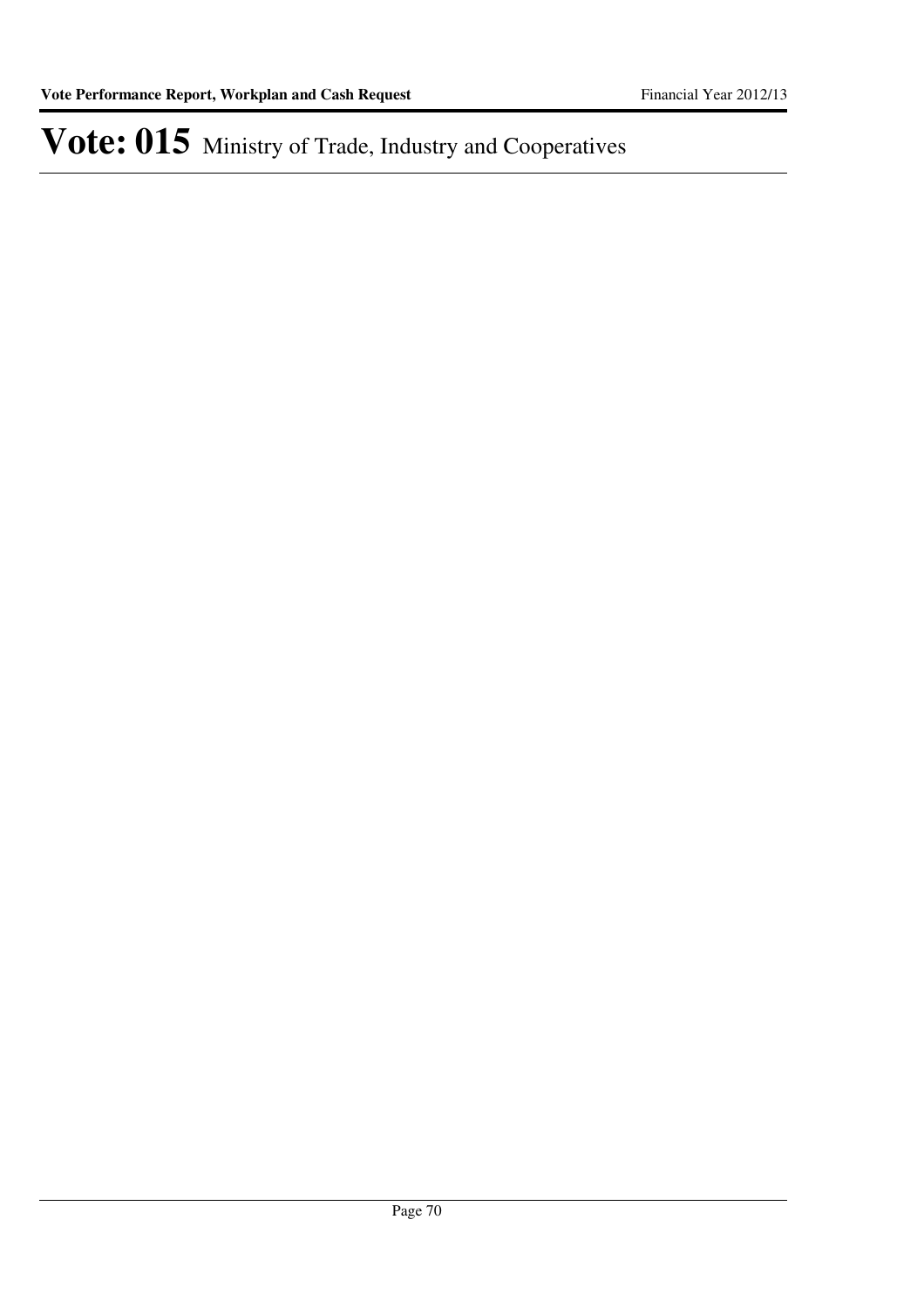*UShs Thousand*

11,400

# Vote: 015 Ministry of Trade, Industry and Cooperatives

### **QUARTER 2: Outputs and Expenditure in Quarter Planned and Actual Outputs in Quarter (Quantity and Location) Expenditures incurred in the Quarter to deliver outputs Vote Function: 0601 Industrial and Technological Development** *Recurrent Programmes Programme 12 Industry and Technology Outputs Funded* Wage subvention to MTAC; Training of Students and Entreprenuers **06 0151 Management Training and Advisory Services (MTAC) Output:** *Outputs Planned in Quarter: Item Spent* 264102 Contributions to Autonomous Inst. Wage Subventions

*Actual Outputs Achieved in Quarter:*

**1. Wage subvention sent to MTAC;**

## **2. Students and Entrepreneurs trained in enterprise management skills;**

None *Reasons for Variation in performance*

| <b>Total</b>              | 11,400   |
|---------------------------|----------|
| <b>Wage Recurrent</b>     | $\theta$ |
| <b>Non Wage Recurrent</b> | 11,400   |
| <b>NTR</b>                | $\theta$ |

#### **06 0152 Commercial and Economic Infrastructure Development (UDC) Output:**

|                                                        | <b>Item</b>                                                         | <b>Spent</b> |
|--------------------------------------------------------|---------------------------------------------------------------------|--------------|
| <b>Outputs Planned in Ouarter:</b>                     | 264101 Contributions to Autonomous Inst.                            | 40,430       |
| Subvention to Uganda Development Corporation (UDC):    | 264102 Contributions to Autonomous Inst. Wage<br><b>Subventions</b> | 110.000      |
| 1. Staff salaries, NSSF, Gratuity and allowances paid; |                                                                     |              |

2. Staff welfare enhanced;

3. Public relations enhanced;

4. Operation support services provided (rent, electricity, telecommunications, general supply of goods and services, maintenance of vehicles, machinery, equipment, furniture, fuel, oils & lubricants, annual maintenance of the photocopier);

5. Internet service and domain name subscription;

- 6. Furniture procured;
- 7. Public relations enhanced;
- 8. Staff pay rolls prepared;
- 9. UDC assets register updated;
- 10. Quarterly and annual financial reports produced;
- 11. Monitoring reports produced for the unfunded projects;
- 12. Viable projects identified and managed;
- 13. Business reviews and due diligency reports produced;
- 14. Consultancy on the strategic direction of UDC in terms of strategic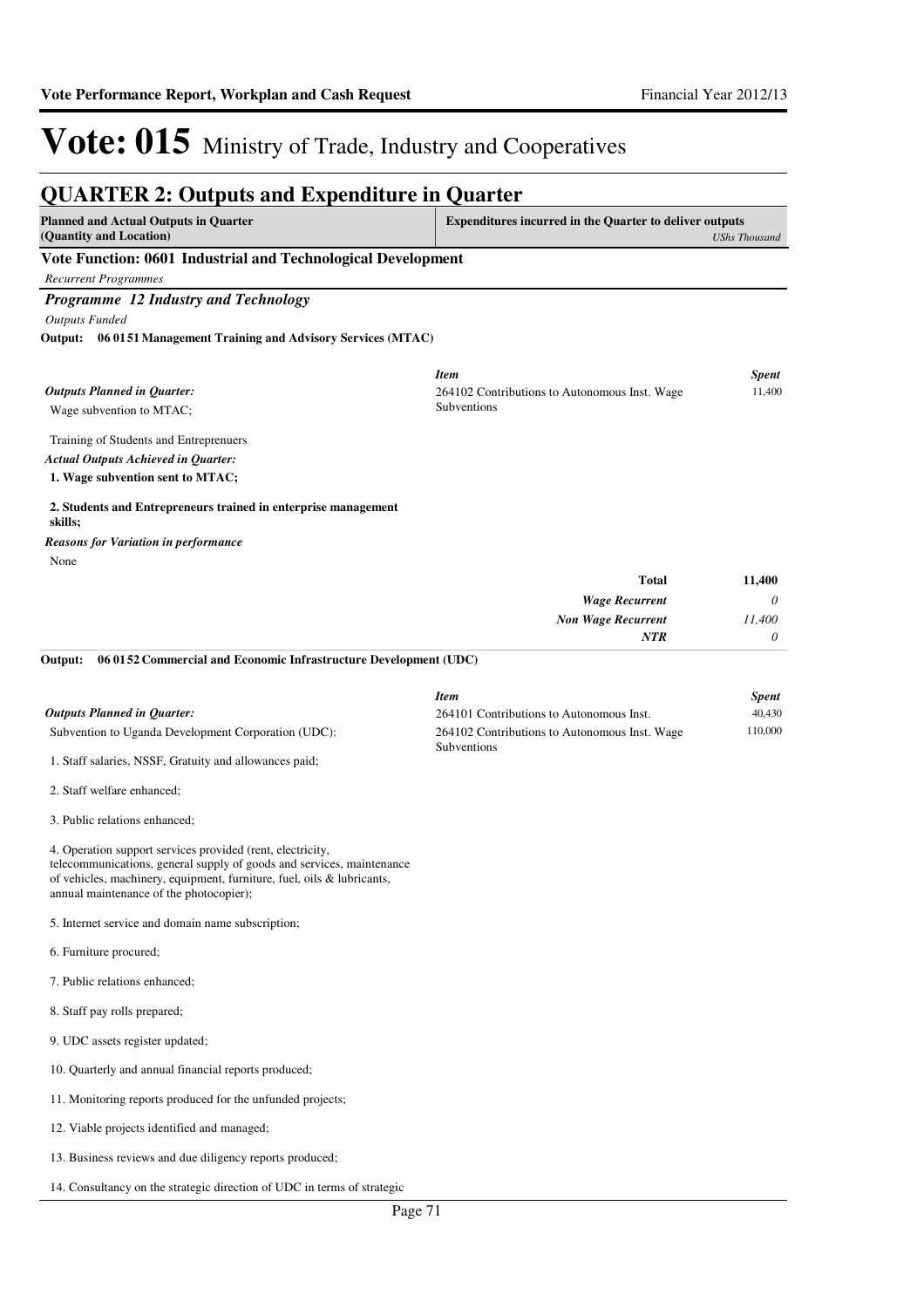### **QUARTER 2: Outputs and Expenditure in Quarter Planned and Actual Outputs in Quarter (Quantity and Location) Expenditures incurred in the Quarter to deliver outputs**  *UShs Thousand* **Vote Function: 0601 Industrial and Technological Development** *Recurrent Programmes Programme 12 Industry and Technology* projects; 15. Consultancy on the concept of the establishment of silos and warehouses; . **Monitoring reports produced for lake Katwe; Quarterly financial reports produced; Staff salaries and allowances paid;** *Actual Outputs Achieved in Quarter:* Rent, PAYE and NSSF for 3months, 6 months and 4 months respectively were not paid due to lack of funds. *Reasons for Variation in performance*

| 150,430  | <b>Total</b>              |
|----------|---------------------------|
| $\theta$ | <b>Wage Recurrent</b>     |
| 150,430  | <b>Non Wage Recurrent</b> |
| $\theta$ | <b>NTR</b>                |
|          |                           |

*Outputs Provided*

#### **06 0101 Industrial policies, plans and monitoring services Output:**

|                                                                                                                                         | <b>Item</b>                                   | <b>Spent</b> |
|-----------------------------------------------------------------------------------------------------------------------------------------|-----------------------------------------------|--------------|
| Outputs Planned in Ouarter:                                                                                                             | 211101 General Staff Salaries                 | 5,340        |
| Sector specific strategies and interventions to address emerging industry<br>challenges sought through Annual Industrial Sector Review; | 211103 Allowances                             | 945          |
|                                                                                                                                         | 221002 Workshops and Seminars                 | 1,640        |
| Draft National Strategy for Enterprise start-up and incubation services;                                                                | 221005 Hire of Venue (chairs, projector etc)  | 428          |
|                                                                                                                                         | 221011 Printing, Stationery, Photocopying and | 3,267        |
| Improved implementaion of Presidential industrial development initiatives                                                               | Binding                                       |              |
| interventions in industry, environmental compliance and reduced<br>pollution;                                                           | 227001 Travel Inland                          | 7,441        |
|                                                                                                                                         | 227002 Travel Abroad                          | 2,964        |
|                                                                                                                                         | 227004 Fuel, Lubricants and Oils              | 5,403        |
| Promotion of green industry in transition to a green economy;                                                                           | 228002 Maintenance - Vehicles                 | 481          |
| Action Plan to 13th EAC Jua Kali Exhibition 2012:                                                                                       |                                               |              |
| Regional Accreditation Implementation Review and Action Agenda;                                                                         |                                               |              |
| Policies and regional MSME strategies' formulation;                                                                                     |                                               |              |

Interactions towards strategies for sustainable industrial development, evaluation of results, achievements and future challenges;

1st Draft Amendments of the Industrial Licensing Act;

#### *Actual Outputs Achieved in Quarter:*

**1 stakeholders' meeting held on the National Grain and Cereals Policy;** 

**Technical Guidance Visit conducted to Kakira Sugar Works;** 

**Monitoring visits made to Gayaza Electronic Works Ltd (GETS) and Industrial Steel Masters Ltd;** 

**A Cabinet Memo on the Governing Board for the Uganda Industrial Research Institute prepared and Board members nominated;**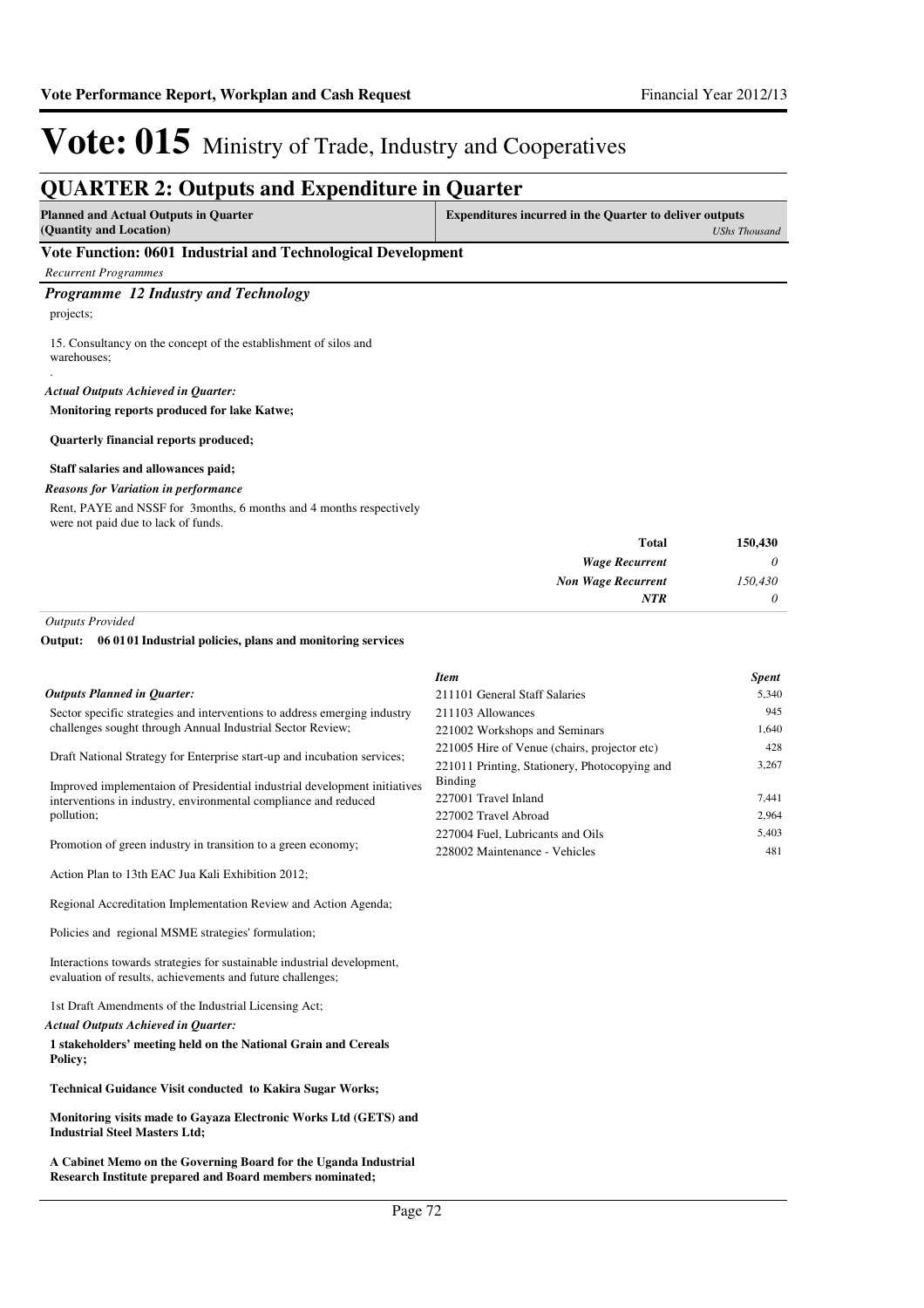*UShs Thousand*

# Vote: 015 Ministry of Trade, Industry and Cooperatives

### **QUARTER 2: Outputs and Expenditure in Quarter**

**Planned and Actual Outputs in Quarter (Quantity and Location) Expenditures incurred in the Quarter to deliver outputs** 

#### **Vote Function: 0601 Industrial and Technological Development**

*Recurrent Programmes*

*Programme 12 Industry and Technology*

**A report on the review of the ban on production of plastic materials (kaveera) prepared after a joint tour to 4 plastics industries by officers from the Department and MPs from the Parliamentary Committees of Natural Resources and Tourism, Trade and Industry. The industries visited include; Luuka Plastics Ltd, Pipeline Design and Foam Industries Ltd, Omega Plastics Industries Ltd and Nile Plastics Industries Ltd;**

**Office space and equipment for the National Accreditation Focal Point acquired;**

**Final Draft of the National Accreditation Bill prepared;**

**A draft Proposal with a 3 year workplan for the National Accreditation System prepared and ready for submission to MoFPED and National EIF Focal Point;**

#### **Participated in MTAC Board meeting and monthly Board meetings of BTVET to provide technical and policy direction;**

#### *Reasons for Variation in performance*

Visits to GETS and Industrial Steel Masters Ltd were made after invitation from the Companies as they were unplanned activities;

| Total                     |
|---------------------------|
| <b>Wage Recurrent</b>     |
| <b>Non Wage Recurrent</b> |
| <b>NTR</b>                |
|                           |

#### **06 0102 Training and Exposure of Jua Kali Output:**

|                                                                                                     | <b>Item</b>                                              | <b>Spent</b> |
|-----------------------------------------------------------------------------------------------------|----------------------------------------------------------|--------------|
| <b>Outputs Planned in Ouarter:</b>                                                                  | 211101 General Staff Salaries                            | 3,219        |
| Enhance exhibition skills of informal sector manufacturers for business<br>competitiveness;         | 221001 Advertising and Public Relations                  | 799          |
|                                                                                                     | 221002 Workshops and Seminars                            | 1,631        |
| Innovative, new and competitive products and technologies in the Jua Kali<br>sector;                | 221005 Hire of Venue (chairs, projector etc)             | 17           |
|                                                                                                     | 221011 Printing, Stationery, Photocopying and<br>Binding | 130          |
| Skills training in metal fabrication, foods and beverages, textiles,<br>garments and wood crafts;   | 222002 Postage and Courier                               | 2,130        |
|                                                                                                     | 224002 General Supply of Goods and Services              | $\Omega$     |
| Competence in internal audit, system documentation and accreditation                                | 227001 Travel Inland                                     | 4,027        |
|                                                                                                     | 227002 Travel Abroad                                     | 2,118        |
| assessment:<br><b>Actual Outputs Achieved in Ouarter:</b>                                           | 227004 Fuel, Lubricants and Oils                         | 795          |
| 2 organizing committee meetings held in preparation for the 13th<br><b>EAC</b> Jua kali Exhibition; |                                                          |              |

#### **41 local artisans mobilized to participate in the EAC Jua kali Exhibition in Bujumbura, Burundi;**

None *Reasons for Variation in performance*

| 14,867   | Total                     |
|----------|---------------------------|
| 3,219    | <b>Wage Recurrent</b>     |
| 11,648   | <b>Non Wage Recurrent</b> |
| $\theta$ | <b>NTR</b>                |
|          |                           |

**Output: 06 0103 Skilled Human Capacity for Industrial Development**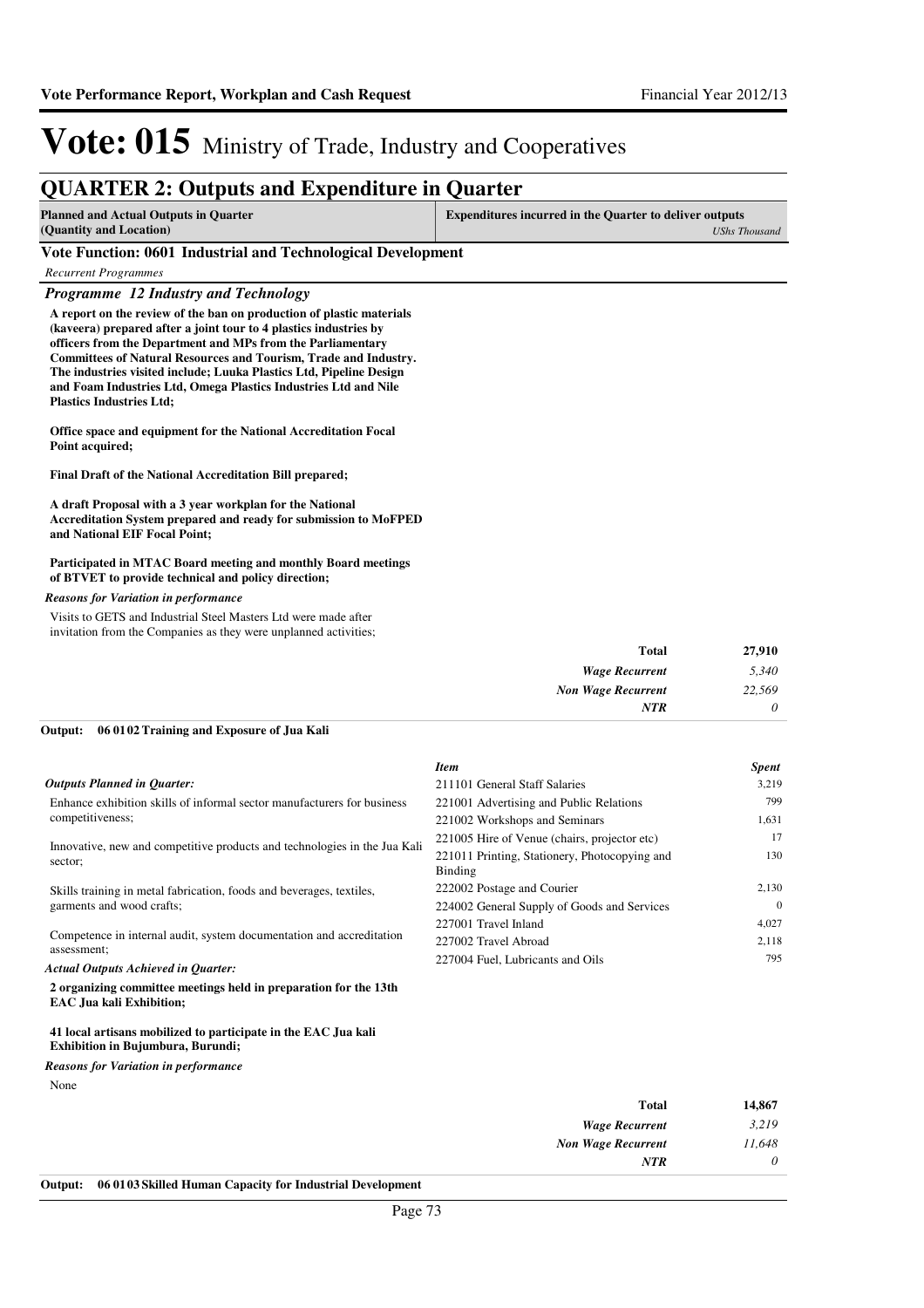### **QUARTER 2: Outputs and Expenditure in Quarter**

| Planned and Actual Outputs in Quarter                        | <b>Expenditures incurred in the Quarter to deliver outputs</b> |  |
|--------------------------------------------------------------|----------------------------------------------------------------|--|
| (Quantity and Location)                                      | UShs Thousand                                                  |  |
| Vote Eunction: 0601 Industrial and Technological Development |                                                                |  |

#### **Vote Function: 0601 Industrial and Technological Development**

| <b>Recurrent Programmes</b>                                                                                                                                                                                                                         |                               |               |
|-----------------------------------------------------------------------------------------------------------------------------------------------------------------------------------------------------------------------------------------------------|-------------------------------|---------------|
| Programme 12 Industry and Technology                                                                                                                                                                                                                |                               |               |
|                                                                                                                                                                                                                                                     | <b>Item</b>                   | <b>Spent</b>  |
| <b>Outputs Planned in Quarter:</b>                                                                                                                                                                                                                  | 211101 General Staff Salaries | 1             |
| Accessible Industrial database and information system;                                                                                                                                                                                              | 221017 Subscriptions          | 531           |
| Interactions towards strategies for sustainable industrial development,<br>evaluation of results, achievements and future challenges;                                                                                                               | 227002 Travel Abroad          | 3,182         |
| Professional development in Engineering society ethics;                                                                                                                                                                                             |                               |               |
| <b>Actual Outputs Achieved in Quarter:</b>                                                                                                                                                                                                          |                               |               |
| Industrial Database software development completed;                                                                                                                                                                                                 |                               |               |
| Database Populated with Data from 500 establishments obtained by<br>the Industrial Survey;                                                                                                                                                          |                               |               |
| Africa Industrialisation Day commemorated with a Newspaper<br>Supplement;                                                                                                                                                                           |                               |               |
| Annual Subscription fees for 5 members of Staff paid to the Uganda<br>Institute of Professional Engineers (UIPE) and 2 members subscribed<br>to the Engineers Registration Board (ERB);                                                             |                               |               |
| An Industrial Officer participated in a training programme on<br>Industrial Policy in Africa, hosted by the University of Johannesburg.<br>Focus on increased awareness of industrial policy for economic<br>diversification and poverty reduction; |                               |               |
| <b>Reasons for Variation in performance</b>                                                                                                                                                                                                         |                               |               |
| The Database design process was facilitated by the QUISP project in the<br>Ministry.                                                                                                                                                                |                               |               |
| The commemoration of the Africa Industrialisation Day was overtaken by<br>the COMESA Summit and Policy Organs meeting which was held around<br>the same time in November 2012.                                                                      |                               |               |
|                                                                                                                                                                                                                                                     | Total                         | 3,714         |
|                                                                                                                                                                                                                                                     | <b>Wage Recurrent</b>         | $\mathcal{I}$ |
|                                                                                                                                                                                                                                                     | <b>Non Wage Recurrent</b>     | 3,713         |
|                                                                                                                                                                                                                                                     | <b>NTR</b>                    | $\theta$      |
| Outpute 06.01.04 Support to Volve Addition                                                                                                                                                                                                          |                               |               |

#### **06 0104 Support to Value Addition Output:**

|                                                                                                                                                                  | <b>Item</b>                                              | <b>Spent</b> |
|------------------------------------------------------------------------------------------------------------------------------------------------------------------|----------------------------------------------------------|--------------|
| <b>Outputs Planned in Quarter:</b>                                                                                                                               | 211101 General Staff Salaries                            | 2.533        |
| Basic and simplified knowledge on Value Addition disseminated to the                                                                                             | 211103 Allowances                                        | 60           |
| benefit of the rural farmer;                                                                                                                                     | 221009 Welfare and Entertainment                         | 159          |
| Improved technologies and Management Practices adopted;                                                                                                          | 221011 Printing, Stationery, Photocopying and<br>Binding | 295          |
| Awareness on Uganda's Textile Training Center and textile products;                                                                                              | 222001 Telecommunications                                | 115          |
| <b>Actual Outputs Achieved in Ouarter:</b>                                                                                                                       | 227001 Travel Inland                                     | 600          |
|                                                                                                                                                                  | 227004 Fuel, Lubricants and Oils                         | 286          |
| A Proposal for support to the training of the Leather Sector Focal<br>Point in the department prepared and submitted to the TRACE II<br>project in the Ministry; | 228002 Maintenance - Vehicles                            | 370          |

**A Draft proposal for Support to Cluster Development Prepared;** 

**Stakeholders meeting held on Scrap trade and Uganda Scrap Metal Committee formed to regulate the trade;**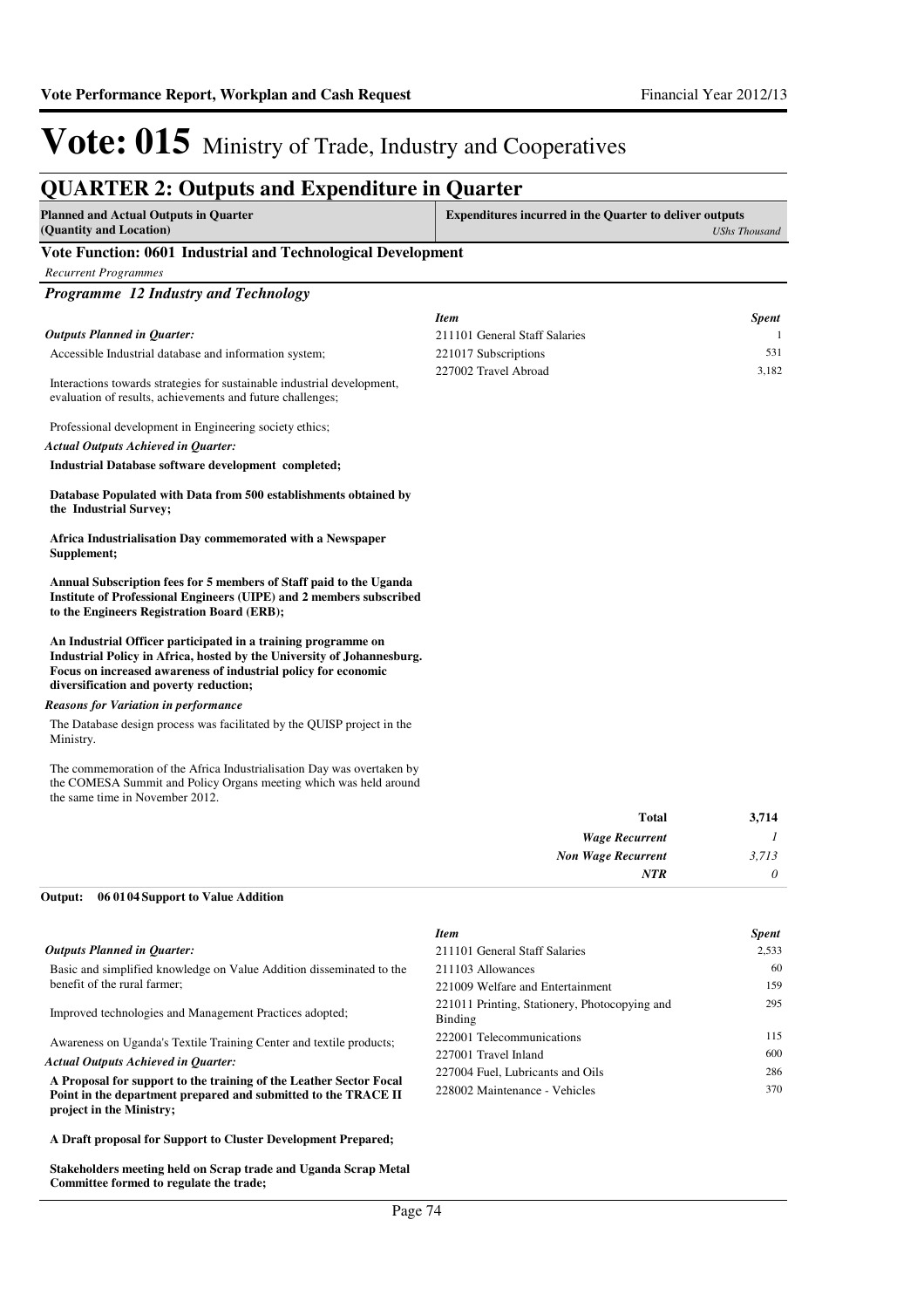### **QUARTER 2: Outputs and Expenditure in Quarter**

| <b>Planned and Actual Outputs in Quarter</b> | <b>Expenditures incurred in the Quarter to deliver outputs</b> |  |
|----------------------------------------------|----------------------------------------------------------------|--|
| (Quantity and Location)                      | UShs Thousand                                                  |  |

#### **Vote Function: 0601 Industrial and Technological Development**

| <b>Recurrent Programmes</b> |  |  |
|-----------------------------|--|--|
|-----------------------------|--|--|

*Programme 12 Industry and Technology*

**Business, Policy and Technical skills Training in Textiles conducted in conjunction with TEXDA and COMESA secretariat;**

**64 trainees graduated after training;**

 **A Senior Engineer in the Department participated in the EAC familiarization tour to Tunisia on the Industrial Upgrading and Modernization Programme;** 

**An Industrial Officer Participated in the 2 Negotiation Meetings between Government and the Management of Sango Bay Estates to clear the estate encumbrances for reinvestment;** 

**The Department hosted the Meeting of Uganda Leather Allied Industries Association to resolve the administrative wrangles in the association;**

#### *Reasons for Variation in performance*

The two proposals prepared were unplanned activities that required primarily desk work;

The EAC familiarization tour to Tunisia was facilitated by UNIDO;

No funds were spent for the negotiation meetings with the Management of Sango Bay Estates and the meeting with Uganda Leather Allied Industries Association;

| 4,418 | Total                     |
|-------|---------------------------|
| 2,533 | <b>Wage Recurrent</b>     |
| 1,886 | <b>Non Wage Recurrent</b> |
| 0     | <b>NTR</b>                |
|       |                           |

### *Development Projects*

*Project 1111 Soroti Fruit Factory*

*Capital Purchases* **06 0177 Purchase of Specialised Machinery & Equipment Output:**

None **None** *Actual Outputs Achieved in Quarter: Outputs Planned in Quarter:* None *Reasons for Variation in performance*

| $\bf{0}$ | <b>Total</b>             |
|----------|--------------------------|
| 0        | <b>GoU</b> Development   |
| 0        | <b>Donor Development</b> |
| 0        | <b>NTR</b>               |
|          |                          |

**Output: 06 0180 Construction of Common Industrial Facilities**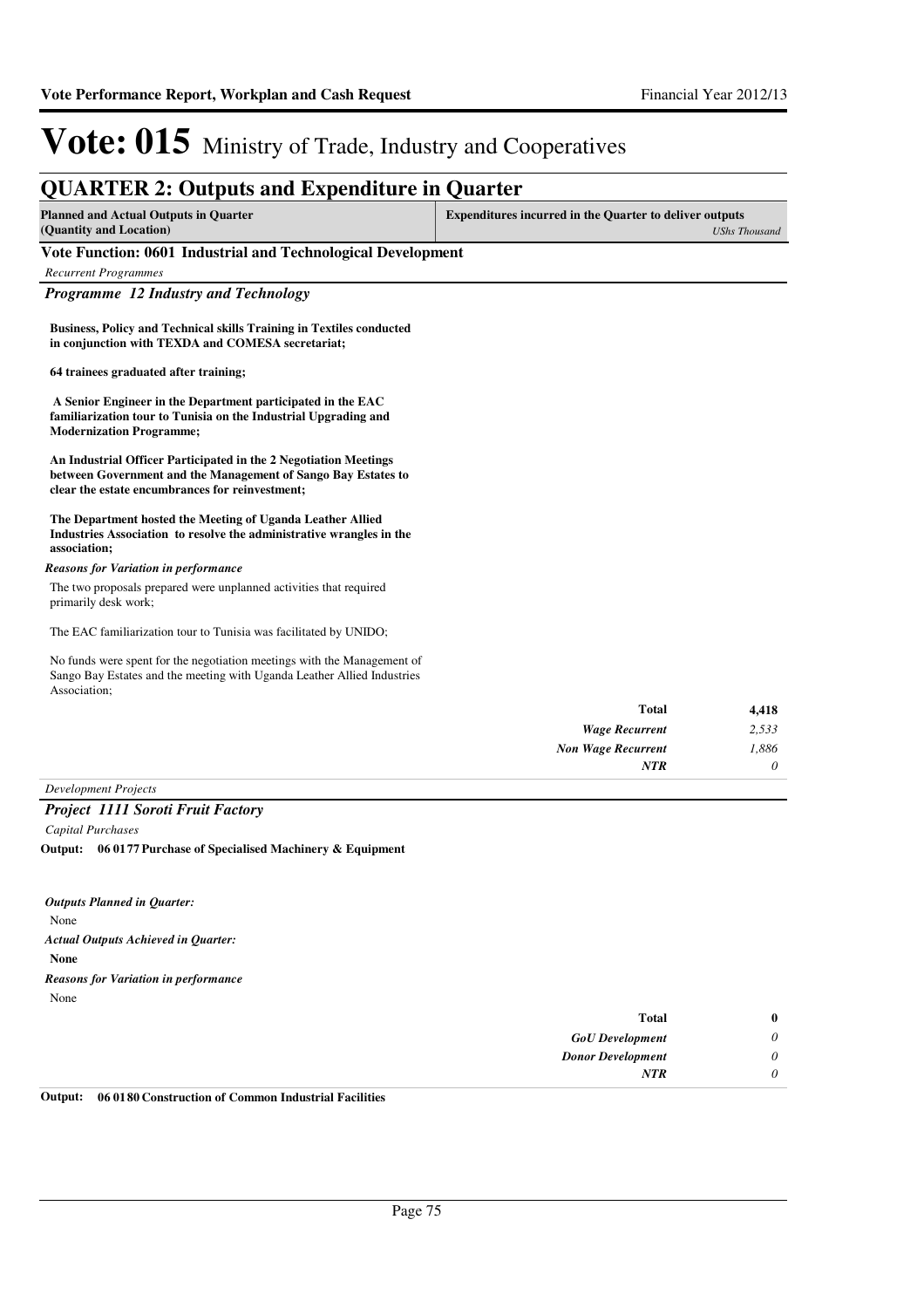### **QUARTER 2: Outputs and Expenditure in Quarter**

| <b>Planned and Actual Outputs in Quarter</b><br>(Quantity and Location) | Expenditures incurred in the Quarter to deliver outputs<br><b>UShs Thousand</b> |
|-------------------------------------------------------------------------|---------------------------------------------------------------------------------|
| Vote Function: 0601 Industrial and Technological Development            |                                                                                 |
| Development Projects                                                    |                                                                                 |
| <b>Project 1111 Soroti Fruit Factory</b>                                |                                                                                 |

Water tank of 640m3 procured and installed at the project site project; ImplementationTaskforce meetings held; Farmers reconstituted as productive units in the value chain; Way leaves for the extension of water and electricty to the project site settled; Security services provided at the project site; Land for waste disposal acquired in Soroti; Land title acquired for the project site; **A bid notice for provision of a water tank was published in the local newspapers; project ImplementationTaskforce meetings held; Mobilized and trained 408 fruit farmers in Bukedea and 758 from Kumi (Kumi sub county, Kumi Town Council and Ongiino); UEDCL engaged the Government Chief Value to evaluate the property that is to be damaged during the construction of a power line to the project site; Expression of interest from potential bidders to provide land for waste disposal was obtained by UDC; Lease Agreement for the project land signed between UDC & UIA and deed plans secured; Total 883,250** *Actual Outputs Achieved in Quarter: Outputs Planned in Quarter:* Valuation process for settlement of way leaves is on-going ; UIA is processing the land title for the project site and by end of 3rd quarter the land title will be availed to UDC. *Reasons for Variation in performance Item Spent* 231007 Other Structures 516,402 281501 Environmental Impact Assessments for Capital Works 13,600 281503 Engineering and Design Studies and Plans for Capital Works 2,700 281504 Monitoring, Supervision and Appraisal of Capital Works 329,467 311101 Land 21,080

| --------<br>$ -$         |         |
|--------------------------|---------|
| <b>NTR</b>               | 0       |
| <b>Donor Development</b> | 0       |
| <b>GoU</b> Development   | 883,250 |
| TULAI                    | 00J,4JU |

#### *Project 1128 Value Addition-Luwero*

*Capital Purchases* **06 0177 Purchase of Specialised Machinery & Equipment Output:**

| <b>Outputs Planned in Ouarter:</b>          |  |
|---------------------------------------------|--|
| None                                        |  |
| <b>Actual Outputs Achieved in Ouarter:</b>  |  |
| <b>None</b>                                 |  |
| <b>Reasons for Variation in performance</b> |  |
| None                                        |  |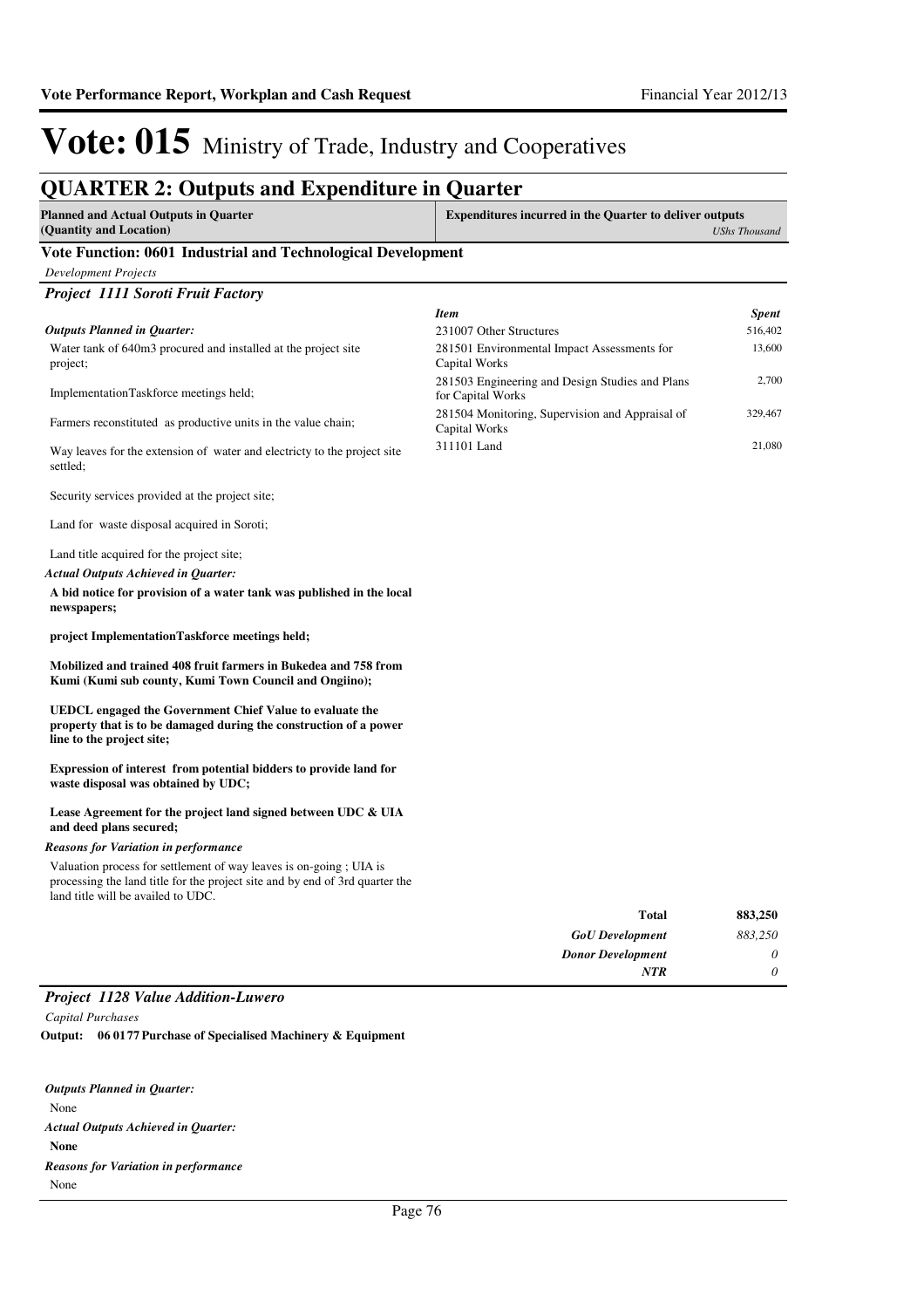#### **QUARTER 2: Outputs and Expenditure in Quarter Planned and Actual Outputs in Quarter (Quantity and Location) Expenditures incurred in the Quarter to deliver outputs**  *UShs Thousand* **Vote Function: 0601 Industrial and Technological Development** *Development Projects Project 1128 Value Addition-Luwero GoU Development Donor Development* **Total** *0 0 0* **0** *NTR* Consultant procured for the feasibility study for the project; **A bid notice for provision of consultancy services for a feasibility study was published in the local newspapers; 06 0180 Construction of Common Industrial Facilities**  *GoU Development Donor Development* **Total** *25,450 0 0* **25,450** *Actual Outputs Achieved in Quarter: Outputs Planned in Quarter:* **Output:** *NTR* The procurement process is on going for a consultant to carry out a feasibility study for the project. *Reasons for Variation in performance Item Spent* 281503 Engineering and Design Studies and Plans for Capital Works 19,550 281504 Monitoring, Supervision and Appraisal of Capital Works 5,900 *Project 1164 One Village One Product Programme*

#### *Capital Purchases*

**06 0175 Purchase of Motor Vehicles and Other Transport Equipment Output:**

None **None** *Actual Outputs Achieved in Quarter: Outputs Planned in Quarter:* No funds released *Reasons for Variation in performance*

| <b>Total</b>             | $\bf{0}$ |
|--------------------------|----------|
| <b>GoU</b> Development   | 0        |
| <b>Donor Development</b> | 0        |
| <b>NTR</b>               | 0        |

**06 0176 Purchase of Office and ICT Equipment, including Software Output:**

None **None** *Actual Outputs Achieved in Quarter: Outputs Planned in Quarter:* No funds released *Reasons for Variation in performance*

| <b>Total</b>             | $\bf{0}$ |
|--------------------------|----------|
| <b>GoU</b> Development   | $\theta$ |
| <b>Donor Development</b> | $\theta$ |
| <b>NTR</b>               | 0        |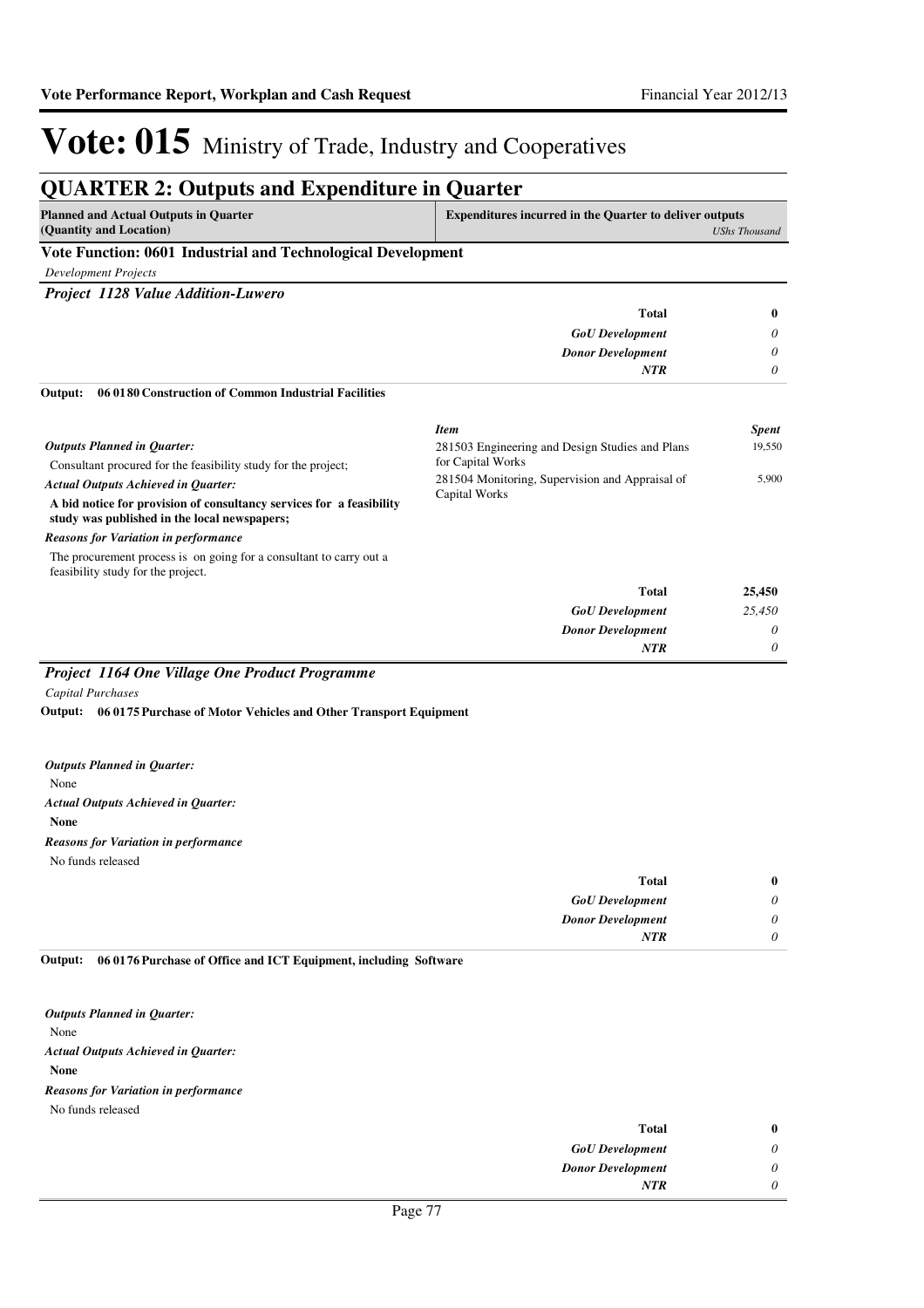| <b>QUARTER 2: Outputs and Expenditure in Quarter</b>                                                                                                    |                                                                |                      |
|---------------------------------------------------------------------------------------------------------------------------------------------------------|----------------------------------------------------------------|----------------------|
| <b>Planned and Actual Outputs in Quarter</b><br>(Quantity and Location)                                                                                 | <b>Expenditures incurred in the Quarter to deliver outputs</b> | <b>UShs Thousand</b> |
| Vote Function: 0601 Industrial and Technological Development                                                                                            |                                                                |                      |
| <b>Development Projects</b>                                                                                                                             |                                                                |                      |
| Project 1164 One Village One Product Programme                                                                                                          |                                                                |                      |
| Output: 06 0177 Purchase of Specialised Machinery & Equipment                                                                                           |                                                                |                      |
| <b>Outputs Planned in Quarter:</b>                                                                                                                      |                                                                |                      |
| Purchase 1 value addition equipment to support and boost MSMEs Growth                                                                                   |                                                                |                      |
| <b>Actual Outputs Achieved in Quarter:</b><br><b>None</b>                                                                                               |                                                                |                      |
| <b>Reasons for Variation in performance</b>                                                                                                             |                                                                |                      |
| Funds not released                                                                                                                                      |                                                                |                      |
|                                                                                                                                                         | <b>Total</b>                                                   | $\bf{0}$             |
|                                                                                                                                                         | <b>GoU</b> Development                                         | 0                    |
|                                                                                                                                                         | <b>Donor Development</b>                                       | 0                    |
|                                                                                                                                                         | <b>NTR</b>                                                     | 0                    |
| 06 0180 Construction of Common Industrial Facilities<br>Output:                                                                                         |                                                                |                      |
| <b>Outputs Planned in Quarter:</b><br>1. Common industrial facilities for cooperative enterprises set up;<br><b>Actual Outputs Achieved in Quarter:</b> |                                                                |                      |
| <b>None</b>                                                                                                                                             |                                                                |                      |
| <b>Reasons for Variation in performance</b>                                                                                                             |                                                                |                      |
| No funds released                                                                                                                                       |                                                                |                      |
|                                                                                                                                                         | <b>Total</b>                                                   | $\bf{0}$             |
|                                                                                                                                                         | <b>GoU</b> Development                                         | 0                    |
|                                                                                                                                                         | <b>Donor Development</b><br><b>NTR</b>                         | $\theta$<br>0        |
|                                                                                                                                                         |                                                                |                      |
| <b>Outputs Provided</b><br>06 0101 Industrial policies, plans and monitoring services<br>Output:                                                        |                                                                |                      |
|                                                                                                                                                         | <b>Item</b>                                                    | <b>Spent</b>         |
| <b>Outputs Planned in Quarter:</b>                                                                                                                      | 221002 Workshops and Seminars                                  | 2,250                |
| OVOP concept awareness created in 3 districts and potential<br>cooperatives/groups identified;                                                          |                                                                |                      |
| Priority Needs of Operational Cooperatives /groups identified;                                                                                          |                                                                |                      |
| 1 quarterly OVOP activities monitoring reports                                                                                                          |                                                                |                      |
| <b>Actual Outputs Achieved in Quarter:</b>                                                                                                              |                                                                |                      |
| <b>None</b>                                                                                                                                             |                                                                |                      |
| <b>Reasons for Variation in performance</b>                                                                                                             |                                                                |                      |
| Workplan was not yet approved according to recommendations from the<br>Mid-Term Programme Review                                                        |                                                                |                      |
|                                                                                                                                                         | <b>Total</b>                                                   | 2,250                |
|                                                                                                                                                         | <b>GoU</b> Development<br><b>Donor Development</b>             | 2,250<br>0           |
|                                                                                                                                                         | <b>NTR</b>                                                     | $\theta$             |

#### **Output: 06 0102 Training and Exposure of Jua Kali**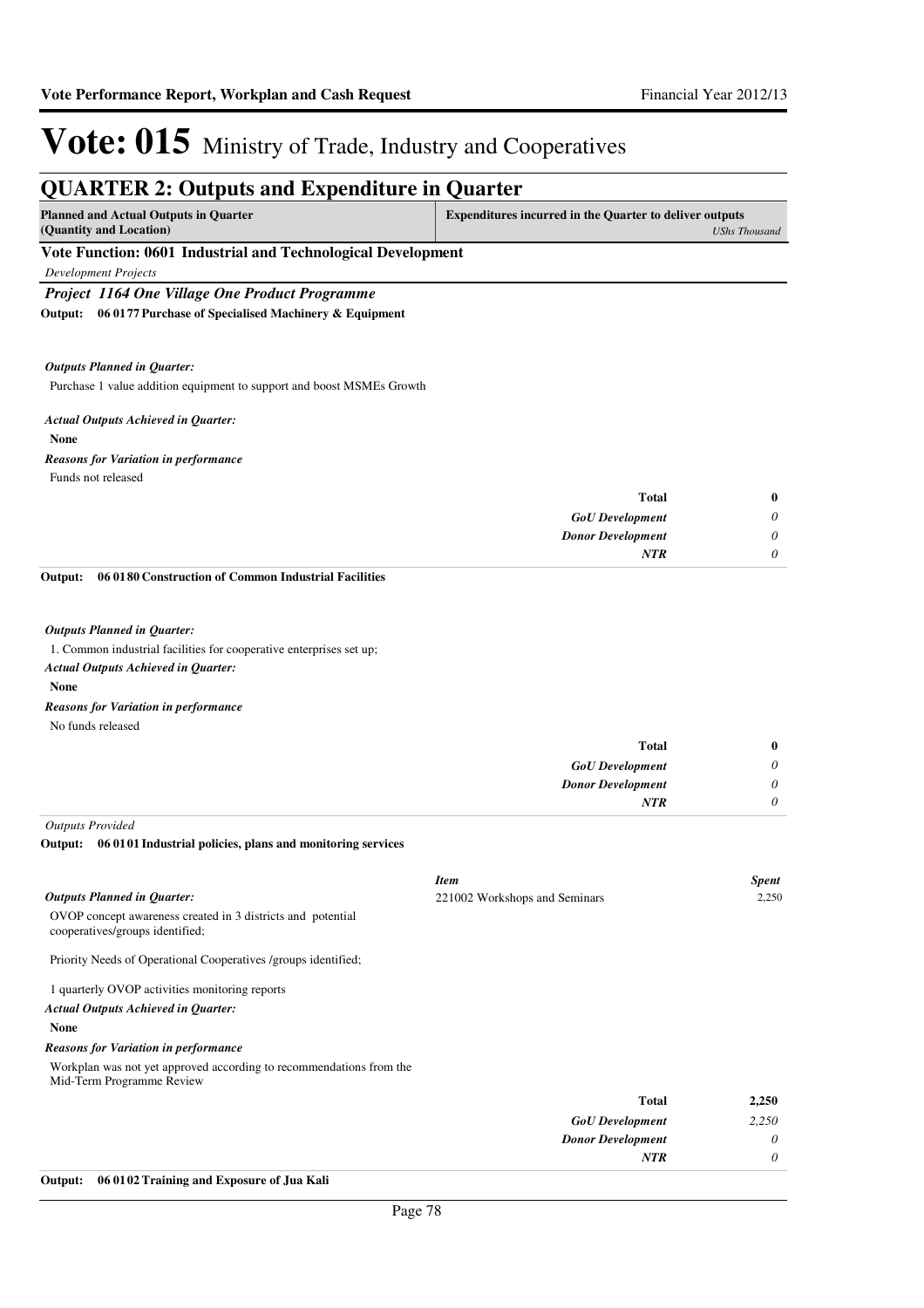#### **QUARTER 2: Outputs and Expenditure in Quarter Planned and Actual Outputs in Quarter (Quantity and Location) Expenditures incurred in the Quarter to deliver outputs**  *UShs Thousand* **Vote Function: 0601 Industrial and Technological Development** *Development Projects Project 1164 One Village One Product Programme* Support to MSMEs establishment and growth to enable them take the leading role of value addition for Industrial Development **None** *GoU Development Donor Development* **Total** *0 0 0* **0** *Actual Outputs Achieved in Quarter: Outputs Planned in Quarter: NTR* No funds released *Reasons for Variation in performance* 3 cooperatives facilitated to develop business plans; 1 groups facilitated to exhibit their products; OVOP activities publicised; 2 Cooperatives/ groups facilitated to process and package their produce; Virtual Business Incubations for the Enterprises **None 06 0104 Support to Value Addition** *GoU Development Donor Development* **Total** *11,808 0 0* **11,808** *Actual Outputs Achieved in Quarter: Outputs Planned in Quarter:* **Output:** *NTR* Workplan was not yet approved according to recommendations from the Mid-Term Programme Review *Reasons for Variation in performance Item Spent* 221002 Workshops and Seminars 10,808 221005 Hire of Venue (chairs, projector etc) 1,000 *Project 1240 Kalangala Infrastructure Services Project Capital Purchases* Ordinary shares acquired in KIS **Acquired 72.1 % of UDC allocated ordinary shares in KIS; 06 0179 Acquisition of Other Capital Assets Output:** *Actual Outputs Achieved in Quarter: Outputs Planned in Quarter: Reasons for Variation in performance Item Spent* 312302 Intangible Fixed Assets 16,559,892

Funds released for output have remained short by UShs. 302 million which is still expected to acquire the full allotment of Ordinary Shares for GoU.

| Total                  | 16,559,892 |
|------------------------|------------|
| <b>GoU</b> Development | 16,559,892 |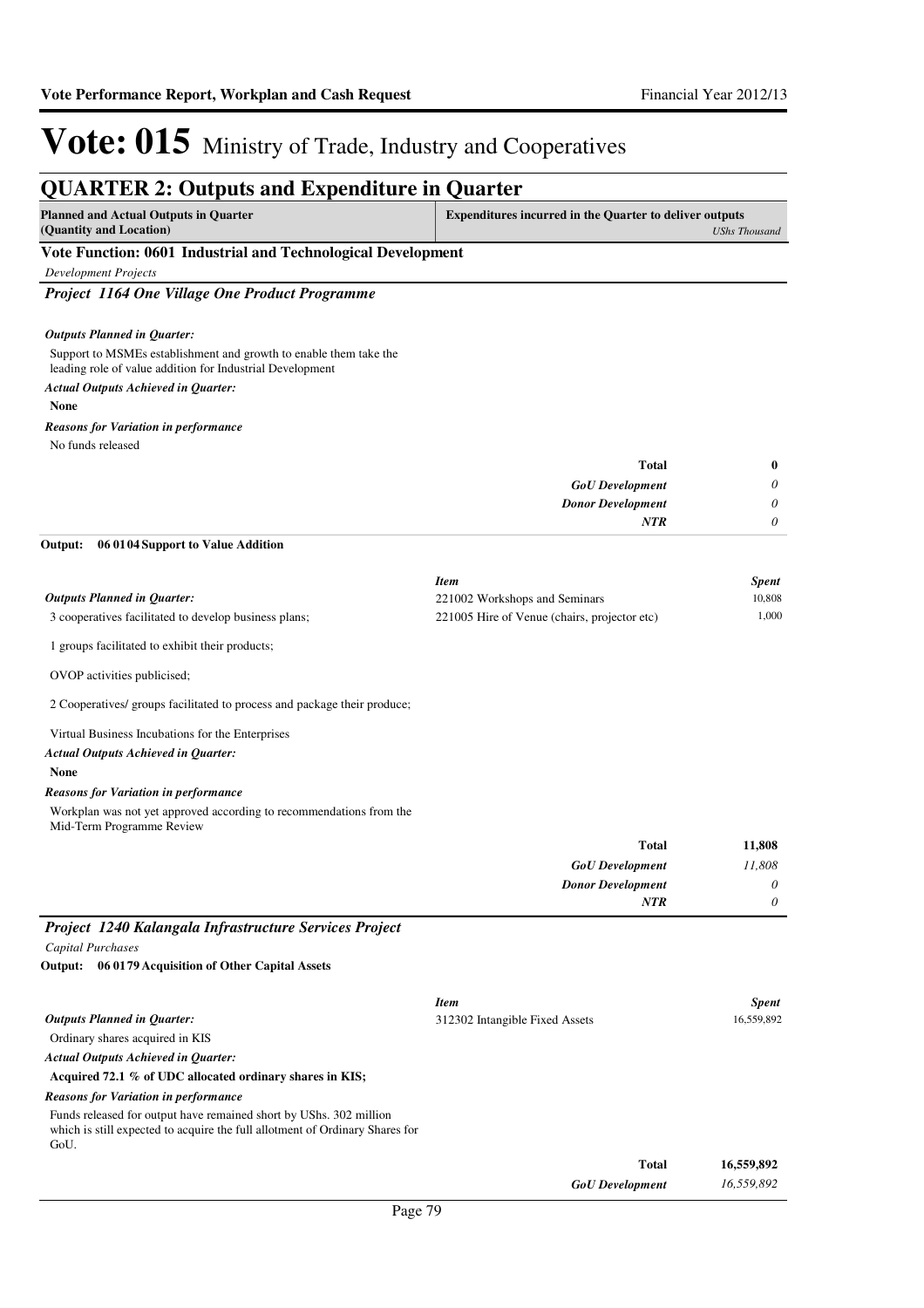| <b>Planned and Actual Outputs in Quarter</b>                                | <b>Expenditures incurred in the Quarter to deliver outputs</b> |                      |
|-----------------------------------------------------------------------------|----------------------------------------------------------------|----------------------|
| (Quantity and Location)                                                     |                                                                | <b>UShs Thousand</b> |
| Vote Function: 0601 Industrial and Technological Development                |                                                                |                      |
| <b>Development Projects</b>                                                 |                                                                |                      |
| Project 1240 Kalangala Infrastructure Services Project                      |                                                                |                      |
|                                                                             | <b>Donor Development</b>                                       | 0                    |
|                                                                             | <b>NTR</b>                                                     | 0                    |
| <b>Vote Function: 0602 Cooperative Development</b>                          |                                                                |                      |
| <b>Recurrent Programmes</b>                                                 |                                                                |                      |
| Programme 13 Cooperatives Development                                       |                                                                |                      |
| <b>Outputs Provided</b>                                                     |                                                                |                      |
| 06 0201 Cooperative policies, strategies and monitoring services<br>Output: |                                                                |                      |
|                                                                             | <b>Item</b>                                                    | <b>Spent</b>         |
| <b>Outputs Planned in Quarter:</b>                                          | 211101 General Staff Salaries                                  | 10,380               |
| National Cooperative Policy disseminated;                                   | 211103 Allowances                                              | 959                  |
|                                                                             | 221002 Workshops and Seminars                                  | 3,810                |
| Amended Cooperative Societies Act;                                          | 221005 Hire of Venue (chairs, projector etc)                   | 1,200                |
| <b>Actual Outputs Achieved in Quarter:</b>                                  | 227001 Travel Inland                                           | 800                  |
| <b>None</b>                                                                 | 227004 Fuel, Lubricants and Oils                               | 50                   |
| <b>Reasons for Variation in performance</b>                                 |                                                                |                      |
| None                                                                        |                                                                |                      |
|                                                                             | <b>Total</b>                                                   | 17,199               |
|                                                                             | <b>Wage Recurrent</b>                                          | 10,380               |
|                                                                             | <b>Non Wage Recurrent</b>                                      | 6,819                |
|                                                                             | <b>NTR</b>                                                     | 0                    |

|                                                                                                                                  | <b>Item</b>                                   | <b>Spent</b> |
|----------------------------------------------------------------------------------------------------------------------------------|-----------------------------------------------|--------------|
| <b>Outputs Planned in Quarter:</b>                                                                                               | 211101 General Staff Salaries                 | 24,837       |
| 20 Cooperatives societies supervised, 10 audits, 10 inspections, and 10                                                          | 211103 Allowances                             | 3.436        |
| investigations undertaken                                                                                                        | 221002 Workshops and Seminars                 | 40           |
| <b>Actual Outputs Achieved in Ouarter:</b>                                                                                       | 221011 Printing, Stationery, Photocopying and | 1,500        |
| 1. Inspection of the Masaka Coffee Farmers Cooperative Union in                                                                  | <b>Binding</b>                                |              |
| Masaka Districta was conducted;                                                                                                  | 222001 Telecommunications                     | 771          |
|                                                                                                                                  | 227001 Travel Inland                          | 738          |
| 2. Ministry Officials attended the Lango Cooperative Union Annual                                                                | 227002 Travel Abroad                          | 936          |
| General Meeting and they offered technical guidance;                                                                             | 227004 Fuel. Lubricants and Oils              | 1.595        |
| 3. Ministry officials also attended the Busoga Growers Cooperative<br>Union Bboard meeting and offered technical guidance to the |                                               |              |

**4. 19 cooperatives were inspected in the districts of Kamapala, Mpigi, Mbale, Bududa, Kibuku, Gulu, Nebbi, Kyegeggwa, Jinja, Kyenjojo and Lukaya town council;** 

**5. Collected data from 102 SACCOs in the Acholi sub region i.e. districts of Kitgum, Oyam, Gulu and Amuru;**

#### **6. Conducted direct audits of 2 Co-operatives i.e. Kasawo Namuganga Cooperative Savings and Credit Society Ltd, and Uganda Cooperative Transport Union Ltd;**

#### *Reasons for Variation in performance*

**members;** 

The Outputs 4 - 6 achieved in Quarter 2 were a results of off-budget activities that were supported by the Rural Financial Services Project;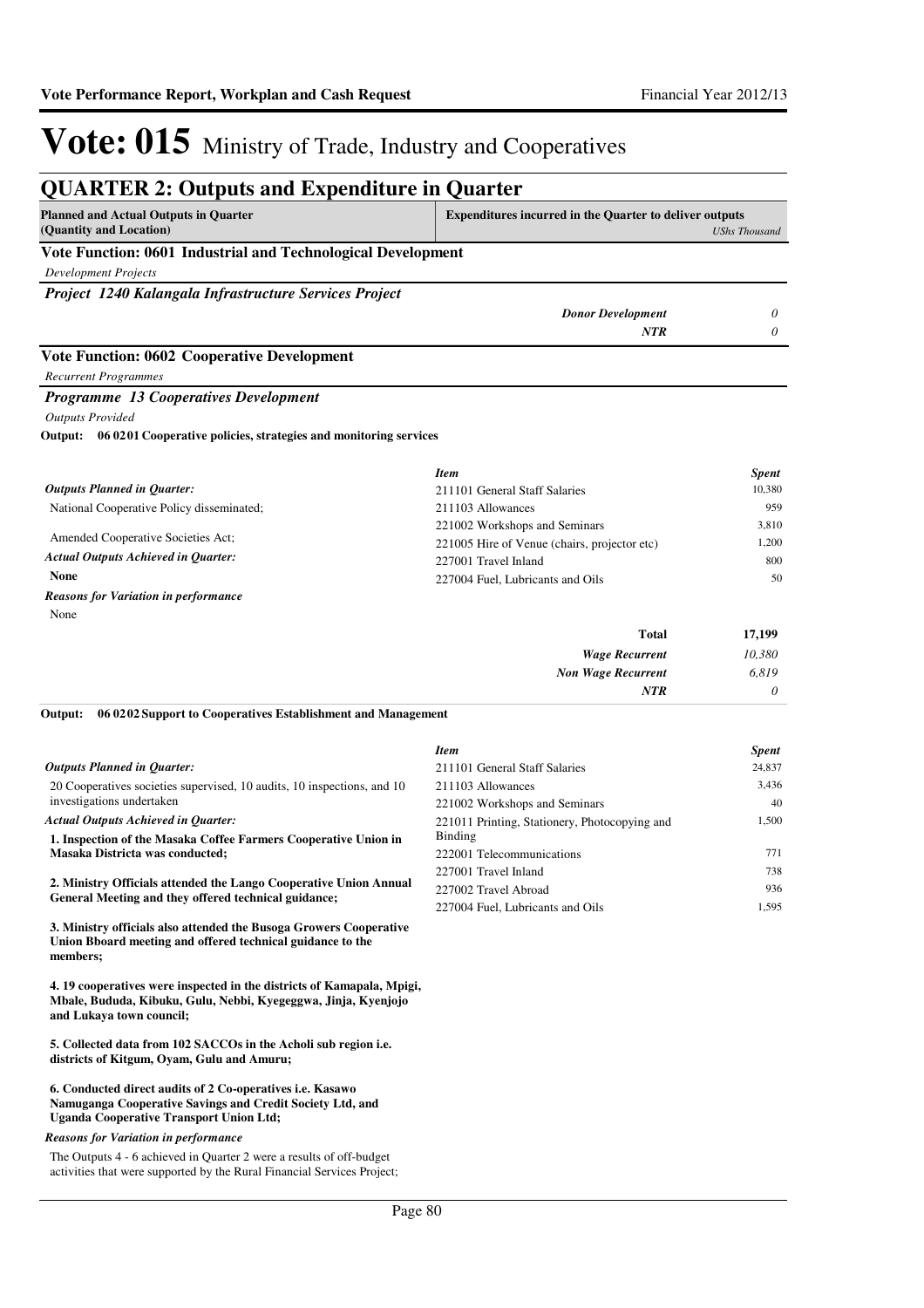### **QUARTER 2: Outputs and Expenditure in Quarter**

| Planned and Actual Outputs in Quarter       | <b>Expenditures incurred in the Quarter to deliver outputs</b> |  |
|---------------------------------------------|----------------------------------------------------------------|--|
| (Quantity and Location)                     | UShs Thousand                                                  |  |
| Vote Function: 0602 Cooperative Development |                                                                |  |

*Recurrent Programmes*

*Programme 13 Cooperatives Development*

| 33,853   | <b>Total</b>              |
|----------|---------------------------|
| 24,837   | <b>Wage Recurrent</b>     |
| 9,016    | <b>Non Wage Recurrent</b> |
| $\theta$ | <b>NTR</b>                |
|          |                           |

**06 0203 Support to Commodity Marketing Output:**

|                                                                                                                                                    | <b>Item</b>                                              | <i>Spent</i> |
|----------------------------------------------------------------------------------------------------------------------------------------------------|----------------------------------------------------------|--------------|
| <b>Outputs Planned in Ouarter:</b>                                                                                                                 | 211101 General Staff Salaries                            | 1.090        |
| Strengthened Public Awareness on Cause for Cooperatives;                                                                                           | 221001 Advertising and Public Relations                  | 1,200        |
| <b>Actual Outputs Achieved in Ouarter:</b>                                                                                                         | 221002 Workshops and Seminars                            | 900          |
| 1. Conducted meetings for SACCO leaders, Management staff, and                                                                                     | 221005 Hire of Venue (chairs, projector etc)             | 614          |
| other stakeholders e.g. Field Extension Workers (FEWs) of UCSCU<br>and MSCL to build their capacities in SACCO business management                 | 221011 Printing, Stationery, Photocopying and<br>Binding | 872          |
| and supervision;                                                                                                                                   | 222001 Telecommunications                                | 90           |
| 2. These meetings also facilitated the establishment of Committees in                                                                              | 227001 Travel Inland                                     | 600          |
| the respective districts which would continue to hold the SACCO<br>forum in the districts of Isingiro, Kasese, Kayunga, and Tororo;                | 227004 Fuel. Lubricants and Oils                         | 600          |
| 3. The Ministry undertook mentoring in cooperative business<br>management of Dairy Cooperative Societies in Kamuli, Kayunga,<br>Kiboga and Wakiso; |                                                          |              |

#### *Reasons for Variation in performance*

The Outputs achieved were results from off-budget activities that were supported by the Rural Financial Services Project, Private Sector Foundation (Uganda) and the East African Dairy Development Project;

| 5,966 | <b>Total</b>              |
|-------|---------------------------|
| 1,090 | <b>Wage Recurrent</b>     |
| 4,876 | <b>Non Wage Recurrent</b> |
| 0     | <b>NTR</b>                |
|       |                           |

*Development Projects*

#### *Project 1203 Support to Warehouse Receipt System*

*Capital Purchases*

**06 0272 Government Buildings and Administrative Infrastructure Output:**

*Outputs Planned in Quarter:*

None

*Actual Outputs Achieved in Quarter:*

**None**

*Reasons for Variation in performance*

None

| $\bf{0}$ | <b>Total</b>             |
|----------|--------------------------|
| $\theta$ | <b>GoU</b> Development   |
| $\theta$ | <b>Donor Development</b> |
| $\theta$ | <b>NTR</b>               |
|          |                          |

**Output: 06 0275 Purchase of Motor Vehicles and Other Transport Equipment**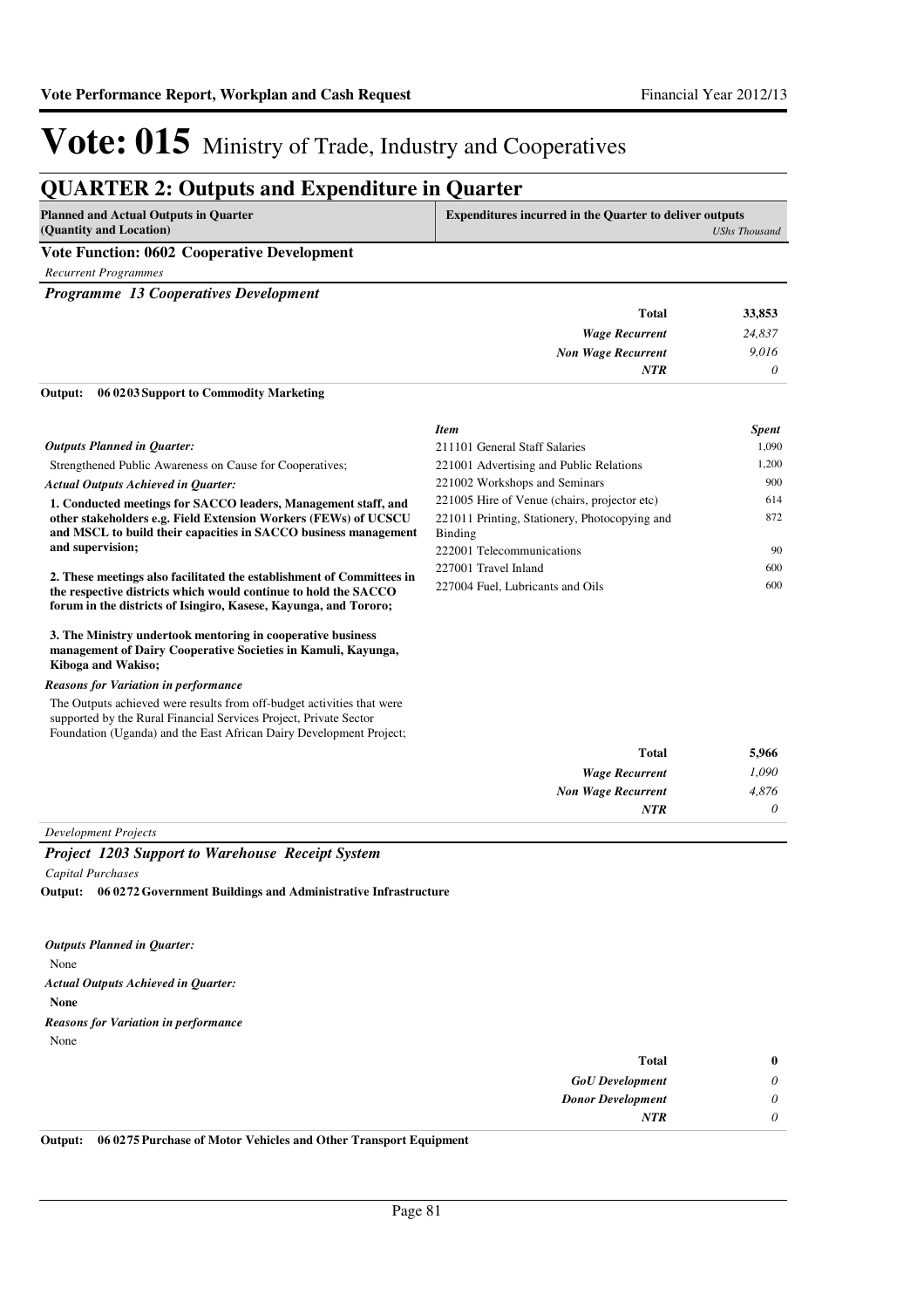*0 0*

# Vote: 015 Ministry of Trade, Industry and Cooperatives

### **QUARTER 2: Outputs and Expenditure in Quarter**

| Planned and Actual Outputs in Quarter              | <b>Expenditures incurred in the Quarter to deliver outputs</b> |
|----------------------------------------------------|----------------------------------------------------------------|
| (Quantity and Location)                            | UShs Thousand                                                  |
| <b>Vote Function: 0602 Cooperative Development</b> |                                                                |

*Development Projects*

*Project 1203 Support to Warehouse Receipt System*

### *Outputs Planned in Quarter:*

- 1 Station wagon procured
- *Actual Outputs Achieved in Quarter:*

#### **None**

- *Reasons for Variation in performance*
- No funds released during quarter

| $\bf{0}$ |
|----------|
| $\theta$ |
| $\theta$ |
| 0        |
|          |

**06 0281 Construction and Rehabilitation of Cooperative Produce stores Output:**

|                                                                                                                                                | <b>Item</b>                                     | <b>Spent</b> |
|------------------------------------------------------------------------------------------------------------------------------------------------|-------------------------------------------------|--------------|
| <b>Outputs Planned in Ouarter:</b>                                                                                                             | 231001 Non-Residential Buildings                | 18,443       |
| Preparing Architectural plans and BOQs; BOQs for refurbishment;                                                                                | 281502 Feasibility Studies for capital works    | 7.750        |
| Procurement of Land for warehouses                                                                                                             | 281503 Engineering and Design Studies and Plans | 1,500        |
| <b>Actual Outputs Achieved in Ouarter:</b>                                                                                                     | for Capital Works                               |              |
| <b>None</b>                                                                                                                                    | 281504 Monitoring, Supervision and Appraisal of |              |
| <b>Reasons for Variation in performance</b>                                                                                                    | Capital Works                                   |              |
| Refurbishments on feeder warehouses were not carried out due to lack of<br>funds to prepare BOQs and then carry out subsequent refurbishments. |                                                 |              |
|                                                                                                                                                | <b>Total</b>                                    | 32,793       |
|                                                                                                                                                | <b>GoU</b> Development                          | 32.793       |

| <b>GoU</b> Development   |
|--------------------------|
| <b>Donor Development</b> |
| <b>NTR</b>               |
|                          |

*Outputs Funded*

#### **06 0251 Regulation of Warehouse Receipt System (UCE) Output:**

|                                                                                                    | <b>Item</b>                                                  | <b>Spent</b> |
|----------------------------------------------------------------------------------------------------|--------------------------------------------------------------|--------------|
| <b>Outputs Planned in Quarter:</b>                                                                 | 264101 Contributions to Autonomous Inst.                     | 18,729       |
| 1. Wage Subvention to the Uganda Commodity Exchange;                                               | 264102 Contributions to Autonomous Inst. Wage<br>Subventions | 28,561       |
| 2. Subvention to Uganda Commodity Exchange for operations and<br>activities in regulating the WRS; |                                                              |              |
| <b>Actual Outputs Achieved in Ouarter:</b>                                                         |                                                              |              |
| <b>Subvention Sent to UCE</b>                                                                      |                                                              |              |
| <b>Reasons for Variation in performance</b>                                                        |                                                              |              |
| None                                                                                               |                                                              |              |
|                                                                                                    | <b>Total</b>                                                 | 47,290       |
|                                                                                                    | <b>GoU</b> Development                                       | 47,290       |
|                                                                                                    | <b>Donor Development</b>                                     | $\theta$     |
|                                                                                                    | <b>NTR</b>                                                   | $\theta$     |

*Outputs Provided*

**Output: 06 0201 Cooperative policies, strategies and monitoring services**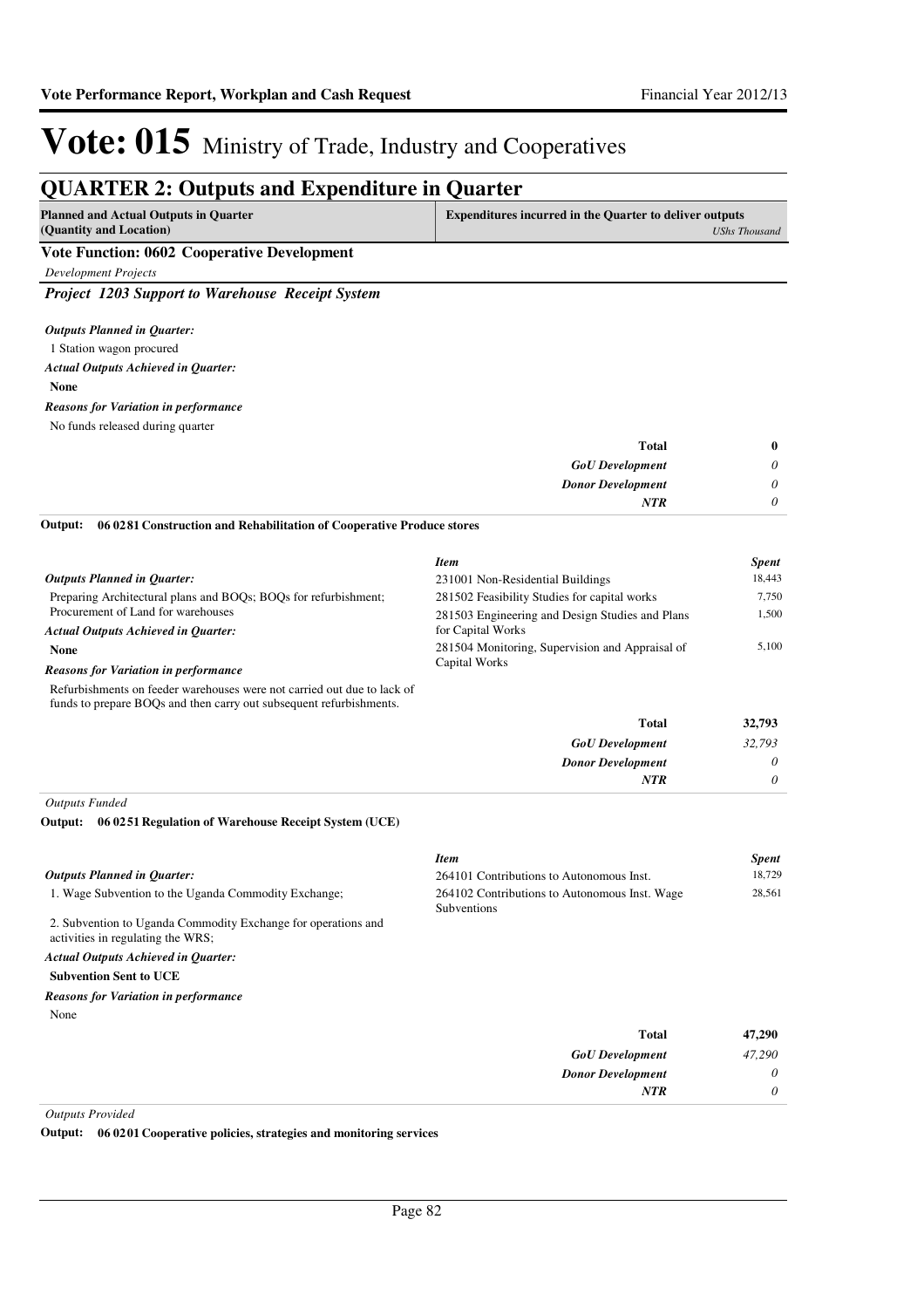### **QUARTER 2: Outputs and Expenditure in Quarter**

| Planned and Actual Outputs in Ouarter              | <b>Expenditures incurred in the Quarter to deliver outputs</b> |
|----------------------------------------------------|----------------------------------------------------------------|
| (Quantity and Location)                            | UShs Thousand                                                  |
| <b>Vote Function: 0602 Cooperative Development</b> |                                                                |

*Development Projects*

*Project 1203 Support to Warehouse Receipt System*

|                                                                               | <b>Item</b>                                              | <b>Spent</b> |
|-------------------------------------------------------------------------------|----------------------------------------------------------|--------------|
| <b>Outputs Planned in Quarter:</b>                                            | 211103 Allowances                                        | 530          |
| Project monitoring reports; Feasibility studies undertaken                    | 221002 Workshops and Seminars                            | 650          |
| <b>Actual Outputs Achieved in Quarter:</b><br><b>None</b>                     | 221011 Printing, Stationery, Photocopying and<br>Binding | 1.020        |
| <b>Reasons for Variation in performance</b><br>No funds released for outputs. | 227001 Travel Inland                                     | 1.156        |
|                                                                               | 227004 Fuel, Lubricants and Oils                         | 2.034        |
|                                                                               | Total                                                    | 5,390        |
|                                                                               | <b>GoU</b> Development                                   | 5,390        |
|                                                                               | <b>Donor Development</b>                                 | $\theta$     |
|                                                                               | <b>NTR</b>                                               | 0            |

**06 0202 Support to Cooperatives Establishment and Management Output:**

|                                                                | <b>Item</b>                                  | <b>Spent</b> |
|----------------------------------------------------------------|----------------------------------------------|--------------|
| <b>Outputs Planned in Ouarter:</b>                             | 221002 Workshops and Seminars                | 4.470        |
| Training of Cooperative members and other stakeholders in WRS, | 221005 Hire of Venue (chairs, projector etc) | 300          |
| entrepreneurship skills, cooperative business management and   |                                              |              |
| governance, and cooperative marketing                          |                                              |              |

#### *Actual Outputs Achieved in Quarter:*

**None**

#### *Reasons for Variation in performance*

Funds not released for outputs

| 4,770 | <b>Total</b>             |
|-------|--------------------------|
| 4,770 | <b>GoU</b> Development   |
| 0     | <b>Donor Development</b> |
| 0     | <b>NTR</b>               |

**06 0203 Support to Commodity Marketing Output:**

|                                                                                                                                                        | <b>Item</b>                      | <b>Spent</b> |
|--------------------------------------------------------------------------------------------------------------------------------------------------------|----------------------------------|--------------|
| Outputs Planned in Ouarter:                                                                                                                            | 221002 Workshops and Seminars    | 404          |
| Support to the Uganda Commodity Exchange; Training of warehouse                                                                                        | 221017 Subscriptions             | 2.000        |
| keepers and other technical people in Warehouse Receipt System                                                                                         | 227001 Travel Inland             | 1.925        |
| management; Inspection and supervision of warehouses; 3 Cooperative<br>Unions prepared to host Information centres for accessing market<br>information | 227004 Fuel. Lubricants and Oils | 2.930        |

#### *Actual Outputs Achieved in Quarter:*

**N/A**

#### *Reasons for Variation in performance*

Funds not released for outputs

| 7,259 | <b>Total</b>             |  |                                                  |   |
|-------|--------------------------|--|--------------------------------------------------|---|
| 7,259 | <b>GoU</b> Development   |  |                                                  |   |
| 0     | <b>Donor Development</b> |  |                                                  |   |
| 0     | <b>NTR</b>               |  |                                                  |   |
|       |                          |  | $\sim$ $\sim$ $\sim$ $\sim$ $\sim$ $\sim$ $\sim$ | . |

### **Vote Function: 0604 Trade Development**

*Recurrent Programmes*

#### *Programme 07 External Trade*

*Outputs Funded*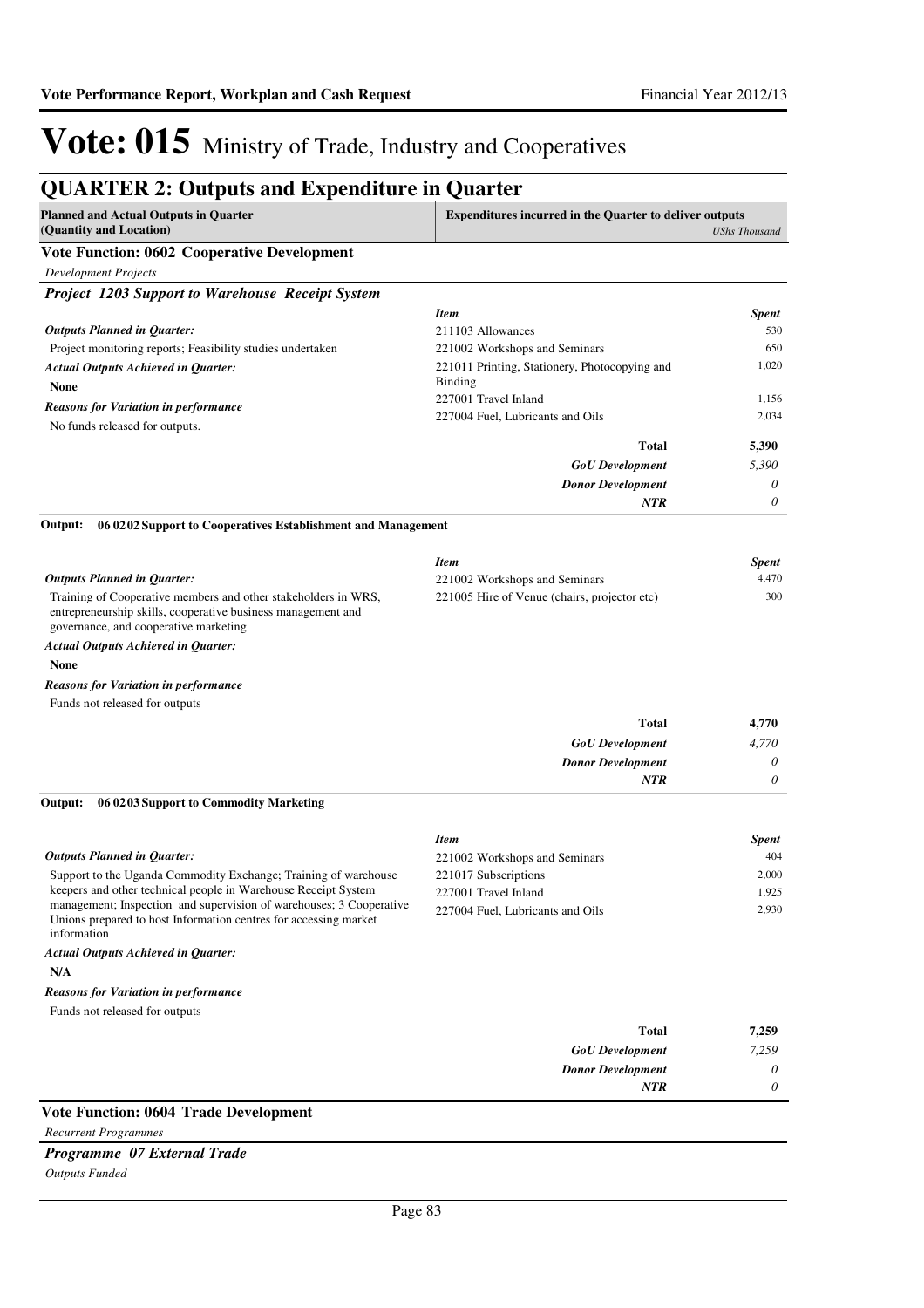### **QUARTER 2: Outputs and Expenditure in Quarter**

| <b>Planned and Actual Outputs in Quarter</b><br>(Quantity and Location) | <b>Expenditures incurred in the Quarter to deliver outputs</b><br><b>UShs Thousand</b> |
|-------------------------------------------------------------------------|----------------------------------------------------------------------------------------|
| <b>Vote Function: 0604 Trade Development</b>                            |                                                                                        |
| Recurrent Programmes                                                    |                                                                                        |

*Programme 07 External Trade*

**06 0451 Access to Market Output:**

|                                                                                                                                                                                                                                                                                                                                                                                                                                                                                                                      | <b>Item</b>                                                         | <b>Spent</b> |
|----------------------------------------------------------------------------------------------------------------------------------------------------------------------------------------------------------------------------------------------------------------------------------------------------------------------------------------------------------------------------------------------------------------------------------------------------------------------------------------------------------------------|---------------------------------------------------------------------|--------------|
| <b>Outputs Planned in Ouarter:</b>                                                                                                                                                                                                                                                                                                                                                                                                                                                                                   | 264101 Contributions to Autonomous Inst.                            | 33,000       |
| An updated website containing trade information; 2 staff trained in ICT;<br>Information content subscribed to; 120 stakeholders sensitised on gender<br>NES implementation; NES implementation reviewed; Vice chancellors<br>mobilised on trade in services; 30 Ugandan companies linked with other<br>companies in Western Kenya, Northern Tanzania and Rwanda; At least 4<br>Trade missions per quarter organised in liaison with Ambassadors,<br>Consular and Commercial Attachés; SME facilitated in trade fairs | 264102 Contributions to Autonomous Inst. Wage<br><b>Subventions</b> | 120,000      |
| <b>Actual Outputs Achieved in Quarter:</b>                                                                                                                                                                                                                                                                                                                                                                                                                                                                           |                                                                     |              |
| UEPB:                                                                                                                                                                                                                                                                                                                                                                                                                                                                                                                |                                                                     |              |
| Prepared Ugandan exporters to participate in the Rwanda - 30th<br>November to 8th December 2012;                                                                                                                                                                                                                                                                                                                                                                                                                     |                                                                     |              |
| Participated in COMESA Business Forum hosted in November 19th-                                                                                                                                                                                                                                                                                                                                                                                                                                                       |                                                                     |              |
| 24th co-hosted by COMESA Business Council in partnership with<br>PSFU;                                                                                                                                                                                                                                                                                                                                                                                                                                               |                                                                     |              |
| Facilitated a market linkage meeting between 25 Ugandan fruit and                                                                                                                                                                                                                                                                                                                                                                                                                                                    |                                                                     |              |
| vegetable exporters and Mr. Jonathan Pim of Glenevin Ltd, an<br>importing horticultural company based in Ireland with supply chain;                                                                                                                                                                                                                                                                                                                                                                                  |                                                                     |              |
| Undertook Client relationship management with 472 exporters on the<br><b>Exporters Database;</b>                                                                                                                                                                                                                                                                                                                                                                                                                     |                                                                     |              |
| The International Trade Centre (ITC) Geneva bestowed upon UEPB<br>the Global TPO Award as best TPO in the LDC Category;                                                                                                                                                                                                                                                                                                                                                                                              |                                                                     |              |
| 1500 consignments from different companies accessed perferential                                                                                                                                                                                                                                                                                                                                                                                                                                                     |                                                                     |              |
| tariff treatment with assistance to comply with the Rules of Origin<br>stipulated under the six different trade regimes to which Uganda is<br>signatory;                                                                                                                                                                                                                                                                                                                                                             |                                                                     |              |
|                                                                                                                                                                                                                                                                                                                                                                                                                                                                                                                      |                                                                     |              |
| Phase II of Informal Cross Border Trade project in progress across<br>the ICBT border posts of Busia, Bibia, Mutukula and Kabale-Katuna;                                                                                                                                                                                                                                                                                                                                                                             |                                                                     |              |
| <b>Reasons for Variation in performance</b>                                                                                                                                                                                                                                                                                                                                                                                                                                                                          |                                                                     |              |
| Insufficient funds released and UEPB still struggling with NSSF and<br><b>PAYE</b> arrears                                                                                                                                                                                                                                                                                                                                                                                                                           |                                                                     |              |
|                                                                                                                                                                                                                                                                                                                                                                                                                                                                                                                      | Tatal                                                               | 152.000      |

| 153,000  | Total                     |
|----------|---------------------------|
| 0        | <b>Wage Recurrent</b>     |
| 153,000  | <b>Non Wage Recurrent</b> |
| $\theta$ | <b>NTR</b>                |
|          |                           |

*Outputs Provided*

**Output: 06 0401 Policies, strategies and monitoring services**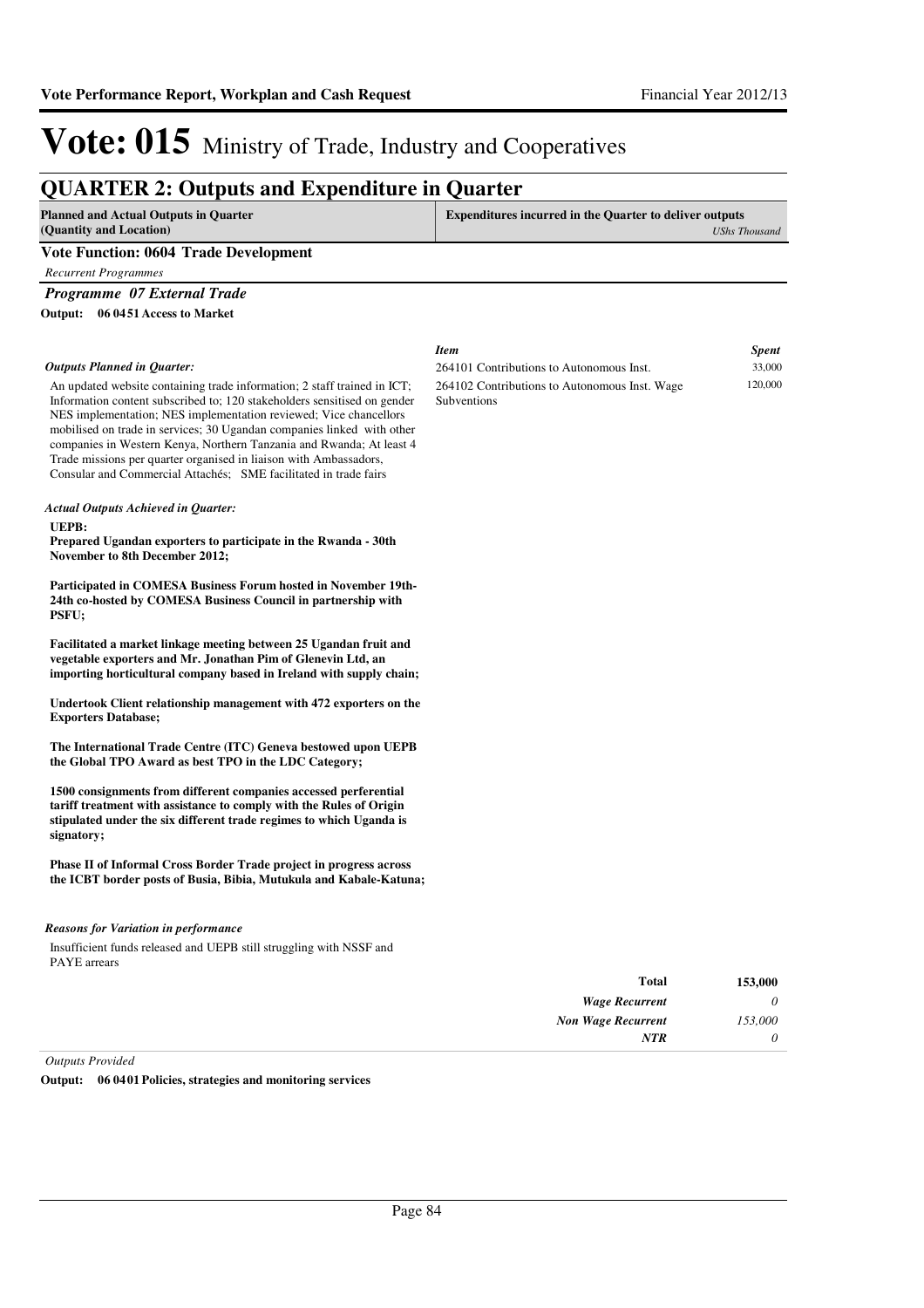*0*

*NTR*

# Vote: 015 Ministry of Trade, Industry and Cooperatives

### **QUARTER 2: Outputs and Expenditure in Quarter**

| <b>Planned and Actual Outputs in Quarter</b><br>(Quantity and Location) | <b>Expenditures incurred in the Quarter to deliver outputs</b><br><b>UShs Thousand</b> |
|-------------------------------------------------------------------------|----------------------------------------------------------------------------------------|
| <b>Vote Function: 0604 Trade Development</b>                            |                                                                                        |
| Recurrent Programmes                                                    |                                                                                        |
| Programme 07 External Trade                                             |                                                                                        |
|                                                                         | <b>Spent</b><br><b>Item</b>                                                            |

| <b>Outputs Planned in Ouarter:</b>                                    | 211101 General Staff Salaries                 | 37,500    |
|-----------------------------------------------------------------------|-----------------------------------------------|-----------|
| Public-Private Partnership trade framework developed and implemented; | 211103 Allowances                             | 2,000     |
| <b>Actual Outputs Achieved in Ouarter:</b>                            | 221001 Advertising and Public Relations       | 2,070     |
| Participated in the WTO Trade Policy Review Conference where an       | 221002 Workshops and Seminars                 | 2,889,253 |
| Assessment of Uganda's compliance to WTO Rules and Agreements         | 221007 Books, Periodicals and Newspapers      | 3,000     |
| was done;                                                             | 221009 Welfare and Entertainment              | 3,000     |
| <b>Reasons for Variation in performance</b>                           | 221011 Printing, Stationery, Photocopying and | 6,004     |
| None                                                                  | Binding                                       |           |
|                                                                       | 222001 Telecommunications                     | 289       |
|                                                                       | 227001 Travel Inland                          | 2,522     |
|                                                                       | 227002 Travel Abroad                          | 500       |
|                                                                       | 227004 Fuel, Lubricants and Oils              | 1,588     |
|                                                                       | 228002 Maintenance - Vehicles                 | 1,500     |
|                                                                       | Total                                         | 2,949,226 |
|                                                                       | <b>Wage Recurrent</b>                         | 37,500    |
|                                                                       | <b>Non Wage Recurrent</b>                     | 2,911,726 |
|                                                                       | NTR                                           | 0         |

#### **06 0402 Support for Trade Negotiation Output:**

|                                                                    | <b>Item</b>                                   | <b>Spent</b> |
|--------------------------------------------------------------------|-----------------------------------------------|--------------|
| <b>Outputs Planned in Quarter:</b>                                 | 211101 General Staff Salaries                 | 37,500       |
| Better market access Negotiated;                                   | 211103 Allowances                             | 720          |
|                                                                    | 221003 Staff Training                         | 5.684        |
| Increased Parliamentary support in the Trade Negotiations process; | 221005 Hire of Venue (chairs, projector etc)  | 920          |
| Increased bilateral and regional engagements;                      | 221009 Welfare and Entertainment              | 600          |
|                                                                    | 221011 Printing, Stationery, Photocopying and | 1.700        |
| Increase private sector involvement in trade negotiations process  | Binding                                       |              |
| <b>Actual Outputs Achieved in Ouarter:</b>                         | 222001 Telecommunications                     | 144          |
| <b>None</b>                                                        | 227004 Fuel. Lubricants and Oils              | 435          |

#### *Reasons for Variation in performance*

No funds released for planned outputs

| 47,703 | <b>Total</b>              |
|--------|---------------------------|
| 37,500 | <b>Wage Recurrent</b>     |
| 10,203 | <b>Non Wage Recurrent</b> |
| 0      | NTR                       |

#### **06 0404 Product Research and Development Output:**

|                                                                  | <b>Item</b>                   | <b>Spent</b> |
|------------------------------------------------------------------|-------------------------------|--------------|
| <b>Outputs Planned in Quarter:</b>                               | 211101 General Staff Salaries | 3.449        |
| Members of the Private Sector sensitised on Trade Policy issues; |                               |              |
| <b>Actual Outputs Achieved in Quarter:</b>                       |                               |              |
| <b>None</b>                                                      |                               |              |
| <b>Reasons for Variation in performance</b>                      |                               |              |
| None                                                             |                               |              |
|                                                                  | <b>Total</b>                  | 3,449        |
|                                                                  | <b>Wage Recurrent</b>         | 3,449        |
|                                                                  | <b>Non Wage Recurrent</b>     | $\theta$     |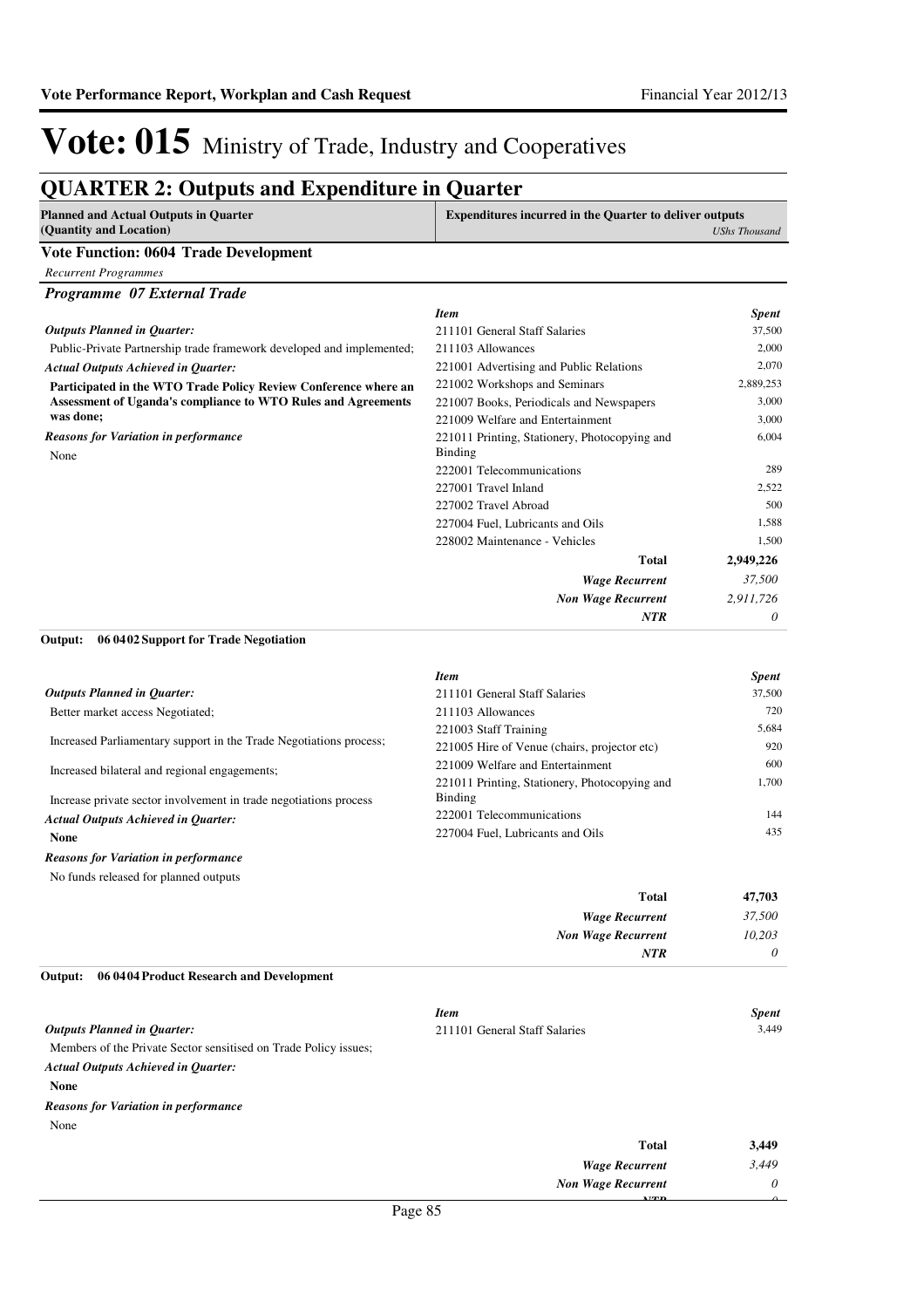*0*

*NTR*

# Vote: 015 Ministry of Trade, Industry and Cooperatives

| <b>QUARTER 2: Outputs and Expenditure in Quarter</b>                                                                                                                                                                                                                                                                                            |                                                         |                      |
|-------------------------------------------------------------------------------------------------------------------------------------------------------------------------------------------------------------------------------------------------------------------------------------------------------------------------------------------------|---------------------------------------------------------|----------------------|
| <b>Planned and Actual Outputs in Quarter</b><br>(Quantity and Location)                                                                                                                                                                                                                                                                         | Expenditures incurred in the Quarter to deliver outputs | <b>UShs Thousand</b> |
| <b>Vote Function: 0604 Trade Development</b>                                                                                                                                                                                                                                                                                                    |                                                         |                      |
| <b>Recurrent Programmes</b>                                                                                                                                                                                                                                                                                                                     |                                                         |                      |
| Programme 07 External Trade                                                                                                                                                                                                                                                                                                                     |                                                         |                      |
| 06 04 05 Trade Promotion<br>Output:                                                                                                                                                                                                                                                                                                             |                                                         |                      |
|                                                                                                                                                                                                                                                                                                                                                 |                                                         |                      |
|                                                                                                                                                                                                                                                                                                                                                 | <b>Item</b>                                             | <b>Spent</b>         |
| <b>Outputs Planned in Quarter:</b>                                                                                                                                                                                                                                                                                                              | 211101 General Staff Salaries                           | 1,978                |
| Effective positioning of Uganda's products and services in the<br>international market;                                                                                                                                                                                                                                                         |                                                         |                      |
| Enhanced and smooth flow of business/trade activities both nationally and<br>internationally;                                                                                                                                                                                                                                                   |                                                         |                      |
| Increased awareness on the available financing options and standards;                                                                                                                                                                                                                                                                           |                                                         |                      |
| Smooth flow of trade promoted; Increase market access for Ugandan<br>goods and services through product value chain;                                                                                                                                                                                                                            |                                                         |                      |
| Concept Note on the Establishment of the Export Development Center<br>and EPZs;                                                                                                                                                                                                                                                                 |                                                         |                      |
| Private sector competitiveness increased;                                                                                                                                                                                                                                                                                                       |                                                         |                      |
| Increased market access for Ugandan goods and services                                                                                                                                                                                                                                                                                          |                                                         |                      |
| <b>Actual Outputs Achieved in Quarter:</b>                                                                                                                                                                                                                                                                                                      |                                                         |                      |
| Preparations were done for the hosting of the COMESA Policy<br><b>Organs and COMESA Summit Meetings;</b>                                                                                                                                                                                                                                        |                                                         |                      |
| The COMESA Policy Organs and COMESA Summit Meetings were<br>held;                                                                                                                                                                                                                                                                               |                                                         |                      |
| Uganda acceded to the COMESA FTA;                                                                                                                                                                                                                                                                                                               |                                                         |                      |
| Participated in the 7th Ministerial Meeting of the COMESA Fund<br>where the Regional Integration Implementation Programme (RIIP)<br>was approved with comments to be incorporated;                                                                                                                                                              |                                                         |                      |
| A COMESA Country Report was produced;                                                                                                                                                                                                                                                                                                           |                                                         |                      |
| <b>COMESA Policy Organs Reports with recommendations and</b><br>resolutions were produced;                                                                                                                                                                                                                                                      |                                                         |                      |
| Participated in the Ministerial EAC-USA Trade and Investment<br>Partnership meeting where a Letter of Intent on commercial dialogue<br>as a component of the TIP was drafted, modalities for negotiations<br>under the partnership were developed;                                                                                              |                                                         |                      |
| Participated in the Joint Permanent Commission (JPC) Meeting<br>between Uganda and South Sudan where a a JPC Cooperation<br>Agreement was signed and an Activity Implementation Plan for the<br>MoUs on removal of NTBs, Trade and Investment opportunities and<br>Cooperation on Capacity Building between the two countries was<br>developed; |                                                         |                      |
| <b>Reasons for Variation in performance</b>                                                                                                                                                                                                                                                                                                     |                                                         |                      |
| None                                                                                                                                                                                                                                                                                                                                            |                                                         |                      |
|                                                                                                                                                                                                                                                                                                                                                 | <b>Total</b>                                            | 1,978                |
|                                                                                                                                                                                                                                                                                                                                                 | <b>Wage Recurrent</b>                                   | 1,978                |
|                                                                                                                                                                                                                                                                                                                                                 | <b>Non Wage Recurrent</b>                               | 0                    |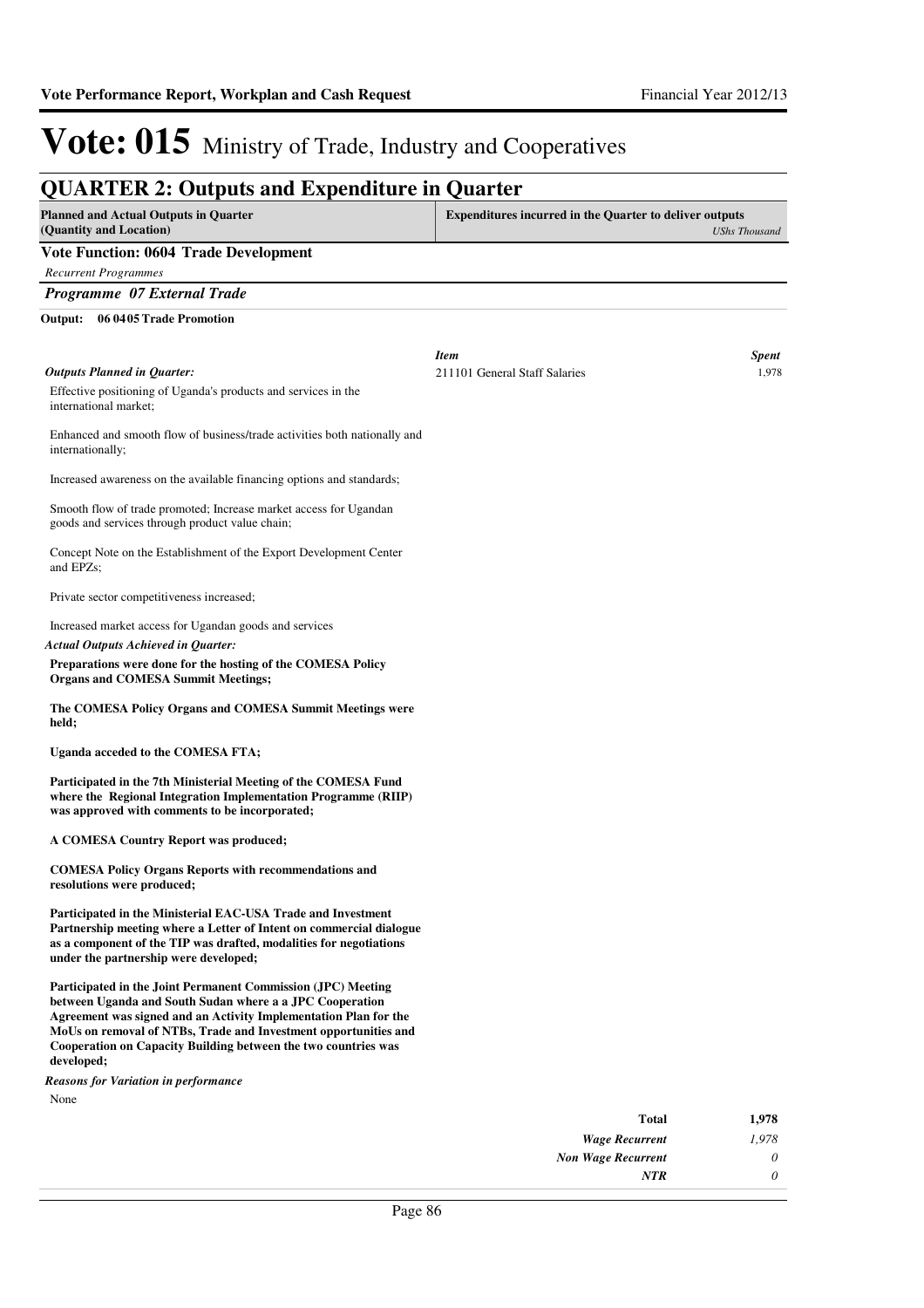### **QUARTER 2: Outputs and Expenditure in Quarter**

| QUANTER 2. Outputs and Expenditure in Quarter                                                                                              |                                                                |                      |
|--------------------------------------------------------------------------------------------------------------------------------------------|----------------------------------------------------------------|----------------------|
| <b>Planned and Actual Outputs in Quarter</b><br>(Quantity and Location)                                                                    | <b>Expenditures incurred in the Quarter to deliver outputs</b> | <b>UShs Thousand</b> |
| <b>Vote Function: 0604 Trade Development</b>                                                                                               |                                                                |                      |
|                                                                                                                                            |                                                                |                      |
| <b>Recurrent Programmes</b>                                                                                                                |                                                                |                      |
| Programme 08 Internal Trade                                                                                                                |                                                                |                      |
| <b>Outputs Provided</b>                                                                                                                    |                                                                |                      |
| Output: 06 0401 Policies, strategies and monitoring services                                                                               |                                                                |                      |
|                                                                                                                                            | <b>Item</b>                                                    | <b>Spent</b>         |
| <b>Outputs Planned in Ouarter:</b>                                                                                                         | 211101 General Staff Salaries                                  | 3,507                |
| The Anti-Counterfeit Goods Bill, the Trade Licensing Amendment Bill,                                                                       | 211103 Allowances                                              | 810                  |
| the Markets Act Amendment Bill, the Shop Hours Act Amendment Bill                                                                          | 221002 Workshops and Seminars                                  | 1,752                |
| tabled before Parliament; Buy Uganda Build Uganda (BUBU) policy<br>formulated; 13 districts supervised in the implementation on Commercial | 221005 Hire of Venue (chairs, projector etc)                   | 510                  |
| Laws                                                                                                                                       | 221011 Printing, Stationery, Photocopying and                  | 3,366                |
| <b>Actual Outputs Achieved in Quarter:</b>                                                                                                 | Binding                                                        |                      |
| 1 day Stakeholder consultative meeting organised to harmonize their                                                                        | 222001 Telecommunications                                      | 794                  |
| input in Trade Licensing Amendment Bill 2012;                                                                                              | 227001 Travel Inland                                           | 2,369                |
| <b>Reasons for Variation in performance</b>                                                                                                | 227004 Fuel, Lubricants and Oils                               | 289                  |
| Funds insufficient for other planned outputs                                                                                               |                                                                |                      |
|                                                                                                                                            | <b>Total</b>                                                   | 13,397               |
|                                                                                                                                            | <b>Wage Recurrent</b>                                          | 3,507                |
|                                                                                                                                            | <b>Non Wage Recurrent</b>                                      | 9,890                |
|                                                                                                                                            | NTR                                                            | 0                    |
| Output:<br>06 04 03 Support to Capacity building for Staff and other MDAs                                                                  |                                                                |                      |
|                                                                                                                                            | <b>Item</b>                                                    | <b>Spent</b>         |
| <b>Outputs Planned in Ouarter:</b>                                                                                                         | 211101 General Staff Salaries                                  | 833                  |
| 500 DCO training manuals and 500 DCO Operational guidelines printed;<br>Training of policy makers                                          | 221003 Staff Training                                          | 855                  |

*Actual Outputs Achieved in Quarter:*

**None**

*Reasons for Variation in performance*

Funds insufficient

| 1,688 | <b>Total</b>              |
|-------|---------------------------|
| 833   | <b>Wage Recurrent</b>     |
| 855   | <b>Non Wage Recurrent</b> |
| 0     | <b>NTR</b>                |
|       |                           |

#### **06 0404 Product Research and Development Output:**

|                                                            | <b>Item</b>                                              | <b>Spent</b> |
|------------------------------------------------------------|----------------------------------------------------------|--------------|
| <b>Outputs Planned in Quarter:</b>                         | 211101 General Staff Salaries                            | 2,500        |
| N/A                                                        | 221002 Workshops and Seminars                            | 648          |
| <b>Actual Outputs Achieved in Quarter:</b>                 | 221005 Hire of Venue (chairs, projector etc)             | 130          |
| <b>None</b><br><b>Reasons for Variation in performance</b> | 221011 Printing, Stationery, Photocopying and<br>Binding | 20           |
| None                                                       | 227001 Travel Inland                                     | 1,824        |
|                                                            | <b>Total</b>                                             | 5,122        |
|                                                            | <b>Wage Recurrent</b>                                    | 2,500        |
|                                                            | <b>Non Wage Recurrent</b>                                | 2.622        |
|                                                            | <b>NTR</b>                                               | $\theta$     |

#### **Output: 06 0405 Trade Promotion**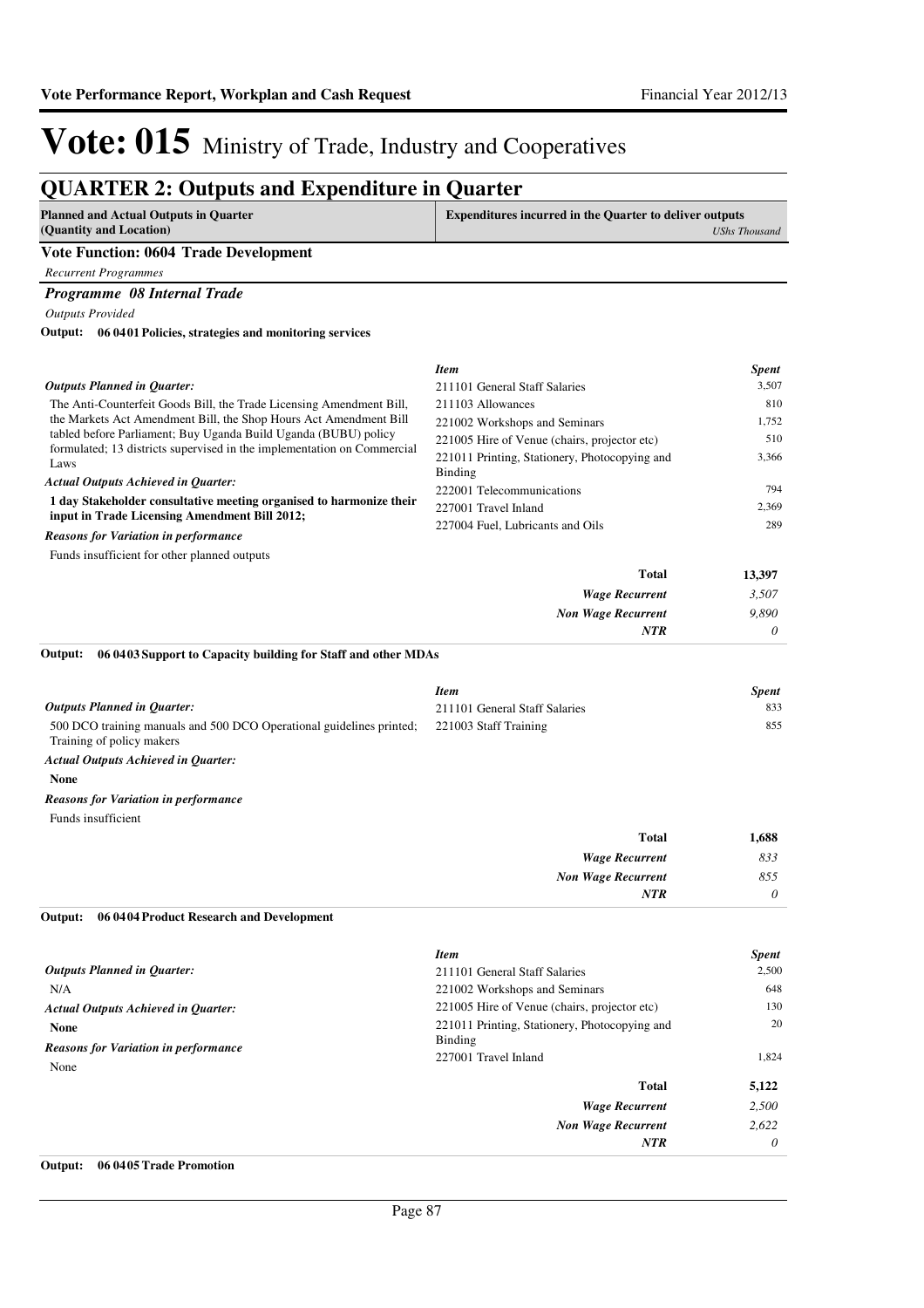### **QUARTER 2: Outputs and Expenditure in Quarter**

| Planned and Actual Outputs in Quarter<br>(Quantity and Location) | <b>Expenditures incurred in the Quarter to deliver outputs</b><br><b>UShs Thousand</b> |
|------------------------------------------------------------------|----------------------------------------------------------------------------------------|
| <b>Vote Function: 0604 Trade Development</b>                     |                                                                                        |
| Recurrent Programmes                                             |                                                                                        |

| Programme 08 Internal Trade |  |  |
|-----------------------------|--|--|
|-----------------------------|--|--|

#### 200 youth in 20 districts mobilised and sensitised on trade issues; 4 local producers sponsored to participate in regional exhibitions; Strengthened NTB monitoring and removal mechanism; 400 people sensitisied on implementation of the common market; Uganda's Strategic interests in EAC taken care of **All public weigh bridges in the Country verified and complaints by traders compiled; 1 Quarterly NTB National Monitoring Committee meeting was**  *Actual Outputs Achieved in Quarter: Outputs Planned in Quarter: Item Spent* 211101 General Staff Salaries 17,000 211103 Allowances 1,548 221002 Workshops and Seminars 644 221005 Hire of Venue (chairs, projector etc) 427 221011 Printing, Stationery, Photocopying and Binding 428 227001 Travel Inland 840 227004 Fuel, Lubricants and Oils 520 282103 Scholarships and related costs 7,645

### **facilitated and held;**

*Reasons for Variation in performance*

|  |  |  | Funds insufficient for all planned outputs |
|--|--|--|--------------------------------------------|
|--|--|--|--------------------------------------------|

| Total                     | 29,052   |
|---------------------------|----------|
| <b>Wage Recurrent</b>     | 17,000   |
| <b>Non Wage Recurrent</b> | 12,052   |
| <b>NTR</b>                | $\theta$ |

#### *Programme 16 Directorate of Trade, Industry and Cooperatives*

*Outputs Provided*

#### **06 0401 Policies, strategies and monitoring services Output:**

|                                                                                                     | <b>Item</b>                                              | <b>Spent</b> |
|-----------------------------------------------------------------------------------------------------|----------------------------------------------------------|--------------|
| <b>Outputs Planned in Quarter:</b>                                                                  | 211101 General Staff Salaries                            | 2,178        |
| Coordinated policies, workplans, strategies                                                         | 221009 Welfare and Entertainment                         | 260          |
| <b>Actual Outputs Achieved in Ouarter:</b>                                                          | 221011 Printing, Stationery, Photocopying and<br>Binding | 346          |
| Coordinated development and implementation of the Ministry's<br>policies, programmes, and projects; | 222001 Telecommunications                                | 144          |
|                                                                                                     | 227001 Travel Inland                                     | 1,602        |
| The 16th COMESA Summit hosted successfully in Kampala;                                              | 227002 Travel Abroad                                     | 1,000        |
| <b>Reasons for Variation in performance</b>                                                         | 227004 Fuel, Lubricants and Oils                         | 909          |
| None                                                                                                |                                                          |              |
|                                                                                                     | <b>Total</b>                                             | 6,440        |
|                                                                                                     | <b>Wage Recurrent</b>                                    | 2.178        |
|                                                                                                     | <b>Non Wage Recurrent</b>                                | 4.262        |
|                                                                                                     | <b>NTR</b>                                               | 0            |

#### *Development Projects*

#### *Project 0255 Support to AGOA Development*

*Outputs Provided*

#### **06 0401 Policies, strategies and monitoring services Output:**

|                                                                  | <b>Item</b>                                   | <b>Spent</b> |
|------------------------------------------------------------------|-----------------------------------------------|--------------|
| <b>Outputs Planned in Ouarter:</b>                               | 211103 Allowances                             | 160          |
| 1. AGOA Strategy developed including Marketing strategy in       | 221001 Advertising and Public Relations       | 416          |
| collaboration with stakeholders                                  | 221002 Workshops and Seminars                 | 3.285        |
| <b>Actual Outputs Achieved in Ouarter:</b>                       | 221011 Printing, Stationery, Photocopying and | 595          |
| Follow up visits to the Ammend programmees and local communities | Binding                                       |              |
| in Gulu, Northern Uganda and:                                    | 225001 Consultancy Services- Short-term       | 3.250        |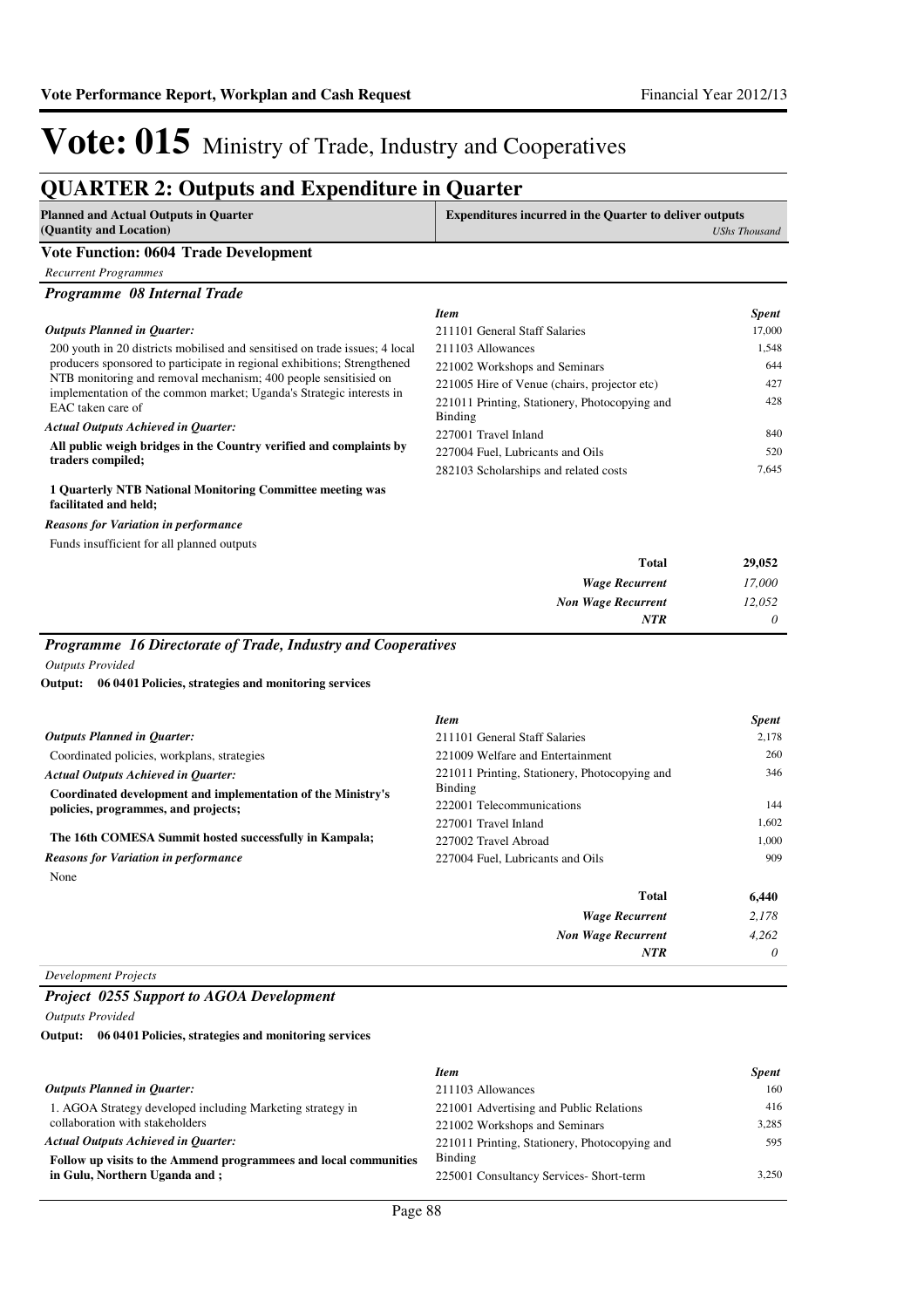| <b>Planned and Actual Outputs in Quarter</b>                                                                                                                                                                                    | <b>Expenditures incurred in the Quarter to deliver outputs</b>    |                      |
|---------------------------------------------------------------------------------------------------------------------------------------------------------------------------------------------------------------------------------|-------------------------------------------------------------------|----------------------|
| (Quantity and Location)                                                                                                                                                                                                         |                                                                   | <b>UShs Thousand</b> |
| <b>Vote Function: 0604 Trade Development</b>                                                                                                                                                                                    |                                                                   |                      |
| <b>Development Projects</b>                                                                                                                                                                                                     |                                                                   |                      |
| <b>Project 0255 Support to AGOA Development</b>                                                                                                                                                                                 |                                                                   |                      |
| Monitoring visits to Nyanza Textile Industry in Jinja, SENKO<br>designs in Munyonyo, the crafts company wrap-papu on Masaka<br>road;                                                                                            | 227001 Travel Inland                                              | 612                  |
| Monitoring reports produced;                                                                                                                                                                                                    |                                                                   |                      |
| <b>Reasons for Variation in performance</b>                                                                                                                                                                                     |                                                                   |                      |
| None                                                                                                                                                                                                                            |                                                                   |                      |
|                                                                                                                                                                                                                                 | <b>Total</b>                                                      | 8,318                |
|                                                                                                                                                                                                                                 | <b>GoU</b> Development                                            | 8,318                |
|                                                                                                                                                                                                                                 | <b>Donor Development</b>                                          | 0                    |
|                                                                                                                                                                                                                                 | <b>NTR</b>                                                        | 0                    |
| Output:<br>06 0404 Product Research and Development                                                                                                                                                                             |                                                                   |                      |
|                                                                                                                                                                                                                                 | <b>Item</b>                                                       | <b>Spent</b>         |
| Outputs Planned in Quarter:                                                                                                                                                                                                     | 221002 Workshops and Seminars                                     | 384                  |
| 1. Research & Development for improving range and quality AGOA<br>products for export in collaboration with UIRI, Makerere University<br>(Faculties of Engineering and Agriculture) and the Economic Policy<br>Research Centre; | 221007 Books, Periodicals and Newspapers                          | 1,000                |
| <b>Actual Outputs Achieved in Quarter:</b>                                                                                                                                                                                      |                                                                   |                      |
| <b>None</b>                                                                                                                                                                                                                     |                                                                   |                      |
| <b>Reasons for Variation in performance</b>                                                                                                                                                                                     |                                                                   |                      |
| None                                                                                                                                                                                                                            |                                                                   |                      |
|                                                                                                                                                                                                                                 | <b>Total</b>                                                      | 1,384                |
|                                                                                                                                                                                                                                 | <b>GoU</b> Development                                            | 1,384                |
|                                                                                                                                                                                                                                 | <b>Donor Development</b>                                          | 0                    |
|                                                                                                                                                                                                                                 | <b>NTR</b>                                                        | $\theta$             |
| Output:<br>06 0405 Trade Promotion                                                                                                                                                                                              |                                                                   |                      |
|                                                                                                                                                                                                                                 | <b>Item</b>                                                       | <b>Spent</b>         |
| <b>Outputs Planned in Quarter:</b>                                                                                                                                                                                              | 211103 Allowances                                                 | 9,683                |
| Product development supported; Educating, sensitizing & informing                                                                                                                                                               | 221001 Advertising and Public Relations                           | 4,356                |
| public, private sectors and other stakeholders on the policies and plans of<br>AGOA products; Coordination of Presidential initiatives in Karamoja                                                                              | 221002 Workshops and Seminars                                     | 2,662                |
| (Karamoja Gum Arabic)                                                                                                                                                                                                           | 221005 Hire of Venue (chairs, projector etc)                      | 5,589                |
| <b>Actual Outputs Achieved in Quarter:</b>                                                                                                                                                                                      | 221008 Computer Supplies and IT Services                          | 2,550                |
| The Secretariat hosted the USA Trade representative for Africa and                                                                                                                                                              | 221009 Welfare and Entertainment                                  | 1,700                |
| the American Ambassador;                                                                                                                                                                                                        | 221011 Printing, Stationery, Photocopying and<br><b>Binding</b>   | 3,666                |
| Held a mini-trade show at the Secretariat Headoffice where 6                                                                                                                                                                    | 221017 Subscriptions                                              | 864                  |
| exhibitors showcased hand crafts that was also attended by the USA                                                                                                                                                              | 222001 Telecommunications                                         | 350                  |
| Trade representative for Africa and the American Ambassador;                                                                                                                                                                    | 227001 Travel Inland                                              | 4,320                |
| <b>Reasons for Variation in performance</b>                                                                                                                                                                                     | 227002 Travel Abroad                                              | 24,569               |
| None                                                                                                                                                                                                                            | 227004 Fuel, Lubricants and Oils<br>228002 Maintenance - Vehicles | 9,841<br>1,411       |
|                                                                                                                                                                                                                                 | <b>Total</b>                                                      | 71,560               |
|                                                                                                                                                                                                                                 |                                                                   | 71,560               |
|                                                                                                                                                                                                                                 | <b>GoU</b> Development<br><b>Donor Development</b>                | 0                    |
|                                                                                                                                                                                                                                 |                                                                   |                      |

### *Project 1161 EPATAPSS*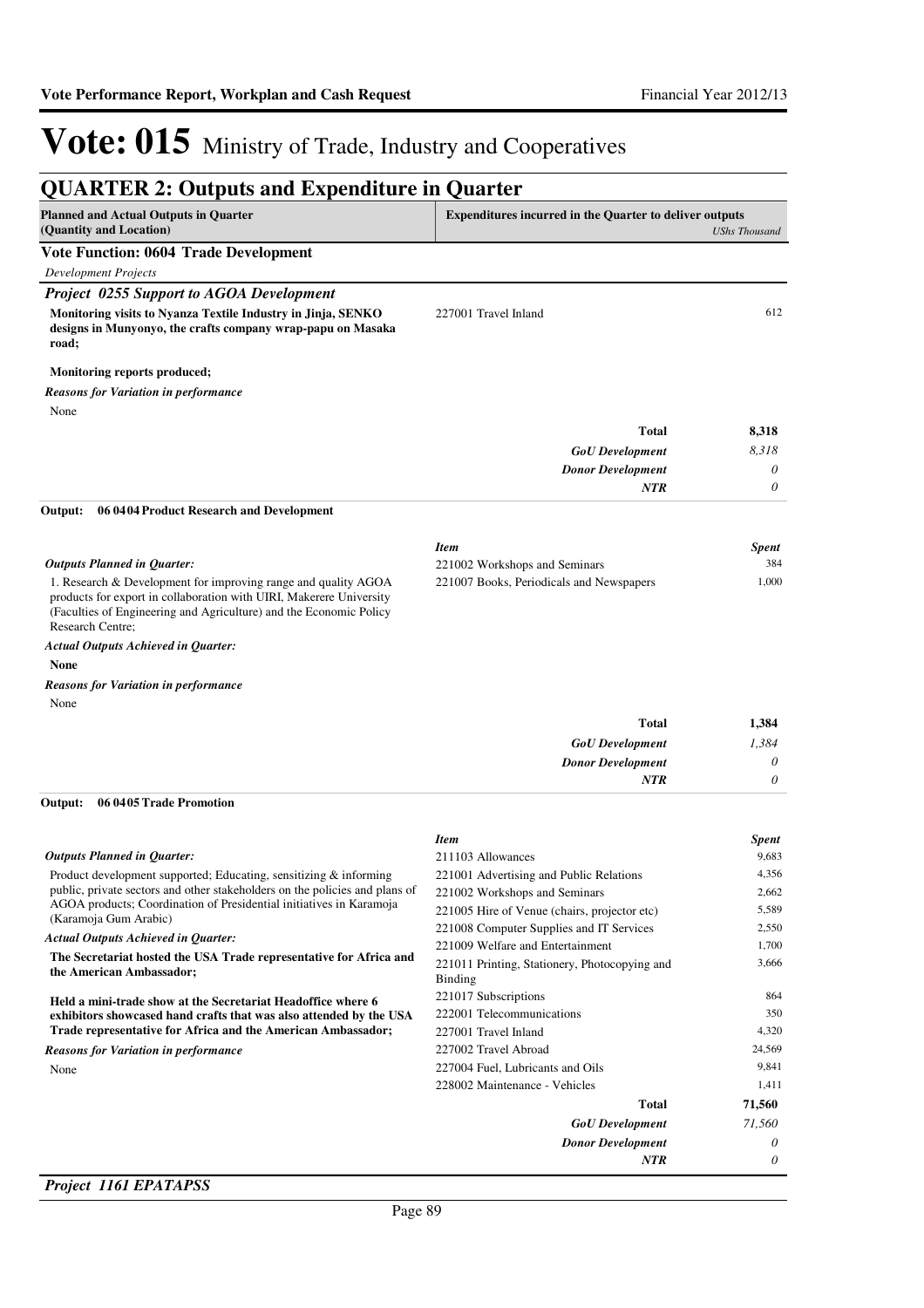*0*

*NTR*

# Vote: 015 Ministry of Trade, Industry and Cooperatives

|                                                                                                                                                                            | <b>QUARTER 2: Outputs and Expenditure in Quarter</b>                                   |                         |
|----------------------------------------------------------------------------------------------------------------------------------------------------------------------------|----------------------------------------------------------------------------------------|-------------------------|
| <b>Planned and Actual Outputs in Quarter</b><br>(Quantity and Location)                                                                                                    | <b>Expenditures incurred in the Quarter to deliver outputs</b><br><b>UShs Thousand</b> |                         |
| <b>Vote Function: 0604 Trade Development</b>                                                                                                                               |                                                                                        |                         |
| <b>Development Projects</b>                                                                                                                                                |                                                                                        |                         |
| Project 1161 EPATAPSS                                                                                                                                                      |                                                                                        |                         |
| <b>Outputs Provided</b>                                                                                                                                                    |                                                                                        |                         |
| Output: 06 0401 Policies, strategies and monitoring services                                                                                                               |                                                                                        |                         |
|                                                                                                                                                                            |                                                                                        |                         |
| <b>Outputs Planned in Quarter:</b>                                                                                                                                         | <b>Item</b><br>224002 General Supply of Goods and Services                             | <b>Spent</b><br>449,316 |
| 1. Budget preparation support;                                                                                                                                             |                                                                                        |                         |
|                                                                                                                                                                            |                                                                                        |                         |
| 2. Training districts on integrating trade development into the district<br>development planning process;                                                                  |                                                                                        |                         |
| 3. Institutional collaboration strengthening through support to trade and<br>productive sectors (Creation of an inter-sectoral working group);                             |                                                                                        |                         |
| 4. Bolster supervisory capacity of MTTI in relation to DCOs;                                                                                                               |                                                                                        |                         |
| 5. Studies to identify areas and aspects for reform;                                                                                                                       |                                                                                        |                         |
| 6. Consultation with the Parliamentary Committee on Trade, Industry and<br>Cooperatives, and other selected Committees;                                                    |                                                                                        |                         |
| 7. Support to the 5 pilot districts to pass trade facilitating bye-laws;                                                                                                   |                                                                                        |                         |
| 8. Facilitation of (preparatory) meetings of the National Trade<br>Negotiations Team (NTNT);                                                                               |                                                                                        |                         |
| 9. Facilitation of NTNT-Inter Institutional Trade Committee (IITC)<br>consultation meetings;                                                                               |                                                                                        |                         |
| 10. Capacity building for the NTNT and trade and producer associations<br>(to improve the quality of their participation in the consultation and<br>negotiations process); |                                                                                        |                         |
| 11. Review current export and import procedures, streamline them and<br>design mechanisms for coordination of regulatory agencies, and<br>implement the mechanism;         |                                                                                        |                         |
| 12. Support to the designing and popularization of (market access)<br>response strategies;                                                                                 |                                                                                        |                         |
| 13. NTNT engagement in trade negotiations sessions;                                                                                                                        |                                                                                        |                         |
| <b>Actual Outputs Achieved in Quarter:</b>                                                                                                                                 |                                                                                        |                         |
| Continued to facilitate the review of several trade facilitating laws to<br>identify areas for improvement;                                                                |                                                                                        |                         |
| <b>Reasons for Variation in performance</b>                                                                                                                                |                                                                                        |                         |
| This programme is 100% funded by the European Union.                                                                                                                       |                                                                                        |                         |
|                                                                                                                                                                            | <b>Total</b>                                                                           | 449,316                 |
|                                                                                                                                                                            | <b>GoU</b> Development                                                                 | 0                       |
|                                                                                                                                                                            | <b>Donor Development</b>                                                               | 449,316                 |

**Output: 06 0402 Support for Trade Negotiation**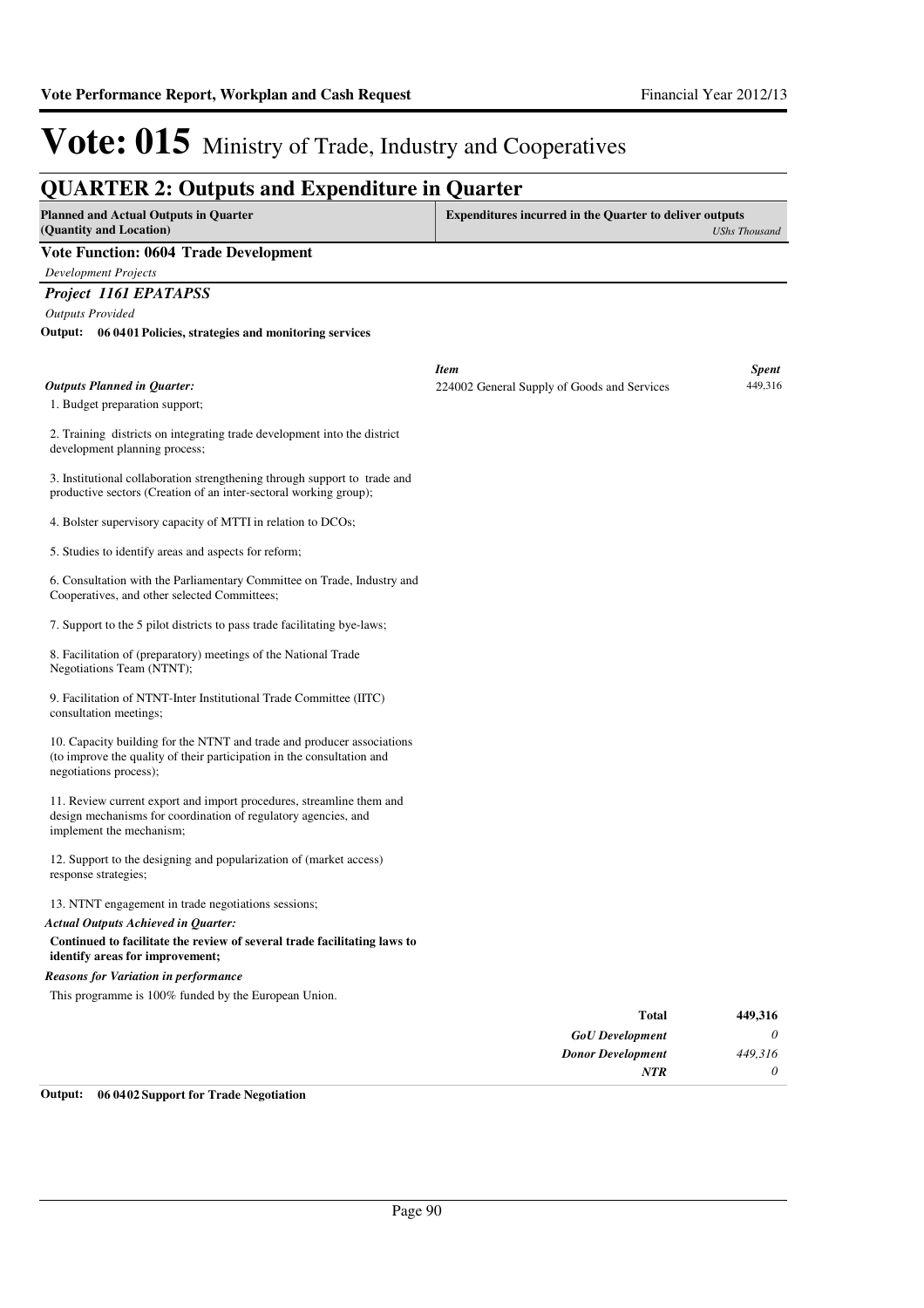### **QUARTER 2: Outputs and Expenditure in Quarter**

| QUARTER 2: Outputs and Expenditure in Quarter                                                                                                                                                                                                                                                    |                                                                                        |  |
|--------------------------------------------------------------------------------------------------------------------------------------------------------------------------------------------------------------------------------------------------------------------------------------------------|----------------------------------------------------------------------------------------|--|
| <b>Planned and Actual Outputs in Quarter</b><br>(Quantity and Location)                                                                                                                                                                                                                          | <b>Expenditures incurred in the Quarter to deliver outputs</b><br><b>UShs Thousand</b> |  |
| <b>Vote Function: 0604 Trade Development</b>                                                                                                                                                                                                                                                     |                                                                                        |  |
| <b>Development Projects</b>                                                                                                                                                                                                                                                                      |                                                                                        |  |
| Project 1161 EPATAPSS                                                                                                                                                                                                                                                                            |                                                                                        |  |
| <b>Outputs Planned in Ouarter:</b>                                                                                                                                                                                                                                                               |                                                                                        |  |
| 1. Facilitation of trade negotiation teams and processes;                                                                                                                                                                                                                                        |                                                                                        |  |
| 2. Trade facilitation/Producing trade-related information and making it<br>accessible to users:                                                                                                                                                                                                  |                                                                                        |  |
| <b>Actual Outputs Achieved in Quarter:</b>                                                                                                                                                                                                                                                       |                                                                                        |  |
| Supported Members of the National Trade Negotiations Team by<br>providing Resource Centre materials;                                                                                                                                                                                             |                                                                                        |  |
| <b>Facilitated members of the National Trade Negotiations Team to</b><br>attend the EAC-EU/EPA Negotiations, EAC negotiations, COMESA,<br>EAC/COMESA/SADC Tripartite Free Trade Area, WTO<br>negotiations as well as Bilateral negotiations;                                                     |                                                                                        |  |
| Ensured the continued involvement and ownership of the negotiations<br>process by stakeholders and thus continually supported the MTIC to<br>consult with stakeholders by facilitating debriefing sessions and<br>consultations with the Uganda Manufacturing Association (UMA)<br>stakeholders; |                                                                                        |  |

**Funded attachment of one official to the Uganda Mission in to the United Nations and World Trade Organisation (Geneva);**

*Reasons for Variation in performance*

This programme is 100% funded by the European Union.

| $\bf{0}$ | <b>Total</b>             |
|----------|--------------------------|
| 0        | <b>GoU</b> Development   |
| 0        | <b>Donor Development</b> |
|          | <b>NTR</b>               |
|          |                          |

**06 0403 Support to Capacity building for Staff and other MDAs Output:**

#### *Outputs Planned in Quarter:*

1. Institutional Strengthening of MoTIC;

2. Strengthening linkages between production and trade/domestic trade development

*Actual Outputs Achieved in Quarter:*

**The Programme supported the Department of External Trade and the Department of Internal Trade to carry out respective roles as outlined in the National Trade Sector Development Plan by contributing office logistics and consumables;**

**Procured motorcycles for each of the five Pilot districts;**

**Trained District Local Council officials from three of the five pilot districts (Adjumani, Jinja and Mbarara) on the ordinances and byelaw making process to enable them pass trade facilitating bye-laws and ordinances in their areas of jurisdiction;**

**Continued to build capacity of the NTNT by sponsoring a member for training on Trade and Investment negotiations;**

**Facilitated SMEs Development by by setting up and facilitating an MSMEs Desk at .UNBS. The Desk has a Standards Officer – MSME**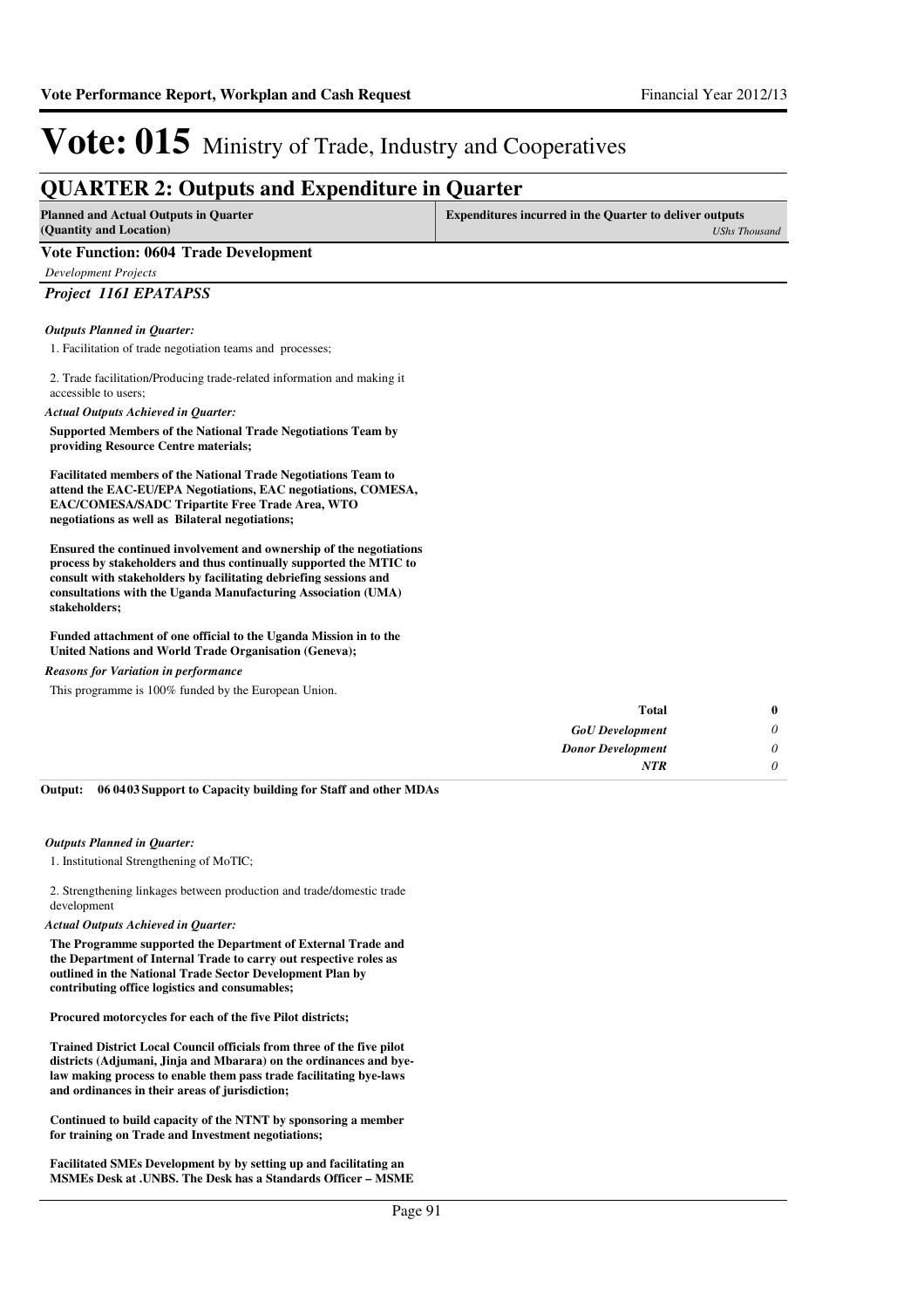### **QUARTER 2: Outputs and Expenditure in Quarter**

| <b>Planned and Actual Outputs in Quarter</b> | <b>Expenditures incurred in the Quarter to deliver outputs</b> |
|----------------------------------------------|----------------------------------------------------------------|
| (Quantity and Location)                      | UShs Thousand                                                  |
| ___<br>---------                             |                                                                |

#### **Vote Function: 0604 Trade Development**

*Development Projects*

*Project 1161 EPATAPSS*

**and a Standards Officer – Mechanical/Industrial Engineering for UNBS. The officers were sponsored for training programmes in Small and Medium Enterprises (SMEs) Development, and they are spearheading the training in support of SMEs to start the process of attaining product certification;**

**The Programme is providing follow-up technical assistance to enable the trained MSMEs to have their products certified by UNBS;**

#### **Provided Reference Standards, Spares and related consumables for the UNBS**

#### *Reasons for Variation in performance*

This programme is 100% funded by the European Union.

| $\bf{0}$ | <b>Total</b>             |
|----------|--------------------------|
|          | <b>GoU</b> Development   |
|          | <b>Donor Development</b> |
|          | <b>NTR</b>               |
|          |                          |

**06 0404 Product Research and Development Output:**

#### *Outputs Planned in Quarter:*

1. Trade studies undertaken;

#### *Actual Outputs Achieved in Quarter:*

**Carried out a policy/research study to identify priority trade facilitation issues to boost Uganda's Regional Trade;**

**A National Study to inform Uganda on Market Access and Rules of Origin aspects in the COMESA-EAC-SADC Tripartite Free Trade Area (FTA) Negotiations;**

**Placed newspaper supplements on topical issues of the Programme and the Ministry. The Programme placed inserts on Inserts on Revival and Formation of Cooperatives, developed and ran a supplement on the EAC Common Market, as well as press releases on Accession to the COMESA FTA and Registration of Foreign Petty Traders;**

#### **SPS messages for dissemination were printed and distributed;**

*Reasons for Variation in performance*

This programme is 100% funded by the European Union.

| Total                    |
|--------------------------|
| <b>GoU</b> Development   |
| <b>Donor Development</b> |
| <b>NTR</b>               |

#### **Output: 06 0405 Trade Promotion**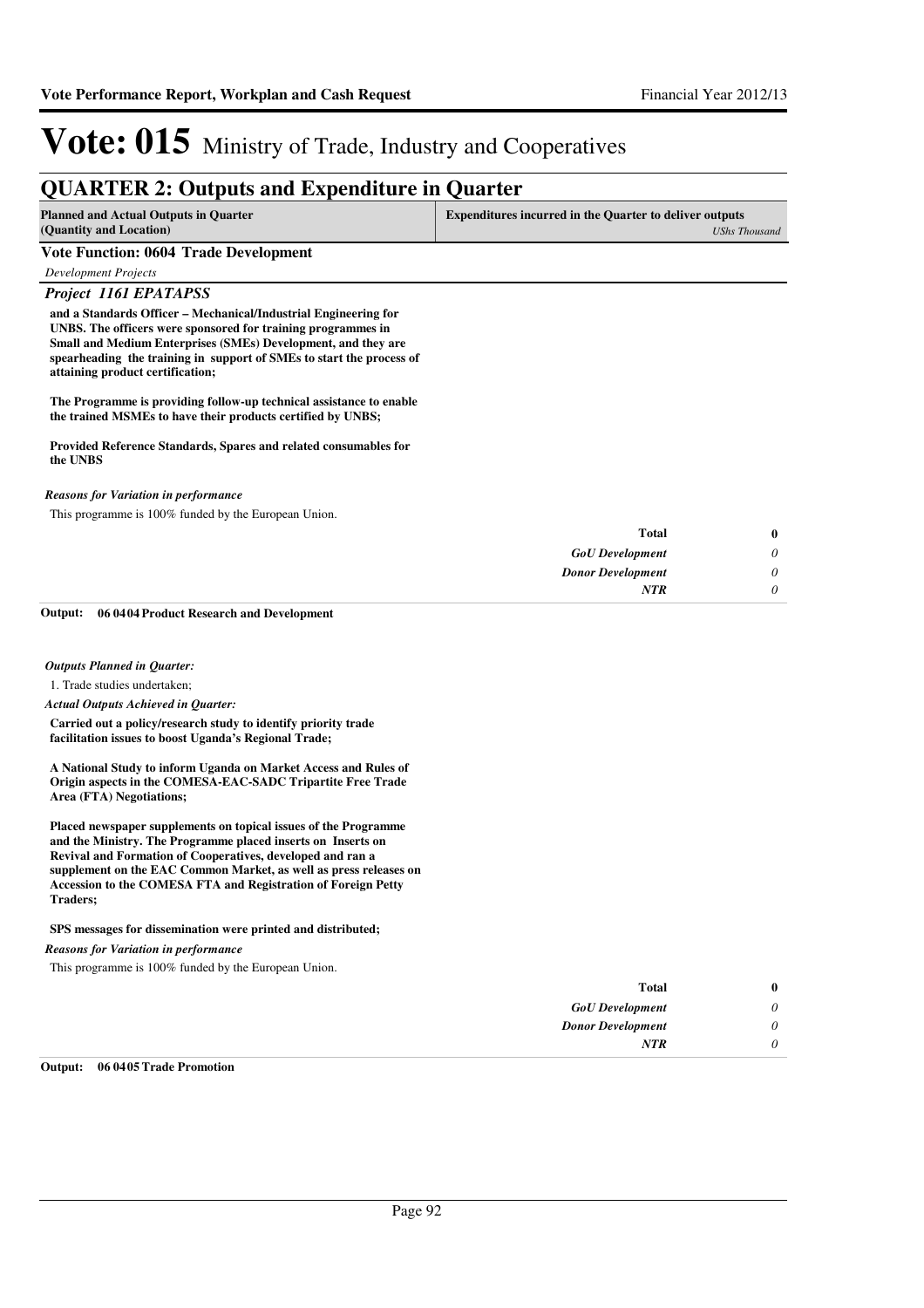| <b>QUARTER 2: Outputs and Expenditure in Quarter</b>                                                        |                                                                |                      |
|-------------------------------------------------------------------------------------------------------------|----------------------------------------------------------------|----------------------|
| <b>Planned and Actual Outputs in Quarter</b><br>(Quantity and Location)                                     | <b>Expenditures incurred in the Quarter to deliver outputs</b> | <b>UShs Thousand</b> |
| <b>Vote Function: 0604 Trade Development</b>                                                                |                                                                |                      |
| <b>Development Projects</b>                                                                                 |                                                                |                      |
| Project 1161 EPATAPSS                                                                                       |                                                                |                      |
|                                                                                                             |                                                                |                      |
| <b>Outputs Planned in Quarter:</b>                                                                          |                                                                |                      |
| 1. Strengthening the standards and trade related environment;<br><b>Actual Outputs Achieved in Quarter:</b> |                                                                |                      |
| Facilitated the Ministry and its Agencies to participate in the 20th                                        |                                                                |                      |
| <b>Uganda International Trade Fair;</b>                                                                     |                                                                |                      |
| <b>Reasons for Variation in performance</b>                                                                 |                                                                |                      |
| This programme is 100% funded by the European Union.                                                        |                                                                |                      |
|                                                                                                             | <b>Total</b>                                                   | $\bf{0}$             |
|                                                                                                             | <b>GoU</b> Development                                         | 0                    |
|                                                                                                             | <b>Donor Development</b>                                       | 0                    |
|                                                                                                             | NTR                                                            | $\theta$             |
| Project 1162 Quality Infrastructure and Standards Programme                                                 |                                                                |                      |
| Capital Purchases                                                                                           |                                                                |                      |
| Output: 06 0475 Purchase of Motor Vehicles and Other Transport Equipment                                    |                                                                |                      |
| <b>Outputs Planned in Quarter:</b>                                                                          |                                                                |                      |
| 2 vehicles procured                                                                                         |                                                                |                      |
| <b>Actual Outputs Achieved in Quarter:</b>                                                                  |                                                                |                      |
| <b>None</b>                                                                                                 |                                                                |                      |
| <b>Reasons for Variation in performance</b>                                                                 |                                                                |                      |
| This programme is largely Donor funded by the Govt of Sweden through<br>SIDA and TradeMark EA.              |                                                                |                      |
|                                                                                                             | <b>Total</b>                                                   | $\bf{0}$             |
|                                                                                                             | <b>GoU</b> Development                                         | 0                    |
|                                                                                                             | <b>Donor Development</b><br>NTR                                | 0<br>0               |
|                                                                                                             |                                                                |                      |
| 06 0481 Trade Infrastructure Development<br>Output:                                                         |                                                                |                      |
| <b>Outputs Planned in Quarter:</b>                                                                          |                                                                |                      |
| UNBS Testing and Metrology abilities enhanced;                                                              |                                                                |                      |
| <b>Actual Outputs Achieved in Quarter:</b>                                                                  |                                                                |                      |
| <b>None</b>                                                                                                 |                                                                |                      |
| <b>Reasons for Variation in performance</b>                                                                 |                                                                |                      |
| This programme is largely Donor funded by the Govt of Sweden through<br>SIDA and TradeMark EA.              |                                                                |                      |
|                                                                                                             | <b>Total</b>                                                   | $\bf{0}$             |
|                                                                                                             | <b>GoU</b> Development                                         | 0                    |
|                                                                                                             | <b>Donor Development</b>                                       | 0                    |
|                                                                                                             | NTR                                                            | 0                    |
|                                                                                                             |                                                                |                      |

*Outputs Provided*

**Output: 06 0401 Policies, strategies and monitoring services**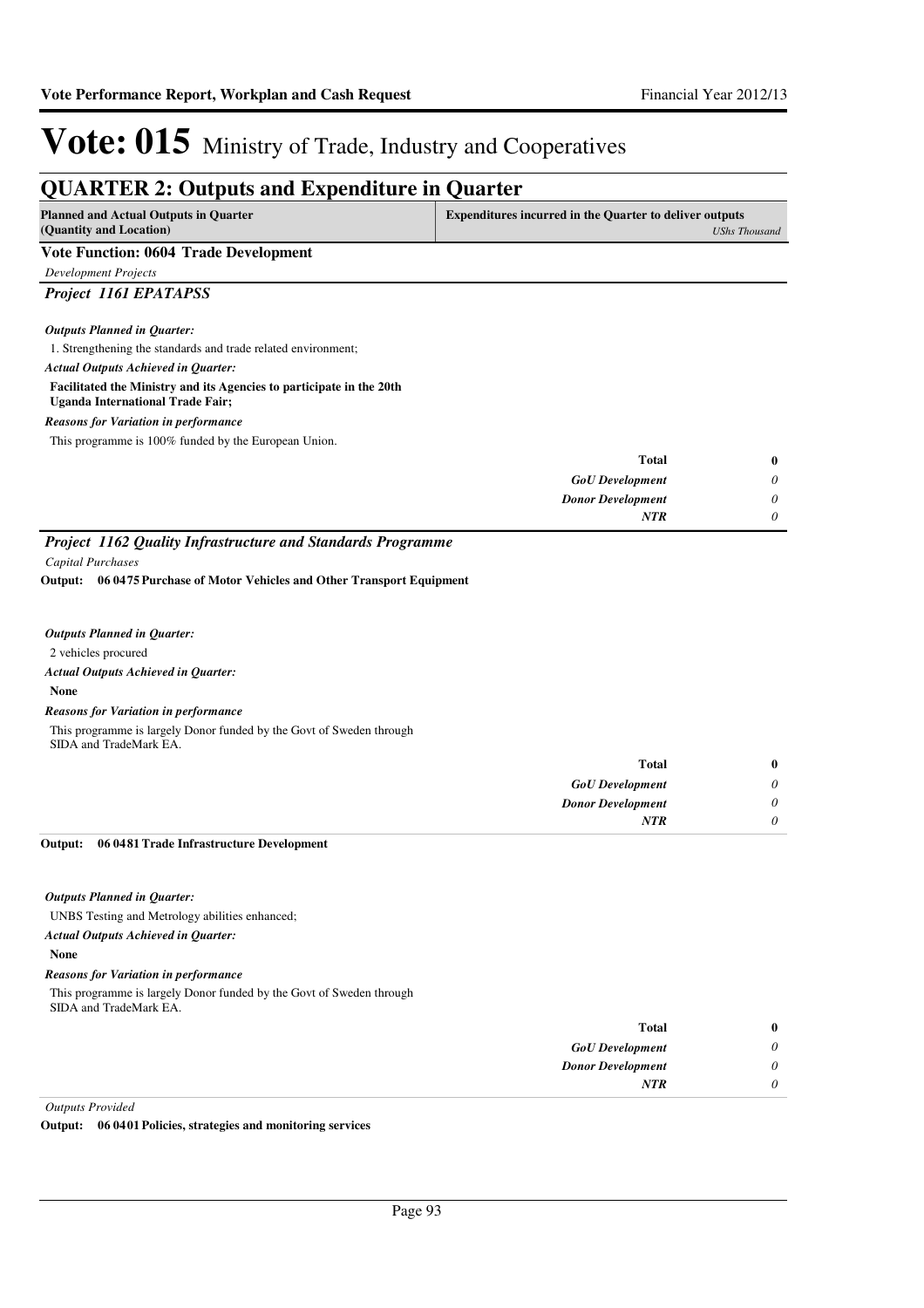### **QUARTER 2: Outputs and Expenditure in Quarter**

| <b>Planned and Actual Outputs in Quarter</b><br>(Quantity and Location)                                                                                                                                                                                                                                                                                                                                                                                                                                                  | <b>Expenditures incurred in the Quarter to deliver outputs</b> | <b>UShs Thousand</b> |
|--------------------------------------------------------------------------------------------------------------------------------------------------------------------------------------------------------------------------------------------------------------------------------------------------------------------------------------------------------------------------------------------------------------------------------------------------------------------------------------------------------------------------|----------------------------------------------------------------|----------------------|
| <b>Vote Function: 0604 Trade Development</b>                                                                                                                                                                                                                                                                                                                                                                                                                                                                             |                                                                |                      |
| <b>Development Projects</b>                                                                                                                                                                                                                                                                                                                                                                                                                                                                                              |                                                                |                      |
| Project 1162 Quality Infrastructure and Standards Programme                                                                                                                                                                                                                                                                                                                                                                                                                                                              |                                                                |                      |
|                                                                                                                                                                                                                                                                                                                                                                                                                                                                                                                          | <b>Item</b>                                                    | <b>Spent</b>         |
| <b>Outputs Planned in Quarter:</b>                                                                                                                                                                                                                                                                                                                                                                                                                                                                                       | 211103 Allowances                                              | 2,460                |
| Accreditation Policy approved by Cabinet;                                                                                                                                                                                                                                                                                                                                                                                                                                                                                | 221003 Staff Training                                          | 1,500                |
| SPS Policy and Standards Policy approved by Cabinet                                                                                                                                                                                                                                                                                                                                                                                                                                                                      | 227001 Travel Inland                                           | 2,520                |
| <b>Actual Outputs Achieved in Quarter:</b>                                                                                                                                                                                                                                                                                                                                                                                                                                                                               |                                                                |                      |
| <b>Consultations as regards the finalization of the National Standards</b><br>and Quality Policy Implementation Plan (NSQPIP) were completed<br>and plans are underway to submit the draft NSQPIP to cabinet with<br>the aid of a cabinet paper for possible approval;                                                                                                                                                                                                                                                   |                                                                |                      |
| During the QUISP Implementation Technical Committee meeting<br>that was held in Entebbe (9th to 10th August 2012), it was resolved<br>that the Ministry in collaboration with UNBS should engage the ABi<br>Trust and the Ministry of Agriculture to ensure that the remaining<br>steps concerned with the approval and operationalization of the draft<br><b>Global GAP National Interpretation Guidelines are spearheaded by</b><br>the latter two stakeholders. However the proposed meeting is yet to<br>take place; |                                                                |                      |
| <b>Reasons for Variation in performance</b>                                                                                                                                                                                                                                                                                                                                                                                                                                                                              |                                                                |                      |
| This programme is largely Donor funded by the Govt of Sweden through<br>SIDA and TradeMark EA.                                                                                                                                                                                                                                                                                                                                                                                                                           |                                                                |                      |
|                                                                                                                                                                                                                                                                                                                                                                                                                                                                                                                          | <b>Total</b>                                                   | 6,480                |
|                                                                                                                                                                                                                                                                                                                                                                                                                                                                                                                          | <b>GoU</b> Development                                         | 6,480                |
|                                                                                                                                                                                                                                                                                                                                                                                                                                                                                                                          | <b>Donor Development</b>                                       | 0                    |
|                                                                                                                                                                                                                                                                                                                                                                                                                                                                                                                          | <b>NTR</b>                                                     | $\theta$             |
| Output:<br>06 04 02 Support for Trade Negotiation<br><b>Outputs Planned in Quarter:</b>                                                                                                                                                                                                                                                                                                                                                                                                                                  |                                                                |                      |

Facilitate Negotiations on Trade Quality and Standards issues;

#### *Actual Outputs Achieved in Quarter:*

**products and services:**

#### **None**

#### *Reasons for Variation in performance*

This programme is largely Donor funded by the Govt of Sweden through SIDA and TradeMark EA.

| 0                         | <b>Total</b>             |
|---------------------------|--------------------------|
| $\boldsymbol{\mathsf{U}}$ | <b>GoU</b> Development   |
| $\upsilon$                | <b>Donor Development</b> |
| $\boldsymbol{\theta}$     | <b>NTR</b>               |
|                           |                          |

#### **06 0403 Support to Capacity building for Staff and other MDAs Output:**

|                                                                     | <b>Item</b>                                   | <b>Spent</b> |
|---------------------------------------------------------------------|-----------------------------------------------|--------------|
| <b>Outputs Planned in Ouarter:</b>                                  | 211103 Allowances                             | 3.056        |
| 5 service providers strengthened                                    | 221001 Advertising and Public Relations       | 4.000        |
| <b>Actual Outputs Achieved in Ouarter:</b>                          | 221011 Printing, Stationery, Photocopying and | 2.450        |
| For the Development of a revised and consolidated legal framework   | Binding                                       |              |
| that addresses the current gaps in standards and quality of Ugandan |                                               |              |

**a) Facilitated the technical expert on legal matters (Mr. Jeffrey**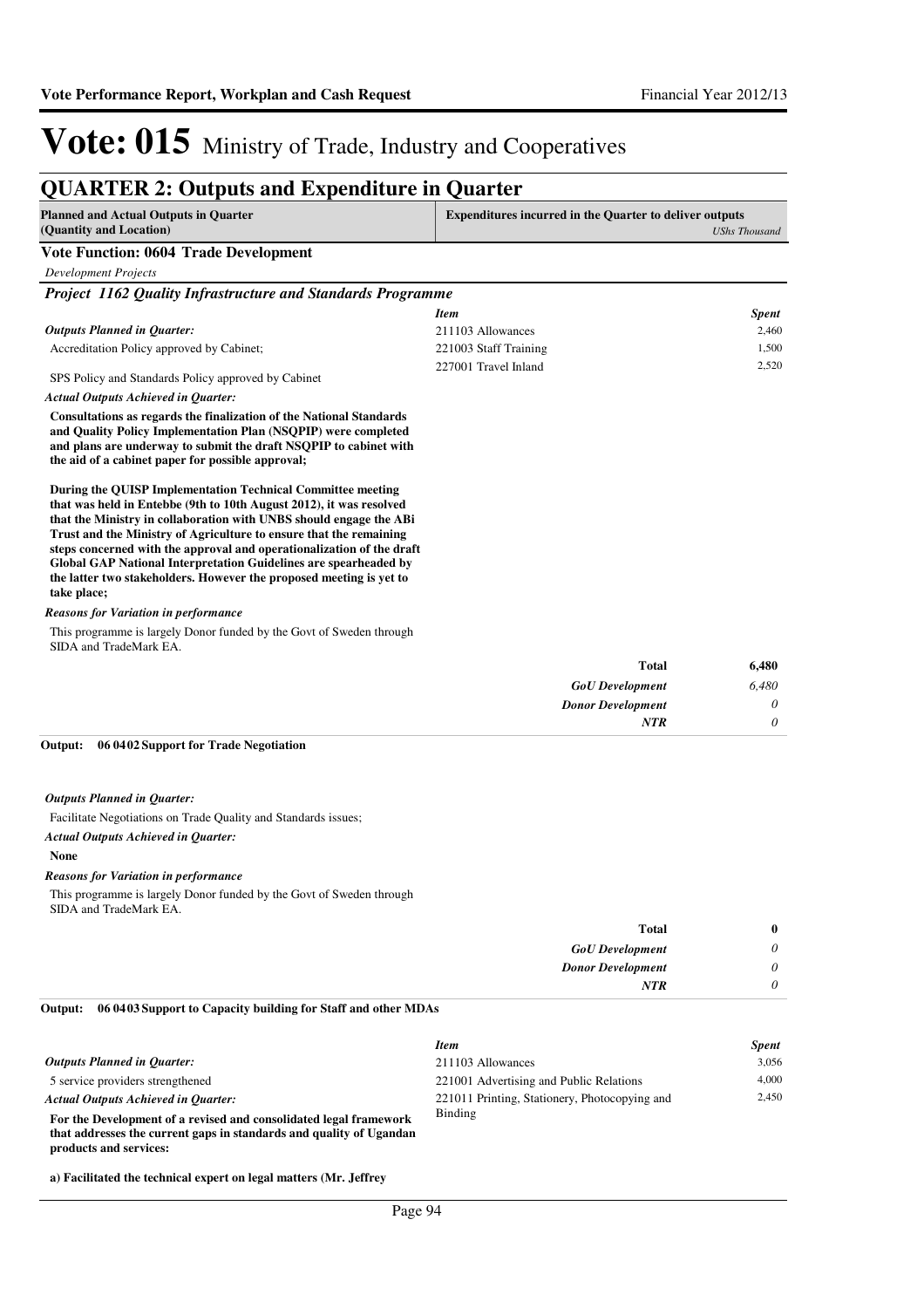### **QUARTER 2: Outputs and Expenditure in Quarter**

| Planned and Actual Outputs in Quarter  | Expenditures incurred in the Quarter to deliver outputs |
|----------------------------------------|---------------------------------------------------------|
| (Quantity and Location)                | UShs Thousand                                           |
| Vete E-mether: 0604 Tue de Development |                                                         |

#### **Vote Function: 0604 Trade Development**

*Development Projects*

*Project 1162 Quality Infrastructure and Standards Programme*

**Atwiine) to draft two technical papers that proposed on how best to establish and effectively implement a legal and regulatory infrastructure for technical regulations. This would enable stakeholders within the Ugandan economy to effectively compete in global trade, promote the protection of consumers, public health and the environment. The draft versions of the same were presented to stakeholders during the 52nd National Codex Committee meeting that was held on the 30/10/2012. It is suffice to note that additional stakeholder input review comments are still being received;** 

**b) A multi sectoral taskforce comprising of personnel from the following stakeholder institutions; First Parliamentary Council, UNBS, Technical Assistance team and MTIC finalized the preliminary drafting of the principles and related bills starting with the Metrology and Accreditation Bills. The training matrix that would enhance the capacity of personnel from the mandated agencies to monitor and enforce SMCA technical regulations has been developed in collaboration with the TA and UNBS;**

**For enhanced capacity of mandated Ministries, Government Departments and agencies to monitor standards and compliance to technical regulations by Ugandan enterprises, and thereby enhance public safety and competitiveness of their goods and services in local, regional and international markets:**

a)Facilitated an additional stakeholder review of the draft national **industrial database that was held on the 17/10/2012. The objective of this meeting was to; enable all concerned stakeholders to review the draft report on the national industrial survey and provide any additional review inputs where applicable and also enable the consultant (Ethertech Ltd) to present the revised version of the prototype to the above mentioned stakeholders (DCOS from selected local governments included) and incorporate any additional review inputs arising where applicable. The meeting resolved that the database should immediately become operational with additional updates implemented along the way;**

**b)With assistance for the international Technical A ssistance Expert on accreditation, a three days (10th to 12th October 2102) training in ISO 17025 Lead assessors course was organized. The objective of this course was to preliminarily assess and identify personnel that have the capacity and skills to undertake more comprehensive future trainings so as to become assessors. Once certified these qualified personnel would in the future act as a pool of experts that would be called upon to assist the upcoming National Accreditation Body to assess the ability of conformity assessment bodies to conform to the guidelines as set by the ISO 17025 standard whenever the need arises. Participants were from both the public and private sector organizations. It is envisaged that coupled with additional trainings, the participants will in the future form part of a pool of experts that would be contracted by the National Accreditation Body once it becomes operational;**

#### *Reasons for Variation in performance*

This programme is largely Donor funded by the Govt of Sweden through SIDA and TradeMark EA.

| Total                    | 9,506 |
|--------------------------|-------|
| <b>GoU</b> Development   | 9,506 |
| <b>Donor Development</b> | 0     |
| NTR                      | 0     |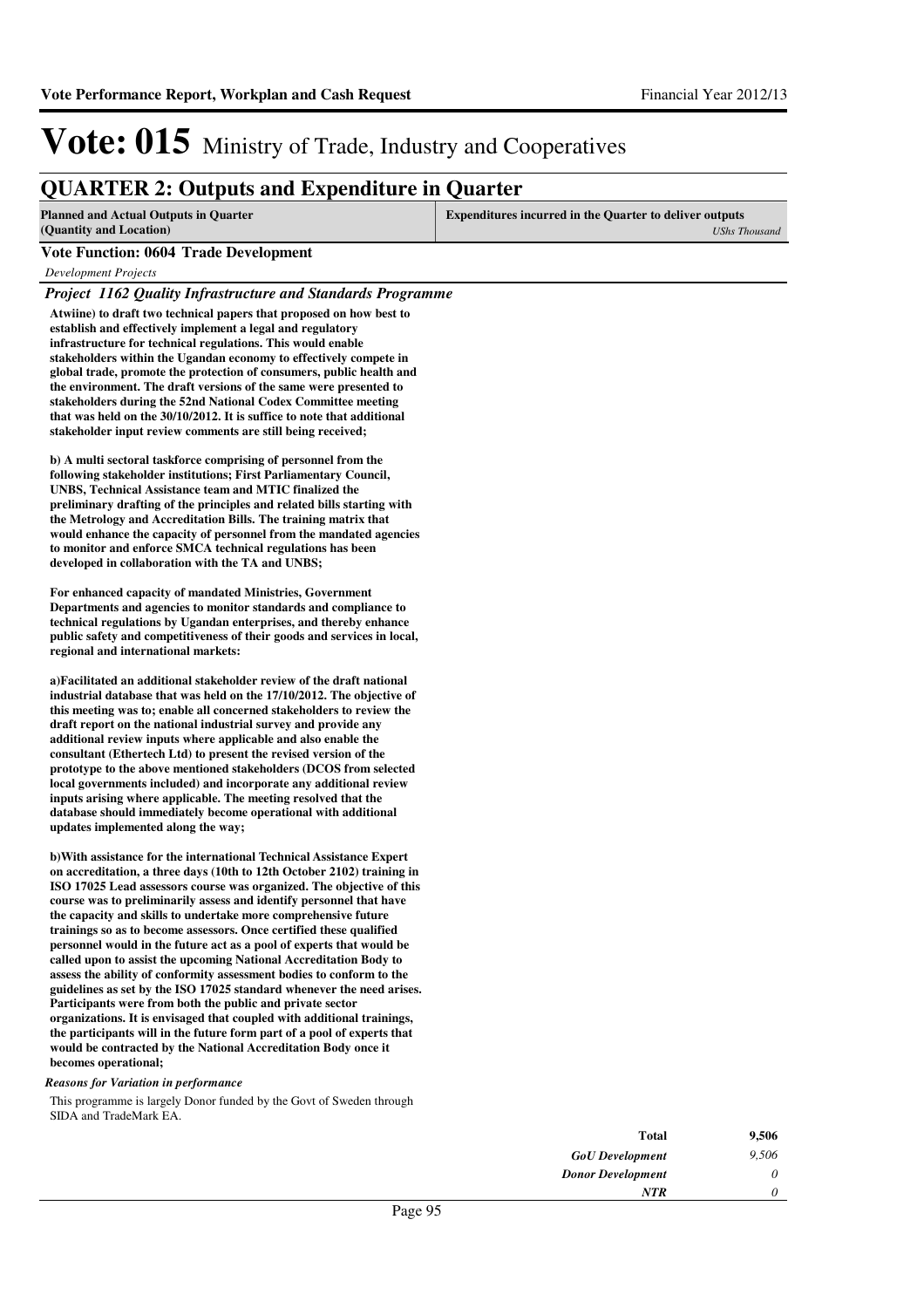### **QUARTER 2: Outputs and Expenditure in Quarter**

| Planned and Actual Outputs in Quarter        | <b>Expenditures incurred in the Quarter to deliver outputs</b> |  |
|----------------------------------------------|----------------------------------------------------------------|--|
| (Quantity and Location)                      | UShs Thousand                                                  |  |
| <b>Vote Function: 0604 Trade Development</b> |                                                                |  |

*Development Projects*

*Project 1162 Quality Infrastructure and Standards Programme*

**06 0404 Product Research and Development Output:**

#### *Outputs Planned in Quarter:*

Product studies undertaken to enhance Quality interventions

*Actual Outputs Achieved in Quarter:*

**For appreciation of the Public on the impact of SMCA on Trade Competitiveness and Public Safety in the Ugandan economy:**

**a) Dissemination of the SMCA communication strategy to various stakeholders is ongoing . There is a lot of feedback about the content of the strategy and the public is looks forward to the implementation of the activities there in;**

**b) Dissemination of the now approved National Standards and Quality Policy to identified stakeholders is ongoing. This dissemination is usually done alongside other QUISP facilitated component activities irrespective of which component activity is being implemented;**

**c) In liaison with UNBS, organized a regional training of media practitioners on how best the media fraternity could effectively disseminate and raise public interest in SMCA related articles and stories to the general public. This was the first of such trainings and it was held at Rwizi Arch Hotel in Mbarara to cover the western region of the country (3rd to 5th December 2012). Similar trainings in other regions of the country are scheduled to take place before the close of the financial year, availability of the required facilitation notwithstanding;**

#### *Reasons for Variation in performance*

This programme is largely Donor funded by the Govt of Sweden through SIDA and TradeMark EA.

| 0 | <b>Total</b>             |
|---|--------------------------|
|   | <b>GoU</b> Development   |
|   | <b>Donor Development</b> |
|   | <b>NTR</b>               |
|   |                          |

#### **06 0405 Trade Promotion Output:**

#### *Outputs Planned in Quarter:*

Implement the standards strategy;

A coordination office for Standards established;

A communication strategy developed:

#### *Actual Outputs Achieved in Quarter:*

**For establishment of a coordination mechanism for the different Government Ministries, Departments and Agencies as well as other stakeholders carrying out monitoring, regulation and enforcement of SMCA issues (formation of a standards forum):**

**a) Preparations by the Ministry in liaison with the Office of the Prime Minister to submit a cabinet paper that will among other issues propose on the format that will be used to institutionalize the SMCA**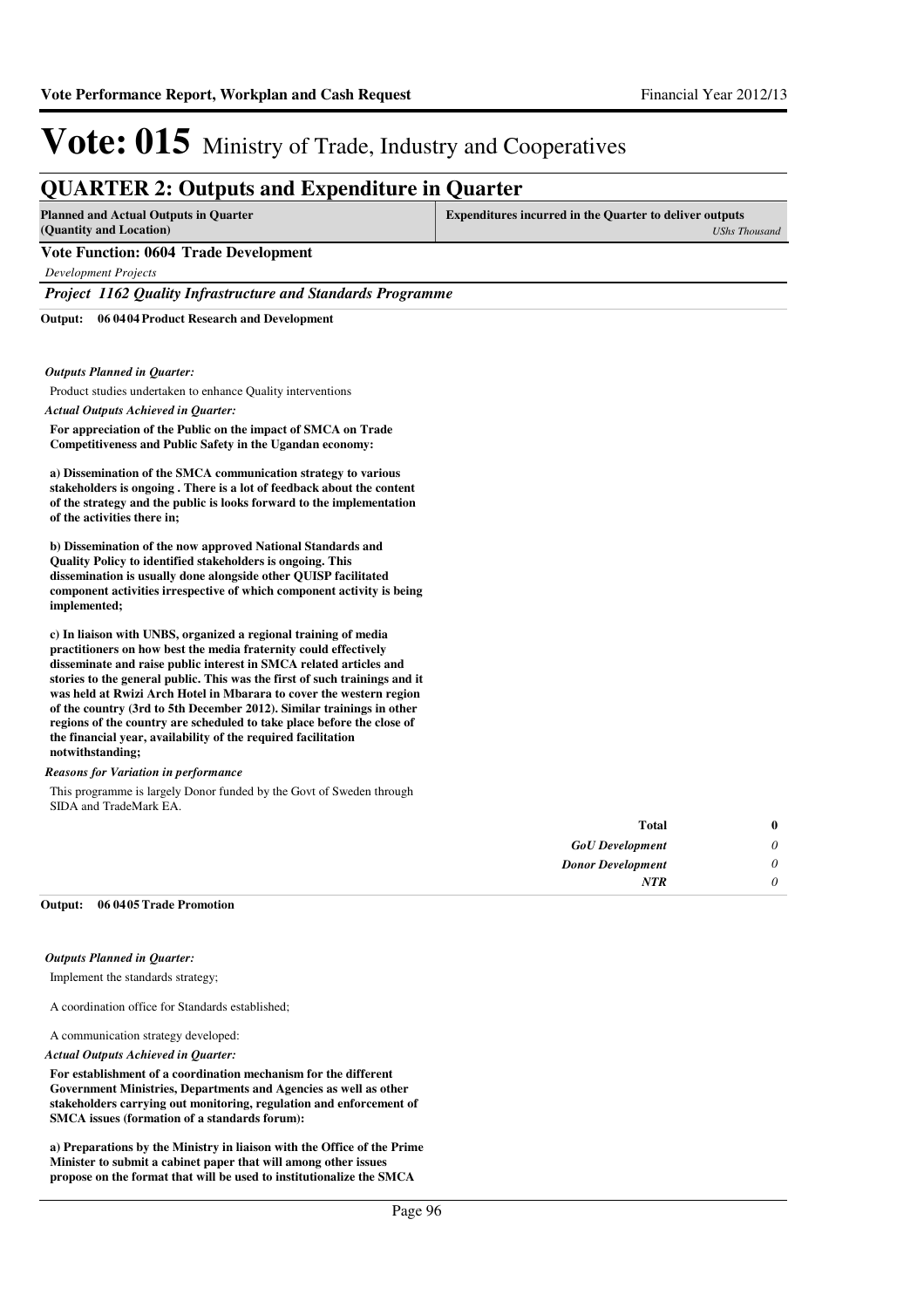### **QUARTER 2: Outputs and Expenditure in Quarter**

| <b>Planned and Actual Outputs in Quarter</b>                  | Expenditures incurred in the Quarter to deliver outputs |  |
|---------------------------------------------------------------|---------------------------------------------------------|--|
| (Quantity and Location)                                       | UShs Thousand                                           |  |
| $\mathbf{v}$ is $\mathbf{v}$ and $\mathbf{v}$ is $\mathbf{v}$ |                                                         |  |

#### **Vote Function: 0604 Trade Development**

*Development Projects*

*Project 1162 Quality Infrastructure and Standards Programme*

**coordination forum among different stakeholders are in advanced stages . This is in line with one of the recommendations of the final stakeholders' consultative meeting on the formation and operationalization of the SMCA coordination forum that was held at Serena hotel on the 31st July 2012;**

**b)** Facilitated the following SMCA related coordination meetings;

**- The 52nd National Codex Committee meeting that was held on the 30/10/2012 and hosted by the Ministry of Health. The objectives of this meeting was to among others prepare for 44th international Codex meeting that was scheduled to take place in Louisiana, USA (12th to the 16th November 2012). Stakeholder resolutions were that; delegates that had attended the USA mentorship programme (21st to 25th May 2012) should endeavor to present a report on their experience to other NCC members, the NCC secretariat should endeavor to forward a proposal requesting for QUISP to facilitate the localized codex mentorship programme, the NCC should plan to coincide their awareness strategies with those outlined under Component Five of the QUISP project so as to avoid duplication and harness synergies, the report on the 1st meeting of the EAC Codex forum should on top of the recommendations indicate the responsible stakeholders that would spearhead the implementation of all the agreed upon resolutions, Stakeholders that are able to fully finance their personnel are free to nominate delegates that would be part of the Ugandan delegation to the 44th session of the codex committee on food hygiene scheduled to be held from the 12th to 16th November 2012 in New Orleans, Louisiana, USA. Nevertheless, QUISP will facilitate two members of the NCC to attend the same conference (in this case members from UNBS and MTIC that sit on the National Codex Committee), Focal persons from MAAIF, MOH, and the NCC secretariat should be nominated to spearhead the collaboration of the now available EDES project support with Mr. Paul Sigombe (provided the MOU with Government is signed);**

**- Facilitated an extraordinary TBT/SPS meeting that was held on the 23/11/2012. The objective of this meeting was to review and provide inputs on the two technical papers that had been drafted by the TA expert on component 2 that were concerned with the ongoing SMCA legal review. The same meeting also provided review inputs on the draft Sustainable Model on Uganda's effective participation in international SMCA affiliated meetings;** 

**c) In collaboration with UNBS, facilitated a study tour for honorable members of the Parliamentary Committee on Tourism, Trade and Industry to undertake SMCA benchmarking tours (from the 26th upto 30th November 2012) that would enable them appreciate how other select economies (namely South Africa and Kenya) have adopted the WTO Code of Good Practice in the development and implementation of standards, conformity procedures and enforcement of technical regulations, are in advanced stages. It is envisaged that as a result of the tour, the Ministry's endeavors of reviewing Uganda's SMCA legislation will receive more appreciation and support from Parliament during its enactment and implementation.**

#### *Reasons for Variation in performance*

This programme is largely Donor funded by the Govt of Sweden through SIDA and TradeMark EA.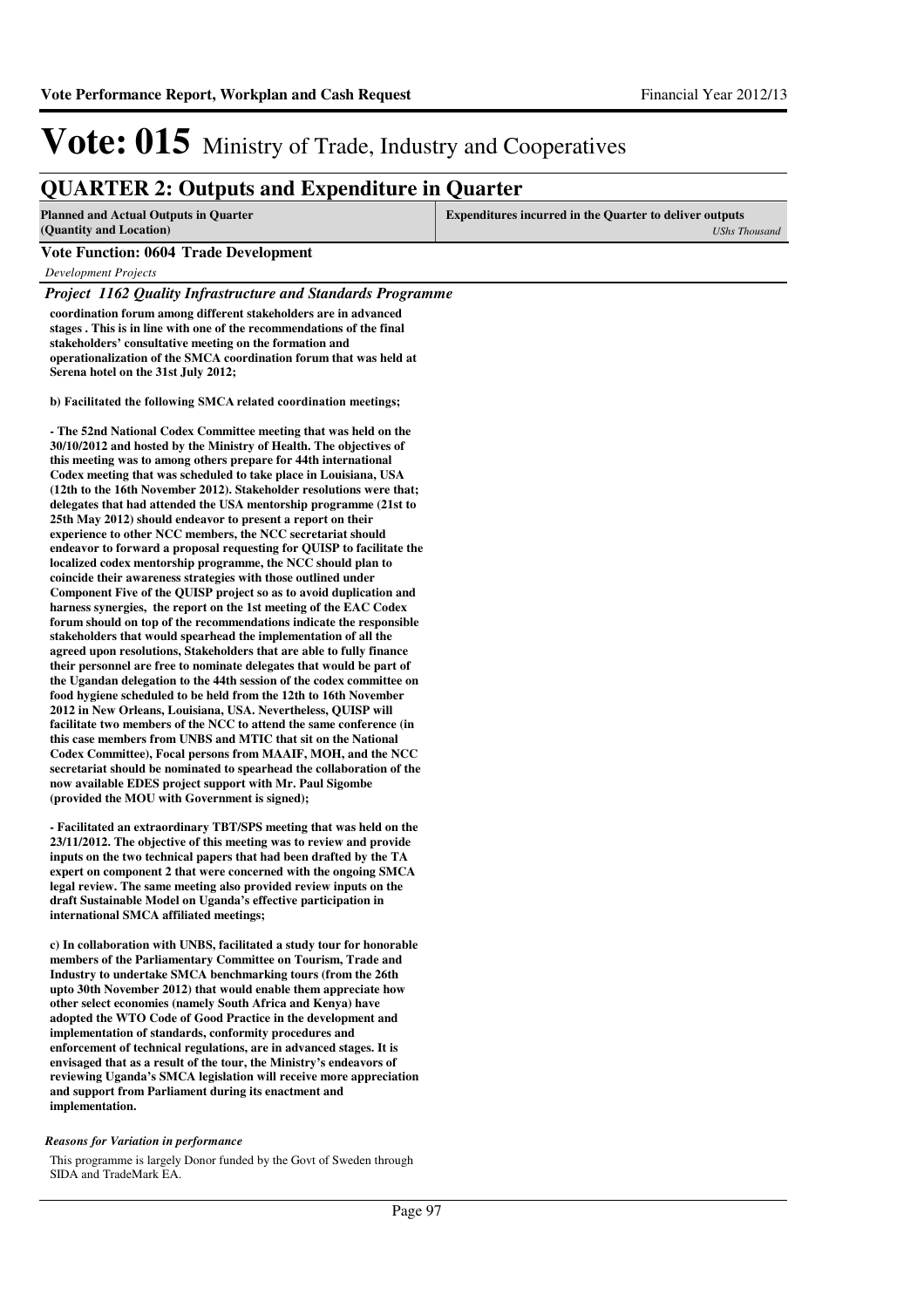*0*

*NTR*

# Vote: 015 Ministry of Trade, Industry and Cooperatives

#### **QUARTER 2: Outputs and Expenditure in Quarter Planned and Actual Outputs in Quarter (Quantity and Location) Expenditures incurred in the Quarter to deliver outputs**  *UShs Thousand* **Vote Function: 0604 Trade Development** *Development Projects Project 1162 Quality Infrastructure and Standards Programme GoU Development Donor Development* **Total** *0 0 0* **0** *NTR Project 1202 Enhancement of Market Access and Promotion of Value-Added Exports Capital Purchases* None **06 0471 Acquisition of Land by Government Output:** *Outputs Planned in Quarter:*

*Actual Outputs Achieved in Quarter:*

**None**

None *Reasons for Variation in performance*

| <b>Total</b>             | $\bf{0}$ |
|--------------------------|----------|
| <b>GoU</b> Development   | $\theta$ |
| <b>Donor Development</b> | $\theta$ |
| <b>NTR</b>               | 0        |
|                          |          |

#### **06 0481 Trade Infrastructure Development Output:**

|                                                                                                                                                               | <b>Item</b>                                                      | <b>Spent</b> |
|---------------------------------------------------------------------------------------------------------------------------------------------------------------|------------------------------------------------------------------|--------------|
| <b>Outputs Planned in Ouarter:</b>                                                                                                                            | 281504 Monitoring, Supervision and Appraisal of<br>Capital Works | 7.075        |
| 1. Situational assessment reports to inform the construction of border<br>markets at 8 sites (priority given to Amuru-Pibia) disseminated to<br>stakeholders; |                                                                  |              |
| <b>Actual Outputs Achieved in Ouarter:</b>                                                                                                                    |                                                                  |              |
| Situation assessment reports made by consultant                                                                                                               |                                                                  |              |
| <b>Reasons for Variation in performance</b>                                                                                                                   |                                                                  |              |
| Insufficient funds                                                                                                                                            |                                                                  |              |
|                                                                                                                                                               | <b>Total</b>                                                     | 7.075        |
|                                                                                                                                                               | <b>GoU</b> Development                                           | 7.075        |
|                                                                                                                                                               | <b>Donor Development</b>                                         | 0            |

*Outputs Provided*

**06 0401 Policies, strategies and monitoring services Output:**

|                                                                       | <b>Item</b>                             | <b>Spent</b> |
|-----------------------------------------------------------------------|-----------------------------------------|--------------|
| <b>Outputs Planned in Ouarter:</b>                                    | 211103 Allowances                       | 3,470        |
| 1. Effectively coordinated Project Activities and regular Preparatory | 221001 Advertising and Public Relations | 440          |
| Meetings held;                                                        | 221002 Workshops and Seminars           | 8,060        |
| <b>Actual Outputs Achieved in Ouarter:</b>                            | 227001 Travel Inland                    | 4.698        |
| <b>Project site visits undertaken:</b>                                | 227004 Fuel, Lubricants and Oils        | 2.963        |
| <b>Reasons for Variation in performance</b>                           |                                         |              |
| None                                                                  |                                         |              |
|                                                                       | <b>Total</b>                            | 19,630       |
|                                                                       | <b>GoU</b> Development                  | 19.630       |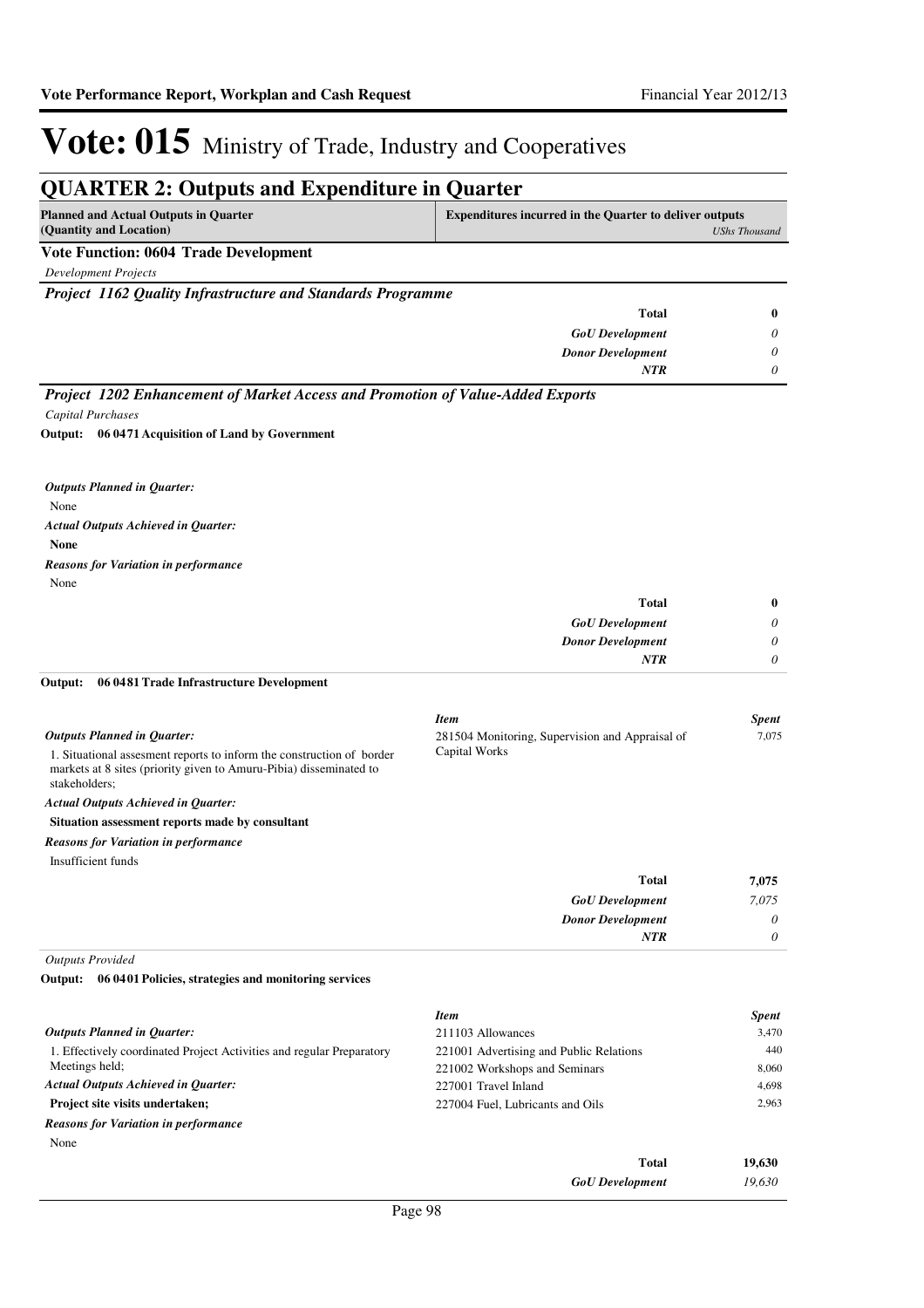| <b>QUARTER 2: Outputs and Expenditure in Quarter</b>                                                 |                                                                |                      |
|------------------------------------------------------------------------------------------------------|----------------------------------------------------------------|----------------------|
| <b>Planned and Actual Outputs in Quarter</b><br>(Quantity and Location)                              | <b>Expenditures incurred in the Quarter to deliver outputs</b> | <b>UShs Thousand</b> |
| <b>Vote Function: 0604 Trade Development</b>                                                         |                                                                |                      |
| <b>Development Projects</b>                                                                          |                                                                |                      |
| Project 1202 Enhancement of Market Access and Promotion of Value-Added Exports                       |                                                                |                      |
|                                                                                                      | <b>Donor Development</b>                                       | 0                    |
|                                                                                                      | <b>NTR</b>                                                     | $\theta$             |
| Project 1245 Second Trade Capacity Enhancement Project                                               |                                                                |                      |
| <b>Outputs Provided</b>                                                                              |                                                                |                      |
| Output: 06 0401 Policies, strategies and monitoring services                                         |                                                                |                      |
|                                                                                                      |                                                                |                      |
|                                                                                                      |                                                                |                      |
| <b>Outputs Planned in Quarter:</b><br>1. Trade mainstreamed into National and Sector strategies;     |                                                                |                      |
|                                                                                                      |                                                                |                      |
| 2. Coordinated delivery of Aid for Trade (AfT) and TRTA;                                             |                                                                |                      |
| Actual Outputs Achieved in Quarter:                                                                  |                                                                |                      |
| <b>Missing Data</b>                                                                                  |                                                                |                      |
| <b>Reasons for Variation in performance</b>                                                          |                                                                |                      |
| None                                                                                                 |                                                                |                      |
|                                                                                                      | <b>Total</b>                                                   | $\bf{0}$             |
|                                                                                                      | <b>GoU</b> Development                                         | $\theta$             |
|                                                                                                      | <b>Donor Development</b>                                       | $\theta$             |
|                                                                                                      | <b>NTR</b>                                                     | $\theta$             |
| Output:<br>06 0403 Support to Capacity building for Staff and other MDAs                             |                                                                |                      |
|                                                                                                      |                                                                |                      |
| <b>Outputs Planned in Quarter:</b>                                                                   |                                                                |                      |
| 1. Institutional Capacity Built in National IF Secretariat;                                          |                                                                |                      |
| 2. Training and Sensitization of Stakeholders on Trade related issues (50)<br>persons, 2 workshops); |                                                                |                      |
| Actual Outputs Achieved in Quarter:                                                                  |                                                                |                      |
| <b>Missing Data</b>                                                                                  |                                                                |                      |
| <b>Reasons for Variation in performance</b>                                                          |                                                                |                      |
| None                                                                                                 |                                                                |                      |
|                                                                                                      | <b>Total</b>                                                   | $\bf{0}$             |
|                                                                                                      | <b>GoU</b> Development                                         | $\theta$             |

#### **06 0404 Product Research and Development Output:**

*Outputs Planned in Quarter:*

1. Stakeholder sensitization on EIF Programmes;

*Actual Outputs Achieved in Quarter:*

**Missing Data**

None *Reasons for Variation in performance*

| $\bf{0}$ | <b>Total</b>             |
|----------|--------------------------|
| 0        | <b>GoU</b> Development   |
| 0        | <b>Donor Development</b> |
| 0        | <b>NTR</b>               |
|          |                          |

*Donor Development*

*NTR*

*0 0*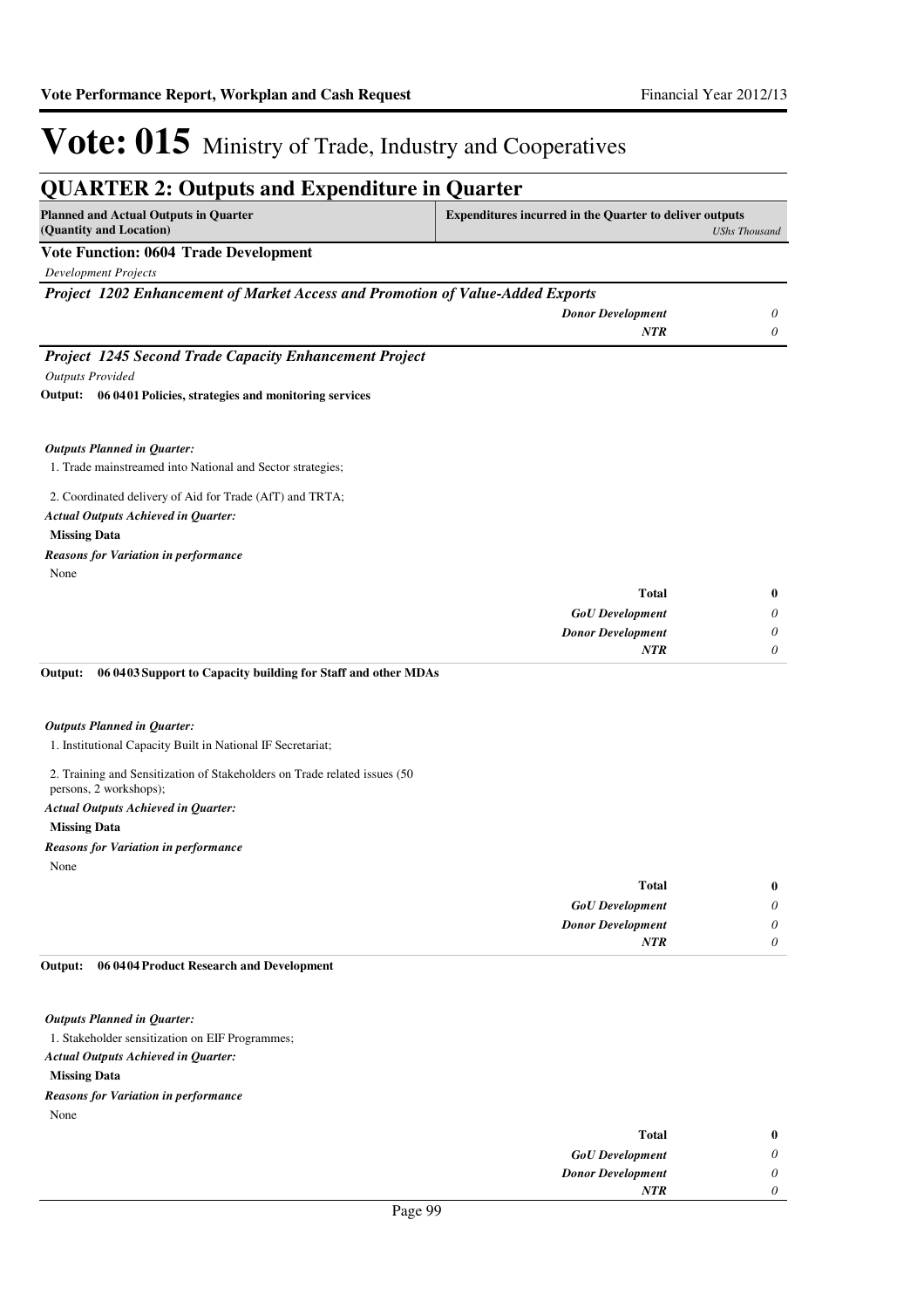### **QUARTER 2: Outputs and Expenditure in Quarter**

| <b>Planned and Actual Outputs in Quarter</b><br>(Quantity and Location) | <b>Expenditures incurred in the Quarter to deliver outputs</b><br>UShs Thousand |
|-------------------------------------------------------------------------|---------------------------------------------------------------------------------|
| <b>Vote Function: 0604 Trade Development</b>                            |                                                                                 |
| Development Projects                                                    |                                                                                 |

*Project 1245 Second Trade Capacity Enhancement Project*

*Project 1246 District Commercial Services Support Project*

*Capital Purchases*

**06 0475 Purchase of Motor Vehicles and Other Transport Equipment Output:**

N/A **None** *Actual Outputs Achieved in Quarter: Outputs Planned in Quarter:* None *Reasons for Variation in performance*

| $\bf{0}$ | <b>Total</b>             |
|----------|--------------------------|
| U        | <b>GoU</b> Development   |
|          | <b>Donor Development</b> |
|          | <b>NTR</b>               |

#### **06 0476 Purchase of Office and ICT Equipment, including Software Output:**

#### *Outputs Planned in Quarter:*

Finalisation of procurement and installation of remaining items

- *Actual Outputs Achieved in Quarter:*
- **None**

*Reasons for Variation in performance*

| $\bf{0}$ | <b>Total</b>             |
|----------|--------------------------|
| 0        | <b>GoU</b> Development   |
| $\theta$ | <b>Donor Development</b> |
|          | <b>NTR</b>               |
|          |                          |

#### **06 0478 Purchase of Office and Residential Furniture and Fittings Output:**

#### *Outputs Planned in Quarter:*

Procurement of Furniture and Fittings for the District Commercial Offices;

#### *Actual Outputs Achieved in Quarter:*

**None**

None *Reasons for Variation in performance*

| $\bf{0}$ | Total                               |
|----------|-------------------------------------|
| 0        | <b>GoU</b> Development              |
| 0        | <b>Donor Development</b>            |
|          | <b>NTR</b>                          |
|          | the contract of the contract of the |

*Outputs Provided*

**Output: 06 0401 Policies, strategies and monitoring services**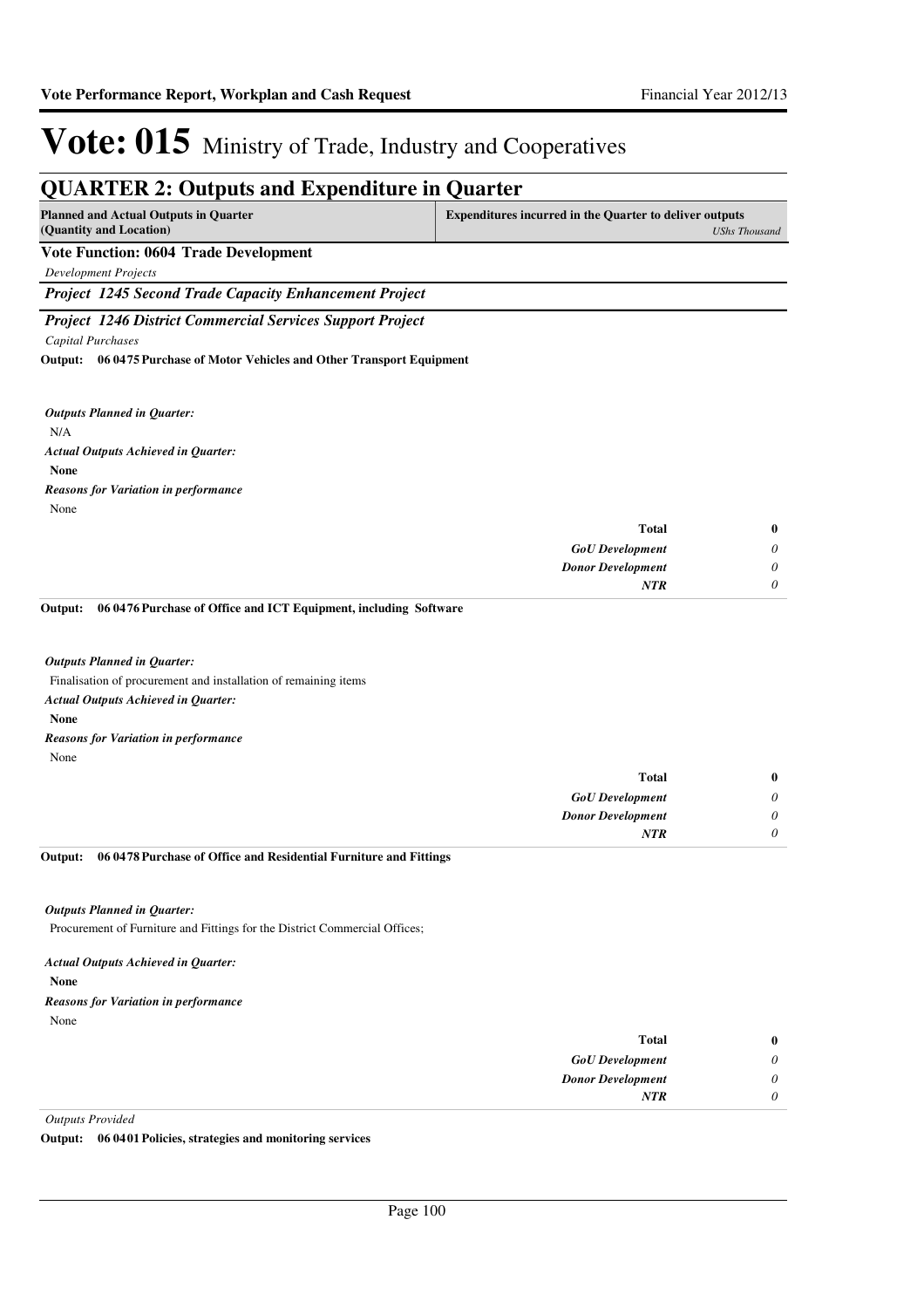| <b>QUARTER 2: Outputs and Expenditure in Quarter</b><br><b>Planned and Actual Outputs in Quarter</b> | <b>Expenditures incurred in the Quarter to deliver outputs</b> |                      |
|------------------------------------------------------------------------------------------------------|----------------------------------------------------------------|----------------------|
| (Quantity and Location)                                                                              |                                                                | <b>UShs Thousand</b> |
| <b>Vote Function: 0604 Trade Development</b>                                                         |                                                                |                      |
| <b>Development Projects</b>                                                                          |                                                                |                      |
| <b>Project 1246 District Commercial Services Support Project</b>                                     |                                                                |                      |
| <b>Outputs Planned in Quarter:</b>                                                                   |                                                                |                      |
| 1. Project administration;                                                                           |                                                                |                      |
| 2. DCO's facilitated to deliver commercial services;                                                 |                                                                |                      |
| 3. Monitoring and Evaluation;                                                                        |                                                                |                      |
| <b>Actual Outputs Achieved in Quarter:</b>                                                           |                                                                |                      |
| Verification visits on the renovation works to target districts were<br>conducted;                   |                                                                |                      |
| Consultative/Guidance meetings with District Officials were also<br>conducted;                       |                                                                |                      |
| A progress report was compiled after the exercise;                                                   |                                                                |                      |
| <b>Reasons for Variation in performance</b>                                                          |                                                                |                      |
| None                                                                                                 |                                                                |                      |
|                                                                                                      | <b>Total</b>                                                   | $\mathbf{0}$         |
|                                                                                                      | <b>GoU</b> Development                                         | 0                    |
|                                                                                                      | <b>Donor Development</b>                                       | $\theta$             |
|                                                                                                      | NTR                                                            | 0                    |
| 06 04 03 Support to Capacity building for Staff and other MDAs<br>Output:                            |                                                                |                      |
|                                                                                                      |                                                                |                      |
| <b>Outputs Planned in Quarter:</b>                                                                   |                                                                |                      |
| 1. Targeted DCOs equipped and retooled;                                                              |                                                                |                      |

*Actual Outputs Achieved in Quarter:*

**Renovation works for District Commercial Offices completed in the districts of Apac, Soroti, Nakasongola, Iganga, Kaliro, Paliisa, Kapchorwa, Mukono, Moroto, Lira, Nebbi, Serere, Hoima, Kyenjojo, Mubende, Tororo, Kabale, Ntungamo, Isingiro, Masaka, Sembabule, Kotido, Pader, Nebbi;**

**Procurement process for the services of a Consultant to develop the DCO Training Needs Assessment commenced;**

None *Reasons for Variation in performance*

| $\bf{0}$ | <b>Total</b>             |
|----------|--------------------------|
| 0        | <b>GoU</b> Development   |
| 0        | <b>Donor Development</b> |
| 0        | <b>NTR</b>               |
|          |                          |

### **Vote Function: 0649 Policy, Planning and Support Services**

*Recurrent Programmes*

#### *Programme 01 HQs and Administration*

#### *Outputs Funded*

**Output: 06 4951 Contributions and Memberships to International Organisations**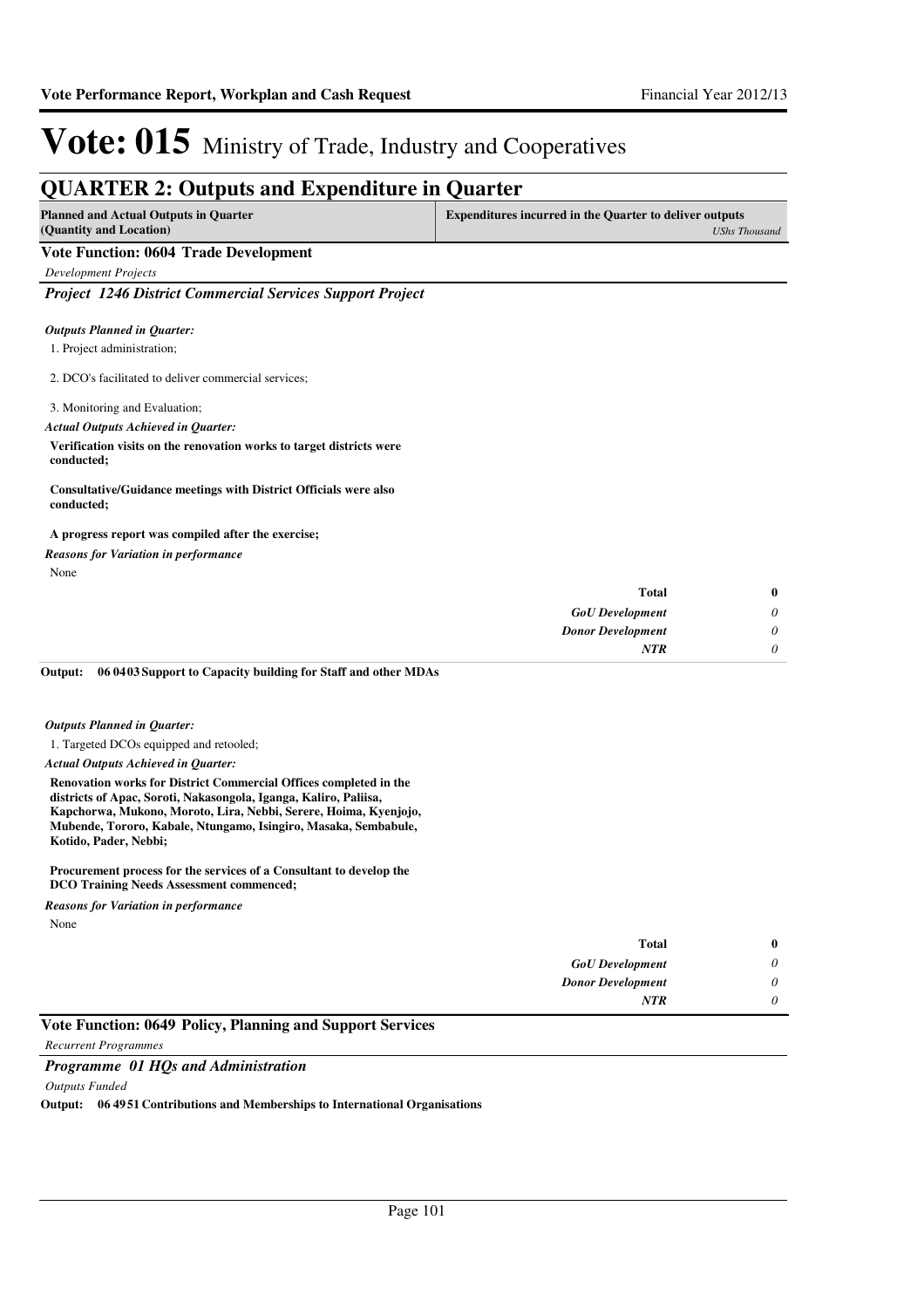### **QUARTER 2: Outputs and Expenditure in Quarter**

| <b>Planned and Actual Outputs in Quarter</b>                                                                       | Expenditures incurred in the Quarter to deliver outputs |
|--------------------------------------------------------------------------------------------------------------------|---------------------------------------------------------|
| (Quantity and Location)                                                                                            | UShs Thousand                                           |
| $\mathbf{v}$ and $\mathbf{v}$ and $\mathbf{v}$ and $\mathbf{v}$ and $\mathbf{v}$ and $\mathbf{v}$ and $\mathbf{v}$ |                                                         |

#### **Vote Function: 0649 Policy, Planning and Support Services**

*Recurrent Programmes*

#### *Programme 01 HQs and Administration*

#### *Outputs Planned in Quarter:*

1. Contributions to International Organisations (WTO, COMESA, UNIDO, IBE and others); **Membership Contribution paid to COMESA** *Actual Outputs Achieved in Quarter: Reasons for Variation in performance*

Insufficient funds released to cater for all obligations.

| $\bf{0}$ | <b>Total</b>              |
|----------|---------------------------|
| 0        | <b>Wage Recurrent</b>     |
| 0        | <b>Non Wage Recurrent</b> |
| 0        | <b>NTR</b>                |
|          |                           |

*Outputs Provided*

**06 4901 Policy, consultation, planning and monitoring services Output:**

|                                                                                      | <b>Item</b>                                   | <b>Spent</b> |
|--------------------------------------------------------------------------------------|-----------------------------------------------|--------------|
| <b>Outputs Planned in Ouarter:</b>                                                   | 211101 General Staff Salaries                 | 41,981       |
| Budget preparation process started and SBFP FY 2013/14 preparatory                   | 211103 Allowances                             | 11,758       |
| meetings facilitated;                                                                | 221001 Advertising and Public Relations       | 130          |
| Sector Working Group meeting facilitated:                                            | 221002 Workshops and Seminars                 | 2,952        |
|                                                                                      | 221003 Staff Training                         | 4,742        |
| Monitoing and evaluation done and reports prepared;                                  | 221005 Hire of Venue (chairs, projector etc)  | 433          |
|                                                                                      | 221009 Welfare and Entertainment              | 1,538        |
| Statistical reports prepared;                                                        | 221011 Printing, Stationery, Photocopying and | 4.244        |
| Sector Review held and reports prepared;                                             | Binding                                       |              |
|                                                                                      | 222001 Telecommunications                     | 179          |
| Budget statements (BFP & MPS) prepared<br><b>Actual Outputs Achieved in Ouarter:</b> | 227001 Travel Inland                          | 12,892       |
|                                                                                      | 227004 Fuel, Lubricants and Oils              | 1,654        |

**Budget preparation process started;**

#### **Provided input into the Technical Report prepared by the Technical COMESA NOC Subcommittee for presentation at the COMESA Policy Organs meeting in Common Wealth Resort Munyonyo;**

*Reasons for Variation in performance*

No funds provided for other activities.

| 82,503   | <b>Total</b>              |
|----------|---------------------------|
| 41,981   | <b>Wage Recurrent</b>     |
| 40,522   | <b>Non Wage Recurrent</b> |
| $\theta$ | <b>NTR</b>                |
|          |                           |

#### **06 4902 Ministry Support Services (Finance and Administration) Output:**

|                                               | <b>Item</b>                                                  | <b>Spent</b> |
|-----------------------------------------------|--------------------------------------------------------------|--------------|
| <b>Outputs Planned in Ouarter:</b>            | 211101 General Staff Salaries                                | 40,135       |
| Facilitated workforce;                        | 211102 Contract Staff Salaries (Incl. Casuals,<br>Temporary) | 2.827        |
| Competent staff deployed to deliver services; | 211103 Allowances                                            | 45.014       |
| Well maintained physical assets;              | 221001 Advertising and Public Relations                      | 178          |
|                                               | 221007 Books, Periodicals and Newspapers                     | 2.341        |
| Availed efficient information                 | 221008 Computer Supplies and IT Services                     | 192          |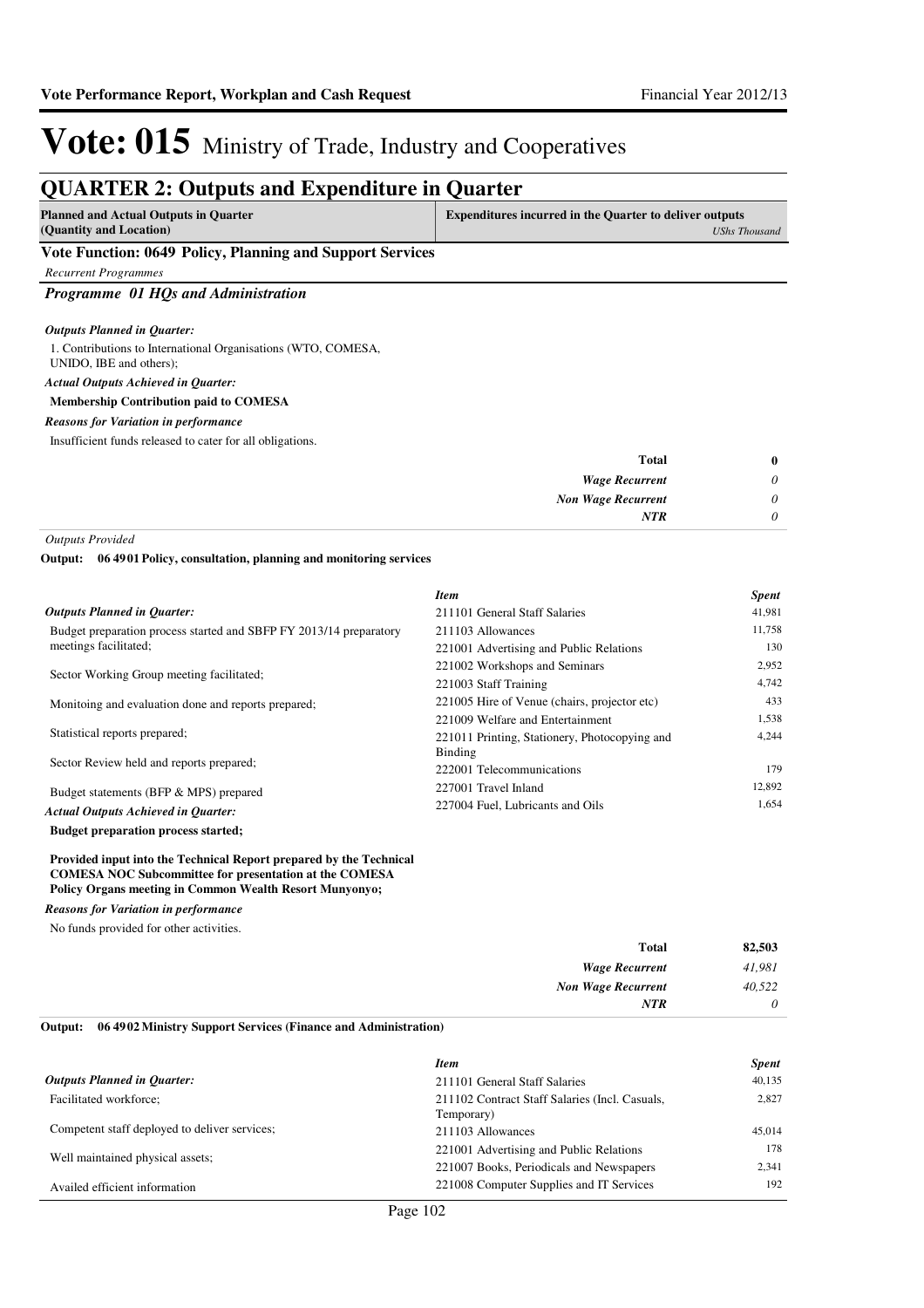### **QUARTER 2: Outputs and Expenditure in Quarter**

| <b>Planned and Actual Outputs in Quarter</b>            | <b>Expenditures incurred in the Quarter to deliver outputs</b> |
|---------------------------------------------------------|----------------------------------------------------------------|
| (Quantity and Location)                                 | UShs Thousand                                                  |
| $0.640$ m $10$<br>$\mathbf{v}$ , $\mathbf{v}$<br>$\sim$ |                                                                |

#### **Vote Function: 0649 Policy, Planning and Support Services**

| <b>Recurrent Programmes</b> |  |
|-----------------------------|--|
|-----------------------------|--|

| Programme 01 HQs and Administration                                                            |                                                                 |        |
|------------------------------------------------------------------------------------------------|-----------------------------------------------------------------|--------|
| communication technology;                                                                      | 221009 Welfare and Entertainment                                | 2,471  |
| Conducive working                                                                              | 221011 Printing, Stationery, Photocopying and<br><b>Binding</b> | 1,153  |
| environment;                                                                                   | 221016 IFMS Recurrent Costs                                     | 1,477  |
| Reviewing External Auditor recommendations and making adjustements                             | 222001 Telecommunications                                       | 11,323 |
| to Financial Statements for FY 2011/12;                                                        | 222002 Postage and Courier                                      | 1,000  |
|                                                                                                | 223004 Guard and Security services                              | 5,000  |
| Preparing payment schedules to staff, suppliers and other institutions;                        | 223006 Water                                                    | 929    |
| Updating the advance ledger;                                                                   | 223901 Rent (Produced Assets) to other govt. Units              | 1,477  |
|                                                                                                | 227001 Travel Inland                                            | 26,515 |
| Preparing the draft Half Year Financial Statements for period ending                           | 227002 Travel Abroad                                            | 2,835  |
| 31/12/2012;                                                                                    | 227004 Fuel, Lubricants and Oils                                | 964    |
| Updating the Asset Register with new inventories acquired and adjusting<br>for items disposed; | 228003 Maintenance Machinery, Equipment and<br>Furniture        | 2.954  |
| <b>Actual Outputs Achieved in Quarter:</b>                                                     |                                                                 |        |

### **1. Facilitated workforce;**

#### **2. Competent staff deployed to deliver services;**

#### **3. Well maintained physical assets;**

- **4. Availed efficient information communication technology;**
- **5. Conducive working environment;**

#### **6. Final Accounts 2011/2012 submitted to Accountant General and Auditor General;**

#### **7. Funds disbursed respectively to beneficiaries;**

**8. Ledgers updated;**

**9. Draft Half Year 2012/2013 Financial Statements and reports prepared;**

#### **10. Annual board of survey report carried out and report submitted to Treasury;**

*Reasons for Variation in performance*

None

| 148,783  | <b>Total</b>              |
|----------|---------------------------|
| 40,135   | <b>Wage Recurrent</b>     |
| 108,648  | <b>Non Wage Recurrent</b> |
| $\theta$ | <b>NTR</b>                |
|          |                           |

**Output: 06 4903 Ministerial and Top Management Services**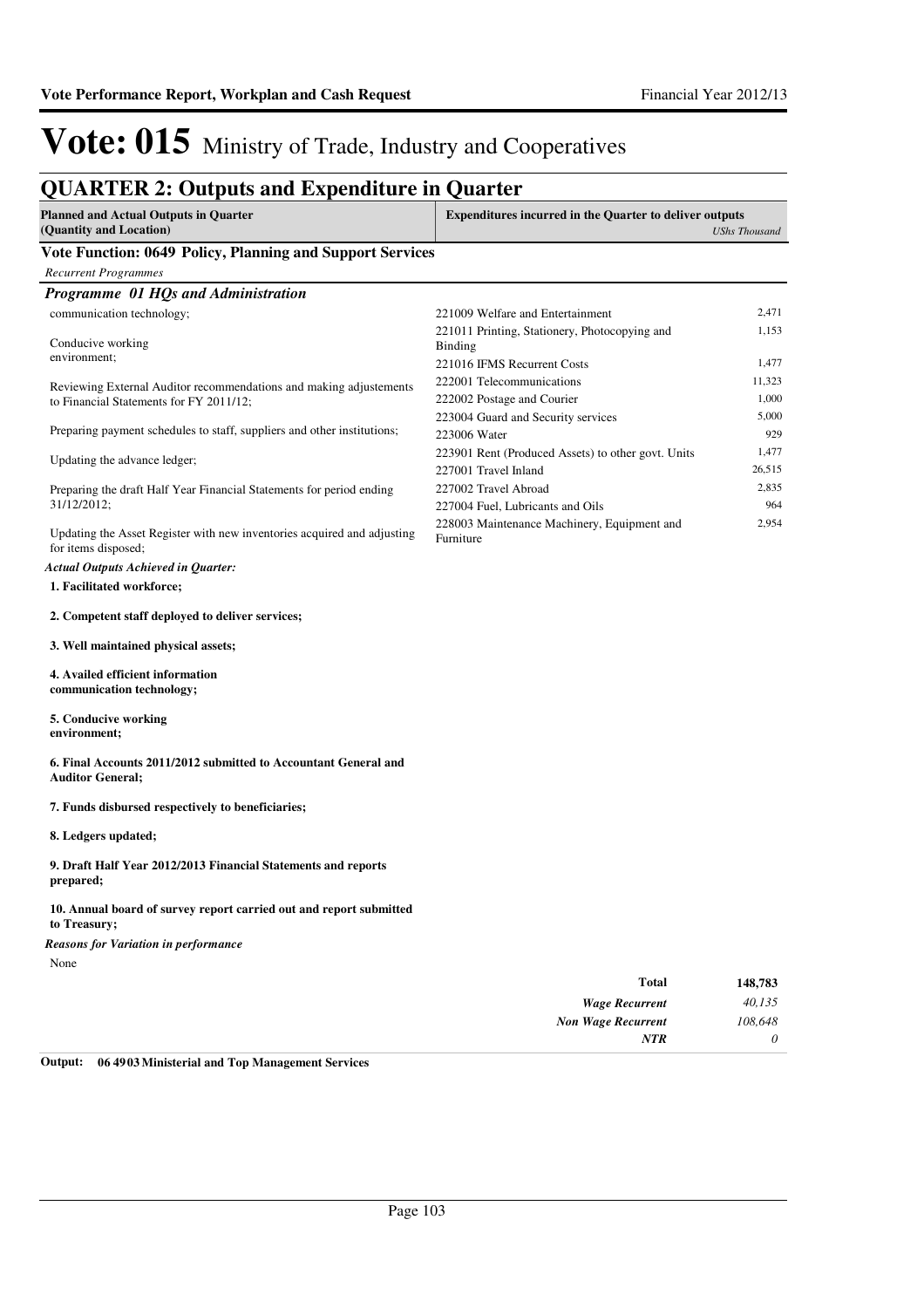### **QUARTER 2: Outputs and Expenditure in Quarter**

| Planned and Actual Outputs in Quarter | <b>Expenditures incurred in the Quarter to deliver outputs</b> |
|---------------------------------------|----------------------------------------------------------------|
| (Quantity and Location)               | <b>UShs Thousand</b>                                           |
| $\sim$<br>-- - -                      |                                                                |

#### **Vote Function: 0649 Policy, Planning and Support Services**

|  | <b>Recurrent Programmes</b> |
|--|-----------------------------|
|--|-----------------------------|

*Programme 01 HQs and Administration*

|                                                                                     | <b>Item</b>                                              | <b>Spent</b> |
|-------------------------------------------------------------------------------------|----------------------------------------------------------|--------------|
| <b>Outputs Planned in Ouarter:</b>                                                  | 211101 General Staff Salaries                            | 5.979        |
| Strategic policy guidance                                                           | 211103 Allowances                                        | 1,329        |
| provided through Top Management meetings;                                           | 213001 Medical Expenses (To Employees)                   | 1,732        |
| Inland and                                                                          | 221009 Welfare and Entertainment                         | 4.106        |
| international meetings attended;                                                    | 221011 Printing, Stationery, Photocopying and<br>Binding | 1.000        |
| Ministry events and meetings hosted;                                                | 223004 Guard and Security services                       | 15.688       |
|                                                                                     | 227001 Travel Inland                                     | 2.000        |
| Emoluments provided for Ministers;                                                  | 227002 Travel Abroad                                     | 2.400        |
| <b>Actual Outputs Achieved in Ouarter:</b>                                          | 227004 Fuel. Lubricants and Oils                         | 2.364        |
| 1. Strategic policy guidance<br>provided through 3 monthly Top Management meetings; | 228002 Maintenance - Vehicles                            | 2.400        |

**2. Inland and international meetings attended;**

**3. Ministry events and meetings hosted;**

#### **4. Emoluments provided for Ministers;**

*Reasons for Variation in performance*

None

| <b>Total</b>              | 38,999   |
|---------------------------|----------|
| <b>Wage Recurrent</b>     | 5,979    |
| <b>Non Wage Recurrent</b> | 33,020   |
| NTR                       | $\theta$ |

#### **06 4907 Human Resource Management Services Output:**

|                                                          | <b>Item</b>                                               | <b>Spent</b> |
|----------------------------------------------------------|-----------------------------------------------------------|--------------|
| <b>Outputs Planned in Ouarter:</b>                       | 211101 General Staff Salaries                             | 2.500        |
| 1. Staff sensitised on HIV/AIDS and other health issues; | 213001 Medical Expenses (To Employees)                    | 800          |
| 2. Conducive working                                     | 213002 Incapacity, death benefits and funeral<br>expenses | 2.500        |
| environment and well coordinated workforce;              | 221003 Staff Training                                     | 9.875        |
| 3. Team spirit built and harnessed amongst staff;        | 221004 Recruitment Expenses                               | 710          |

4. Training of Staff;

5. Staff availed with up to date identity cards;

6. Payment of Medical expenses for employess;

7. Provision for Incapacity, Death Benefits & Funeral expenses for employees and close relatives;

8. Staff records regulary kept up to date;

**Conducive working environment and well coordinated workforce;** *Actual Outputs Achieved in Quarter:*

**Payment of Medical expenses for employess;**

**Provision for Incapacity, Death Benefits & Funeral expenses for**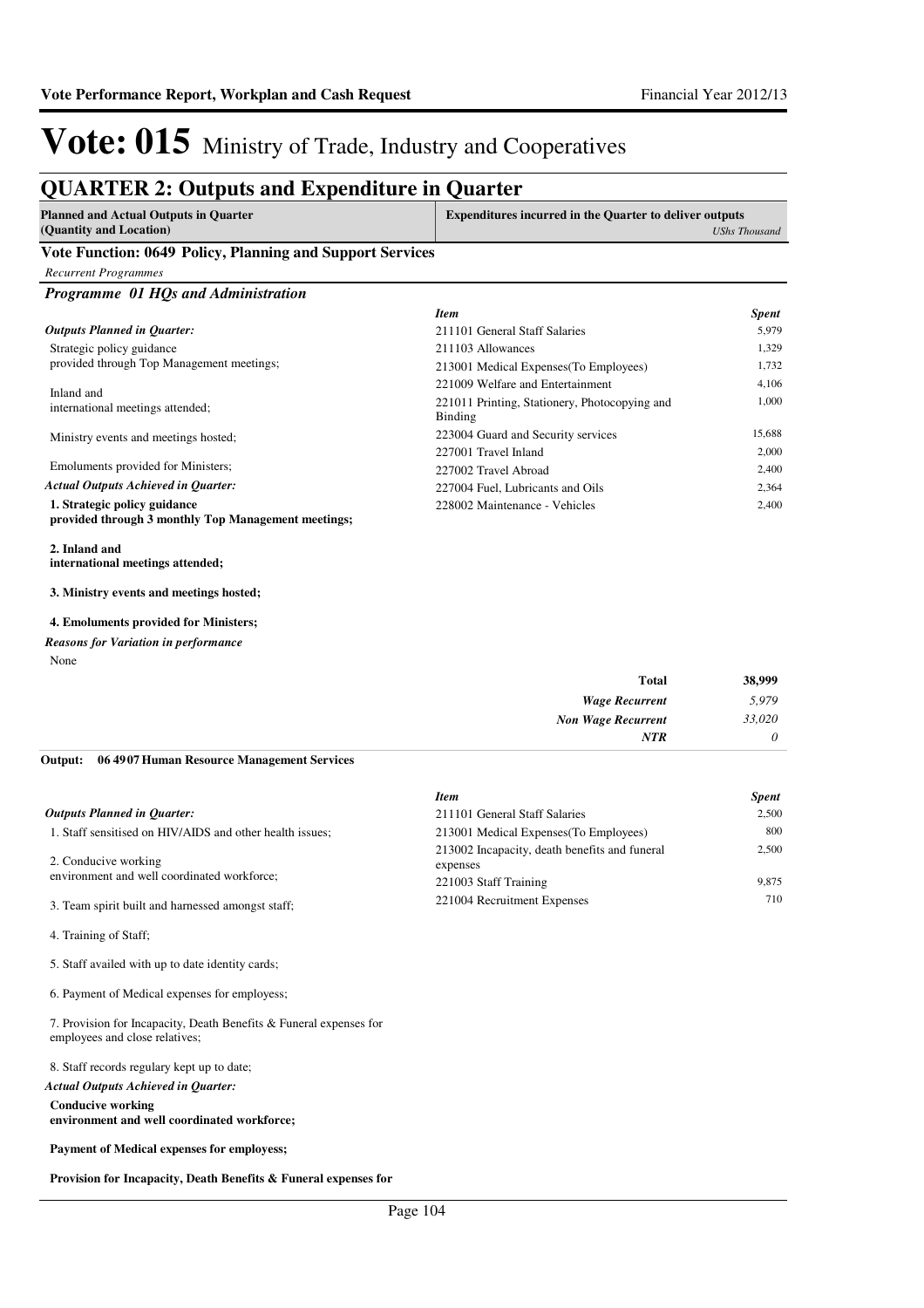| <b>Planned and Actual Outputs in Quarter</b>                                                                                                                                                                    | <b>Expenditures incurred in the Quarter to deliver outputs</b> |                       |
|-----------------------------------------------------------------------------------------------------------------------------------------------------------------------------------------------------------------|----------------------------------------------------------------|-----------------------|
| (Quantity and Location)                                                                                                                                                                                         |                                                                | <b>UShs Thousand</b>  |
| Vote Function: 0649 Policy, Planning and Support Services                                                                                                                                                       |                                                                |                       |
| <b>Recurrent Programmes</b>                                                                                                                                                                                     |                                                                |                       |
| Programme 01 HQs and Administration                                                                                                                                                                             |                                                                |                       |
| employees and close relatives;                                                                                                                                                                                  |                                                                |                       |
| Staff records regulary kept up to date;                                                                                                                                                                         |                                                                |                       |
| <b>Reasons for Variation in performance</b>                                                                                                                                                                     |                                                                |                       |
| Insufficient release of funds                                                                                                                                                                                   |                                                                |                       |
|                                                                                                                                                                                                                 | <b>Total</b>                                                   | 16,385                |
|                                                                                                                                                                                                                 | <b>Wage Recurrent</b>                                          | 2,500                 |
|                                                                                                                                                                                                                 | <b>Non Wage Recurrent</b>                                      | 13,885                |
|                                                                                                                                                                                                                 | <b>NTR</b>                                                     | $\boldsymbol{\theta}$ |
| Output:<br>06 4908 Research, Information and Statistical Services                                                                                                                                               |                                                                |                       |
|                                                                                                                                                                                                                 | <b>Item</b>                                                    | <b>Spent</b>          |
| <b>Outputs Planned in Quarter:</b>                                                                                                                                                                              | 211101 General Staff Salaries                                  | 3,561                 |
| MoTIC Statistical Abstract preparations and Statistical Committee<br>meetings facilitated;                                                                                                                      |                                                                |                       |
| A Survey Report on Sectoral Investment Opportunities for Micro Small<br>and Medium Scale Enterprises in selected Districts across the country;                                                                  |                                                                |                       |
| <b>Actual Outputs Achieved in Quarter:</b>                                                                                                                                                                      |                                                                |                       |
| MoTIC Statistical Abstract 2013 preparations underway with<br>facilitation from UBOS;                                                                                                                           |                                                                |                       |
| <b>MoTIC Statistical Committee meetings facilitated by UBOS;</b>                                                                                                                                                |                                                                |                       |
| <b>Reasons for Variation in performance</b>                                                                                                                                                                     |                                                                |                       |
| No funds released for other activities. Statistical Activities at MoTIC<br>currently facilitated by UBOS, though funding is still grossly insufficient<br>for a comprehensive Statistical Abstract preparation. |                                                                |                       |
|                                                                                                                                                                                                                 | Total                                                          | 3,561                 |
|                                                                                                                                                                                                                 | <b>Wage Recurrent</b>                                          | 3,561                 |
|                                                                                                                                                                                                                 | <b>Non Wage Recurrent</b>                                      | 0                     |
|                                                                                                                                                                                                                 | $\boldsymbol{NTR}$                                             | $\boldsymbol{\theta}$ |

**06 4901 Policy, consultation, planning and monitoring services Output:**

|                                                                                                                                                                                                                                            | <b>Item</b>                                              | <b>Spent</b> |
|--------------------------------------------------------------------------------------------------------------------------------------------------------------------------------------------------------------------------------------------|----------------------------------------------------------|--------------|
| <b>Outputs Planned in Ouarter:</b>                                                                                                                                                                                                         | 211101 General Staff Salaries                            | 852          |
| Risk Profile report;                                                                                                                                                                                                                       | 211103 Allowances                                        | 720          |
|                                                                                                                                                                                                                                            | 221009 Welfare and Entertainment                         | 380          |
| Management letters on:<br>1. The Accounting systems and preparation of Financial statements;                                                                                                                                               | 221011 Printing, Stationery, Photocopying and<br>Binding | 460          |
| 2. The financial and operational procedures and the effectiveness of<br>internal controls;                                                                                                                                                 | 222001 Telecommunications                                | 151          |
| 3. Procurement procedures;                                                                                                                                                                                                                 | 227001 Travel Inland                                     | 530          |
| 4. Review of donor aided projects;<br>5. IFMS Audit; and<br>6. The operational controls within the Ministry's Agencies and affiliated<br>institutions in regard to internal controls, policy issues and overall<br>operational procedures; | 227004 Fuel, Lubricants and Oils                         | 458          |
|                                                                                                                                                                                                                                            |                                                          |              |

#### Payroll Audit Report;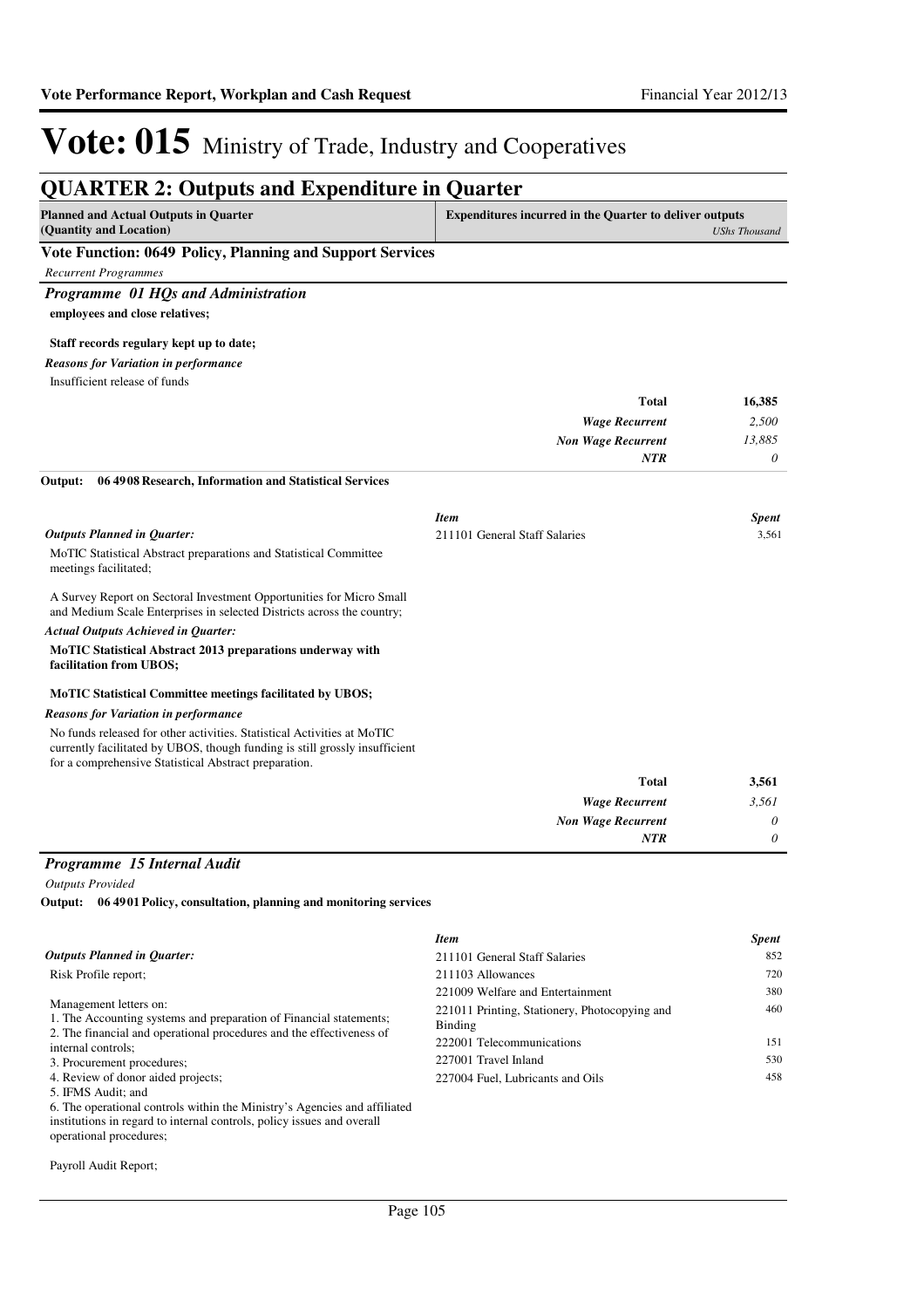#### **QUARTER 2: Outputs and Expenditure in Quarter Planned and Actual Outputs in Quarter (Quantity and Location) Expenditures incurred in the Quarter to deliver outputs**  *UShs Thousand* **Vote Function: 0649 Policy, Planning and Support Services** *Recurrent Programmes Programme 15 Internal Audit* Assets Management Report; Periodic reports on Domestic Arrears Verification; **Risk Profile report; Management letters on: 1. The Accounting systems and preparation of Financial statements; 2. The financial and operational procedures and the effectiveness of internal controls; 3. Procurement procedures; 4. Review of donor aided projects; 5. IFMS Audit; and 6. The operational controls within the Ministry's Agencies and affiliated institutions in regard to internal controls, policy issues and overall operational procedures; Payroll Audit Report; Assets Management Report; Periodic reports on Domestic Arrears Verification;** *Actual Outputs Achieved in Quarter:*

*Reasons for Variation in performance*

None

| 3,551    | <b>Total</b>              |
|----------|---------------------------|
| 852      | <b>Wage Recurrent</b>     |
| 2,699    | <b>Non Wage Recurrent</b> |
| $\theta$ | <b>NTR</b>                |
|          |                           |

*Development Projects*

#### *Project 0248 Government Purchases and Taxes*

*Capital Purchases*

**06 4972 Government Buildings and Administrative Infrastructure Output:**

#### *Outputs Planned in Quarter:*

The 3rd, 4th, 5th and 6th Floor corridors at Farmers House retiled

*Actual Outputs Achieved in Quarter:*

#### **None**

#### *Reasons for Variation in performance*

Funds insufficient, but reallocated to cater for other critical planned outputs of the project

| $\bf{0}$              | <b>Total</b>             |
|-----------------------|--------------------------|
| $\boldsymbol{\omega}$ | <b>GoU</b> Development   |
| $\boldsymbol{U}$      | <b>Donor Development</b> |
| 0                     | <b>NTR</b>               |

**Output: 06 4975 Purchase of Motor Vehicles and Other Transport Equipment**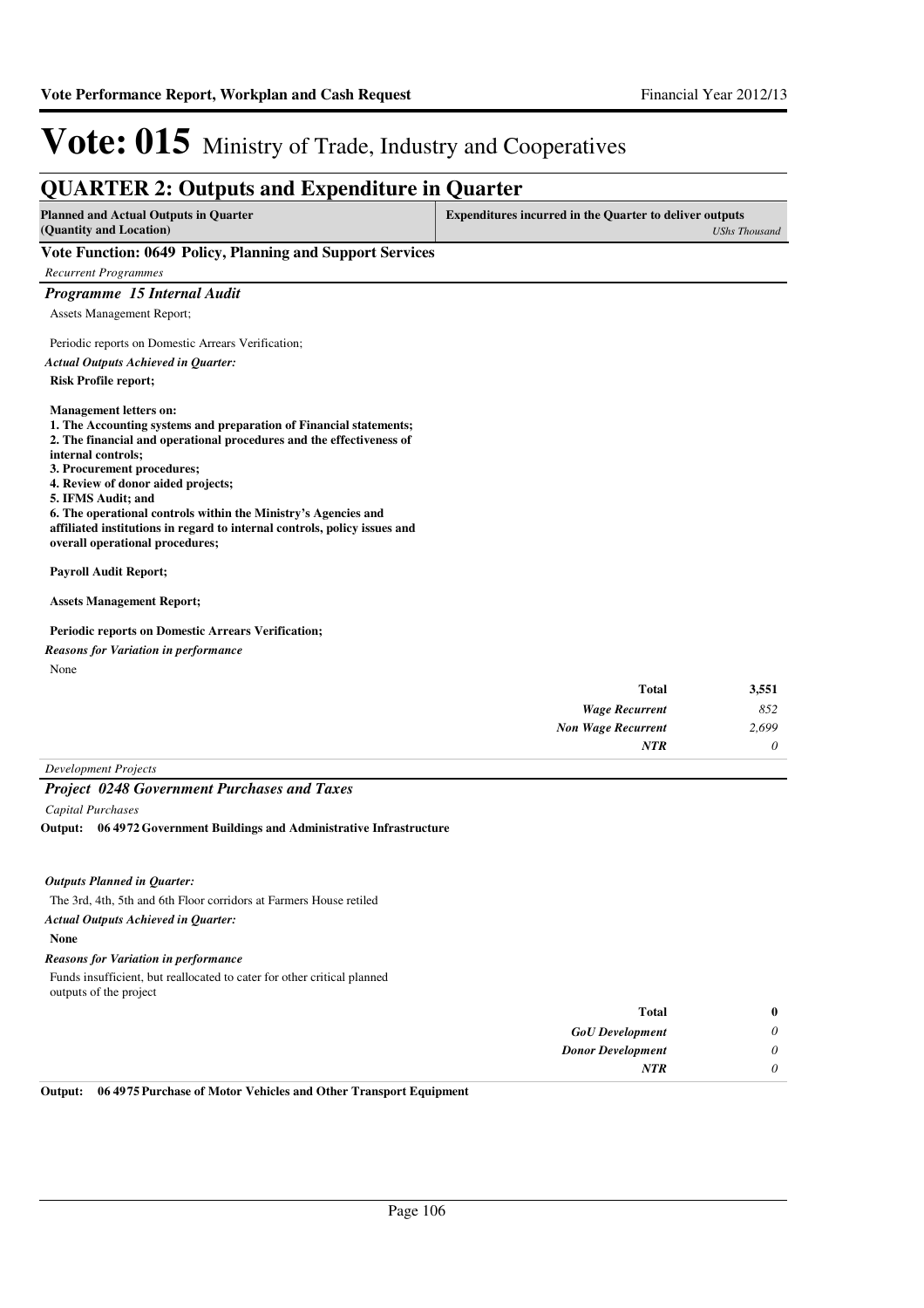| <b>QUARTER 2: Outputs and Expenditure in Quarter</b>                                       |                                                                |                      |
|--------------------------------------------------------------------------------------------|----------------------------------------------------------------|----------------------|
| <b>Planned and Actual Outputs in Quarter</b><br>(Quantity and Location)                    | <b>Expenditures incurred in the Quarter to deliver outputs</b> | <b>UShs Thousand</b> |
| Vote Function: 0649 Policy, Planning and Support Services                                  |                                                                |                      |
| <b>Development Projects</b>                                                                |                                                                |                      |
| <b>Project 0248 Government Purchases and Taxes</b>                                         |                                                                |                      |
| <b>Outputs Planned in Quarter:</b>                                                         |                                                                |                      |
| 1 Station wagon and 1 Pick up truck procured<br><b>Actual Outputs Achieved in Quarter:</b> |                                                                |                      |
| <b>None</b>                                                                                |                                                                |                      |
| <b>Reasons for Variation in performance</b>                                                |                                                                |                      |
| Funds insufficient to facilitate procurement of vehicles.                                  |                                                                |                      |
|                                                                                            | <b>Total</b>                                                   | $\bf{0}$             |
|                                                                                            | <b>GoU</b> Development                                         | 0                    |
|                                                                                            | <b>Donor Development</b>                                       | 0                    |
|                                                                                            | NTR                                                            | 0                    |
| 06 4976 Purchase of Office and ICT Equipment, including Software<br>Output:                |                                                                |                      |
|                                                                                            | <b>Item</b>                                                    | <b>Spent</b>         |
| <b>Outputs Planned in Quarter:</b>                                                         | 231005 Machinery and Equipment                                 | 16,670               |
| 1 Network Photocopier;                                                                     |                                                                |                      |
| 20 photocopier catridges;                                                                  |                                                                |                      |
| Antivirus;                                                                                 |                                                                |                      |
| Internet services for 3 months procured;                                                   |                                                                |                      |
| ICT hardware repaired;                                                                     |                                                                |                      |
| <b>Actual Outputs Achieved in Quarter:</b>                                                 |                                                                |                      |
| Internet services procured for 3 months;                                                   |                                                                |                      |
| Antivirus system updated and well serviced;                                                |                                                                |                      |
| Photocopier catridges procured;                                                            |                                                                |                      |
| <b>Reasons for Variation in performance</b>                                                |                                                                |                      |
| Funds released insufficient                                                                |                                                                |                      |
|                                                                                            | <b>Total</b>                                                   | 16,670               |
|                                                                                            | <b>GoU</b> Development                                         | 16,670               |
|                                                                                            | <b>Donor Development</b>                                       | 0                    |
| 06 4978 Purchase of Office and Residential Furniture and Fittings<br>Output:               | NTR                                                            | 0                    |
|                                                                                            |                                                                |                      |
|                                                                                            | <b>Item</b>                                                    | <b>Spent</b>         |
| <b>Outputs Planned in Quarter:</b>                                                         | 231006 Furniture and Fixtures                                  | 7,000                |
| Furniture and Fittings procured for Offices;                                               |                                                                |                      |
| Curtains and fittings for 10 offices;                                                      |                                                                |                      |
| 10 Desks;                                                                                  |                                                                |                      |
| 10 Desk Chairs;                                                                            |                                                                |                      |
| 5 Visitors Chairs;                                                                         |                                                                |                      |

#### 4 Executive Chairs; *Actual Outputs Achieved in Quarter:*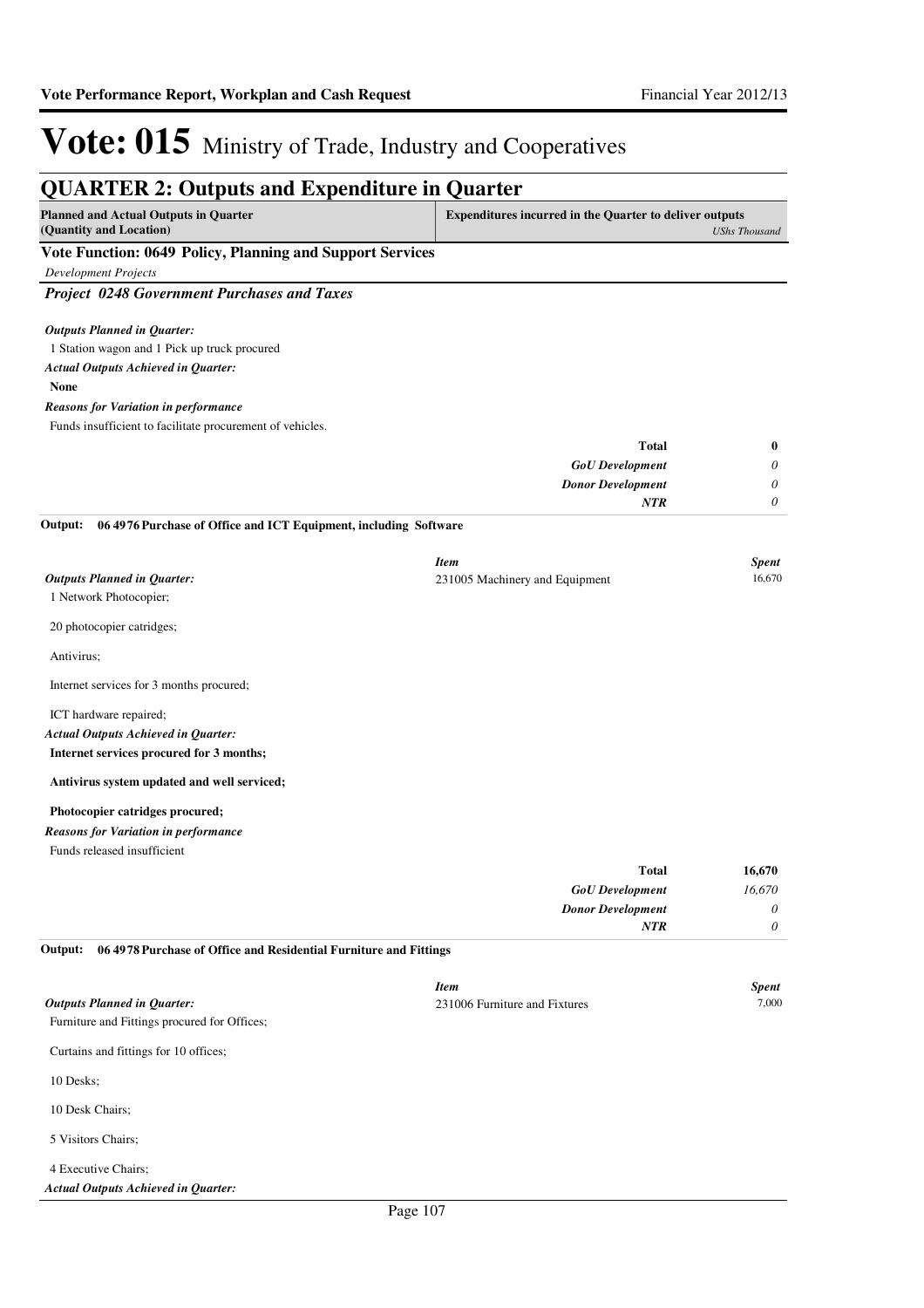### **QUARTER 2: Outputs and Expenditure in Quarter**

| <b>Planned and Actual Outputs in Quarter</b><br>(Quantity and Location) | <b>Expenditures incurred in the Quarter to deliver outputs</b><br>UShs Thousand |
|-------------------------------------------------------------------------|---------------------------------------------------------------------------------|
| Vote Function: 0649 Policy, Planning and Support Services               |                                                                                 |
| <b>Development Projects</b>                                             |                                                                                 |
| <b>Project 0248 Government Purchases and Taxes</b>                      |                                                                                 |
| Office furniture and fittings procured;                                 |                                                                                 |
| <b>Reasons for Variation in performance</b>                             |                                                                                 |
| <b>1</b> 1 1 1 0 0 1 2 0 1 1 1 1 2 2                                    |                                                                                 |

Funds released insufficient to cater for all planned outputs

| 7,000    | <b>Total</b>             |
|----------|--------------------------|
| 7,000    | <b>GoU</b> Development   |
| $\theta$ | <b>Donor Development</b> |
| $\theta$ | <b>NTR</b>               |
|          |                          |

*Outputs Provided*

**06 4901 Policy, consultation, planning and monitoring services Output:**

|                                                                      | <b>Item</b>                      | <b>Spent</b> |
|----------------------------------------------------------------------|----------------------------------|--------------|
| Outputs Planned in Ouarter:                                          | 221002 Workshops and Seminars    | 300          |
| EAC protocols ractified;                                             | 221012 Small Office Equipment    | 720          |
| EAC and COMESA trade streamlines meetings prepared for and attended; | 227001 Travel Inland             | 900          |
|                                                                      | 227004 Fuel, Lubricants and Oils | 20,775       |
| Strategic and Technical Support meetings facilitated;                | 228002 Maintenance - Vehicles    | 13.325       |

Strategic Monitoring of Ministry Programmes and Projects

#### *Actual Outputs Achieved in Quarter:*

#### **EAC and COMESA trade streamlines meetings prepared for and attended;**

**Strategic and Technical Support meetings facilitated;**

#### **Strategic Monitoring of Ministry Programmes and Projects**

*Reasons for Variation in performance*

Funds insufficient to cater for all planned outputs.

| <b>Total</b>             | 36,020   |
|--------------------------|----------|
| <b>GoU</b> Development   | 36,020   |
| <b>Donor Development</b> | $\theta$ |
| <b>NTR</b>               | 0        |

**06 4902 Ministry Support Services (Finance and Administration) Output:**

| <b>Outputs Planned in Ouarter:</b><br>211103 Allowances                                         | 2,000    |
|-------------------------------------------------------------------------------------------------|----------|
|                                                                                                 |          |
| Administrative functions of the Ministry supported;<br>221007 Books, Periodicals and Newspapers | 1,000    |
| 221009 Welfare and Entertainment                                                                | 2,500    |
| Procurement of Ministry's Official Outfits;<br>221012 Small Office Equipment                    | 480      |
| 224002 General Supply of Goods and Services<br>Ministry Public Relations facilitated;           | 5,240    |
| 227001 Travel Inland<br><b>Actual Outputs Achieved in Quarter:</b>                              | 3,275    |
| 227002 Travel Abroad<br><b>Administrative functions of the Ministry supported;</b>              | 825      |
| 227004 Fuel, Lubricants and Oils                                                                | 20,000   |
| 228001 Maintenance - Civil<br><b>Ministry Public Relations facilitated;</b>                     | 1,800    |
| 228002 Maintenance - Vehicles<br><b>Reasons for Variation in performance</b>                    | 10,000   |
| Total<br>Funds insufficient                                                                     | 47,120   |
| <b>GoU</b> Development                                                                          | 47.120   |
| <b>Donor Development</b>                                                                        | $\theta$ |
| <b>NTR</b>                                                                                      | $\theta$ |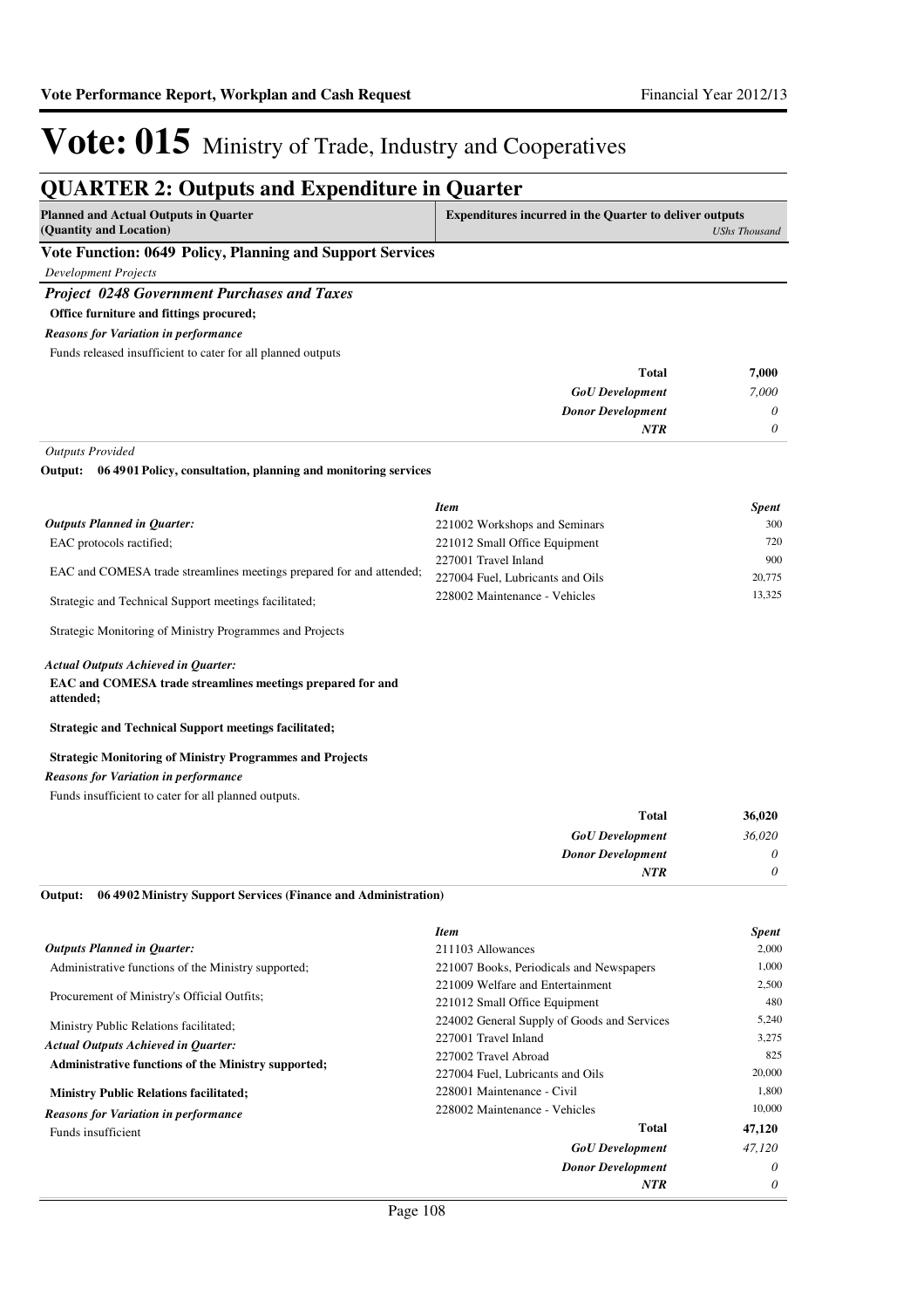| <b>QUARTER 2: Outputs and Expenditure in Quarter</b>                            |                                                                |                      |
|---------------------------------------------------------------------------------|----------------------------------------------------------------|----------------------|
| <b>Planned and Actual Outputs in Ouarter</b>                                    | <b>Expenditures incurred in the Quarter to deliver outputs</b> |                      |
| (Quantity and Location)                                                         |                                                                | <b>UShs Thousand</b> |
| Vote Function: 0649 Policy, Planning and Support Services                       |                                                                |                      |
| <b>Development Projects</b>                                                     |                                                                |                      |
| <b>Project 0248 Government Purchases and Taxes</b>                              |                                                                |                      |
| 06 4903 Ministerial and Top Management Services<br>Output:                      |                                                                |                      |
|                                                                                 | <b>Item</b>                                                    | <b>Spent</b>         |
| <b>Outputs Planned in Quarter:</b>                                              | 227004 Fuel, Lubricants and Oils                               | 28,200               |
| Offices of the Ministers and Top Management's duties and functions<br>supported | 228002 Maintenance - Vehicles                                  | 5,764                |
| <b>Actual Outputs Achieved in Quarter:</b>                                      |                                                                |                      |
| Offices of the Ministers and Top Management's duties and functions<br>supported |                                                                |                      |
| <b>Reasons for Variation in performance</b>                                     |                                                                |                      |
| Funds insufficient                                                              |                                                                |                      |
|                                                                                 | <b>Total</b>                                                   | 33,964               |
|                                                                                 | <b>GoU</b> Development                                         | 33,964               |
|                                                                                 | <b>Donor Development</b>                                       | 0                    |
|                                                                                 | <b>NTR</b>                                                     | 0                    |
|                                                                                 | <b>GRAND TOTAL</b>                                             | 22,068,789           |
|                                                                                 | <b>Wage Recurrent</b>                                          | 248,854              |
|                                                                                 | <b>Non Wage Recurrent</b>                                      | 3,525,740            |
|                                                                                 | <b>GoU</b> Development                                         | 17,844,879           |
|                                                                                 | <b>Donor Development</b>                                       | 449,316              |
|                                                                                 | <b>NTR</b>                                                     | 0                    |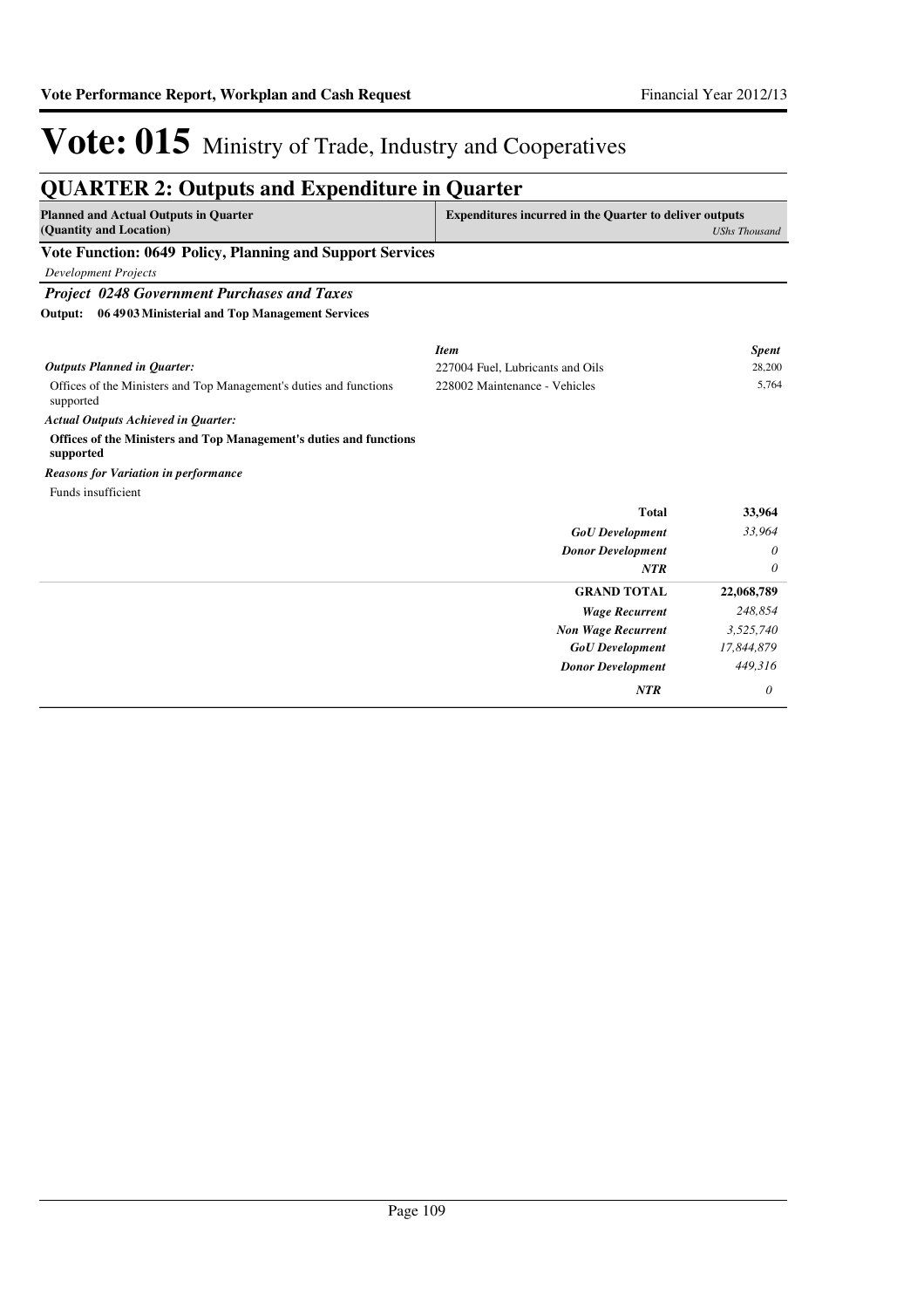| <b>QUARTER 3: Revised Workplan</b> |  |
|------------------------------------|--|
|------------------------------------|--|

| <b>Planned Outputs for the Quarter</b><br>(Quantity and Location)                                                                                                                                                                                              | <b>Estimated Funds Available in Quarter</b><br>(from balance brought forward and actual/expected releaes) |          |                  | <b>UShs Thousand</b> |
|----------------------------------------------------------------------------------------------------------------------------------------------------------------------------------------------------------------------------------------------------------------|-----------------------------------------------------------------------------------------------------------|----------|------------------|----------------------|
| Vote Function: 0601 Industrial and Technological Development                                                                                                                                                                                                   |                                                                                                           |          |                  |                      |
| <b>Recurrent Programmes</b>                                                                                                                                                                                                                                    |                                                                                                           |          |                  |                      |
| Programme 12 Industry and Technology                                                                                                                                                                                                                           |                                                                                                           |          |                  |                      |
| <b>Outputs Funded</b>                                                                                                                                                                                                                                          |                                                                                                           |          |                  |                      |
| Output: 06 0151 Management Training and Advisory Services (MTAC)                                                                                                                                                                                               |                                                                                                           |          |                  |                      |
| Wage subvention to MTAC;                                                                                                                                                                                                                                       |                                                                                                           |          |                  |                      |
| Training of Students and Entreprenuers                                                                                                                                                                                                                         | <b>Total</b>                                                                                              | -4,996   | $\boldsymbol{0}$ | -4,996               |
|                                                                                                                                                                                                                                                                | <b>Wage Recurrent</b>                                                                                     | 0        | $\theta$         | 0                    |
|                                                                                                                                                                                                                                                                | <b>Non Wage Recurrent</b>                                                                                 | $-4,996$ | $\theta$         | $-4,996$             |
|                                                                                                                                                                                                                                                                | NTR                                                                                                       | 0        | 0                | 0                    |
| Output:<br>06 0152 Commercial and Economic Infrastructure Development (UDC)                                                                                                                                                                                    |                                                                                                           |          |                  |                      |
| Subvention to Uganda Development<br>Corporation (UDC):                                                                                                                                                                                                         |                                                                                                           |          |                  |                      |
|                                                                                                                                                                                                                                                                | <b>Total</b>                                                                                              | $-8,030$ | $\bf{0}$         | $-8,030$             |
| 1. Staff salaries, NSSF, Gratuity and<br>allowances paid;                                                                                                                                                                                                      | <b>Wage Recurrent</b>                                                                                     | 0        | 0                | 0                    |
|                                                                                                                                                                                                                                                                | <b>Non Wage Recurrent</b>                                                                                 | $-8,030$ | 0                | $-8,030$             |
| 2. Staff welfare enhanced;                                                                                                                                                                                                                                     |                                                                                                           |          |                  |                      |
| 3. Public relations enhanced;                                                                                                                                                                                                                                  |                                                                                                           |          |                  |                      |
| 4. Operation support services provided (rent,<br>electricity, telecommunications, general supply<br>of goods and services, maintenance of vehicles,<br>machinery, equipment, furniture, fuel, oils &<br>lubricants, annual maintenance of the<br>photocopier); |                                                                                                           |          |                  |                      |
| 5. Internet service and domain name<br>subscription;                                                                                                                                                                                                           |                                                                                                           |          |                  |                      |
| 6. Furniture procured;                                                                                                                                                                                                                                         |                                                                                                           |          |                  |                      |
| 7. Public relations enhanced;                                                                                                                                                                                                                                  |                                                                                                           |          |                  |                      |
| 8. Staff pay rolls prepared;                                                                                                                                                                                                                                   |                                                                                                           |          |                  |                      |
| 9. UDC assets register updated;                                                                                                                                                                                                                                |                                                                                                           |          |                  |                      |
| 10. Quarterly and annual financial reports<br>produced;                                                                                                                                                                                                        |                                                                                                           |          |                  |                      |
| 11. Monitoring reports produced for the<br>unfunded projects;                                                                                                                                                                                                  |                                                                                                           |          |                  |                      |
| 12. Viable projects identified and managed;                                                                                                                                                                                                                    |                                                                                                           |          |                  |                      |
| 13. Business reviews and due diligency reports<br>produced;                                                                                                                                                                                                    |                                                                                                           |          |                  |                      |
| 14. Consultancy on the strategic direction of<br>UDC in terms of strategic projects;                                                                                                                                                                           |                                                                                                           |          |                  |                      |
| 15. Consultancy on the concept of the<br>establishment of silos and warehouses;                                                                                                                                                                                |                                                                                                           |          |                  |                      |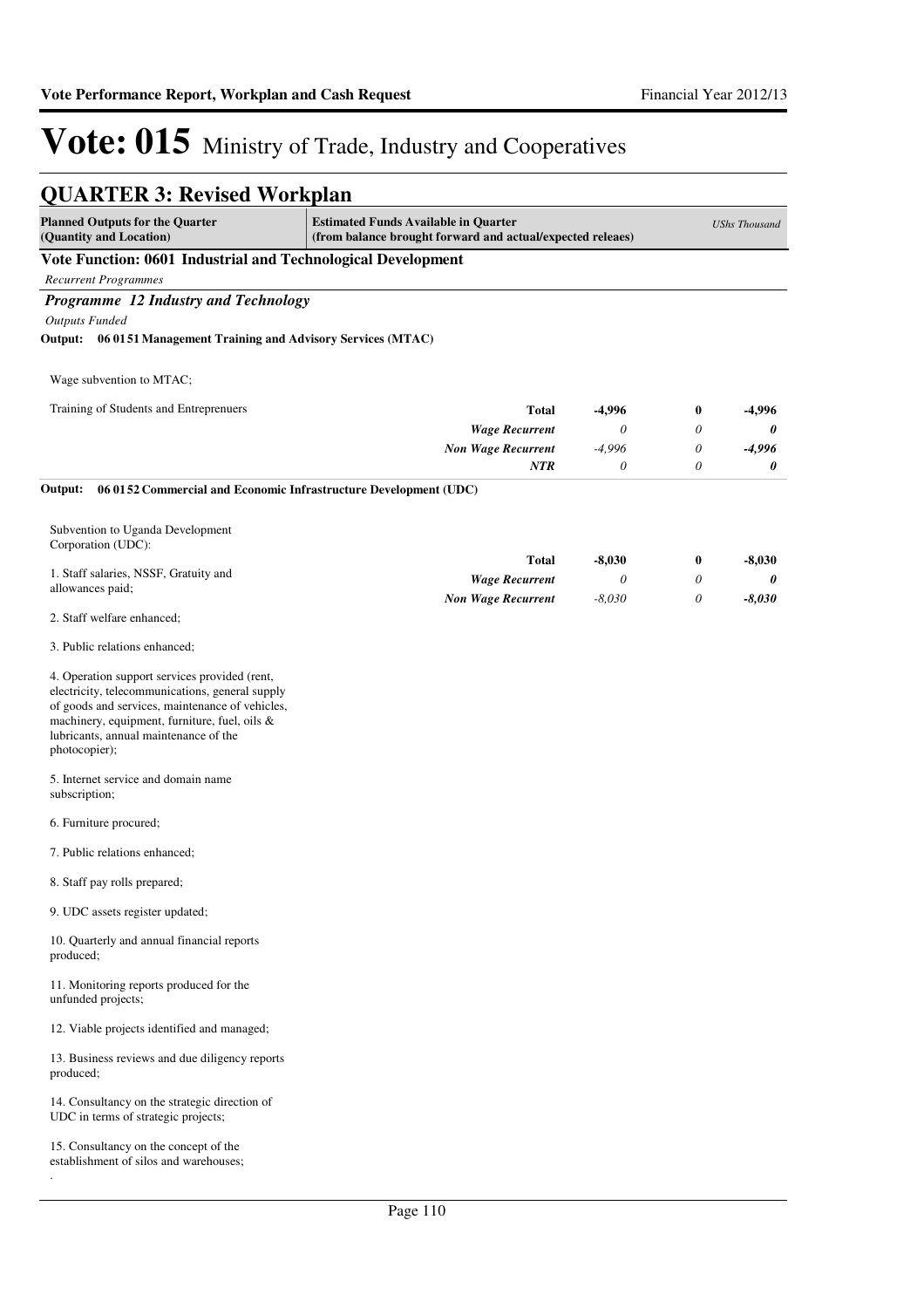| <b>QUARTER 3: Revised Workplan</b>                                                     |                                                                                                           |                    |                  |                      |
|----------------------------------------------------------------------------------------|-----------------------------------------------------------------------------------------------------------|--------------------|------------------|----------------------|
| <b>Planned Outputs for the Quarter</b><br>(Quantity and Location)                      | <b>Estimated Funds Available in Quarter</b><br>(from balance brought forward and actual/expected releaes) |                    |                  | <b>UShs Thousand</b> |
| Vote Function: 0601 Industrial and Technological Development                           |                                                                                                           |                    |                  |                      |
| <b>Recurrent Programmes</b>                                                            |                                                                                                           |                    |                  |                      |
| Programme 12 Industry and Technology                                                   |                                                                                                           |                    |                  |                      |
|                                                                                        | <b>NTR</b>                                                                                                | 0                  | 0                | 0                    |
| <b>Outputs Provided</b>                                                                |                                                                                                           |                    |                  |                      |
| Output: 06 0101 Industrial Policies, Strategies and monitoring services                |                                                                                                           |                    |                  |                      |
|                                                                                        | <b>Item</b>                                                                                               | <b>Balance b/f</b> | <b>New Funds</b> | <b>Total</b>         |
|                                                                                        | 211101 General Staff Salaries                                                                             | 27,905             | $\bf{0}$         | 27,905               |
| Promotion of Pan-African development of<br>Common Science, Technology and Innovation   | 211103 Allowances                                                                                         | 0                  | 0                | $\bf{0}$             |
| policies and programmes;                                                               | 221002 Workshops and Seminars                                                                             | 8                  | $\bf{0}$         | 8                    |
|                                                                                        | 221008 Computer Supplies and IT Services                                                                  | 0                  | $\bf{0}$         | $\bf{0}$             |
| Promote accelerated and sustainable industrial                                         | 221009 Welfare and Entertainment                                                                          | 0                  | 0                | $\bf{0}$             |
| development;                                                                           | 221011 Printing, Stationery, Photocopying and Binding                                                     | 0                  | $\bf{0}$         | $\bf{0}$             |
|                                                                                        | 221012 Small Office Equipment                                                                             | 0                  | $\bf{0}$         | $\bf{0}$             |
|                                                                                        | 222002 Postage and Courier                                                                                | 0                  | 0                | $\bf{0}$             |
|                                                                                        | 224002 General Supply of Goods and Services                                                               | 0                  | 0                | $\bf{0}$             |
|                                                                                        | 226002 Licenses                                                                                           | 0                  | $\bf{0}$         | $\bf{0}$             |
|                                                                                        | 228002 Maintenance - Vehicles                                                                             | 0                  | $\bf{0}$         | $\bf{0}$             |
|                                                                                        | 228003 Maintenance Machinery, Equipment and Furniture                                                     | $\bf{0}$           | $\bf{0}$         | $\bf{0}$             |
|                                                                                        | Total                                                                                                     | 27,916             | 0                | 27,916               |
|                                                                                        | <b>Wage Recurrent</b>                                                                                     | 27.905             | 0                | 27,905               |
|                                                                                        | <b>Non Wage Recurrent</b>                                                                                 | 11                 | 0                | 11                   |
|                                                                                        | NTR                                                                                                       | $\theta$           | 0                | 0                    |
| 06 01 02 Capacity Building for Jua Kali and Private Sector<br>Output:                  |                                                                                                           |                    |                  |                      |
|                                                                                        | <b>Item</b>                                                                                               | <b>Balance b/f</b> | <b>New Funds</b> | <b>Total</b>         |
| 1. Enhance exhibition skills of informal sector                                        | 211101 General Staff Salaries                                                                             | 1,073              | 0                | 1,073                |
| manufacturers for business competitiveness;                                            | 211103 Allowances                                                                                         | 0                  | 0                | $\bf{0}$             |
|                                                                                        | 221002 Workshops and Seminars                                                                             | 0                  | $\bf{0}$         | $\bf{0}$             |
| 2. Innovative, new and competitive products                                            | 221003 Staff Training                                                                                     | 0                  | $\bf{0}$         | $\bf{0}$             |
| and technologies in the Jua Kali sector;                                               | 221005 Hire of Venue (chairs, projector etc)                                                              | $\bf{0}$           | $\bf{0}$         | $\bf{0}$             |
| 3. Skills training in metal fabrication, foods                                         | 221011 Printing, Stationery, Photocopying and Binding                                                     | 3                  | $\bf{0}$         | 3                    |
| and beverages, textiles, garments and wood                                             | 227004 Fuel, Lubricants and Oils                                                                          | 0                  | 0                | $\bf{0}$             |
| crafts;                                                                                | 228002 Maintenance - Vehicles                                                                             | 0                  | 0                | $\bf{0}$             |
|                                                                                        | 228003 Maintenance Machinery, Equipment and Furniture                                                     | $\bf{0}$           | $\bf{0}$         | $\bf{0}$             |
| 4. Competence in internal audit, system<br>documentation and accreditation assessment; | <b>Total</b>                                                                                              | $-1,605$           | $\bf{0}$         | $-1,605$             |
|                                                                                        | <b>Wage Recurrent</b>                                                                                     | 1,073              | 0                | 1,073                |
|                                                                                        | <b>Non Wage Recurrent</b>                                                                                 | $-2,678$           | 0                | $-2,678$             |
|                                                                                        | NTR                                                                                                       | 0                  | 0                | 0                    |
| 06 01 03 Industrial Information Services<br>Output:                                    |                                                                                                           |                    |                  |                      |
|                                                                                        | <b>Item</b>                                                                                               | <b>Balance b/f</b> | <b>New Funds</b> | <b>Total</b>         |
| Professional development in Engineering                                                | 211101 General Staff Salaries                                                                             | 22,875             | 0                | 22,875               |
| society ethics;                                                                        | 211103 Allowances                                                                                         | 0                  | $\bf{0}$         | $\bf{0}$             |
|                                                                                        | 221001 Advertising and Public Relations                                                                   | 0                  | $\bf{0}$         | $\bf{0}$             |
| Competence in internal audit, system                                                   | 221002 Workshops and Seminars                                                                             | 0                  | 0                | $\bf{0}$             |
| documentation and accreditation assessment;                                            | 221005 Hire of Venue (chairs, projector etc)                                                              | 0                  | 0                | $\bf{0}$             |
|                                                                                        | 221009 Welfare and Entertainment                                                                          | 0                  | 0                | 0                    |
|                                                                                        | 221011 Printing, Stationery, Photocopying and Binding                                                     | 0                  | 0                | $\bf{0}$             |
|                                                                                        | 224002 General Supply of Goods and Services                                                               | 0                  | 0                | $\bf{0}$             |
|                                                                                        | 227001 Travel Inland                                                                                      | 0                  | 0                | 0                    |
|                                                                                        | 227002 Travel Abroad                                                                                      | 0                  | $\bf{0}$         | $\bf{0}$             |
|                                                                                        | 228002 Maintenance - Vehicles                                                                             | 0                  | 0                | $\bf{0}$             |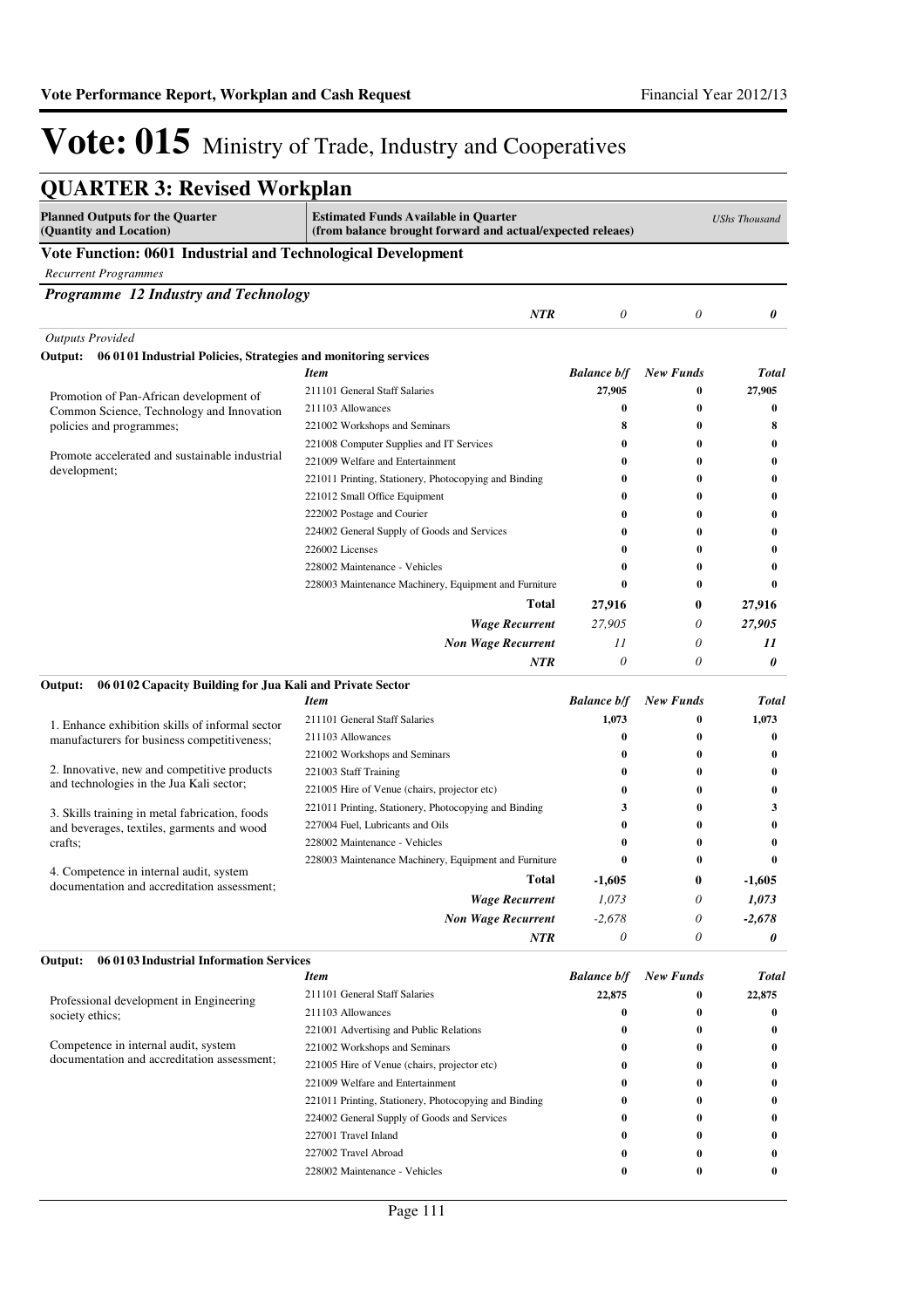| <b>QUARTER 3: Revised Workplan</b>                                      |                                                                                                           |                    |                  |                      |
|-------------------------------------------------------------------------|-----------------------------------------------------------------------------------------------------------|--------------------|------------------|----------------------|
| <b>Planned Outputs for the Quarter</b><br>(Quantity and Location)       | <b>Estimated Funds Available in Quarter</b><br>(from balance brought forward and actual/expected releaes) |                    |                  | <b>UShs Thousand</b> |
| Vote Function: 0601 Industrial and Technological Development            |                                                                                                           |                    |                  |                      |
| <b>Recurrent Programmes</b>                                             |                                                                                                           |                    |                  |                      |
| Programme 12 Industry and Technology                                    |                                                                                                           |                    |                  |                      |
|                                                                         | Total                                                                                                     | 22,878             | 0                | 22,878               |
|                                                                         | <b>Wage Recurrent</b>                                                                                     | 22,875             | 0                | 22,875               |
|                                                                         | <b>Non Wage Recurrent</b>                                                                                 | 3                  | 0                | 3                    |
|                                                                         | NTR                                                                                                       | 0                  | 0                | 0                    |
| 06 01 04 Promotion of Value Addition and Cluster Development<br>Output: |                                                                                                           |                    |                  |                      |
|                                                                         | <b>Item</b>                                                                                               | <b>Balance b/f</b> | <b>New Funds</b> | <b>Total</b>         |
| Basic and simplified knowledge on value                                 | 211101 General Staff Salaries                                                                             | 844                | $\bf{0}$         | 844                  |
| addition disemminated;                                                  | 221001 Advertising and Public Relations                                                                   | $\bf{0}$           | $\bf{0}$         | $\bf{0}$             |
|                                                                         | 221002 Workshops and Seminars                                                                             | 0                  | $\bf{0}$         | $\bf{0}$             |
| Accessible industrial database and information<br>system;               | 221005 Hire of Venue (chairs, projector etc)                                                              | 0                  | $\bf{0}$         | $\bf{0}$             |
|                                                                         | 221007 Books, Periodicals and Newspapers                                                                  | 0                  | $\bf{0}$         | $\bf{0}$             |
|                                                                         | 221008 Computer Supplies and IT Services                                                                  | 0                  | 0                | $\bf{0}$             |
|                                                                         | 221009 Welfare and Entertainment                                                                          | 1                  | 0                | 1                    |
|                                                                         | 221011 Printing, Stationery, Photocopying and Binding                                                     | 0                  | 0                | $\bf{0}$             |
|                                                                         | 221012 Small Office Equipment                                                                             | 0                  | $\bf{0}$         | $\bf{0}$             |
|                                                                         | 222001 Telecommunications                                                                                 | 0                  | $\bf{0}$         | $\bf{0}$             |
|                                                                         | 222002 Postage and Courier                                                                                | 0                  | $\bf{0}$         | $\bf{0}$             |
|                                                                         | 224002 General Supply of Goods and Services                                                               | $\bf{0}$           | $\bf{0}$         | $\mathbf{0}$         |
|                                                                         | 227001 Travel Inland                                                                                      | 11                 | $\bf{0}$         | 11                   |
|                                                                         | 227002 Travel Abroad                                                                                      | 1                  | $\bf{0}$         | 1                    |
|                                                                         | 227004 Fuel, Lubricants and Oils                                                                          | 1                  | 0                | 1                    |
|                                                                         | 228002 Maintenance - Vehicles                                                                             | 3                  | 0                | 3                    |
|                                                                         | 228003 Maintenance Machinery, Equipment and Furniture                                                     | $\bf{0}$           | $\bf{0}$         | $\mathbf{0}$         |
|                                                                         | Total                                                                                                     | 864                | 0                | 864                  |
|                                                                         | <b>Wage Recurrent</b>                                                                                     | 844                | 0                | 844                  |
|                                                                         | <b>Non Wage Recurrent</b>                                                                                 | 20                 | 0                | 20                   |
|                                                                         | <b>NTR</b>                                                                                                | $\theta$           | 0                | 0                    |

*Project 1111 Soroti Fruit Factory*

*Capital Purchases*

**Output: 06 0177 Purchase of Specialised Machinery & Equipment**

None

|                                                                 | <b>Total</b>             | $\bf{0}$ | 0            | 0            |
|-----------------------------------------------------------------|--------------------------|----------|--------------|--------------|
|                                                                 | <b>GoU</b> Development   | $\theta$ | 0            | 0            |
|                                                                 | <b>Donor Development</b> | $\theta$ | 0            | 0            |
|                                                                 | <b>NTR</b>               | $\theta$ | 0            | 0            |
| 06 0180 Construction of Common Industrial Facilities<br>Output: |                          |          |              |              |
| Project implementation Taskforce meetings<br>held;              |                          |          |              |              |
|                                                                 | <b>Total</b>             | $\bf{0}$ | $\mathbf{0}$ | $\mathbf{0}$ |
| Mobilized and trained fruit Farmers as                          | <b>GoU</b> Development   | $\theta$ | 0            | 0            |
| productive units in the value chain in Teso<br>region;          | <b>Donor Development</b> | $\theta$ | 0            | 0            |
| Way leaves for the extension of electricty to                   |                          |          |              |              |

the project site settled;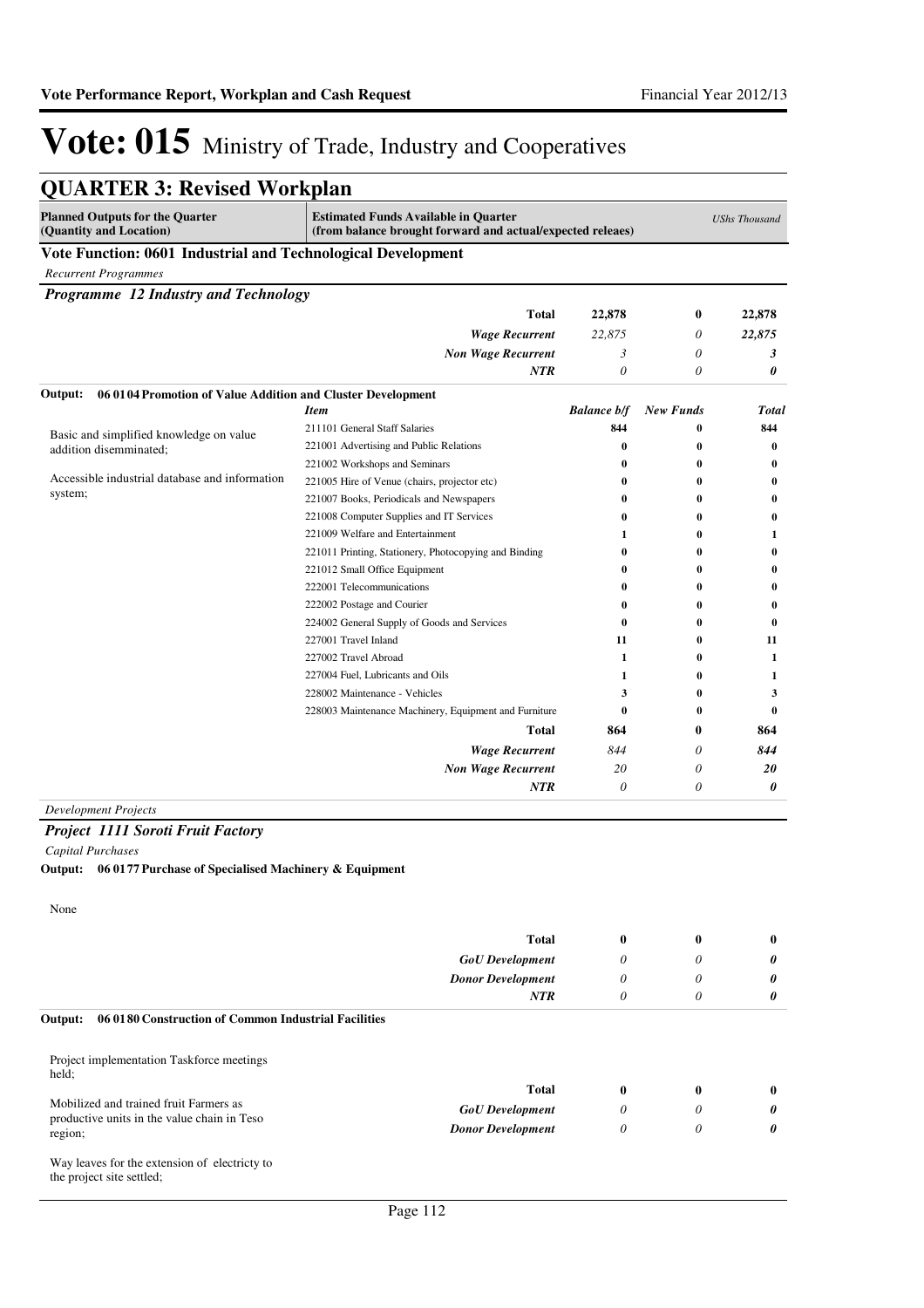| <b>QUARTER 3: Revised Workplan</b>                                          |                                                                                                           |          |          |                      |
|-----------------------------------------------------------------------------|-----------------------------------------------------------------------------------------------------------|----------|----------|----------------------|
| <b>Planned Outputs for the Quarter</b><br>(Quantity and Location)           | <b>Estimated Funds Available in Quarter</b><br>(from balance brought forward and actual/expected releaes) |          |          | <b>UShs Thousand</b> |
| Vote Function: 0601 Industrial and Technological Development                |                                                                                                           |          |          |                      |
| <b>Development Projects</b>                                                 |                                                                                                           |          |          |                      |
| Project 1111 Soroti Fruit Factory                                           |                                                                                                           |          |          |                      |
| Security services provided at the project site;                             |                                                                                                           |          |          |                      |
| Land title acquired for the project site;                                   |                                                                                                           |          |          |                      |
| Access roads to the project site tarmacked;                                 |                                                                                                           |          |          |                      |
| Water and electricity supply commissioned at<br>the project site;           |                                                                                                           |          |          |                      |
| EIA certificate issued by NEMA                                              |                                                                                                           |          |          |                      |
|                                                                             | NTR                                                                                                       | $\theta$ | $\theta$ | 0                    |
| Project 1128 Value Addition-Luwero                                          |                                                                                                           |          |          |                      |
| Capital Purchases                                                           |                                                                                                           |          |          |                      |
| Output:<br>06 0177 Purchase of Specialised Machinery & Equipment            |                                                                                                           |          |          |                      |
| None                                                                        |                                                                                                           |          |          |                      |
|                                                                             | <b>Total</b>                                                                                              | 0        | $\bf{0}$ | $\bf{0}$             |
|                                                                             | <b>GoU</b> Development                                                                                    | 0        | 0        | 0                    |
|                                                                             | <b>Donor Development</b>                                                                                  | 0        | 0        | 0                    |
|                                                                             | NTR                                                                                                       | 0        | 0        | 0                    |
| Output:<br>06 01 80 Construction of Common Industrial Facilities            |                                                                                                           |          |          |                      |
| Consultant procured to undertake a feasibility<br>study for the project;    |                                                                                                           |          |          |                      |
|                                                                             | <b>Total</b>                                                                                              | 0        | 0        | $\bf{0}$             |
| Inception report for the feasibility study                                  | <b>GoU</b> Development                                                                                    | 0        | 0        | 0                    |
| produced;                                                                   | <b>Donor Development</b>                                                                                  | 0        | 0        | 0                    |
|                                                                             | NTR                                                                                                       | 0        | 0        | 0                    |
| Project 1164 One Village One Product Programme                              |                                                                                                           |          |          |                      |
| <b>Capital Purchases</b>                                                    |                                                                                                           |          |          |                      |
| Output: 06 0175 Purchase of Motor Vehicles and Other Transport Equipment    |                                                                                                           |          |          |                      |
| None                                                                        |                                                                                                           |          |          |                      |
|                                                                             | <b>Total</b>                                                                                              | $\bf{0}$ | $\bf{0}$ | $\bf{0}$             |
|                                                                             | <b>GoU</b> Development                                                                                    | 0        | 0        | 0                    |
|                                                                             | <b>Donor Development</b>                                                                                  | 0        | 0        | 0                    |
|                                                                             | <b>NTR</b>                                                                                                | 0        | 0        | 0                    |
| Output:<br>06 0176 Purchase of Office and ICT Equipment, including Software |                                                                                                           |          |          |                      |
| None                                                                        |                                                                                                           |          |          |                      |
|                                                                             | <b>Total</b>                                                                                              | $\bf{0}$ | $\bf{0}$ | $\bf{0}$             |
|                                                                             | <b>GoU</b> Development                                                                                    | 0        | 0        | 0                    |
|                                                                             | <b>Donor Development</b>                                                                                  | 0        | 0        | 0                    |
|                                                                             | NTR                                                                                                       | 0        | 0        | 0                    |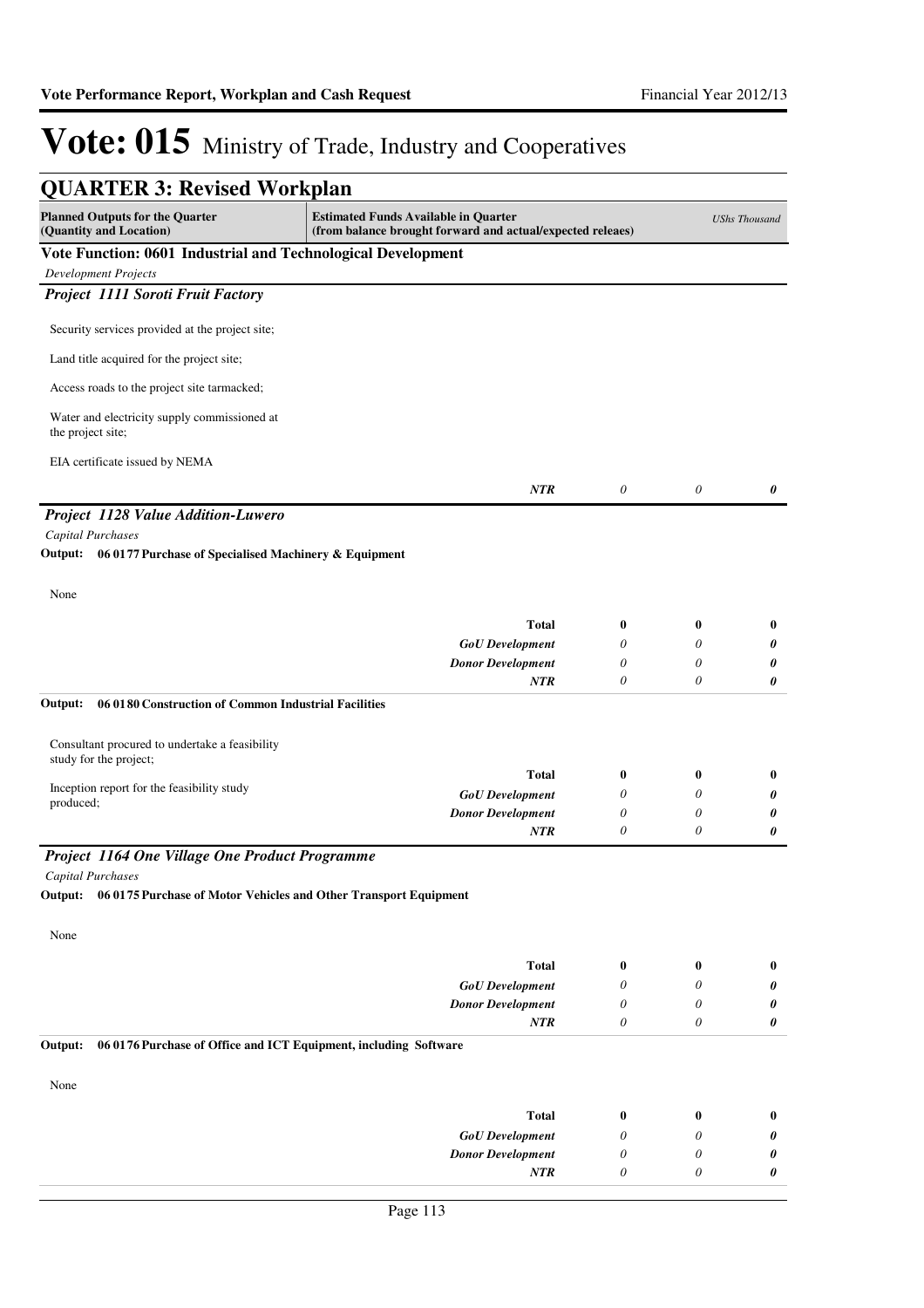| <b>QUARTER 3: Revised Workplan</b>                                                             |                                                                                                           |                    |                  |                      |
|------------------------------------------------------------------------------------------------|-----------------------------------------------------------------------------------------------------------|--------------------|------------------|----------------------|
| <b>Planned Outputs for the Quarter</b><br>(Quantity and Location)                              | <b>Estimated Funds Available in Quarter</b><br>(from balance brought forward and actual/expected releaes) |                    |                  | <b>UShs Thousand</b> |
| Vote Function: 0601 Industrial and Technological Development                                   |                                                                                                           |                    |                  |                      |
| <b>Development Projects</b>                                                                    |                                                                                                           |                    |                  |                      |
| Project 1164 One Village One Product Programme                                                 |                                                                                                           |                    |                  |                      |
| Output: 06 0177 Purchase of Specialised Machinery & Equipment                                  |                                                                                                           |                    |                  |                      |
|                                                                                                |                                                                                                           |                    |                  |                      |
| Purchase 1 value addition equipment to support<br>and boost MSMEs Growth                       |                                                                                                           |                    |                  |                      |
|                                                                                                | <b>Total</b>                                                                                              | $\bf{0}$           | $\bf{0}$         | $\bf{0}$             |
|                                                                                                | <b>GoU</b> Development                                                                                    | 0                  | 0                | 0                    |
|                                                                                                | <b>Donor Development</b>                                                                                  | 0                  | $\theta$         | 0                    |
|                                                                                                | <b>NTR</b>                                                                                                | 0                  | 0                | 0                    |
| Output:<br>06 0180 Construction of Common Industrial Facilities                                |                                                                                                           |                    |                  |                      |
| None                                                                                           |                                                                                                           |                    |                  |                      |
|                                                                                                | <b>Total</b>                                                                                              | 0                  | $\bf{0}$         | $\bf{0}$             |
|                                                                                                | <b>GoU</b> Development                                                                                    | 0                  | 0                | 0                    |
|                                                                                                | <b>Donor Development</b>                                                                                  | 0                  | 0                | 0                    |
|                                                                                                | <b>NTR</b>                                                                                                | 0                  | 0                | 0                    |
| <b>Outputs Provided</b>                                                                        |                                                                                                           |                    |                  |                      |
| Output: 06 0101 Industrial Policies, Strategies and monitoring services                        |                                                                                                           |                    |                  |                      |
|                                                                                                | <b>Item</b>                                                                                               | <b>Balance b/f</b> | <b>New Funds</b> | <b>Total</b>         |
|                                                                                                | 211103 Allowances                                                                                         | 2,886              | 0                | 2,886                |
| OVOP concept awareness created in 3 districts<br>and potential cooperatives/groups identified; | 221001 Advertising and Public Relations                                                                   | $\bf{0}$           | $\bf{0}$         | $\bf{0}$             |
|                                                                                                | 221002 Workshops and Seminars                                                                             | 2,382              | 0                | 2,382                |
| Priority Needs of Operational Cooperatives                                                     | 221003 Staff Training                                                                                     | $\bf{0}$           | 0                | $\bf{0}$             |
| /groups identified;                                                                            | 221005 Hire of Venue (chairs, projector etc)                                                              | 532                | $\bf{0}$         | 532                  |
| 1 quarterly OVOP activities monitoring reports                                                 | 221011 Printing, Stationery, Photocopying and Binding                                                     | 1,836              | $\bf{0}$         | 1,836                |
|                                                                                                | 222001 Telecommunications                                                                                 | 946                | 0                | 946                  |
|                                                                                                | 227001 Travel Inland                                                                                      | 2,043              | $\bf{0}$         | 2,043                |
|                                                                                                | 227002 Travel Abroad                                                                                      | $\bf{0}$           | 0                | $\bf{0}$             |
|                                                                                                | 227004 Fuel, Lubricants and Oils                                                                          | 5,286              | $\bf{0}$         | 5,286                |
|                                                                                                | <b>Total</b>                                                                                              | 15,912             | 0                | 15,912               |
|                                                                                                | <b>GoU</b> Development                                                                                    | 15,912             | 0                | 15,912               |
|                                                                                                | <b>Donor Development</b>                                                                                  | 0                  | 0                | 0                    |
|                                                                                                | <b>NTR</b>                                                                                                | 0                  | 0                | 0                    |
| 06 01 02 Capacity Building for Jua Kali and Private Sector<br>Output:                          |                                                                                                           |                    |                  |                      |
| Support to MSMEs establishment and growth                                                      |                                                                                                           |                    |                  |                      |
| to enable them take the leading role of value                                                  |                                                                                                           |                    |                  |                      |
| addition for Industrial Development                                                            | <b>Total</b>                                                                                              | 0                  | $\bf{0}$         | $\bf{0}$             |
|                                                                                                | <b>GoU</b> Development                                                                                    | 0                  | 0                | 0                    |
|                                                                                                | <b>Donor Development</b>                                                                                  | 0                  | 0                | 0                    |
|                                                                                                | <b>NTR</b>                                                                                                | 0                  | 0                | 0                    |
| 06 01 04 Promotion of Value Addition and Cluster Development<br>Output:                        |                                                                                                           |                    |                  |                      |
|                                                                                                | <b>Item</b>                                                                                               | <b>Balance b/f</b> | <b>New Funds</b> | Total                |
| 3 cooperatives facilitated to develop business                                                 | 211103 Allowances                                                                                         | 1,208              | 0                | 1,208                |
| plans;                                                                                         | 221001 Advertising and Public Relations                                                                   | 2,670              | 0                | 2,670                |
| 1 groups facilitated to exhibit their products;                                                | 221002 Workshops and Seminars                                                                             | 7,706              | $\bf{0}$         | 7,706                |
|                                                                                                | 221005 Hire of Venue (chairs, projector etc)<br>221008 Computer Supplies and IT Services                  | 1,013<br>$\bf{0}$  | 0<br>0           | 1,013<br>$\bf{0}$    |
| OVOP activities publicised;                                                                    |                                                                                                           |                    |                  |                      |
|                                                                                                | Page 114                                                                                                  |                    |                  |                      |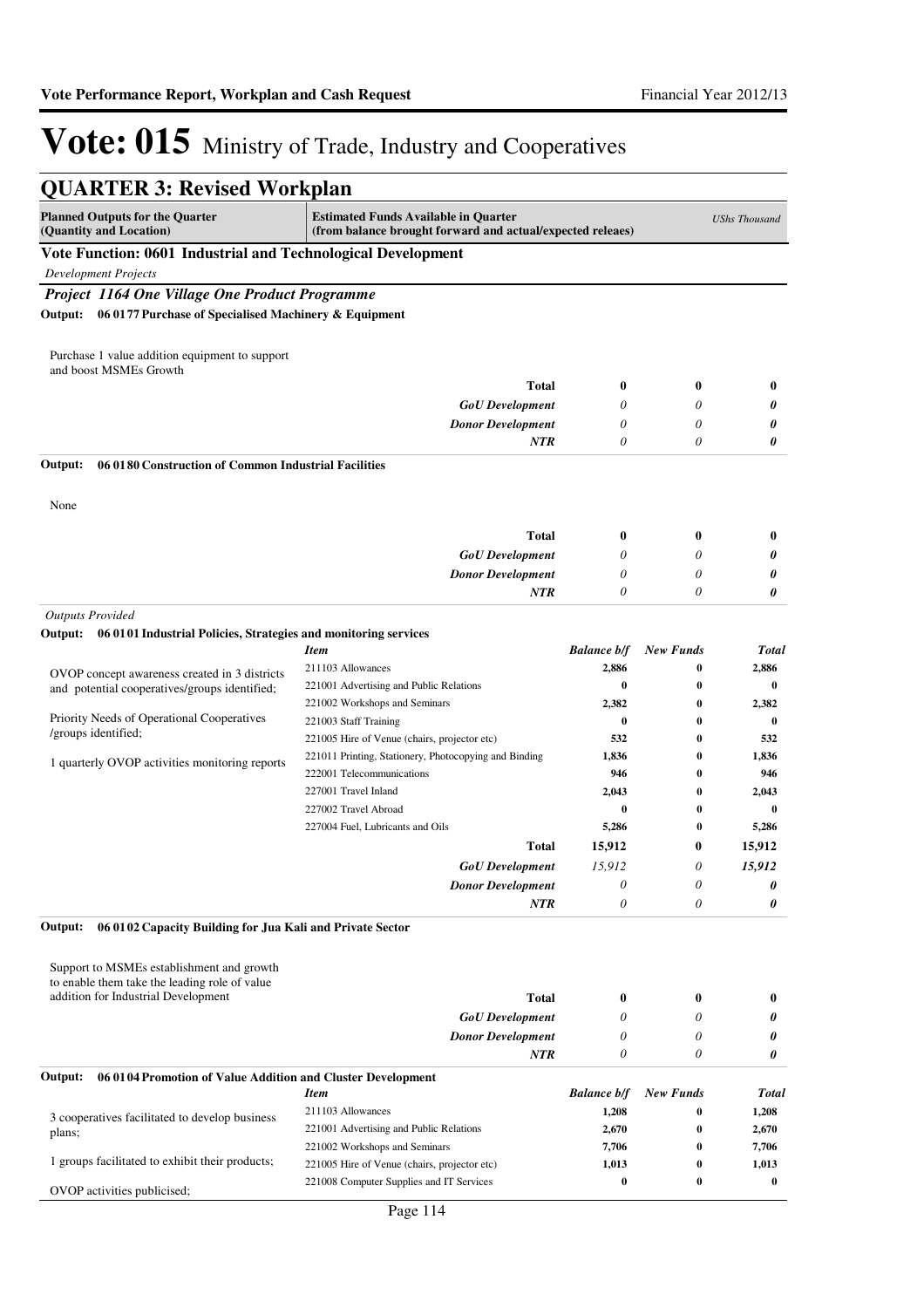| <b>QUARTER 3: Revised Workplan</b>                                       |                                                                                                           |                    |                  |                      |
|--------------------------------------------------------------------------|-----------------------------------------------------------------------------------------------------------|--------------------|------------------|----------------------|
| <b>Planned Outputs for the Quarter</b><br>(Quantity and Location)        | <b>Estimated Funds Available in Quarter</b><br>(from balance brought forward and actual/expected releaes) |                    |                  | <b>UShs Thousand</b> |
| Vote Function: 0601 Industrial and Technological Development             |                                                                                                           |                    |                  |                      |
| Development Projects                                                     |                                                                                                           |                    |                  |                      |
| Project 1164 One Village One Product Programme                           |                                                                                                           |                    |                  |                      |
|                                                                          | 221009 Welfare and Entertainment                                                                          | 995                | $\bf{0}$         | 995                  |
| 1 Cooperatives/ groups facilitated to process                            | 221011 Printing, Stationery, Photocopying and Binding                                                     | 1,733              | $\bf{0}$         | 1,733                |
| and package their produce;                                               | 222001 Telecommunications                                                                                 | 1,510              | $\bf{0}$         | 1,510                |
| Virtual Business Incubations for the Enterprises                         | 224002 General Supply of Goods and Services                                                               | 2,550              | $\bf{0}$         | 2,550                |
|                                                                          | 225001 Consultancy Services- Short-term                                                                   | 4,280              | 0                | 4,280                |
|                                                                          | 227001 Travel Inland                                                                                      | 2,703              | $\bf{0}$         | 2,703                |
|                                                                          | 227002 Travel Abroad                                                                                      | $\bf{0}$           | 0                | 0                    |
|                                                                          | 227004 Fuel, Lubricants and Oils                                                                          | 2,573              | 0                | 2,573                |
|                                                                          | <b>Total</b>                                                                                              | 28,942             | 0                | 28,942               |
|                                                                          | <b>GoU</b> Development                                                                                    | 28,942             | 0                | 28,942               |
|                                                                          | <b>Donor Development</b>                                                                                  | 0                  | $\theta$         | 0                    |
|                                                                          | <b>NTR</b>                                                                                                | $\theta$           | $\theta$         | 0                    |
| Project 1240 Kalangala Infrastructure Services Project                   |                                                                                                           |                    |                  |                      |
| <b>Capital Purchases</b>                                                 |                                                                                                           |                    |                  |                      |
| Output: 06 0179 Acquisition of Other Capital Assets                      |                                                                                                           |                    |                  |                      |
|                                                                          | <b>Item</b>                                                                                               | <b>Balance b/f</b> | <b>New Funds</b> | <b>Total</b>         |
| Project progress reports produced;                                       | 312302 Intangible Fixed Assets                                                                            | 1                  | 0                | 1                    |
| Project review and progress meetings held;                               | <b>Total</b>                                                                                              | 1                  | $\bf{0}$         | 1                    |
|                                                                          | <b>GoU</b> Development                                                                                    | 1                  | 0                | 1                    |
|                                                                          | <b>Donor Development</b>                                                                                  | 0                  | 0                | 0                    |
|                                                                          | NTR                                                                                                       | $\theta$           | $\theta$         | 0                    |
| <b>Vote Function: 0602 Cooperative Development</b>                       |                                                                                                           |                    |                  |                      |
| <b>Recurrent Programmes</b>                                              |                                                                                                           |                    |                  |                      |
| <b>Programme 13 Cooperatives Development</b>                             |                                                                                                           |                    |                  |                      |
| <b>Outputs Provided</b>                                                  |                                                                                                           |                    |                  |                      |
| Output: 06 0201 Cooperative policies, strategies and monitoring services |                                                                                                           |                    |                  |                      |
|                                                                          | <b>Item</b>                                                                                               | <b>Balance b/f</b> | <b>New Funds</b> | <b>Total</b>         |
| Amended Cooperative Societies Act;                                       | 211101 General Staff Salaries                                                                             | 3,460              | 0                | 3,460                |
|                                                                          | 211103 Allowances                                                                                         | 0                  | $\bf{0}$         | 0                    |
| <b>Amended Cooperative Regulations</b>                                   | 221001 Advertising and Public Relations                                                                   | 0                  | 0                | 0                    |
|                                                                          | 221007 Books, Periodicals and Newspapers                                                                  |                    | 0                | 0                    |
|                                                                          | 221008 Computer Supplies and IT Services                                                                  | 0                  | 0<br>0           | 0                    |
|                                                                          | 221009 Welfare and Entertainment<br>221012 Small Office Equipment                                         | 0                  | 0                | 0<br>0               |
|                                                                          | 222001 Telecommunications                                                                                 | 15                 | 0                | 15                   |
|                                                                          | 222002 Postage and Courier                                                                                | 0                  | 0                | 0                    |
|                                                                          | 224002 General Supply of Goods and Services                                                               | 0                  | 0                | 0                    |
|                                                                          | 226002 Licenses                                                                                           | 0                  | 0                | 0                    |
|                                                                          | 227001 Travel Inland                                                                                      | 33                 | 0                | 33                   |
|                                                                          | 227002 Travel Abroad                                                                                      | 0                  | 0                | 0                    |
|                                                                          | 228002 Maintenance - Vehicles                                                                             | 0                  | 0                | $\bf{0}$             |
|                                                                          | <b>Total</b>                                                                                              | -1,041             | $\bf{0}$         | -1,041               |
|                                                                          | <b>Wage Recurrent</b>                                                                                     | 3,460              | 0                | 3,460                |
|                                                                          | <b>Non Wage Recurrent</b>                                                                                 | -4,501             | 0                | $-4,501$             |
|                                                                          | <b>NTR</b>                                                                                                | $\theta$           | 0                | 0                    |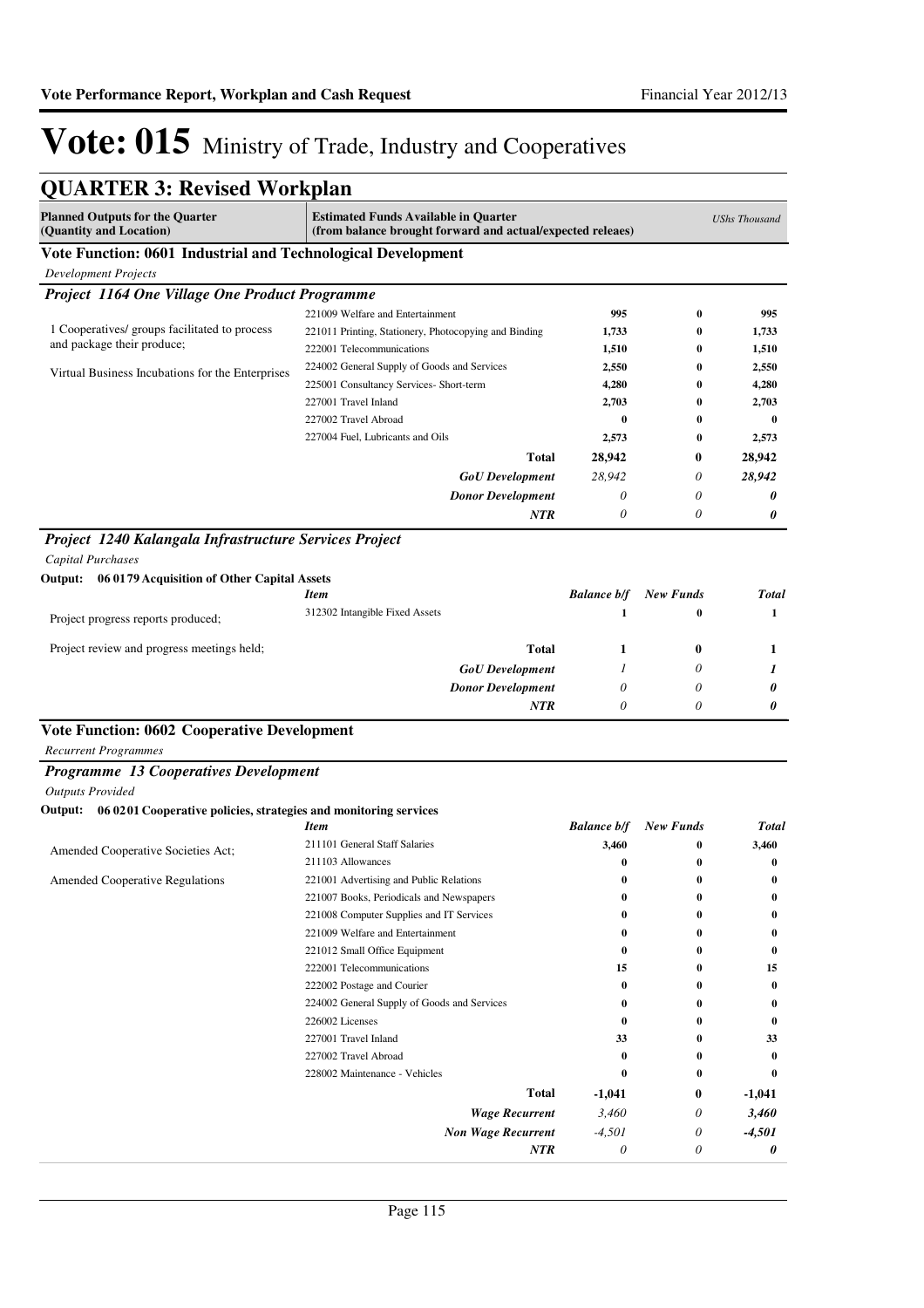*364 -2,473 0*

*0 0 0*

*364 -2,473 0*

# Vote: 015 Ministry of Trade, Industry and Cooperatives

| <b>QUARTER 3: Revised Workplan</b>                                       |                                                                                                           |                    |                  |                      |
|--------------------------------------------------------------------------|-----------------------------------------------------------------------------------------------------------|--------------------|------------------|----------------------|
| <b>Planned Outputs for the Quarter</b><br>(Quantity and Location)        | <b>Estimated Funds Available in Quarter</b><br>(from balance brought forward and actual/expected releaes) |                    |                  | <b>UShs Thousand</b> |
| <b>Vote Function: 0602 Cooperative Development</b>                       |                                                                                                           |                    |                  |                      |
| <b>Recurrent Programmes</b>                                              |                                                                                                           |                    |                  |                      |
| Programme 13 Cooperatives Development                                    |                                                                                                           |                    |                  |                      |
| Output: 06 0202 Cooperatives Establishment and Management                |                                                                                                           |                    |                  |                      |
|                                                                          | <b>Item</b>                                                                                               | <b>Balance b/f</b> | <b>New Funds</b> | <b>Total</b>         |
| 10 Cooperatives societies supervised, 5 audits,                          | 211101 General Staff Salaries                                                                             | 1,528              | 0                | 1,528                |
| 5 inspections, and 5 investigations undertaken                           | 211103 Allowances                                                                                         | 1                  | 0                | 1                    |
|                                                                          | 221001 Advertising and Public Relations                                                                   | $\bf{0}$           | 0                | 0                    |
|                                                                          | 221002 Workshops and Seminars                                                                             | 47                 | 0                | 47                   |
|                                                                          | 221005 Hire of Venue (chairs, projector etc)                                                              | $\bf{0}$           | $\bf{0}$         | 0                    |
|                                                                          | 221007 Books, Periodicals and Newspapers                                                                  | 0                  | $\bf{0}$         | 0                    |
|                                                                          | 221009 Welfare and Entertainment                                                                          | 0                  | 0                | 0                    |
|                                                                          | 221011 Printing, Stationery, Photocopying and Binding                                                     | 9                  | 0                | 9                    |
|                                                                          | 221012 Small Office Equipment                                                                             | 0                  | 0                | 0                    |
|                                                                          | 222001 Telecommunications                                                                                 | 0                  | 0                | 0                    |
|                                                                          | 222002 Postage and Courier                                                                                | 0                  | 0                | 0                    |
|                                                                          | 224002 General Supply of Goods and Services                                                               | 0                  | 0                | 0                    |
|                                                                          | 226002 Licenses                                                                                           | 0                  | 0                | 0                    |
|                                                                          | 227001 Travel Inland                                                                                      | 1                  | $\bf{0}$         | 1                    |
|                                                                          | 227002 Travel Abroad                                                                                      | 1                  | $\bf{0}$         | 1                    |
|                                                                          | 228002 Maintenance - Vehicles                                                                             | $\bf{0}$           | 0                | 0                    |
|                                                                          | 228003 Maintenance Machinery, Equipment and Furniture                                                     | $\bf{0}$           | $\bf{0}$         | $\bf{0}$             |
|                                                                          | <b>Total</b>                                                                                              | 1,590              | $\bf{0}$         | 1,590                |
|                                                                          | <b>Wage Recurrent</b>                                                                                     | 1,528              | 0                | 1,528                |
|                                                                          | <b>Non Wage Recurrent</b>                                                                                 | 62                 | 0                | 62                   |
|                                                                          | NTR                                                                                                       | $\theta$           | 0                | 0                    |
| 06 0203 Cooperatives Skill Development and Awareness Creation<br>Output: |                                                                                                           |                    |                  |                      |
|                                                                          | <b>Item</b>                                                                                               | <b>Balance b/f</b> | <b>New Funds</b> | Total                |
| Strengthened Public Awareness on Cause for                               | 211101 General Staff Salaries                                                                             | 364                | 0                | 364                  |
| Cooperatives;                                                            | 221002 Workshops and Seminars                                                                             | 96                 | $\bf{0}$         | 96                   |
|                                                                          | 221003 Staff Training                                                                                     | $\bf{0}$           | $\bf{0}$         | $\bf{0}$             |
|                                                                          | 221005 Hire of Venue (chairs, projector etc)                                                              | 77                 | $\bf{0}$         | 77                   |
|                                                                          | 221009 Welfare and Entertainment                                                                          | $\bf{0}$           | 0                | 0                    |
|                                                                          | 221011 Printing, Stationery, Photocopying and Binding                                                     | 1                  | 0                | 1                    |
|                                                                          | 222001 Telecommunications                                                                                 | 0                  | 0                | 0                    |
|                                                                          | 222002 Postage and Courier                                                                                | $\bf{0}$           | 0                | $\bf{0}$             |
|                                                                          | 223004 Guard and Security services                                                                        | 173                | 0                | 173                  |
|                                                                          | 227001 Travel Inland                                                                                      | 1                  | 0                | 1                    |
|                                                                          | 227002 Travel Abroad                                                                                      | $\bf{0}$           | 0                | $\bf{0}$             |
|                                                                          | 228002 Maintenance - Vehicles                                                                             | $\bf{0}$           | 0                | 0                    |
|                                                                          | Total                                                                                                     | $-2,109$           | 0                | $-2,109$             |

*Development Projects*

*Project 1203 Support to Warehouse Receipt System Capital Purchases*

*Wage Recurrent Non Wage Recurrent*

*NTR*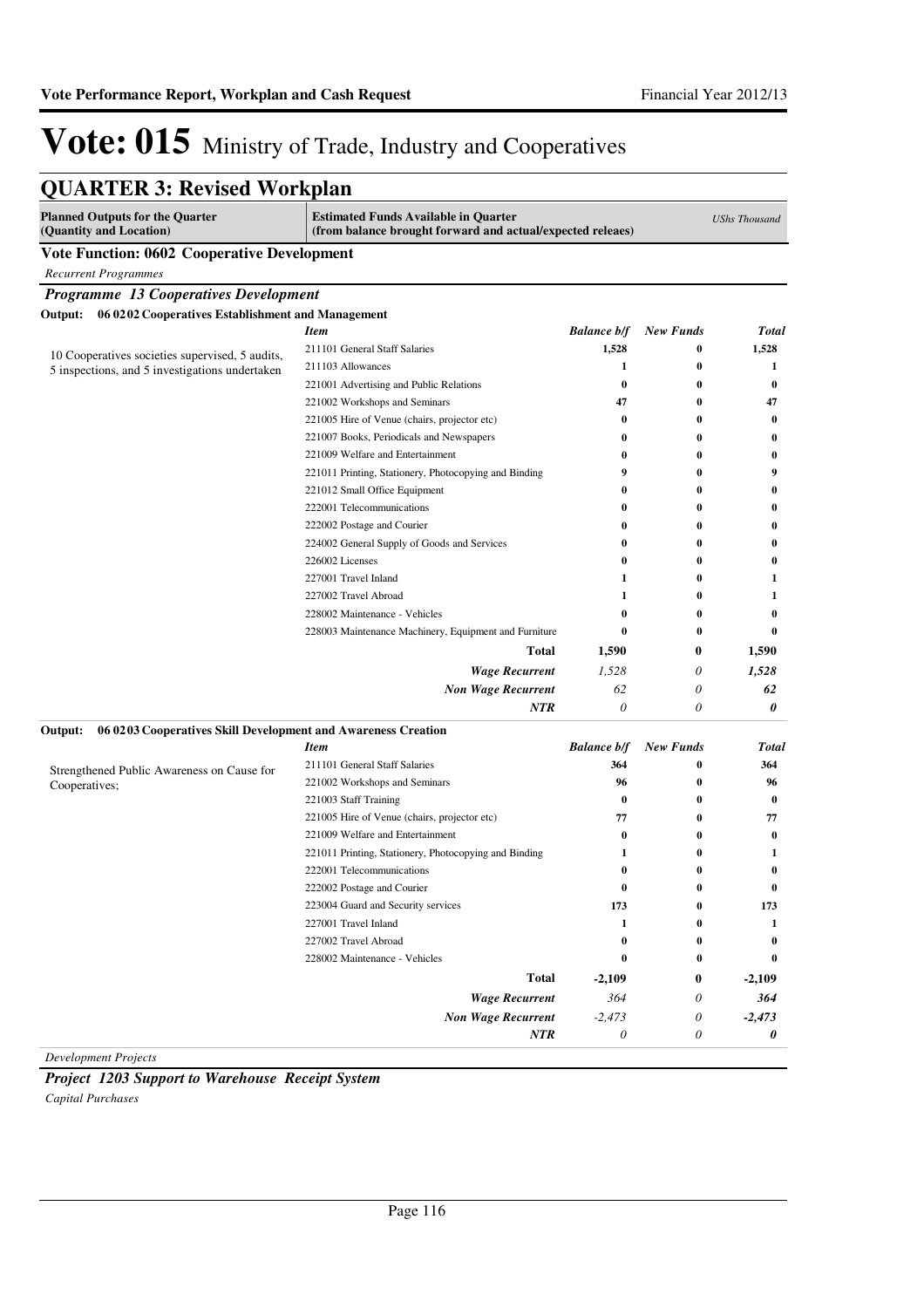| <b>QUARTER 3: Revised Workplan</b>                                                                  |                                                                                                           |                       |                  |                      |
|-----------------------------------------------------------------------------------------------------|-----------------------------------------------------------------------------------------------------------|-----------------------|------------------|----------------------|
| <b>Planned Outputs for the Quarter</b><br>(Quantity and Location)                                   | <b>Estimated Funds Available in Quarter</b><br>(from balance brought forward and actual/expected releaes) |                       |                  | <b>UShs Thousand</b> |
| <b>Vote Function: 0602 Cooperative Development</b>                                                  |                                                                                                           |                       |                  |                      |
| <b>Development Projects</b>                                                                         |                                                                                                           |                       |                  |                      |
| <b>Project 1203 Support to Warehouse Receipt System</b>                                             |                                                                                                           |                       |                  |                      |
| 06 0272 Government Buildings and Administrative Infrastructure<br>Output:                           |                                                                                                           |                       |                  |                      |
|                                                                                                     |                                                                                                           |                       |                  |                      |
| None                                                                                                |                                                                                                           |                       |                  |                      |
|                                                                                                     | <b>Total</b>                                                                                              |                       |                  |                      |
|                                                                                                     |                                                                                                           | 0                     | 0                | $\bf{0}$             |
|                                                                                                     | <b>GoU</b> Development                                                                                    | 0                     | 0                | 0                    |
|                                                                                                     | <b>Donor Development</b><br><b>NTR</b>                                                                    | 0<br>0                | 0<br>0           | 0<br>0               |
|                                                                                                     |                                                                                                           |                       |                  |                      |
| Output:<br>06 0275 Purchase of Motor Vehicles and Other Transport Equipment                         |                                                                                                           |                       |                  |                      |
|                                                                                                     |                                                                                                           |                       |                  |                      |
| 1 Station wagon procured                                                                            |                                                                                                           |                       |                  |                      |
|                                                                                                     | <b>Total</b>                                                                                              | 0                     | 0                | $\bf{0}$             |
|                                                                                                     | <b>GoU</b> Development                                                                                    | 0                     | 0                | 0                    |
|                                                                                                     | <b>Donor Development</b>                                                                                  | 0                     | 0                | 0                    |
|                                                                                                     | NTR                                                                                                       | 0                     | 0                | 0                    |
| Output:<br>06 0281 Cooperatives Infrastructure Development                                          |                                                                                                           |                       |                  |                      |
|                                                                                                     | <b>Item</b>                                                                                               | <b>Balance b/f</b>    | <b>New Funds</b> | <b>Total</b>         |
| Preparing Architectural plans and BOQs;                                                             | 231001 Non-Residential Buildings                                                                          | 13,644                | $\bf{0}$         | 13,644               |
|                                                                                                     | 281502 Feasibility Studies for capital works                                                              | 3                     | 0                | 3                    |
| BOQs for refurbishment;                                                                             | 281503 Engineering and Design Studies and Plans for<br>Capital Works                                      | 9,431                 | $\bf{0}$         | 9,431                |
| Procurement of Land for warehouses                                                                  | 281504 Monitoring, Supervision and Appraisal of Capital<br>Works                                          | $\mathbf{1}$          | $\bf{0}$         | 1                    |
|                                                                                                     | <b>Total</b>                                                                                              | 23,080                | 0                | 23,080               |
|                                                                                                     | <b>GoU</b> Development                                                                                    | 23,080                | 0                | 23,080               |
|                                                                                                     | <b>Donor Development</b>                                                                                  | 0                     | 0                | 0                    |
|                                                                                                     | NTR                                                                                                       | $\theta$              | $\theta$         | 0                    |
| <b>Outputs Funded</b>                                                                               |                                                                                                           |                       |                  |                      |
| 06 0251 Regulation of Warehouse Receipt System (UCE)<br>Output:                                     |                                                                                                           |                       |                  |                      |
|                                                                                                     | <b>Item</b>                                                                                               | <b>Balance b/f</b>    | New Funds        | <b>Total</b>         |
| 1. Wage Subvention to the Uganda Commodity                                                          | 264101 Contributions to Autonomous Inst.                                                                  | 2,895                 | $\bf{0}$         | 2,895                |
| Exchange;                                                                                           |                                                                                                           |                       |                  |                      |
|                                                                                                     | <b>Total</b>                                                                                              | 2,895                 | 0                | 2,895                |
| 2. Subvention to Uganda Commodity Exchange<br>for operations and activities in regulating the       | <b>GoU</b> Development                                                                                    | 2,895                 | 0                | 2,895                |
| WRS;                                                                                                | <b>Donor Development</b>                                                                                  | $\boldsymbol{\theta}$ | 0                | 0                    |
|                                                                                                     | NTR                                                                                                       | $\boldsymbol{\theta}$ | 0                | 0                    |
|                                                                                                     |                                                                                                           |                       |                  |                      |
| <b>Outputs Provided</b><br>Output: 06 0201 Cooperative policies, strategies and monitoring services |                                                                                                           |                       |                  |                      |
|                                                                                                     | <b>Item</b>                                                                                               | <b>Balance b/f</b>    | <b>New Funds</b> | <b>Total</b>         |
|                                                                                                     | 211103 Allowances                                                                                         | $\bf{0}$              | $\bf{0}$         | $\bf{0}$             |
| Project monitoring reports;                                                                         | 221002 Workshops and Seminars                                                                             | 91                    | $\bf{0}$         | 91                   |
| Feasibility studies undertaken                                                                      | 221011 Printing, Stationery, Photocopying and Binding                                                     | $\bf{0}$              | $\bf{0}$         | $\bf{0}$             |
|                                                                                                     | 227004 Fuel, Lubricants and Oils                                                                          | 42                    | $\bf{0}$         | 42                   |
|                                                                                                     | <b>Total</b>                                                                                              | 133                   | 0                | 133                  |
|                                                                                                     | <b>GoU</b> Development                                                                                    | 133                   | 0                | 133                  |
|                                                                                                     | <b>Donor Development</b>                                                                                  | 0                     | 0                | 0                    |
|                                                                                                     | NTR                                                                                                       | 0                     | 0                | 0                    |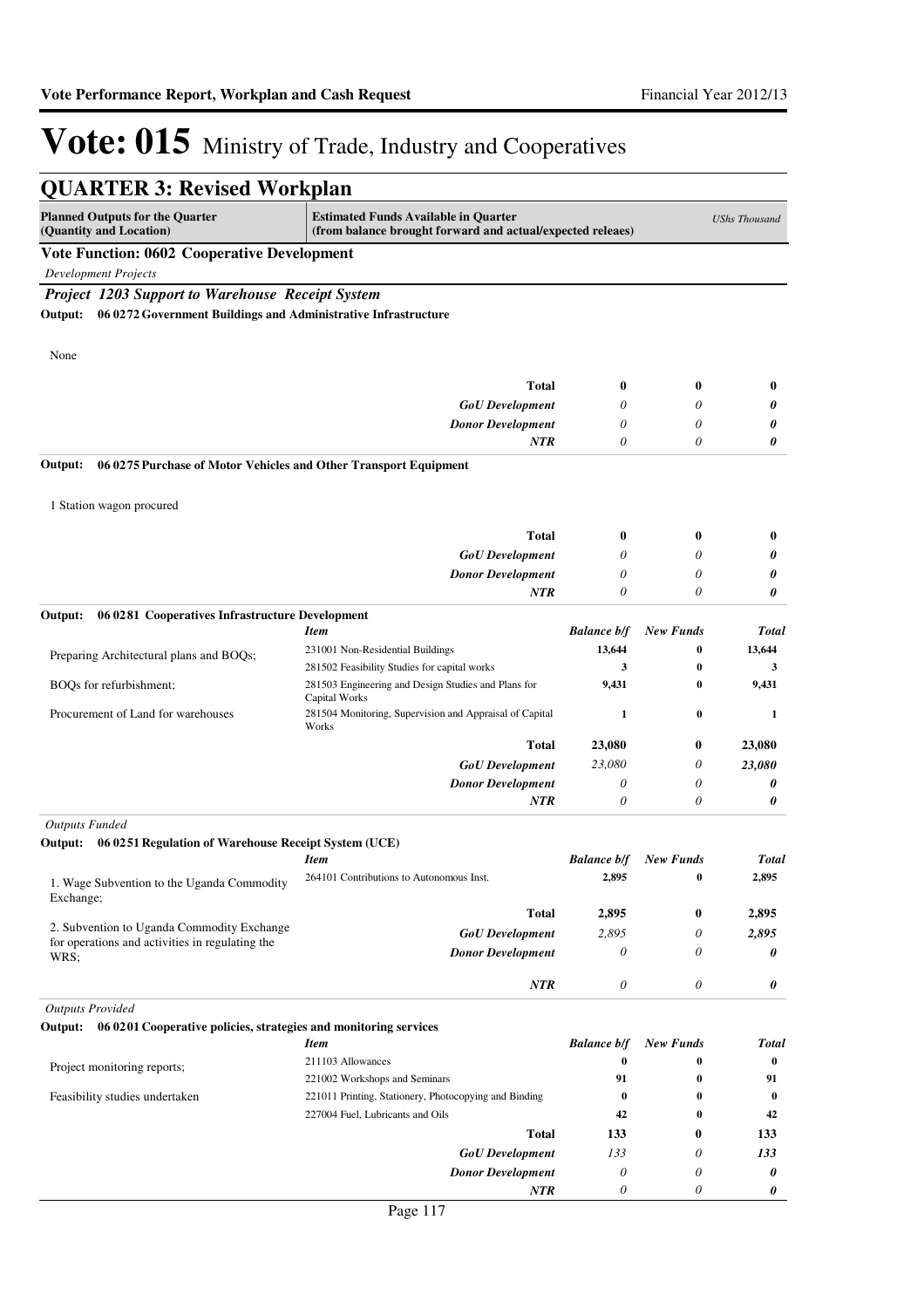*0*

*0*

*0*

# Vote: 015 Ministry of Trade, Industry and Cooperatives

| <b>QUARTER 3: Revised Workplan</b>                                                                                   |                                                                                                           |                    |                  |                      |
|----------------------------------------------------------------------------------------------------------------------|-----------------------------------------------------------------------------------------------------------|--------------------|------------------|----------------------|
| <b>Planned Outputs for the Quarter</b><br>(Quantity and Location)                                                    | <b>Estimated Funds Available in Quarter</b><br>(from balance brought forward and actual/expected releaes) |                    |                  | <b>UShs Thousand</b> |
| <b>Vote Function: 0602 Cooperative Development</b>                                                                   |                                                                                                           |                    |                  |                      |
| <b>Development Projects</b>                                                                                          |                                                                                                           |                    |                  |                      |
| <b>Project 1203 Support to Warehouse Receipt System</b>                                                              |                                                                                                           |                    |                  |                      |
| Output:<br>06 02 02 Cooperatives Establishment and Management                                                        |                                                                                                           |                    |                  |                      |
|                                                                                                                      | <b>Item</b>                                                                                               | <b>Balance b/f</b> | <b>New Funds</b> | <b>Total</b>         |
|                                                                                                                      | 221002 Workshops and Seminars                                                                             | 1                  | 0                | 1                    |
| Training of Cooperative members and other<br>stakeholders in WRS, entrepreneurship skills,                           | 221005 Hire of Venue (chairs, projector etc)                                                              | 547                | 0                | 547                  |
| cooperative business management and                                                                                  | 221011 Printing, Stationery, Photocopying and Binding                                                     | 951                | 0                | 951                  |
| governance, and cooperative marketing                                                                                | Total                                                                                                     | 1,498              | 0                | 1,498                |
|                                                                                                                      | <b>GoU</b> Development                                                                                    | 1,498              | 0                | 1,498                |
|                                                                                                                      | <b>Donor Development</b>                                                                                  | $\theta$           | $\theta$         | 0                    |
|                                                                                                                      | <b>NTR</b>                                                                                                | $\theta$           | $\theta$         | 0                    |
| 06 0203 Cooperatives Skill Development and Awareness Creation<br>Output:                                             |                                                                                                           |                    |                  |                      |
|                                                                                                                      | <b>Item</b>                                                                                               | <b>Balance b/f</b> | <b>New Funds</b> | Total                |
|                                                                                                                      | 221002 Workshops and Seminars                                                                             | 182                | 0                | 182                  |
| Training of warehouse keepers and other<br>technical people in Warehouse Receipt System                              | 221011 Printing, Stationery, Photocopying and Binding                                                     | 612                | 0                | 612                  |
| management;                                                                                                          | 221017 Subscriptions                                                                                      | 9,584              | 0                | 9,584                |
|                                                                                                                      | 227001 Travel Inland                                                                                      | 3                  | 0                | 3                    |
| Inspection and supervision of warehouses;                                                                            | 227004 Fuel, Lubricants and Oils                                                                          | 641                | 0                | 641                  |
| 3 Cooperative Unions prepared to host                                                                                | 228002 Maintenance - Vehicles                                                                             | 1,020              | 0                | 1,020                |
| Information centres for accessing market                                                                             | <b>Total</b>                                                                                              | 12,042             | 0                | 12,042               |
| information                                                                                                          | <b>GoU</b> Development                                                                                    | 12,042             | 0                | 12,042               |
|                                                                                                                      | <b>Donor Development</b>                                                                                  | $\theta$           | 0                | 0                    |
|                                                                                                                      | <b>NTR</b>                                                                                                | $\theta$           | 0                | 0                    |
| <b>Vote Function: 0604 Trade Development</b>                                                                         |                                                                                                           |                    |                  |                      |
| <b>Recurrent Programmes</b>                                                                                          |                                                                                                           |                    |                  |                      |
| Programme 07 External Trade                                                                                          |                                                                                                           |                    |                  |                      |
| <b>Outputs Funded</b>                                                                                                |                                                                                                           |                    |                  |                      |
| Output: 06 0451 Access to Market (UEPB)                                                                              |                                                                                                           |                    |                  |                      |
|                                                                                                                      | <b>Item</b>                                                                                               | <b>Balance b/f</b> | <b>New Funds</b> | <b>Total</b>         |
|                                                                                                                      | 264102 Contributions to Autonomous Inst. Wage                                                             | 1                  | $\bf{0}$         | 1                    |
| An updated website containing trade<br>information;                                                                  | Subventions                                                                                               |                    |                  |                      |
|                                                                                                                      | Total                                                                                                     | 1                  | $\bf{0}$         | 1                    |
| 2 staff trained in ICT;                                                                                              | <b>Wage Recurrent</b>                                                                                     | 0                  | 0                | 0                    |
| Information content subscribed to;                                                                                   | <b>Non Wage Recurrent</b>                                                                                 | 1                  | 0                | 1                    |
|                                                                                                                      |                                                                                                           |                    |                  |                      |
| 120 stakeholders sensitised on gender NES<br>implementation;                                                         |                                                                                                           |                    |                  |                      |
| NES implementation reviewed;                                                                                         |                                                                                                           |                    |                  |                      |
| Vice chancellors mobilised on trade in services;                                                                     |                                                                                                           |                    |                  |                      |
| 30 Ugandan companies linked with other<br>companies in Western Kenya, Northern<br>Tanzania and Rwanda;               |                                                                                                           |                    |                  |                      |
| At least 4 Trade missions per quarter organised<br>in liaison with Ambassadors, Consular and<br>Commercial Attachés; |                                                                                                           |                    |                  |                      |
| SME facilitated in trade fairs                                                                                       |                                                                                                           |                    |                  |                      |

*NTR*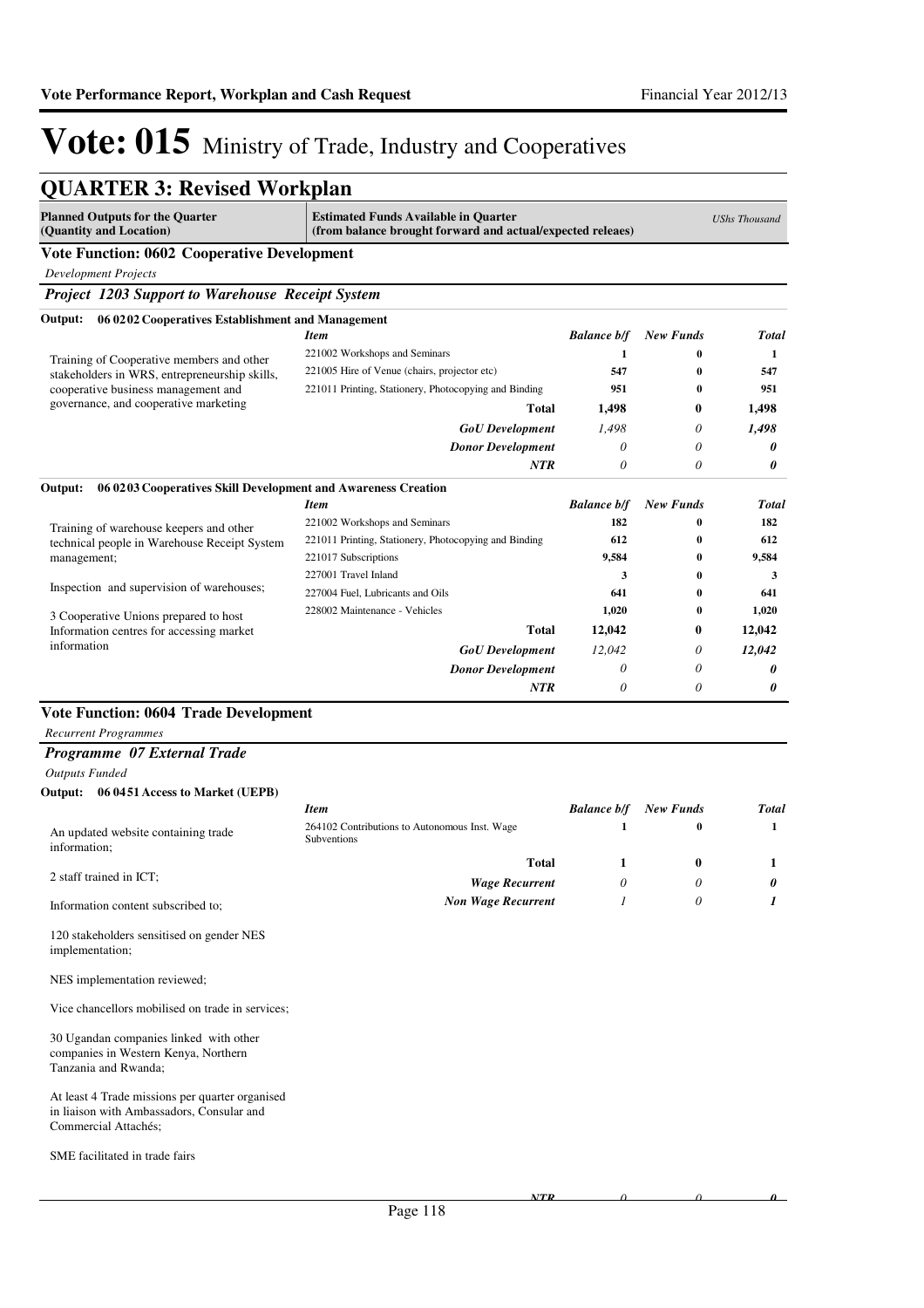| <b>QUARTER 3: Revised Workplan</b>                                  |                                                                                                           |                           |                  |                      |
|---------------------------------------------------------------------|-----------------------------------------------------------------------------------------------------------|---------------------------|------------------|----------------------|
| <b>Planned Outputs for the Quarter</b><br>(Quantity and Location)   | <b>Estimated Funds Available in Quarter</b><br>(from balance brought forward and actual/expected releaes) |                           |                  | <b>UShs Thousand</b> |
| <b>Vote Function: 0604 Trade Development</b>                        |                                                                                                           |                           |                  |                      |
| <b>Recurrent Programmes</b>                                         |                                                                                                           |                           |                  |                      |
| Programme 07 External Trade                                         |                                                                                                           |                           |                  |                      |
| <b>Outputs Provided</b>                                             |                                                                                                           |                           |                  |                      |
| Output: 06 0401 Trade Policies, Strategies and Monitoring Services  |                                                                                                           |                           |                  |                      |
|                                                                     | <b>Item</b>                                                                                               | <b>Balance b/f</b>        | <b>New Funds</b> | <b>Total</b>         |
| Public-Private Partnership trade framework                          | 211101 General Staff Salaries                                                                             | 2,500                     | $\bf{0}$         | 2,500                |
| developed and implemented;                                          | 211103 Allowances                                                                                         | 107                       | $\bf{0}$         | 107                  |
|                                                                     | 221001 Advertising and Public Relations                                                                   | 273                       | $\bf{0}$         | 273                  |
|                                                                     | 221002 Workshops and Seminars                                                                             | 113,110                   | 0                | 113,110              |
|                                                                     | 221012 Small Office Equipment                                                                             | $\bf{0}$                  | 0                | $\bf{0}$             |
|                                                                     | 222002 Postage and Courier                                                                                | $\bf{0}$                  | 0                | $\bf{0}$             |
|                                                                     | 224002 General Supply of Goods and Services                                                               | $\bf{0}$                  | 0                | $\bf{0}$             |
|                                                                     | 225001 Consultancy Services- Short-term                                                                   | $\bf{0}$                  | $\bf{0}$         | $\bf{0}$             |
|                                                                     | 227002 Travel Abroad                                                                                      | 77                        | $\bf{0}$         | 77                   |
|                                                                     | Total                                                                                                     | 106,376                   | 0                | 106,376              |
|                                                                     | <b>Wage Recurrent</b>                                                                                     | 2,500                     | 0                | 2,500                |
|                                                                     | <b>Non Wage Recurrent</b>                                                                                 | 103,876                   | 0                | 103,876              |
|                                                                     | NTR                                                                                                       | 0                         | 0                | 0                    |
| 06 0402 Trade Negotiation<br>Output:                                | <b>Item</b>                                                                                               | <b>Balance b/f</b>        | <b>New Funds</b> | <b>Total</b>         |
|                                                                     | 211101 General Staff Salaries                                                                             | 2,500                     | $\bf{0}$         | 2,500                |
| Better market access Negotiated;                                    | 211103 Allowances                                                                                         | 2                         | $\bf{0}$         | $\overline{2}$       |
| Increased Parliamentary support in the Trade                        | 221001 Advertising and Public Relations                                                                   | $\bf{0}$                  | $\bf{0}$         | $\bf{0}$             |
| Negotiations process;                                               | 221002 Workshops and Seminars                                                                             | $\bf{0}$                  | 0                | $\bf{0}$             |
|                                                                     | 221005 Hire of Venue (chairs, projector etc)                                                              | 20                        | $\bf{0}$         | 20                   |
| Increased bilateral and regional engagements;                       | 221007 Books, Periodicals and Newspapers                                                                  | $\bf{0}$                  | $\bf{0}$         | $\bf{0}$             |
| Increase Private Sector involvement in trade                        | 221009 Welfare and Entertainment                                                                          | 17                        | $\bf{0}$         | 17                   |
| negotiations process                                                | 221012 Small Office Equipment                                                                             | $\bf{0}$                  | $\bf{0}$         | $\bf{0}$             |
|                                                                     | 222002 Postage and Courier                                                                                | $\bf{0}$                  | $\bf{0}$         | $\bf{0}$             |
|                                                                     | 224002 General Supply of Goods and Services                                                               | $\bf{0}$                  | $\bf{0}$         | $\bf{0}$             |
|                                                                     | 227001 Travel Inland                                                                                      | $\bf{0}$                  | $\bf{0}$         | $\bf{0}$             |
|                                                                     | 227002 Travel Abroad                                                                                      | 55                        | $\bf{0}$         | 55                   |
|                                                                     | 228002 Maintenance - Vehicles                                                                             | $\bf{0}$                  | $\bf{0}$         | $\bf{0}$             |
|                                                                     | <b>Total</b>                                                                                              | -446                      | $\bf{0}$         | -446                 |
|                                                                     | <b>Wage Recurrent</b>                                                                                     | 2,500                     | 0                | 2,500                |
|                                                                     | <b>Non Wage Recurrent</b>                                                                                 | $-2,946$                  | 0                | $-2,946$             |
|                                                                     | <b>NTR</b>                                                                                                | 0                         | 0                | 0                    |
| Output:<br>06 0404 Trade Information and Product Market Research    |                                                                                                           |                           |                  |                      |
|                                                                     | <b>Item</b>                                                                                               | <b>Balance b/f</b>        | <b>New Funds</b> | <b>Total</b>         |
| Members of the Private Sector sensitised on<br>Trade Policy issues; | 211101 General Staff Salaries                                                                             | 1,150                     | $\bf{0}$         | 1,150                |
|                                                                     | <b>Total</b>                                                                                              | 1,150                     | 0                | 1,150                |
|                                                                     | <b>Wage Recurrent</b>                                                                                     | 1,150                     | 0                | 1,150                |
|                                                                     | <b>Non Wage Recurrent</b>                                                                                 | $\theta$                  | 0                | 0                    |
|                                                                     | NTR                                                                                                       | $\boldsymbol{\mathit{0}}$ | 0                | 0                    |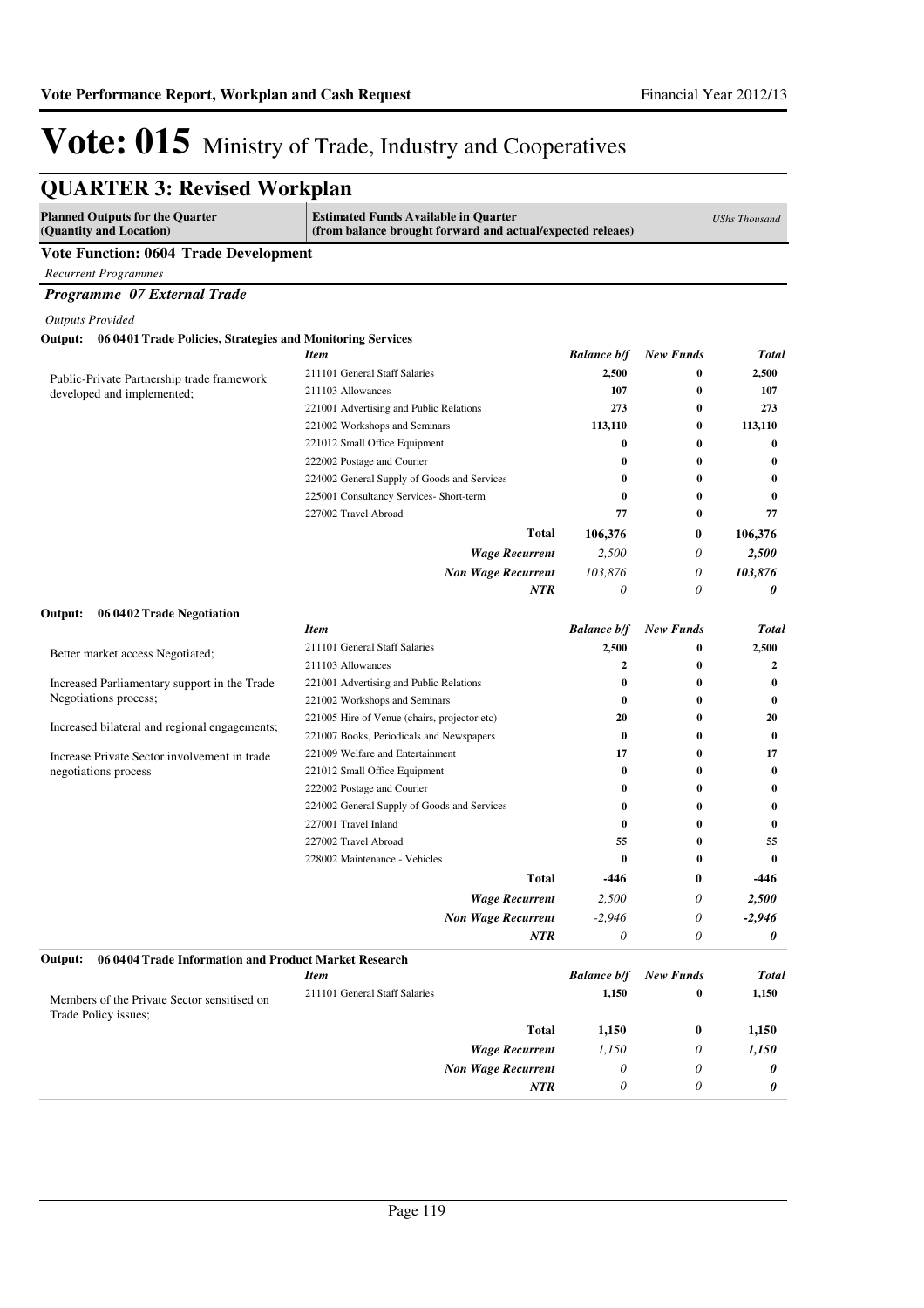Commercial Laws

Training of policy makers

**Output: 06 0403 Capacity building for Trade Facilitating Institutions**

*1,169 -2,598 0*

> *278 11 0*

**289**

*0 0 0*

*0 0 0*

**0**

**0**

**-1,429**

# Vote: 015 Ministry of Trade, Industry and Cooperatives

| <b>QUARTER 3: Revised Workplan</b>                                               |                                                                                                           |                    |                  |                      |
|----------------------------------------------------------------------------------|-----------------------------------------------------------------------------------------------------------|--------------------|------------------|----------------------|
| <b>Planned Outputs for the Quarter</b><br>(Quantity and Location)                | <b>Estimated Funds Available in Quarter</b><br>(from balance brought forward and actual/expected releaes) |                    |                  | <b>UShs Thousand</b> |
| <b>Vote Function: 0604 Trade Development</b>                                     |                                                                                                           |                    |                  |                      |
| <b>Recurrent Programmes</b>                                                      |                                                                                                           |                    |                  |                      |
| Programme 07 External Trade                                                      |                                                                                                           |                    |                  |                      |
|                                                                                  | Output: 06 0405 Economic Intergration and Market Access (Bilateral, Regional and Multilateral)            |                    |                  |                      |
|                                                                                  | Item                                                                                                      | <b>Balance b/f</b> | <b>New Funds</b> | Total                |
| Effective positioning of Uganda's products and                                   | 211101 General Staff Salaries                                                                             | 659                | $\bf{0}$         | 659                  |
| services in the international market;                                            | 211103 Allowances                                                                                         | $\bf{0}$           | $\bf{0}$         | 0                    |
|                                                                                  | 221001 Advertising and Public Relations                                                                   | $\bf{0}$           | $\bf{0}$         | 0                    |
| Enhanced and smooth flow of business/trade                                       | 221002 Workshops and Seminars                                                                             | $\bf{0}$           | $\bf{0}$         | 0                    |
| activities both nationally and internationally;                                  | 221011 Printing, Stationery, Photocopying and Binding                                                     | $\bf{0}$           | $\bf{0}$         | 0                    |
| Increased awareness on the available financing                                   | 227001 Travel Inland                                                                                      | $\bf{0}$           | $\bf{0}$         | $\boldsymbol{0}$     |
| options and standards;                                                           | 227002 Travel Abroad                                                                                      | $\bf{0}$           | $\bf{0}$         | 0                    |
|                                                                                  | 228002 Maintenance - Vehicles                                                                             | $\bf{0}$           | 0                | $\bf{0}$             |
| Smooth flow of trade promoted;                                                   | <b>Total</b>                                                                                              | 662                | $\bf{0}$         | 662                  |
| Increase market access for Ugandan goods and                                     | <b>Wage Recurrent</b>                                                                                     | 659                | 0                | 659                  |
| services through product value chain;                                            | <b>Non Wage Recurrent</b>                                                                                 | $\overline{c}$     | 0                | $\overline{2}$       |
| Concept Note on the Establishment of the<br>Export Development Center and EPZs;  |                                                                                                           |                    |                  |                      |
| Private Sector competitiveness increased;                                        |                                                                                                           |                    |                  |                      |
| Increased market access for Ugandan goods<br>and services                        |                                                                                                           |                    |                  |                      |
|                                                                                  | <b>NTR</b>                                                                                                | $\theta$           | $\theta$         | 0                    |
| Programme 08 Internal Trade                                                      |                                                                                                           |                    |                  |                      |
| <b>Outputs Provided</b>                                                          |                                                                                                           |                    |                  |                      |
| Output: 06 0401 Trade Policies, Strategies and Monitoring Services               |                                                                                                           |                    |                  |                      |
|                                                                                  | <b>Item</b>                                                                                               | <b>Balance b/f</b> | <b>New Funds</b> | <b>Total</b>         |
| The Anti-Counterfeit Goods Bill, the Trade                                       | 211101 General Staff Salaries                                                                             | 1.169              | $\bf{0}$         | 1.169                |
| Licensing Amendment Bill, the Markets Act                                        | 211103 Allowances                                                                                         | 3                  | 0                | 3                    |
| Amendment Bill, the Shop Hours Act                                               | 221002 Workshops and Seminars                                                                             | $\mathbf{1}$       | $\bf{0}$         | 1                    |
| Amendment Bill tabled before Parliament; Buy                                     | 221005 Hire of Venue (chairs, projector etc)                                                              | 43                 | $\bf{0}$         | 43                   |
| Uganda Build Uganda (BUBU) policy<br>formulated; 1000 Draft copies of Market Act | 222001 Telecommunications                                                                                 | 0                  | $\bf{0}$         | $\bf{0}$             |
| and Shop Hours Act printed and published; 13                                     | 224002 General Supply of Goods and Services                                                               | $\bf{0}$           | $\bf{0}$         | 0                    |
| districts supervised in the implementation on                                    | 227001 Travel Inland                                                                                      | $\bf{0}$           | $\bf{0}$         | $\bf{0}$             |

*Wage Recurrent Non Wage Recurrent*

*Wage Recurrent Non Wage Recurrent*

**Total**

*1,169 -2,598 0*

> *278 11 0*

**289**

**-1,429**

*NTR*

*Item Balance b/f New Funds Total* 211101 General Staff Salaries **278 0 278** 221003 Staff Training **11 0 11**

**Total**

*NTR*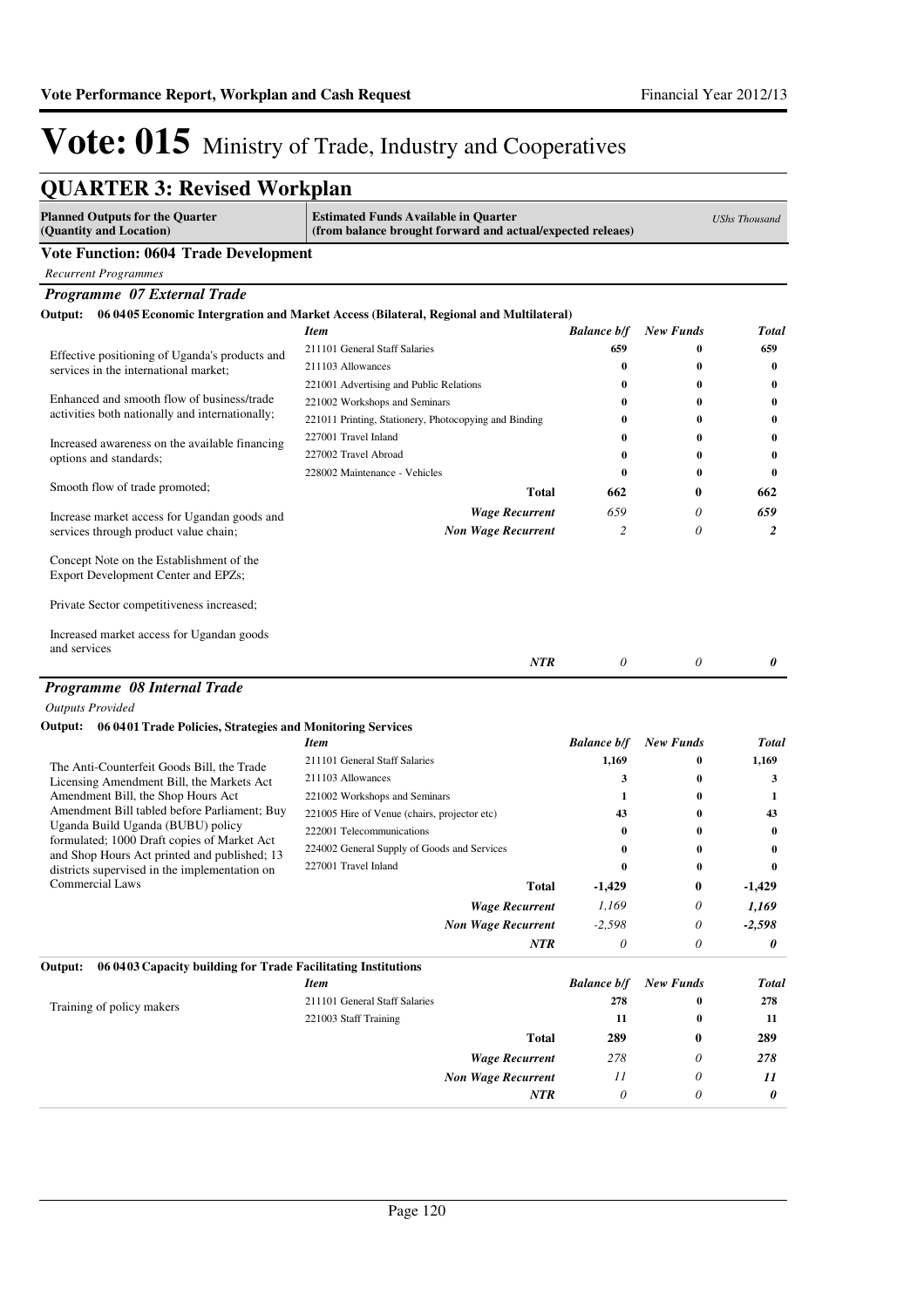| <b>Planned Outputs for the Quarter</b><br>(Quantity and Location) | <b>Estimated Funds Available in Quarter</b><br>(from balance brought forward and actual/expected releaes) |                    |                  | <b>UShs Thousand</b> |
|-------------------------------------------------------------------|-----------------------------------------------------------------------------------------------------------|--------------------|------------------|----------------------|
| <b>Vote Function: 0604 Trade Development</b>                      |                                                                                                           |                    |                  |                      |
| <b>Recurrent Programmes</b>                                       |                                                                                                           |                    |                  |                      |
| Programme 08 Internal Trade                                       |                                                                                                           |                    |                  |                      |
| Output: 06 0404 Trade Information and Product Market Research     |                                                                                                           |                    |                  |                      |
|                                                                   | <b>Item</b>                                                                                               | <b>Balance b/f</b> | <b>New Funds</b> | <b>Total</b>         |
| A list of value added products identified in all                  | 211101 General Staff Salaries                                                                             | 833                | 0                | 833                  |
| the regions                                                       | 221005 Hire of Venue (chairs, projector etc)                                                              | 3                  | 0                | 3                    |
|                                                                   | 221011 Printing, Stationery, Photocopying and Binding                                                     | 13                 | 0                | 13                   |
|                                                                   | 227001 Travel Inland                                                                                      | $\bf{0}$           | $\bf{0}$         | $\mathbf{0}$         |
|                                                                   | <b>Total</b>                                                                                              | $-150$             | 0                | -150                 |
|                                                                   | <b>Wage Recurrent</b>                                                                                     | 833                | 0                | 833                  |
|                                                                   | <b>Non Wage Recurrent</b>                                                                                 | $-983$             | 0                | $-983$               |
|                                                                   | <b>NTR</b>                                                                                                | 0                  | 0                | 0                    |
| Output:                                                           | 06 04 05 Economic Intergration and Market Access (Bilateral, Regional and Multilateral)                   |                    |                  |                      |
|                                                                   | <b>Item</b>                                                                                               | <b>Balance b/f</b> | <b>New Funds</b> | <b>Total</b>         |
| 4 local producers sponsored to participate in                     | 211101 General Staff Salaries                                                                             | 1,667              | 0                | 1,667                |
| regional exhibitions;                                             | 211103 Allowances                                                                                         | $\bf{0}$           | 0                | $\bf{0}$             |
|                                                                   | 221001 Advertising and Public Relations                                                                   | 83                 | 0                | 83                   |
| Strengthened NTB monitoring and removal                           | 221002 Workshops and Seminars                                                                             | 0                  | 0                | $\bf{0}$             |
| mechanism;                                                        | 221003 Staff Training                                                                                     | 0                  | 0                | 0                    |
| 400 people sensitisied on implementation of                       | 221005 Hire of Venue (chairs, projector etc)                                                              | 2                  | 0                | $\mathbf{2}$         |
| the common market;                                                | 221011 Printing, Stationery, Photocopying and Binding                                                     | 0                  | 0                | $\bf{0}$             |
|                                                                   | 224002 General Supply of Goods and Services                                                               | 0                  | 0                | 0                    |
| Uganda's Strategic interests in EAC taken care<br>of              | 227001 Travel Inland                                                                                      | $\bf{0}$           | 0                | 0                    |
|                                                                   | Total                                                                                                     | $-2,247$           | 0                | $-2,247$             |
|                                                                   | <b>Wage Recurrent</b>                                                                                     | 1.667              | 0                | 1.667                |
|                                                                   | <b>Non Wage Recurrent</b>                                                                                 | $-3,913$           | 0                | $-3,913$             |
|                                                                   | <b>NTR</b>                                                                                                | $\theta$           | 0                | 0                    |

#### *Outputs Provided*

#### **Output: 06 0401 Trade Policies, Strategies and Monitoring Services**

|                                             | <b>Item</b>                      | <b>Balance b/f</b> | <b>New Funds</b> | <b>Total</b> |
|---------------------------------------------|----------------------------------|--------------------|------------------|--------------|
| Coordinated policies, workplans, strategies | 211101 General Staff Salaries    | 730                | $\bf{0}$         | 730          |
|                                             | 221009 Welfare and Entertainment | $\bf{0}$           | $\bf{0}$         | $\bf{0}$     |
|                                             | 222001 Telecommunications        |                    | $\bf{0}$         | 116          |
|                                             | 227002 Travel Abroad             | 271                | $\bf{0}$         | 271          |
|                                             | <b>Total</b>                     | 1,117              | $\bf{0}$         | 1,117        |
|                                             | <b>Wage Recurrent</b>            | 730                | 0                | 730          |
|                                             | <b>Non Wage Recurrent</b>        | 387                | 0                | 387          |
|                                             | <b>NTR</b>                       | $\theta$           | 0                | 0            |

*Development Projects*

#### *Project 0255 Support to AGOA Development*

*Outputs Provided*

**Output: 06 0401 Trade Policies, Strategies and Monitoring Services**

|                                          | Item                                    | <b>Balance b/f</b> | <b>New Funds</b> | Total  |
|------------------------------------------|-----------------------------------------|--------------------|------------------|--------|
| 1. AGOA Strategy developed including     | 211103 Allowances                       | 261                | 0                | 261    |
| Marketing strategy in collaboration with | 221001 Advertising and Public Relations | 434                | 0                | 434    |
| stakeholders                             | 227001 Travel Inland                    | 621                | 0                | 621    |
|                                          | Total                                   | -1.989             | 0                | -1.989 |
|                                          | <b>GoU</b> Development                  | $-1.989$           |                  | -1.989 |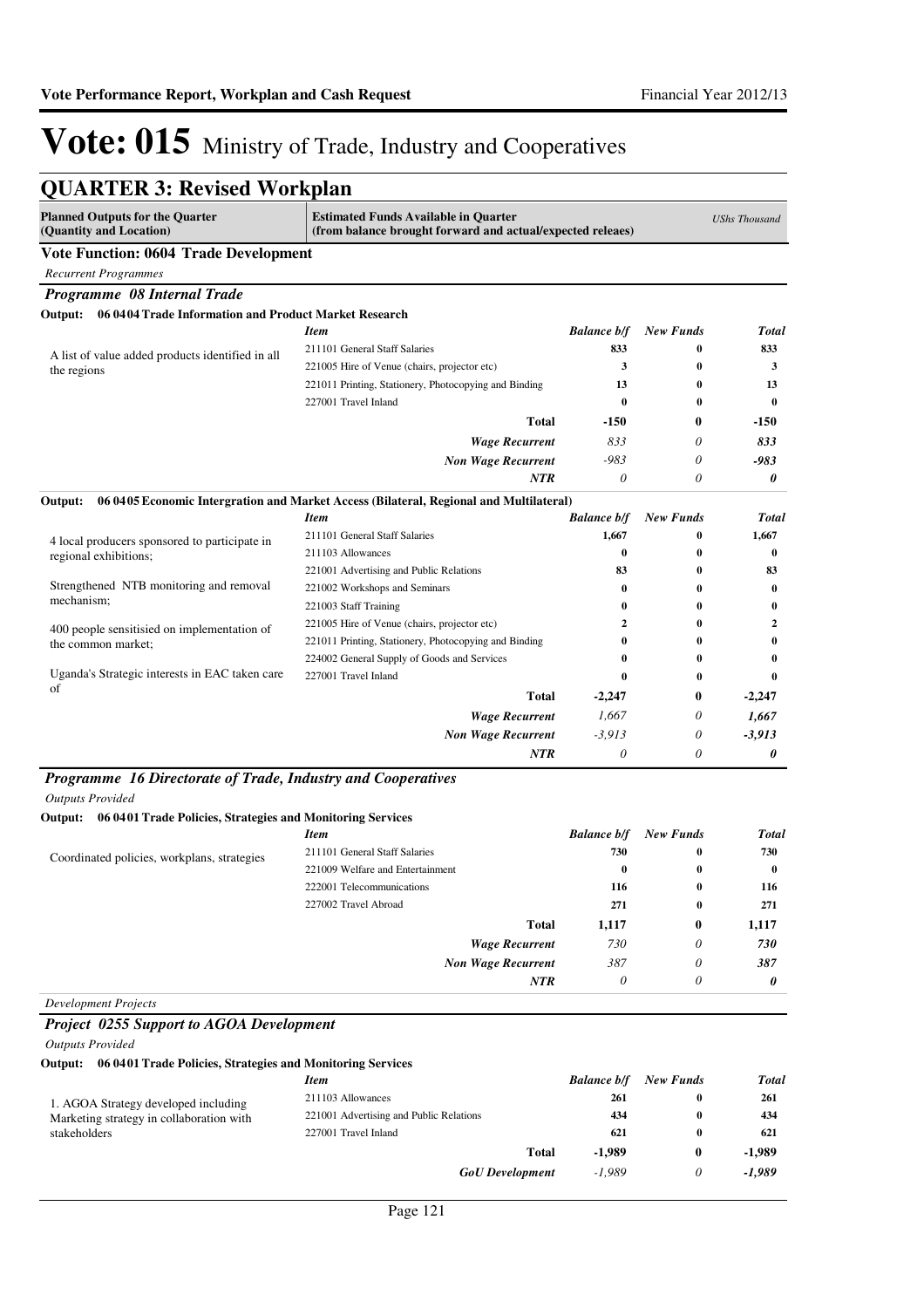| <b>QUARTER 3: Revised Workplan</b>                                                     |                                                                                                           |                    |                      |                      |
|----------------------------------------------------------------------------------------|-----------------------------------------------------------------------------------------------------------|--------------------|----------------------|----------------------|
| <b>Planned Outputs for the Quarter</b><br>(Quantity and Location)                      | <b>Estimated Funds Available in Quarter</b><br>(from balance brought forward and actual/expected releaes) |                    |                      | <b>UShs Thousand</b> |
| <b>Vote Function: 0604 Trade Development</b>                                           |                                                                                                           |                    |                      |                      |
| <b>Development Projects</b>                                                            |                                                                                                           |                    |                      |                      |
| <b>Project 0255 Support to AGOA Development</b>                                        |                                                                                                           |                    |                      |                      |
|                                                                                        | <b>Donor Development</b>                                                                                  | 0                  | 0                    | 0                    |
|                                                                                        | <b>NTR</b>                                                                                                | 0                  | 0                    | 0                    |
| 06 0404 Trade Information and Product Market Research<br>Output:                       |                                                                                                           |                    |                      |                      |
|                                                                                        | <b>Item</b>                                                                                               | <b>Balance b/f</b> | <b>New Funds</b>     | <b>Total</b>         |
| 1. Research & Development for improving                                                | 221002 Workshops and Seminars                                                                             | 390                | $\bf{0}$             | 390                  |
| range and quality AGOA products for export in                                          | 221007 Books, Periodicals and Newspapers                                                                  | 1,338              | $\bf{0}$             | 1,338                |
| collaboration with UIRI, Makerere University                                           | Total                                                                                                     | 1,728              | 0                    | 1,728                |
| (Faculties of Engineering and Agriculture) and<br>the Economic Policy Research Centre; | <b>GoU</b> Development                                                                                    | 1,728              | 0                    | 1,728                |
|                                                                                        | <b>Donor Development</b>                                                                                  | 0                  | 0                    | 0                    |
|                                                                                        | <b>NTR</b>                                                                                                | 0                  | $\theta$             | 0                    |
| Output:                                                                                | 06 0405 Economic Intergration and Market Access (Bilateral, Regional and Multilateral)                    |                    |                      |                      |
|                                                                                        | <b>Item</b>                                                                                               | <b>Balance b/f</b> | <b>New Funds</b>     | <b>Total</b>         |
| Product development supported; Educating,                                              | 211103 Allowances                                                                                         | 913                | $\bf{0}$             | 913                  |
| sensitizing & informing public, private sectors                                        | 221001 Advertising and Public Relations                                                                   | 1.543              | $\bf{0}$             | 1,543                |
| and other stakeholders on the policies and plans                                       | 221002 Workshops and Seminars                                                                             | 71                 | $\bf{0}$             | 71                   |
| of AGOA products; Coordination of<br>Presidential initiatives in Karamoja (Karamoja    | 221009 Welfare and Entertainment                                                                          | 2,106              | $\bf{0}$             | 2,106                |
| Gum Arabic)                                                                            | 221011 Printing, Stationery, Photocopying and Binding                                                     | 1,757              | $\mathbf{0}$         | 1,757                |
|                                                                                        | 221017 Subscriptions                                                                                      | 876                | 0                    | 876                  |
|                                                                                        | 222001 Telecommunications                                                                                 | 616<br>172         | $\bf{0}$<br>$\bf{0}$ | 616<br>172           |
|                                                                                        | 222002 Postage and Courier<br>223901 Rent (Produced Assets) to other govt. Units                          | 85,000             | $\bf{0}$             | 85,000               |
|                                                                                        | 227001 Travel Inland                                                                                      | 5,055              | $\bf{0}$             | 5,055                |
|                                                                                        | 227002 Travel Abroad                                                                                      | 1,798              | 0                    | 1,798                |
|                                                                                        | 227004 Fuel, Lubricants and Oils                                                                          | 2,860              | $\bf{0}$             | 2,860                |
|                                                                                        | 228002 Maintenance - Vehicles                                                                             | 2,095              | $\bf{0}$             | 2,095                |
|                                                                                        | Total                                                                                                     | 104,862            | 0                    | 104,862              |
|                                                                                        | <b>GoU</b> Development                                                                                    | 104,862            | 0                    | 104,862              |
|                                                                                        | <b>Donor Development</b>                                                                                  | 0                  | 0                    | 0                    |
|                                                                                        | <b>NTR</b>                                                                                                | 0                  | 0                    | 0                    |
|                                                                                        |                                                                                                           |                    |                      |                      |

#### *Project 1161 EPATAPSS*

*Outputs Provided*

**Output: 06 0401 Trade Policies, Strategies and Monitoring Services**

| 1. Budget preparation support;                                                                                                                        |                          |   |         |          |
|-------------------------------------------------------------------------------------------------------------------------------------------------------|--------------------------|---|---------|----------|
| 2. Training districts on integrating trade                                                                                                            | <b>Total</b>             | 0 | 449.316 | 449,316  |
| development into the district development                                                                                                             | <b>GoU</b> Development   | 0 | 0       | $\theta$ |
| planning process;                                                                                                                                     | <b>Donor Development</b> | 0 | 449.316 | 449,316  |
| 3. Institutional collaboration strengthening<br>through support to trade and productive<br>sectors (Creation of an inter-sectoral working)<br>group); |                          |   |         |          |
| 4. Bolster supervisory capacity of MTTI in<br>relation to DCOs;                                                                                       |                          |   |         |          |

5. Studies to identify areas and aspects for reform;

6. Consultation with the Parliamentary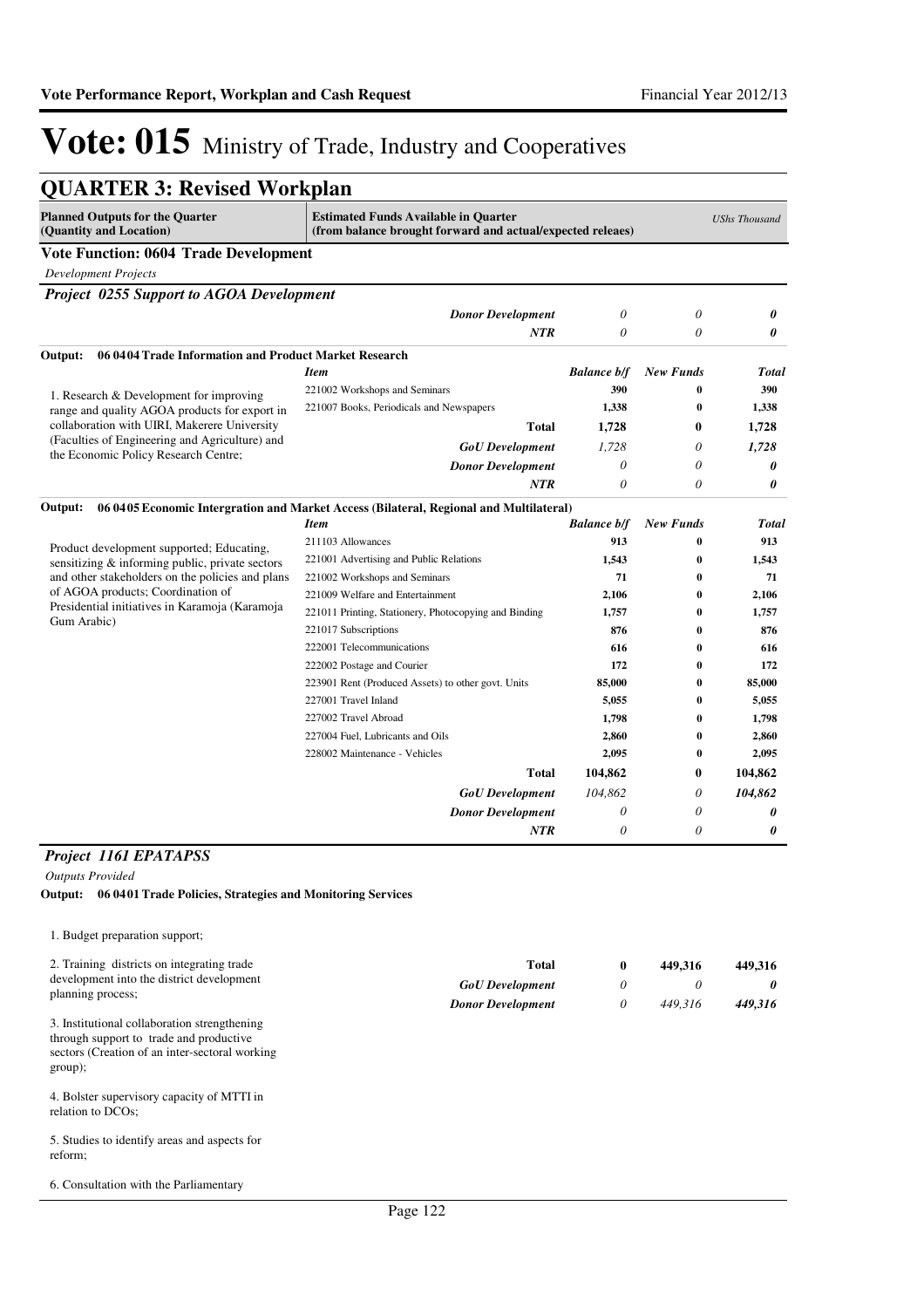*0 0 0*

*0 0 0*

*0 0 0*

# Vote: 015 Ministry of Trade, Industry and Cooperatives

| <b>QUARTER 3: Revised Workplan</b>                                                                                                                                            |                                                                                                           |                  |                  |                      |
|-------------------------------------------------------------------------------------------------------------------------------------------------------------------------------|-----------------------------------------------------------------------------------------------------------|------------------|------------------|----------------------|
| <b>Planned Outputs for the Quarter</b><br>(Quantity and Location)                                                                                                             | <b>Estimated Funds Available in Quarter</b><br>(from balance brought forward and actual/expected releaes) |                  |                  | <b>UShs Thousand</b> |
| <b>Vote Function: 0604 Trade Development</b>                                                                                                                                  |                                                                                                           |                  |                  |                      |
| <b>Development Projects</b>                                                                                                                                                   |                                                                                                           |                  |                  |                      |
| Project 1161 EPATAPSS                                                                                                                                                         |                                                                                                           |                  |                  |                      |
| Committee on Trade, Industry and<br>Cooperatives, and other selected Committees;                                                                                              |                                                                                                           |                  |                  |                      |
| 7. Support to the 5 pilot districts to pass trade<br>facilitating bye-laws;                                                                                                   |                                                                                                           |                  |                  |                      |
| 8. Facilitation of (preparatory) meetings of the<br>National Trade Negotiations Team (NTNT);                                                                                  |                                                                                                           |                  |                  |                      |
| 9. Facilitation of NTNT-Inter Institutional<br>Trade Committee (IITC) consultation meetings;                                                                                  |                                                                                                           |                  |                  |                      |
| 10. Capacity building for the NTNT and trade<br>and producer associations (to improve the<br>quality of their participation in the consultation<br>and negotiations process); |                                                                                                           |                  |                  |                      |
| 11. Review current export and import<br>procedures, streamline them and design<br>mechanisms for coordination of regulatory<br>agencies, and implement the mechanism;         |                                                                                                           |                  |                  |                      |
| 12. Support to the designing and popularization<br>of (market access) response strategies;                                                                                    |                                                                                                           |                  |                  |                      |
| 13. NTNT engagement in trade negotiations<br>sessions;                                                                                                                        |                                                                                                           |                  |                  |                      |
|                                                                                                                                                                               | <b>NTR</b>                                                                                                | $\theta$         | $\theta$         | 0                    |
| 06 0402 Trade Negotiation<br>Output:                                                                                                                                          |                                                                                                           |                  |                  |                      |
| 1. Facilitation of trade negotiation teams and<br>processes;                                                                                                                  |                                                                                                           |                  |                  |                      |
| 2. Trade facilitation/Producing trade-related                                                                                                                                 | Total                                                                                                     | $\bf{0}$         | $\bf{0}$         | $\bf{0}$             |
| information and making it accessible to users;                                                                                                                                | <b>GoU</b> Development                                                                                    | 0                | 0                | 0                    |
|                                                                                                                                                                               | <b>Donor Development</b>                                                                                  | $\theta$         | 0                | 0                    |
| Output:<br>06 04 03 Capacity building for Trade Facilitating Institutions                                                                                                     | NTR                                                                                                       | $\theta$         | 0                | 0                    |
| 1. Institutional Strengthening of MoTIC;                                                                                                                                      |                                                                                                           |                  |                  |                      |
|                                                                                                                                                                               |                                                                                                           |                  |                  |                      |
| 2. Strengthening linkages between production                                                                                                                                  | <b>Total</b>                                                                                              | $\boldsymbol{0}$ | $\boldsymbol{0}$ | $\bf{0}$             |

*Donor Development*

*NTR*

and trade/domestic trade development *GoU Development*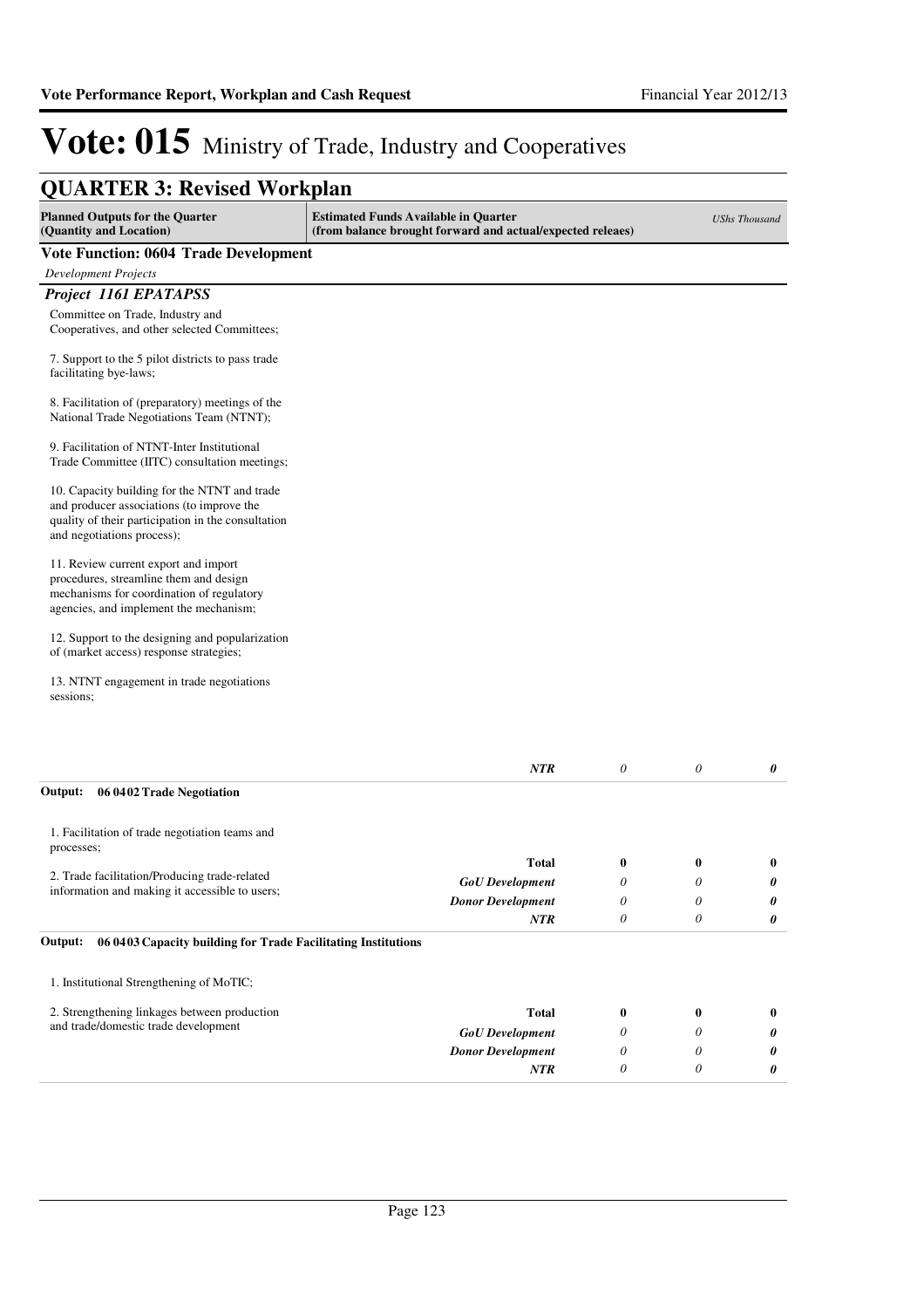| <b>QUARTER 3: Revised Workplan</b>                                                                   |                                                                                                           |                    |                  |                      |
|------------------------------------------------------------------------------------------------------|-----------------------------------------------------------------------------------------------------------|--------------------|------------------|----------------------|
| <b>Planned Outputs for the Quarter</b><br>(Quantity and Location)                                    | <b>Estimated Funds Available in Quarter</b><br>(from balance brought forward and actual/expected releaes) |                    |                  | <b>UShs Thousand</b> |
| <b>Vote Function: 0604 Trade Development</b>                                                         |                                                                                                           |                    |                  |                      |
| <b>Development Projects</b>                                                                          |                                                                                                           |                    |                  |                      |
| Project 1161 EPATAPSS                                                                                |                                                                                                           |                    |                  |                      |
| Output: 06 0404 Trade Information and Product Market Research                                        |                                                                                                           |                    |                  |                      |
|                                                                                                      |                                                                                                           |                    |                  |                      |
| 1. Trade studies undertaken;                                                                         |                                                                                                           |                    |                  |                      |
|                                                                                                      |                                                                                                           |                    |                  |                      |
|                                                                                                      | <b>Total</b>                                                                                              | $\bf{0}$           | $\bf{0}$         | $\bf{0}$             |
|                                                                                                      | <b>GoU</b> Development                                                                                    | 0                  | 0                | 0                    |
|                                                                                                      | <b>Donor Development</b>                                                                                  | 0                  | 0                | 0                    |
|                                                                                                      | NTR                                                                                                       | $\theta$           | 0                | 0                    |
| Output:                                                                                              | 06 0405 Economic Intergration and Market Access (Bilateral, Regional and Multilateral)                    |                    |                  |                      |
| 1. Strengthening the standards and trade related                                                     |                                                                                                           |                    |                  |                      |
| environment;                                                                                         | <b>Total</b>                                                                                              | $\boldsymbol{0}$   | $\bf{0}$         |                      |
|                                                                                                      |                                                                                                           |                    |                  | $\bf{0}$             |
|                                                                                                      | <b>GoU</b> Development                                                                                    | 0                  | 0                | 0                    |
|                                                                                                      | <b>Donor Development</b><br><b>NTR</b>                                                                    | 0<br>0             | 0<br>0           | 0<br>0               |
| Project 1162 Quality Infrastructure and Standards Programme                                          |                                                                                                           |                    |                  |                      |
| <b>Capital Purchases</b><br>Output: 06 0475 Purchase of Motor Vehicles and Other Transport Equipment |                                                                                                           |                    |                  |                      |
| 2 vehicles procured                                                                                  |                                                                                                           |                    |                  |                      |
|                                                                                                      | <b>Total</b>                                                                                              | $\bf{0}$           | $\bf{0}$         | $\bf{0}$             |
|                                                                                                      | <b>GoU</b> Development                                                                                    | 0                  | 0                | 0                    |
|                                                                                                      | <b>Donor Development</b>                                                                                  | 0                  | 0                | 0                    |
|                                                                                                      | <b>NTR</b>                                                                                                | 0                  | 0                | 0                    |
| 06 0481 Trade Infrastructure Development<br>Output:                                                  |                                                                                                           |                    |                  |                      |
| UNBS Testing and Metrology abilities                                                                 |                                                                                                           |                    |                  |                      |
| enhanced;                                                                                            |                                                                                                           |                    |                  |                      |
|                                                                                                      | <b>Total</b>                                                                                              | $\bf{0}$           | $\bf{0}$         | $\bf{0}$             |
|                                                                                                      | <b>GoU</b> Development                                                                                    | 0                  | 0                | 0                    |
|                                                                                                      | <b>Donor Development</b>                                                                                  | 0                  | 0                | 0                    |
|                                                                                                      | <b>NTR</b>                                                                                                | 0                  | $\theta$         | 0                    |
| <b>Outputs Provided</b>                                                                              |                                                                                                           |                    |                  |                      |
| 06 0401 Trade Policies, Strategies and Monitoring Services<br>Output:                                |                                                                                                           |                    |                  |                      |
|                                                                                                      | <b>Item</b>                                                                                               | <b>Balance b/f</b> | <b>New Funds</b> | Total                |
| Accreditation Policy approved by Cabinet;                                                            | 211103 Allowances                                                                                         | 8                  | $\bf{0}$         | 8                    |
|                                                                                                      | 221001 Advertising and Public Relations                                                                   | 503                | 0                | 503                  |
| SPS Policy and Standards Policy approved by<br>Cabinet                                               | 221002 Workshops and Seminars                                                                             | 503                | 0                | 503                  |
|                                                                                                      | 221003 Staff Training                                                                                     | 23                 | 0                | 23                   |
|                                                                                                      | 221005 Hire of Venue (chairs, projector etc)                                                              | 503                | $\bf{0}$         | 503                  |
|                                                                                                      | 221007 Books, Periodicals and Newspapers<br>221008 Computer Supplies and IT Services                      | 503<br>503         | 0<br>0           | 503<br>503           |
|                                                                                                      | 221009 Welfare and Entertainment                                                                          | 503                | $\bf{0}$         | 503                  |
|                                                                                                      | 222002 Postage and Courier                                                                                | 252                | 0                | 252                  |
|                                                                                                      | 224002 General Supply of Goods and Services                                                               | 0                  | $\bf{0}$         | $\bf{0}$             |
|                                                                                                      | 225001 Consultancy Services- Short-term                                                                   | $\boldsymbol{0}$   | 0                | $\bf{0}$             |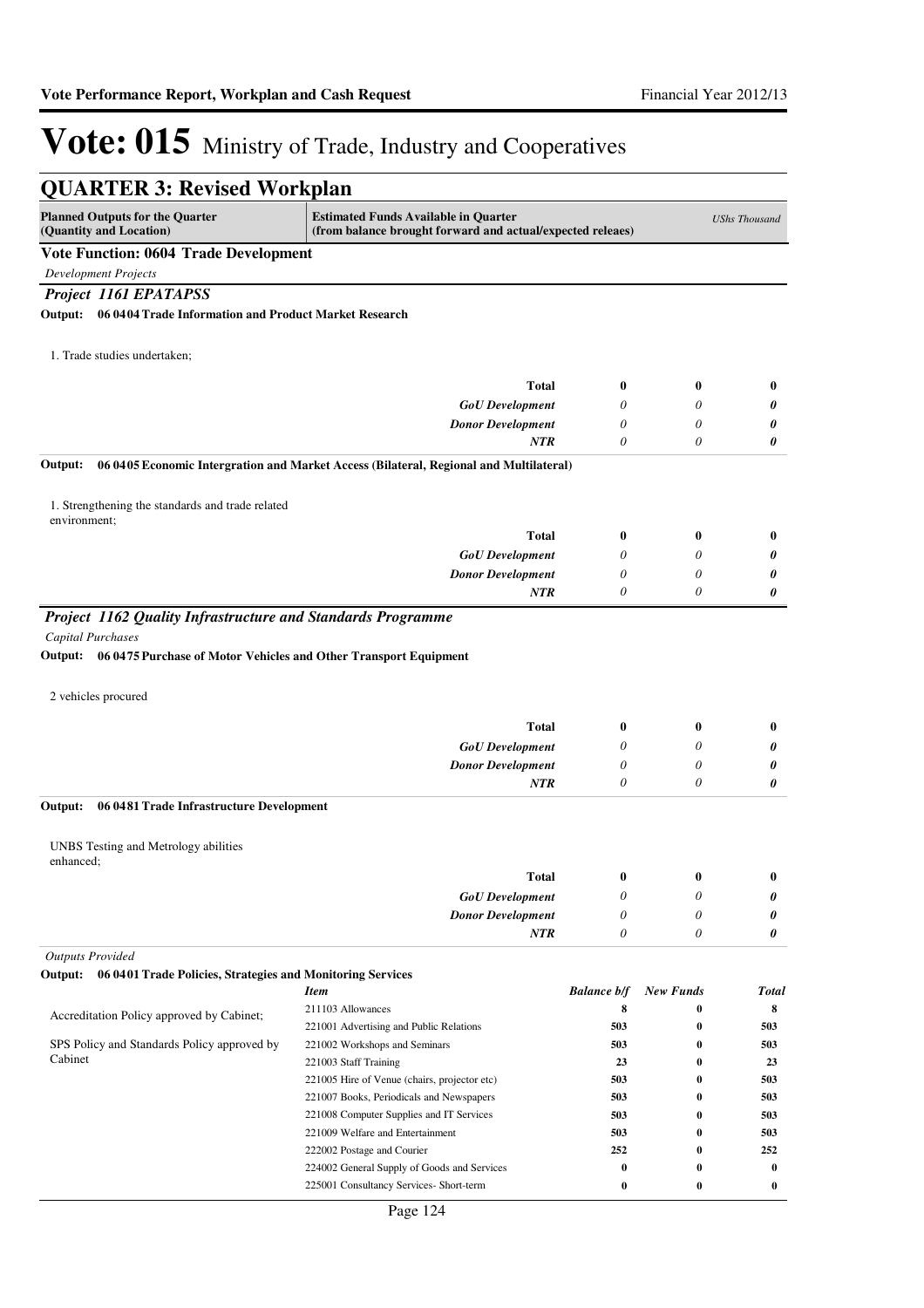| <b>QUARTER 3: Revised Workplan</b>                                |                                                                                                           |                           |                  |                      |
|-------------------------------------------------------------------|-----------------------------------------------------------------------------------------------------------|---------------------------|------------------|----------------------|
| <b>Planned Outputs for the Quarter</b><br>(Quantity and Location) | <b>Estimated Funds Available in Quarter</b><br>(from balance brought forward and actual/expected releaes) |                           |                  | <b>UShs Thousand</b> |
| <b>Vote Function: 0604 Trade Development</b>                      |                                                                                                           |                           |                  |                      |
| <b>Development Projects</b>                                       |                                                                                                           |                           |                  |                      |
| Project 1162 Quality Infrastructure and Standards Programme       |                                                                                                           |                           |                  |                      |
|                                                                   | 227001 Travel Inland                                                                                      | 42                        | $\bf{0}$         | 42                   |
|                                                                   | 228002 Maintenance - Vehicles                                                                             | 252                       | 0                | 252                  |
|                                                                   | 228003 Maintenance Machinery, Equipment and Furniture                                                     | 252                       | 0                | 252                  |
|                                                                   | 228004 Maintenance Other                                                                                  | $\bf{0}$                  | $\bf{0}$         | $\bf{0}$             |
|                                                                   | Total                                                                                                     | 3,848                     | 0                | 3,848                |
|                                                                   | <b>GoU</b> Development                                                                                    | 3,848                     | 0                | 3,848                |
|                                                                   | <b>Donor Development</b>                                                                                  | 0                         | 0                | 0                    |
|                                                                   | NTR                                                                                                       | 0                         | 0                | 0                    |
| Output:<br>06 0402 Trade Negotiation                              |                                                                                                           |                           |                  |                      |
| 1. Facilitate Negotiations on Trade Quality and                   |                                                                                                           |                           |                  |                      |
| Standards issues;                                                 | Total                                                                                                     | $\bf{0}$                  | $\bf{0}$         | $\bf{0}$             |
|                                                                   | <b>GoU</b> Development                                                                                    | 0                         | 0                | 0                    |
|                                                                   | <b>Donor Development</b>                                                                                  | 0                         | 0                | 0                    |
|                                                                   | <b>NTR</b>                                                                                                | $\theta$                  | 0                | 0                    |
| Output:                                                           | 06 04 03 Capacity building for Trade Facilitating Institutions                                            |                           |                  |                      |
|                                                                   | <b>Item</b>                                                                                               | <b>Balance b/f</b>        | <b>New Funds</b> | Total                |
| 5 service providers strengthened                                  | 211103 Allowances                                                                                         | 593                       | 0                | 593                  |
|                                                                   | 221001 Advertising and Public Relations                                                                   | 33                        | 0                | 33                   |
|                                                                   | 221003 Staff Training                                                                                     | 503                       | 0                | 503                  |
|                                                                   | 221004 Recruitment Expenses                                                                               | $\bf{0}$                  | 0                | $\bf{0}$             |
|                                                                   | 221005 Hire of Venue (chairs, projector etc)                                                              | 2,517                     | 0                | 2,517                |
|                                                                   | 221009 Welfare and Entertainment                                                                          | 604                       | $\bf{0}$         | 604                  |
|                                                                   | 221011 Printing, Stationery, Photocopying and Binding                                                     | 1,583                     | 0                | 1,583                |
|                                                                   | 222001 Telecommunications                                                                                 | 1,007                     | 0                | 1,007                |
|                                                                   | 227001 Travel Inland                                                                                      | 43                        | 0                | 43                   |
|                                                                   | 227002 Travel Abroad                                                                                      | 43                        | 0                | 43                   |
|                                                                   | 227003 Carriage, Haulage, Freight and Transport Hire                                                      | $\bf{0}$                  | $\bf{0}$         | 0                    |
|                                                                   | 227004 Fuel, Lubricants and Oils                                                                          | 5,033                     | 0                | 5,033                |
|                                                                   | 228001 Maintenance - Civil                                                                                | $\bf{0}$                  | 0                | $\bf{0}$             |
|                                                                   | 228002 Maintenance - Vehicles                                                                             | 503                       | $\boldsymbol{0}$ | 503                  |
|                                                                   | Total                                                                                                     | 12,462                    | 0                | 12,462               |
|                                                                   | <b>GoU</b> Development                                                                                    | 12,462                    | 0                | 12,462               |
|                                                                   | <b>Donor Development</b>                                                                                  | $\theta$                  | 0                | 0                    |
| 06 0404 Trade Information and Product Market Research<br>Output:  | <b>NTR</b>                                                                                                | $\boldsymbol{\mathit{0}}$ | 0                | 0                    |
|                                                                   |                                                                                                           |                           |                  |                      |
| Product studies undertaken to enhance Quality<br>interventions    |                                                                                                           |                           |                  |                      |
|                                                                   | <b>Total</b>                                                                                              | $\bf{0}$                  | $\bf{0}$         | $\bf{0}$             |
|                                                                   | <b>GoU</b> Development                                                                                    | 0                         | 0                | 0                    |
|                                                                   | <b>Donor Development</b>                                                                                  | $\theta$                  | 0                | 0                    |
|                                                                   | <b>NTR</b>                                                                                                | 0                         | 0                | 0                    |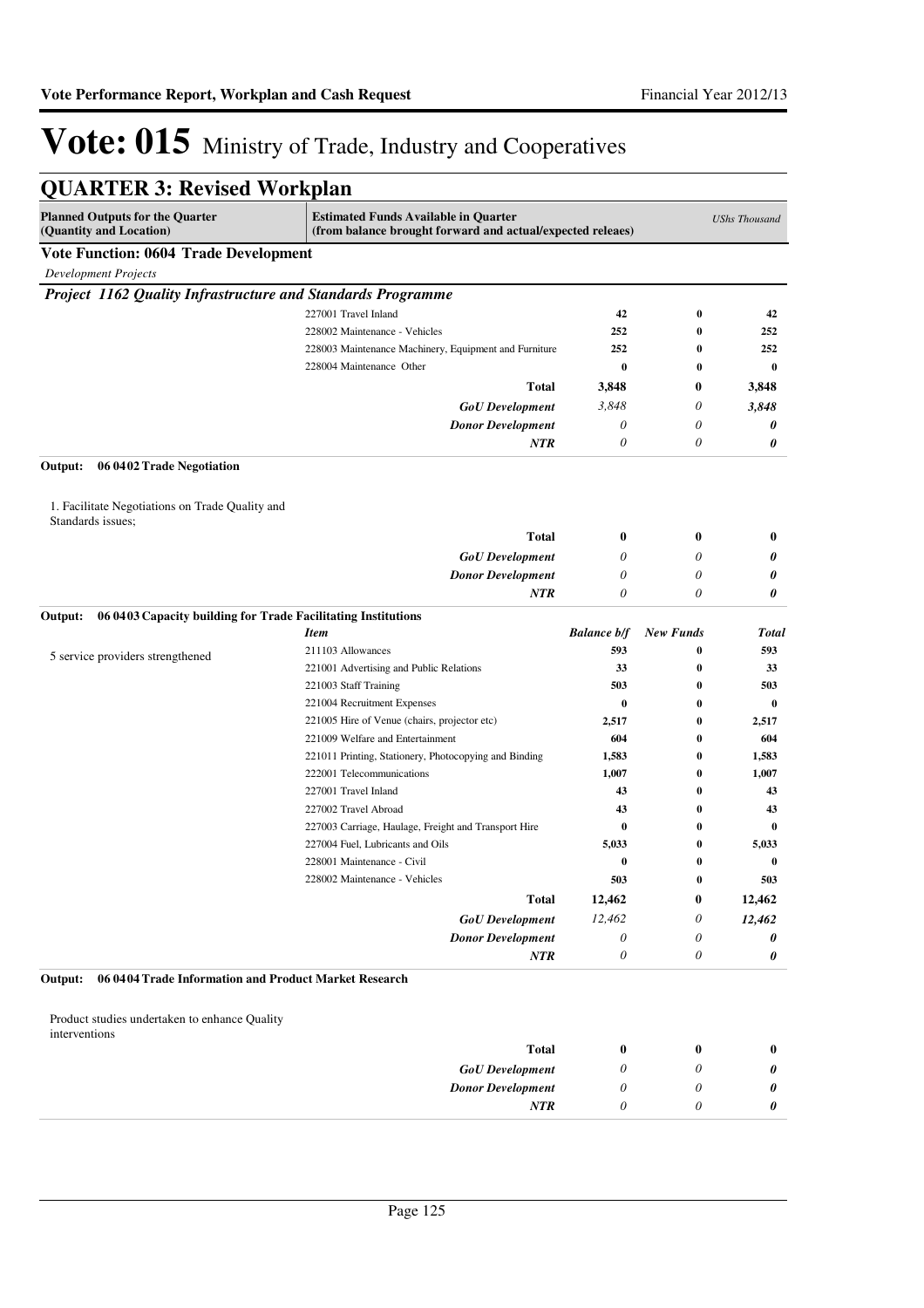*0*

*0*

*0*

# Vote: 015 Ministry of Trade, Industry and Cooperatives

| <b>QUARTER 3: Revised Workplan</b> |  |  |
|------------------------------------|--|--|
|------------------------------------|--|--|

| <b>Planned Outputs for the Quarter</b><br>(Quantity and Location) | <b>Estimated Funds Available in Quarter</b><br>(from balance brought forward and actual/expected releaes) |                    |                  | <b>UShs Thousand</b> |
|-------------------------------------------------------------------|-----------------------------------------------------------------------------------------------------------|--------------------|------------------|----------------------|
| <b>Vote Function: 0604 Trade Development</b>                      |                                                                                                           |                    |                  |                      |
| <b>Development Projects</b>                                       |                                                                                                           |                    |                  |                      |
| Project 1162 Quality Infrastructure and Standards Programme       |                                                                                                           |                    |                  |                      |
| Output:                                                           | 06 0405 Economic Intergration and Market Access (Bilateral, Regional and Multilateral)                    |                    |                  |                      |
|                                                                   | <b>Item</b>                                                                                               | <b>Balance b/f</b> | <b>New Funds</b> | Total                |
| Implement the standards strategy;                                 | 211103 Allowances                                                                                         | 3,462              | $\mathbf{0}$     | 3,462                |
|                                                                   | 213002 Incapacity, death benefits and funeral expenses                                                    | 0                  | $\mathbf{0}$     | $\mathbf{0}$         |
| A coordination office for Standards                               | 221001 Advertising and Public Relations                                                                   | 0                  | $\bf{0}$         | $\bf{0}$             |
| established;                                                      | 221002 Workshops and Seminars                                                                             | 4,759              | $\bf{0}$         | 4,759                |
|                                                                   | 221005 Hire of Venue (chairs, projector etc)                                                              | 2,567              | $\bf{0}$         | 2,567                |
| A communication strategy developed:                               | 227001 Travel Inland                                                                                      | 2,526              | $\bf{0}$         | 2,526                |
|                                                                   | <b>Total</b>                                                                                              | 13,315             | 0                | 13,315               |
|                                                                   | <b>GoU</b> Development                                                                                    | 13,315             | 0                | 13,315               |
|                                                                   | <b>Donor Development</b>                                                                                  | 0                  | 0                | 0                    |
|                                                                   | <b>NTR</b>                                                                                                | $\theta$           | 0                | 0                    |

*Project 1202 Enhancement of Market Access and Promotion of Value-Added Exports*

*Capital Purchases*

#### **Output: 06 0471 Acquisition of Land by Government**

None

|                                                                                              | Total                                                                | $\boldsymbol{0}$   | $\bf{0}$         | $\bf{0}$     |
|----------------------------------------------------------------------------------------------|----------------------------------------------------------------------|--------------------|------------------|--------------|
|                                                                                              | <b>GoU</b> Development                                               | $\theta$           | 0                | 0            |
|                                                                                              | <b>Donor Development</b>                                             | $\theta$           | 0                | 0            |
|                                                                                              | <b>NTR</b>                                                           | $\theta$           | 0                | 0            |
| 06 0481 Trade Infrastructure Development<br>Output:                                          |                                                                      |                    |                  |              |
|                                                                                              | <b>Item</b>                                                          | <b>Balance b/f</b> | <b>New Funds</b> | <b>Total</b> |
| 1. Situational assessment reports to inform the<br>construction of border markets at 8 sites | 281501 Environmental Impact Assessments for Capital<br>Works         | 12,695             | $\bf{0}$         | 12,695       |
| (priority given to Amuru-Pibia) disseminated to                                              | 281503 Engineering and Design Studies and Plans for<br>Capital Works | 38,052             | $\bf{0}$         | 38,052       |
| stakeholders;                                                                                | 281504 Monitoring, Supervision and Appraisal of Capital<br>Works     | 5,818              | $\bf{0}$         | 5,818        |
|                                                                                              | <b>Total</b>                                                         | 56,565             | $\bf{0}$         | 56,565       |
|                                                                                              | <b>GoU</b> Development                                               | 56,565             | 0                | 56,565       |
|                                                                                              | <b>Donor Development</b>                                             | $\theta$           | 0                | 0            |

*NTR*

#### *Outputs Provided*

#### **Output: 06 0401 Trade Policies, Strategies and Monitoring Services**

|                                               | <b>Item</b>                                           | <b>Balance b/f</b> | <b>New Funds</b> | <b>Total</b> |
|-----------------------------------------------|-------------------------------------------------------|--------------------|------------------|--------------|
| 1. Effectively coordinated Project Activities | 211103 Allowances                                     |                    | $\mathbf{0}$     |              |
| and regular Preparatory Meetings held;        | 221001 Advertising and Public Relations               | 300                | $\bf{0}$         | 300          |
|                                               | 221002 Workshops and Seminars                         | 437                | $\bf{0}$         | 437          |
|                                               | 221009 Welfare and Entertainment                      | 1,740              | $\bf{0}$         | 1,740        |
|                                               | 221011 Printing, Stationery, Photocopying and Binding | 696                | $\bf{0}$         | 696          |
|                                               | 222001 Telecommunications                             | 870                | $\mathbf{0}$     | 870          |
|                                               | 227004 Fuel, Lubricants and Oils                      | 435                | $\mathbf{0}$     | 435          |
|                                               | 228002 Maintenance - Vehicles                         | 580                | $\mathbf{0}$     | 580          |
|                                               | <b>Total</b>                                          | 5,058              | $\bf{0}$         | 5,058        |
|                                               | <b>GoU</b> Development                                | 5,058              | 0                | 5,058        |
|                                               | <b>Donor Development</b>                              | 0                  | 0                | 0            |
|                                               | <b>NTR</b>                                            | 0                  | $\theta$         | 0            |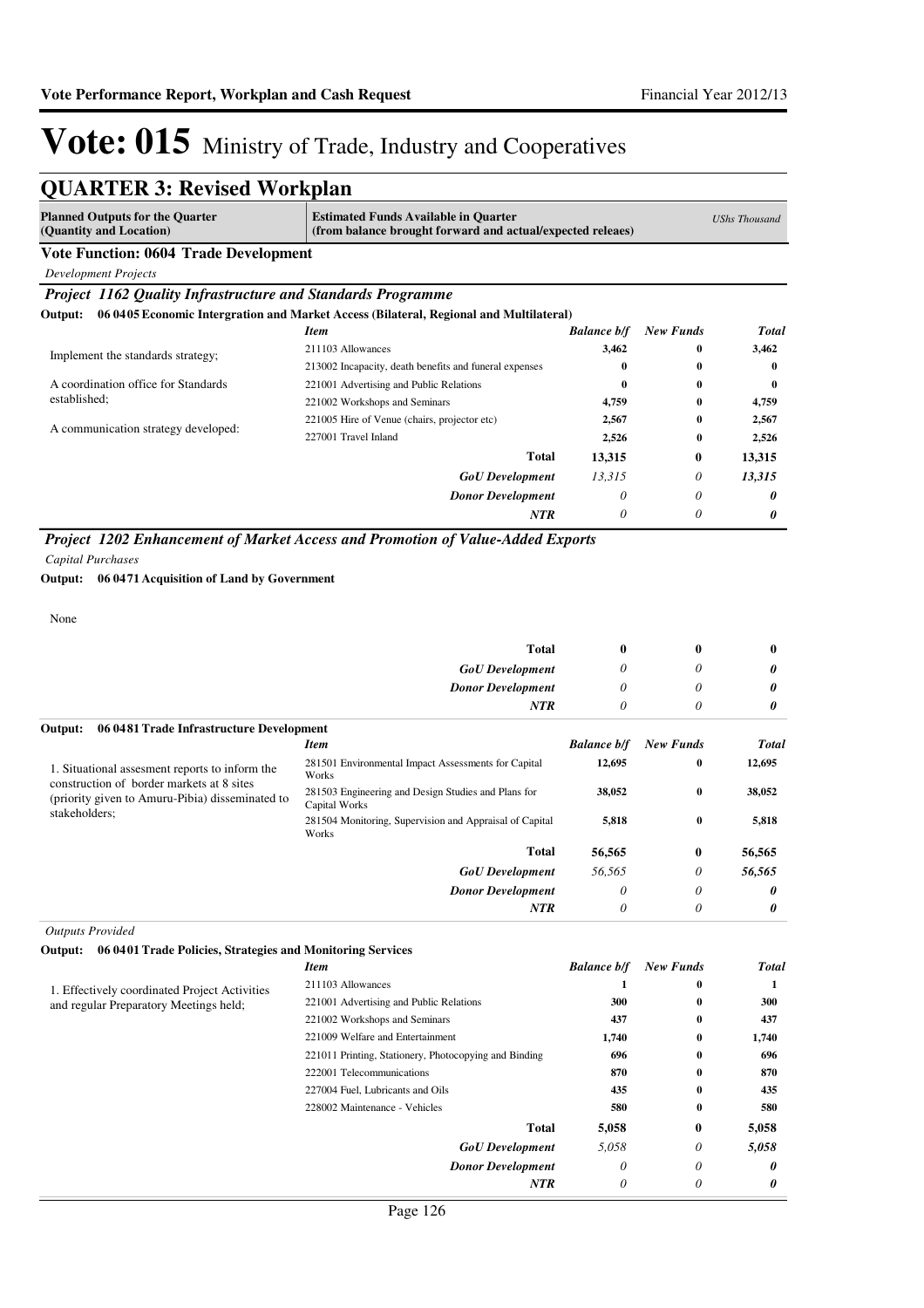| <b>QUARTER 3: Revised Workplan</b>                                                                                                                                                                     |                                        |                           |               |               |  |
|--------------------------------------------------------------------------------------------------------------------------------------------------------------------------------------------------------|----------------------------------------|---------------------------|---------------|---------------|--|
| <b>Planned Outputs for the Quarter</b><br><b>Estimated Funds Available in Quarter</b><br><b>UShs Thousand</b><br>(Quantity and Location)<br>(from balance brought forward and actual/expected releaes) |                                        |                           |               |               |  |
| <b>Vote Function: 0604 Trade Development</b>                                                                                                                                                           |                                        |                           |               |               |  |
| <b>Development Projects</b>                                                                                                                                                                            |                                        |                           |               |               |  |
| <b>Project 1245 Second Trade Capacity Enhancement Project</b>                                                                                                                                          |                                        |                           |               |               |  |
| <b>Outputs Provided</b>                                                                                                                                                                                |                                        |                           |               |               |  |
| Output: 06 0401 Trade Policies, Strategies and Monitoring Services                                                                                                                                     |                                        |                           |               |               |  |
|                                                                                                                                                                                                        |                                        |                           |               |               |  |
| None                                                                                                                                                                                                   |                                        |                           |               |               |  |
|                                                                                                                                                                                                        | <b>Total</b>                           | $\bf{0}$                  | $\bf{0}$      | $\bf{0}$      |  |
|                                                                                                                                                                                                        | <b>GoU</b> Development                 | 0                         | 0             | 0             |  |
|                                                                                                                                                                                                        | <b>Donor Development</b>               | 0                         | 0             | 0             |  |
|                                                                                                                                                                                                        | <b>NTR</b>                             | 0                         | 0             | 0             |  |
| Output:<br>06 04 03 Capacity building for Trade Facilitating Institutions                                                                                                                              |                                        |                           |               |               |  |
|                                                                                                                                                                                                        |                                        |                           |               |               |  |
| None                                                                                                                                                                                                   |                                        |                           |               |               |  |
|                                                                                                                                                                                                        | <b>Total</b>                           | $\bf{0}$                  | $\bf{0}$      | $\bf{0}$      |  |
|                                                                                                                                                                                                        | <b>GoU</b> Development                 | 0                         | 0             | 0             |  |
|                                                                                                                                                                                                        | <b>Donor Development</b>               | 0                         | 0             | 0             |  |
|                                                                                                                                                                                                        | <b>NTR</b>                             | 0                         | 0             | 0             |  |
| Output:<br>06 0404 Trade Information and Product Market Research                                                                                                                                       |                                        |                           |               |               |  |
|                                                                                                                                                                                                        |                                        |                           |               |               |  |
| None                                                                                                                                                                                                   |                                        |                           |               |               |  |
|                                                                                                                                                                                                        | <b>Total</b>                           | $\bf{0}$                  | 0             | $\bf{0}$      |  |
|                                                                                                                                                                                                        | <b>GoU</b> Development                 | 0                         | 0             | 0             |  |
|                                                                                                                                                                                                        | <b>Donor Development</b>               | 0                         | 0             | 0             |  |
|                                                                                                                                                                                                        | NTR                                    | 0                         | 0             | 0             |  |
| <b>Project 1246 District Commercial Services Support Project</b>                                                                                                                                       |                                        |                           |               |               |  |
| <b>Capital Purchases</b>                                                                                                                                                                               |                                        |                           |               |               |  |
| 06 0475 Purchase of Motor Vehicles and Other Transport Equipment<br>Output:                                                                                                                            |                                        |                           |               |               |  |
|                                                                                                                                                                                                        |                                        |                           |               |               |  |
| 50 Motorcycles procured and handed over to<br>the beneficiary districts;                                                                                                                               |                                        |                           |               |               |  |
|                                                                                                                                                                                                        | <b>Total</b>                           | 0                         | 0             | $\bf{0}$      |  |
| A Motor Vehicle for project operations support<br>procured;                                                                                                                                            | <b>GoU</b> Development                 | 0                         | 0             | 0             |  |
|                                                                                                                                                                                                        | <b>Donor Development</b>               | 0                         | 0             | 0             |  |
|                                                                                                                                                                                                        | NTR                                    | $\theta$                  | 0             | 0             |  |
| 06 0476 Purchase of Office and ICT Equipment, including Software<br>Output:                                                                                                                            |                                        |                           |               |               |  |
| Procurement of 102 Computers;                                                                                                                                                                          |                                        |                           |               |               |  |
|                                                                                                                                                                                                        |                                        |                           |               |               |  |
| Procurement of 28 laptops;                                                                                                                                                                             | <b>Total</b><br><b>GoU</b> Development | $\bf{0}$<br>0             | $\bf{0}$<br>0 | $\bf{0}$<br>0 |  |
| Procurement of 26 Photocopiers;                                                                                                                                                                        | <b>Donor Development</b>               | $\theta$                  | $\theta$      | 0             |  |
| Procurement of 26 Printers;                                                                                                                                                                            |                                        |                           |               |               |  |
| Procurement of 26 Scanners;                                                                                                                                                                            |                                        |                           |               |               |  |
| Procurement of 26 Telephones;                                                                                                                                                                          |                                        |                           |               |               |  |
|                                                                                                                                                                                                        | NTR                                    | $\boldsymbol{\mathit{0}}$ | 0             | 0             |  |
|                                                                                                                                                                                                        |                                        |                           |               |               |  |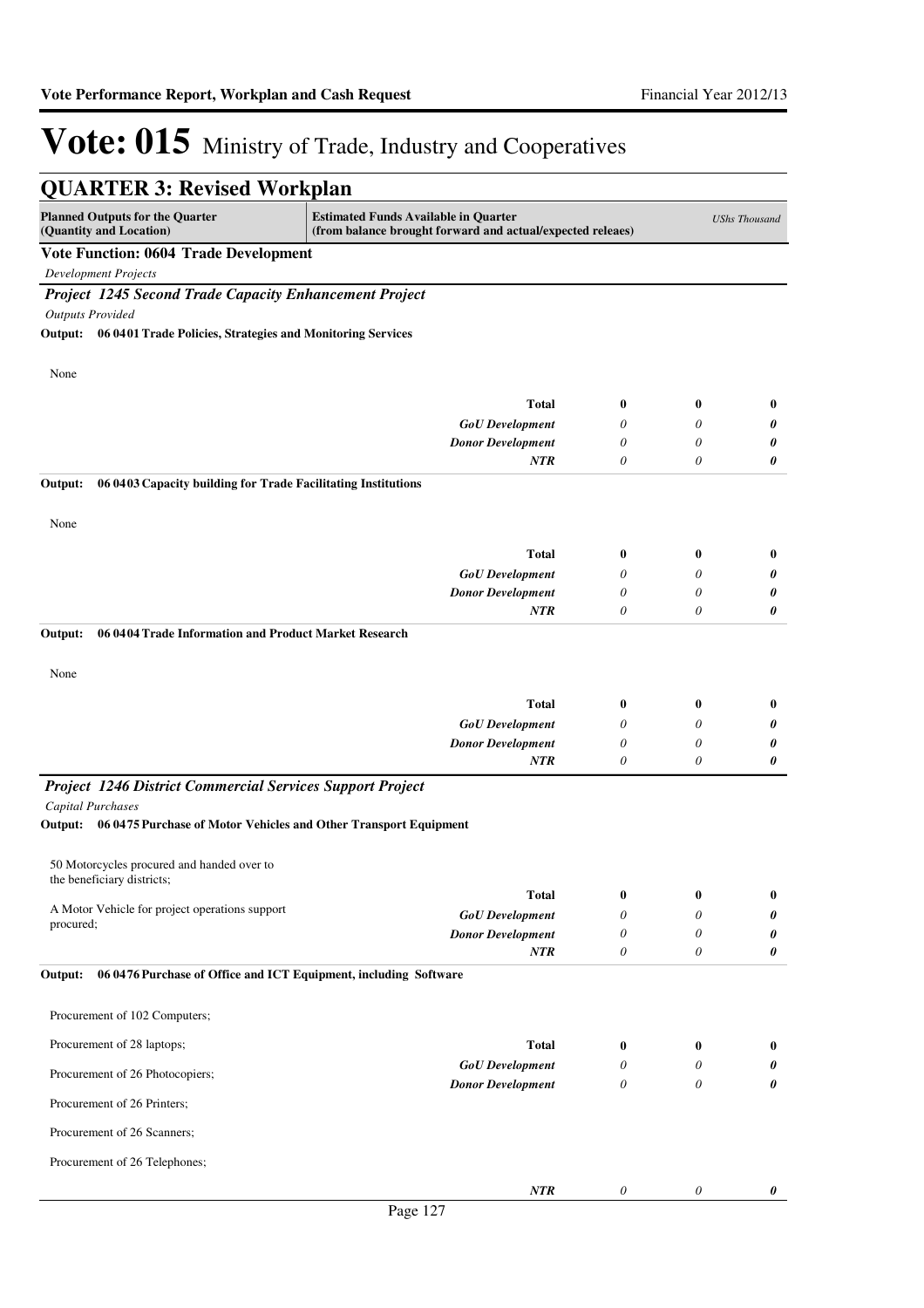| <b>QUARTER 3: Revised Workplan</b>                                                                                                                                                                     |                                                                  |                    |                  |              |
|--------------------------------------------------------------------------------------------------------------------------------------------------------------------------------------------------------|------------------------------------------------------------------|--------------------|------------------|--------------|
| <b>Planned Outputs for the Quarter</b><br><b>Estimated Funds Available in Quarter</b><br><b>UShs Thousand</b><br>(Quantity and Location)<br>(from balance brought forward and actual/expected releaes) |                                                                  |                    |                  |              |
| <b>Vote Function: 0604 Trade Development</b>                                                                                                                                                           |                                                                  |                    |                  |              |
| <b>Development Projects</b>                                                                                                                                                                            |                                                                  |                    |                  |              |
| <b>Project 1246 District Commercial Services Support Project</b>                                                                                                                                       |                                                                  |                    |                  |              |
| 06 0478 Purchase of Office and Residential Furniture and Fittings<br>Output:<br>None                                                                                                                   |                                                                  |                    |                  |              |
|                                                                                                                                                                                                        |                                                                  |                    |                  |              |
|                                                                                                                                                                                                        | <b>Total</b>                                                     | $\boldsymbol{0}$   | 0                | $\bf{0}$     |
|                                                                                                                                                                                                        | <b>GoU</b> Development                                           | 0                  | $\theta$         | 0            |
|                                                                                                                                                                                                        | <b>Donor Development</b>                                         | 0                  | 0                | 0            |
|                                                                                                                                                                                                        | <b>NTR</b>                                                       | 0                  | 0                | 0            |
| <b>Outputs Provided</b>                                                                                                                                                                                |                                                                  |                    |                  |              |
| 06 0401 Trade Policies, Strategies and Monitoring Services<br>Output:                                                                                                                                  |                                                                  |                    |                  |              |
| Finalise the development of DICOSS Project<br>Indicators:                                                                                                                                              |                                                                  |                    |                  |              |
|                                                                                                                                                                                                        | <b>Total</b>                                                     | $\boldsymbol{0}$   | $\bf{0}$         | $\bf{0}$     |
| Develop survey tool to facilitate the<br>establishment of Baseline positions for the                                                                                                                   | <b>GoU</b> Development                                           | 0                  | 0                | 0            |
| Project Indicators;                                                                                                                                                                                    | <b>Donor Development</b>                                         | 0                  | 0                | 0            |
| Conduct data collection exercise for the<br>establishment of Baseline positions;                                                                                                                       |                                                                  |                    |                  |              |
|                                                                                                                                                                                                        | <b>NTR</b>                                                       | $\theta$           | $\theta$         | 0            |
| 06 04 03 Capacity building for Trade Facilitating Institutions<br>Output:                                                                                                                              |                                                                  |                    |                  |              |
| Renovation works for Moyo District                                                                                                                                                                     |                                                                  |                    |                  |              |
| Commercial Offices completed;                                                                                                                                                                          |                                                                  |                    |                  |              |
|                                                                                                                                                                                                        | <b>Total</b>                                                     | $\boldsymbol{0}$   | $\bf{0}$         | $\bf{0}$     |
| Services of a Consultant for the development of<br>a DCO Training Needs Assesment report                                                                                                               | <b>GoU</b> Development                                           | 0                  | 0                | 0            |
| secured;                                                                                                                                                                                               | <b>Donor Development</b>                                         | 0                  | 0                | 0            |
|                                                                                                                                                                                                        | <b>NTR</b>                                                       | 0                  | 0                | 0            |
| Vote Function: 0649 Policy, Planning and Support Services                                                                                                                                              |                                                                  |                    |                  |              |
| <b>Recurrent Programmes</b>                                                                                                                                                                            |                                                                  |                    |                  |              |
| Programme 01 HQs and Administration                                                                                                                                                                    |                                                                  |                    |                  |              |
| <b>Outputs Funded</b>                                                                                                                                                                                  |                                                                  |                    |                  |              |
| Output: 06 4951 Contributions and Memberships to International Organisations                                                                                                                           |                                                                  |                    |                  |              |
|                                                                                                                                                                                                        | <b>Item</b>                                                      | <b>Balance b/f</b> | <b>New Funds</b> | <b>Total</b> |
| Membership Contributions paid to<br>International Organisations (WTO, UNIDO,                                                                                                                           | 262201 Contributions to International Organisations<br>(Capital) | $\bf{0}$           | $\bf{0}$         | $\bf{0}$     |
| IBE)                                                                                                                                                                                                   | <b>Total</b>                                                     | 0                  | $\bf{0}$         | $\bf{0}$     |
|                                                                                                                                                                                                        | <b>Wage Recurrent</b>                                            | 0                  | 0                | 0            |
|                                                                                                                                                                                                        | <b>Non Wage Recurrent</b>                                        | 0                  | 0                | 0            |
|                                                                                                                                                                                                        | NTR                                                              | 0                  | 0                | 0            |
| <b>Outputs Provided</b>                                                                                                                                                                                |                                                                  |                    |                  |              |

*Outputs Provided*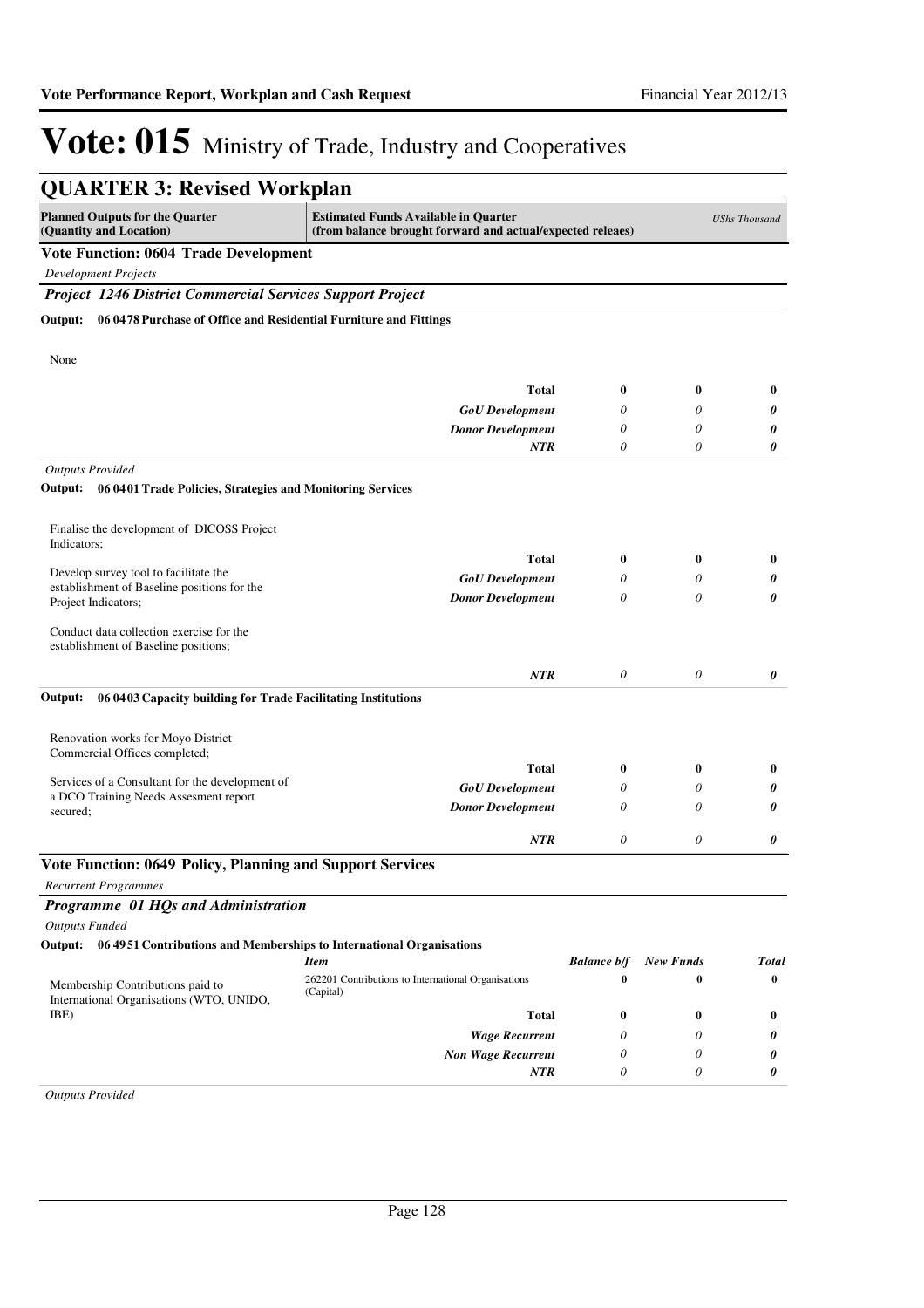### **QUARTER 3: Revised Workplan**

| <b>Planned Outputs for the Quarter</b><br>(Quantity and Location)         | <b>Estimated Funds Available in Quarter</b><br>(from balance brought forward and actual/expected releaes) |                    | <b>UShs Thousand</b> |              |
|---------------------------------------------------------------------------|-----------------------------------------------------------------------------------------------------------|--------------------|----------------------|--------------|
| Vote Function: 0649 Policy, Planning and Support Services                 |                                                                                                           |                    |                      |              |
| <b>Recurrent Programmes</b>                                               |                                                                                                           |                    |                      |              |
| Programme 01 HQs and Administration                                       |                                                                                                           |                    |                      |              |
| Output:<br>06 4901 Policy, consultation, planning and monitoring services |                                                                                                           |                    |                      |              |
|                                                                           | <b>Item</b>                                                                                               | <b>Balance b/f</b> | <b>New Funds</b>     | <b>Total</b> |
| Monitoring and evaluation done and reports                                | 211101 General Staff Salaries                                                                             | 3,994              | $\boldsymbol{0}$     | 3,994        |
| prepared;                                                                 | 211103 Allowances                                                                                         | 20                 | $\bf{0}$             | 20           |
|                                                                           | 221001 Advertising and Public Relations                                                                   | 72                 | $\bf{0}$             | 72           |
| Statistical reports prepared;                                             | 221002 Workshops and Seminars                                                                             | 35                 | $\bf{0}$             | 35           |
|                                                                           | 221003 Staff Training                                                                                     | 5                  | $\bf{0}$             | 5            |
| SWG and Sector Review meetings held and<br>reports prepared;              | 221005 Hire of Venue (chairs, projector etc)                                                              | 0                  | $\bf{0}$             | 0            |
|                                                                           | 221007 Books, Periodicals and Newspapers                                                                  | 0                  | 0                    | 0            |
| Budget statements (BFP & MPS) prepared                                    | 221008 Computer Supplies and IT Services                                                                  | 0                  | 0                    | $\bf{0}$     |
|                                                                           | 221009 Welfare and Entertainment                                                                          | 1                  | 0                    | 1            |
|                                                                           | 222001 Telecommunications                                                                                 | 0                  | $\bf{0}$             | 0            |
|                                                                           | 222002 Postage and Courier                                                                                | 0                  | 0                    | 0            |
|                                                                           | 224002 General Supply of Goods and Services                                                               | 0                  | $\bf{0}$             | 0            |
|                                                                           | 225001 Consultancy Services- Short-term                                                                   | 0                  | $\bf{0}$             | 0            |
|                                                                           | 227002 Travel Abroad                                                                                      | 0                  | $\bf{0}$             | 0            |
|                                                                           | 227004 Fuel, Lubricants and Oils                                                                          | 76                 | $\bf{0}$             | 76           |
|                                                                           | 228003 Maintenance Machinery, Equipment and Furniture                                                     | $\bf{0}$           | $\bf{0}$             | $\bf{0}$     |
|                                                                           | Total                                                                                                     | -8,101             | $\bf{0}$             | -8,101       |
|                                                                           | <b>Wage Recurrent</b>                                                                                     | 3,994              | 0                    | 3,994        |
|                                                                           | <b>Non Wage Recurrent</b>                                                                                 | $-12,094$          | 0                    | $-12,094$    |
|                                                                           | NTR                                                                                                       | 0                  | 0                    | 0            |
| 06 4902 Sector Coordination and Administrative Services<br>Output:        |                                                                                                           |                    |                      |              |
|                                                                           | <b>Item</b>                                                                                               | <b>Balance b/f</b> | <b>New Funds</b>     | <b>Total</b> |
| Facilitated workforce;                                                    | 211101 General Staff Salaries                                                                             | 2,857              | 0                    | 2,857        |
|                                                                           | 211102 Contract Staff Salaries (Incl. Casuals, Temporary)                                                 | $\bf{0}$           | $\bf{0}$             | 0            |
| Competent staff deployed to deliver services;                             | 221001 Advertising and Public Relations                                                                   | 0                  | $\bf{0}$             | 0            |
|                                                                           | 221002 Workshops and Seminars                                                                             | 0                  | $\bf{0}$             | 0            |
| Well maintained physical assets;                                          | 221005 Hire of Venue (chairs, projector etc)                                                              | 0                  | $\bf{0}$             | 0            |
| Availed efficient information                                             | 221007 Books, Periodicals and Newspapers                                                                  | 0                  | $\bf{0}$             | 0            |
| communication technology;                                                 | 221009 Welfare and Entertainment                                                                          | 0                  | 0                    | 0            |
|                                                                           | 221012 Small Office Equipment                                                                             | 0                  | 0                    | 0            |
| Conducive working                                                         | 221016 IFMS Recurrent Costs                                                                               | 0                  | $\bf{0}$             | $\bf{0}$     |
| environment;                                                              | 221017 Subscriptions                                                                                      | $\bf{0}$           | 0                    | 0            |
| Preparing payment schedules to staff, suppliers                           | 222002 Postage and Courier                                                                                | 386                | 0                    | 386          |
| and other institutions;                                                   | 222003 Information and Communications Technology                                                          | 0                  | 0                    | 0            |
|                                                                           | 223001 Property Expenses                                                                                  | 0                  | $\bf{0}$             | 0            |
| Updating the advance ledger;                                              | 223002 Rates                                                                                              | $\bf{0}$           | $\bf{0}$             | $\bf{0}$     |
| Updating the Asset Register with new                                      | 223004 Guard and Security services                                                                        | 219                | $\bf{0}$             | 219          |
| inventories acquired and adjusting for items                              | 223005 Electricity                                                                                        | 1,857              | 0                    | 1,857        |
| disposed;                                                                 | 224002 General Supply of Goods and Services                                                               | 0                  | 0                    | 0            |
|                                                                           | 225001 Consultancy Services- Short-term                                                                   | 0                  | 0                    | 0            |
|                                                                           | 226001 Insurances                                                                                         | 0                  | 0                    | 0            |
|                                                                           | 226002 Licenses                                                                                           | 0                  | 0                    | 0            |
|                                                                           | 227001 Travel Inland                                                                                      | 0                  | 0                    | 0            |
|                                                                           | 227003 Carriage, Haulage, Freight and Transport Hire                                                      | 0                  | 0                    | 0            |
|                                                                           | 228001 Maintenance - Civil                                                                                | 0                  | 0                    | 0            |
|                                                                           | 228002 Maintenance - Vehicles                                                                             | 0                  | 0                    | 0            |
|                                                                           | 228004 Maintenance Other                                                                                  | 0                  | 0                    | 0            |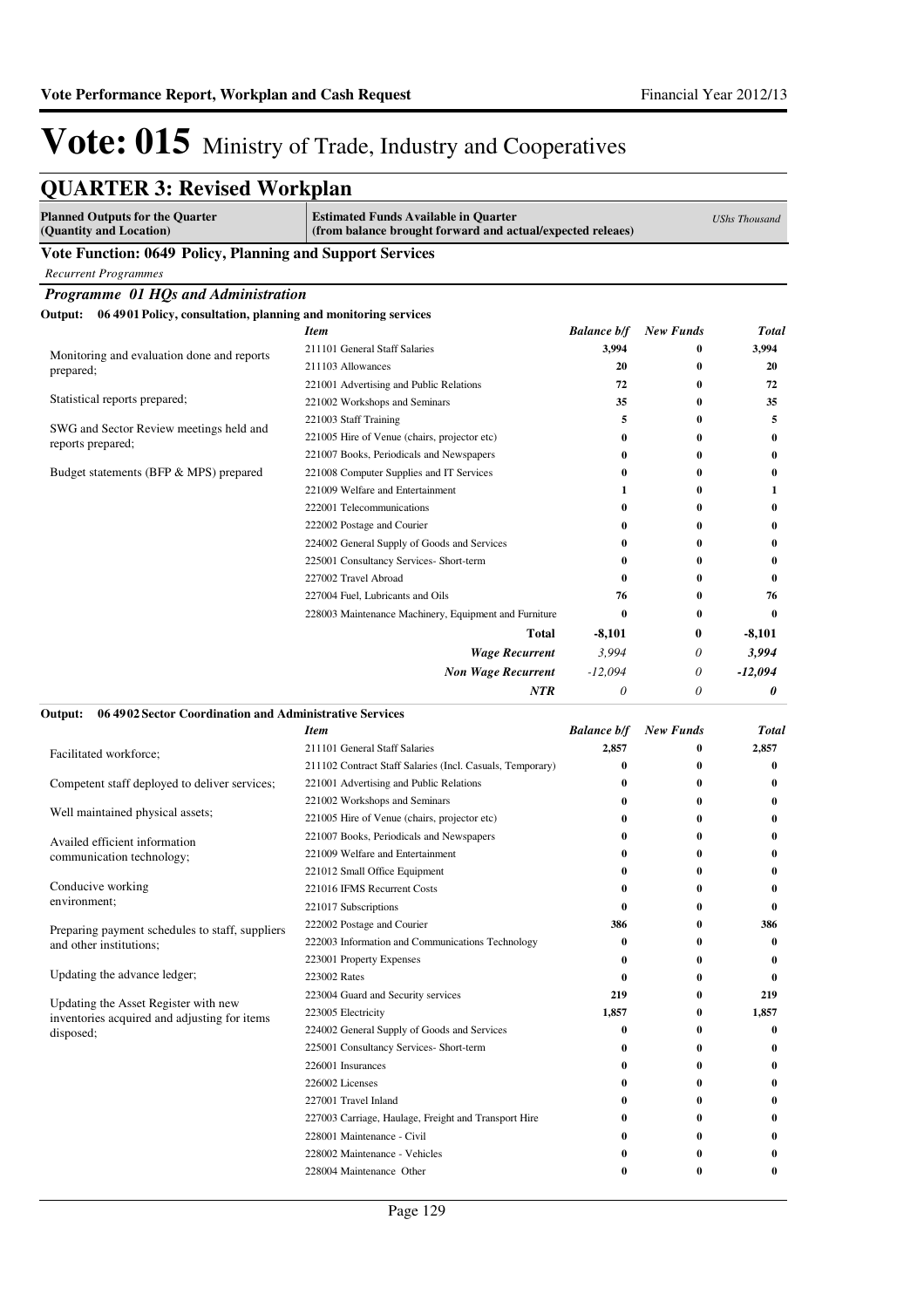| <b>QUARTER 3: Revised Workplan</b>                                                                      |                                                                                                           |                    |                  |                      |
|---------------------------------------------------------------------------------------------------------|-----------------------------------------------------------------------------------------------------------|--------------------|------------------|----------------------|
| <b>Planned Outputs for the Quarter</b><br>(Quantity and Location)                                       | <b>Estimated Funds Available in Quarter</b><br>(from balance brought forward and actual/expected releaes) |                    |                  | <b>UShs Thousand</b> |
| Vote Function: 0649 Policy, Planning and Support Services                                               |                                                                                                           |                    |                  |                      |
| <b>Recurrent Programmes</b>                                                                             |                                                                                                           |                    |                  |                      |
| Programme 01 HQs and Administration                                                                     |                                                                                                           |                    |                  |                      |
|                                                                                                         | Total                                                                                                     | $-17,413$          | $\bf{0}$         | $-17,413$            |
|                                                                                                         | <b>Wage Recurrent</b>                                                                                     | 2,857              | 0                | 2,857                |
|                                                                                                         | <b>Non Wage Recurrent</b>                                                                                 | $-20,270$          | 0                | $-20,270$            |
|                                                                                                         | NTR                                                                                                       | $\theta$           | 0                | 0                    |
| 06 4903 Ministerial Support Services<br>Output:                                                         |                                                                                                           |                    |                  |                      |
|                                                                                                         | <b>Item</b>                                                                                               | <b>Balance b/f</b> | <b>New Funds</b> | <b>Total</b>         |
| Strategic policy guidance                                                                               | 211101 General Staff Salaries                                                                             | 1,993              | 0                | 1,993                |
| provided through 3 Top Management meetings;                                                             | 223004 Guard and Security services                                                                        | 59                 | $\bf{0}$         | 59                   |
|                                                                                                         | 227001 Travel Inland                                                                                      | 81                 | 0                | 81                   |
| Inland and<br>international meetings attended;                                                          | 227002 Travel Abroad                                                                                      | 63                 | $\bf{0}$         | 63                   |
|                                                                                                         | 228002 Maintenance - Vehicles                                                                             | 90                 | $\bf{0}$         | 90                   |
| Ministry events and meetings hosted;                                                                    | Total                                                                                                     | 2,003              | 0                | 2,003                |
|                                                                                                         | <b>Wage Recurrent</b>                                                                                     | 1,993              | 0                | 1,993                |
| Emoluments provided for Ministers;                                                                      | <b>Non Wage Recurrent</b>                                                                                 | 10                 | 0                | 10                   |
|                                                                                                         | NTR                                                                                                       | 0                  | 0                | 0                    |
| 06 4907 Human Resource Management Services<br>Output:                                                   |                                                                                                           |                    |                  |                      |
|                                                                                                         | <b>Item</b>                                                                                               | <b>Balance b/f</b> | <b>New Funds</b> | Total                |
| 1. Staff sensitised on HIV/AIDS and other                                                               | 211101 General Staff Salaries                                                                             | 833                | 0                | 833                  |
| health issues;                                                                                          | 211103 Allowances                                                                                         | $\bf{0}$           | $\bf{0}$         | $\bf{0}$             |
|                                                                                                         | 213001 Medical Expenses(To Employees)                                                                     | 66                 | $\bf{0}$         | 66                   |
| 2. Conducive working                                                                                    | 213002 Incapacity, death benefits and funeral expenses                                                    | 99                 | $\bf{0}$         | 99                   |
| environment and well coordinated workforce;                                                             | 221002 Workshops and Seminars                                                                             | $\bf{0}$           | $\bf{0}$         | $\bf{0}$             |
| 3. Team spirit built and harnessed amongst                                                              | 221003 Staff Training                                                                                     | $\bf{0}$           | $\bf{0}$         | $\bf{0}$             |
| staff;                                                                                                  | 221004 Recruitment Expenses                                                                               | 1                  | $\bf{0}$         | 1                    |
|                                                                                                         | 227001 Travel Inland                                                                                      | $\bf{0}$           | $\bf{0}$         | 0                    |
| 4. Training of Staff;                                                                                   | Total                                                                                                     | 1,001              | $\bf{0}$         | 1,001                |
| 5. Staff availed with up to date identity cards;                                                        | <b>Wage Recurrent</b>                                                                                     | 833                | 0                | 833                  |
|                                                                                                         | <b>Non Wage Recurrent</b>                                                                                 | 167                | 0                | 167                  |
| 6. Payment of Medical expenses for employess;                                                           |                                                                                                           |                    |                  |                      |
| 7. Provision for Incapacity, Death Benefits &<br>Funeral expenses for employees and close<br>relatives; |                                                                                                           |                    |                  |                      |
| 8. Staff records regulary kept up to date;                                                              |                                                                                                           |                    |                  |                      |
|                                                                                                         | <b>NTR</b>                                                                                                | 0                  | 0                | 0                    |
| 06 4908 Research, Information and Statistical Services<br>Output:                                       |                                                                                                           |                    |                  |                      |
|                                                                                                         | <b>Item</b>                                                                                               | <b>Balance b/f</b> | <b>New Funds</b> | <b>Total</b>         |
| 1. MoTIC Sector Statistical Abstract 2013                                                               | 211101 General Staff Salaries                                                                             | 1,187              | 0                | 1,187                |
| developed, and Statistical Committee meetings                                                           | 211103 Allowances                                                                                         | $\bf{0}$           | $\bf{0}$         | 0                    |
| facilitated;                                                                                            | 221001 Advertising and Public Relations                                                                   | 0                  | $\bf{0}$         | $\bf{0}$             |
| 2. A Survey Report on Sectoral Investment                                                               | 221002 Workshops and Seminars                                                                             | 0                  | 0                | $\bf{0}$             |
| Opportunities for Micro Small and Medium                                                                | 221005 Hire of Venue (chairs, projector etc)                                                              | 0                  | 0                | 0                    |
| Scale Enterprises in selected Districts across                                                          | 221008 Computer Supplies and IT Services                                                                  | 0                  | 0                | $\bf{0}$             |
| the country;                                                                                            | 221009 Welfare and Entertainment                                                                          | 0                  | 0                | 0                    |
|                                                                                                         | 221011 Printing, Stationery, Photocopying and Binding                                                     | 0<br>0             | 0<br>$\bf{0}$    | $\bf{0}$<br>0        |
|                                                                                                         | 222002 Postage and Courier<br>224002 General Supply of Goods and Services                                 | $\bf{0}$           | $\bf{0}$         | 0                    |
|                                                                                                         | 225001 Consultancy Services- Short-term                                                                   | $\bf{0}$           | $\bf{0}$         | 0                    |
|                                                                                                         |                                                                                                           |                    |                  |                      |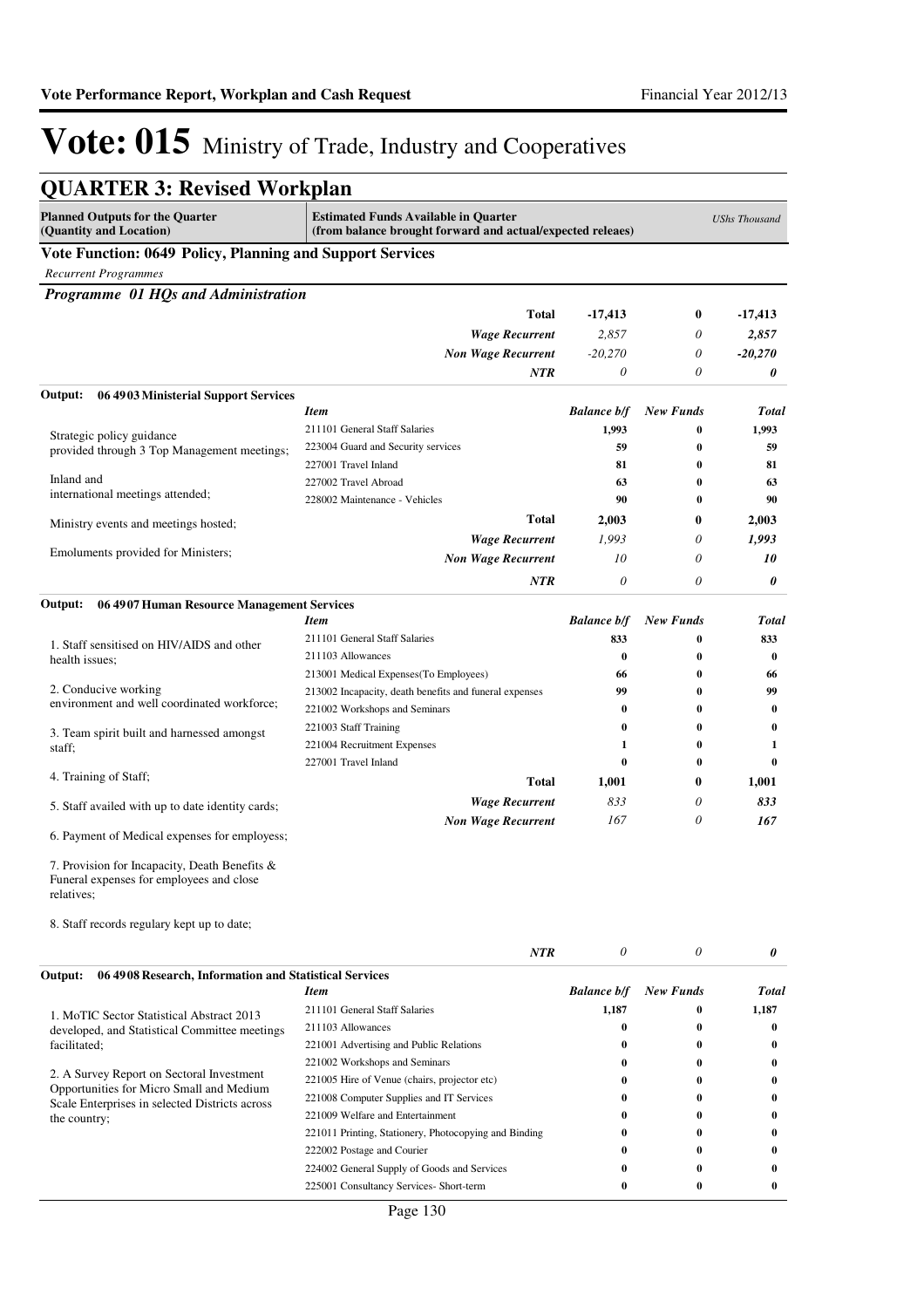| <b>QUARTER 3: Revised Workplan</b>                                                        |                                                                                                           |                    |                      |          |
|-------------------------------------------------------------------------------------------|-----------------------------------------------------------------------------------------------------------|--------------------|----------------------|----------|
| <b>Planned Outputs for the Quarter</b><br>(Quantity and Location)                         | <b>Estimated Funds Available in Quarter</b><br>(from balance brought forward and actual/expected releaes) |                    | <b>UShs Thousand</b> |          |
| Vote Function: 0649 Policy, Planning and Support Services                                 |                                                                                                           |                    |                      |          |
| <b>Recurrent Programmes</b>                                                               |                                                                                                           |                    |                      |          |
| Programme 01 HQs and Administration                                                       |                                                                                                           |                    |                      |          |
|                                                                                           | 227001 Travel Inland                                                                                      | $\bf{0}$           | $\bf{0}$             | $\bf{0}$ |
|                                                                                           | 227002 Travel Abroad                                                                                      | $\bf{0}$           | $\bf{0}$             | 0        |
|                                                                                           | 228002 Maintenance - Vehicles                                                                             | 0                  | 0                    | 0        |
|                                                                                           | 228003 Maintenance Machinery, Equipment and Furniture                                                     | $\bf{0}$           | 0                    | $\bf{0}$ |
|                                                                                           | <b>Total</b>                                                                                              | 1,192              | 0                    | 1,192    |
|                                                                                           | <b>Wage Recurrent</b>                                                                                     | 1,187              | 0                    | 1,187    |
|                                                                                           | <b>Non Wage Recurrent</b>                                                                                 | 5                  | $\theta$             | 5        |
|                                                                                           | <b>NTR</b>                                                                                                | $\theta$           | 0                    | 0        |
|                                                                                           |                                                                                                           |                    |                      |          |
| Programme 15 Internal Audit                                                               |                                                                                                           |                    |                      |          |
| <b>Outputs Provided</b>                                                                   |                                                                                                           |                    |                      |          |
| Output: 06 4901 Policy, consultation, planning and monitoring services                    |                                                                                                           |                    |                      |          |
|                                                                                           | <b>Item</b>                                                                                               | <b>Balance b/f</b> | <b>New Funds</b>     | Total    |
| Risk Profile report;                                                                      | 211101 General Staff Salaries                                                                             | 284                | 0                    | 284      |
|                                                                                           | 211103 Allowances                                                                                         | 75                 | $\bf{0}$             | 75       |
| Management letters on:                                                                    | 221002 Workshops and Seminars                                                                             | $\bf{0}$           | 0                    | $\bf{0}$ |
| 1. The Accounting systems and preparation of<br>Financial statements;                     | 221003 Staff Training                                                                                     | 0                  | 0                    | $\bf{0}$ |
| 2. The financial and operational procedures and                                           | 221007 Books, Periodicals and Newspapers                                                                  | $\bf{0}$           | $\bf{0}$             | $\bf{0}$ |
| the effectiveness of internal controls;                                                   | 221008 Computer Supplies and IT Services                                                                  | 1                  | 0                    | 1        |
| 3. Procurement procedures;                                                                | 221009 Welfare and Entertainment                                                                          | 14                 | 0                    | 14       |
| 4. Review of donor aided projects;                                                        | 221011 Printing, Stationery, Photocopying and Binding                                                     | 34                 | $\bf{0}$             | 34       |
| 5. IFMS Audit; and                                                                        | 221012 Small Office Equipment                                                                             | $\bf{0}$           | 0                    | $\bf{0}$ |
| 6. The operational controls within the<br>Ministry's Agencies and affiliated institutions | 221017 Subscriptions                                                                                      | $\bf{0}$           | 0                    | $\bf{0}$ |
| in regard to internal controls, policy issues and                                         | 222001 Telecommunications                                                                                 | 0                  | 0                    | 0        |
| overall operational procedures;                                                           | 222002 Postage and Courier                                                                                | $\bf{0}$           | 0                    | $\bf{0}$ |
|                                                                                           | 227001 Travel Inland                                                                                      | 20                 | $\bf{0}$             | 20       |
| Payroll Audit Report;                                                                     | 227002 Travel Abroad                                                                                      | $\bf{0}$           | 0                    | $\bf{0}$ |
| Assets Management Report;                                                                 | 228002 Maintenance - Vehicles                                                                             | 199                | $\bf{0}$             | 199      |
|                                                                                           | <b>Total</b>                                                                                              | 629                | $\mathbf{0}$         | 629      |
| Periodic reports on Domestic Arrears                                                      | <b>Wage Recurrent</b>                                                                                     | 284                | 0                    | 284      |
| Verification;                                                                             | <b>Non Wage Recurrent</b>                                                                                 | 345                | $\theta$             | 345      |
|                                                                                           | <b>NTR</b>                                                                                                | 0                  | 0                    | 0        |

*Development Projects*

*Project 0248 Government Purchases and Taxes*

*Capital Purchases*

**Output: 06 4972 Government Buildings and Administrative Infrastructure**

N/A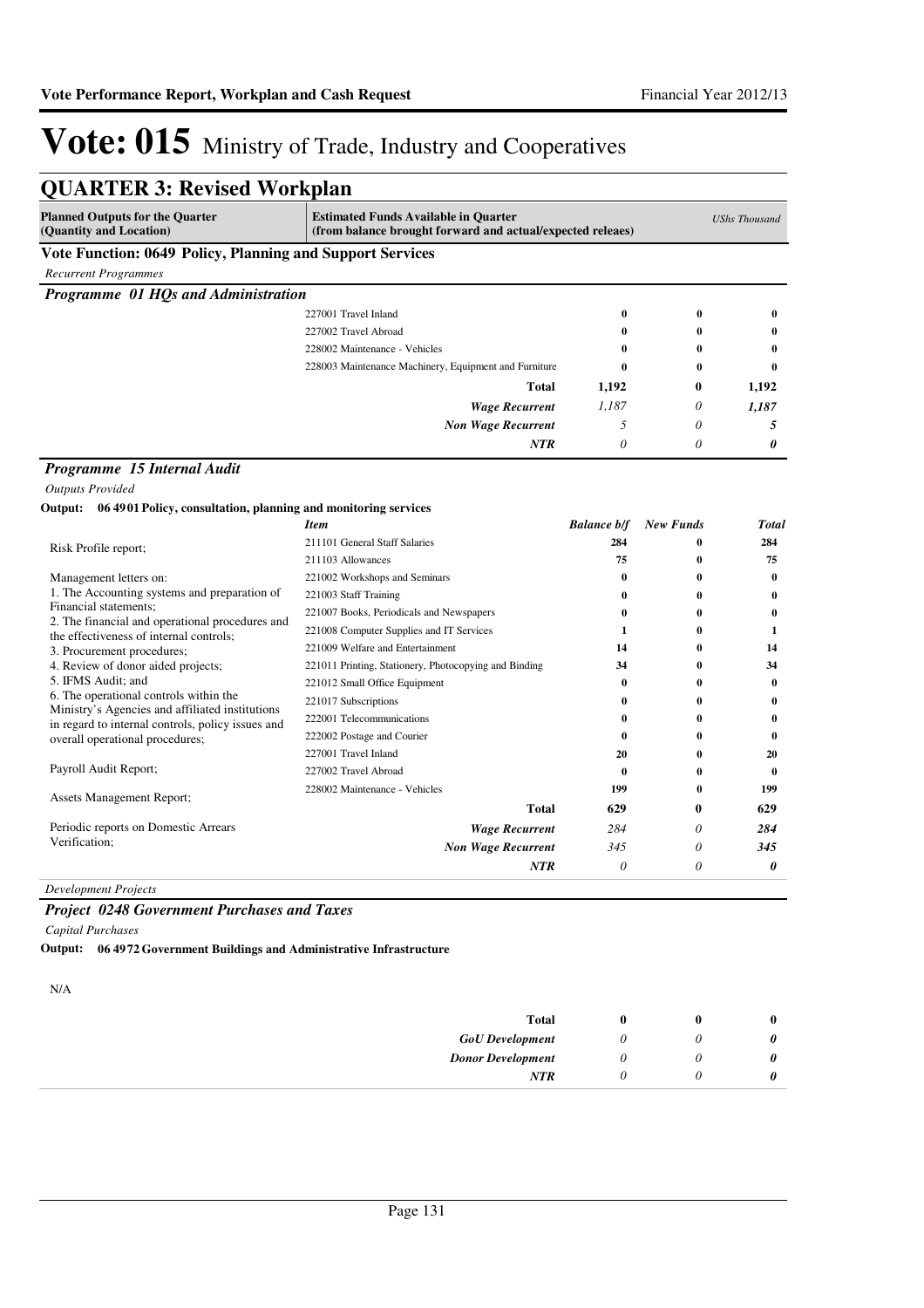| <b>QUARTER 3: Revised Workplan</b>                                           |                                                                                                           |                    |                  |                      |
|------------------------------------------------------------------------------|-----------------------------------------------------------------------------------------------------------|--------------------|------------------|----------------------|
| <b>Planned Outputs for the Quarter</b><br>(Quantity and Location)            | <b>Estimated Funds Available in Quarter</b><br>(from balance brought forward and actual/expected releaes) |                    |                  | <b>UShs Thousand</b> |
| Vote Function: 0649 Policy, Planning and Support Services                    |                                                                                                           |                    |                  |                      |
| <b>Development Projects</b>                                                  |                                                                                                           |                    |                  |                      |
| <b>Project 0248 Government Purchases and Taxes</b>                           |                                                                                                           |                    |                  |                      |
| 06 4975 Purchase of Motor Vehicles and Other Transport Equipment<br>Output:  |                                                                                                           |                    |                  |                      |
|                                                                              |                                                                                                           |                    |                  |                      |
| None                                                                         |                                                                                                           |                    |                  |                      |
|                                                                              |                                                                                                           |                    |                  |                      |
|                                                                              | Total                                                                                                     | $\bf{0}$           | $\bf{0}$         | $\bf{0}$             |
|                                                                              | <b>GoU</b> Development                                                                                    | 0                  | 0                | 0                    |
|                                                                              | <b>Donor Development</b>                                                                                  | 0                  | $\theta$         | 0                    |
|                                                                              | NTR                                                                                                       | $\theta$           | 0                | 0                    |
| Output:<br>06 4976 Purchase of Office and ICT Equipment, including Software  |                                                                                                           |                    |                  |                      |
|                                                                              | <b>Item</b>                                                                                               | <b>Balance b/f</b> | <b>New Funds</b> | <b>Total</b>         |
| 20 photocopier catridges;                                                    | 231005 Machinery and Equipment                                                                            | 46,850             | 0                | 46,850               |
| Antivirus;                                                                   | Total                                                                                                     | 46,850             | $\bf{0}$         | 46,850               |
|                                                                              | <b>GoU</b> Development                                                                                    | 46,850             | $\theta$         | 46,850               |
| Internet services for 3 months procured;                                     | <b>Donor Development</b>                                                                                  | $\theta$           | $\theta$         | 0                    |
| ICT hardware repaired;                                                       |                                                                                                           |                    |                  |                      |
|                                                                              |                                                                                                           |                    |                  |                      |
|                                                                              | <b>NTR</b>                                                                                                | 0                  | 0                | 0                    |
| 06 4978 Purchase of Office and Residential Furniture and Fittings<br>Output: |                                                                                                           |                    |                  |                      |
|                                                                              | <b>Item</b>                                                                                               | <b>Balance b/f</b> | <b>New Funds</b> | <b>Total</b>         |
| Furniture and Fittings procured for Offices;                                 | 231006 Furniture and Fixtures                                                                             | 24,495             | 0                | 24,495               |
|                                                                              |                                                                                                           |                    |                  |                      |
| Curtains and fittings for 10 offices;                                        | Total                                                                                                     | 24,495             | $\bf{0}$         | 24,495               |
| 20 Desks;                                                                    | <b>GoU</b> Development                                                                                    | 24,495             | 0                | 24,495               |
|                                                                              | <b>Donor Development</b>                                                                                  | 0                  | 0                | 0                    |
| 20 Desk Chairs;                                                              |                                                                                                           |                    |                  |                      |
| 10 Visitors Chairs;                                                          |                                                                                                           |                    |                  |                      |
|                                                                              |                                                                                                           |                    |                  |                      |
| 8 Executive Chairs;                                                          |                                                                                                           |                    |                  |                      |
|                                                                              | <b>NTR</b>                                                                                                | $\theta$           | $\theta$         | 0                    |
| <b>Outputs Provided</b>                                                      |                                                                                                           |                    |                  |                      |
| Output:<br>06 4901 Policy, consultation, planning and monitoring services    |                                                                                                           |                    |                  |                      |
|                                                                              | <b>Item</b>                                                                                               | <b>Balance b/f</b> | <b>New Funds</b> | <b>Total</b>         |
| EAC protocols ractified;                                                     | 211103 Allowances                                                                                         | 503                | 0                | 503                  |
|                                                                              | 221001 Advertising and Public Relations                                                                   | $\bf{0}$           | $\bf{0}$         | $\bf{0}$             |
| EAC and COMESA trade streamlines meetings<br>prepared for and attended;      | 221002 Workshops and Seminars                                                                             | 203                | $\bf{0}$         | 203                  |
|                                                                              | 221003 Staff Training                                                                                     | $\bf{0}$           | 0                | $\bf{0}$             |
| Strategic and Technical Support meetings                                     | 221005 Hire of Venue (chairs, projector etc)<br>221007 Books, Periodicals and Newspapers                  | 1,007<br>$\bf{0}$  | 0<br>0           | 1,007<br>0           |
| facilitated;                                                                 | 221009 Welfare and Entertainment                                                                          | 1,017              | 0                | 1,017                |
| Strategic Monitoring of Ministry Programmes                                  | 221012 Small Office Equipment                                                                             | 185                | 0                | 185                  |
| and Projects                                                                 | 222001 Telecommunications                                                                                 | 503                | 0                | 503                  |
|                                                                              | 222002 Postage and Courier                                                                                | 3                  | 0                | 3                    |
|                                                                              | 227001 Travel Inland                                                                                      | 68                 | 0                | 68                   |
|                                                                              | 227002 Travel Abroad                                                                                      | 1,017              | 0                | 1,017                |
|                                                                              | 228002 Maintenance - Vehicles                                                                             | 4,087              | $\bf{0}$         | 4,087                |
|                                                                              | 228003 Maintenance Machinery, Equipment and Furniture                                                     | 1,071              | 0                | 1,071                |
|                                                                              | <b>Total</b>                                                                                              | 1,894              | $\bf{0}$         | 1,894                |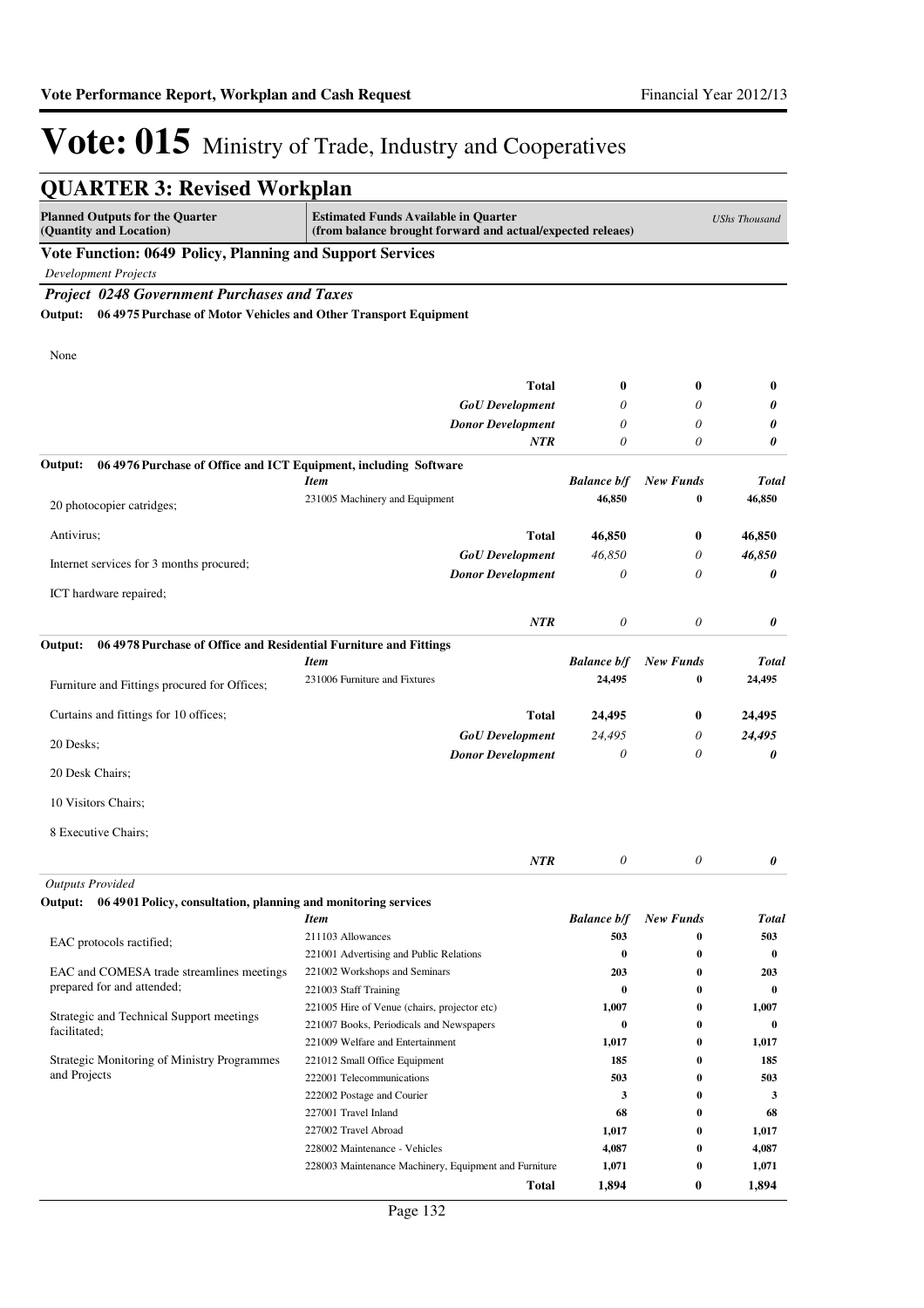| <b>QUARTER 3: Revised Workplan</b>                                |                                                                                                                                   |                           |                       |                           |  |
|-------------------------------------------------------------------|-----------------------------------------------------------------------------------------------------------------------------------|---------------------------|-----------------------|---------------------------|--|
| <b>Planned Outputs for the Quarter</b><br>(Quantity and Location) | <b>Estimated Funds Available in Quarter</b><br><b>UShs Thousand</b><br>(from balance brought forward and actual/expected releaes) |                           |                       |                           |  |
| Vote Function: 0649 Policy, Planning and Support Services         |                                                                                                                                   |                           |                       |                           |  |
| <b>Development Projects</b>                                       |                                                                                                                                   |                           |                       |                           |  |
| <b>Project 0248 Government Purchases and Taxes</b>                |                                                                                                                                   |                           |                       |                           |  |
|                                                                   | <b>GoU</b> Development                                                                                                            | 1,894                     | 0                     | 1,894                     |  |
|                                                                   | <b>Donor Development</b>                                                                                                          | 0                         | 0                     | 0                         |  |
|                                                                   | NTR                                                                                                                               | 0                         | 0                     | 0                         |  |
| 064902 Sector Coordination and Administrative Services<br>Output: |                                                                                                                                   |                           |                       |                           |  |
|                                                                   | <b>Item</b>                                                                                                                       | <b>Balance b/f</b>        | <b>New Funds</b>      | <b>Total</b>              |  |
| Administrative functions of the Ministry                          | 211103 Allowances                                                                                                                 | 33                        | $\bf{0}$              | 33                        |  |
| supported;                                                        | 221001 Advertising and Public Relations                                                                                           | 308                       | 0                     | 308                       |  |
|                                                                   | 221002 Workshops and Seminars                                                                                                     | 713                       | $\bf{0}$              | 713                       |  |
| Procurement of Ministry's Official Outfits;                       | 221007 Books, Periodicals and Newspapers                                                                                          | 20                        | $\bf{0}$              | 20                        |  |
|                                                                   | 221011 Printing, Stationery, Photocopying and Binding                                                                             | 510                       | $\bf{0}$              | 510                       |  |
| Ministry Public Relations facilitated;                            | 221012 Small Office Equipment                                                                                                     | 437                       | $\bf{0}$              | 437                       |  |
|                                                                   | 222001 Telecommunications                                                                                                         | 255                       | 0                     | 255                       |  |
|                                                                   | 222002 Postage and Courier                                                                                                        | 503                       | $\bf{0}$              | 503                       |  |
|                                                                   | 225001 Consultancy Services- Short-term                                                                                           | $\bf{0}$                  | $\bf{0}$              | $\bf{0}$                  |  |
|                                                                   | 227001 Travel Inland                                                                                                              | 131                       | 0                     | 131                       |  |
|                                                                   | 227002 Travel Abroad                                                                                                              | 195                       | $\bf{0}$              | 195                       |  |
|                                                                   | 228001 Maintenance - Civil                                                                                                        | 163                       | $\bf{0}$              | 163                       |  |
|                                                                   | 228002 Maintenance - Vehicles                                                                                                     | 2,196                     | $\bf{0}$              | 2,196                     |  |
|                                                                   | 228003 Maintenance Machinery, Equipment and Furniture                                                                             | 503                       | $\bf{0}$              | 503                       |  |
|                                                                   | Total                                                                                                                             | $-10,506$                 | 0                     | $-10,506$                 |  |
|                                                                   | <b>GoU</b> Development                                                                                                            | $-10,506$                 | 0                     | $-10,506$                 |  |
|                                                                   | <b>Donor Development</b>                                                                                                          | 0                         | 0                     | 0                         |  |
|                                                                   | NTR                                                                                                                               | 0                         | 0                     | 0                         |  |
| Output:<br>06 4903 Ministerial Support Services                   |                                                                                                                                   |                           |                       |                           |  |
|                                                                   | <b>Item</b>                                                                                                                       | <b>Balance b/f</b>        | <b>New Funds</b>      | <b>Total</b>              |  |
| Offices of the Ministers and Top Management's                     | 228001 Maintenance - Civil                                                                                                        | $\bf{0}$                  | $\bf{0}$              | $\bf{0}$                  |  |
| duties and functions supported                                    | 228002 Maintenance - Vehicles                                                                                                     | 5,303                     | $\bf{0}$              | 5,303                     |  |
|                                                                   | Total                                                                                                                             | $-8,332$                  | 0                     | $-8,332$                  |  |
|                                                                   | <b>GoU</b> Development                                                                                                            | $-8,332$                  | 0                     | $-8,332$                  |  |
|                                                                   | <b>Donor Development</b>                                                                                                          | 0                         | 0                     | 0                         |  |
|                                                                   | NTR                                                                                                                               | 0                         | 0                     | 0                         |  |
|                                                                   | <b>GRAND TOTAL</b>                                                                                                                | 454,852                   | 449,316               | 904,168                   |  |
|                                                                   | <b>Wage Recurrent</b>                                                                                                             | 80,682                    | 0                     | 80,682                    |  |
|                                                                   | <b>Non Wage Recurrent</b>                                                                                                         | 39,417                    | 0                     | 39,417                    |  |
|                                                                   | <b>GoU</b> Development                                                                                                            | 334,752                   | 0                     | 334,752                   |  |
|                                                                   | <b>Donor Development</b>                                                                                                          | $\boldsymbol{\mathit{0}}$ | 449,316               | 449,316                   |  |
|                                                                   | $\it NTR$                                                                                                                         | $\boldsymbol{\theta}$     | $\boldsymbol{\theta}$ | $\boldsymbol{\mathit{0}}$ |  |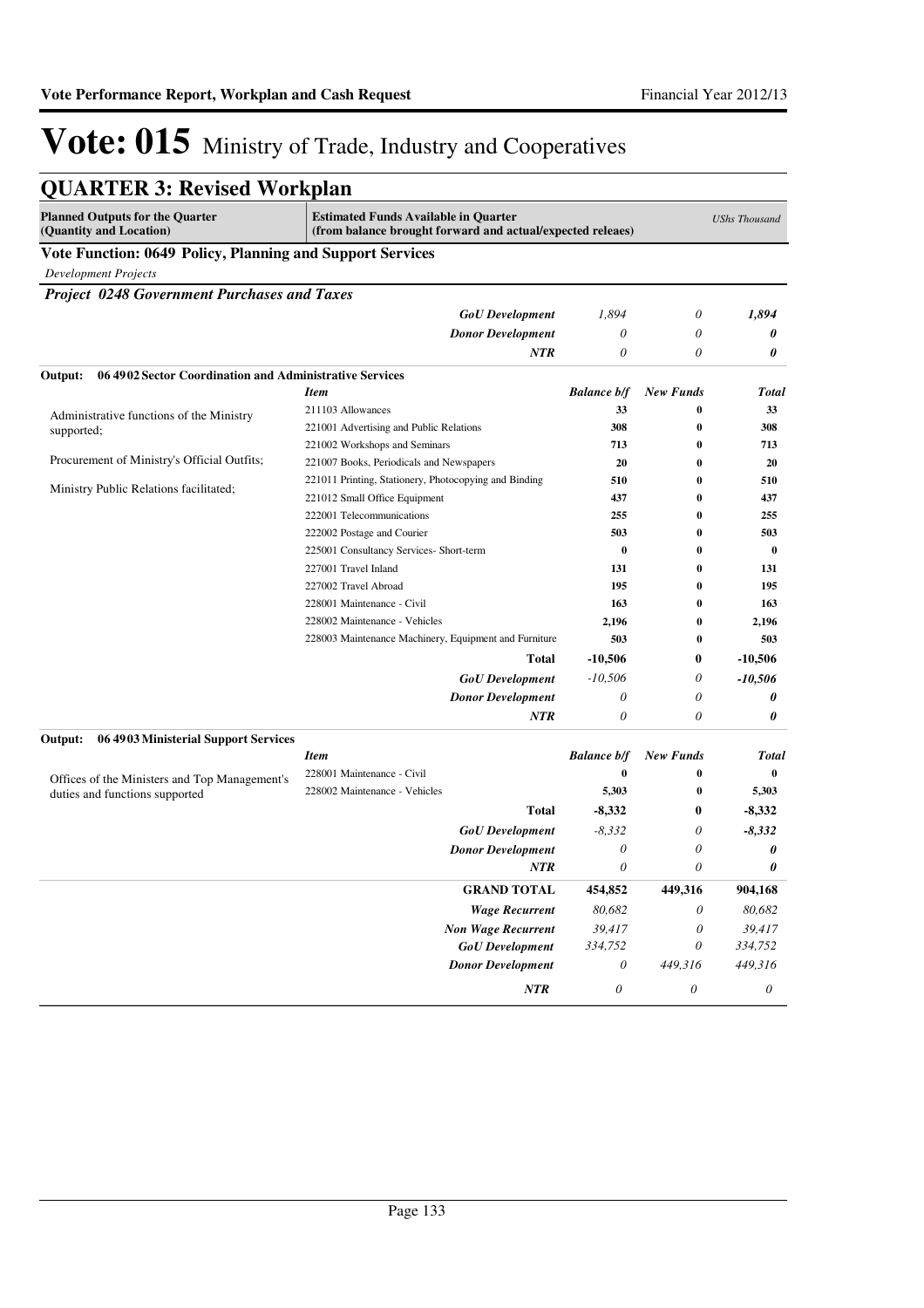### **QUARTER 4: Revised Cashflow Plan**

**Non-Wage Recurrent**

|                                                              | <b>Annual budget</b>                                         | <b>Release to</b>                                                                                                                                                                                                                                  | % Budget                    |                                                        | <b>Q4 Cash Requirement</b>                                                                                                                                                                                        |
|--------------------------------------------------------------|--------------------------------------------------------------|----------------------------------------------------------------------------------------------------------------------------------------------------------------------------------------------------------------------------------------------------|-----------------------------|--------------------------------------------------------|-------------------------------------------------------------------------------------------------------------------------------------------------------------------------------------------------------------------|
|                                                              |                                                              | end of Q3                                                                                                                                                                                                                                          | <b>Released</b>             | <b>Total</b>                                           | % Budget                                                                                                                                                                                                          |
| PAF                                                          | $\bf{0}$                                                     | $\boldsymbol{0}$                                                                                                                                                                                                                                   | $0.0\%$                     | $\mathbf{0}$                                           | $0.0\%$                                                                                                                                                                                                           |
| Statutory                                                    | 0                                                            | $\boldsymbol{0}$                                                                                                                                                                                                                                   | $0.0\%$                     | $\boldsymbol{0}$                                       | $0.0\%$                                                                                                                                                                                                           |
| Other                                                        | 4.1292117870                                                 | 1.115813852                                                                                                                                                                                                                                        | 27.0%                       | 1.2                                                    | 29.1%                                                                                                                                                                                                             |
| Total                                                        | 4.1292117870                                                 | 1.115813852                                                                                                                                                                                                                                        | 27.0%                       | 1.2                                                    | 29.1%                                                                                                                                                                                                             |
| Reasons for cash requirement greater than 1/4 of the budget: |                                                              | Funds include subventions to<br>UDC, UEPB and MTAC,<br>including wages and utility<br>monies.<br>Fewer releases will not only<br>cripple Ministry activities but<br>also greatly affect the salaries of<br>the Agencies to receive<br>subventions. |                             |                                                        |                                                                                                                                                                                                                   |
| <b>GoU</b> Development                                       |                                                              |                                                                                                                                                                                                                                                    |                             |                                                        |                                                                                                                                                                                                                   |
|                                                              | <b>Annual budget</b>                                         | <b>Release to</b>                                                                                                                                                                                                                                  | % Budget                    | <b>Q4 Cash Requirement</b><br><b>Total</b><br>% Budget |                                                                                                                                                                                                                   |
|                                                              |                                                              | end of Q3                                                                                                                                                                                                                                          | <b>Released</b>             |                                                        |                                                                                                                                                                                                                   |
| PAF                                                          | 0                                                            | $\mathbf{0}$                                                                                                                                                                                                                                       | $0.0\%$                     | $\mathbf{0}$                                           | $0.0\%$                                                                                                                                                                                                           |
| Other                                                        | 23.984371522                                                 | 6.4093329620                                                                                                                                                                                                                                       | 26.7%                       | 7.092301522                                            | 29.6%                                                                                                                                                                                                             |
| <b>Total</b>                                                 | 23.984371522                                                 | 6.4093329620                                                                                                                                                                                                                                       | 26.7%                       | 7.092301522                                            | 29.6%                                                                                                                                                                                                             |
|                                                              | Reasons for cash requirement greater than 1/4 of the budget: |                                                                                                                                                                                                                                                    |                             | performance;                                           | Unreleased funds for planned<br>activities in previous Quarters<br>will greatly affect the Ministry's<br>Among the funds expected on<br>this are KIS (4bn), Soroti Fruit                                          |
|                                                              |                                                              |                                                                                                                                                                                                                                                    |                             | started.                                               | Factory (1bn), Value Addition<br>Luwero $(0.1bn)$ , AGOA $(0.15bn)$ ,<br>SWRS (0.3bn). All these are<br>critical development projects that<br>require resources to complete the<br>Capital works that was already |
| <b>Grand Total</b>                                           |                                                              |                                                                                                                                                                                                                                                    |                             |                                                        |                                                                                                                                                                                                                   |
|                                                              | <b>Annual budget</b>                                         | <b>Release to</b><br>end of Q3                                                                                                                                                                                                                     | % Budget<br><b>Released</b> | <b>Total</b>                                           | <b>Q4 Cash Requirement</b><br>% Budget                                                                                                                                                                            |
| <b>Grand Total</b>                                           | 28.113583309                                                 | 7.5251468140                                                                                                                                                                                                                                       | 26.8%                       | 8.292301522                                            | 29.5%                                                                                                                                                                                                             |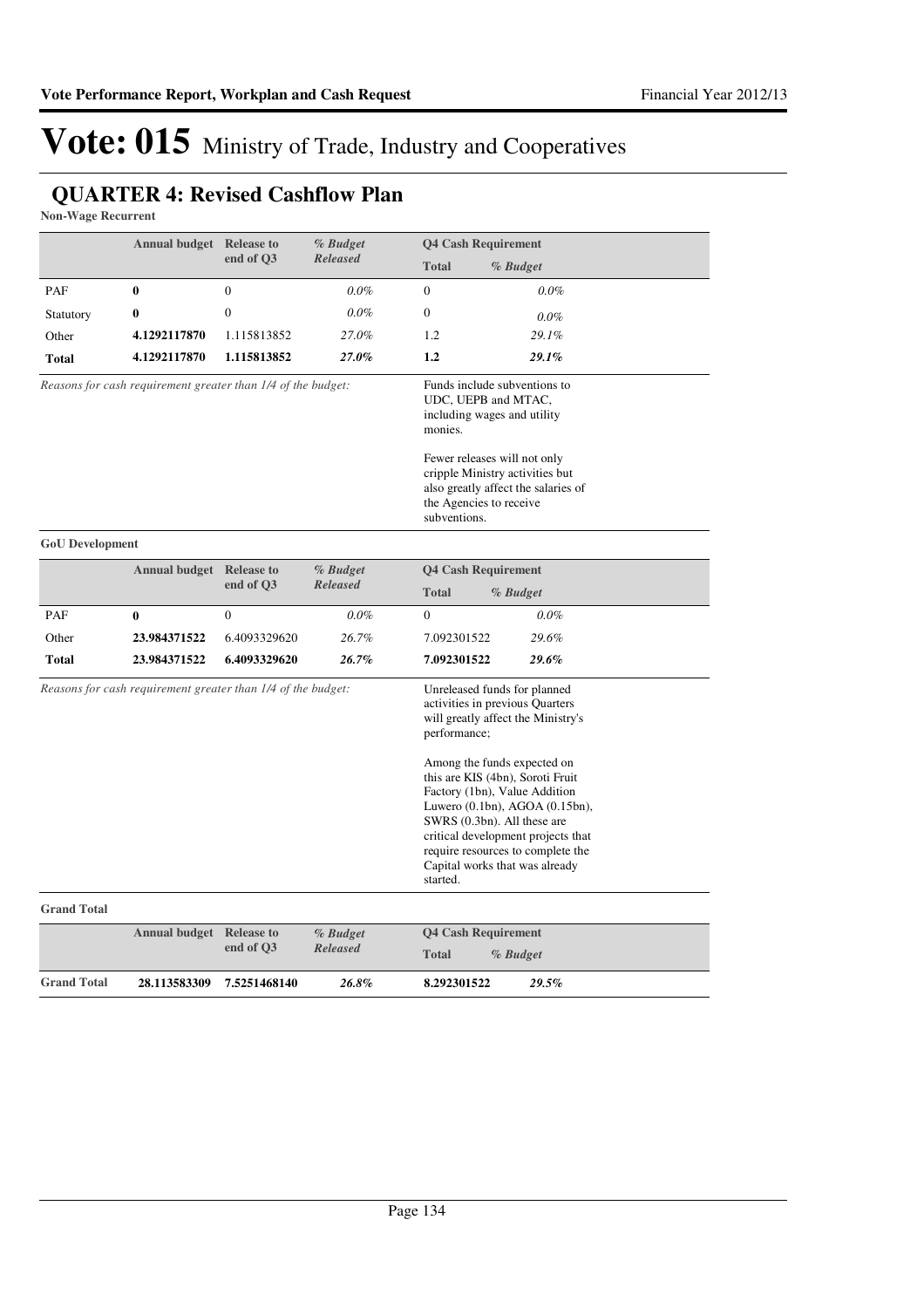### **Checklist for OBT Submissions made during QUARTER 3**

*This is an automated checklist which shows whether data has been entered into the areas which are required for a complete quarterly submission. It does not verify the quality of the data that has been entered. A complete checklist is therefore a necessary, but not sufficient condition for a satisfactory submission to MoFPED.*

### *Project and Programme Quarterly Performance Reports and Workplans (Step 2)*

The table below shows whether output information, and where relevant donor and ntr data has been entered into the required areas for the quarterly performance reports and quarterly workplans under step 2.

#### **Output Information**

|         | <b>Vote Function, Project and Program</b>                         | Q <sub>2</sub> | Q3                     |
|---------|-------------------------------------------------------------------|----------------|------------------------|
|         |                                                                   |                | <b>Report Workplan</b> |
|         | 0649 Policy, Planning and Support Services                        |                |                        |
|         | ○ Recurrent Programmes                                            |                |                        |
| $-15$   | <b>Internal Audit</b>                                             | Data In        | Data In                |
| $-01$   | HQs and Administration                                            | Data In        | Data In                |
|         | O Development Projects                                            |                |                        |
| $-0248$ | Government Purchases and Taxes                                    | Data In        | Data In                |
|         | 0604 Trade Development                                            |                |                        |
|         | ○ Recurrent Programmes                                            |                |                        |
| $-08$   | <b>Internal Trade</b>                                             | Data In        | Data In                |
| $-07$   | <b>External Trade</b>                                             | Data In        | Data In                |
| $-16$   | Directorate of Trade, Industry and Cooperatives                   | Data In        | Data In                |
|         | O Development Projects                                            |                |                        |
| $-1245$ | Second Trade Capacity Enhancement Project                         | Data In        | Data In                |
| $-1162$ | Quality Infrastructure and Standards Programme                    | Data In        | Data In                |
| $-0255$ | Support to AGOA Development                                       | Data In        | Data In                |
| $-1246$ | District Commercial Services Support Project                      | Data In        | Data In                |
| $-1202$ | Enhancement of Market Access and Promotion of Value-Added Exports | Data In        | Data In                |
| $-1161$ | <b>EPATAPSS</b>                                                   | Data In        | Data In                |
|         | 0602 Cooperative Development                                      |                |                        |
|         | ○ Recurrent Programmes                                            |                |                        |
| $-13$   | Cooperatives Development                                          | Data In        | Data In                |
|         | O Development Projects                                            |                |                        |
| $-1203$ | Support to Warehouse Receipt System                               | Data In        | Data In                |
|         | 0601 Industrial and Technological Development                     |                |                        |
|         | ○ Recurrent Programmes                                            |                |                        |
| $-12$   | <b>Industry and Technology</b>                                    | Data In        | Data In                |
|         | O Development Projects                                            |                |                        |
| $-1128$ | Value Addition-Luwero                                             | Data In        | Data In                |
| $-1111$ | Soroti Fruit Factory                                              | Data In        | Data In                |
| $-1164$ | One Village One Product Programme                                 | Data In        | Data In                |
| $-1240$ | Kalangala Infrastructure Services Project                         | Data In        | Data In                |
|         |                                                                   |                |                        |

#### **Donor Releases and Expenditure**

| <b>Vote Function, Project and Program</b> |          | Q3<br>$- - -$ |
|-------------------------------------------|----------|---------------|
|                                           | Page 135 |               |